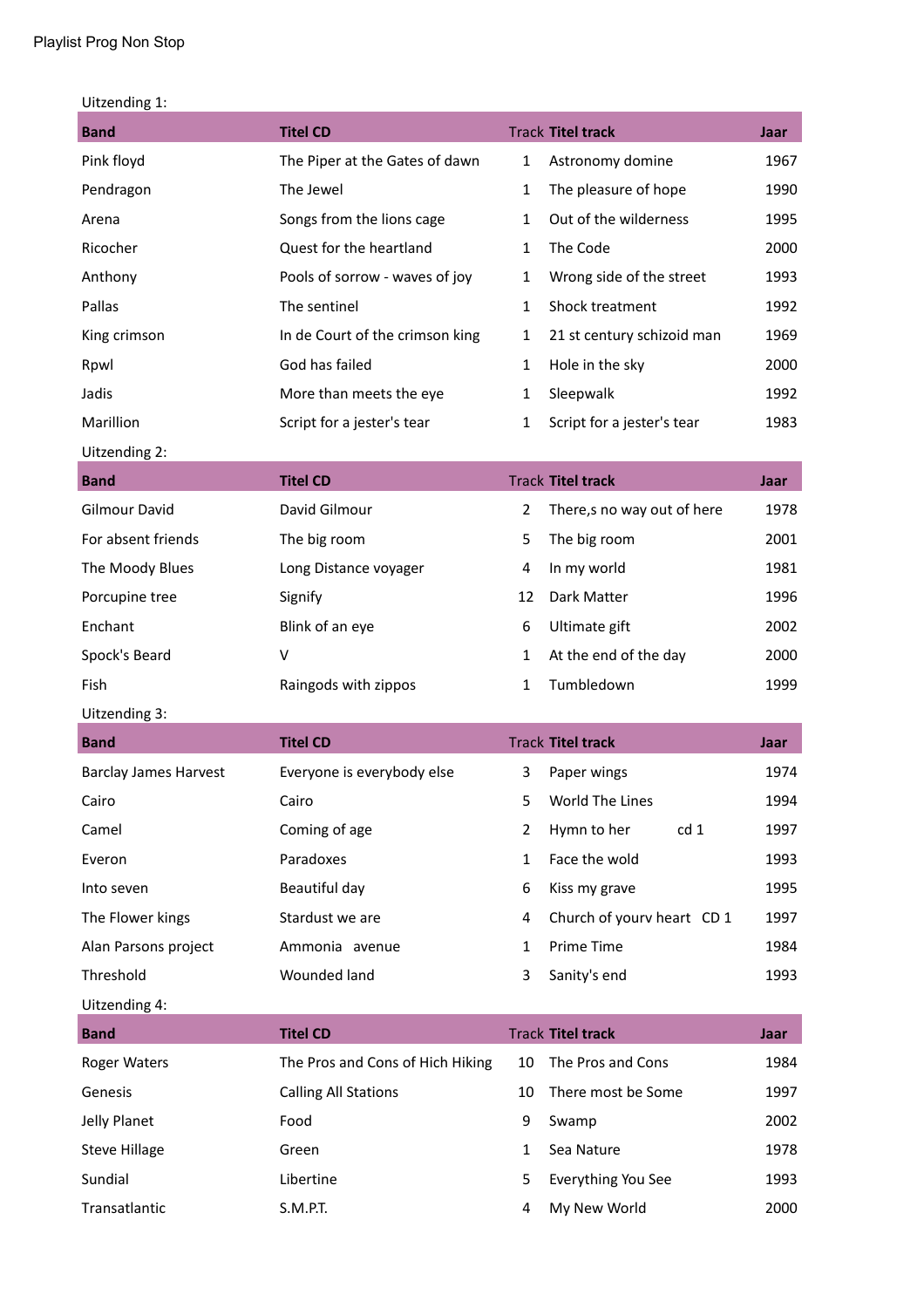| Plackband           | After de Battle              | 9              | Sign of the Knife              | 2002 |
|---------------------|------------------------------|----------------|--------------------------------|------|
| Uitzending 5        |                              |                |                                |      |
| <b>Band</b>         | <b>Titel CD</b>              |                | <b>Track Titel track</b>       | Jaar |
| Marillion           | Seasons end                  | 3              | cd <sub>2</sub><br>the Release | 1989 |
| Alquin              | nobody can wait for ever     | $\overline{7}$ | Revolution's eve               | 1975 |
| Uriah heep          | Firefly                      | 7              | sympathy                       | 1977 |
| Queensryche         | Empire                       | 8              | silent lucidity                | 1990 |
| E.L.O.              | A new Word Record            | 8              | Shangri-la                     | 1976 |
| Pandragon           | Not of this World            | 3              | Not of this World              | 2001 |
| R.p.w.l.            | Signs of Life                | 6              | Cymbaline                      | 2001 |
| Clepsydra           | Alone                        | 7              | the return                     | 2001 |
| Landmarq            | Infinity Parade              | 1              | <b>Solitary Witness</b>        | 1993 |
| Uitzending 6        |                              |                |                                |      |
| <b>Band</b>         | <b>Titel CD</b>              |                | <b>Track Titel track</b>       | Jaar |
| For Absent Frends   | The Big Room                 | 3              | Giving Up                      | 2001 |
| Enchant             | Jugging 9 or Dropping 10     | $\mathbf{1}$   | Paint The Picture              | 2000 |
| Spock's Beard       | The Kindness of Strangers    | $\mathbf{1}$   | The Good Dont'Last             | 1997 |
| Venice              | <b>Born And Raised</b>       | 1              | That's the Way it Is           | 1997 |
| Ayreon              | The Dream Sequencer          | 6              | Dragon On The Sea              | 2000 |
| The Flower Kings    | Space Revolver               | 4              | Moster Whithin                 | 2000 |
| <b>PTS</b>          | Campaign                     | 8              | Campaign                       | 1996 |
| <b>Roger Waters</b> | Amused To Death              | 14             | Amused To Death                | 1992 |
| Uitzending 7        |                              |                |                                |      |
| <b>Band</b>         | <b>Titel CD</b>              |                | <b>Track Titel track</b>       | Jaar |
| Chandelier          | <b>Facing Gravity</b>        | $\overline{7}$ | This Circling World            | 1992 |
| Egdon Heath         | Him, The Snake and i         | 6              | Slightly in Despair            | 1993 |
| Creed               | Human Clay                   | 5              | Wrong Way                      | 1999 |
| Clepsydra           | More Grans of Sand           | 3              | Tha Duiseacada Uistea          | 1998 |
| Dream Theater       | Images And Words             | 5              | Metropolis -part 1             | 1992 |
| Eloy                | Colours                      | $\overline{7}$ | silhouette                     | 1980 |
| Porcupine Tree      | In Absentia                  | 11             | <b>Strip The Soul</b>          | 2002 |
| porcupine Tree      | In Absentia                  | 12             | Collapse The Light             | 2002 |
| Uitzending 8        |                              |                |                                |      |
| <b>Band</b>         | <b>Titel CD</b>              |                | <b>Track Titel track</b>       | Jaar |
| Marillion           | <b>Brave</b>                 | 9              | <b>Brave</b>                   | 1994 |
| Ricocher            | <b>Cathedral of Emotions</b> | 4              | <b>Cathedral of Emotions</b>   | 2002 |
| Rainbow             | Rainbow                      | 4              | Cats de Rainbouw               | 1975 |
| Peter Gee           | <b>Heart of David</b>        | 6              | Crying On The Inside           | 1993 |
| Mike Oldfield       | Discovery                    | 8              | The Lake                       | 1984 |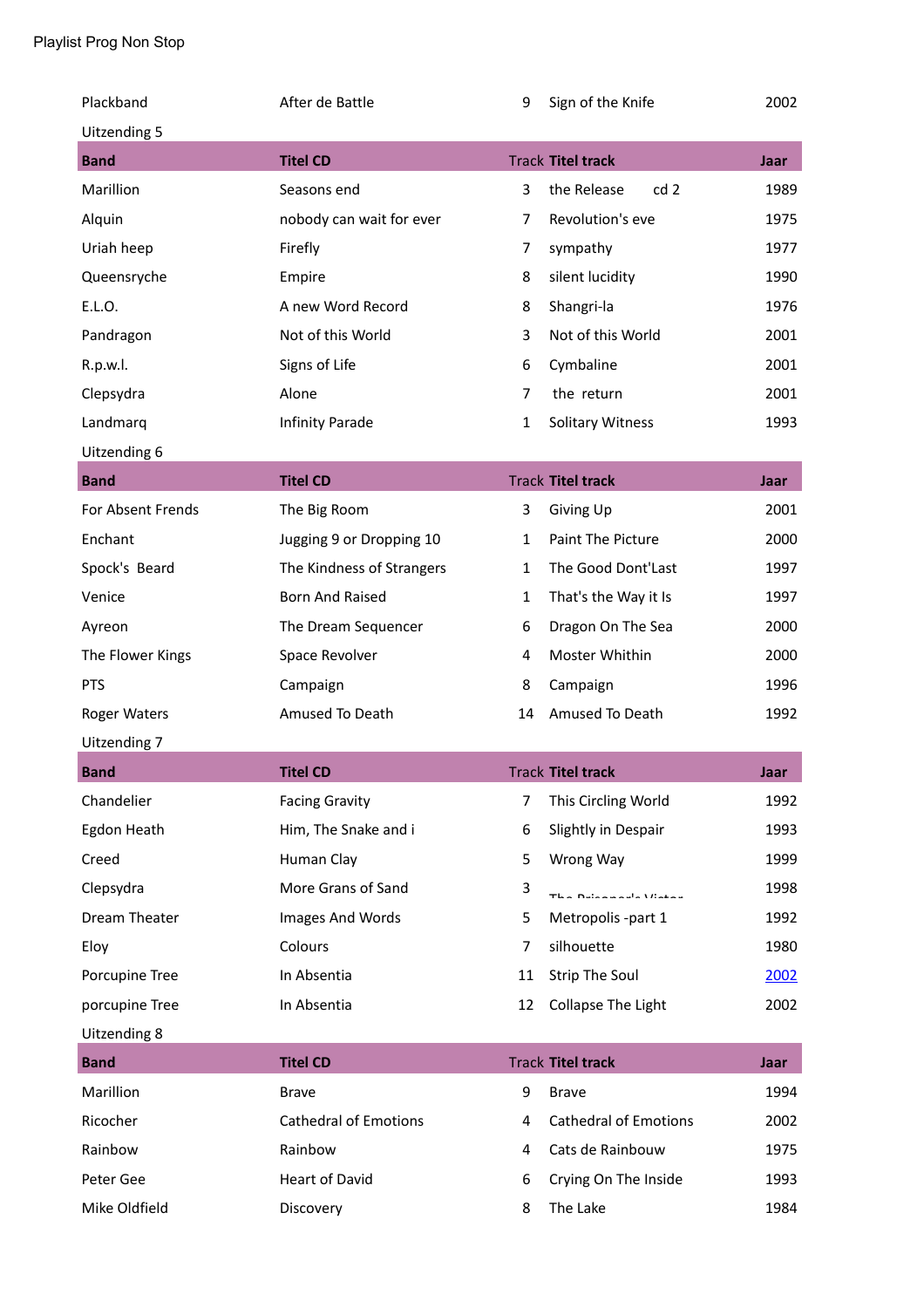| Jeff wayne<br>(Fish)        | Spartacus (Musical)            | 2              | The Parting of the Ways  | 1992 |
|-----------------------------|--------------------------------|----------------|--------------------------|------|
| Yes                         | Close To The Edge              | $\overline{2}$ | And You And I            | 1972 |
| uitzending 9                |                                |                |                          |      |
| <b>Band</b>                 | <b>Titel CD</b>                |                | <b>Track Titel track</b> | Jaar |
| Alan Parsons                | Try Any Thing Once             | 8              | Siren Song               | 1993 |
| <b>Strangers On A Train</b> | The Key                        | 10             | From The Outside In      | 1990 |
| Metamorphosis               | After All These Years          | 1              | After All These Years    | 2001 |
| Nektar                      | Magic Is A Child               | 5              | Love To Share            | 1977 |
| The Moon Seven Times        | $7 = 49$                       | 7              | Desert Vineyards         | 1994 |
| Pallas                      | The Cross & The Crucible       | 3              | For the Greater glory    | 2001 |
| Mostly Autumn               | The Spirit Of Autumn Past      | 13             | The Gap is Too Wide      | 1999 |
| Pink Floyd                  | Wish YouWere Here              | $\overline{2}$ | Welcome To The Machine   | 1975 |
| uitzending 10               |                                |                |                          |      |
| <b>Band</b>                 | <b>Titel CD</b>                |                | <b>Track Titel track</b> | Jaar |
| Wishbone Tree               | Argus                          | 2              | Errors of my way         | 1972 |
| Snowy White                 | Snowy White                    | 3              | The Time Has Come        | 1993 |
| Treshold                    | Psychedelicatessen             | 3              | Into The Light           | 1994 |
| Solaris                     | Solaris                        | $\mathbf{1}$   | Contact                  | 1998 |
| John Wetton                 | <b>Battle Lines</b>            | 10             | You'Not The Only One     | 1994 |
| Ayreon                      | Into The Electric Castle       | 5              | The Decision Tree        | 1998 |
| Arena                       | Pride                          | 9              | <b>Sirens</b>            | 1996 |
| <b>Violet District</b>      | <b>Terminal Breath</b>         | 4              | The Lost                 | 1992 |
| uitzending 11               |                                |                |                          |      |
| <b>Band</b>                 | <b>Titel CD</b>                |                | <b>Track Titel track</b> | Jaar |
| <b>RPWL</b>                 | Trying to Kiss the Sun         | 1              | Trying to Kis the Sun    | 2002 |
| Mystery                     | Destiny                        | 5              | Queen of Vajra Space     | 1998 |
| Pendragon                   | The Window Of Life             | 4              | The Last Man On Earth    | 1993 |
| Mike Oldfield               | <b>Hergest Ridge</b>           | 1              | <b>Hergest Ridge</b>     | 1974 |
| Spock's Beard               | The Kindness of Strangers      | 5              | <b>Strange World</b>     | 1997 |
| Jadis                       | Understand                     | 5              | <b>Racing Sideways</b>   | 2000 |
| uitzending 12               |                                |                |                          |      |
| <b>Band</b>                 | <b>Titel CD</b>                |                | <b>Track Titel track</b> | Jaar |
| Emmerson Lake&Palmer        | Emmerson Lake&Palmer           | 6              | Lucky Man                | 1971 |
| Pink Floyd                  | Obscured by Clouds             | 5              | Wat's Uh The Deal        | 1972 |
| Lost In Misery              | <b>Carousel of Memories</b>    | 3              | Do I Belong              | 1996 |
| Kansas                      | Kansas                         | 7              | Apercu                   | 1978 |
| Earth & Fire                | Song of the Marching Childeren | 7              | Storm And Thunder        | 1971 |
| Porcupine Tree              | The Sky Moves Sideways         | 5              | Moonloop                 | 1995 |
| Roger Waters                | Amused To Death                | 11             | <b>Watching Tv</b>       | 1992 |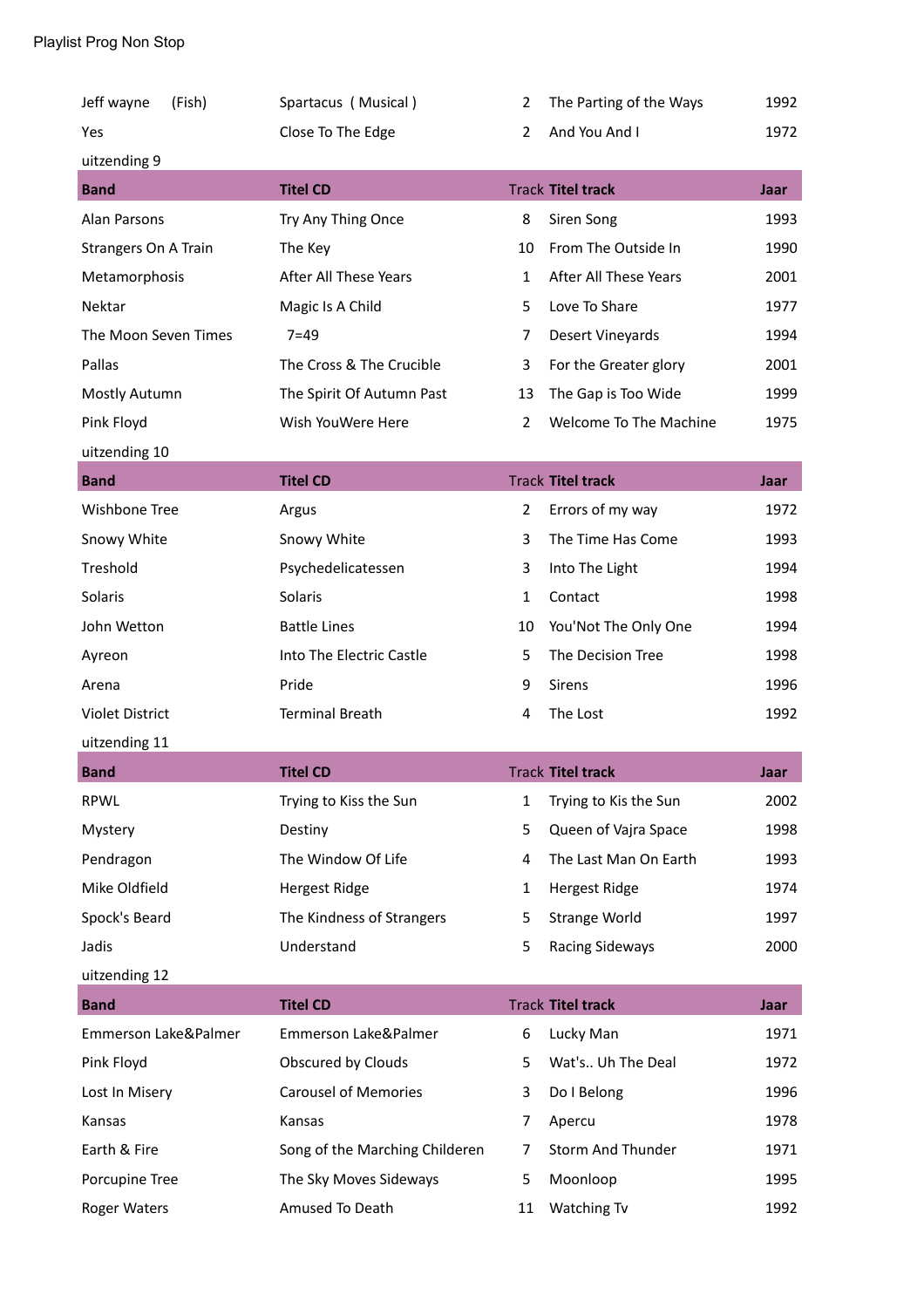| uitzending 13 |  |
|---------------|--|
|---------------|--|

| <b>Band</b>         | <b>Titel CD</b>         |   | <b>Track Titel track</b> | Jaar |
|---------------------|-------------------------|---|--------------------------|------|
| Rush                | A Show Of Hands         | 4 | Marathon                 | 1989 |
| Enchant             | Blink of an Eye         | 6 | Ultimate Gift            | 2002 |
| Marillion           | The Thieving Magpie     | 4 | Chelsea Monday           | 1988 |
| Yes                 | Relayer                 | 2 | Sound Chaser             | 1974 |
| Threshold           | <b>Critical Mass</b>    | 3 | <b>Falling Away</b>      | 2002 |
| <b>Steve Hogard</b> | <b>Ise Cream Genius</b> | 2 | <b>Really Like</b>       | 1997 |
| Asia                | Asia                    | 8 | Free                     | 2002 |
| Genesis             | Wind & Wuthering        | 9 | Afterglow                | 1976 |
| uitzending 14       |                         |   |                          |      |

a sa kacamatan ing Kabupatèn Kabupatèn Ing

| <b>Band</b>               | <b>Titel CD</b>               |    | <b>Track Titel track</b>  | Jaar |
|---------------------------|-------------------------------|----|---------------------------|------|
| Alex Bollard arjan lucas. | Pink Floyd Songboek           | 10 | <b>Burning Bridges</b>    | 1994 |
| <b>Tangerine Dream</b>    | Turn Of The Tide              | 1  | Pictures At An Exhibition | 1993 |
| Genesis                   | <b>Trespass</b>               | 6  | The Knife                 | 1970 |
| Ricocher                  | <b>Cathedral of Emotions</b>  | 1  | <b>Haunted By Dreams</b>  | 2002 |
| Ad Visser                 | Sobrietas                     | 3  | Hallucinado               | 1990 |
| Star One                  | Space metal<br>cd2            | 4  | Space Oddity              | 2002 |
| Martigan                  | Man Of The Moment             | 1  | The Pride                 | 2002 |
| <b>Fish</b>               | Raw Meat live in Hamburg cd 2 | 2  | Somting In The Air        | 1992 |
| Pendragon                 | The Window Of Live            | 1  | The Walls Of Babylon      | 1993 |

uitzending 15

| <b>Band</b>      | <b>Titel CD</b>             |                | <b>Track Titel track</b>  | Jaar |
|------------------|-----------------------------|----------------|---------------------------|------|
| Arena            | Contagion                   | 16             | Ascension                 | 2003 |
| Eldritch         | Herdquare                   | 4              | Sometimes In Winter       | 1997 |
| Jethro Tull      | Living In The Past          | 4              | Living In The Past        | 1972 |
| Porcupine Tree   | Up The Downstair            | 10             | Fadeaway                  | 1993 |
| Pink Floyd       | Echoes Of Atom Heart Mother | 3              | One Of These Days<br>Live | 1970 |
| Magellan         | Test Of Wills               | 3              | Look Worried              | 1992 |
| <b>WishBones</b> | Wish Bone                   | $\overline{2}$ | Heart The Lonely Hunter   | 1995 |
| WishBone Ash     | Live in Chicago             | 10             | <b>Blowing Free</b>       | 1992 |
| RPWL.            | Trying To Kis The Sun       | 10             | Home Again                | 2002 |

uitzending 16

| <b>Band</b> | <b>Titel CD</b>       |   | <b>Track Titel track</b>     | Jaar |
|-------------|-----------------------|---|------------------------------|------|
| Ayreon      | <b>Actual Fantasy</b> | 4 | <b>Computer Eves</b>         | 1996 |
| lq          | The Wake              | 8 | Dans le parc du chateau noir | 1985 |
| Everon      | <b>Bridge</b>         | 8 | Not This Time                | 2002 |
| Marillion   | Anoraknophobia        | 4 | When I Meet                  | 1999 |
| Mystery     | Destiny               |   | Submerged                    | 1998 |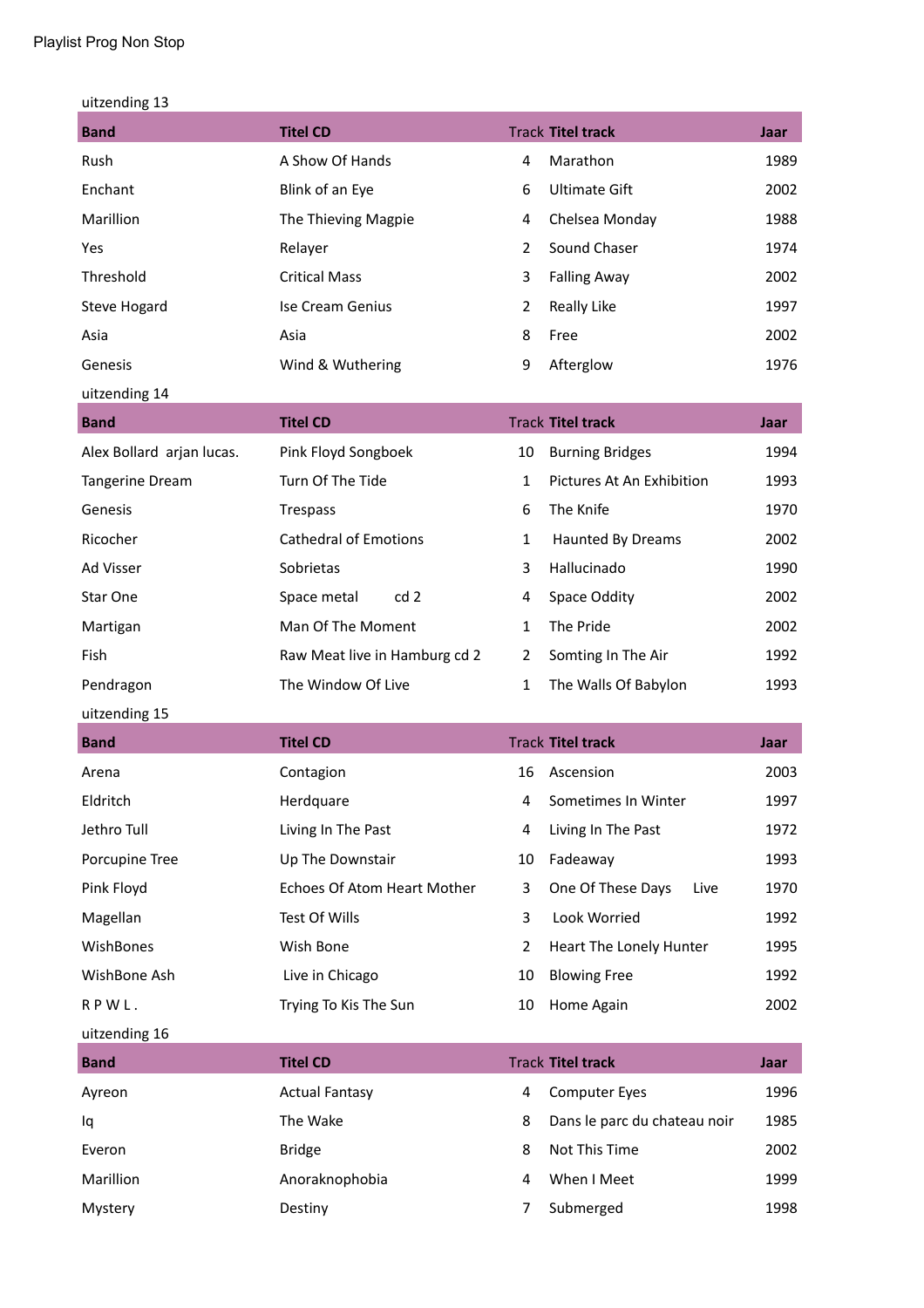| Supersister              | Pundding En Gisteren            | 1              | Radio                         | 1972 |
|--------------------------|---------------------------------|----------------|-------------------------------|------|
| Camel                    | <b>Stationary Traveller</b>     | 6              | West Berlin                   | 1984 |
| Plackband                | <b>After The Battle</b>         | $\overline{2}$ | After The Battle              | 2002 |
| uitzending 17            |                                 |                |                               |      |
| <b>Band</b>              | <b>Titel CD</b>                 |                | <b>Track Titel track</b>      | Jaar |
| David Gilmour            | About Face                      | $\mathbf{1}$   | Until We Sleep                | 1984 |
| Fischer - Z              | Word Salad                      | $\mathbf{1}$   | Pretty Paracetamol            | 1979 |
| Manfred Mann's Earth B.  | Solar Fire                      | 1              | Father Of Day Father Of Night | 1973 |
| Genesis                  | We Can't Dance                  | 3              | Driving The Last Spike        | 1991 |
| Tony Joe White           | Closer To The Truth             | 12             | Closer To The Truth           | 1991 |
| Yes                      | The Yes Album                   | $\mathbf{1}$   | Yours Is No Disgrace          | 1970 |
| Electric Light Orchestra | Discovery                       | $\overline{2}$ | Confusion                     | 1979 |
| <b>Dream Theater</b>     | Awake                           | 10             | Scarred                       | 1994 |
| uitzending 18            |                                 |                |                               |      |
| <b>Band</b>              | <b>Titel CD</b>                 |                | <b>Track Titel track</b>      | Jaar |
| Vangelis                 | <b>Charits Of Fire</b>          | $\mathbf{1}$   | <b>Titles</b>                 | 1981 |
| Pink Floyd               | The Wall<br>cd <sub>2</sub>     | 1              | Hey you                       | 1979 |
| Fish                     | Vigil In A Wilderness OfMirrors | $\mathbf{1}$   | Vigil                         | 1990 |
| Camel                    | The Snow Groose                 | 3              | Rhayader Goes To Town         | 1975 |
| Moody Blues              | Days Of Future Passed           | 5              | The Afternoon                 | 1967 |
| Asia                     | Aura                            | 8              | Free                          | 2000 |
| <b>Stev Hillage</b>      | Green                           | 10             | The Glorious Om Riff          | 1978 |
| It Bites                 | Eat Me In St Louis              | 4              | Still Too Young To Remember   | 1989 |
| Radiohead                | Ok Computer                     | 2              | Paranoid Android              | 1997 |
| John Kerr                | <b>Synphonic Voices</b>         | 11             | <b>Synphonic Voices</b>       | 1991 |
| uitzending 19            |                                 |                |                               |      |
| <b>Band</b>              | <b>Titel CD</b>                 |                | <b>Track Titel track</b>      | Jaar |
| Kate Bush                | Hounds Of love                  | 5              | Cloudbusting                  | 1985 |
| Hawkwind                 | Masters of The Universe         | 3              | Who's gonna Win The War       | 1991 |
| Peter Gabriel            | Up                              | $\overline{2}$ | Growing Up                    | 2002 |
| Ayreon                   | Ayreonauts only                 | $\mathbf{1}$   | Into The Black Hole           | 2000 |
| Galleon                  | Mind Over Matter                | 4              | House Of Plenty               | 1998 |
| The Flower Kings         | Unfold The Future               | 5              | Silent Inferno                | 2002 |
| Galahad                  | year Zero                       | 12             | World Watching                | 2002 |
| uitzending 20            |                                 |                |                               |      |
| <b>Band</b>              | <b>Titel CD</b>                 |                | <b>Track Titel track</b>      | Jaar |
| Khymeba                  | Khymeba                         | 4              | Who's Gonna Love You Tonight  | 2003 |
| C.C.R.                   | Rude Awakening*2                | 10             | Pendulum                      | 1970 |
| Saga                     | Images At Twilight              | 4              | You're Not Alone              | 1987 |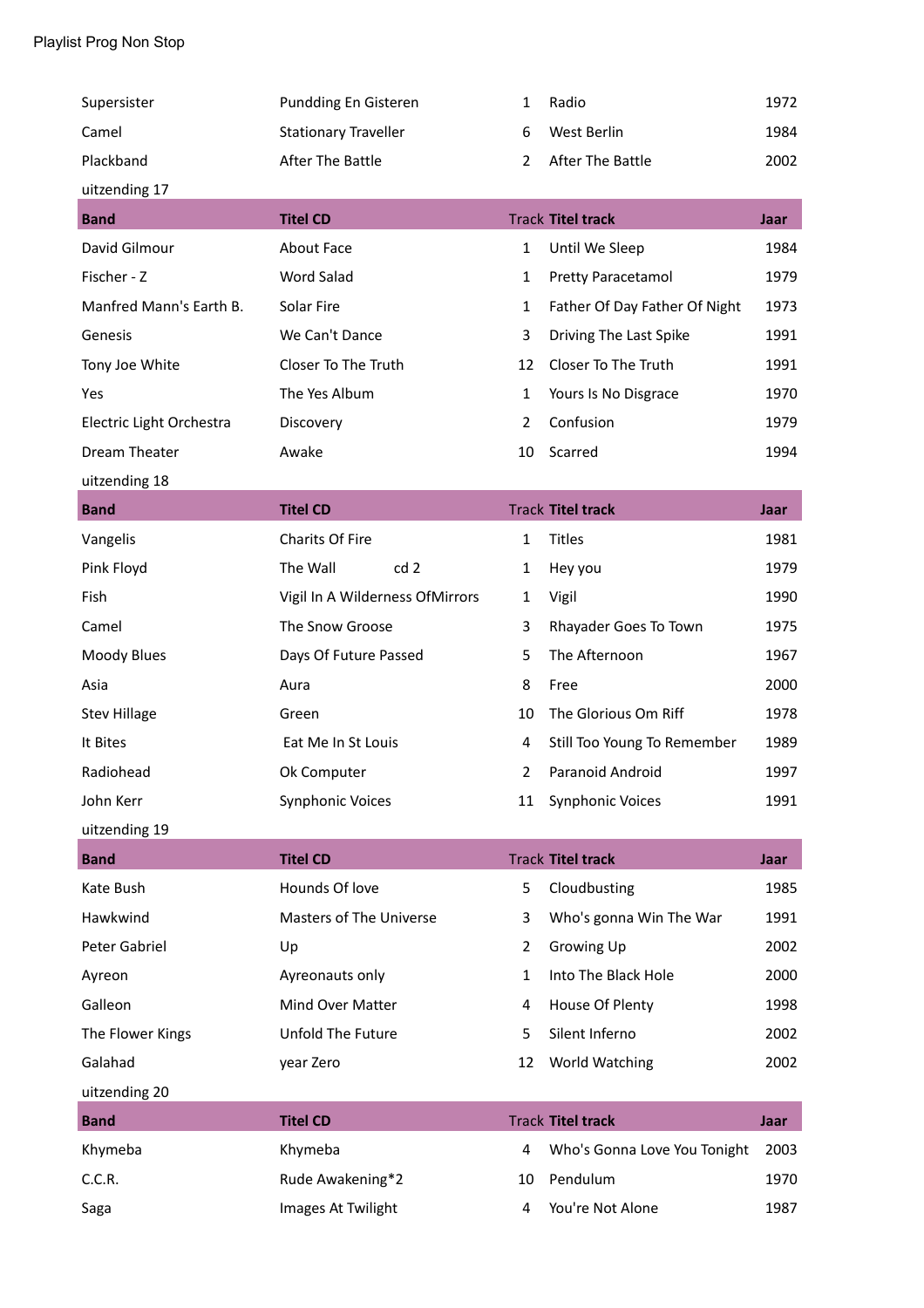| Symphony X             | The Odyssey                  | 7              | Awakenings                 | 2002 |
|------------------------|------------------------------|----------------|----------------------------|------|
| Kayak                  | <b>Night Vision</b>          | 8              | Tradition                  | 2001 |
| Kaipa                  | Keyholder                    | 5              | End Of The Rope            | 2003 |
| Pink Floyd             | Animals                      | $\overline{2}$ | Dogs                       | 1977 |
| uitzending 21          |                              |                |                            |      |
| <b>Band</b>            | <b>Titel CD</b>              |                | <b>Track Titel track</b>   | Jaar |
| The Moody Blues        | Seventh Sojourn              | 5              | I'm Just A Singer          | 1972 |
| <b>Casual Silence</b>  | Once In A Blue Moon          | 4              | Foolish Plane              | 2003 |
| For Absent Friends     | Faf Out Of Hal               | 4              | The Fight                  | 1995 |
| Kak                    | Kak. Ola                     | 8              | Trieulogy                  | 1968 |
| Dream Theater          | A Change Of Seasons          | $\overline{2}$ | <b>Achilles Last Stand</b> | 1995 |
| Porcupine Tree         | Up The Down Stair            | 9              | <b>Burning Sky</b>         | 1993 |
| Therion                | A, arab ZeraQ Lucid Dreaming | $\mathbf{1}$   | In Remembrance             | 1996 |
| Fish                   | Sunsets On Empire            | 9              | Sunsets On Empire          | 1997 |
| uitzending 22          |                              |                |                            |      |
| <b>Band</b>            | <b>Titel CD</b>              |                | <b>Track Titel track</b>   | Jaar |
| <b>Roger Waters</b>    | Radio K.A.O.S                | $\mathbf{1}$   | Radio Waves                | 1988 |
| Rush                   | PowerWindows                 | 4              | Marathon                   | 1985 |
| Quasar                 | The Loreli                   | 4              | Logic?                     | 1989 |
| Shiver                 | <b>SHVR</b>                  | 9              | Hilton                     | 2002 |
| Soul Asylum            | Let Your Dim Light Shine     | 7              | <b>String Of Pearls</b>    | 1995 |
| Transatlantic          | SMPT                         | 4              | My New World               | 2000 |
| Erasmus                | Voyage                       | 2              | <b>Silent Dreams</b>       | 2002 |
| Marillion              | Holidays In Eden             | 4              | No One Can                 | 1991 |
| uitzending 23          |                              |                |                            |      |
| <b>Band</b>            | <b>Titel CD</b>              |                | <b>Track Titel track</b>   | Jaar |
| Procol Harum           | Shine On Brightly            | 1              | QuiteRightly So            | 1968 |
| Ritual                 | Ritual                       | 7              | Dependence Day             | 2004 |
| Ambeon                 | Fate Of A Dreamer            | 4              | <b>Gold Metal</b>          | 2001 |
| <b>Violet District</b> | <b>Terminal Breath</b>       | $\overline{2}$ | Lustreless Fright          | 2000 |
| Pink Fl. David Gilmour | Ummagumma                    | $\overline{7}$ | The Narrow Way Part 1-2-3  | 1969 |
| The Gathering          | Nighttime Birds              | $\overline{2}$ | Confusion                  | 1997 |
| Gandalf                | From Source To Sea           | 8              | <b>Crystal Cascades</b>    | 1988 |
| Jethro Tull            | Rock Island                  | 4              | Undressed To kill          | 1989 |
| Shadowland             | <b>Ring Of Roses</b>         | 2              | Jigsaw                     | 1992 |
| uitzending 24          |                              |                |                            |      |
| <b>Band</b>            | <b>Titel CD</b>              |                | <b>Track Titel track</b>   | Jaar |
| Pendragon              | The Masquerade Overture      | 3              | Paintbox                   | 1996 |
| After Forever          | Decipher                     | 5              | Intrinsic                  | 2001 |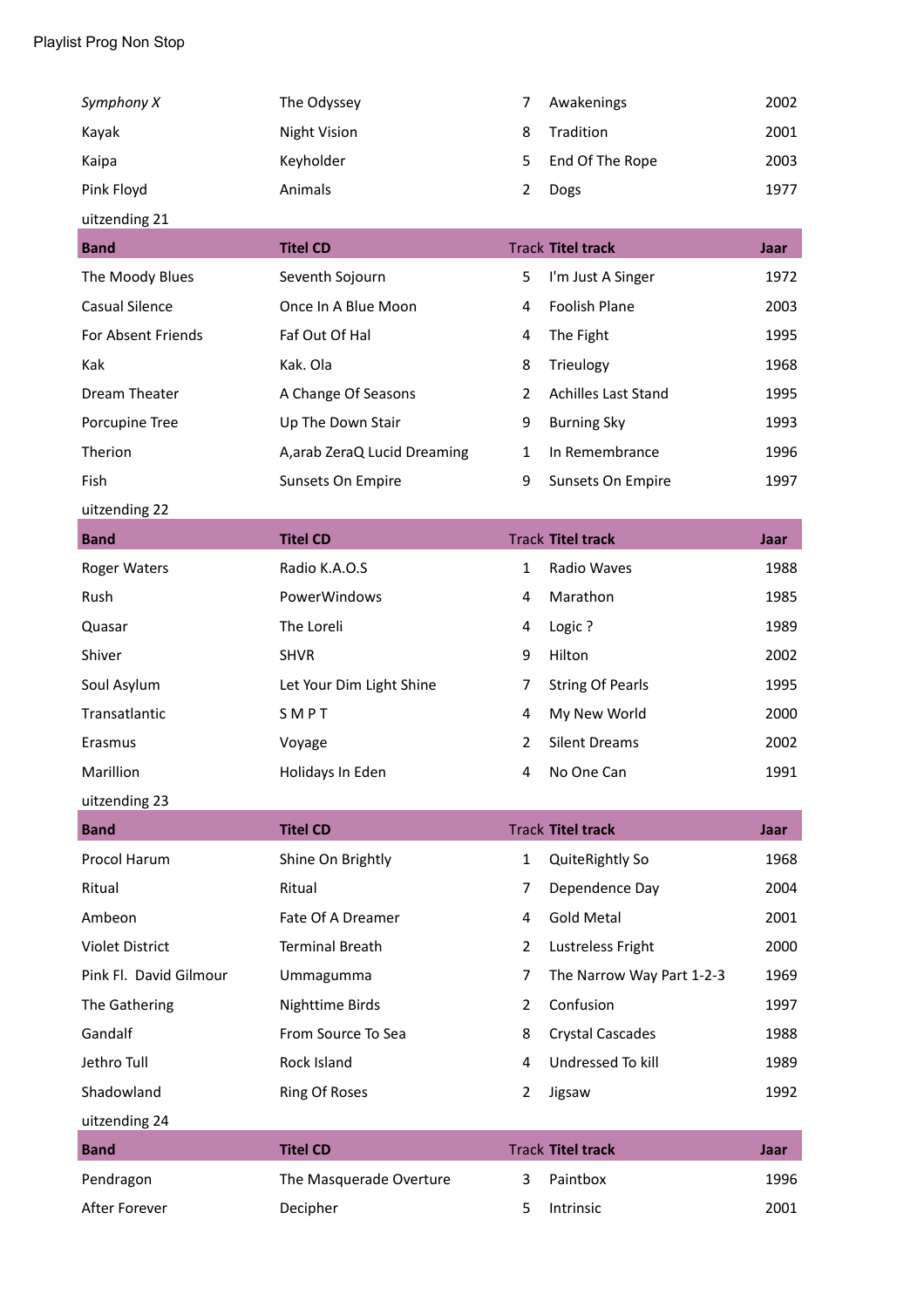| Erik Norlander             | Music Machine                    | cd 1            | 7              | Letter From Space            | 2003 |
|----------------------------|----------------------------------|-----------------|----------------|------------------------------|------|
| Threshold                  | <b>Wounded Land</b>              |                 | 5              | Surface To Air               | 1993 |
| Star One                   | Space Metal                      |                 | 9              | Intergalatic space Crusaders | 2002 |
| Star One                   | Space Metal                      |                 | 10             | Starchild                    | 2002 |
| Symphony X                 | The Divine Wings Of Tragedy      |                 | 4              | The Accolade                 | 1997 |
| Pink Floyd                 | The First 3 Singels              |                 | 6              | Paintbox                     | 1967 |
| uitzending 25              |                                  |                 |                |                              |      |
| <b>Band</b>                | <b>Titel CD</b>                  |                 |                | <b>Track Titel track</b>     | Jaar |
| <b>Richard Wright</b>      | Wet Dream                        |                 | 5              | Waves                        | 1978 |
| <b>Neal Morse</b>          | <b>Neal Morse</b>                |                 | 3              | Landslide                    | 1999 |
| Egdon Heath                | Him, The Snake And I             |                 | 8              | <b>Thousand Stories</b>      | 1993 |
| Ekseption                  | Ekseption                        |                 | 5              | adagio                       | 1969 |
| Arena                      | Songs From The Lions Cage        |                 | 3              | Valley Of The Kings          | 1995 |
| Arena                      | Songs From The Lions Cage        |                 | 9              | Solomon                      | 1995 |
| Caravan                    | All Over YouToo                  |                 | 6              | Ride                         | 1999 |
| 26                         |                                  |                 |                |                              |      |
| <b>Band</b>                | <b>Titel CD</b>                  |                 |                | <b>Track Titel track</b>     | Jaar |
| Everon                     | Venus                            |                 | 4              | <b>Information Overdose</b>  | 1997 |
| Pallas                     | The Cross & The Crucible         |                 | $\overline{2}$ | The Cross & The Crucible     | 2001 |
| For absent Friends         | Faf Out Of Hal                   |                 | $\mathbf{1}$   | Downtown                     | 1995 |
| Dream Theater              | Images And Words                 |                 | $\mathbf{1}$   | Pull Me Under                | 1992 |
| Marillion                  | This Strange Engine              |                 | 8              | This Strange Engine          | 1997 |
| Camel                      | Mirage                           |                 | 5              | Lady fantasy                 | 1974 |
| Mike Oldfield              | Guitars                          |                 | $\overline{2}$ | Cochise                      | 1999 |
| 27                         |                                  |                 |                |                              |      |
| <b>Band</b>                | <b>Titel CD</b>                  |                 |                | <b>Track Titel track</b>     | Jaar |
| Fish                       | <b>Suits</b>                     |                 | $\mathbf{1}$   | MR 1470                      | 1994 |
| Queens Ryche               | <b>Operation Mincrime</b>        |                 | 15             | Eyes Of A Stranger           | 1988 |
| Radiohead                  | Pablo Honey                      |                 | 4              | <b>Stop Whispering</b>       | 1992 |
| <b>Flower Kings</b>        | Stardust We Are                  | Cd <sub>2</sub> | $\overline{2}$ | The End of Innocence         | 1997 |
| <b>Flower Kings</b>        | Stardust We Are                  | Cd <sub>2</sub> | 3              | The Merrygoround             | 1997 |
| <b>Buffalo Springfield</b> | <b>Buffalo Springfield Again</b> |                 | 5              | <b>Expecting To Fly</b>      | 1967 |
| Porcupine Tree             | Signify                          |                 | 8              | <b>Idiot Prayer</b>          | 1996 |
| Porcupine Tree             | Signify                          |                 | 9              | Every Home Is Wired          | 1996 |
| Jan Akkerman               | The Noise Of Art                 |                 | 4              | Shame on You                 | 1990 |
| 28                         |                                  |                 |                |                              |      |
| <b>Band</b>                | <b>Titel CD</b>                  |                 |                | <b>Track Titel track</b>     | Jaar |
| Alquin                     | Nobody Can Wait for Ever         |                 | 6              | Wheelchair Groupie           | 1975 |
| John Wetton                | Rock Of Faith                    |                 | 6              | Nothing's Gonna Stand        | 1998 |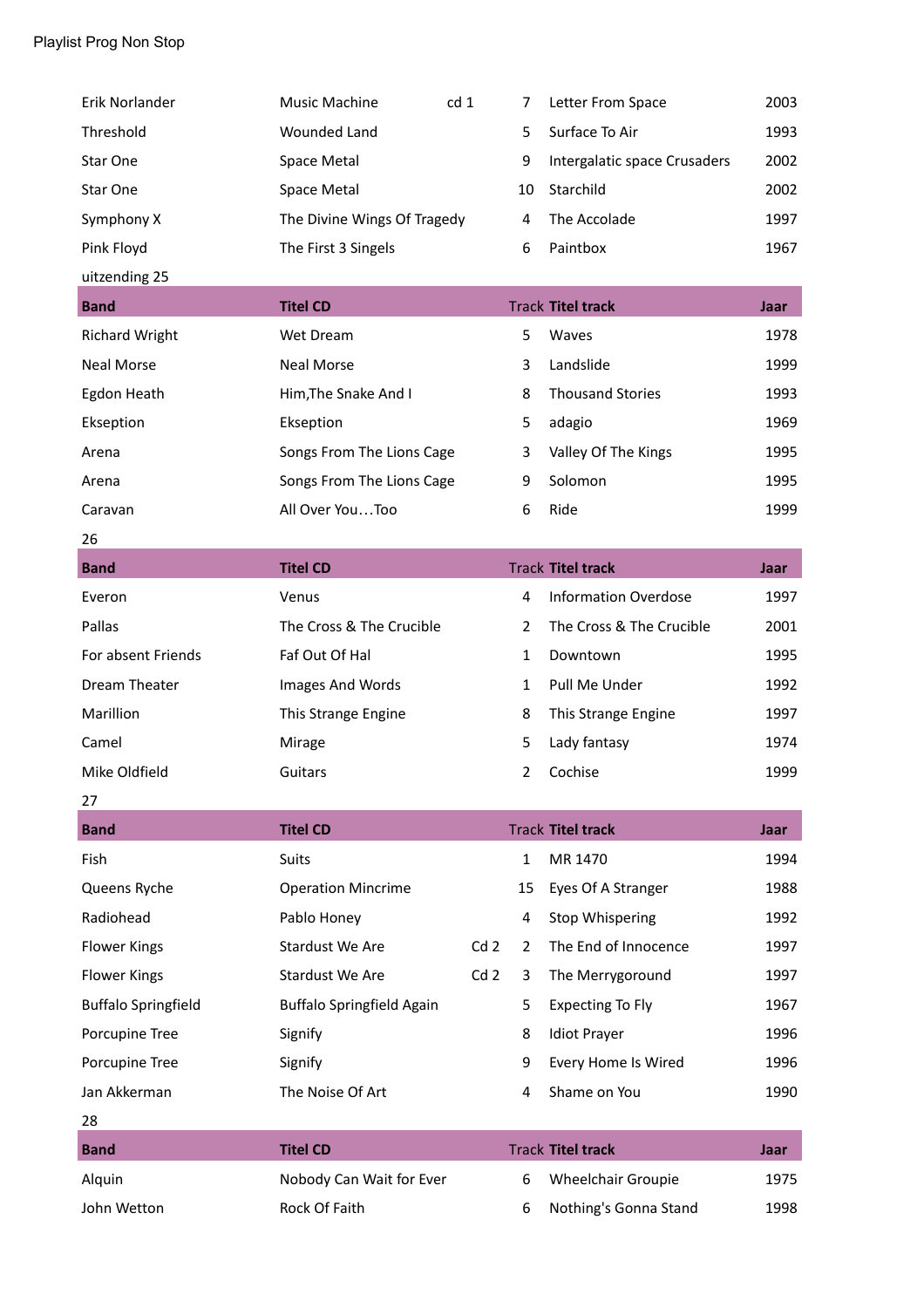| The Moody Blues              | The Other Side Of Live            | $\mathbf{1}$   | <b>Your Wildest Dreams</b>       | 1986        |
|------------------------------|-----------------------------------|----------------|----------------------------------|-------------|
| Arena                        | Pride                             | 3              | <b>Empire Of A Thousand Days</b> | 1996        |
| PTS                          | <b>Tides</b>                      | 9              | Island                           | 1994        |
| PTS                          | <b>Tides</b>                      | 10             | The End Of The Waiting           | 1994        |
| Mostly Autumn                | The Spirit of Autumn Past         | 5              | Evergreen                        | 1999        |
| Wallenstein                  | <b>Cosmic Century</b>             | 6              | <b>The Cosmic Couriers</b>       | 1973        |
| 29                           |                                   |                |                                  |             |
| <b>Band</b>                  | <b>Titel CD</b>                   |                | <b>Track Titel track</b>         | Jaar        |
| <b>RPWL</b>                  | God Has Failed                    | 6              | In Your Dreams                   | 2000        |
| Camel                        | Mirage                            | 3              | Nimrodel                         | 1974        |
| Jadis                        | Understand                        | 8              | Counting All the Seconds         | 2000        |
| Casino                       | Casino                            | 6              | Beyond That Door                 | 1992        |
| Pendragon                    | Jewel                             | 4              | At Home With the Earth           | 1984        |
| Everon                       | Paradoxes                         | 5              | Paradoxes                        | 1993        |
| Spock's Beard                | Day For Night                     | 3              | Skin                             | 1999        |
| 30                           |                                   |                |                                  |             |
| <b>Band</b>                  | <b>Titel CD</b>                   |                | <b>Track Titel track</b>         | <b>Jaar</b> |
| <b>Barclay James Harvest</b> | Everyone is everybody else        | $\mathbf{1}$   | Child of The Universe            | 1974        |
| The Nice                     | The Thoughts Of Emerlist Davjack  | 10             | Flower King Of Flies             | 1967        |
| Into Seven                   | <b>Beautiful Day</b>              | $\overline{2}$ | Circus In My Herd                | 1995        |
| Riffbreak                    | <b>Beyond Redemption</b>          | 3              | Clouds Of Oblivion               | 1999        |
| Ricocher                     | <b>Carthedral of Emotions</b>     | 1              | Hauted By Dreams                 | 2002        |
| Ricocher                     | <b>Carthedral of Emotions</b>     | $\overline{2}$ | Child Inside                     | 2002        |
| Aragon                       | <b>Rocking Horse</b>              | $\mathbf{1}$   | <b>Rocking Horse</b>             | 1993        |
| Shiver                       | The Sun Leaves The Day            | 2              | miss Anne                        | 1992        |
| The Nice                     | The Thoughts Of Emerlist Davjack  | 8              | Diary Of An Empty Day            | 1967        |
| 31                           |                                   |                |                                  |             |
| <b>Band</b>                  | <b>Titel CD</b>                   |                | <b>Track Titel track</b>         | <b>Jaar</b> |
| Gordian Knot                 | Emergent                          | $\overline{2}$ | Muttersprache                    | 2003        |
| <b>Steve Hackett</b>         | <b>Spectral Mornings</b>          | 8              | <b>Spectral Mornings</b>         | 1979        |
| Liquind Tension Expe.        | <b>Liquind Tension Experiment</b> | 3              | <b>Kindred Spirits</b>           | 1998        |
| <b>Brand X</b>               | Product                           | 1              | Don't Make Waves                 | 1997        |
| Genesis                      | Selling England By The Pound      | $\mathbf{1}$   | Dancing With T. Moonlit Knight   | 1973        |
| Peter Gabriel                | I Don't Remember                  | 4              | 3 Melt                           | 1980        |
| Marillion                    | Script For A Jesters Tear         | $\mathbf{1}$   | Script For A Jesters Tear        | 1983        |
| Spock's Beard                | The Light                         | $\mathbf{1}$   | The Light                        | 1995        |
| 32                           |                                   |                |                                  |             |
| <b>Band</b>                  | <b>Titel CD</b>                   |                | <b>Track Titel track</b>         | Jaar        |
| Pendragon                    | The World                         | $\mathbf{1}$   | <b>Back In The Spotlight</b>     | 1991        |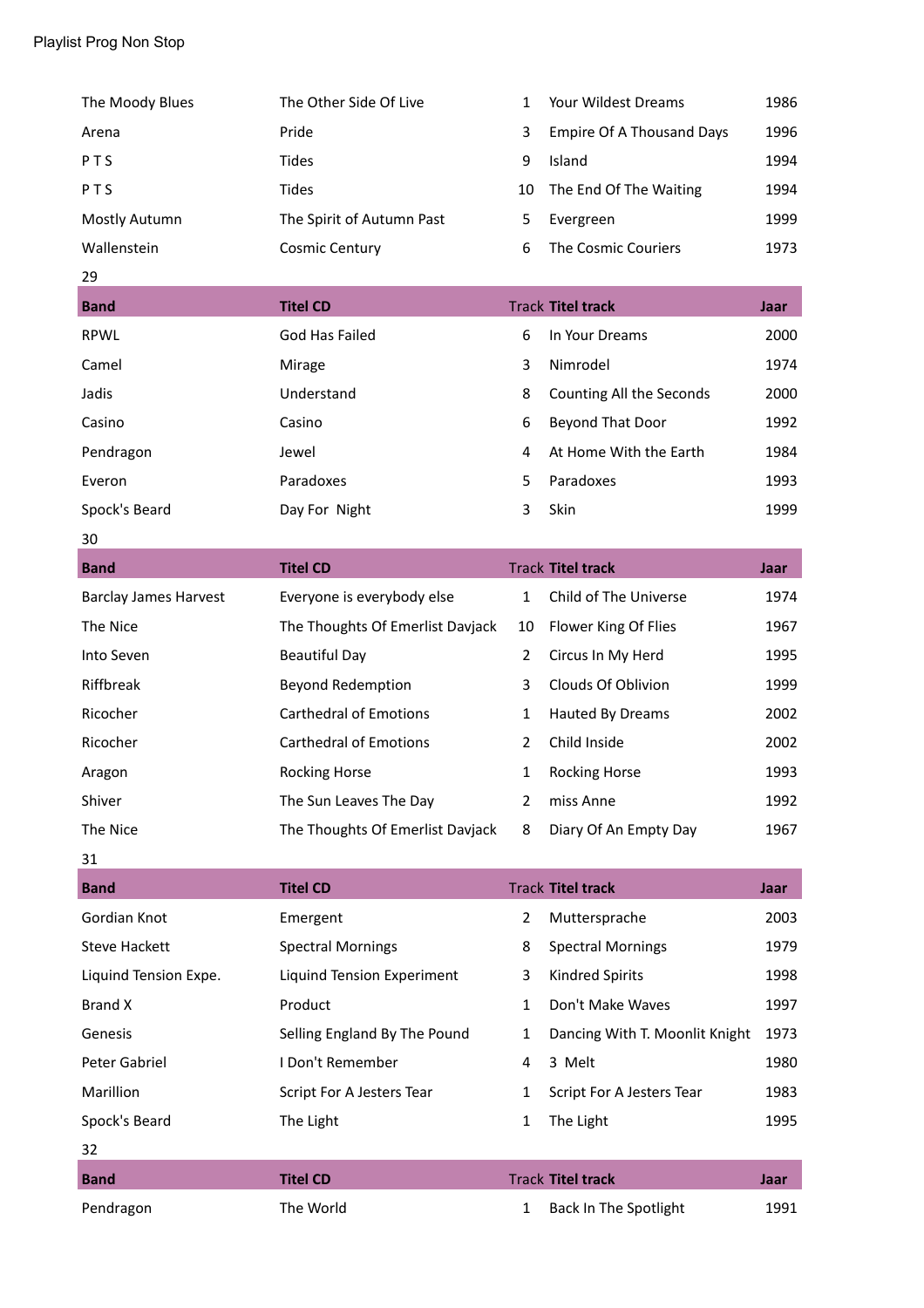| <b>Rand</b>              | Tital CD                    |    | Track <b>Tital track</b> | laar |
|--------------------------|-----------------------------|----|--------------------------|------|
| 33                       |                             |    |                          |      |
| Mike Oldfield            | Five Miles Out              | 2  | Mount Teidi              | 1982 |
| The Alan Parsons project | I Robot                     | 5  | Don't Let It Show        | 1984 |
| Magnum                   | On A Storytellers Night     | 5. | Les Morts Dansant        | 1985 |
| Marillon                 | Seasons End                 | 4  | Seasons End              | 1989 |
| Peter Gabriel            | So                          | 2  | Sledgehammer             | 1986 |
| Peter Gabriel            | So                          | 1  | <b>Red Rain</b>          | 1986 |
| Ayreon                   | The Dream Sequencer         | 6  | Dragon On The Sea        | 2000 |
| Arena                    | Cry                         | 10 | The Healer               | 1997 |
| Pink Floyd               | A Momentary Lapse Of Reason | 5. | On The Turning Away      | 1987 |

| <b>Band</b>          | <b>Titel CD</b>         |                | <b>Track Titel track</b> | Jaar |
|----------------------|-------------------------|----------------|--------------------------|------|
| <b>Roger Waters</b>  | Amused To Death         | 13             | It's A Miracle           | 1992 |
| Asia                 | Astra                   | $\overline{2}$ | Voice Of America         | 1985 |
| <b>Crimson Glory</b> | <b>Crimson Glory</b>    | 4              | Azrael                   | 1986 |
| The Flower Kings     | Space Revolver          | 4              | Monster Within           | 2000 |
| Pendragon            | The Masquerade Overture | 7              | Masters of Illusion      | 1996 |
| Everon               | Fantasma                | 1              | Men Of Rust              | 2000 |
| Marillion            | Misplaced Childhood     | 4              | <b>Bitter Suite</b>      | 1985 |
| Marillion            | Misplaced Childhood     | 5              | Heart Of Lothian         | 1985 |

# 34

 $\frac{35}{1}$ 

| <b>Band</b> | <b>Titel CD</b>    |    | <b>Track Titel track</b>  | Jaar |
|-------------|--------------------|----|---------------------------|------|
| Syd barrett | Opel               | 1  | Opel                      | 1988 |
| Brainbox    | To You             | 19 | Mobilea                   | 1972 |
| Yes         | Magnification      | 1  | Magnification             | 2001 |
| Eloy        | Colours            | 7  | Silhouette                | 1980 |
| Kitaro      | Oasis              | 6  | <b>Shimmering Horizon</b> | 1979 |
| Kitaro      | Oasis              | 7  | Fragrance Of Nature       | 1979 |
| Knght Area  | The Sun Also Rises | 7  | <b>Mortal Brow</b>        | 2004 |
| Kansas      | Masque             | 9  | pinnacle                  | 1975 |
| Shadowland  | Ring Of Roses      | 5  | Hall of Mirrors           | 1992 |

| <b>Band</b>   | <b>Titel CD</b>            |   | <b>Track Titel track</b>  | Jaar |
|---------------|----------------------------|---|---------------------------|------|
| Pink Floyd    | The Division Bell          | 7 | Take It Back              | 1994 |
| Phoenixeye    | The Adventures Of The King | 3 | The Other Side            | 2001 |
| <b>Dilema</b> | Imbroccata                 | 1 | <b>Believe</b>            | 1995 |
| Renaissance   | Thurn Of The Cards         | 9 | <b>Black Flame</b>        | 1974 |
| Maraton       | The First Run              | 8 | Patterns Of The Landscape | 1994 |
| Maraton       | The First Run              | 9 | Red Ride                  | 1994 |
| Machiavel     | Moonbeams                  | 5 | After The Crop            | 1978 |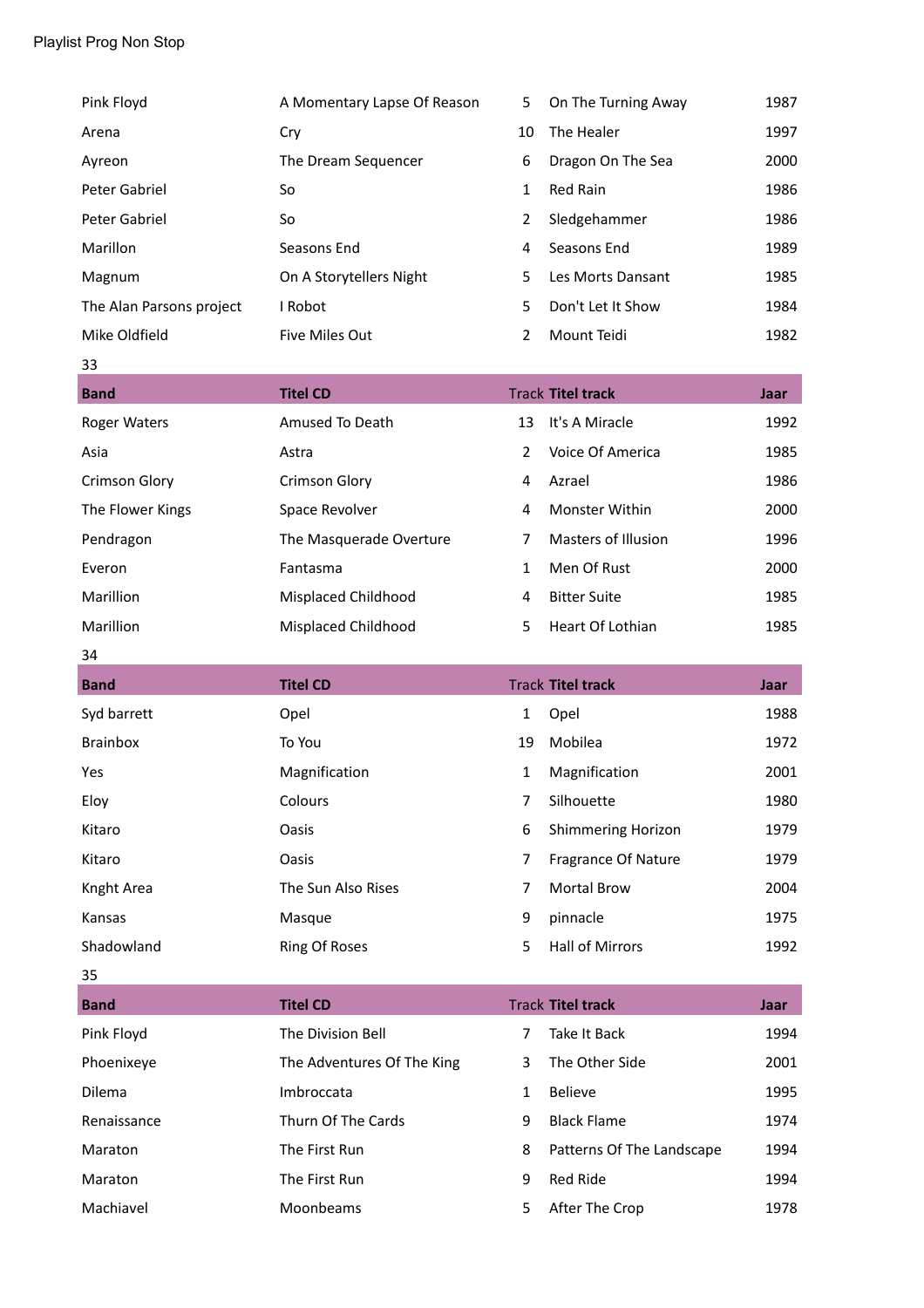| Arena                  | The Visitor                      | 14             | The Visitor                  | 1998        |
|------------------------|----------------------------------|----------------|------------------------------|-------------|
| 36                     |                                  |                |                              |             |
| <b>Band</b>            | <b>Titel CD</b>                  |                | <b>Track Titel track</b>     | Jaar        |
| Clepsydra              | Alone                            | $\overline{7}$ | The Return                   | 2001        |
| O <sub>S</sub>         | Office of Strategic Influence    | 7              | Shut Down                    | 2003        |
| Transatlantic          | <b>Bridge Across Forever</b>     | 3              | <b>Bridge Across Forever</b> | 2001        |
| Machiavel              | Machiavel                        | $\mathbf{1}$   | Cheerlesness                 | 1976        |
| Porcupine Tree         | In Absentia                      | $\overline{7}$ | Prodigal                     | 2002        |
| Porcupine Tree         | In Absentia                      | 8              | The Creator Has A Mastertape | 2002        |
| Odyssice               | Impression                       | $\mathbf{1}$   | Scream                       | 2000        |
| Riffbreak              | Beyond Redemption                | $\overline{2}$ | Freeze                       | 1999        |
| Odyssice               | Impression                       | $\overline{2}$ | In Your Eyes                 | 2000        |
| 37                     |                                  |                |                              |             |
| <b>Band</b>            | <b>Titel CD</b>                  |                | <b>Track Titel track</b>     | <b>Jaar</b> |
| Landmarq               | Infinity Parade                  | 1              | <b>Solitary Witness</b>      | 1993        |
| Riverside              | Out Of Myself                    | 8              | The Curtain Falls            | 2004        |
| Lost In Misery         | <b>Carousel of Memories</b>      | 6              | Life Goes On                 | 1996        |
| The Reasoning          | Awakening                        | 1              | Awakening                    | 2007        |
| Chandelier             | <b>Facing Gravity</b>            | 5              | Glimpse Of Home              | 1992        |
| Rush                   | Test For Echo                    | 3              | Half The World               | 1996        |
| King Crimson           | In The Court Of The Crimson King | 3              | Epitaph                      | 1969        |
| Marillion              | <b>Brave</b>                     | 10             | The Great Escape             | 1994        |
| 38                     |                                  |                |                              |             |
| <b>Band</b>            | <b>Titel CD</b>                  |                | <b>Track Titel track</b>     | Jaar        |
| Eloy                   | Ra                               | 5              | Rainbow                      | 1988        |
| The Gathering          | If_Then_Else                     | $\overline{7}$ | Analog Park                  | 2000        |
| Dream Theater          | Six Degrees Of Inner Turbulence  | $\overline{2}$ | <b>Blind Faith</b>           | 1999        |
| Mike Oldfield          | Discovery                        | 1              | To France                    | 1984        |
| Fish                   | Sunsets On Empire                | $\mathbf{1}$   | The PerceptionOf Johnny P.   | 1997        |
| Fish                   | Sunsets On Empire                | $\overline{2}$ | Goldfish & Clowns            | 1997        |
| Spock's Beard          | Snow                             | 10             | Solitary Soul                | 2002        |
| Pallas                 | The Dreams Of Men                | 4              | Too Close To The Sun         | 2005        |
| 39                     |                                  |                |                              |             |
| <b>Band</b>            | <b>Titel CD</b>                  |                | <b>Track Titel track</b>     | <b>Jaar</b> |
| Arjen Anthony Lucassen | <b>Stange Hobby</b>              | $\mathbf{1}$   | Arnold Layne                 | 1996        |
| Voivod                 | Nothingface                      | 4              | <b>Astronomy Domine</b>      | 1989        |
| The Aurora Project     | Unspoken Words                   | 14             | The Resurrection             | 2005        |
| Jon And Vangelis       | <b>Short Stories</b>             | 3              | <b>Bird Song</b>             | 1980        |
| Jadis                  | Across The Water                 | 1              | Thouch                       | 1994        |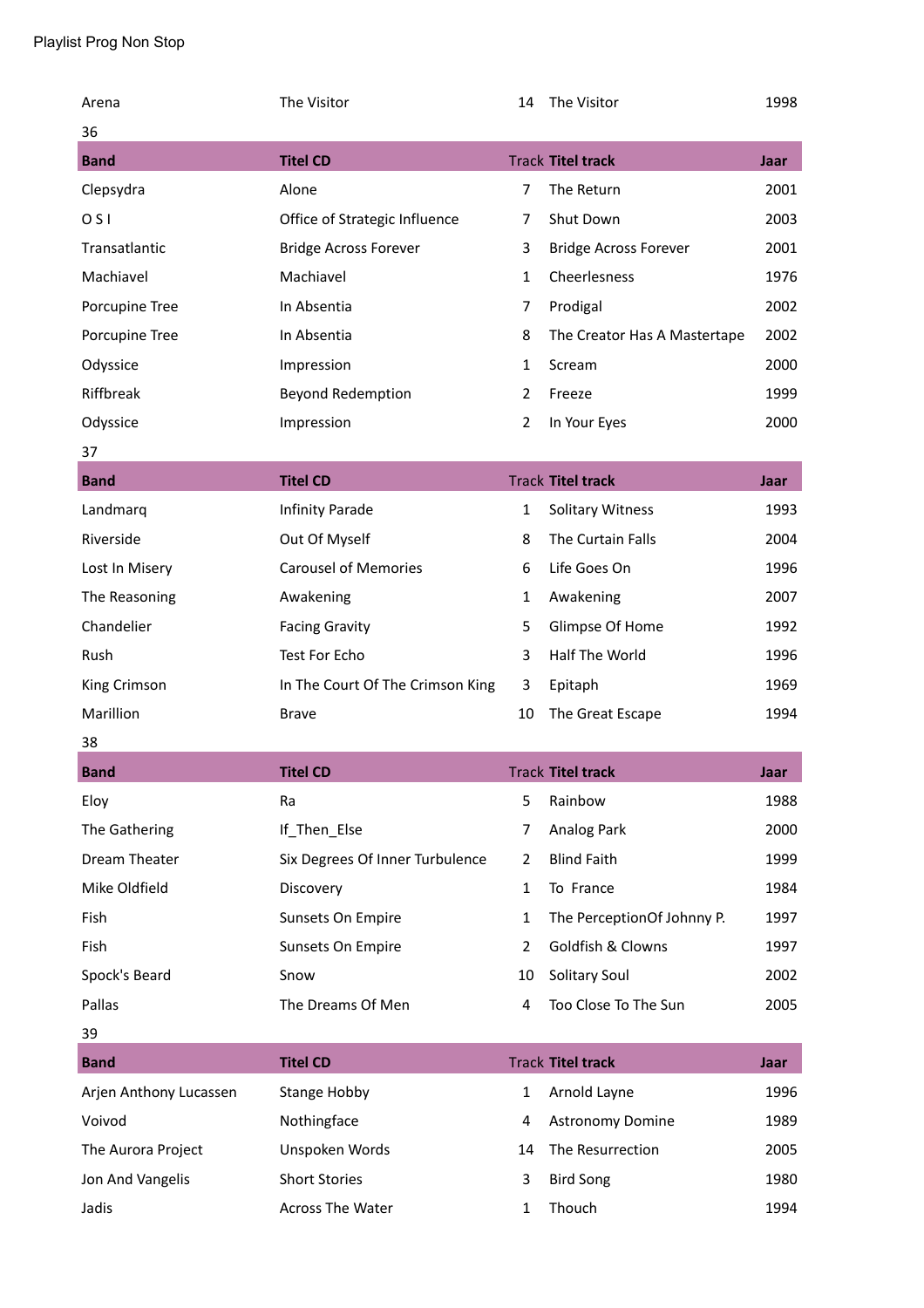| Jadis    | <b>Across The Water</b> | 3  | Daylight Fades     | 1994 |
|----------|-------------------------|----|--------------------|------|
| Sylvan   | Posthumous Silence      | 5. | Pane Of Truth      | 2006 |
| Saga     | Worlds Apart            | 5. | Framed             | 1987 |
| Odyssice | Moondrive Plus          |    | And So Am I        | 2003 |
| Ricocher | Chains                  | 11 | Piont Of No Return | 2004 |

#### 40

| <b>Band</b>              | <b>Titel CD</b>       |                | <b>Track Titel track</b> | Jaar |
|--------------------------|-----------------------|----------------|--------------------------|------|
| Mostly Autumn            | Passengers            | 2              | Something In Between     | 2004 |
| Electric Light Orchestra | A New World Record    | 6              | Livin' Ting              | 1976 |
| Eloy                     | Ra                    | 3              | Dreams                   | 1988 |
| Aragon                   | The Meeting           | 5              | The Changeling           | 1992 |
| Mystery                  | Pestiny?              | 1              | Legend                   | 1998 |
| Mystery                  | Pestiny?              | 2              | Pestiny?                 | 1998 |
| Mystery                  | Pestiny?              | 3              | Slave To Liberty         | 1998 |
| Natuialal Science        | This Side Of Paradise | $\overline{2}$ | Just Before Dawn         | 2003 |
| After Forever            | Decipher              | 11             | Forlorn Hope             | 2001 |
| Pendragon                | <b>Believe</b>        | 1              | The Edge Of The World    | 1991 |

#### 41

| <b>Band</b>  | <b>Titel CD</b>                  |    | <b>Track Titel track</b>   | Jaar |
|--------------|----------------------------------|----|----------------------------|------|
| Asia         | Asia                             | 1  | Awake                      | 2000 |
| Roger Waters | The Pros A. Cons Of Hitch Hiking | 5. | Sexual Revolution          | 1984 |
| Egdon Heath  | Him, The Snake And I             | 6  | Gringo                     | 1993 |
| Therion      | Zirius B                         | 7  | The Wondrous World Of Punt | 2004 |
| Supertramp   | Brother Where You Bound          | 5. | Brother Where You Bound    | 1985 |
| Ray Wilson   | Change                           | 4  | Alomg The Way              | 2003 |
| Deep Purple  | (Machine Head)                   | 0  | When A Blind Man Cries     | 1972 |
| <b>RPWL</b>  | World Through My Eyes            | 3  | Everything Was Not Enough  | 2005 |

#### 42

| <b>Band</b>          | <b>Titel CD</b>       |   | <b>Track Titel track</b> | Jaar |
|----------------------|-----------------------|---|--------------------------|------|
| Threshold            | <b>Wounded Land</b>   | 1 | Consume To Live          | 1993 |
| Emerson, Lake&palmer | <b>Black Moon</b>     | 4 | Affairs Of The Heart     | 1992 |
| Dream Theater        | Falling Into Infinity | 1 | New Millennium           | 1997 |
| Marillion            | Market Square Heroes  | 3 | Grendel                  | 1982 |
| Marathon             | The First Run         | 1 | Beyond The Veil          | 1994 |
| Arena                | Peppers's Ghost       | 4 | The Eyes Of Lara Moon    | 2005 |
| IQ                   | Dark Matter           | 1 | Sacred Sound             | 2004 |
| 43                   |                       |   |                          |      |
| <b>Band</b>          | <b>Titel CD</b>       |   | <b>Track Titel track</b> | Jaar |
| Everon               | Venus                 | 2 | Missing The Last Train   | 1997 |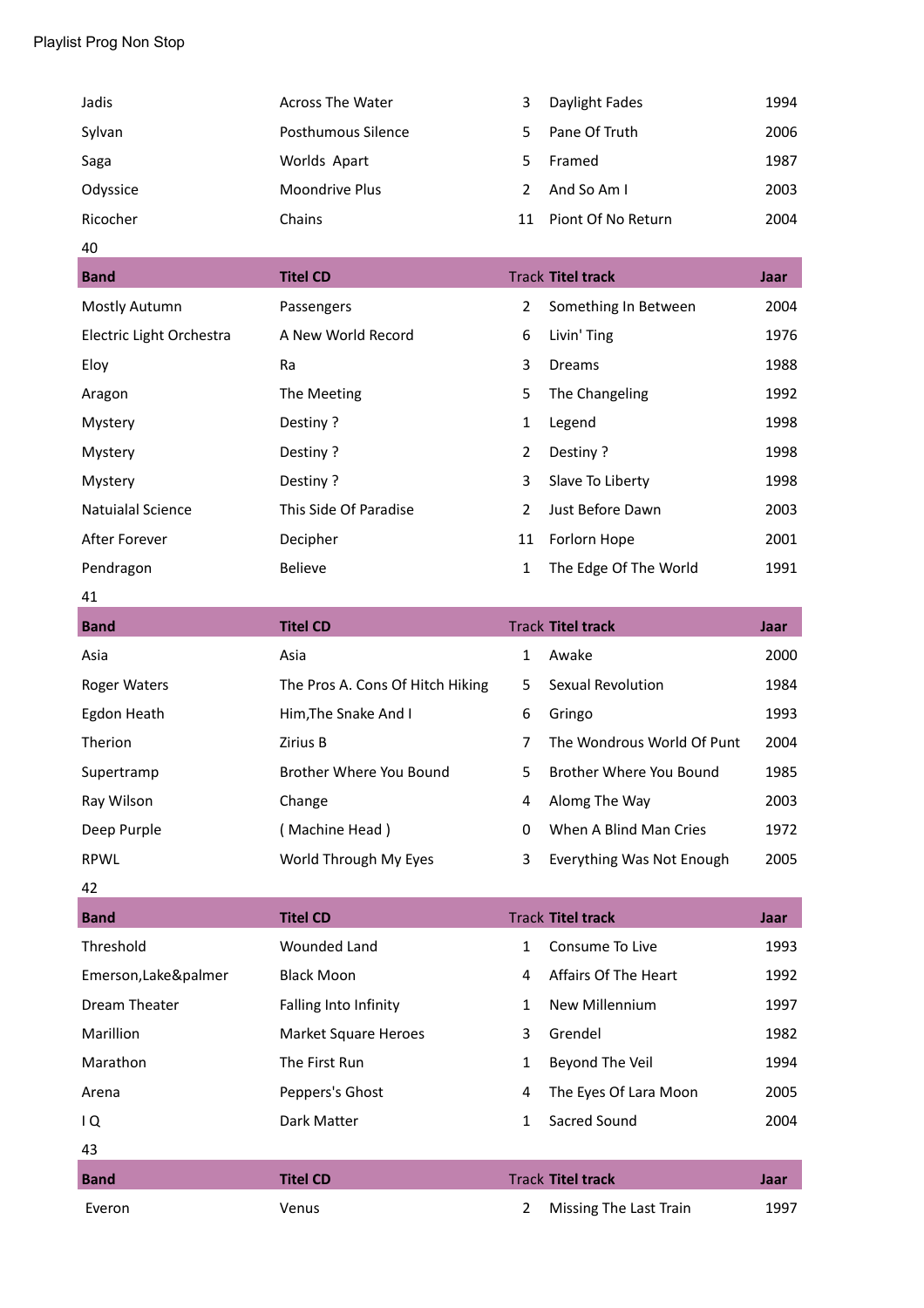| Arrakeen                 | Mosaique                  | 1              | Un Nouveau Monde                       | 1992 |
|--------------------------|---------------------------|----------------|----------------------------------------|------|
| Sylvan                   | Presets                   | 4              | Former Life                            | 2006 |
| Enchant                  | Juggling 9 Or Dropping 10 | $\mathbf{1}$   | Paint The Picture                      | 2000 |
| Genesis                  | Wind & Wuthering          | $\overline{2}$ | One For The Vine                       | 1976 |
| Genesis                  | Wind & Wuthering          | 3              | Your Own Special Way                   | 1976 |
| Cairo                    | Cairo                     | 5              | World Divided                          | 1994 |
| Ayreon                   | <b>Actual Fantasy</b>     | 3              | The Stranger From Within               | 1996 |
| 44                       |                           |                |                                        |      |
| <b>Band</b>              | <b>Titel CD</b>           |                | <b>Track Titel track</b>               | Jaar |
| Fischer-Z                | Word Salad                | 12             | Lemmings                               | 1979 |
| After Forever            | Prison Of Desire          | $\overline{2}$ | Leaden Legacy                          | 2000 |
| Radiohead                | Ok Computer               | 12             | The Tourist                            | 1997 |
| Porcupine Tree           | In Absensia               | 11             | <b>Strip The Soul</b>                  | 2002 |
| Porcupine Tree           | In Absensia               | 12             | Collapse The Light Into Earth          | 2002 |
| Pink Floyd               | The Wall                  | 3              | Another Brick In The Wall Part I       | 1979 |
| Pink Floyd               | The Wall                  | 4              | The Happiest Days Of Our Lives         | 1979 |
| Pink Floyd               | The Wall                  | 5              | Another Brick In The Wall Part II 1979 |      |
| Pink Floyd               | The Wall                  | 1              | Hey you                                | 1979 |
| Pink Floyd               | The Wall                  | 6              | <b>Comfortably Numb</b>                | 1979 |
|                          |                           |                |                                        |      |
| Knight Area              | The Sun Also Rises        | $\overline{2}$ | The Gate Of Eternity                   | 2004 |
| 45                       |                           |                |                                        |      |
| <b>Band</b>              | <b>Titel CD</b>           |                | <b>Track Titel track</b>               | Jaar |
| The Essence              | Glow                      | $\mathbf{1}$   | Taking On The World                    | 1995 |
| <b>Blackmore's Night</b> | Fires At Midnight         | 7              | Fires At Midnight                      | 2001 |
| Consortium Project II    | Continuum In Extremis     | 7              | Sentiment in Sanctuary                 | 2001 |
| The Orb                  | Orblivion                 | $\overline{2}$ | Ubiquity                               | 1997 |
| Pendragon                | Not Of This World         | $\mathbf{1}$   | If I Were The Wind                     | 2001 |
| Pendragon                | Not Of This World         | 8              | World's End Part I                     | 2001 |
| Pallas                   | The Dreams Of Men         | 8              | Invincible                             | 2005 |
| 46                       |                           |                |                                        |      |
| <b>Band</b>              | <b>Titel CD</b>           |                | <b>Track Titel track</b>               | Jaar |
| Peter Gabriel            | Passion                   | 20             | It Is Accomplisheid                    | 1989 |
| Marillion                | Seasons End               | $\overline{2}$ | Easter                                 | 1997 |
| <b>Tim Blake</b>         | Crystal Machine           | $\mathbf{1}$   | Midnight                               | 1977 |
| Dix                      | Sayo Nara                 | 1              | Sayo Nara                              | 2010 |
| Jethro Tull              | Living In The Past        | 14             | Locomotive Breath                      | 1972 |
| Arena                    | The Visitor               | 4              | Elca                                   | 1998 |
| Arena                    | The Visitor               | 5              | The Hanging Tree                       | 1998 |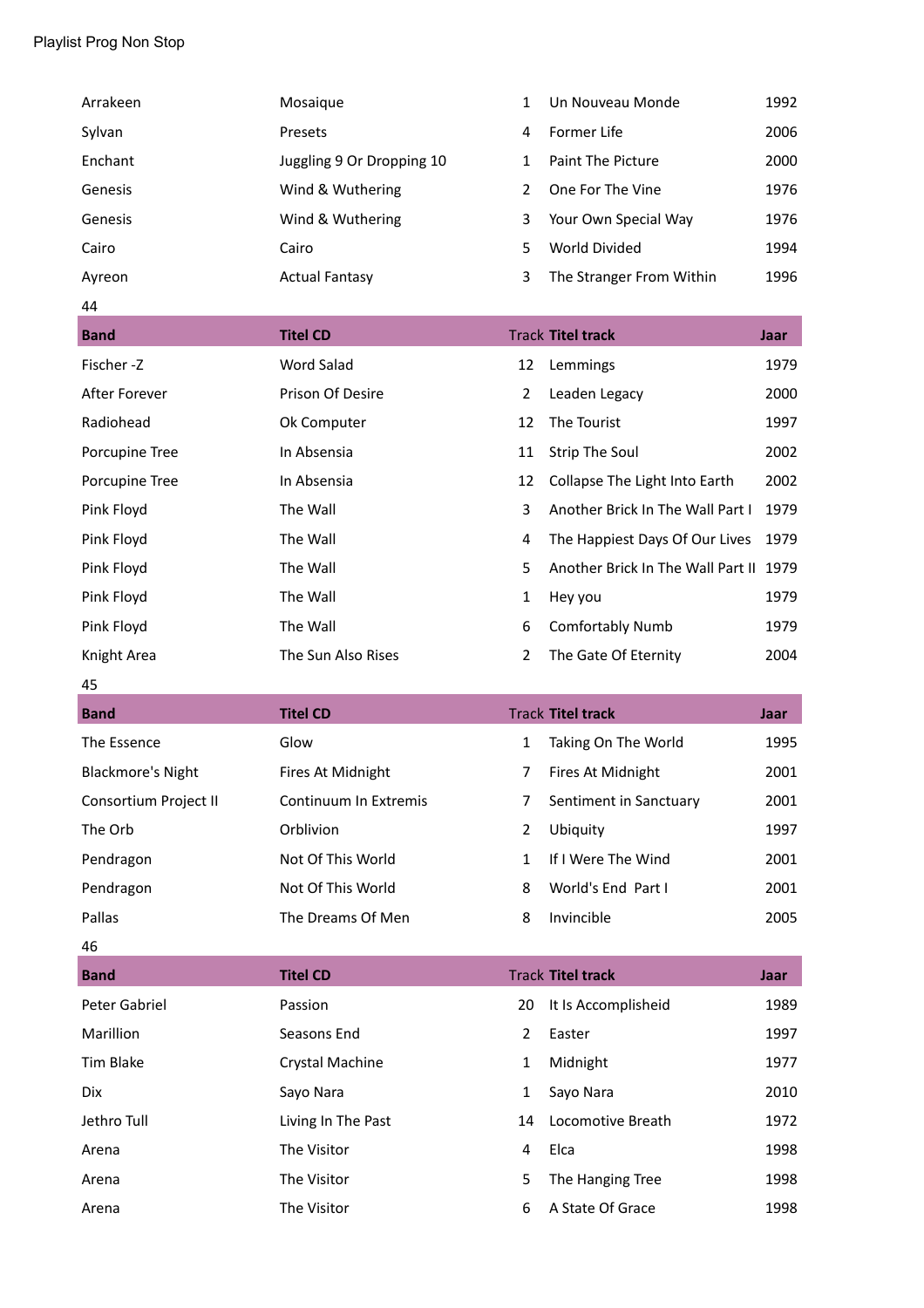| Mangrove               | <b>Facing The Sunset</b>     | 1              | Facing The Sunset          | 2005        |
|------------------------|------------------------------|----------------|----------------------------|-------------|
| Roger Waters           | Amused To Death              | 13             | It's A Miracle             | 1992        |
| 47                     |                              |                |                            |             |
| <b>Band</b>            | <b>Titel CD</b>              |                | <b>Track Titel track</b>   | <b>Jaar</b> |
| Jeff Beck              | <b>Guitar Shop</b>           | 5              | Where Were You             | 1989        |
| Quidam                 | Surrevival                   | 4              | The Fifth Season           | 2005        |
| Basic 2                | Progression                  | 4              | Angel Eyes                 | 1996        |
| Dream Theater          | Octavarium                   | $\mathbf{1}$   | The Root Of All Evil Sun   | 2005        |
| The Flower Kings       | The Sun Of No Evil           | $\mathbf{1}$   | One More Time              | 2007        |
| Sun Caged              | Sun Caged                    | 3              | Home                       | 2003        |
| Frost                  | Milliontown                  | 5              | <b>Black Light Machine</b> | 2006        |
| 48                     |                              |                |                            |             |
| <b>Band</b>            | <b>Titel CD</b>              |                | <b>Track Titel track</b>   | Jaar        |
| <b>Thirteen Senses</b> | The Invitation               | $\mathbf{1}$   | Into The Fire              | 2004        |
| Pink Floyd             | Animals                      | 4              | Sheep                      | 1977        |
| Hallo Venray           | 2 Meter Sessie               | 1              | Slow Change                | 1994        |
| Queensryche            | <b>Operation: Mindcrime</b>  | 8              | Suite Sister Mary          | 1988        |
| <b>Casual Silence</b>  | Once In A Blue Moon          | 8              | Moon                       | 2003        |
| <b>Casual Silence</b>  | Once In A Blue Moon          | 9              | Casual Silence             | 2003        |
| Ekseption              | <b>Ekseption 3</b>           | 1              | Peace Planet               | 1971        |
| Skyclad                | Wayward Sons Of Mother Earth | 9              | moonglean                  | 1991        |
| Kansas                 | Kansas                       | 8              | Apercu                     | 1978        |
| 49                     |                              |                |                            |             |
| <b>Band</b>            | <b>Titel CD</b>              |                | <b>Track Titel track</b>   | Jaar        |
| The Cure               | Seventeen Seconds            | $\overline{7}$ | Forest                     | 1980        |
| <b>Blind Ego</b>       | mirror                       | 8              | Don't Ask Me Why           | 2007        |
| After Forever          | Decipher                     | 5              | Intrinsic                  | 2001        |
| Ephrat                 | No One's Words               | $\mathbf{1}$   | The Show                   | 2008        |
| Ayreon                 | The Dream Sequencer          | $\mathbf{1}$   | The Dream Sequencer        | 2000        |
| Ayreon                 | The Dream Sequencer          | $\overline{2}$ | My House On Mars           | 2000        |
| Ayreon                 | The Dream Sequencer          | 3              | 2084                       | 2000        |
| Rush                   | A Farewell To Kings          | 2              | Xanadu                     | 1977        |
| 50                     |                              |                |                            |             |
|                        |                              |                |                            |             |
| <b>Band</b>            | <b>Titel CD</b>              |                | <b>Track Titel track</b>   | Jaar        |
| Marillion              | Marbles<br>cd2               | $\overline{4}$ | You're Gone                | 2004        |
| Dix                    | Sayo Nara                    | 5              | Slip Away                  | 2010        |
| The moody Blues        | Seventh Sojourn              | 5              | You And Me                 | 1972        |
| <b>RPWL</b>            | World Trought My Eyes        | 4              | Roses                      | 2005        |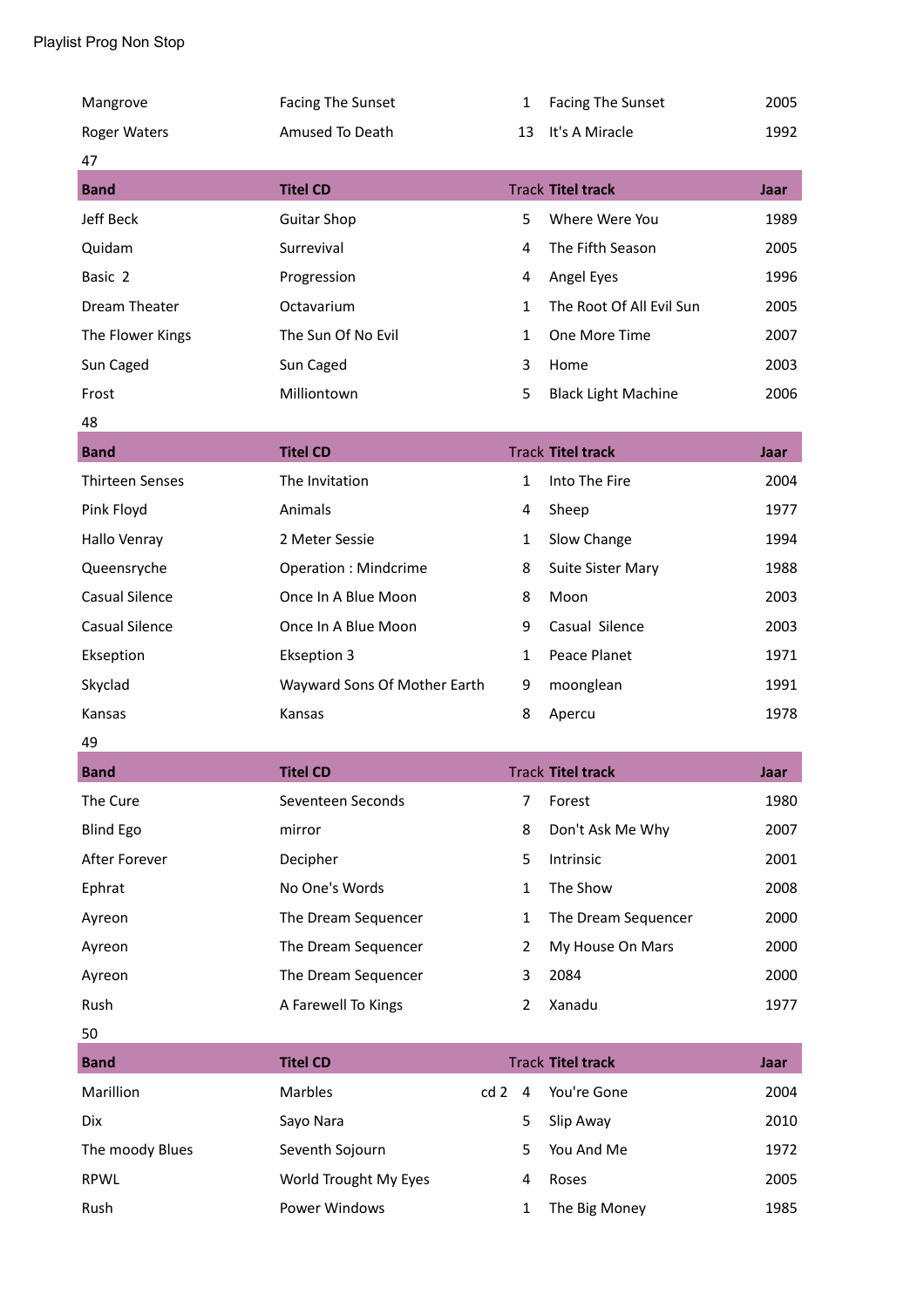| Rush                   | <b>Power Windows</b>           | 4              | Marathon                       | 1985 |
|------------------------|--------------------------------|----------------|--------------------------------|------|
| Rush                   | <b>Power Windows</b>           | 8              | <b>Mystic Rhythms</b>          | 1985 |
| The Gathering          | Mandylion                      | 3              | In Motion=1                    | 1995 |
| Supertramp             | Crime Of The Century           | 1              | School                         | 1974 |
| David Gilmour          | David Gilmour                  | $\overline{2}$ | There's No Way Out Of Here     | 1978 |
| 51                     |                                |                |                                |      |
| <b>Band</b>            | <b>Titel CD</b>                |                | <b>Track Titel track</b>       | Jaar |
| Spock's Beard          | Octane                         | 4              | She Is Everyting               | 2005 |
| Quidam                 | Quidam                         | $\mathbf{1}$   | Sanktuarium                    | 1996 |
| Megadeth               | Youthanasia                    | 6              | The Killing Road               | 1994 |
| <b>Thirteen Senses</b> | The Invitation                 | 4              | Do No Wrong                    | 2004 |
| The Gathering          | If_Then_Else                   | 4              | <b>Bad Movie Scene</b>         | 2000 |
| The Gathering          | If_Then_Else                   | 5              | Colorado Incident              | 2000 |
| The Gathering          | If_Then_Else                   | 7              | Analog Park                    | 2000 |
| The Moody Blues        | A Question Of Balance          | $\mathbf{1}$   | Question                       | 1970 |
| Dilemma                | Imbroccata                     | 9              | Go On                          | 1995 |
| 52                     |                                |                |                                |      |
| <b>Band</b>            | <b>Titel CD</b>                |                | <b>Track Titel track</b>       | Jaar |
| Eloy                   | Colours                        | $\overline{2}$ | Illuminations                  | 1980 |
| Plackband              | Remember Forever               | $\overline{2}$ | <b>Seventy Warriors</b>        | 1978 |
| Jadis                  | <b>Across The Water</b>        | 6              | The World on Your Side         | 1994 |
| Anna                   | Days Of Rising Doom            | 8              | Galon's Last Hope              | 2003 |
| Iq                     | Subterranea                    | 3              | Subterranea                    | 1997 |
| Iq                     | Subterranea                    | 4              | Sleepless Incidental           | 1997 |
| Iq                     | cd <sub>2</sub><br>Subterranea | 2              | Breathtaker                    | 1997 |
| Yes                    | <b>Big Generator</b>           | 3              | Shoot High Aim Low             | 1987 |
| Peter Gabriel          | US                             | 10             | Secret World                   | 1992 |
| 53                     |                                |                |                                |      |
| <b>Band</b>            | <b>Titel CD</b>                |                | <b>Track Titel track</b>       | Jaar |
| Pendragon              | And Now Everybody To The Stage | $\mathbf{1}$   | No Place For The Innocent      | 2006 |
| Sylvan                 | Leaving Backstage              | 2              | That's Why It Hurts            | 2007 |
| Porcupine Tree         | Coma Divine                    | 5              | The Sky Moves Sideways         | 1997 |
| Star One               | Live On Earth                  | 3              | Into The Black Hole            | 2003 |
| Arena                  | Welcome Back! To The Stage     | $\mathbf{1}$   | <b>Empire Of Thousand Days</b> | 1997 |
| Marillion              | The Thieving Magpie            | 4              | Chelsea Monday                 | 1988 |
| 54                     |                                |                |                                |      |
| <b>Band</b>            | <b>Titel CD</b>                |                | <b>Track Titel track</b>       | Jaar |
| uur 1                  |                                |                |                                |      |

Manfred Mann's Earth B. Solar Fire 1 Father Of Day Father Of Night 1973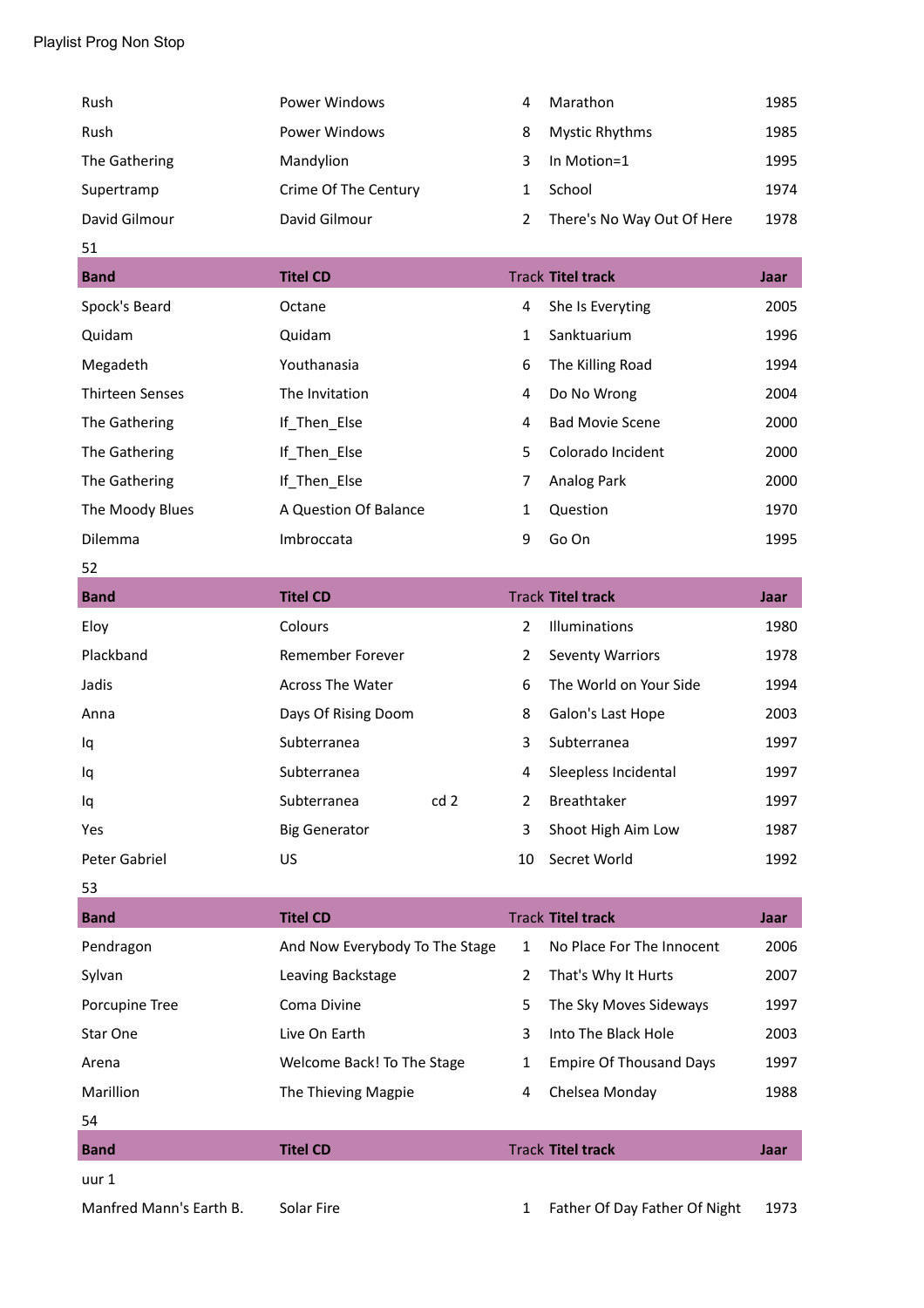| <b>PTS</b>             | campaingn                    |                 | 11             | Again                        | 1996        |
|------------------------|------------------------------|-----------------|----------------|------------------------------|-------------|
| Mindgames              | Actors In A Play             |                 | 3              | The Statue                   | 2006        |
| Threshold              | Wounded Land                 |                 | $\overline{2}$ | Days Of Dearth               | 1993        |
| <b>Tangering Dream</b> | Stratosfear                  |                 | $\mathbf{1}$   | Stratosfear                  | 1976        |
| Anima Mundi            | Jagannath Orbit              |                 | 5              | Jagannath Orbit              |             |
| uur 2                  |                              |                 |                |                              |             |
| Procol Harum           | The Well's On Fire           |                 | 1              | <b>Something Magic</b>       | 2003        |
| <b>Red Sand</b>        | <b>Music For Sharks</b>      |                 | 4              | Sad Song                     | 2009        |
| The Flower Kings       | The Sum Of No Evil           |                 | 6              | Life In Motion               | 2007        |
| Knight Area            | Realm Of Shadows             |                 | 9              | Occlusion                    | 2009        |
| Unitopia               | Artificlal                   |                 | 5              | Tesla                        | 2010        |
| Riverside              | Out Of Myself                |                 | 8              | The Curtain Falls            | 2004        |
| uur 2                  |                              |                 |                |                              |             |
| Yogi Lang              | No Decoder                   |                 | 2              | Sacrifice                    | 2010        |
| Incidense              | Incarcerated                 |                 | 6              | Abeyance                     | 2011        |
| Caamora                | She                          |                 | $\mathbf{1}$   | Overture                     | 2008        |
| Pallas                 | <b>XXV</b>                   |                 | 5              | The Alien Messiah            | 2011        |
| Anima Mundi            | The Way                      |                 | $\overline{2}$ | Spring Knocks On The Door Of | 2010        |
| 55                     |                              |                 |                |                              |             |
| <b>Band</b>            | <b>Titel CD</b>              |                 |                | <b>Track Titel track</b>     | Jaar        |
| Rush                   | Counterparts                 |                 | 11             | Everyday Glory               | 1993        |
| The Reasoning          | Awakening                    |                 | 1              | Awakening                    | 2007        |
| Jethro Tull            | Aqualung                     |                 | 2              | Aqualung                     | 1971        |
| Silhouette             | A-Maze                       |                 | 5              | The World Is Gonna Get You   | 2006        |
| The Rain Poets         | Soundtrack                   |                 | 1              | The Feeling's new            | 2005        |
| Pink Floyd             | The Division Bell            |                 | 8              | Coming Back To Live          | 1994        |
| Dilemma                | Imbroccata                   |                 | 8              | Goodbye Cruel World          | 1995        |
| Ricocher               | <b>Cathedral Of Emotions</b> |                 | 4              | <b>Cathedral Of Emotions</b> | 2002        |
| Knight Area            | <b>Under Anew Sign</b>       |                 | 3              | Mastermind                   | 2007        |
| 56                     |                              |                 |                |                              |             |
| <b>Band</b>            | <b>Titel CD</b>              |                 |                | <b>Track Titel track</b>     | <b>Jaar</b> |
| Peter Gabriel          | Secret World Live            | cd <sub>1</sub> | $\overline{2}$ | Stream                       | 1994        |
| For Absent Friends     | Faf Out Of Hal               |                 | 11             | Attitude                     | 1995        |
| Eloy                   | <b>Eloy Live</b>             |                 | 1              | <b>Poseidon's Creation</b>   | 1978        |
| David Gilmour          | Live In Gdansk               | cd 2            | 3              | Fat Old Sun                  | 2008        |
| Yes                    | Live From House Of Blues     | cd <sub>1</sub> | 4              | Perpetual Change             | 2000        |
| Transatlantic          | Live In America              | cd <sub>2</sub> | 2              | My New World                 | 2001        |
| 57                     |                              |                 |                |                              |             |
| <b>Band</b>            | <b>Titel CD</b>              |                 |                | <b>Track Titel track</b>     | Jaar        |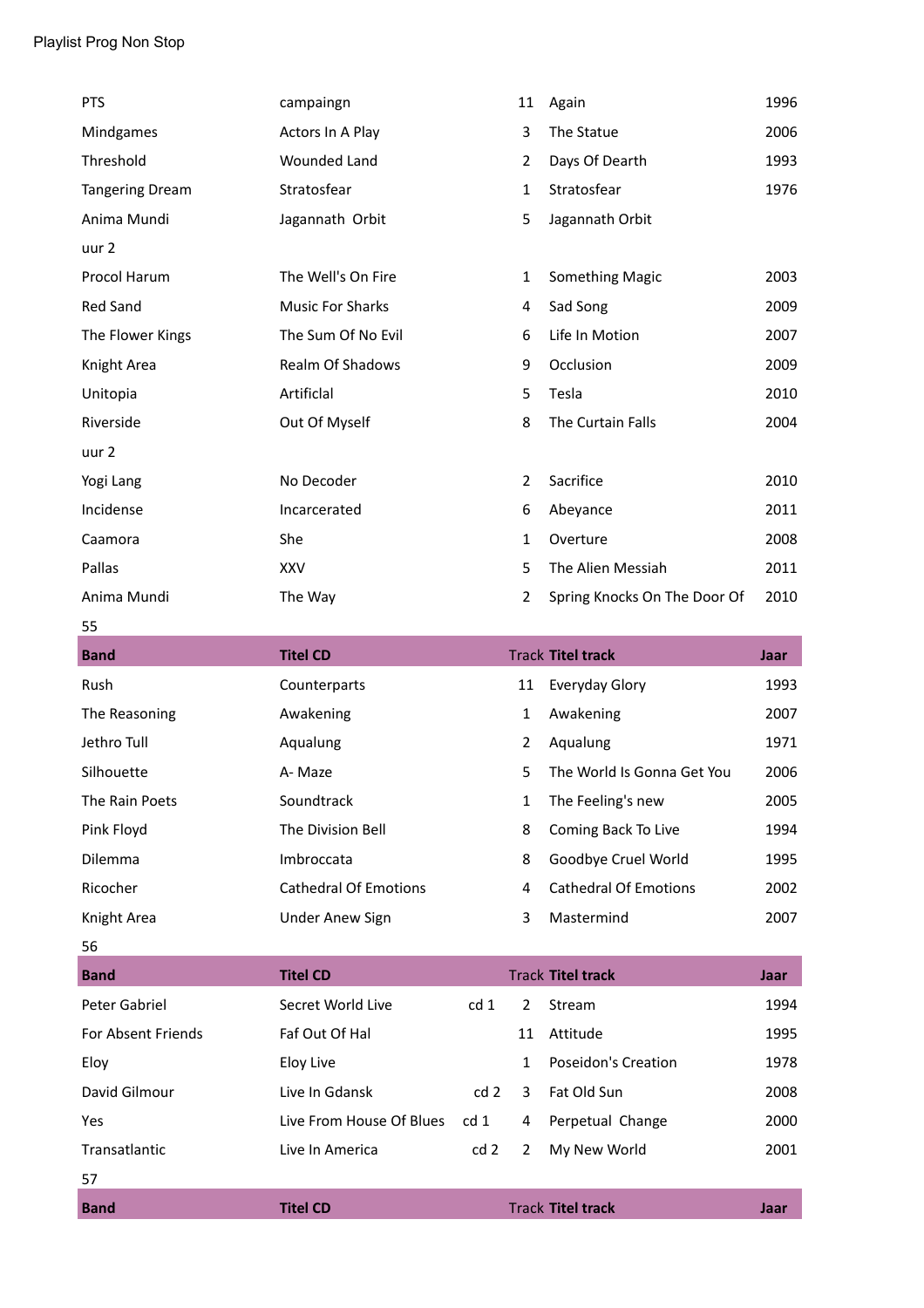| Jean- Michel Jarre     | Equinoxe                       | 5              | Equinoxe V                  | 1978 |
|------------------------|--------------------------------|----------------|-----------------------------|------|
| Camel                  | <b>Stationary Traveller</b>    | 6              | West Berlin                 | 1984 |
| Mike Oldfield          | Discovery                      | 6              | Talk About Your Live        | 1984 |
| Caravan                | All Over YouToo                | 6              | Ride                        | 1999 |
| Johan Timman           | Trip Into The Body             | 3              | The Heart                   | 1981 |
| Anima Mundi            | Jagannath Orbit                | 1              | We Are The Light            | 2008 |
| Yes                    | Drama                          | 1              | Machine Messiah             | 1980 |
| 58                     |                                |                |                             |      |
| <b>Band</b>            | <b>Titel CD</b>                |                | <b>Track Titel track</b>    | Jaar |
| Moody Blues            | Every Good Boy Deserves Favour | $\overline{2}$ | The Story In Your Eyes      | 1971 |
| Group 1850             | Agemo's Trip To Mother Earth   | 3              | Mother No-Head              | 1967 |
| For Absent Friends     | The Big Room                   | 10             | The One                     | 2001 |
| Genesis                | Trespass                       | 4              | Stagnation                  | 1970 |
| King's X               | Please Come Home Mr.           | 9              | Move Me                     | 2000 |
| King's X               | Please Come Home Mr.           | 10             | Move Me (Part Two)          | 2000 |
| Everon                 | North                          | $\overline{2}$ | A Brief Encounter           | 2008 |
| Opeth                  | Damnation                      | $\mathbf{1}$   | Windowpane                  | 2003 |
| Ali Slaight            | Pink Floyd Redux               | 9              | Hey You                     | 2006 |
| Roger Waters           | Amused To Death                | 11             | Watching TV                 | 1992 |
|                        |                                |                |                             |      |
| Saga                   | <b>Full Circle</b>             | 10             | Goodbye                     | 1999 |
| 59                     |                                |                |                             |      |
| <b>Band</b>            | <b>Titel CD</b>                |                | <b>Track Titel track</b>    | Jaar |
| Ufo                    | The Visitor                    | 11             | Dancing With St. Peter      | 2009 |
| Yes                    | <b>BBC Sessions</b>            | 1              | Something's Coming          | 1970 |
| <b>Tangering Dream</b> | Alpha Centauri                 | 1              | Sunrise In The Third System | 1971 |
| Threshold              | <b>Critical Mass</b>           | 8              | <b>Critical Mass</b>        | 2002 |
| <b>Edward Reekers</b>  | <b>Stages</b>                  | 8              | The Final Score             | 1992 |
| Pendragon              | The Window Of Live             | 1              | The Walls Of Babylon        | 1993 |
| RPWL                   | World Though My Eyes           | 1              | Sleep                       | 2005 |
| 60                     |                                |                |                             |      |
| <b>Band</b>            | <b>Titel CD</b>                |                | <b>Track Titel track</b>    | Jaar |
| Alan Parsons Project   | I Robot                        | 4              | Breakdown                   | 1977 |
| Mannerisms             | A Celebration Of The Music Of  | 9              | Never Mind                  | 1994 |
| Quidam                 | Surrevival                     | 5              | Surrevival                  | 2005 |
| U.K.                   | Dager Money                    | 3              | The Only Thing She Needs    | 1979 |
| Red Sand               | Mirror Of Insanity             | $\mathbf{1}$   | Blame                       | 2004 |
| Skeem                  | skeem                          | 6              | <b>Statues</b>              | 2001 |
| Mindgames              | <b>International Daylight</b>  | 2              | Factory Of Illusions        | 2003 |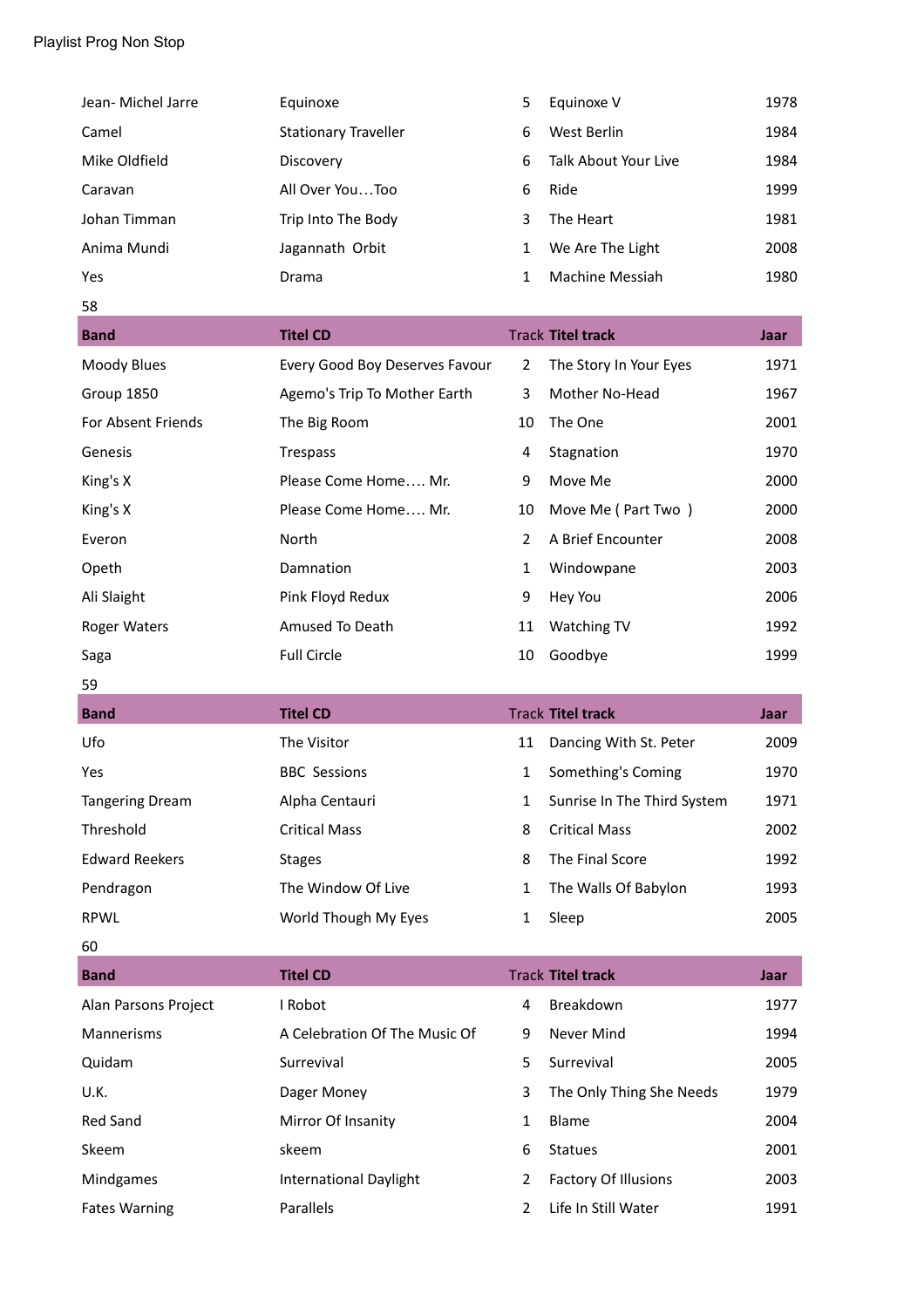| 61                   |                          |                 |                |                            |             |
|----------------------|--------------------------|-----------------|----------------|----------------------------|-------------|
| <b>Band</b>          | <b>Titel CD</b>          |                 |                | <b>Track Titel track</b>   | Jaar        |
| <b>Mystic Moment</b> | Mandalie Symphony        |                 | $\mathbf{1}$   | Dayws Of Sun               | 2001        |
| Day Six              | The Grand Design         |                 | $\overline{2}$ | Lost Identity              | 2010        |
| <b>Neal Morse</b>    | One                      | cd <sub>1</sub> | 3              | Author Of Confusion        | 2004        |
| Knight Area          | Under A New Sign         |                 | 6              | Dreamweaver                | 2007        |
| David Gilmour        | On An Island             |                 | 4              | Take A Breath              | 2006        |
| <b>Big Weel</b>      | Nederpop                 |                 | 1              | If I Stay Too Long         | 1969        |
| Kansas               | Song For America         |                 | 3              | Lamplight Symphony         | 1975        |
| Therion              | Secret of the Runes      |                 | 6              | Ljusaflheim                | 2001        |
| Marillion            | Script For Jester's Tear |                 | 5              | Chelsea Monday             | 1983        |
| 62                   |                          |                 |                |                            |             |
| <b>Band</b>          | <b>Titel CD</b>          |                 |                | <b>Track Titel track</b>   | <b>Jaar</b> |
| U <sub>2</sub>       | The Joshua Tree          |                 | 9              | One Tree Hill              | 1987        |
| Klaus Schulze        | Timewind                 |                 | 3              | Wahrfried 1883             | 1975        |
| Shadow Gallery       | Room V                   |                 | $\overline{2}$ | Comfort Me                 | 2005        |
| E.L.O.               | A New World Record       |                 | 6              | Livin'Thing                | 1978        |
| Porcupine Tree       | <b>Stupid Dream</b>      |                 | 1              | Even Less                  | 2006        |
| Ritual               | Ritual                   |                 | 5              | Solitary Man               | 2004        |
| Riverside            | Second Live Syndrome     |                 | 4              | Second Live Syndrome       | 2005        |
| 63                   |                          |                 |                |                            |             |
| <b>Band</b>          | <b>Titel CD</b>          |                 |                | <b>Track Titel track</b>   | Jaar        |
| Thea Gilmoure        | Harpo's Ghost            |                 | 4              | Call Me Your Darling       | 2006        |
| Caamora              | She                      |                 | cd 1 13        | Shadows                    | 2008        |
| Ayreon               | The Dream Sequencer      |                 | 6              | Dragon On The Sea          | 2000        |
| Mindgames            | Actors In A Play         |                 | 5              | Royalty In Jeopardy        | 2006        |
| Threshold            | Psychedelicatessen       |                 | 3              | Into The Light             | 1994        |
| Frost                | Milliontown              |                 | 5              | <b>Black Light Machine</b> | 2006        |
| Aragon               | Don't Bring The Rain     |                 | 6              | Cry Out                    | 1988        |
| uur 2                |                          |                 |                |                            |             |
| J21                  | Beyond The Holographic   |                 | 2              | I Can't Remember           | 2011        |
| Soniq Circus         | Soniq Circus             |                 | 3              | <b>Bright Future</b>       | 2007        |
| Dream Theater        | <b>Systematic Chaos</b>  |                 | 5              | Repentance                 | 2007        |
| Mandrake Project     | Transitions              |                 | 9              | Wide Open                  | 2011        |
| Nick Mason, s        | <b>Fictitious Sports</b> |                 | 4              | <b>Hot River</b>           | 1981        |
| Genesis              | <b>Tree Sides Live</b>   | cd 1            | 3              | Abacab                     | 1982        |
| Galleon              | In The wake Of The Moon  |                 | 5              | War At Home                | 2010        |
| Knight Area          | Prog NI                  |                 | 7              | Rijk Der Schaduwen         | 2011        |
|                      |                          |                 |                |                            |             |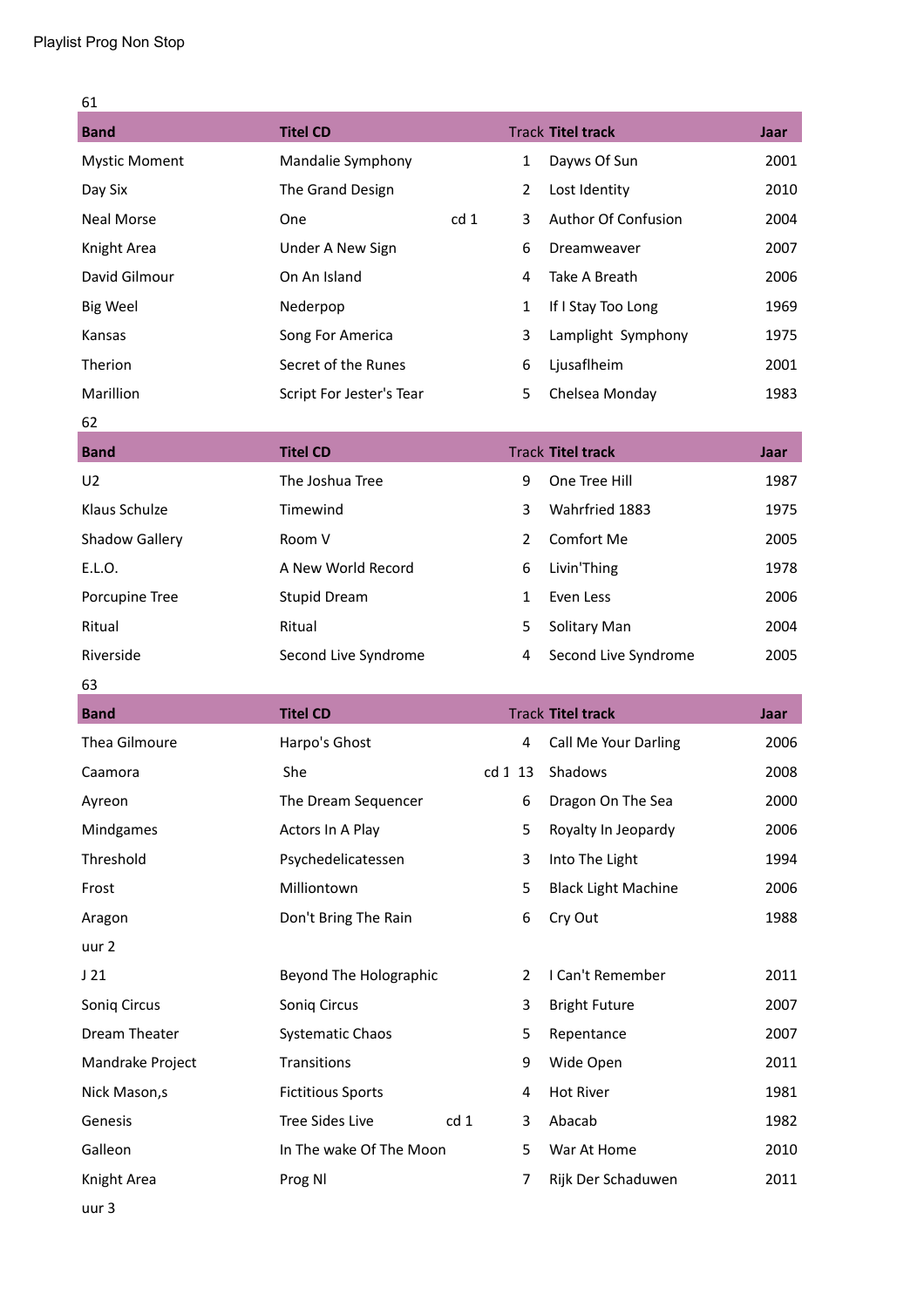| Pink Floyd      | A Momentary Lapse Of Reason           | 5              | On The Turning Away         | 1987        |
|-----------------|---------------------------------------|----------------|-----------------------------|-------------|
| Pallas          | <b>XXV</b>                            | 4              | Monster                     | 2011        |
| Duda Mariusz    | Lunatic Soul                          | 5              | Lunatic Soul                | 2008        |
| Anima Mundi     | The Way                               | $\mathbf{1}$   | Time To Understand          | 2011        |
| Sanhedrin       | Ever After                            | 5              | Timepiece                   | 2011        |
| Airbag          | Identity                              | 6              | Colours                     | 2009        |
| Gazpacho        | Missa Ahropos                         | 7              | Missa Ahropos               | 2010        |
| 64              |                                       |                |                             |             |
| <b>Band</b>     | <b>Titel CD</b>                       |                | <b>Track Titel track</b>    | Jaar        |
| Machiavel       | Virtual Sun                           | 5              | Down On My Knees            | 1999        |
| After Forever   | Prison Of Desire                      | 4              | <b>Black Tomb</b>           | 2000        |
| Arena           | Contagium                             | $\overline{2}$ | The March Of Time           | 2004        |
| Kay Heyrock     | The Bearded's Project                 | 4              | At The Hand Of An Angel     | 2007        |
| Casuual Silence | Lost In Life                          | $\overline{2}$ | Lost In Life                | 2007        |
| Landmarq        | Infinity Parade                       | 7              | Embrace                     | 1993        |
| Tangerine Dream | Stratosfear                           | 1              | Stratosfear                 | 1976        |
| Magenta         | Metamorphosis                         | 4              | <b>Blind Faith</b>          | 2008        |
| 65              |                                       |                |                             |             |
| <b>Band</b>     | <b>Titel CD</b>                       |                | <b>Track Titel track</b>    | <b>Jaar</b> |
|                 |                                       |                |                             |             |
| Pink Floyd      | Delicate Sound Of Thunder cd 1        | 7              | On The Turning Away         | 1988        |
| Eloy            | <b>Eloy Live</b>                      | $\overline{2}$ | <b>InCarnation Of Legos</b> | 1978        |
| Ritual          | <b>Ritual Live</b><br>cd <sub>1</sub> | 6              | Infinite Justice            | 2006        |
| <b>RPWL</b>     | <b>Start The Fire</b><br>cd2          | $\mathbf{1}$   | Word Though My Eyes         | 2005        |
| Knight Area     | Rising Signs From The Shadows         | 9              | Occlusion                   | 2010        |
| Sylvan          | Leaving Backstage                     | 5              | Pane Of Truth               | 2007        |
| 66              |                                       |                |                             |             |
| <b>Band</b>     | <b>Titel CD</b>                       |                | <b>Track Titel track</b>    | <b>Jaar</b> |
| Ricocher        | Chains                                | $\mathbf{1}$   | <b>Empty Chambers</b>       | 2004        |
| Opposite Earth  | Headspace                             | 6              | <b>Falling Down</b>         | 1997        |
| Mike Oldfield   | Q.E.2.                                | 6              | Mirage                      | 1980        |
| Riverside       | cd <sub>2</sub><br>Rapid Eye Movement | 5              | Rapid Eye Movement          | 2007        |
| PTS             | <b>Tides</b>                          | 9              | Island                      | 1994        |
| 0 <sub>5</sub>  | Office Of Strategic Influence         | 3              | When You're Ready           | 2003        |
| Spook's Beard   | The Kindness Of Strangers             | 6              | Harm's Way                  | 1997        |
| Porcupine Tree  | The Incident<br>cd <sub>2</sub>       | 4              | Remember Me Lover           | 2009        |
| 67              |                                       |                |                             |             |
| <b>Band</b>     | <b>Titel CD</b>                       |                | <b>Track Titel track</b>    | Jaar        |
| Cuby+ Blizzards | Simple Man                            | 11             | Seasons Come And Seasons Go | 1971        |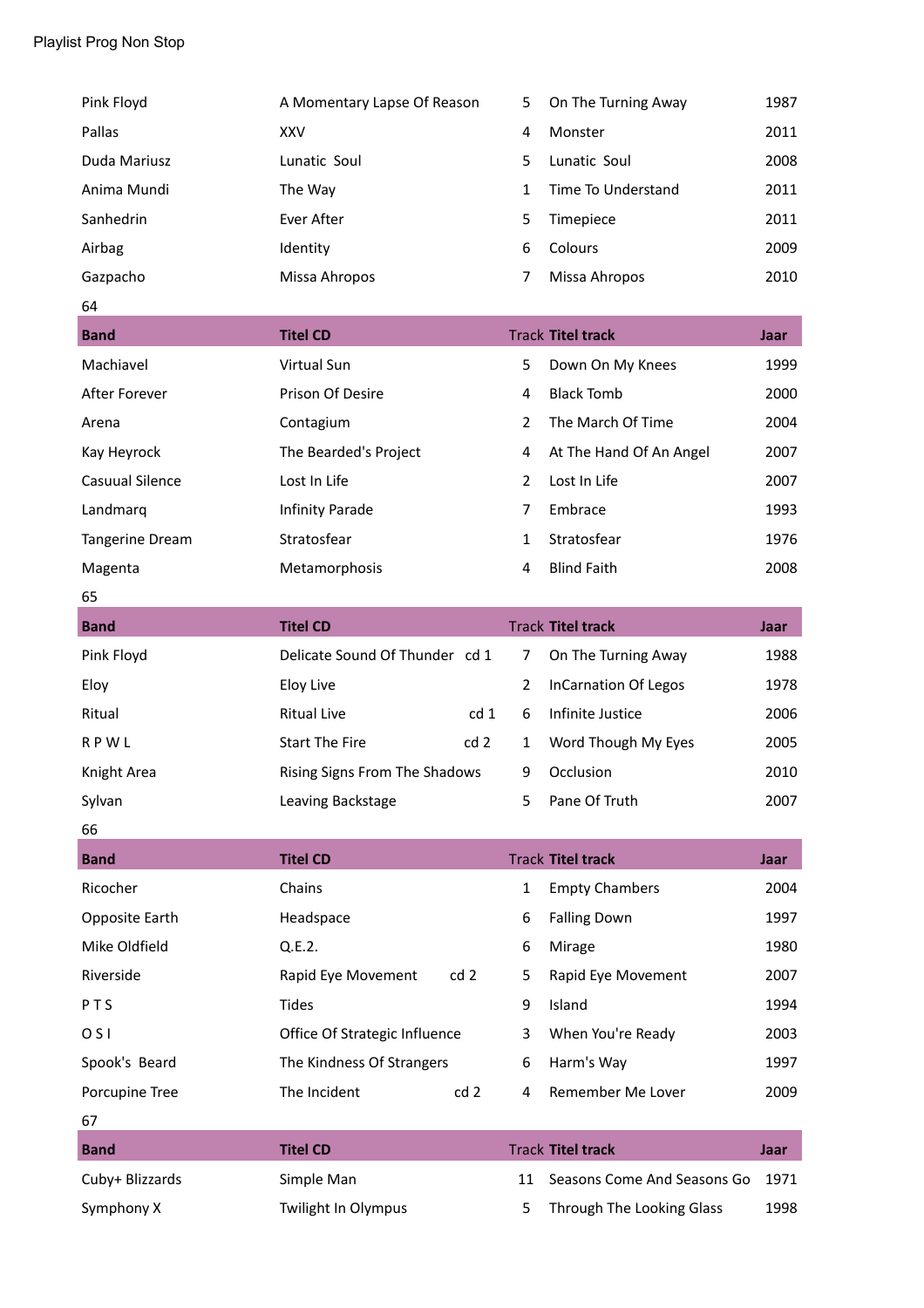| Solaris                     | Solaris                       |      | 10             | Solaris                       | 1998        |
|-----------------------------|-------------------------------|------|----------------|-------------------------------|-------------|
| Withim Temption             | Running Up That Hill          |      | 1              | Running Up That Hill          | 2003        |
| IQ                          | Subterranea                   |      | 5              | Failsafe                      | 1997        |
| Quidam                      | Surrevival                    |      | 6              | Queen Of Moulin Rouge         | 2005        |
| Dream Theater               | Octavarium                    |      | 7              | <b>Sacrificed Sons</b>        | 2005        |
| Uur 2                       |                               |      |                |                               |             |
| Mystery                     | Destiny                       |      | $\overline{2}$ | Destiny                       | 1998        |
| The Reasoning               | Dark Angel                    |      | 9              | A Musing Dream                | 2008        |
| Unitopia                    | Artificlal                    |      | 9              | Gone In The Blink Of An Eye   | 2010        |
| <b>Guilt Machine</b>        | On This Perfect Day           |      | 6              | Perfection                    | 2009        |
| Yes                         | Fly From Here                 |      | 3              | Live On A Film Set            | 2011        |
| O <sub>S</sub>              | Office Of Strategic Influence |      | $\mathbf{1}$   | Set The Contols For The Heart | 2003        |
| Sylvan                      | Force Of Gravity              |      | 7              | Midnight Sun                  | 2009        |
| <b>Memories Of Machines</b> | Warm Winter                   |      | $\overline{2}$ | Before We Fall                | 2011        |
| Uur 3                       |                               |      |                |                               |             |
| Incidence                   | Incarcerated                  |      | 3              | Tribulations                  | 2011        |
| Wolverine                   | <b>Communication Lost</b>     |      | 2              | Into The Great Norting        | 2011        |
| Ayreon                      | The Dream Sequencer           |      | 9              | And The Druids Turn To Stone  | 2000        |
| IQ                          | Subterranea                   |      | 7              | <b>Tunnel Vision</b>          | 1997        |
| Sean Filkins                | Ware And Peace & other        |      | 4              | The Ordinary Man              | 2011        |
| Rush                        |                               | 2112 | 5              | <b>Tears</b>                  | 1976        |
| IQ.                         | The Wake                      |      | 4              | Corners                       | 1988        |
| Marillion                   | <b>Clutching At Straws</b>    |      | $\overline{2}$ | Warm Wet Circles              | 1987        |
| Marillion                   | <b>Clutching At Straws</b>    |      |                |                               |             |
|                             |                               |      | 3              | That Time Of The Night        | 1987        |
| 68                          |                               |      |                |                               |             |
| <b>Band</b>                 | <b>Titel CD</b>               |      |                | <b>Track Titel track</b>      | Jaar        |
| Knight Area                 | Under A New Sign              |      | 4              | Under A New Sign              | 2007        |
| Also Eden                   | Differences As Light          |      | 1              | Seeing Red                    | 2010        |
| Marillion                   | Happiness Is The Road cd 2    |      | $\overline{2}$ | The Man From The Planet       | 2008        |
| Thew Party                  | Seven Circles                 |      | 9              | <b>Empty Glass</b>            | 2005        |
| Carptree                    | Nymf                          |      | 4              | Dragonfly                     | 2010        |
| Fjieri                      | Endless                       |      | 8              | The Breath Of The Earth       | 2009        |
| <b>Poor Gentic Material</b> | Poor Gentic Material          |      | 8              | Dreamstuff                    | 2011        |
| Porcupine Tree              | On The Sunday Of Live         |      | 8              | Radioactive Toy               | 1991        |
| 69                          |                               |      |                |                               |             |
| <b>Band</b>                 | <b>Titel CD</b>               |      |                | <b>Track Titel track</b>      | <b>Jaar</b> |
| Phil Carmen                 | On My Way In L.A.             |      | 10             | <b>Borderline Down</b>        | 1999        |
| Enchant                     | Live At Last                  |      | 1              | Mae Dae                       | 2004        |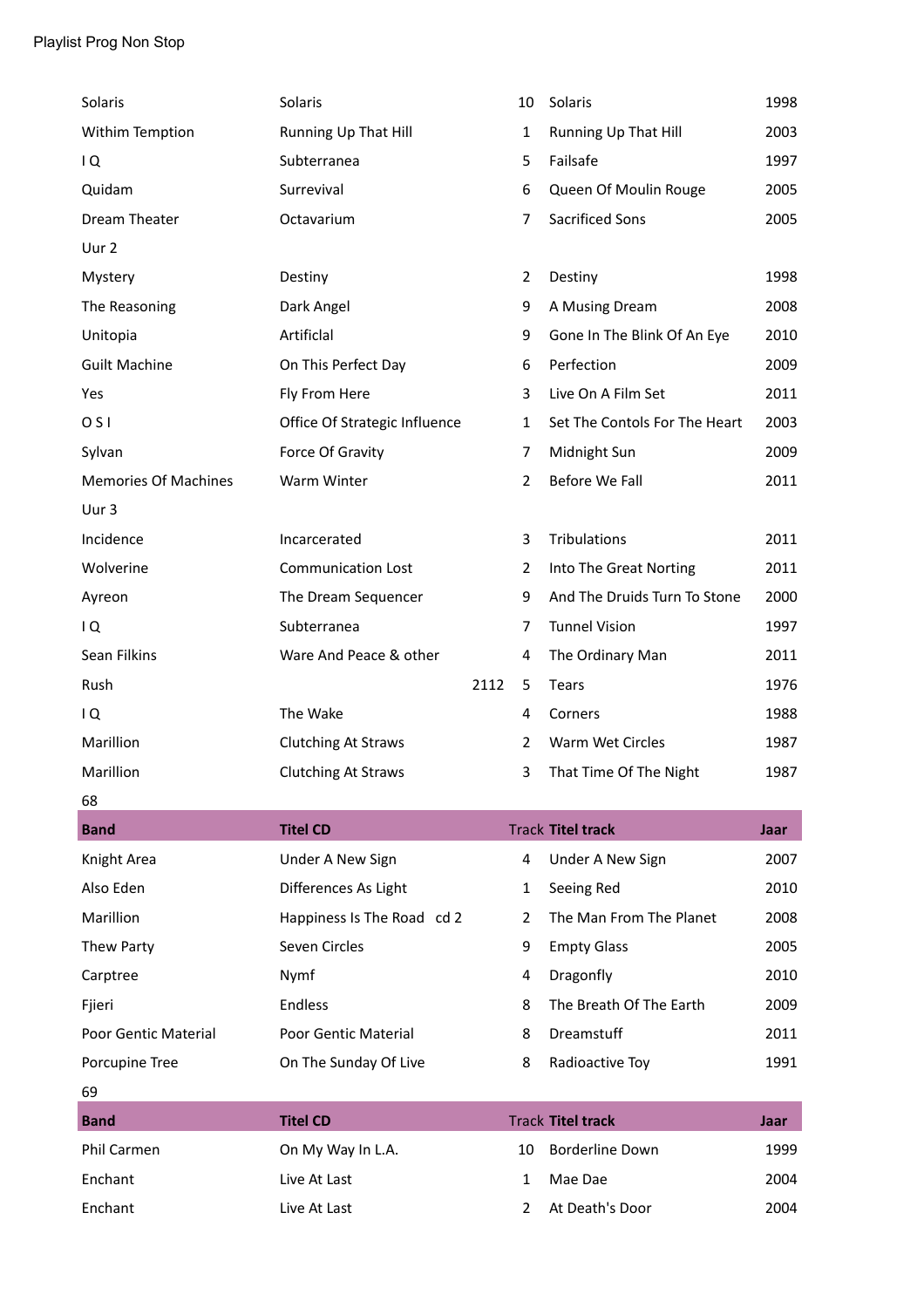| Fish       | Tales The Big Bus          |   | Cliche                | 1997 |
|------------|----------------------------|---|-----------------------|------|
| Credo      | This Is What We Do         | 6 | Round And Round       | 2009 |
| Pink Floyd | Is There Anybody Out there |   | Mother                | 1981 |
| Camel      | Coming Of Age              |   | Hymn To Her           | 1998 |
| Mangrove   | Live Bij Favoriet Fm       | 6 | <b>Beyond Reality</b> | 2009 |

| 70                   |                              |                 |                |                          |      |
|----------------------|------------------------------|-----------------|----------------|--------------------------|------|
| <b>Band</b>          | <b>Titel CD</b>              |                 |                | <b>Track Titel track</b> | Jaar |
| Colplay              | A Rush Of Blood To The Head  |                 | 5.             | <b>Clocks</b>            | 2002 |
| Extreme              | Waiting For The Punchline    |                 | 7              | leave Me Alone           | 1995 |
| Hawkwind             | The Madcap Laughs Again      |                 | 9              | Long Gone                | 2009 |
| The Moody Blues      | 2 Meter Sessies Aller Tijden |                 | 3              | Nights In White Satin    | 1991 |
| Yogi Lang            | No Decoder                   |                 | $\overline{2}$ | Sacrifice                | 2010 |
| Genesis              | Lamb Lies Down On Broad way  |                 | 10             | Carpet Crawl             | 1974 |
| Emmerson Lake&palmer | <b>Black Moon</b>            |                 | 5              | Farewell To Arms         | 1992 |
| Live Line Project    | The King                     |                 | 6              | Long Ago                 | 2006 |
| <b>Flower Kings</b>  | Unfold The Future            | cd <sub>1</sub> | 3              | <b>Black And White</b>   | 2002 |
| <b>Fates Warning</b> | <b>Chasing Time</b>          |                 | 14             | The Eleventh Hour        | 1995 |

# 71

| <b>Band</b>          | <b>Titel CD</b>            |    | <b>Track Titel track</b>  | Jaar |
|----------------------|----------------------------|----|---------------------------|------|
| Kayak                | See See The Sun            | 3  | See See The Sun           | 1973 |
| <b>Dilemma</b>       | Imbroccata                 | 4  | The Horror Of Time Travel | 1995 |
| King Crimson         | <b>Discipline</b>          | 2  | Frame By Frame            | 1981 |
| Thea Gilmore         | Harpo's Ghost              | 1  | The Gambler               | 2006 |
| Alquin               | <b>Sailors And Sinners</b> | 1  | The Mission               | 2009 |
| Jon Anderson         | The More You Know          | 4  | Heaven's Love             | 1998 |
| Plackband            | After The Battle           | 8  | The Hunchback             | 2002 |
| <b>Fates Warning</b> | <b>Chasing Time</b>        | 14 | The Eleventh Hour         | 1995 |
| Kayak                | Close To The Fire          | 8  | Close To The Fire         | 2000 |

÷

j.

72

| <b>Band</b>         | <b>Titel CD</b>                  |   | <b>Track Titel track</b> | Jaar |
|---------------------|----------------------------------|---|--------------------------|------|
| Jethro Tull         | Dot Com                          | 2 | Dot Com                  | 1999 |
| Jadis               | Undewrstand                      | 8 | Counting All The Seconds | 2000 |
| Ayreon              | <b>Actual Fantasy</b>            | 4 | <b>Computer Eyes</b>     | 1996 |
| <b>Flower Kings</b> | The Rainmaker<br>cd <sub>1</sub> | 1 | Last Minute On Earth     | 2001 |
| Knight Area         | The Sun Also Rising              | 2 | The Gate Of Eternity     | 2004 |
| Dream Theater       | <b>Black Clouds-Silverlings</b>  | 3 | Wither                   | 2009 |
| Sylvan              | <b>Artificial Paradise</b>       | 1 | Deep Inside              | 2002 |
| Jethro Tull         | Stand Up                         | 8 | We Used To Know          | 1969 |
|                     |                                  |   |                          |      |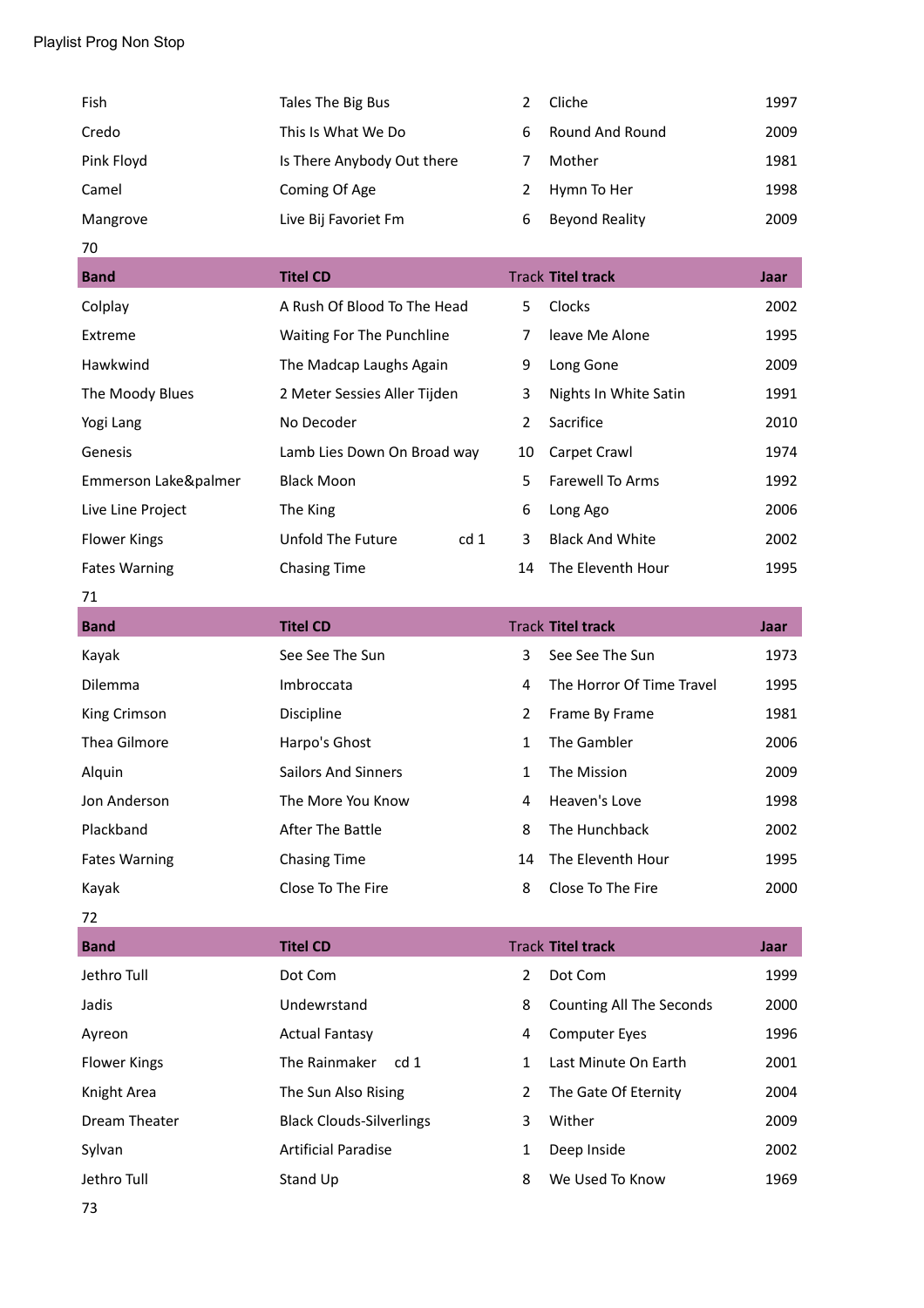| <b>Band</b>             | <b>Titel CD</b>               | <b>Trac</b>    | <b>Titel track</b>       | Jaar |
|-------------------------|-------------------------------|----------------|--------------------------|------|
| Pink Floyd              | Wish You Were Here            | 2              | welcome To The Machine   | 1975 |
| Pendragon               | The Window Of Live            | 4              | The Last Man On Earth    | 1998 |
| Supertramp              | Even In The quietest Moment   | 10             | Give A Little Bit        | 1977 |
| King Crimson            | The Construkction Of Light    | 4              | Into The Frying Pan      | 2007 |
| Plackband               | After The Battle              | 9              | Singn Of The Knife       | 2002 |
| Trisan                  | Thisan                        | 6              | Wintermoon               | 1992 |
| <b>Rick Wright</b>      | <b>Broken China</b>           | 12             | Bleu Room in Venice      | 1998 |
| Everon                  | Fantasma                      | 8              | The Real Escape          | 2004 |
| 74                      |                               |                |                          |      |
| <b>Band</b>             | <b>Titel CD</b>               |                | <b>Track Titel track</b> | Jaar |
| PB II                   | <b>Plastic Soup</b>           | $\mathbf{1}$   | <b>Book Of Changes</b>   | 2010 |
| Won Ton Ton             | Tales For The Little People   | 6              | Heaven Is So Far Away    | 1992 |
| Magnum                  | Wings Of Heaven Live cd 2     | 9              | Sacred Hour              | 2008 |
| Anathema                | We,re here Because We're Here | 9              | Universal                | 2010 |
| Dream Theater           | When Dream And Day Unite      | $\overline{7}$ | The Ones Who Help To Set | 1989 |
| Franck Carducci         | Oddity                        | 6              | The Carpet Crawlers      | 2010 |
| Arena                   | Immortal                      | 3              | The Butterfly Man        | 2000 |
| Kitaro                  | Kojiki                        | 6              | Matsuri                  | 1999 |
| 75                      |                               |                |                          |      |
|                         |                               |                |                          |      |
| <b>Band</b>             | <b>Titel CD</b>               |                | <b>Track Titel track</b> | Jaar |
| Procol Harum            | In Concert                    | $\mathbf{1}$   | <b>Grand Hotel</b>       | 2008 |
| Janus                   | Out Of Timer                  | 6              | <b>Emotional Tides</b>   | 1990 |
| Solar                   | <b>Dark Places</b>            | 5              | Caving In                | 2003 |
| King Crimson            | cd2<br>Epitaph                | 4              | Epitaph                  | 1969 |
| <b>Rick Wright</b>      | Wet Dream                     | 3              | Cat Cruise               | 1978 |
| Riverside               | Rapid Eye Movement            | $\mathbf{1}$   | Beyond The Eyelids       | 2007 |
| Michael Hedges          | Toched                        | $\overline{2}$ | <b>Spring Buds</b>       | 1999 |
| Van Der Graaf Generator | Goldbluf                      | $\overline{2}$ | Scorched Earth           | 1975 |
| <b>Red Sand</b>         | <b>Music For Sharks</b>       | 3              | How Can You Help Me      | 2009 |
| uur 2                   |                               |                |                          |      |
| Incidense               | Incarcerated                  | $\mathbf{1}$   | Tribulations             | 2011 |
| Mostly Autumn           | Heart Full Of Sky             | 11             | Dreaming                 | 2007 |
| Pink Floyd              | Atom Heart Mother             | $\mathbf{1}$   | Atom Heart Mother        | 1970 |
| Sylvan                  | Posthumous Silence            | 5              | Pane Of Truth            | 2006 |
| Franck Carducci         | Oddity                        | 5              | The Last Oddity          | 2011 |
| uur 3                   |                               |                |                          |      |
| Manfred Mann's          | Watch                         | 3              | Davy's On The Road Again | 1977 |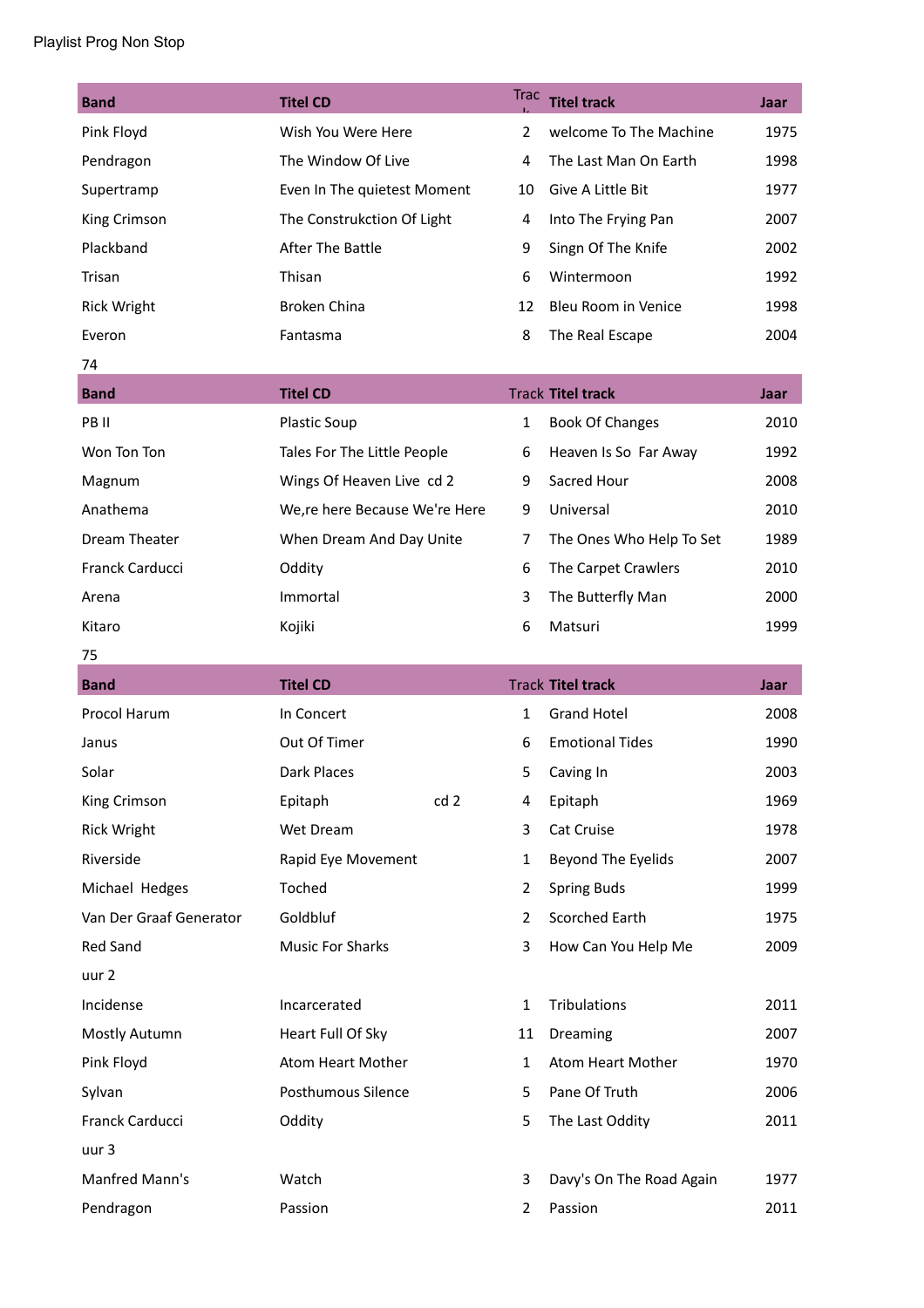| Transatlantic                | <b>Bridge Across Forever</b>   | 4              | Stranger In Your Soul      | 2002 |
|------------------------------|--------------------------------|----------------|----------------------------|------|
| Arena                        | Seventh Degree Of Separation   | 12             | <b>Catching The Bullet</b> | 2011 |
| Sun Domingo                  | Songs For End Times            | 8              | Till Then We Wait          | 2011 |
| 76                           |                                |                |                            |      |
| <b>Band</b>                  | <b>Titel CD</b>                |                | <b>Track Titel track</b>   | Jaar |
| Sam Brown                    | April Moon                     | $\overline{2}$ | With A Little Love         | 1990 |
| <b>Casual Silence</b>        | Lost In Life                   | $\overline{2}$ | Lost In Life               | 2007 |
| Magenta                      | Anoter Time Another Place      | $\overline{2}$ | Gluttony                   | 2004 |
| Egdon Heath                  | Him The Snake And I            | $\overline{2}$ | Gringo                     | 1993 |
| Magellan                     | Impossible Figures             | $\overline{2}$ | Killer Of Hope             | 2003 |
| Kino                         | Picture                        | $\overline{2}$ | Letting Go                 | 2005 |
| Cairo                        | Cairo                          | $\overline{2}$ | Season Of The Heart        | 1994 |
| Arjan Luccassen              | <b>Strange Hobby</b>           | $\overline{2}$ | Nowegian Wood              | 1996 |
| 77                           |                                |                |                            |      |
| <b>Band</b>                  | <b>Titel CD</b>                |                | <b>Track Titel track</b>   | Jaar |
| <b>Steve Rowland And The</b> | A Way Of Live                  | 14             | Sympathy                   | 1969 |
| Ayreon                       | Into The Electric Castle       | 5              | The Decision Tree          | 1999 |
| Knight Area                  | Under A New Sign               | 4              | Under A New Sign           | 2007 |
| Marillion                    | <b>Brave</b>                   | 7              | Alone Again In The Lap Of  | 1994 |
| Dream Theater                | <b>Majestic Harmonies</b>      | 12             | A Vision                   | 1986 |
| <b>Steve Hillage</b>         | Live Herald                    | 5              | Searching For The Spark    | 1976 |
| Snowy White                  | Goldtop                        | 5              | Pigs On The Wing           | 1977 |
| Sylvan                       | Presets                        | 4              | Former Life                | 2006 |
| Uur 2                        |                                |                |                            |      |
| Poco                         | Legacy                         | 2              | Call It Love               | 1989 |
| Yogi Lang                    | No Decoder                     | 8              | A Million Miles Away       | 2010 |
| Arena                        | Seventh Degree Of Separation   | 5              | Thief Of Soul              | 2011 |
| Glass Hammer                 | For The Broken Hearted         | 10             | Hyperbole                  | 2009 |
| Sun Domingo                  | Songs For End Times            | 12             | It's Happening Now         | 2011 |
| Chaneton                     | The First Light Of The Century | 10             | Lost Propechy              | 2004 |
| Franck Carducci              | Oddity                         | $\overline{2}$ | The Quind                  | 2011 |
| Lee Abraham                  | Black&White                    | 3              | The Mirror                 | 2009 |
| Uur 3                        |                                |                |                            |      |
| Unitopia                     | Artifical                      | 10             | The Great Reward           | 2010 |
| Fish                         | Songs From The mirror          | 9              | <b>Five Years</b>          | 1993 |
| <b>Steve Wilson</b>          | Grace For Drowning cd 1        | $\overline{2}$ | Sectarian                  | 2011 |
| Airbag                       | All Rights Removed             | 6              | Homesick I-lii             | 2011 |
| <b>Memories Of Machines</b>  | Warm Winter                    | 6              | Change Me Once Again       | 2011 |
| Yes                          | House Of Blues<br>cd 2         | 3              | Awaken                     | 2000 |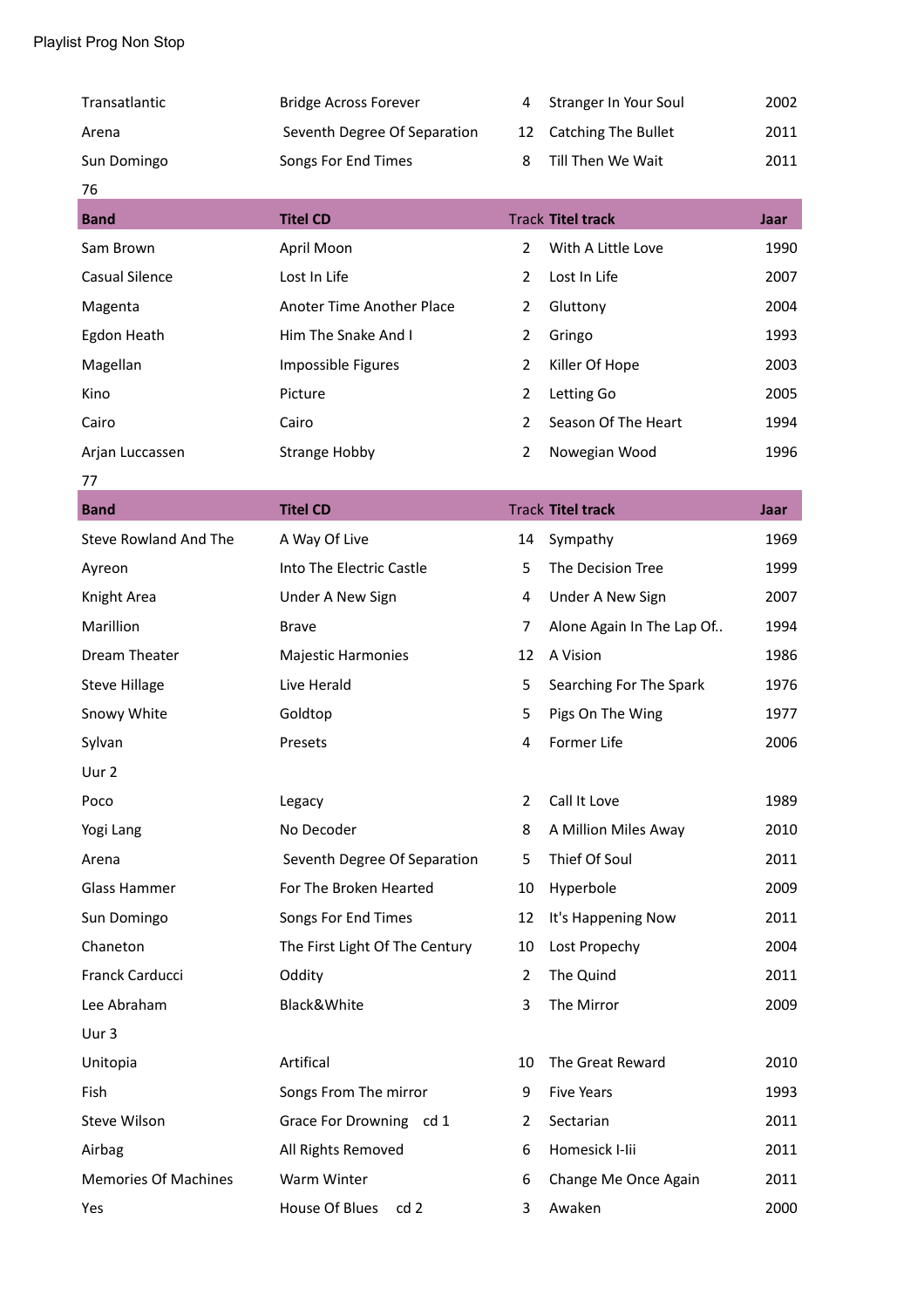| 78                     | Uitzending | $15 - 1 - 2012$                 |                |                                 |      |
|------------------------|------------|---------------------------------|----------------|---------------------------------|------|
| <b>Band</b>            |            | <b>Titel CD</b>                 |                | <b>Track Titel track</b>        | Jaar |
| The Moody Blues        |            | Days of Future Passed           | 5              | Afternoon                       | 1967 |
| Threshold              |            | Psychedelicatessen              | $\overline{2}$ | A Tension Of Souls              | 1994 |
| Pendragon              |            | Pure                            | 3              | Comatose                        | 2008 |
| O <sub>S</sub>         |            | Office Of Strategic Influence   | 5              | Head                            | 2003 |
| Marillion              |            | Anoraknophobia<br>cd2           | $\overline{2}$ | Number One                      | 2001 |
| Genesis                |            | <b>Calling All Stations</b>     | 6              | If That's Wat You Need          | 1997 |
| Ricocher               |            | Quest for the heartland         | 3              | Your Pride                      | 2000 |
| Kansas                 |            | Somewhere To Elsewhere          | 5              | Myriad                          | 2000 |
| Pink Floyd             |            | Wish You Were Here              | 5              | Shine On You Crazy Diamond II   | 1975 |
| 79                     |            | uitzending 22 - 1 - 2012        |                |                                 |      |
| <b>Band</b>            |            | <b>Titel CD</b>                 |                | <b>Track Titel track</b>        | Jaar |
| <b>Tangerine Dream</b> |            | Turn Of The Tides               | 1              | Pictures At An Exhibition       | 1993 |
| Yes                    |            | Union                           | 6              | Saving My Heart                 | 1991 |
| Kaipa                  |            | Keyholder                       | 1              | Lifetime Of A Journey           | 2003 |
| Rush                   |            | <b>Vapor Trails</b>             | 8              | Secret Touch                    | 2002 |
| Riverside              |            | Rapid Eye Movement              | $\mathbf{1}$   | Beyond The Eyelicis             | 2007 |
| Joe Satriani           |            | Flying In A Blue Dream          | 1              | Flying In A Blue Dream          | 1989 |
| The Gathering          |            | Mandylion                       | $\overline{2}$ | Eleanor                         | 1995 |
| The Danglers           |            | Decade 1 1999 - 2009            | 7              | <b>Winters Sheets</b>           | 2009 |
| Pink Floyd             |            | The Piper at the Gates of dawn  | 7              | Interstellar Overdrive          | 1967 |
| 80                     |            | uitzending 29-1-2012            |                |                                 |      |
| <b>Band</b>            |            | <b>Titel CD</b>                 |                | <b>Track Titel track</b>        | Jaar |
| Beyond                 |            | Identity                        | 5              | The Wiseacre                    | ŗ    |
| Nick Mason, s          |            | <b>Fictitious Sports</b>        | 4              | Hot River                       | 1981 |
| Liquind Tension        |            | Experiment                      | 5              | When The Water Breaks           | 1999 |
| Anathema               |            | 'We're Here Because We're Here  | $\mathbf{1}$   | Thin Air                        | 2010 |
| lan Parry              |            | Consortium Project              | 7              | A Miracie Is All We Need        | 1999 |
| Wishbone Free          |            | An Introduction To              | $\overline{2}$ | Errors Of My Way                | 2001 |
| Saga                   |            | <b>Full Circle</b>              | 8              | Not This Way                    | 1999 |
| Paradise Lost          |            | Reflection                      | 8              | One Second                      | 1998 |
| The Wishing Tree       |            | Carnival Of Souls               | 8              | Thunder In Tinseltown           | 1996 |
| 81                     |            | uitzending $5 - 2 - 2012$       |                | samenstelling Ellis lohschelder |      |
| <b>Band</b>            |            | <b>Titel CD</b>                 |                | <b>Track Titel track</b>        | Jaar |
| Sylvan                 |            | Presets                         | 4              | Former Life                     | 2006 |
| Knight Area            |            | Rising Signs From The Shadows   | 5              | The Sun Also Rises              | 2010 |
| Arena                  |            | Contagion                       | 10             | Tsunami                         | 2003 |
| Mystery                |            | Beneath The Veil Of Winter Face | 6              | The Third Dream                 | 2007 |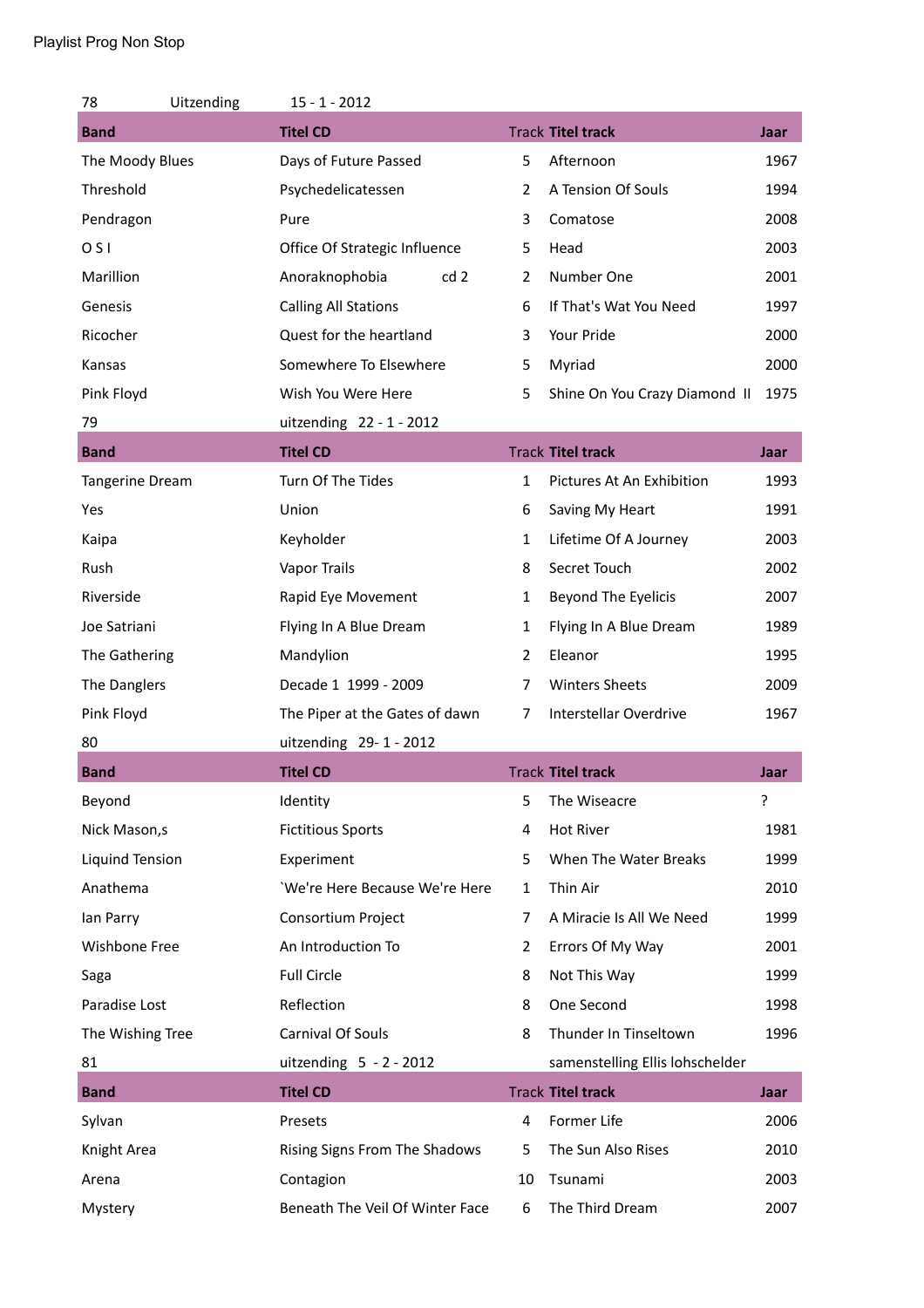| The Fyreworks   | The Fyreworks                           | 1              | <b>Master Humphries Clock</b>   | 1997        |
|-----------------|-----------------------------------------|----------------|---------------------------------|-------------|
| Clive Nolan     | Jabberwocky                             | 9              | <b>Burgundy Rose</b>            | 1998        |
| Galahad         | <b>Empires Never Last</b>               | 8              | <b>Empires Never Last</b>       | 2007        |
| Shadowland      | Edge Of Night<br>cd2                    | 6              | Dreams Of The Ferryman          | 2009        |
| Marillion       | <b>Brave</b>                            | 10             | The Great Escape                | 1994        |
| 82              | uitzending 12 - 2 - 2012                |                | samenstelling Ellis lohschelder |             |
| <b>Band</b>     | <b>Titel CD</b>                         |                | <b>Track Titel track</b>        | Jaar        |
| Parzivals Eye   | Fragments                               | 10             | Through Your Mind               | 2009        |
| <b>Red Sand</b> | <b>Music For Sharks</b>                 | 6              | All You Need Is Love            | 2009        |
| Mindgames       | <b>MMX</b>                              | 5              | <b>Outside The Gloom</b>        | 2010        |
| Carptree        | Nymf                                    | 6              | Sunrays                         | 2010        |
| Credo           | Rhetoric                                | 6              | The Game                        | 2005        |
| Seti            | <b>Discoveries</b>                      | 4              | The Inner Outside               | 2010        |
| Lee Abraham     | Black Q White                           | 3              | The mirror                      | 2009        |
| 83              | uitzending 19 - 2 - 2012                |                |                                 |             |
| <b>Band</b>     | <b>Titel CD</b>                         |                | <b>Track Titel track</b>        | <b>Jaar</b> |
| David Gilmour   | David Gilmour                           | 5              | <b>Short And Sweet</b>          | 1978        |
| Fish            | Vigil In A Wilderness OfMirrors         | $\mathbf{1}$   | Vigil                           | 1990        |
| Everon          | North                                   | $\overline{2}$ | <b>Brief Encounter</b>          | 2008        |
| Chandelier      | <b>Facing Gravity</b>                   | $\overline{2}$ | Cuckoo                          | 1992        |
| Casual Silence  | Once In A Blue Moon                     | 4              | Dreampath                       | 2003        |
| Therion         | Lemuria                                 | 5              | Lemuria                         | 2004        |
| Therion         | Lemuria                                 | 6              | Quetzalcoat                     | 2004        |
| Anathema        | Alternative 4                           | 2              | Fragile Dreams                  | 1998        |
| Satellite       | Nostalgia                               | 6              | Is It Over                      | 2009        |
| 84              | uitzending 26 - 2 - 2012                |                |                                 |             |
| <b>Band</b>     | <b>Titel CD</b>                         |                | <b>Track Titel track</b>        | <b>Jaar</b> |
| Pink Floyd      | Delicate Sound Of Thunder cd 1          | $\mathbf{1}$   | One Of These Days<br>Live       | 1988        |
| Riverside       | Out Of Myself                           | 7              | In Two Minds                    | 2004        |
| Shiver          | The Sun Leaves The Day                  | 13             | 10.000 Miles                    | 2002        |
| Magnum          | Wings Of Heaven Live<br>cd <sub>1</sub> | 5              | How Far Jerusalem               | 2008        |
| Pendragon       | Passion                                 | 4              | This Green And Pleasant Land    | 2011        |
| Aurora Project  | Unspoken Words                          | 8              | The Gathering                   | 2005        |
| Jadis           | <b>Across The Water</b>                 | 3              | Daylight Fades                  | 1994        |
| 85              | uitzending $4 - 3 - 2012$               |                |                                 |             |
| <b>Band</b>     | <b>Titel CD</b>                         |                | <b>Track Titel track</b>        | Jaar        |
| Sinead O"connor | I Do Not Want I Haven"t God             | 6              | Nothing Compares 2 U            | 1989        |
| Peter Gabriel   |                                         |                |                                 |             |
|                 | US                                      | 10             | Secret World                    | 1992        |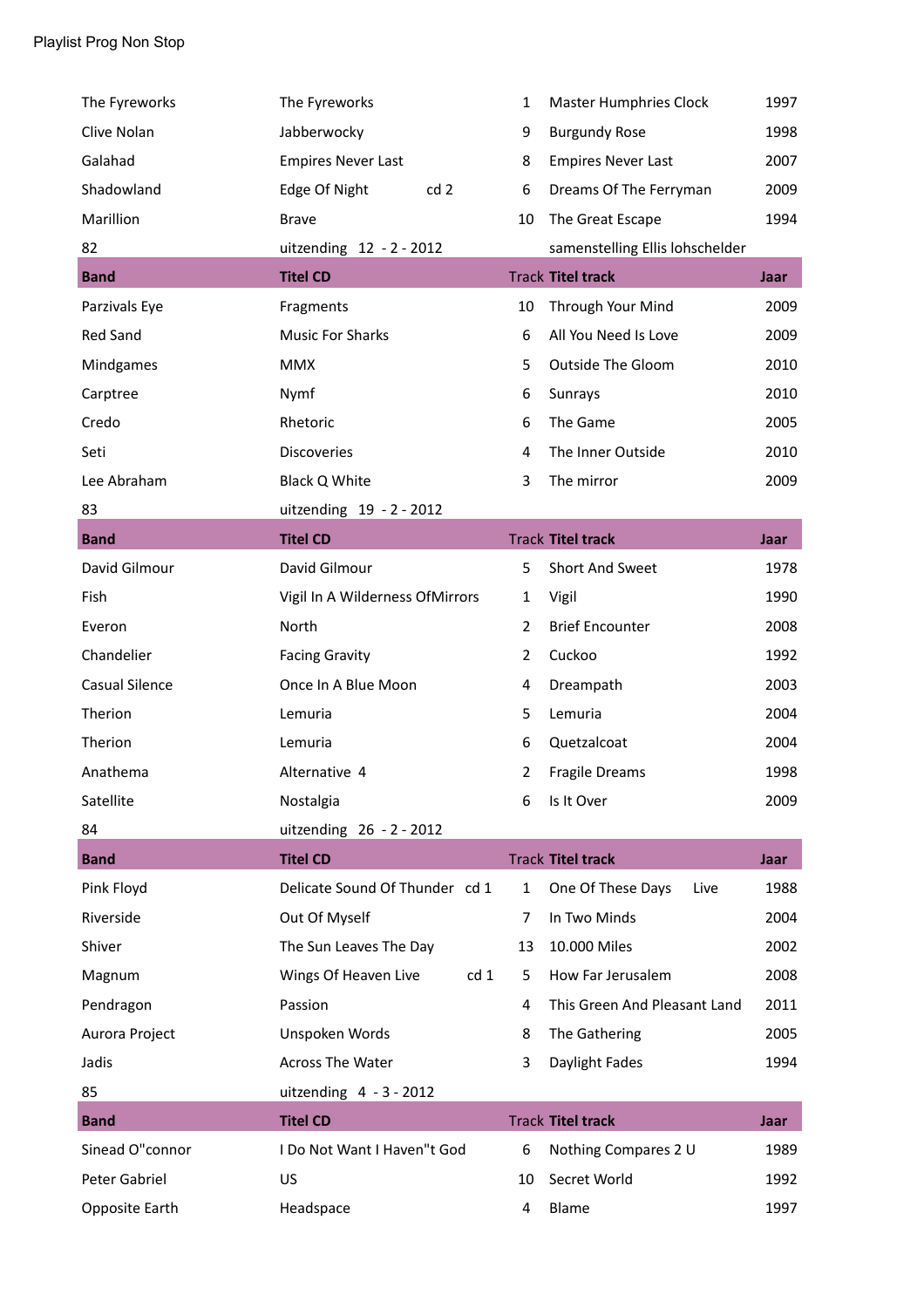| <b>Geoffrey Downes</b> | Vox Humana                           | 7            | All Of The Time            | 1993 |
|------------------------|--------------------------------------|--------------|----------------------------|------|
| Jethro Tull            | Living In The Past                   | 13           | Wond"ring Again            | 1972 |
| O <sub>S</sub>         | Office Of Strategic Influence<br>cd2 | $\mathbf{3}$ | The Thing That Never Was   | 2003 |
| Mostly Autumn          | Pink Floyd Revisited                 | 6            | Julia Dream                | 2004 |
| Saga                   | The Security Of Illusion             | 4            | Alone Again Tonight        | 1993 |
| Landmarq               | <b>Solitary Witness</b>              | 5            | Terracotta Army            | 1992 |
| 86                     | uitzending 11 - 3 - 2012             |              |                            |      |
| <b>Band</b>            | <b>Titel CD</b>                      |              | <b>Track Titel track</b>   | Jaar |
| For Absent Friends     | The Big Room                         | $\mathbf{1}$ | We Can Not                 | 2001 |
| Therion                | <b>Sirius</b>                        | 7            | The Wondrous World Of Punt | 2004 |
| The Reasoning          | Dark Angel                           | 6            | In The Future              | 2008 |
| Martigan               | Vision                               | 4            | Touch In Time              | 2009 |
| <b>Guilt Machine</b>   | On This Perfect Day                  | 1            | <b>Twisted Coil</b>        | 2009 |
| Genesis                | The Lamb Lies Down On Broadway       | 10           | Carpet Crawl               | 1974 |
| John Wetton            | Rock Of Faith                        | 1            | Mondrago + Rock Of Faith   | 2003 |
| Pendragon              | Pure                                 | 7            | It's Only Me               | 2008 |
| 87                     | uitzending 18 - 3 - 2012             |              |                            |      |
| <b>Band</b>            | <b>Titel CD</b>                      |              | <b>Track Titel track</b>   | Jaar |
| Diesel Christ          | Gas food lodging                     | 7            | Dust                       | 1993 |
| Mandrake Project       | Transitions                          | $\mathbf{1}$ | Tribulations               | 2011 |
| Magellan               | Test Of Wills                        | 3            | Walk Fast, look Worried    | 1997 |
| Marathon               | Live                                 | 5            | Heart Of Another One       | 1996 |
| Spock's Beard          | The Kindness Of Strangers            | 6            | Harm's Way                 | 1997 |
| Eureka                 | Shackleton's Voyage                  | 9            | <b>Going Home</b>          | 2009 |
| Enchant                | Juggling 9 Or Dropping 10            | 4            | <b>Bite My Tongue</b>      | 2000 |
| <b>RPWL</b>            | <b>Stock</b>                         |              | 4+5 Gentle Art Of Swimming | 2003 |
| 88                     | uitzending 25 - 3 - 2012             |              |                            |      |
| <b>Band</b>            | <b>Titel CD</b>                      |              | <b>Track Titel track</b>   | Jaar |
| Kayak                  | Phantom Of The Night                 | 5            | Phantom Of The Night       | 1979 |
| Clepsydra              | More Grans Of Sand                   | 3            | <b>Birthday Party</b>      | 1998 |
| Karnataka              | The Gathering Light                  | 7            | Tide To Fall               | 2010 |
| Porcupine Tree         | Signify<br>cd 2                      | 4            | Waiting                    | 1996 |
| Spock's Beard          | X                                    | $\mathbf{1}$ | Edge Of The In-Between     | 2010 |
| Wish Bone              | Wish Bone                            | 10           | Open Heart                 | 1995 |
| Therion                | Live Gothic                          | 5            | An Arrow From The Sun      | 2008 |
| Marillion              | The Hard Shoulder                    | 7            | Whatever Is Wrong With You | 2008 |
| <b>Roger Waters</b>    | <b>Flickering Flame</b>              | 4            | Perfect Sense Part I & II  | 2002 |
| uur 2                  |                                      |              |                            |      |
| Autumn                 | Cold Comfort                         | 2            | Cold Comfort               | 2011 |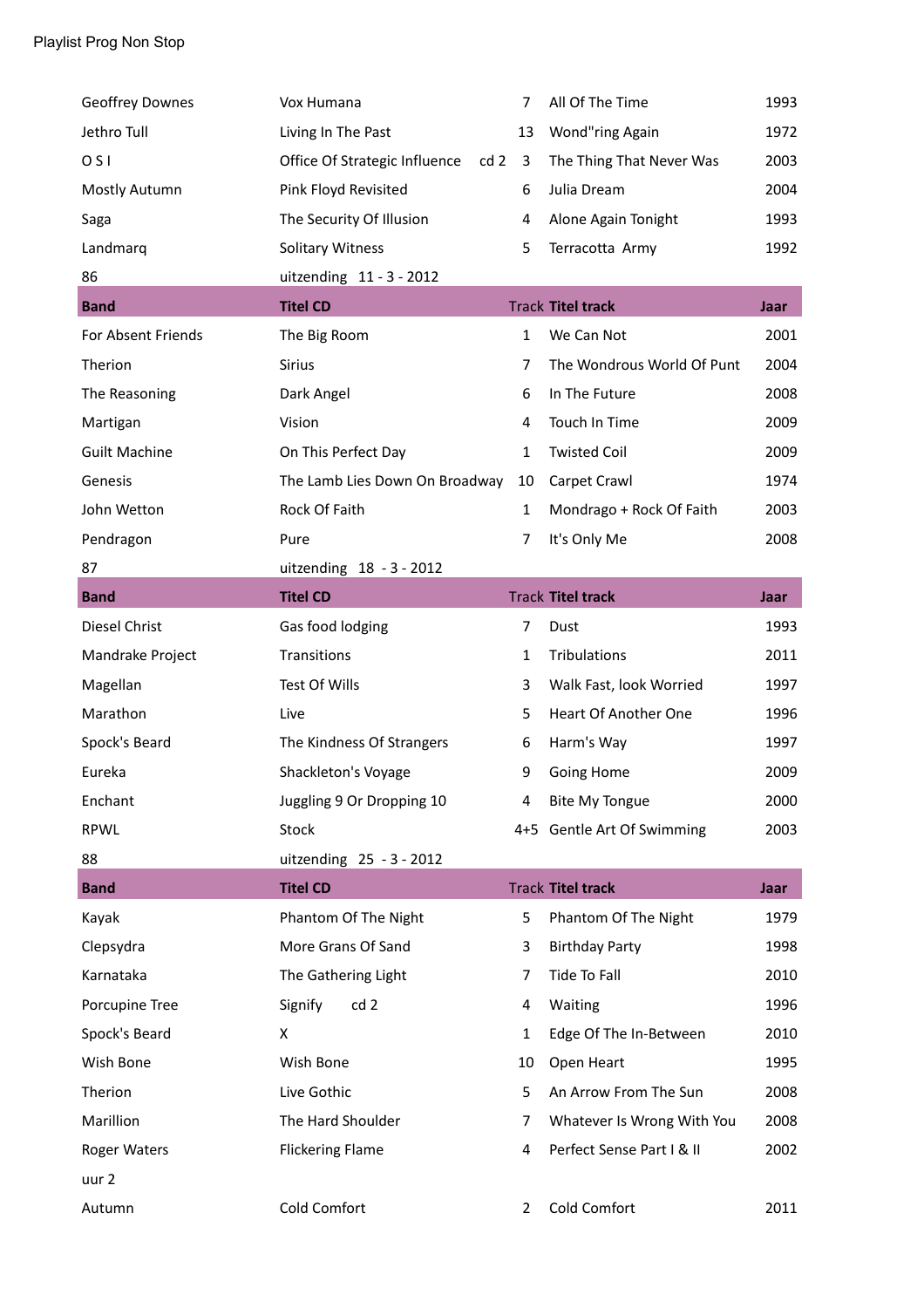|                    | When Age Has Done Its Duty | 1                    | Into This World                   | 2011        |
|--------------------|----------------------------|----------------------|-----------------------------------|-------------|
| Manning            | Margaret's Childeren       | 6                    | <b>Black Silk Sheets Of Cairo</b> | 2011        |
| Franck Carducci    | Oddity                     | 4                    | Alice's Eerie Dream               | 2011        |
| Anathema           | Alternative 4              | 8                    | Regret                            | 1998        |
| Jethro Tull        | Thick As A Brick           | 10                   | Thick As A Brick                  | 1972        |
| IQ                 | Frequency                  | 5                    | <b>Riker Skies</b>                | 2009        |
| uur 3              |                            |                      |                                   |             |
| Deeexpus           | King Of Number 33          | $\mathbf{1}$         | Me And My Downfall                | 2011        |
| Ayreon             | Flight Of The Migrator     | 4                    | To The Quasar                     | 2000        |
| Sylvan             | Sceneries                  | 5                    | Farewll To Old Friends pt 1       | 2012        |
| Pallas             | XXV                        | 5                    | The Alien Messiah                 | 2011        |
| <b>Rick Wright</b> | Broken China               | 12                   | Reaching For The Rail             | 1996        |
| Dream Theater      | <b>Systematic Chaos</b>    | 5                    | Repentance                        | 2007        |
| <b>RPWL</b>        | Beyond Man And Time        | 4                    | Unchain The Earth                 | 2012        |
| Sylvan             | Sceneries                  | 8                    | Farewll To Old Friends pt 4       | 2012        |
| 89                 | uitzending $1 - 4 - 2012$  |                      |                                   |             |
| <b>Band</b>        | <b>Titel CD</b>            |                      | <b>Track Titel track</b>          | <b>Jaar</b> |
| Nektar             | Magic Is A Child           | 4                    | Midnight Light                    | 1977        |
| Marillion          | <b>Clutching At Straws</b> | $\mathbf{1}$         | <b>Hotel Hobbies</b>              | 1987        |
| Marillion          | <b>Clutching At Straws</b> | 2                    | Warm Wet Circles                  | 1987        |
| Marillion          | <b>Clutching At Straws</b> | 3                    | That Time Of The Night            | 1987        |
|                    |                            |                      |                                   |             |
| Nox Arcana         | <b>Grimm Tales</b>         | 12                   | The Forgotten Parth               | 2008        |
| Rush               |                            | 2112<br>$\mathbf{1}$ | 2112                              | 1976        |
| Bagheera           | Silence At Romney Marsh    | 1                    | Influence                         | 1991        |
| <b>Blind Ego</b>   | Mirror                     | 2                    | Moon And Sun                      | 2007        |
| 90                 | uitzending $8 - 4 - 2012$  |                      |                                   |             |
| <b>Band</b>        | <b>Titel CD</b>            |                      | <b>Track Titel track</b>          | Jaar        |
| Final Conflict     | Simple                     | $\mathbf{1}$         | Solitude                          | 2006        |
| Alquin             | Nobody Can Wait Forever    | 8                    | Revolution's Eve                  | 1975        |
| Nox Arcana         | Shadow Of The Raven        | 6                    | <b>Haunted Memories</b>           | 2007        |
| <b>Blessing</b>    | Prince Of The Deep Water   | 6                    | <b>Back From Managua</b>          | 1991        |
| No - Man           | Together We're Stranger    | 2                    | All The blue Changes              | 2007        |
| Arena              | Pepper's Ghost             | 3                    | The Shattered Room                | 2005        |
| Day Six            | The Grand Design           | $\overline{2}$       | Lost Identity                     | 2010        |
| Profuna Ocean      | Watching The Closing Sky   | 3                    | Sad Silhouette                    | 2009        |
| 91                 | uitzending 15 - 4 - 2012   |                      |                                   |             |
| <b>Band</b>        | <b>Titel CD</b>            |                      | <b>Track Titel track</b>          | Jaar        |
| Ekseption          | <b>Ekseption 3</b>         | 1                    | The 5th                           | 1969        |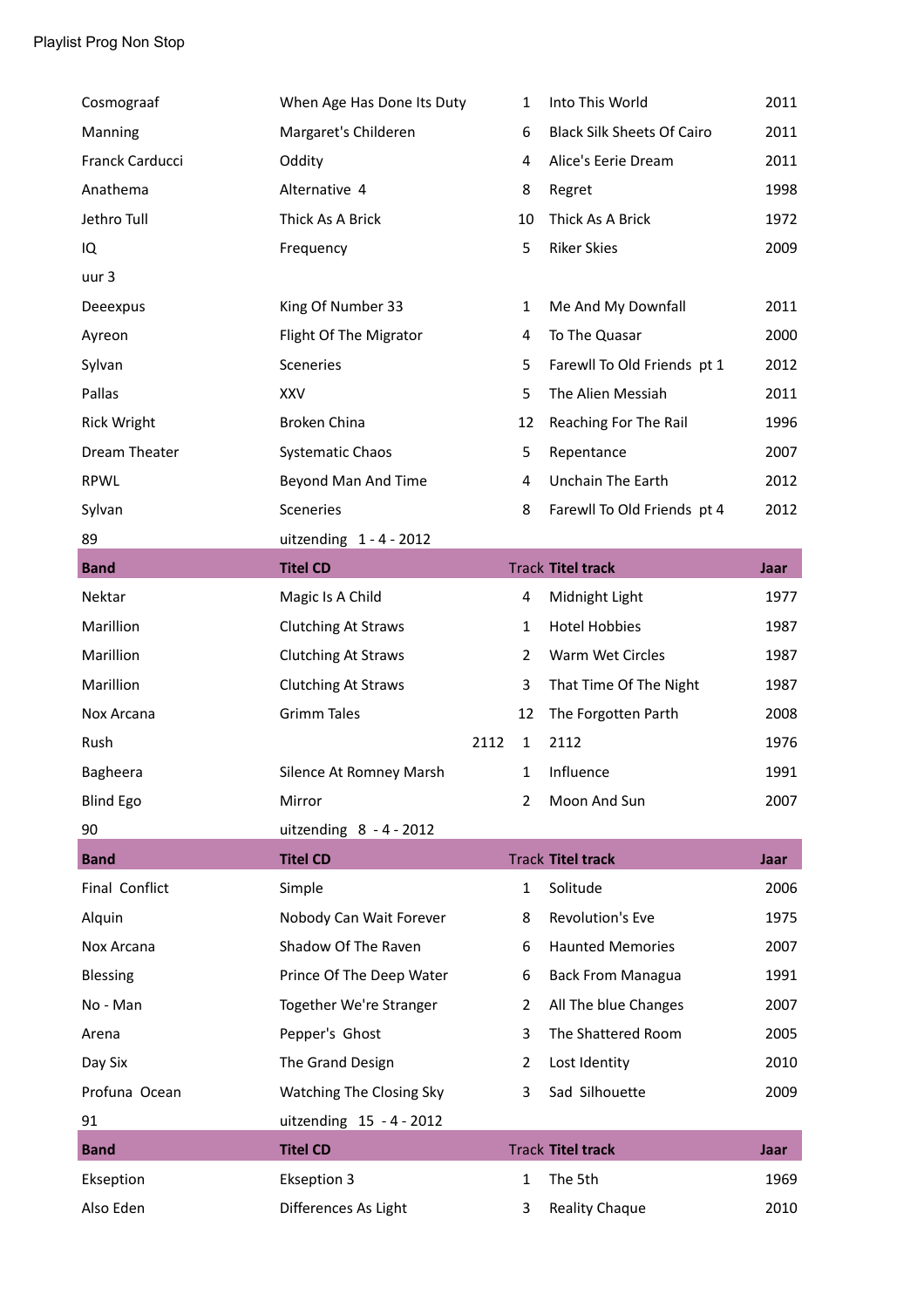| Karnataka            | The Gathering Light           | 5              | Moment In Time              | 2010        |
|----------------------|-------------------------------|----------------|-----------------------------|-------------|
| Satellite            | A Street Between Sunset And   | $\mathbf{1}$   | The Evening Wind            | 2002        |
| Riverside            | Second Live Syndrome          | $\overline{2}$ | Volte-Face                  | 2005        |
| Yes                  | Magnification                 | $\mathbf{1}$   | Magnification               | 2001        |
| Bagheera             | Door To Deliverance           | $\overline{7}$ | Murdress In Mind            | 1995        |
| 92                   | uitzending 22 - 4 - 2012      |                |                             |             |
| <b>Band</b>          | <b>Titel CD</b>               |                | <b>Track Titel track</b>    | Jaar        |
| Pink Floyd           | A Momentary Lapse Of Reason   | 3              | The Dogs Of War             | 1987        |
| Mostly Autumn        | Heart Full Of Sky             | 3              | Pocket Watch                | 2007        |
| Metamorphosis        | After All These Years         | 4              | Didn't We Know              | 2001        |
| Wallenstein          | <b>Cosmic Century</b>         | 5              | Song Of Wire                | 1973        |
| Rush                 | A Farewell To Kings           | 4              | Cinderella Man              | 1977        |
| Bagheera             | Door To Deliverance           | 3              | A Father's Face             | 1995        |
| Ayreon               | 1010110011<br>cd <sub>2</sub> | 7              | The Sixth Extinction        | 2008        |
| 93                   | uitzending 29 - 4 - 2012      |                |                             |             |
| <b>Band</b>          | <b>Titel CD</b>               |                | <b>Track Titel track</b>    | Jaar        |
| Vaiping              | The Great Polar Expedition    | $\mathbf{1}$   | Vaiping On The Rocks        | 2007        |
| SpringWater          | I Will Return                 | 15             | I Will Return               | 1971        |
| Peter Sinfield       | " Stil" On The Old Grey       | 5              | A House Of Hopes And Dreams | 1973        |
| Third Ear Band       | The Magus                     | 11             | Cosmic Wheel                | 1974        |
| Neal Morse           | One                           | $\mathbf{1}$   | The Creation                | 2004        |
| Ayreon               | Projects                      | 11             | Rome Is Burning             | 2002        |
| Oltremare            | Canossa                       | 12             | Il Poeta                    | 2006        |
| Amon Guru            | Die Krautrock Explosion       | 12             | Sumpfige Wasser             | 2007        |
| 94                   | uitzending $6 - 5 - 2012$     |                |                             |             |
| <b>Band</b>          | <b>Titel CD</b>               |                | <b>Track Titel track</b>    | Jaar        |
| The Aurora Project   | Shadow Border                 | 4              | The Confession              | 2009        |
| Kraftwerk            | Autobahn                      | 5              | Autobahn                    | 1974        |
| Pink Floyd           | Meddle                        | 3              | Faerless                    | 1971        |
| Aemen                | The Day The Angels Cried      | 4              | The Day The Angels Cried    | 1997        |
| Vengeance            | Arabia                        | 7              | If Lovin'you is wrong       | 1998        |
| Also Eden            | Differences As Light          | 1              | Seeing Red                  | 2010        |
| Moody Blues          | Sur La Mer                    | $\mathbf{1}$   | I Know You're Out Somewhere | 1988        |
| Incidense            | Incarcerated                  | 6              | Abeyance                    | 2011        |
| 95                   | uitzending 13 - 5-2012        |                |                             |             |
| <b>Band</b>          | <b>Titel CD</b>               |                | <b>Track Titel track</b>    | <b>Jaar</b> |
| Aemen                | <b>Fooly Dressed</b>          | $\overline{2}$ | Time                        | 2003        |
| Alan Parsons Project | I Robot                       | 3              | Some Other Time             | 1977        |
| For Absent Friends   | <b>Running In Circles</b>     | 10             | Nights In White Satin       | 1994        |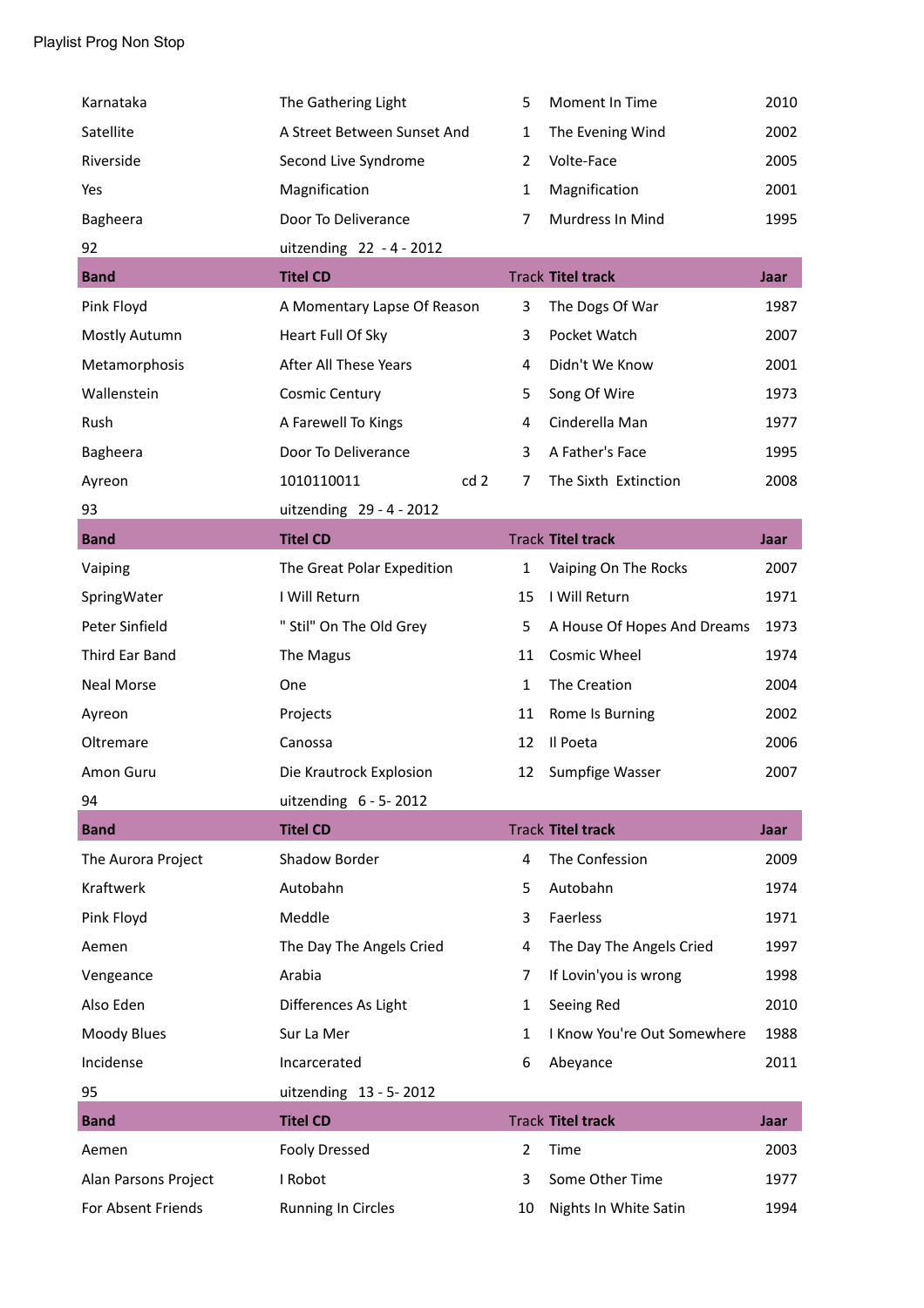| Jadis                  | <b>Across The Water</b>     | 3              | Daylight Fades             | 1994        |
|------------------------|-----------------------------|----------------|----------------------------|-------------|
| Fish                   | 13 th Star                  | 1              | Circle Line                | 2007        |
| Sebastian Hardie       | Blueprint                   | 4              | I Remember                 | 2011        |
| Carptree               | Insect                      | 8              | <b>Evening Sadness</b>     | 2007        |
| <b>RPWL</b>            | The Rpwl Experience         | 3              | Where Were You             | 2008        |
| <b>Roger Waters</b>    | In The Flesh                | 4              | Mother                     | 2000        |
| 96                     | uitzending 20 - 5-2012      |                |                            |             |
| <b>Band</b>            | <b>Titel CD</b>             |                | <b>Track Titel track</b>   | Jaar        |
| The Hooters            | Out Of Body                 | 10             | Nobody But You             | 1993        |
| The Gathering          | Mandylion                   | $\mathbf{1}$   | <b>Strange Machines</b>    | 1995        |
| Maraton                | The First Run               | 3              | The Seventh Dimension      | 1994        |
| Sebastian Hardie       | Blueprint                   | $\overline{2}$ | Vuja De                    | 2011        |
| Mangala Vallis         | Canossa                     | $\overline{2}$ | Pietra Su Pietra           | 2006        |
| Gazpacho               | <b>Tick Tock</b>            | 1              | Desert Flight              | 2009        |
| Carptree               | Nymf                        | $\overline{2}$ | Land Of Plenty             | 2007        |
| <b>Roswell Six</b>     | Terra Incognita             | $\overline{7}$ | Need                       | 2010        |
| 97                     | uitzending 27 - 5-2012      |                |                            |             |
| <b>Band</b>            | <b>Titel CD</b>             |                | <b>Track Titel track</b>   | Jaar        |
| Shiver                 | The Sun Leaves The Day      | 8              | <b>Butterfly</b>           | 2002        |
| Silhouette             | Silhouette                  | 5              | The World Is Gonna Get You | 2006        |
| Luca Turilli           | King Of The Nordic Twilght  | 10             | King Of The Nordic Twilght | 1999        |
| Mindgames              | Actors In A Play            | 5              | Both Sides Of The Show     | 2006        |
| Disperse               | Journey Though The Hidden   | 5              | Led Me Get My Colours Back | 2010        |
| <b>Casual Silence</b>  | Once In A Blue Moon         | 8              | Moon                       | 2003        |
| Casino                 | Casino                      | 4              | Crying Onto Baize          | 1992        |
| 98                     | uitzending $3 - 6 - 2012$   |                |                            |             |
| <b>Band</b>            | <b>Titel CD</b>             |                | <b>Track Titel track</b>   | Jaar        |
| The Connels            | Ring                        | 10             | Disappointed               | 1993        |
| Queensryche            | Empire                      | 8              | <b>Silent Lucidity</b>     | 1980        |
| Vengeance              | Back From Flight 19         | 3              | Dreamulator                | 1997        |
| Red Jasper             | Anagramary                  | 3              | In Her Eyes                | 1997        |
| Mangala Vallis         | lycanthrope                 | 8              | The Transparent And Obsure | 2006        |
| Symphony X             | Odessey                     | 4              | Accolade II                | 2002        |
| Lost In Misery         | <b>Carousel of Memories</b> | 3              | Do I Belong                | 1996        |
| Moonrise               | Soul's Inner Pendulum       | 1              | Awakened                   | 2009        |
|                        |                             |                |                            |             |
| <b>Violit District</b> | <b>Therminal Breath</b>     | 1              | Lustreless Fright          | 1992        |
| 99                     | uitzending `10 - 6-2012     |                |                            |             |
| <b>Band</b>            | <b>Titel CD</b>             |                | <b>Track Titel track</b>   | <b>Jaar</b> |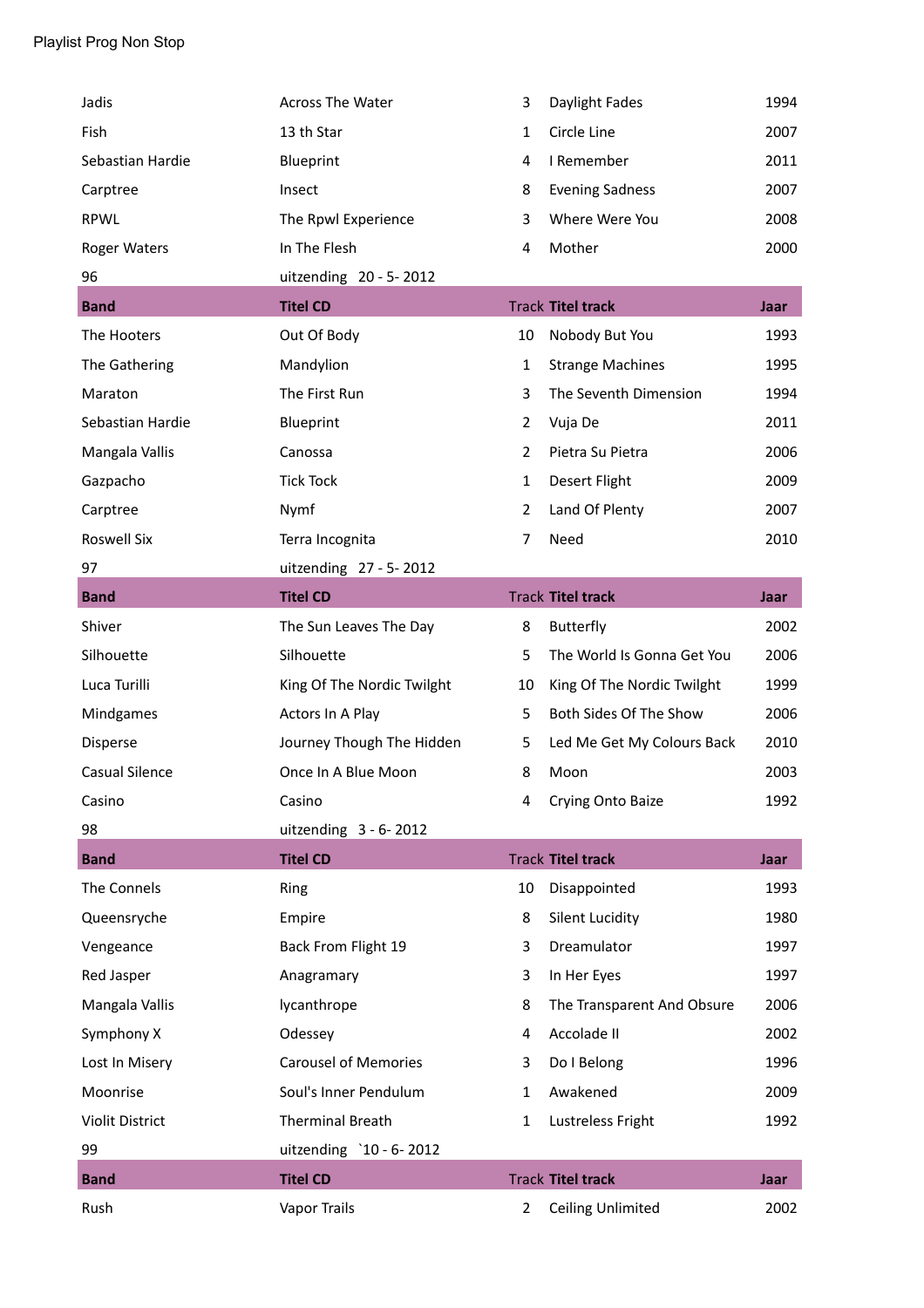| Ritual             |                  | Ritual                       |                 | $\overline{4}$ | Dependence Day               | 2004        |
|--------------------|------------------|------------------------------|-----------------|----------------|------------------------------|-------------|
| <b>Neal Morse</b>  |                  | It's Not Too Late            |                 | 11             | I am Your Father             | 2001        |
| Phideaux           |                  | Doomsday Afternoon           |                 | 6              | Thank You For The Evil       | 2007        |
| Shiver             |                  | Mirror                       |                 | 7              | <b>Heart Of Concrete</b>     | 1999        |
| Plackband          |                  | After The Battle             |                 | $\overline{2}$ | After The Battle             | 2002        |
| Porcupine tree     |                  | In Absentia                  |                 | 11             | <b>Strip The Soul</b>        | 2002        |
| <b>PTS</b>         |                  | <b>Tides</b>                 |                 | 9              | Island                       | 1994        |
| 100                |                  | uitzending 17 - 6 - 2012     |                 |                |                              |             |
| <b>Band</b>        |                  | <b>Titel CD</b>              |                 |                | <b>Track Titel track</b>     | <b>Jaar</b> |
| David Gilmour      |                  | David Gilmour                |                 | $\overline{2}$ | There's No Way Out Of Here   | 1978        |
| Pallas             |                  | The Dreams oOf Men           |                 | $\overline{2}$ | The Bringer Of Dreams        | 2005        |
| <b>Rick Wright</b> |                  | <b>Broken China</b>          |                 | 12             | Reaching For The Rail        | 1996        |
| Spock's Beard      |                  | $\vee$                       |                 | 4              | All On A Sunday              | 2000        |
| Ayreon             |                  | The Dream Sequencer          |                 | 9              | And The Druids Turn To Stone | 2000        |
| Ricocher           |                  | <b>Cathedral Of Emotions</b> |                 | 10             | Mask Of Illusions            | 2002        |
| Pendragon          |                  | Not Of This World            |                 | 6              | Green Eyed Angel             | 2001        |
| Marrillion         |                  | Marbles                      | cd <sub>1</sub> | 7              | Ocean Cloud                  | 2004        |
| 101                |                  | uitzending 24 - 6 - 2012     |                 |                |                              |             |
| <b>Band</b>        | uur 1            | <b>Titel CD</b>              |                 |                | <b>Track Titel track</b>     | Jaar        |
|                    |                  |                              |                 |                |                              |             |
| Pink Floyd         |                  | Meddle                       |                 | $\mathbf{1}$   | One Of These Days            | 1971        |
| Pendragon          |                  | The Masquerade Overture      |                 | 3              | Paintbox                     | 2001        |
| Ayreon             |                  | Into The Electric Castle     |                 | $\mathbf{1}$   | Welcome - New dimension      | 1998        |
| Ayreon             |                  | Into The Electric Castle     |                 | $\overline{2}$ | <b>Isis And Osiris</b>       | 1998        |
| Ricocher           |                  | Chains                       |                 | 11             | Point Of No Return           | 2004        |
| Ricocher           |                  | Chains                       |                 | 12             | <b>Breaking The Chain</b>    | 2004        |
| Mindgames          |                  | <b>XXV</b>                   |                 | $\overline{2}$ | Glory Of Night               | 2010        |
| <b>Band</b>        | uur <sub>2</sub> | <b>Titel CD</b>              |                 |                | <b>Track Titel track</b>     | <b>Jaar</b> |
| Fish               |                  | Sunsets On Empire            |                 | 9              | Sunsets On Empire            | 1997        |
| Riverside          |                  | Out Of Myself                |                 | 8              | The Curtain Falls            | 2004        |
| Arena              |                  | Immortal                     |                 | 3              | butterfly Man                | 2001        |
| Marillion          |                  | Marbles                      |                 | 8              | Neverland                    | 2004        |
| Knight Area        |                  | Nine Paths                   |                 | $\overline{2}$ | Summerland                   | 2012        |
| <b>Band</b>        | uur <sub>3</sub> | <b>Titel CD</b>              |                 |                | <b>Track Titel track</b>     | <b>Jaar</b> |
| Anima Mundi        |                  | Jagannath Orbit              |                 | 4              | There's A Place Not farway   | 2007        |
| PB II              |                  | <b>Plastic Soup</b>          |                 | $\mathbf{1}$   | <b>Book Of Changes</b>       | 2010        |
| <b>RPWL</b>        |                  | Stock                        |                 | 5              | Gentle Art Of Swimming       | 2003        |
| Porcupine tree     |                  | Signify                      |                 | 12             | Dark Matter                  | 2003        |
| Pink Floyd         |                  | <b>Division Bel</b>          |                 | 11             | <b>High Hopes</b>            | 1994        |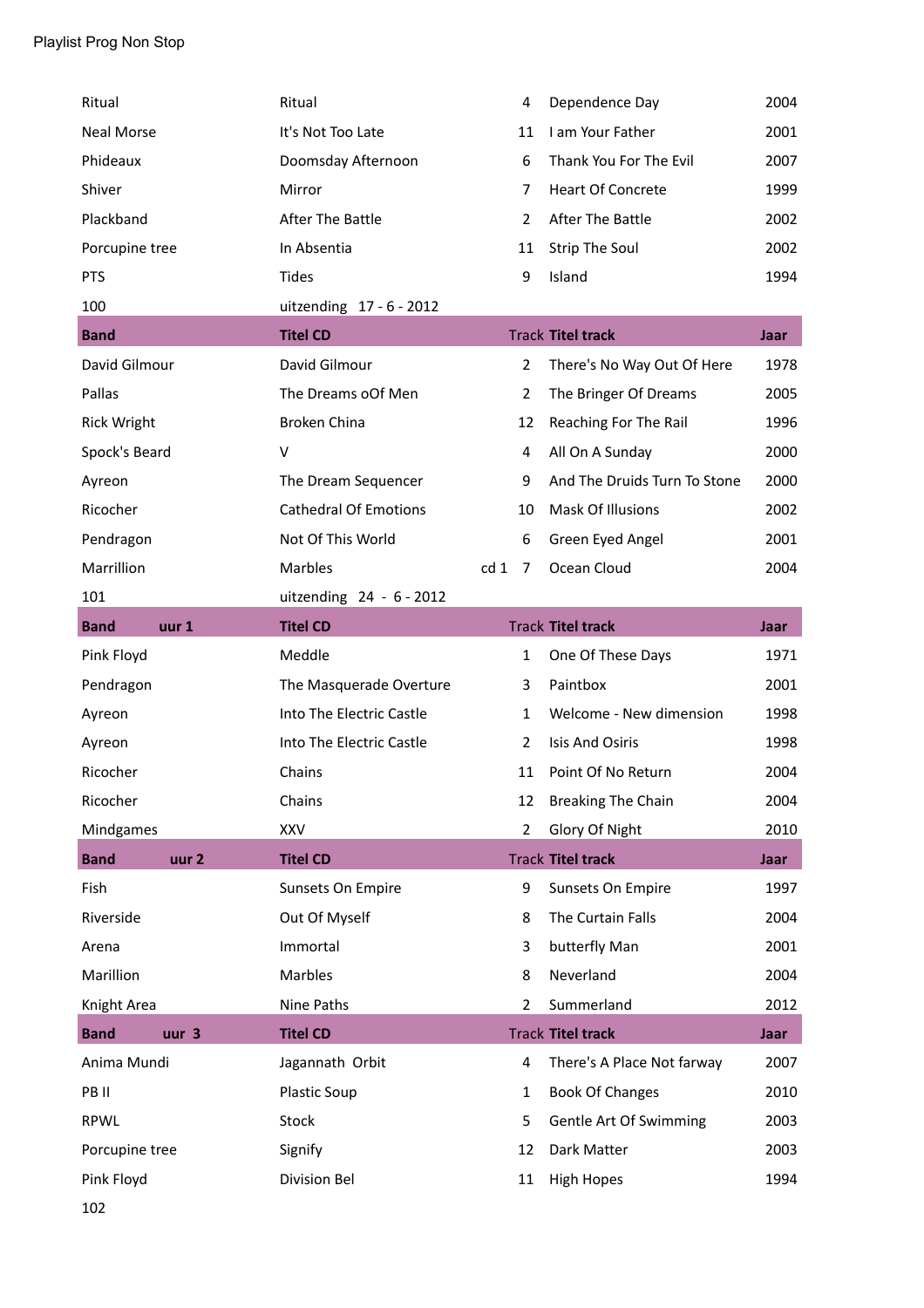| <b>Band</b>              | <b>Titel CD</b>                |                | <b>Track Titel track</b>   | Jaar |
|--------------------------|--------------------------------|----------------|----------------------------|------|
| Camel                    | <b>Dust And Dreams</b>         | $\overline{4}$ | Mother Road                | 1991 |
| Knight Area              | The Sun Also Rises             | $\overline{2}$ | The Gate Of Eternity       | 2004 |
| Incidense                | Incarcerated                   | 6              | Abeyance                   | 2011 |
| Profuna Ocian            | Watching The Closing Sky       | $\overline{2}$ | Lost Inside                | 2009 |
| PBII                     | The Lost Tapes                 | $\overline{2}$ | <b>Seventy Warriors</b>    | 1981 |
| Marathon                 | The First Run                  | 3              | The Seventh Dimension      | 1994 |
| Clepsydra                | Alone                          | 5              | Travel Of Dream            | 2001 |
| Genesis                  | Wind & Wuthering               | 3              | Your Own Special Way       | 1976 |
| uur 2                    |                                |                |                            |      |
| <b>Flying Colors</b>     | <b>Flying Colors</b>           | 7              | <b>Everything Changes</b>  | 2012 |
| Disperse                 | Journey Though The Hidden      | 7              | Above Clouds               | 2010 |
| Silhouette               | <b>Across The Rubicon</b>      | $\overline{2}$ | <b>Breathe</b>             | 2012 |
| Haken                    | Aquarius                       | $\mathbf{1}$   | The Point Of No Return     | 2010 |
| Landmarq                 | <b>Entertaining Angels</b>     | $\mathbf{1}$   | <b>Entertaining Angels</b> | 2012 |
| Arjan Luccassen          | Lost In The New Real           | $\mathbf{1}$   | The New Real               | 2012 |
| 103                      | uitzending 9 - 7 - 2012        |                |                            |      |
| <b>Band</b>              | <b>Titel CD</b>                |                | <b>Track Titel track</b>   | Jaar |
| Anathema                 | Alternative 4                  | $\overline{2}$ | Fragile Dreams             | 1998 |
| The Aurora Project       | Unspoken Words                 | 12             | Nocturnal Lament           | 2005 |
| Vandolor                 | <b>Greetings From Europe</b>   | $\mathbf{1}$   | If You Leave Me            | 1994 |
| Unitopia                 | More Than A Dream              | 3              | Justify                    | 2005 |
| Mostly Autumn            | <b>Storms Over Stil Waters</b> | 8              | Candle To The Sky          | 2005 |
| <b>Blind Ego</b>         | Numb                           | 5              | Death                      | 2009 |
| Opeth                    | Damnation                      | 2              | In My Time Of Need         | 2003 |
| 104                      | uitzending 22 - 7 - 2012       |                |                            |      |
| <b>Band</b>              | <b>Titel CD</b>                |                | <b>Track Titel track</b>   | Jaar |
| Deep Purple (Jon Lord)   | The Singles                    | 14             | When A Blind Man Cries     | 1972 |
| Shiver                   | The Sun Leaves The Day         | 9              | Come Out                   | 2002 |
| David Gilmour (Jon Lord) | About Face                     | 9              | Let's Get Metaphysical     | 1984 |
| Theatre Of Tragedy       | Velvet Darkness They Fear      | 3              | Bring For Ye Shadow        | 1996 |
| $\overline{Q}$           | Dark Matter                    | $\mathbf{1}$   | Sacred Sound               | 2004 |
| Riverside                | Anno Domini High Definition    | 4              | Left Out                   | 2009 |
| Parzivals Eye            | Fragments                      | 6              | Skylights                  | 2009 |
| Galahad                  | Year Zero                      | 12             | World Watching             | 2002 |
| 105                      | uitzending 29 - 7 - 2012       |                |                            |      |
| <b>Band</b>              | <b>Titel CD</b>                |                | <b>Track Titel track</b>   | Jaar |
| Arena                    | The Visitor-Revisited          | 8              | The Hanging Tree           | 1998 |
| Spock's Beard            | The Beard Is Out There         | 2              | Go The Way You Go          | 1998 |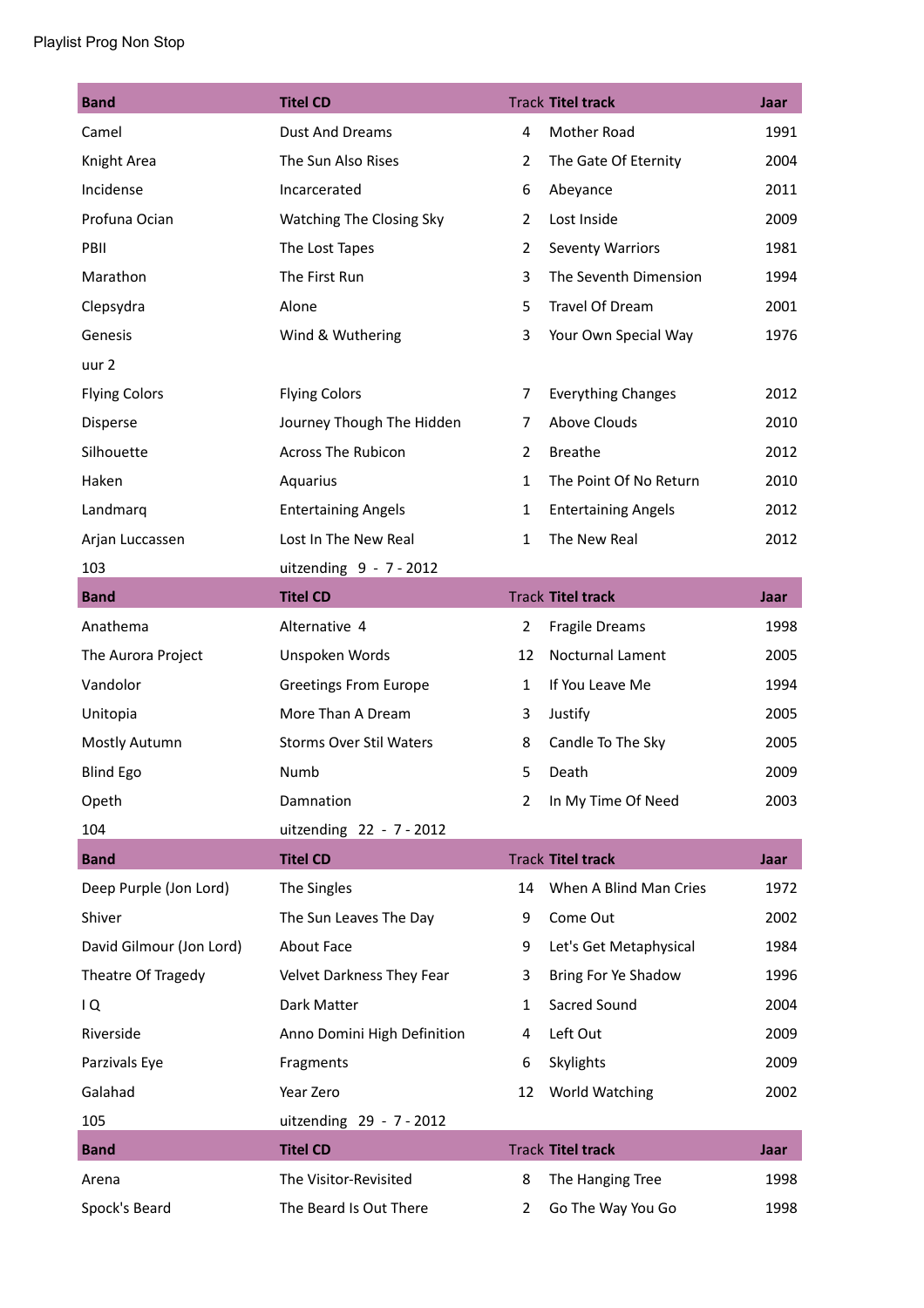| Gazpacho                | Londen Live cd 2                | 6              | Upside Down              | 2011 |
|-------------------------|---------------------------------|----------------|--------------------------|------|
| <b>RPWL</b>             | Start The Fire                  | 1              | Sleep                    | 2005 |
| David Gilmour           | Live In Gdansk<br>cd 2          | 4              | <b>High Hopes</b>        | 2008 |
| Knight Area             | Rising Signs From The Shadows   | 3              | Conspiracy               | 2010 |
| 106                     | uitzending $5 - 8 - 2012$       |                |                          |      |
| <b>Band</b>             | <b>Titel CD</b>                 |                | <b>Track Titel track</b> | Jaar |
| Vangelis                | <b>Chariots Of Fire</b>         | $\overline{7}$ | <b>Chariots Of Fire</b>  | 1981 |
| Sylvan                  | Posthumous Silence              | 5              | Pane Of Truth            | 2006 |
| Yes                     | Close To The Edge               | $\mathbf{1}$   | Close To The Edge        | 1972 |
| Theatre Of Tragedy      | Aegis                           | $\mathbf{1}$   | Cassandra                | 1998 |
| Balloon                 | Motivation                      | 6              | Everyting                | 2008 |
| Mindgames               | <b>MMX</b>                      | 7              | The Pendulum             | 2010 |
| 107                     | uitzending 12 - 8 - 2012        |                |                          |      |
| <b>Band</b>             | <b>Titel CD</b>                 |                | <b>Track Titel track</b> | Jaar |
| Fairweather             | <b>Natural Sinner</b>           | $\mathbf{1}$   | <b>Natural Sinner</b>    | 1970 |
| Penny's Twisted Flavour | Sketches                        | 3              | Falling                  | 2010 |
| The Flower Kings        | Space Revolver                  | $\mathbf{1}$   | I Am The Sun             | 2000 |
| Vengeance               | The Last Teardrop '84-'92       | $\overline{7}$ | Arabia                   | 1992 |
| Withim Temption         | Enter                           | 3              | Pearls Of Light          | 1997 |
| Saga                    | Generation 13                   | 6              | The 13 Generation        | 1995 |
| Pendragon               | Passion                         | $\overline{2}$ | Empathy                  | 2011 |
| Emmerson Lake&palmer    | <b>Black Moon</b>               | $\overline{2}$ | Paper Blood              | 1992 |
| 108                     | uitzending 19 - 8 - 2012        |                |                          |      |
| <b>Band</b>             | <b>Titel CD</b>                 |                | <b>Track Titel track</b> | Jaar |
| Pink Floyd              | Wish You Were Here              | 4              | Wish You Were Here       | 1975 |
| Rare Earth              | Rare Earth in Concert           | 6              | Thoughts                 | 1972 |
| Blunstone & Argent      | Out Of The Shadows              | $\overline{2}$ | A Girl Like That         | 2001 |
| Kansas                  | King Biscuit Flower             | 9              | Miracles Out Of Nowhere  | 1989 |
| Opeth                   | Heritage                        | 9              | Folklore                 | 2011 |
| Galahad                 | Year Zero                       | 6              | Democracy                | 2002 |
| Wolverine               | <b>Communication Lost</b>       | 8              | In Memory Of Me          | 2011 |
| 109                     | uitzending 26 - 8 - 2012        |                |                          |      |
| <b>Band</b>             | <b>Titel CD</b>                 |                | <b>Track Titel track</b> | Jaar |
| Marillion               | This Strange Engine             | $\overline{2}$ | One Fine Day             | 1997 |
| The Gathering           | Nighttime Birds                 | $\overline{2}$ | Confusion                | 1997 |
| Gandalf                 | From Source To Sea              | 8              | <b>Clouds Dissolving</b> | 1988 |
| Illumion                | <b>Hunting For Significance</b> | 9              | Infinity                 | 2009 |
| Threshold               | Psychedelicatessen              | 10             | Into The Light           | 1994 |
|                         |                                 |                |                          |      |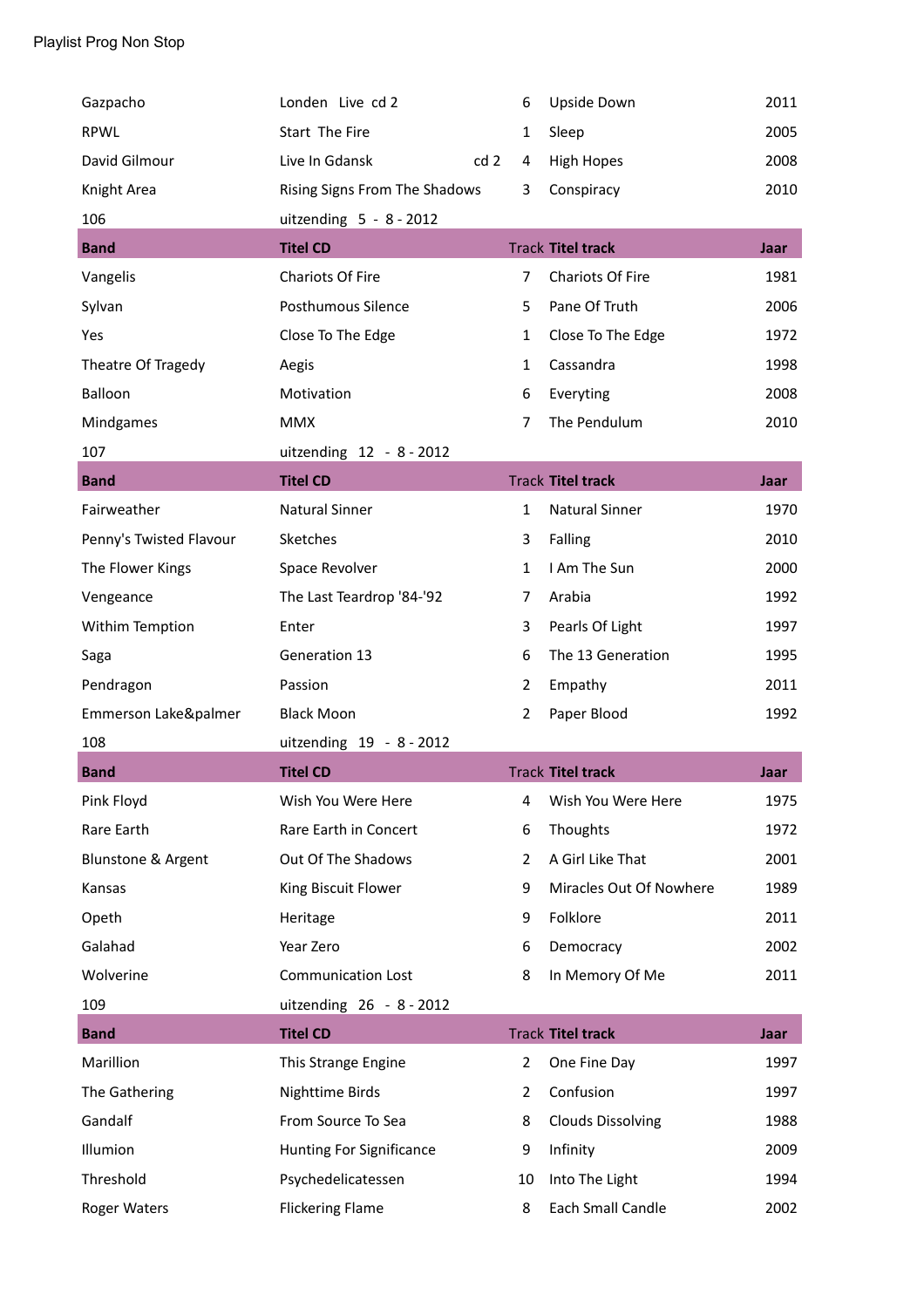| Ricocher               | Quest for the heartland         |   | 1              | The Code                   | 2002        |
|------------------------|---------------------------------|---|----------------|----------------------------|-------------|
| Anima Mundi            | Jagannath Orbit                 |   | 5              | Jagannath Orbit            | 2007        |
| 110                    | uitzending $2 - 9 - 2012$       |   |                |                            |             |
| <b>Band</b>            | <b>Titel CD</b>                 |   |                | <b>Track Titel track</b>   | <b>Jaar</b> |
| Gazpacho               | Missa Antropos                  |   | 4              | Snail                      | 2010        |
| Also Eden              | Differences As Light            |   | $\overline{2}$ | Oud En Nieuw               | 2010        |
| Mystery                | Beneath The Veil Of Winter Face |   | $\overline{2}$ | Beneath The Veil Of Winter | 2007        |
| Lens                   | Regeneration                    |   | 5              | Sequential                 | 2010        |
| <b>RPWL</b>            |                                 | 9 | $\mathbf{1}$   | Another Day                | 2007        |
| Casino                 | Casino                          |   | 6              | Beyond That Door           | 1992        |
| Mangrove               | <b>Facing The Sunset</b>        |   | $\overline{2}$ | I Fear The Day             | 2005        |
| uur 2                  |                                 |   |                |                            |             |
| Porcupine tree         | The Incident<br>cd <sub>1</sub> |   | 1              | OccAm's Razor              | 2009        |
| Porcupine tree         | The Incident                    |   | $\overline{2}$ | The Blind House            | 2009        |
| Katatonia              | Night Is The New Day            |   | 12             | Departer                   | 2009        |
| <b>Breathing Space</b> | <b>Below The Radar</b>          |   | 9              | <b>Questioning Eyes</b>    | 2009        |
| <b>Minor Giant</b>     | Demo                            |   | $\mathbf{1}$   | On The Road                | 2012        |
| Yossi Sassi            | <b>Melting Clocks</b>           |   | $\overline{2}$ | Fields Of Sunrise          | 2012        |
| Yes                    | Fly From Here                   |   | 11             | Into The Storm             | 2011        |
| Wolverine              | Still                           |   | 8              | This Cold Heart Of Mine    | 2006        |
| uur 3                  |                                 |   |                |                            |             |
| Camel                  | <b>Breathless</b>               |   | 1              | <b>Breathless</b>          | 1978        |
| Everon                 | Paradoxes                       |   | 5              | Paradoxes                  | 1993        |
| Mystery                | The World Is A Game             |   | $\overline{2}$ | Pride                      | 2012        |
| Orphaned Land          | The Never Ending Way Of         |   | 7              | The warrior                | 2009        |
| <b>Flower Kings</b>    | Banks Of Eden                   |   | 4              | For Those About To Drown   | 2012        |
| Silhouette             | Across The Rubicon              |   | 5              | Anybody                    | 2012        |
| Galahad                | <b>Battle Scars</b>             |   | $\overline{7}$ | Seize The Day              | 2012        |
| 111                    | uitzending 16-9 - 2012          |   |                |                            |             |
| <b>Band</b>            | <b>Titel CD</b>                 |   |                | <b>Track Titel track</b>   | <b>Jaar</b> |
| Solution               | Fully Interlocking              |   | 6              | <b>Empathy Faces</b>       | 1977        |
| Katatonia              | Night Is The New Day            |   | 12             | Departer                   | 2009        |
| The Reasoning          | Awakening                       |   | $\mathbf{1}$   | Awakening                  | 2007        |
| Cosmograf              | When Age Has Done Its Duty      |   | 3              | On Which We Stand          | 2011        |
| Overhead               | Metaepitome                     |   | 4              | Butterrfly's Cry           | 2007        |
| Anima Mundi            | Septentrion                     |   | 12             | Septentrion                | 2002        |
| Pink Floyd             | A Momentary Lapse Of Reason     |   | 5              | On The Turning Away        | 1987        |
| Ricocher               | <b>Cathedral Of Emotions</b>    |   | 2              | Child Inside               | 2002        |
| 112                    | uitzending 23- 9 - 2012         |   |                |                            |             |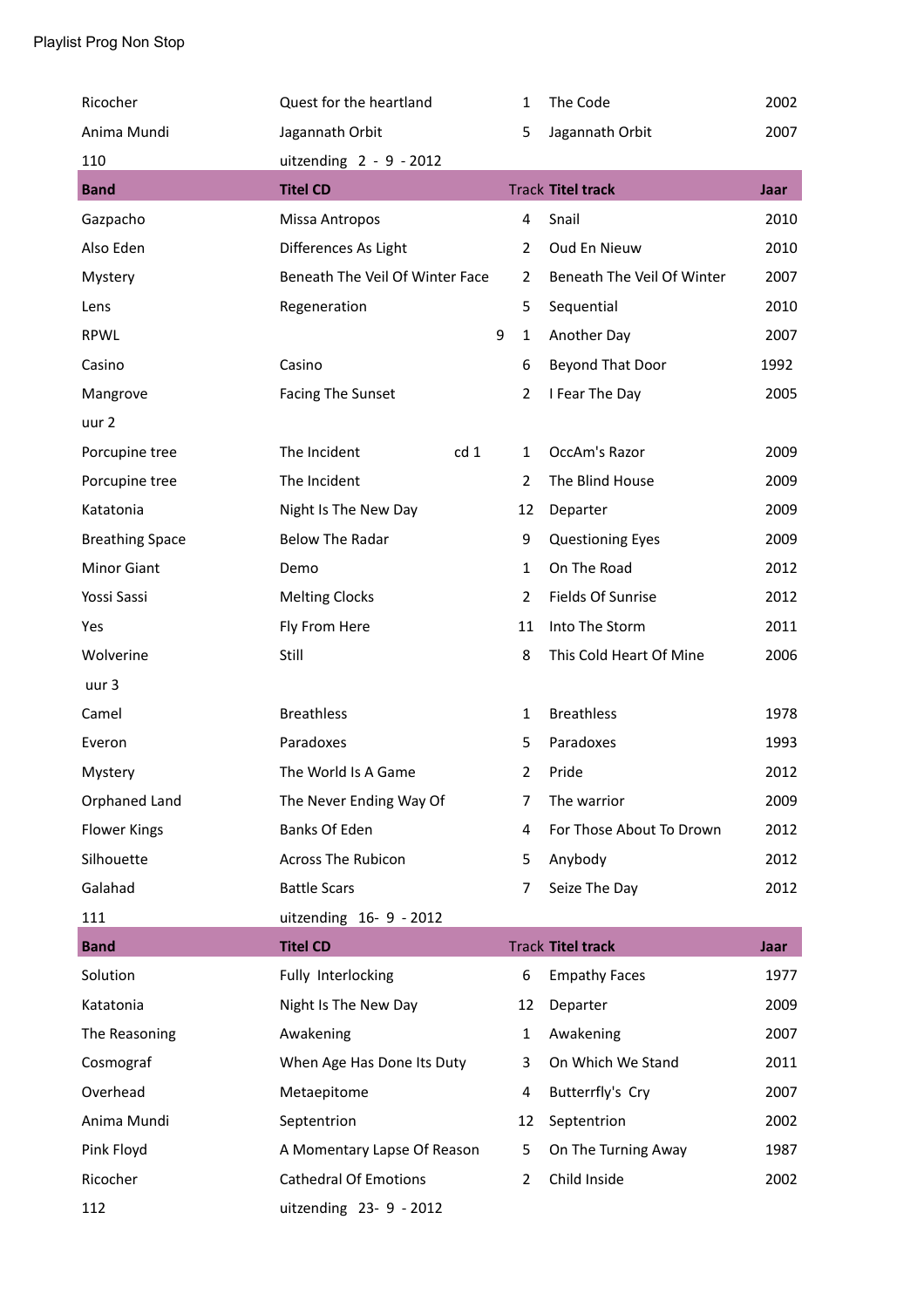| <b>Band</b>          | <b>Titel CD</b>                 |                | <b>Track Titel track</b>   | Jaar |
|----------------------|---------------------------------|----------------|----------------------------|------|
| The Reasoning        | Dark Angel                      | 5              | Call Me God?               | 2008 |
| Sebatian Hardie      | Blueprint                       | 3              | Art Of Life!               | 2011 |
| Dream Theater        | Octavarium                      | $\mathbf{1}$   | The Root Of All Evil Sun   | 2005 |
| Opeth                | Damnation                       | 6              | To Rid The Disease         | 2003 |
| Odyssice             | <b>Moondrive Plus</b>           | 5              | Losing Her                 | 2003 |
| Anima Mundi          | Septentrion                     | 5              | Pergrimo Del Tiempo        | 2002 |
| Cliffhanger          | Not To Be Or Not To Be !        | 3              | The Artist                 | 1996 |
| 113                  | uitzending 30 - 9 - 2012        |                |                            |      |
| <b>Band</b>          | <b>Titel CD</b>                 |                | <b>Track Titel track</b>   | Jaar |
| David Gilmour        | On An Island                    | 4              | Take A Breath              | 2006 |
| The Gathering        | Superheat                       | 5              | Marooned                   | 2000 |
| Fish On Friday       | Shoot The Moon                  | $\overline{7}$ | Star                       | 2010 |
| Genesis              | Wind & Wuthering                | 3              | Your Own Special Way       | 1976 |
| Arena                | <b>Breakfast In Biarritz</b>    | $\mathbf{1}$   | Moviedrome                 | 2001 |
| <b>Blind Ego</b>     | Numb                            | $\overline{2}$ | Guilt                      | 2009 |
| Ayreon               | The Final Experiment            | 10             | Listen To The Waves        | 1995 |
| 114                  | uitzending 7 - 10 - 2012        |                |                            |      |
| <b>Band</b>          | <b>Titel CD</b>                 |                | <b>Track Titel track</b>   | Jaar |
| Peter Gabriel        | U S                             | 4              | Stream                     | 1992 |
| Queensryche          | Empire                          | 1              | Best I Can                 | 1990 |
| Lunatic Soul         | ImpressionsIII                  | 6              | <b>Impression VI</b>       | 2011 |
| Porcupine tree       | The Incident                    | $\overline{2}$ | The Blind House            | 2009 |
| Clepsydra            | More Grans Of Sand              | 3              | <b>Birthday Party</b>      | 1998 |
| Fish                 | Vigil In A Wilderness OfMirrors | 1              | Vigil                      | 1990 |
| Disperse             | Journey Though The Hidden       | 5              | Let Me Get My Colours back | 2010 |
| Ray Wilson           | Change                          | 11             | Believe                    | 2003 |
| Pink Floyd           | The Wall                        | 8              | <b>Emty Spaces</b>         | 1979 |
| 115                  | uitzending 14 - 10 - 2012       |                |                            |      |
| <b>Band</b>          | <b>Titel CD</b>                 |                | <b>Track Titel track</b>   | Jaar |
| Enchant              | Juggling 9 Or Dropping 10       | 1              | Paint The Picture          | 2000 |
| <b>Steve Hackett</b> | Guitar noir                     | 5              | Dark As The Grave          | 1999 |
| Eldritch             | Headquake                       | 3              | Lord Of An Empty Place     | 1997 |
| Steve Hogarth        | Ice Cream Genius                | $\overline{2}$ | Really Like                | 1997 |
| Egdon Heath          | Him, The Snake And I            | $\overline{2}$ | Gringo                     | 1993 |
| Flamborough Head     | Tales Of Imperfection           | 2              | Maureen                    | 2005 |
| Knight Area          | The Sun Also Rises              | 2              | The Gate Of Eternity       | 2004 |
| Mystery              | Beneath The Veil Of Winter Face | 7              | Voyage To The Other Side   | 2007 |
| 116                  | uitzending 28 - 10 - 2012       |                |                            |      |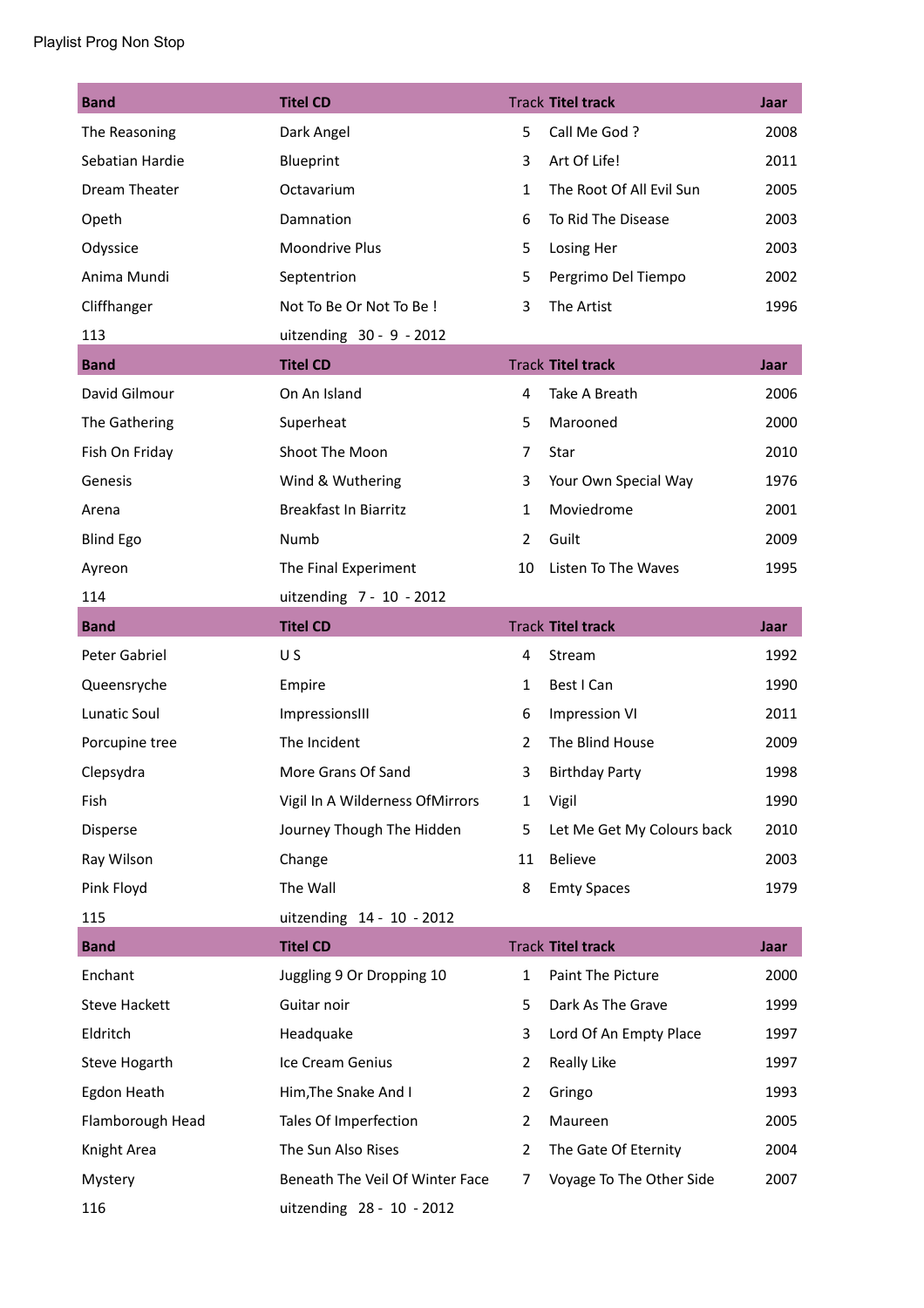| <b>Band</b>           | <b>Titel CD</b>                   |                | <b>Track Titel track</b>     | Jaar |
|-----------------------|-----------------------------------|----------------|------------------------------|------|
| Pendragon             | Not of This World                 | 11             | King Of The Castle           | 2001 |
| Aragon                | Don't Bring The Rain              | 6              | Cry Out                      | 1988 |
| Anathema              | Alternative 4                     | 7              | Alternative 4                | 1998 |
| Sean Filkins          | Watching The Closing Sky          | 2              | The English Eccentric        | 2011 |
| 1Q                    | Frequency                         | 3              | <b>Stonger Than Friction</b> | 2009 |
| After Forever         | Decipher                          | 5              | Intrinsic                    | 2001 |
| <b>Casual Silence</b> | Lost In Life                      | 4              | Memories                     | 2007 |
| Jadis                 | More Than Meets The Eye           | 6              | The Beginning And The End    | 1998 |
| 117                   | uitzending 4- 11 - 2012           |                |                              |      |
| <b>Band</b>           | <b>Titel CD</b>                   |                | <b>Track Titel track</b>     | Jaar |
| Yes                   | Time And A Word                   | $\mathbf{1}$   | No Opportunity Necessary     | 1970 |
| Tony Levin            | <b>Prime Cuts</b>                 | 1              | Kindred Spirits              | 2005 |
| Rush                  | <b>Test For Echo</b>              | 1              | Test For Echo                | 1996 |
| Magenta               | Metamorphosis                     | 3              | Metamorphosis                | 2008 |
| Nox Arcana            | Shadow Of The Raven               | 6              | <b>Haunted Memories</b>      | 2007 |
| Spock's Beard         | X                                 | 1              | Edge Of The Inbetween        | 2010 |
| 118                   | uitzending 11 - 11 - 2012         |                |                              |      |
| <b>Band</b>           | <b>Titel CD</b>                   |                | <b>Track Titel track</b>     | Jaar |
| Marillion             | Anoraknophobia<br>cd <sub>1</sub> | $\mathbf{1}$   | Between You And Me           | 2001 |
| Mindlake              | The Courage Of Others             | 1              | Acts Of Man                  | 2010 |
| <b>PTS</b>            | Campaign                          | 5              | Blood                        | 1996 |
| Sylvan                | <b>Artificial Paradise</b>        | 2              | That's Why It Hurts          | 2008 |
| Caravan               | In The Land Of Grey And Pink      | 5              | Nine Feet Underground        | 1971 |
| Wolverine             | <b>Communication Lost</b>         | 2              | Into The Great Norting       | 2011 |
| Yes                   | Fly From Here                     | 13             | Live On A Film Set           | 2011 |
| Pink Floyd            | The Division Bell                 | 4              | Marooned                     | 1994 |
| 119                   | uitzending 18 - 11 - 2012         |                |                              |      |
| <b>Band</b>           | <b>Titel CD</b>                   |                | <b>Track Titel track</b>     | Jaar |
| The Gathering         | Mandylion                         | 1              | <b>Strange Machines</b>      | 1995 |
| Jadis                 | As Daylight Fades                 | 4              | Wonderful World              | 1998 |
| Dream Theater         | Images And Words                  | $\mathbf 1$    | Pull Me Under                | 1992 |
| Mindgames             | <b>MMX</b>                        | 3              | In My Humble Opinion         | 2010 |
| Porcupine tree        | In Absentia                       | $\overline{7}$ | Prodigal                     | 2007 |
| Pink Floyd            | A Saucerful Of Secrets            | 5              | A Saucerful Of Secrets       | 1968 |
| Nine Stones Close     | <b>Traces</b>                     | 4              | <b>Traces</b>                | 2011 |
| Marillion             | <b>Clutching At Straws</b>        | 9              | Slainte Mhath                | 1987 |
| 120                   | uitzending 25 - 11 - 2012         |                |                              |      |
| <b>Band</b>           | <b>Titel CD</b>                   |                | <b>Track Titel track</b>     | Jaar |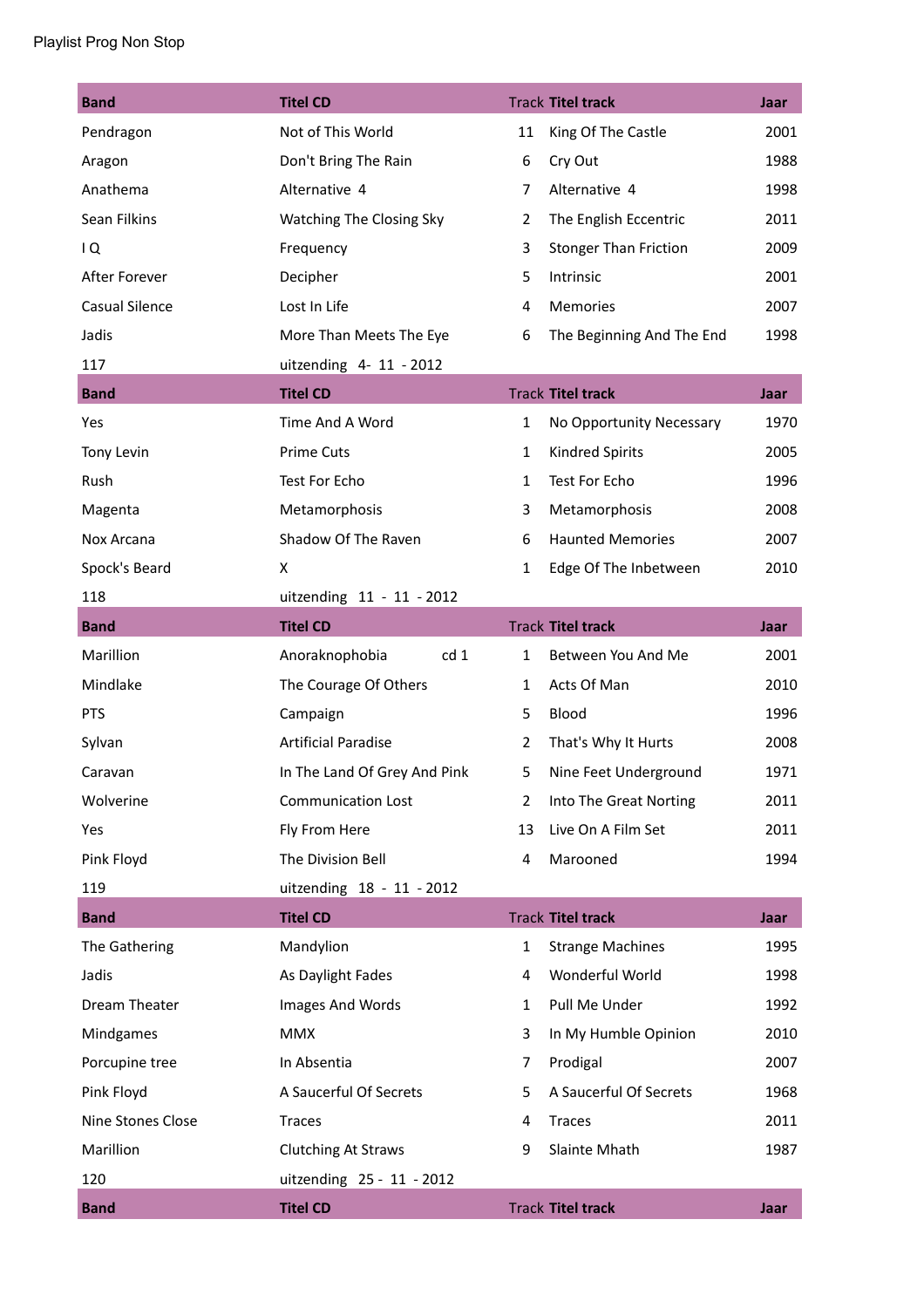| Magnum         | Good Night L.A.                  | 5              | Matter Of Survival         | 1990        |
|----------------|----------------------------------|----------------|----------------------------|-------------|
| Creed          | Weathered                        | 5              | One Last Breath            | 2001        |
| Dilemma        | Imbroccata                       | $\overline{7}$ | Go On                      | 1995        |
| Renaissance    | Da Capo cd 2                     | $\overline{2}$ | Ocean Gypsy                | 1995        |
| Illumion       | Hunting For Significance         | 2              | Encomium                   | 2009        |
| Cairo          | Cairo                            | 4              | <b>Between The Lines</b>   | 1994        |
| Genesis        | Nursery Cryme                    | $\mathbf{1}$   | The Musical Box            | 1971        |
| Arena          | The Seventh Degree . Separation  | 12             | <b>Catching The Bullet</b> | 2011        |
| 121            | uitzending 2 - 12 - 2012         |                |                            |             |
| <b>Band</b>    | <b>Titel CD</b>                  |                | <b>Track Titel track</b>   | <b>Jaar</b> |
| Savatage       | Dead Winter Dead                 | $\overline{7}$ | This Isn't What We Meant   | 1995        |
| Martigan       | Vision                           | $\overline{7}$ | Red & Green                | 2009        |
| Kataya         | Canto Obscura                    | 6              | Putkivaara                 | 2008        |
| Grendel        | The Helpless                     | 6              | Main                       | 2008        |
| IQ             | Subterranea                      | 3              | Subterranea                | 1997        |
| Unitopia       | The Garden                       | 3              | Angeliqua                  | 2008        |
| Jeff Green     | Jessica                          | $\mathbf{1}$   | For The Future             | 2008        |
| Also Eden      | Differences As Light             | 3              | Reality Chaque             | 2010        |
| 122            | uitzending 9- 12 - 2012          |                |                            |             |
| <b>Band</b>    | <b>Titel CD</b>                  |                | <b>Track Titel track</b>   | <b>Jaar</b> |
| Pendragon      | Past And Presence                | 3              | Leviathan                  | 2006        |
| Riverside      | Reaity Dream cd 2                | $\mathbf{1}$   | Parasomnia                 | 2009        |
| Arena          | Unlocking The Cage               | 2              | <b>Encore Medley</b>       | 2000        |
| Porcupine tree | Warszawa                         | $\overline{7}$ | Where We Would Be          | 2004        |
| Knight Area    | Rising Signs From The Shadows    | 1              | Ethereal                   | 2010        |
| Genesis        | Archive 1967-1975 cd 3           | $\overline{2}$ | Firth Of Fifth             | 1998        |
| Marillion      | High Voltage cd 1                | 5              | This Strange Engine        | 2010        |
| 123            | uitzending 16 - 12 - 2012        |                |                            |             |
| <b>Band</b>    | <b>Titel CD</b>                  |                | <b>Track Titel track</b>   | <b>Jaar</b> |
| Landmarq       | <b>Infinity Parade</b>           | $\mathbf{1}$   | <b>Solitary Witness</b>    | 1993        |
| Riverside      | Out Of Myself                    | 8              | The Curtain Falls          | 2004        |
| Lost In Misery | <b>Carousel of Memories</b>      | 6              | Life Goes On               | 1996        |
| The Reasoning  | Awakening                        | $\mathbf{1}$   | Awakening                  | 2007        |
| Chandelier     | <b>Facing Gravity</b>            | 5              | Glimpse Of Home            | 1992        |
| Rush           | Test For Echo                    | 3              | Half The World             | 1996        |
| King Crimson   | In The Court Of The Crimson King | 3              | Epitaph                    | 1969        |
| Marillion      | <b>Brave</b>                     | 10             | The Great Escape           | 1994        |
| 124            | uitzending $6 - 1 - 2013$        |                |                            |             |
| <b>Band</b>    | <b>Titel CD</b>                  |                | <b>Track Titel track</b>   | Jaar        |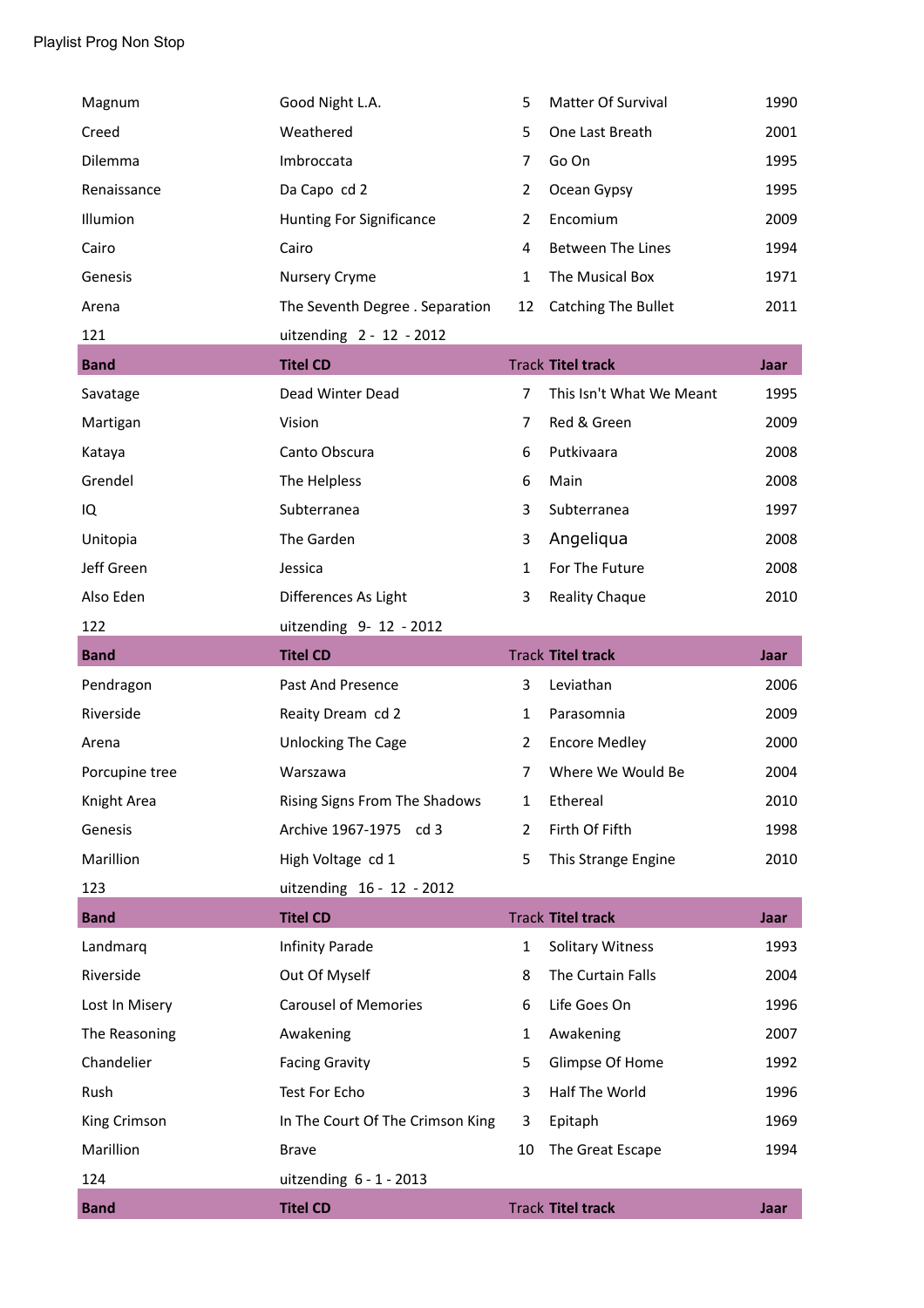| Ritual                 | Live cd 1                        | 3              | Typhoons decide                | 2006        |
|------------------------|----------------------------------|----------------|--------------------------------|-------------|
| Dream Theater          | Live Scenes From New York cd 2   | 4              | Metropolis -part 1             | 2001        |
| The Gathering          | Superheat                        | $\overline{2}$ | On Most Surfaces               | 2000        |
| The Flower Kings       | <b>Edition Limitee Quebec</b>    | 2              | Piece Of Nizzimo               | 1998        |
| Rpwl                   | <b>Start The Fire</b><br>cd2     | 6              | Hole In The Sky                | 2005        |
| Marathon               | Marathon Live                    | 2              | Red Ride- Man In The Mirror    | 1996        |
| David Gilmour          | Live In Gdansk cd 2              | 8              | <b>Comfortably Numb</b>        | 2008        |
| 125                    | uitzending 13-1-2013             |                |                                |             |
| <b>Band</b>            | <b>Titel CD</b>                  |                | <b>Track Titel track</b>       | Jaar        |
| Midge Ure              | Move Me                          | $\overline{2}$ | Beneath A Spielberg Sky        | 2000        |
| Kayak                  | <b>Starlight Dancer</b>          | 11             | Where Do We Go From Here       | 1977        |
| Snowy White            | Keep Out - We Are Toxic          | 1              | Keep Out - We Are Toxic        | 1999        |
| Spock's Beard          | Day For Night                    | 4              | The Distance To The Sun        | 1999        |
| Ephrat                 | No One's Words                   | 1              | The Show                       | 2008        |
| Hawkwind               | <b>Masters Of The Universe</b>   | 3              | <b>Masters Of The Universe</b> | 1972        |
| Anekdoten              | Gravity                          | 4              | What Should But Did Not Die    | 2003        |
| Mystery                | Beneath The Veil Of Winters Face | 4              | Travels To The Night           | 2007        |
| 126                    | uitzending 20-1-2013             |                |                                |             |
| <b>Band</b>            | <b>Titel CD</b>                  |                | <b>Track Titel track</b>       | Jaar        |
|                        |                                  |                |                                |             |
| Pink Floyd             | The Division Bell                | $\overline{7}$ | Take It Back                   | 1994        |
| Yes                    | Fly From Here                    | 3              | Life On A Film Set             | 2011        |
| Joe Satriani           | Flying In A Blue Dream           | 8              | <b>Big Bad Moon</b>            | 1989        |
| Emmerson Lake&palmer   | In The Hot Seat                  | 6              | Man In The Long Black Coat     | 1994        |
| A. Parsons & D.Gilmour | A Valid Path                     | 1              | Return To Tunguska             | 2004        |
| Camel                  | <b>Stationary Traveller</b>      | 10             | Long Goodbyes                  | 1984        |
| Katatonia              | Live Consternation               | 6              | Right Into The Bliss           | 2007        |
| The Aurora Project     | Shadow Border                    | $\mathbf{1}$   | Human Gateway                  | 2009        |
| Wolverine              | The Window Purpose               | 10             | Post Live                      | 2001        |
| 127                    | uitzending 27 - 1 - 2013         |                |                                |             |
| <b>Band</b>            | <b>Titel CD</b>                  |                | <b>Track Titel track</b>       | <b>Jaar</b> |
| Everon                 | North                            | $\overline{2}$ | A Brief Encounter              | 2008        |
| Snowy White            | Little Wing                      | 6              | Little Wing                    | 1998        |
| Geoffrey Downes        | Vox Humana                       | 6              | Network                        | 1993        |
| Porcupine tree         | Signify                          | 12             | Dark Matter                    | 1996        |
| Justin Hayward         | The View From The Hill           | $\overline{2}$ | <b>Broken Dreams</b>           | 1996        |
| Marillion              | Afraid Of Sunlight               | 5              | Out Of This World              | 1995        |
| Dream Theater          | Awake                            | 10             | Scarred                        | 1994        |
| Sylvan's               | Posthumous Silence               | 9              | Pane Of Truth                  | 2006        |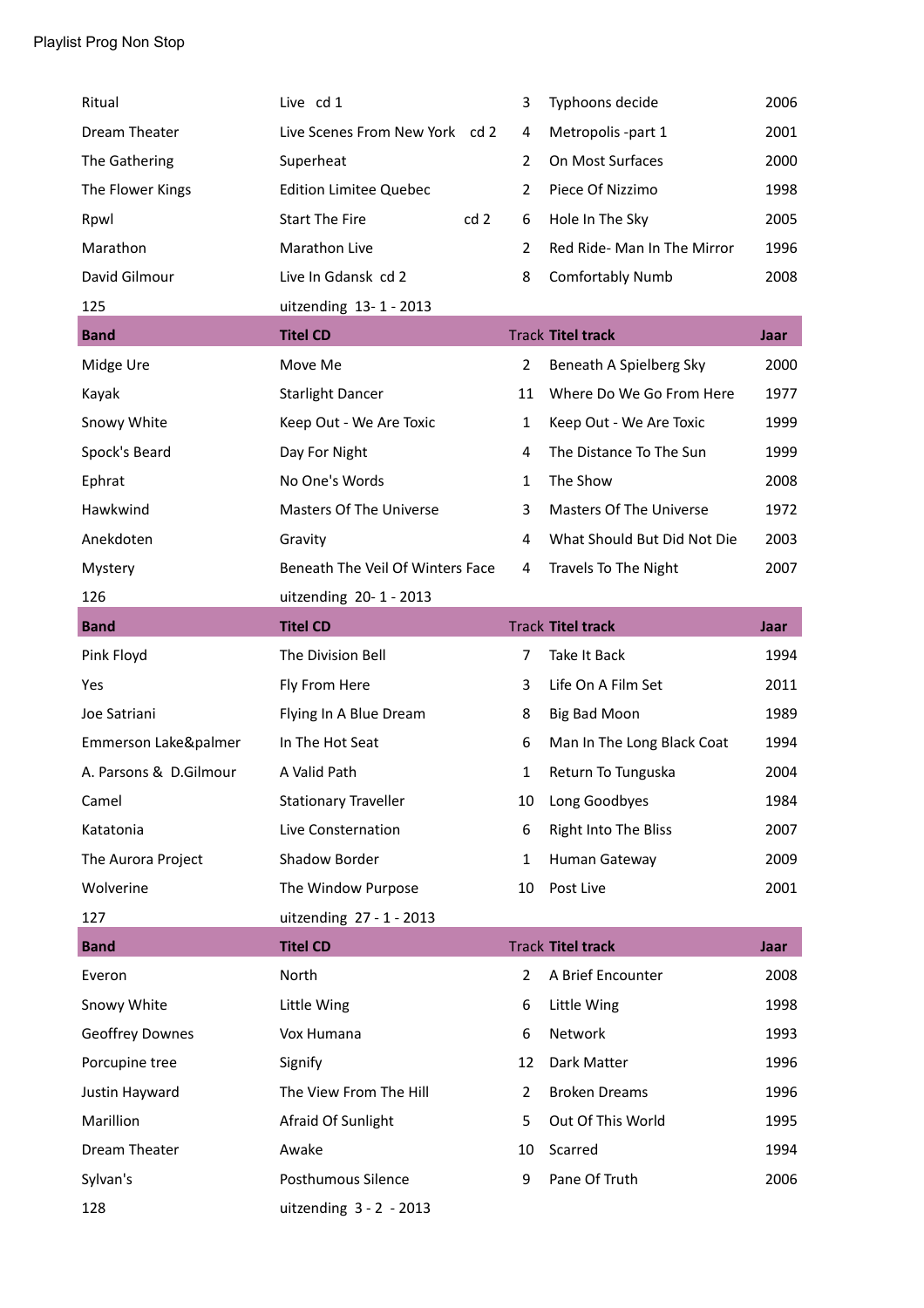| <b>Band</b>            | <b>Titel CD</b>             |                | <b>Track Titel track</b>    | Jaar        |
|------------------------|-----------------------------|----------------|-----------------------------|-------------|
| The Reasoning          | Awakening                   | $\mathbf{1}$   | Awakening                   | 2007        |
| Profuna Ocean          | Watching The Closing Sky    | $\mathbf{1}$   | Changing Legacy             | 2009        |
| Riverside              | Rapid Eye Movement          | $\mathbf{1}$   | Beyond The Eyelids          | 2007        |
| Unitopia               | <b>Artificial Paradise</b>  | 5              | Tesla & Reflections         | 2010        |
| Ricocher               | Quest for the heartland     | $\overline{2}$ | Life In Your Mind           | 2000        |
| Jadis                  | <b>Across The Water</b>     | 4              | Everywhere                  | 1994        |
| Peter Gabriel          | Us                          | $\mathbf{1}$   | Come Talk To Me             | 1992        |
| 129                    | uitzending 10 - 2 - 2013    |                |                             |             |
| <b>Band</b>            | <b>Titel CD</b>             |                | <b>Track Titel track</b>    | Jaar        |
| Queensryche            | Hear In The Now Frontier    | 14             | Sign Of The Times           | 1997        |
| Marillion              | This Strange Engine         | 6              | An Accidental Man           | 1997        |
| Therion                | Aárab Zaraq Lucid Dreaming  | $\overline{7}$ | Here Comes The Tears        | 1997        |
| Mindfeed               | Perfect Life                | 4              | Mother                      | 1997        |
| Within Temption        | Enter                       | $\mathbf{1}$   | Restless                    | 1997        |
| Fish                   | Sunsets On Empire           | $\mathbf{1}$   | The PerceptionOf Johnny P.  | 1997        |
| The Gathering          | <b>Nighttime Birds</b>      | 6              | <b>Third Chance</b>         | 1997        |
| Spock's Beard          | <b>Beware Of Darkness</b>   | 6              | Waste Away                  | 1997        |
| Symphony X             | The Odyssey                 | 7              | Awakenings                  | 1997        |
|                        |                             |                |                             |             |
| Arena                  | The Cry                     | 3              | The Cry                     | 1997        |
| 130                    | uitzending 17 - 2 - 2013    |                |                             |             |
| <b>Band</b>            | <b>Titel CD</b>             |                | <b>Track Titel track</b>    | <b>Jaar</b> |
| Yes                    | The Yes Album               | 4              | I'Ve Seen All Good People   | 1971        |
| Wolverine              | The Window Purpose          | $\overline{2}$ | My Room                     | 2001        |
| Anthriel               | Pathway                     | 5              | Haven Of Grace              | 2010        |
| Pink Floyd             | A Momentary Lapse Of Reason | $\overline{2}$ | Learning To Fly             | 1987        |
| Dream Theater          | Images And Words            | $\mathbf{1}$   | Pull Me Under               | 1992        |
| <b>Addiction Dream</b> | Essence                     | 4              | The Conservative            | 2012        |
| Tiamat                 | Wildhoney                   | 5              | Gaia                        | 1994        |
| Porcupine tree         | The Incident                | 14             | I Drive The Hearse          | 2009        |
| 131                    | uitzending 24 - 2 - 2013    |                |                             |             |
| <b>Band</b>            | <b>Titel CD</b>             |                | <b>Track Titel track</b>    | Jaar        |
| Fish                   | Yang                        | $\overline{7}$ | Kayleigh                    | 1995        |
| Ayreon                 | The Dream Sequencer         | 6              | Dragon On The Sea           | 2000        |
| Haken                  | <b>Visions</b>              | $\overline{2}$ | <b>Nocturnal Conspiracy</b> | 2011        |
| Rpwl                   | Beyond Man And Time         | 4              | Unchain The Earth           | 2012        |
| Landmarq               | <b>Solitary Witness</b>     | 9              | Suite: St. Helens           | 1992        |
| Ray Wilson             | Ray Wilson Live cd2         | 1              | The Actor                   | 2005        |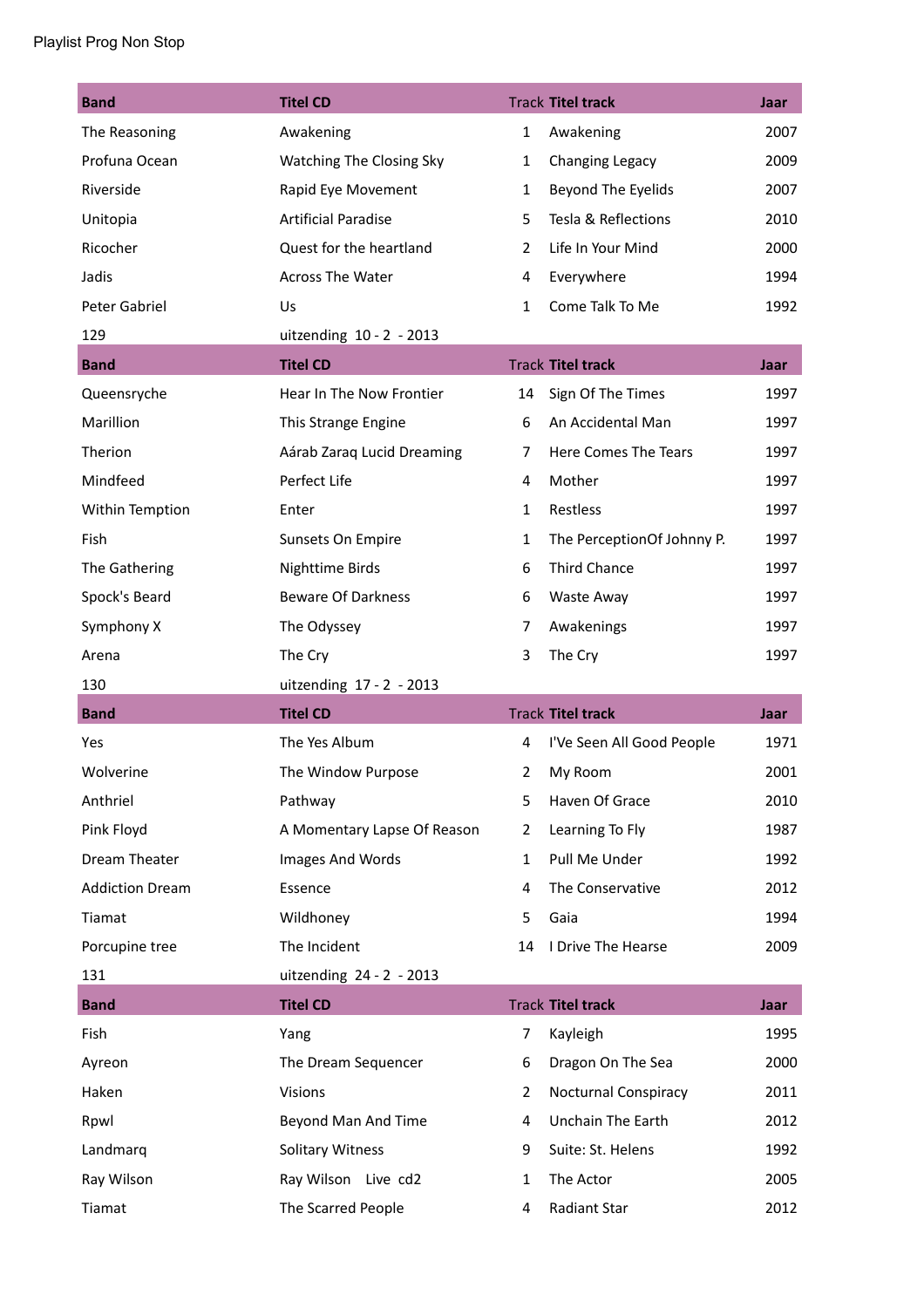| Ricocher              | Chains                        | 12             | <b>Breaking The Chain</b>  | 2004        |
|-----------------------|-------------------------------|----------------|----------------------------|-------------|
| 132                   | uitzending 3-3-2013           |                |                            |             |
| <b>Band</b>           | <b>Titel CD</b>               |                | <b>Track Titel track</b>   | Jaar        |
| Everon                | Flood                         | $\overline{2}$ | Of Bleus                   | 1995        |
| Queensryche           | The Art Of Live               | 4              | Losing Myself              | 2004        |
| Mangrove              | <b>Facing The Sunset</b>      | 3              | There Must Be Another Way  | 2005        |
| <b>Roger Waters</b>   | Pros Of Cons of Hitch Hiking  | 7              | Go Fishing                 | 1984        |
| King's X              | King's X                      | 11             | Dream In My Live           | 1992        |
| Wolverine             | The Window Purpose            | 4              | Leaving Yesterday          | 2008        |
| Fish                  | 13 th Star                    | 8              | Dark Star                  | 2007        |
| Riverside             | Second Live Syndrome          | 8              | Dance With the Shadow      | 2005        |
| 133                   | uitzending 10 - 3 - 2013      |                |                            |             |
| <b>Band</b>           | <b>Titel CD</b>               |                | <b>Track Titel track</b>   | Jaar        |
| David Gilmour         | David Gilmour                 | 5              | Short And Sweet            | 1978        |
| Therion               | Lemuria                       | 5              | Lemria                     | 2004        |
| Carptree              | Insect                        | 2              | Mashed Potato Mountain Man | 2007        |
| <b>Casual Silence</b> | Once In A Blue Moon           | 8              | Moon                       | 2003        |
| lan Parry             | Consortium Project III        | 10             | Beyond The Gateway Of      | 2003        |
| Mike Oldfield         | <b>Hergest Ridge</b>          | $\overline{2}$ | Part Two                   | 1974        |
|                       |                               |                |                            |             |
| The Rock Files        | A Life On Earth               | 4              | Despair                    | 2011        |
| 134                   | uitzending 10 - 3 - 2013      |                |                            |             |
| <b>Band</b>           | <b>Titel CD</b>               |                | <b>Track Titel track</b>   | <b>Jaar</b> |
| Alan Parsons          | A Valid Path                  | 2              | More Lost Without You      | 2004        |
| Cairo                 | <b>Conflict And Dreams</b>    | 2              | Corridors                  | 1998        |
| Tiamat                | The Scarred People            | 5              | The Sun Also Rises         | 2012        |
| Edison's Childeren    | In The Last Waking Moments    | 4              | A Million Miles Waking     | 2011        |
| Pendragon             | The Window Of Life            | $\mathbf{1}$   | The Walls Of Babylon       | 1993        |
| Gazpacho              | <b>Tick Tock</b>              | 1              | Desert Flight              | 2009        |
| Sylvium               | True Images                   | $\mathbf{1}$   | <b>True Images</b>         | 2012        |
| The Aurora Project    | Unspoken Words                | 5              | The Untold Prophecy        | 2005        |
| 135                   | uitzending 24 - 3 - 2013      |                |                            |             |
| <b>Band</b>           | <b>Titel CD</b>               |                | <b>Track Titel track</b>   | Jaar        |
| Anathema              | We're Here Because We're Here | $\mathbf{1}$   | Thin Air                   | 2010        |
| <b>Casual Silence</b> | <b>Bad Side Memories</b>      | $\overline{7}$ | <b>Casual Silence</b>      | 1997        |
| Moonrise              | Soul's Inner Pendulum         | $\mathbf{1}$   | Awakened                   | 2009        |
| Rush                  | A Farewell To Kings           | $\overline{2}$ | Xanadu                     | 1977        |
| Cosmograf             | When Age Has Done Its Duty    | 3              | On Which We Stand          | 2011        |
| Porcupine tree        | Coma Divine                   | 6              | Dislocated Day             | 1997        |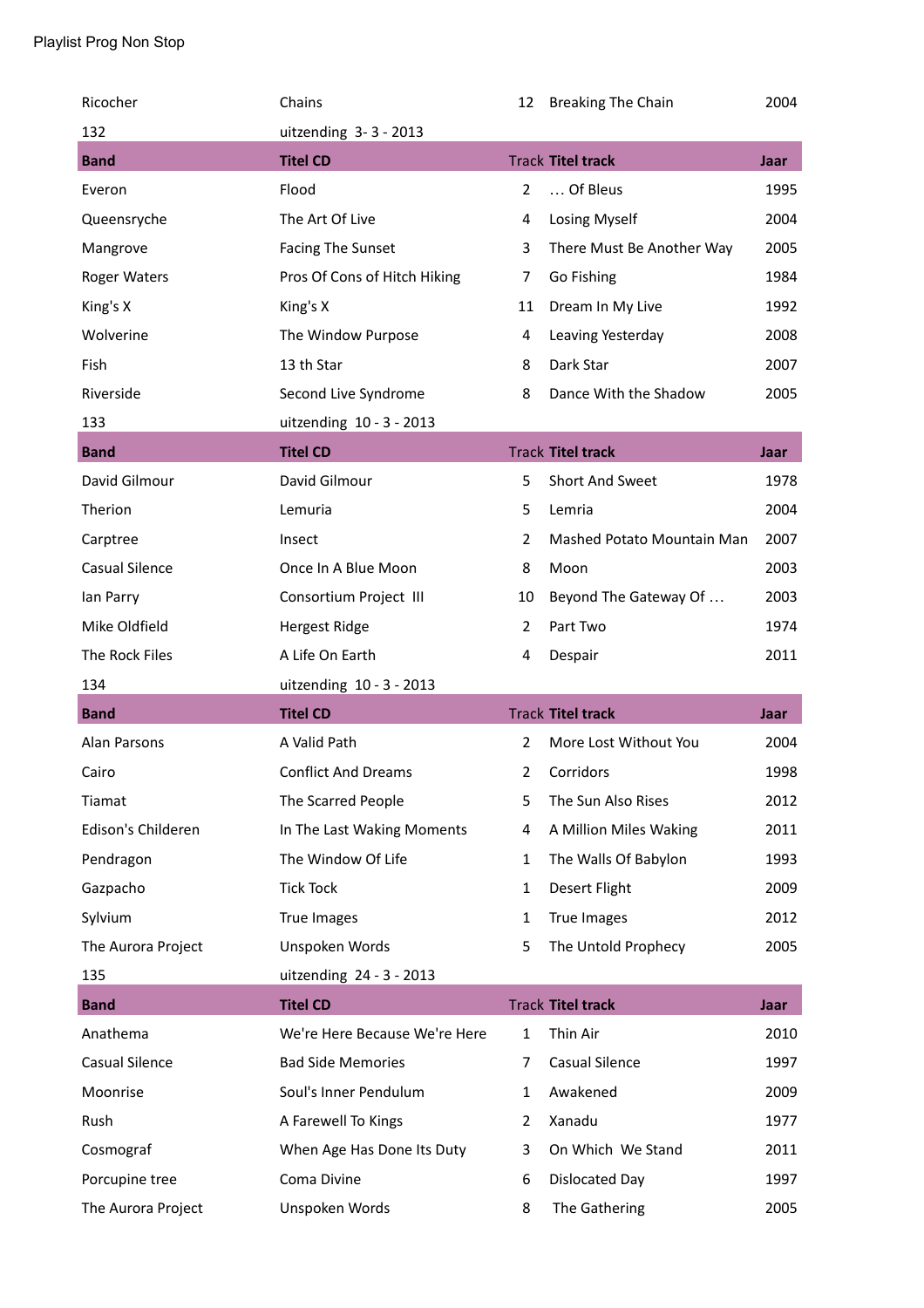| 136                    | uitzending 31 - 3 - 2013     |                |                          |      |
|------------------------|------------------------------|----------------|--------------------------|------|
| <b>Band</b>            | <b>Titel CD</b>              |                | <b>Track Titel track</b> | Jaar |
| Porcupine tree         | Fear Of A Blank Planet       | $\mathbf{1}$   | Fear Of A Blank Planet   | 2007 |
| Elo                    | <b>Balance Of Power</b>      | 3              | Getting To The Point     | 1986 |
| Threshold              | Psychedelicatessen           | 2              | A Tension Of Souls       | 1994 |
| Pendragon              | The World                    | $\mathbf{1}$   | Back In The Spotlight    | 1991 |
| Sylvan                 | Force Of Gravity             | 11             | Vapour Trail             | 2009 |
| Gathering              | Souvenirs                    | 3              | <b>Broken Glass</b>      | 2003 |
| The Flower Kings       | Space Revolver               | 10             | I Am The Sun (part two)  | 2000 |
| 137                    | uitzending 14 - 4 - 2013     |                |                          |      |
| <b>Band</b>            | <b>Titel CD</b>              |                | <b>Track Titel track</b> | Jaar |
| Syd barrett            | The Madcap Laughs            | 2              | No Good Trying           | 1969 |
| Pink Floyd             | A Cd full Of Secrets         | $\mathbf{1}$   | See Emily Play           | 1967 |
| Arjen Anthony Lucassen | <b>Strange Hobby</b>         | $\mathbf{1}$   | Arnold Layne             | 1996 |
| Pink Floyd             | <b>Smoking Blues</b>         | $\mathbf{1}$   | <b>Astronomy Domine</b>  | 1970 |
| Pendragon              | A Tribute To Pink Floyd      | 11             | Schizo                   | 1997 |
| Pink Floyd             | Amsterdam                    | $\overline{7}$ | The And Of The Big       | 1969 |
| Mystery                | A Tribute To Pink Floyd      | 5              | Hey You                  | 1999 |
| Pink Floyd             | Playhouse Theatre Londen     | 4              | The Embryo               | 1970 |
| Sarah Sleam            | Pink Floyd Redux             | 5              | Us And Them              | 2006 |
| David Glimour          | David Gilmour                | $\mathbf{1}$   | Mihalis                  | 1978 |
| 138                    | uitzending 21 - 4 - 2013     |                |                          |      |
| <b>Band</b>            | <b>Titel CD</b>              |                | <b>Track Titel track</b> | Jaar |
| Marillion              | Marillion .co.uk             | 4              | Afraid of sunlight       | 1999 |
| <b>Richard Wright</b>  | Wet Dream                    | 5              | Waves                    | 1978 |
| Jadis                  | Across The water             | 4              | Everywhere I Turn        | 1994 |
| Yes                    | Union                        | 9              | The More We Live         | 1991 |
| <b>RPWL</b>            | God Has Failed               | 1              | Hole In The Sky          | 2000 |
| For Absent Friends     | Square One                   | 5              | Wonder                   | 2006 |
| Airbag                 | Identity                     | 8              | Sounds That I Hear       | 2009 |
| IQ                     | Dark Matter                  | $\mathbf{1}$   | Sacred Sound             | 2004 |
| 139                    | uitzending 28 - 4 - 2013     |                |                          |      |
| <b>Band</b>            | <b>Titel CD</b>              |                | <b>Track Titel track</b> | Jaar |
| Mostly Autumn          | Heart Full Of Sky            | 3              | Pocket Watch             | 2007 |
| Pendragon              | Passion                      | $\overline{2}$ | Empathy                  | 2011 |
| IQ                     | The Seventh House            | 1              | It All Stops Here        | 2000 |
| Medea                  | Room Xvii                    | 1              | Room Xvii                | 2005 |
| <b>Casual Silence</b>  | <b>Bad Side Memries</b>      | 4              | Valentine's Day          | 1997 |
| Ricocher               | <b>Cathedral Of Emotions</b> | 9              | Mask Of Illusions        | 2002 |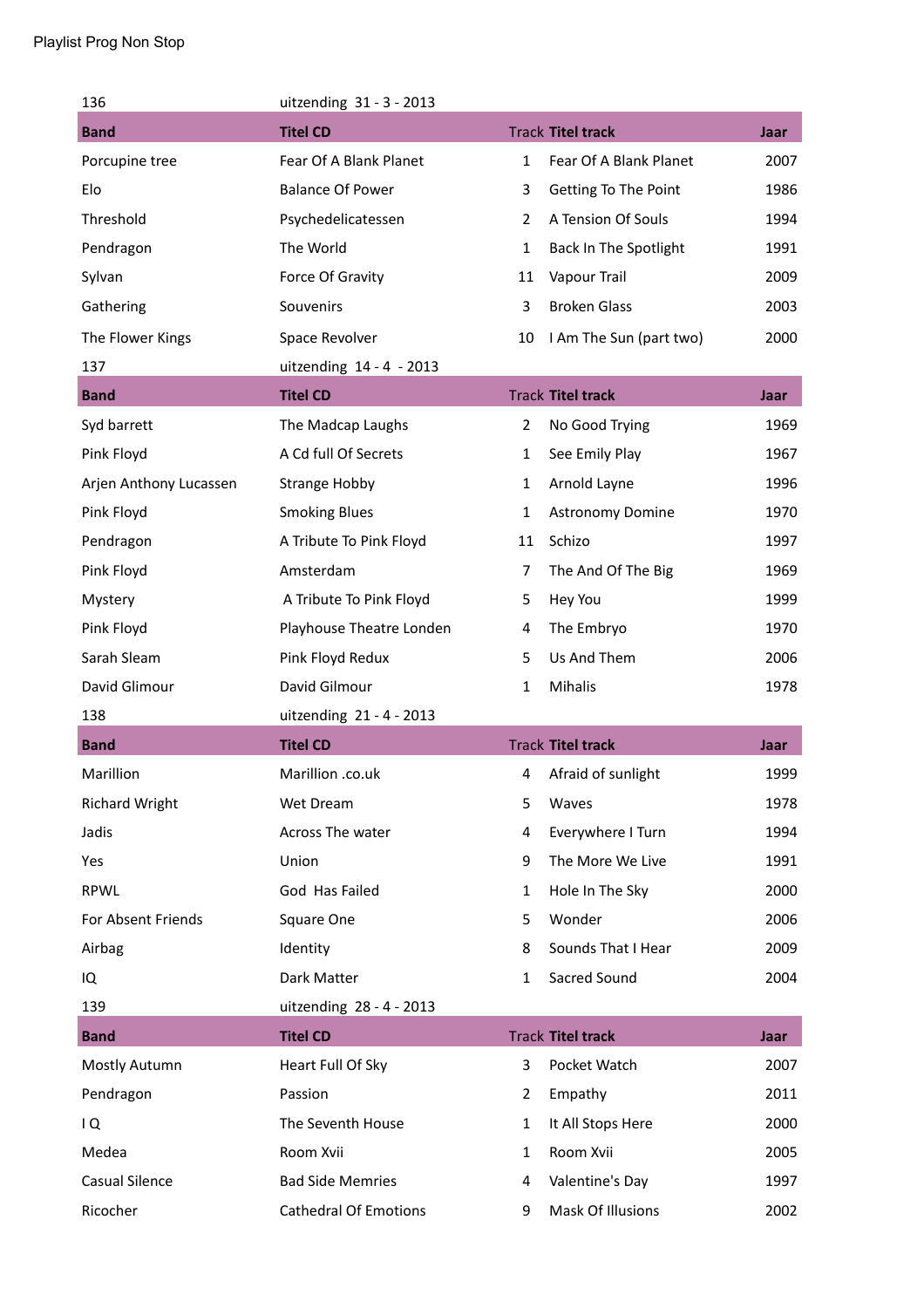| 140                   | uitzending $5 - 5 - 2013$       |                |                               |             |
|-----------------------|---------------------------------|----------------|-------------------------------|-------------|
| <b>Band</b>           | <b>Titel CD</b>                 |                | <b>Track Titel track</b>      | Jaar        |
| Pendragon             | <b>Believe</b>                  | $\overline{2}$ | No Place For The Innocent     | 2005        |
| Marillion             | Script For Jester's Tear        | 5              | Chelsea Monday                | 1983        |
| Wishbone Ash          | The Living Proof                | 10             | <b>Blowin'Free</b>            | 1998        |
| Profuna Ocean         | Watching The Closing Sky        | $\mathbf{1}$   | Changing Legacy               | 2009        |
| Day Six               | The Grand Design                | 2              | Lost Identity                 | 2010        |
| Lens                  | Regeneration                    | $\overline{2}$ | To The Power Of Five          | 2010        |
| Medea                 | <b>Individual Unique</b>        | 8              | Mirror Man                    | 2002        |
| 141                   | uitzending 12 - 5 - 2013        |                |                               |             |
| <b>Band</b>           | <b>Titel CD</b>                 |                | <b>Track Titel track</b>      | Jaar        |
| Knight Area           | The Sun Also Rises              | 8              | <b>Moods Inspiring Clouds</b> | 2004        |
| Dilemma               | Imbroccata                      | $\mathbf{1}$   | <b>Believe</b>                | 1995        |
| King Crimson          | The Construkction Of Light      | 4              | Into The Frying Pan           | 2007        |
| Kaipa                 | Keyholder                       | 6              | Across The Big Unertain       | 2003        |
| Genesis               | Selling England By The Pound    | $\mathbf{1}$   | Dancing With The Moonlight    | 1973        |
| Dream Theater         | Octavarium                      | $\mathbf{1}$   | The Root Of All Evil          | 2005        |
| Mystery               | Pestiny?                        | 8              | Shadow Of The Lake            | 1998        |
| 142                   | uitzending 19 - 5 - 2013        |                |                               |             |
| <b>Band</b>           | <b>Titel CD</b>                 |                | <b>Track Titel track</b>      | Jaar        |
| <b>Blind Ego</b>      | Mirror                          | 1              | Obsession                     | 2007        |
| King Crimson          | In The Court Of Crimson King    | 5              | The Court Of Crimson King     | 1969        |
| Anathema              | We're Here Because We're Here   | $\overline{7}$ | A Simple Mistake              | 2010        |
| Genesis               | Abacab                          | 5              | a. Dodo - b. Lurker           | 1981        |
| <b>Casual Silence</b> | Once In A Blue Moon             | $\overline{2}$ | <b>Facing Reality</b>         | 2003        |
| Spock's Beard         | X                               | 1              | Edge Of The In-Between        | 2010        |
| Marathon              | The First Run                   | 3              | The seventh Dimension         | 1994        |
| 143                   | uitzending 26-5-2013            |                |                               |             |
| <b>Band</b>           | <b>Titel CD</b>                 |                | <b>Track Titel track</b>      | <b>Jaar</b> |
| IQ                    | Subterranea                     | 3              | Subterranea                   | 1999        |
| Liquind Tension       | Liquid Tension 2                | 1              | Acid Rain                     | 1999        |
| <b>RPWL</b>           | Beyond Man And Time             | 4              | Unchain The Earth             | 2012        |
| Steve Wilson          | Insurgentes                     | 1              | Harmony Korine                | 2008        |
| Enorm                 | <b>Between The Acts</b>         | 2              | High Above The Ground         | 2010        |
| Dream Theater         | Six Degrees Of Inner Turbulence | 5              | cd 1 Disappear                | 2002        |
| Rush                  | Power Windows                   | 8              | <b>Mystic Rhythms</b>         | 1985        |
| Pendragon             | Pure                            | 5              | Comatose(II. Space Cadet)     | 2008        |
| Threshold             | Dead Reckoning                  | 5              | Pilot In The Sky Of Dreams    | 2007        |
| 144                   | uitzending $2 - 6 - 2013$       |                |                               |             |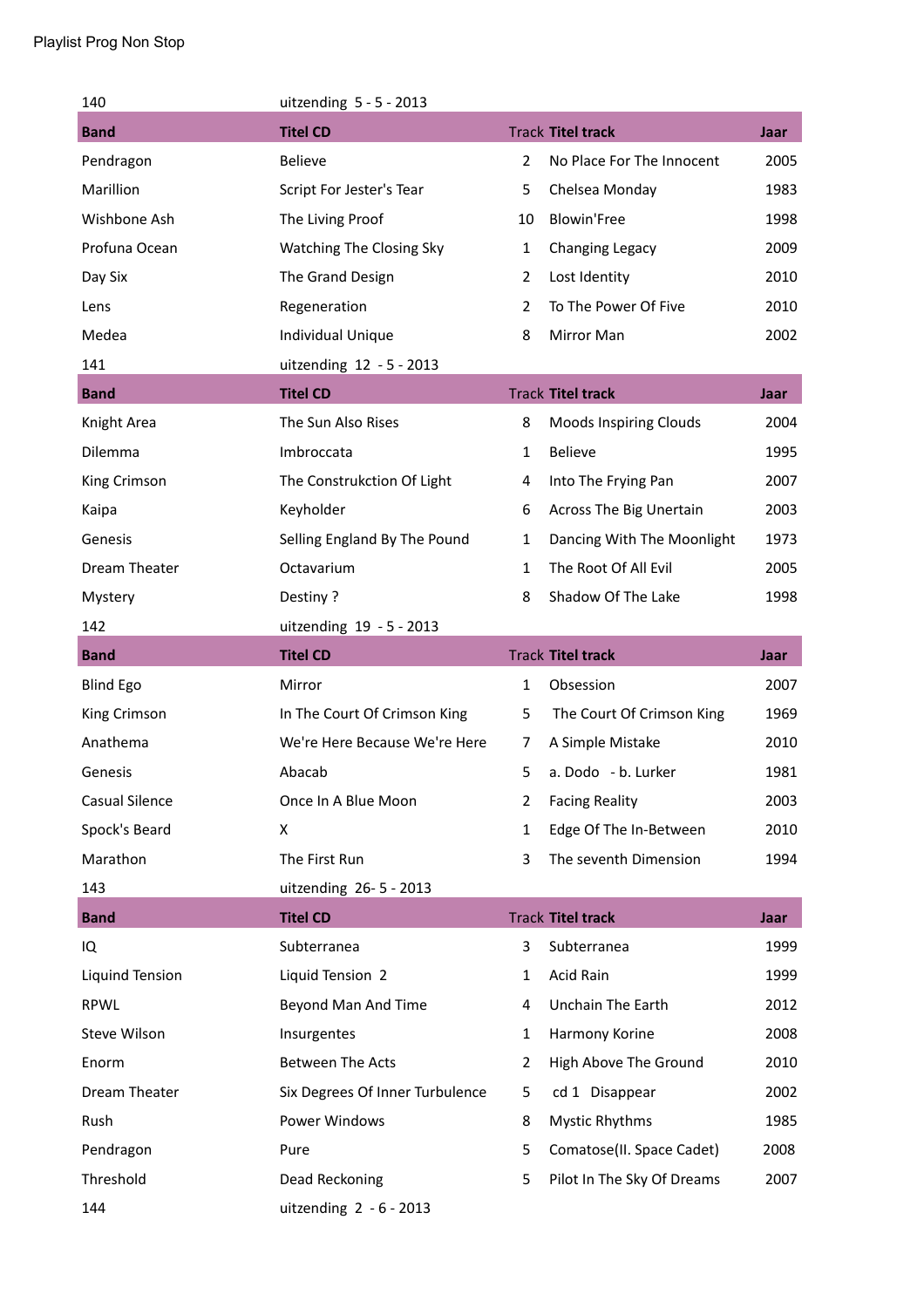| <b>Band</b>              | <b>Titel CD</b>                  |         |                | <b>Track Titel track</b>      | Jaar        |
|--------------------------|----------------------------------|---------|----------------|-------------------------------|-------------|
| Moody Blues              | Days of Future Passed            |         | $\mathbf{1}$   | Tuesday Afternoon             | 1967        |
| Mystery                  | Beneath The veil Of Winters Face |         | 9              | The Awakening                 | 2007        |
| Rush                     | Clockwork Angels                 |         | 9              | <b>Headlong Flight</b>        | 2012        |
| Jethro Tull              | Crest Of A Knave                 |         | 9              | <b>Raising Steam</b>          | 1987        |
| Solution                 | Fully Interlocking               |         | 6              | <b>Empty Faces</b>            | 1977        |
| Sylvan                   | Force Of Gravity                 |         | 8              | King Porn                     | 2009        |
| Lunatic Soul             | ImpressionsIII                   |         | 5              | Impression V                  | 2011        |
| Marathon                 | Marathon Live                    |         | $\overline{2}$ | Red Ride -Man in The Mirror   | 1996        |
| 145                      | uitzending 16 - 6 - 2013         |         |                |                               |             |
| <b>Band</b>              | <b>Titel CD</b>                  |         |                | <b>Track Titel track</b>      | Jaar        |
| Anima Mundi              | Septentrion                      |         | 3              | Centinela                     | 2001        |
| Yes                      | Close To The Edge                |         | $\overline{2}$ | And You And I                 | 1972        |
| A Liquid Landscape       | Nightingale Express              |         | 7              | Thieves Of Time               | 2012        |
| <b>ELP</b>               | Works volume I                   |         | 8              | Closer To Believing           | 1977        |
| <b>RPWL</b>              | World Through My Eyes            |         | 3              | Everything Was Not Enough     | 2005        |
| Pink Floyd               | Animals                          |         | $\overline{2}$ | Dogs                          | 1977        |
| Franck Carducci          | Oddity                           |         | 5              | The Last Oddity               | 2011        |
| 146                      | uitzending 23 - 6 - 2013         |         |                |                               |             |
| <b>Band</b>              | <b>Titel CD</b>                  |         |                | <b>Track Titel track</b>      | <b>Jaar</b> |
| Rush                     |                                  | 2112    | 3              | The Twilight Zone             | 1976        |
| Rick Wakeman             | Return To The Centre Of The Eart |         | 16             | Still waters Run Deep         | 1999        |
| Mostly Autumn            | Passengers                       |         | 2              | Something In Between          | 2004        |
| Nuova Era                | Il Passo Del Soldato             |         | 5              | Armicrazia                    | 1995        |
| Saga                     | Saga                             |         | 4              | Will It Be You (chapter four) | 1978        |
| Renaissance              | Prologue                         |         | 6              | Bound For Infinity            | 1972        |
| Ayreon                   |                                  | 1011001 | 1              | Age Of Shadows                | 2008        |
| Supersister              | Pudding En Gisteren              |         | 3              | Psychopath                    | 1971        |
| <b>Violet District</b>   | <b>Terminal Breath</b>           |         | 2              | Lustreless Fright             | 1992        |
| Vangelis                 | Heaven And Hell                  |         | $\mathbf{1}$   | Part I                        | 1975        |
| 147                      | uitzending 30 - 6 - 2013         |         |                |                               |             |
| <b>Band</b>              | <b>Titel CD</b>                  |         |                | <b>Track Titel track</b>      | <b>Jaar</b> |
| The Alan Parsons project | Eye in The Sky                   |         | $\overline{2}$ | Eye In The Sky                | 1981        |
| Airbag                   | Identity                         |         | 3              | Safe Like You                 | 2009        |
| Pendragon                | Believe                          |         | 9              | The Edge Of The World         | 2005        |
| Kitaro                   | Live In Asia                     |         | 2              | Caravansary                   | 1984        |
| Marillion                | Anoraknophobia                   | cd 1    | $\mathbf{1}$   | Between You And Me            | 2001        |
| Wolverine                | The Window Purpose               |         | 2              | His Cold Touch                | 2001        |
| Mostly Autumn            | Heart Full Of Sky                |         | 11             | Dreaming                      | 2007        |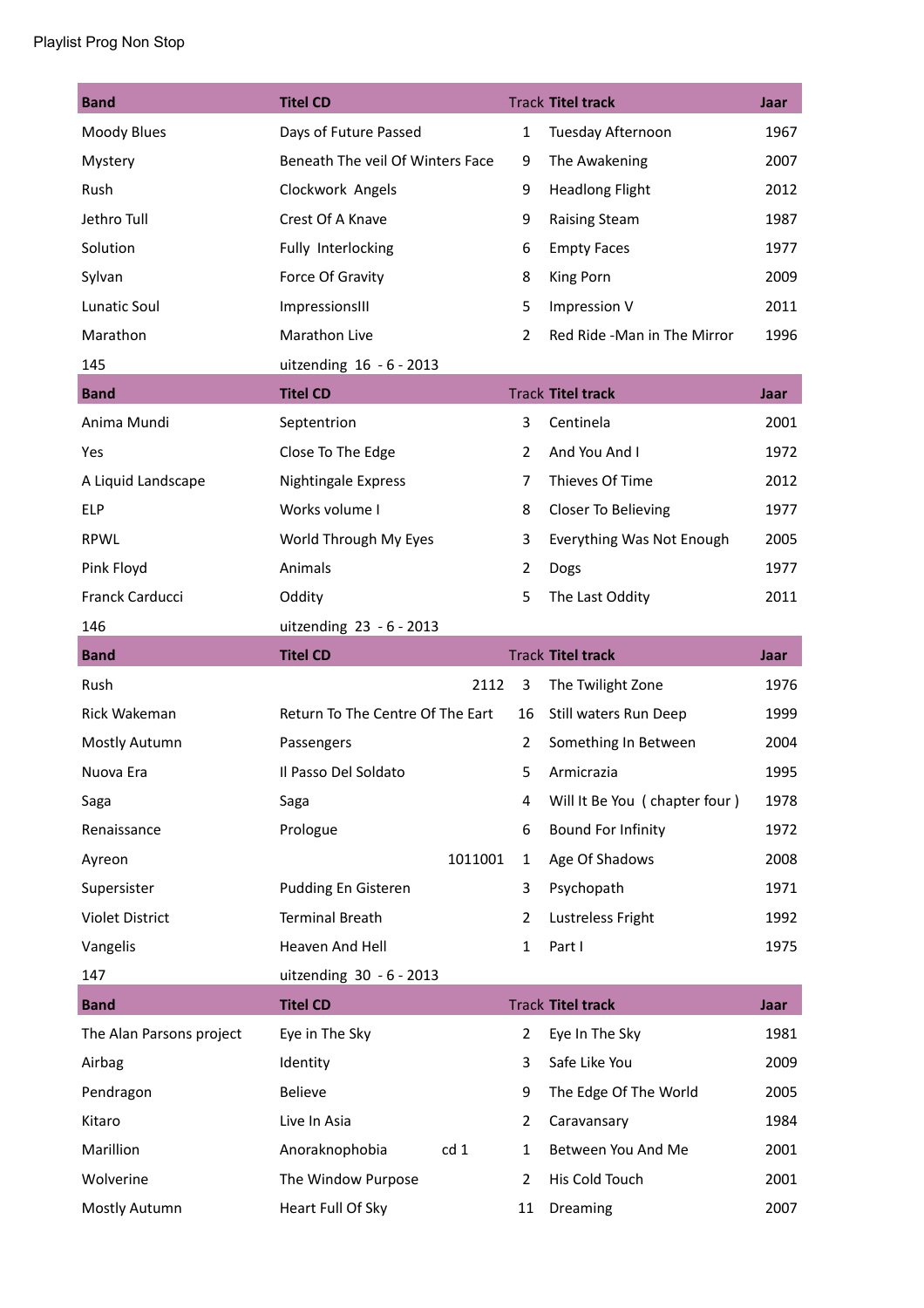| Vangelis                | Heaven And Hell            | 1              | Part I                      | 1975 |
|-------------------------|----------------------------|----------------|-----------------------------|------|
| 148                     | uitzending 7 - 7 - 2013    |                |                             |      |
| <b>Band</b>             | <b>Titel CD</b>            |                | <b>Track Titel track</b>    | Jaar |
| Rush                    | Power Windows              | $\overline{2}$ | The Big Money               | 1985 |
| Eloy                    | Inside                     | $\overline{2}$ | Inside                      | 1973 |
| Jadis                   | More Than Meets The Eye    | 6              | The Beginning And The End   | 1992 |
| The Flower Kings        | Retropolis                 | 8              | The Judas Kiss              | 1996 |
| Ramses                  | La Leyla                   | 4              | War                         | 1976 |
| Shadowland              | Mad As A Hatter            | 3              | Flatline                    | 1996 |
| Hipgnosis               | Relusion                   | 4              | The Garden                  | 2011 |
| Saga                    | Images And Words           | $\mathbf{1}$   | It's Time                   | 1979 |
| Egdon Heath             | The Killing Silence        | $\overline{7}$ | <b>Stand Straight</b>       | 1991 |
| 149                     | uitzending 14 - 7 - 2013   |                |                             |      |
| <b>Band</b>             | <b>Titel CD</b>            |                | <b>Track Titel track</b>    | Jaar |
| Pink Floyd              | The wall                   | 8              | <b>Empty spaces</b>         | 1997 |
| Mike Oldfield           | <b>Tubular Bells</b>       | 9              | The Great Plain             | 1992 |
| Anathema                | Weather Systems            | 3              | The Gathering Of The Clouds | 2012 |
| Autumn                  | My new Time                | $\mathbf{1}$   | <b>Satellites</b>           | 2007 |
| Sylvan                  | Presets                    | 4              | Former Life                 | 2006 |
| Ricocher                | Chains                     | $\overline{7}$ | Point Of No Return          | 2004 |
| Riverside               | Rapid Eye Movement         | 9              | <b>Ultimte Trip</b>         | 2007 |
| Martin Darvil & Friends | The greatest Show On Earth | 11             | Circus In The Sky           | 1998 |
| 150                     | uitzending 22 - 7 - 2013   |                |                             |      |
| <b>Band</b>             | <b>Titel CD</b>            |                | <b>Track Titel track</b>    | Jaar |
| The Reasoning           | Dark Angel                 | 2              | Sharp Sea                   | 2008 |
| John Wetton             | Rock Of Faith              | 4              | I've Come To Take You Home  | 2003 |
| Spock's Beard           | X                          | 6              | Their Names Escape Me       | 2010 |
| Unitopia                | Mor e Than A Dream         | $\overline{7}$ | Slow Down                   | 2005 |
| Marillion               | Made Again                 | 12             | Alone Again In The Lap Of   | 1996 |
| Camel                   | All Over YouToo            | 6              | Ride                        | 1999 |
| Medea                   | Individual Unique          | 3              | Silhouette Of Monuments     | 2002 |
| Pink Floyd              | The Wall                   | 10             | Waiting For The Worms       | 1979 |
| Pink Floyd              | The Wall                   | 11             | Stop                        | 1979 |
| Pink Floyd              | The Wall                   | 12             | The Trial                   | 1979 |
| 151                     | uitzending 28 - 7 - 2013   |                |                             |      |
| <b>Band</b>             | <b>Titel CD</b>            |                | <b>Track Titel track</b>    | Jaar |
| Pink Floyd              | The Division Bell          | $\overline{7}$ | Take It Back                | 1994 |
| Pallas                  | The Cross & The Crucible   | 3              | For the Greater glory       | 2001 |
| Riffbreak               | Beyond Redemption          | 1              | Denail Trademark            | 1999 |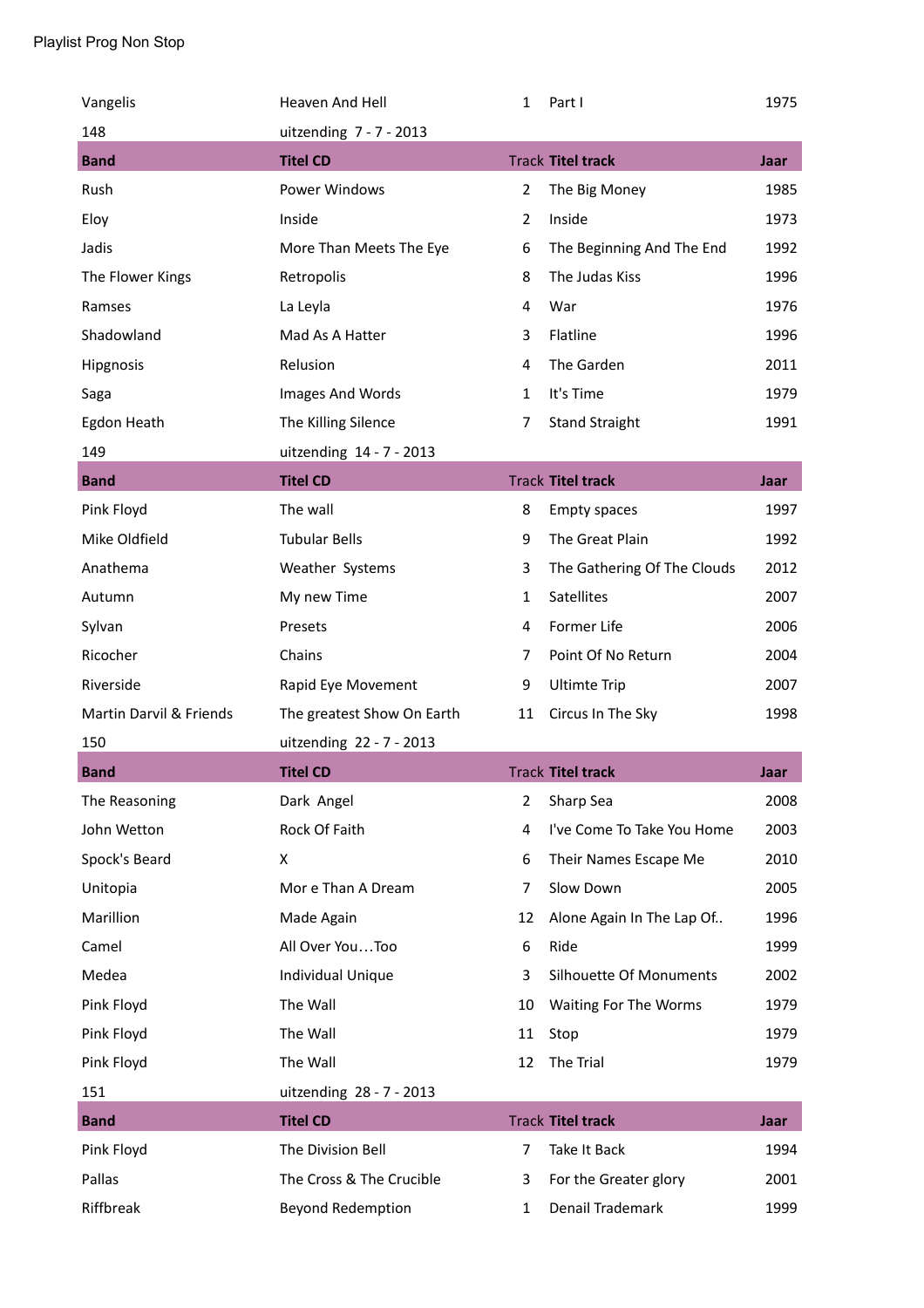| Yes                   | Fragile                    | $\mathbf{1}$   | Roundabout                  | 1973 |
|-----------------------|----------------------------|----------------|-----------------------------|------|
| Chandelier            | <b>Facing Gravity</b>      | 5              | Glimpse Of Home             | 1992 |
| Ayreon                | Flight Of The Migrator     | 5              | Into The Black Hole         | 2000 |
|                       | Sympho Shop Non Stop       | $\mathbf{1}$   | uur                         |      |
| <b>Richard Wright</b> | Wet Dream                  | 3              | Cat Cruise                  | 1978 |
| <b>Shadow Circus</b>  | On A Dark And Stormy Night | 2              | Daddy's Gone                | 2013 |
| Aurora Project        | Selling The Aggression     | 4              | The Oil Supremacy           | 2013 |
| <b>Big Big Train</b>  | English Electric, Part One | 5              | Summoned By Bells           | 2012 |
| Edison's Childeren    | In The Last Waking Moments | 7              | Spiraling                   | 2011 |
| Days Between Stations | In Extremis                | $\overline{2}$ | In Utero                    | 2013 |
| Steven Wilson         | Grace For Drowning cd 1    | 7              | Remainder The Black Dog     | 2011 |
| Sun domingo           | Songs For End Times        | 5              | It's Happening Now          | 2011 |
|                       | Sympho Shop Non Stop       | $\mathbf{1}$   | uur                         |      |
| Amplifier             | Sunriders                  | 3              | Never And Always            | 2013 |
| Katatonia             | Night Is The New Day       | 11             | Departer                    | 2009 |
| The Gathering         | Disclosure                 | 4              | <b>Heroes For Ghosts</b>    | 2012 |
| Amplifier             | Echo Street                | 3              | Extra Vehicular             | 2013 |
| Nine Stones Close     | <b>Traces</b>              | 3              | <b>Falling To Spieces</b>   | 2011 |
| Comedy Of Errors      | Fanfare And Fantasy        | 9              | The Answer                  | 2013 |
|                       |                            |                |                             |      |
| Mystery               | The World Is A Game        | 7              | Time Goes By                | 2012 |
| 152                   | uitzending $4 - 8 - 2013$  |                |                             |      |
| <b>Band</b>           | <b>Titel CD</b>            |                | <b>Track Titel track</b>    | Jaar |
| Marillion             | Seasons End                | 8              | Hooks In You                | 1989 |
| Kamelot               | Epica                      | 15             | The Mourning After          | 2003 |
| Phideaux              | Number Seven               | $\overline{2}$ | Waiting For The Axe To Fall | 2009 |
| Saga                  | Pleasure Et The Pain       | 5              | You're Not Alone            | 1997 |
| Comedy Of Errors      | Disobey                    | 4              | Carousel                    | 2011 |
| <b>Dream Theater</b>  | Images And Words           | 3              | Take The Time               | 1992 |
| Galleon               | Mind Over matter           | 2              | <b>Operating Manual</b>     | 1998 |
| Haken                 | Aquarius                   | $\overline{4}$ | <b>Eternal Rain</b>         | 2010 |
| 153                   | uitzending 11 - 8 - 2013   |                |                             |      |
| <b>Band</b>           | <b>Titel CD</b>            |                | <b>Track Titel track</b>    | Jaar |
| King's X              | King's X                   | 11             | Dream In My Live            | 1992 |
| RPWL                  | No <sub>9</sub>            | 6              | Home Again                  | 2007 |
| Machiavel             | Anthology                  | 9              | After The Crop              | 1978 |
| Medea                 | Individual Unique          | 3              | Silhouette Of Monuments     | 2002 |
| Pendragon             | Passion                    | $\overline{2}$ | Empathy                     | 2011 |
| Midlake               | The Courage Of Others      | 9              | The Horn                    | 2010 |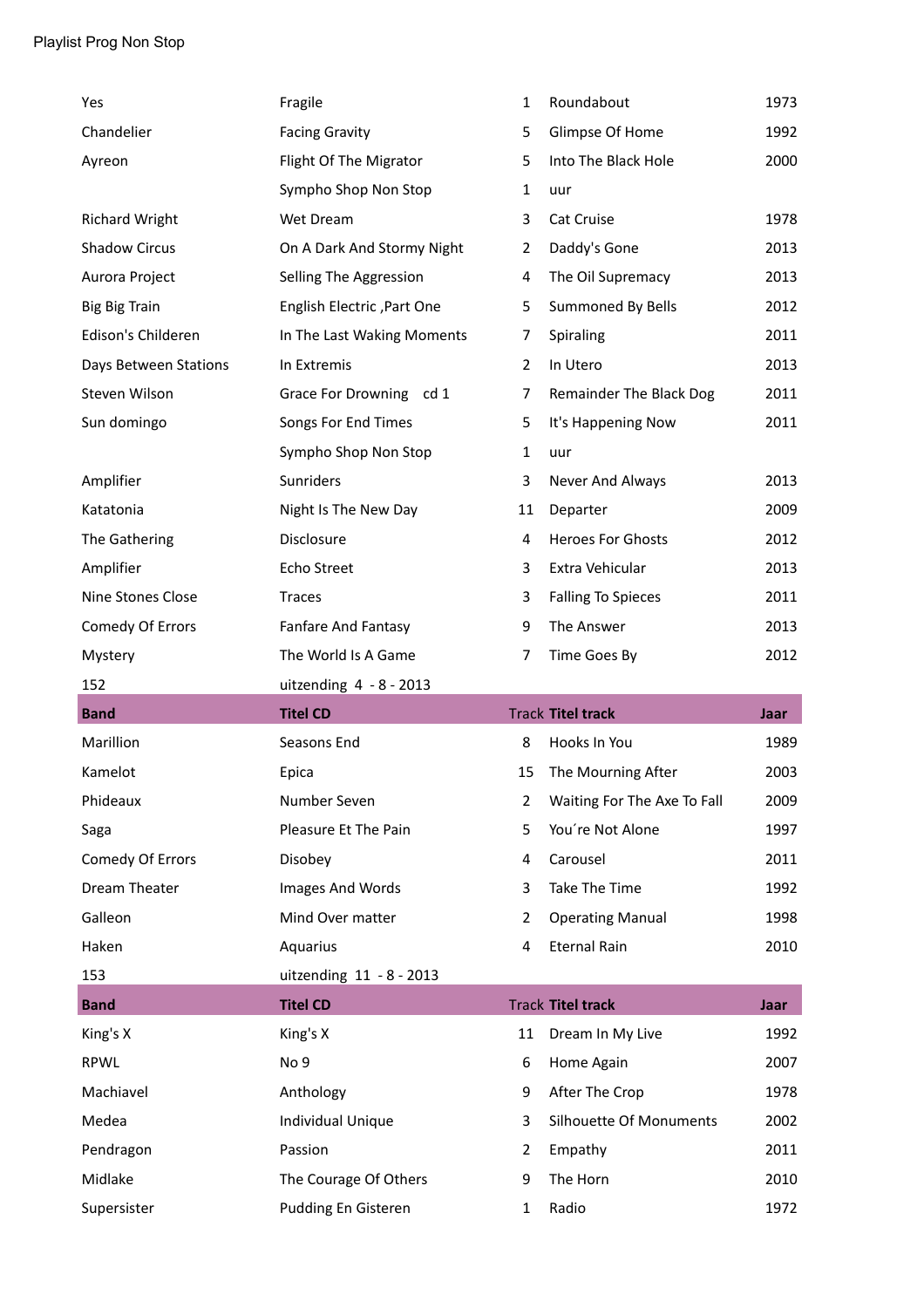| Sundial                | Libertine                     | 2              | Going Down                     | 1993        |
|------------------------|-------------------------------|----------------|--------------------------------|-------------|
| <b>Tangerine Dream</b> | Cyclone                       | 3              | <b>Bent Cold Sidewalk</b>      | 1978        |
| 154                    | uitzending 19 - 8 - 2013      |                |                                |             |
| <b>Band</b>            | <b>Titel CD</b>               |                | <b>Track Titel track</b>       | Jaar        |
| Procol Harum           | In Concert                    | $\mathbf{1}$   | <b>Grand Hotel</b>             | 2006        |
| Katatonia              | Night Is The New Day          | 11             | Departer                       | 2009        |
| Autumn                 | Cold Comfort                  | 5              | The Venamoured                 | 2011        |
| Klaus Schulze          | Moondawn                      | 4              | Floating                       | 1976        |
| Nuova Era              | Il Passo Del Soldato          | $\overline{2}$ | Lo Spettro Dell'agonia Sul     | 1995        |
| The Tangent            | The Music Died Alone          | 12             | Up-Hill From Here              | 2003        |
| Transatlantic          | The Whirlwind                 | 6              | <b>Rose Colored Glasses</b>    | 2009        |
| 155                    | uitzending 25 - 8 - 2013      |                |                                |             |
| <b>Band</b>            | <b>Titel CD</b>               |                | <b>Track Titel track</b>       | Jaar        |
| Mastermind             | Excelsior!                    | $\mathbf{1}$   | On The Road                    | 1999        |
| MK II                  | <b>Burning Daylight</b>       | 6              | A Winter's Tale                | 1994        |
| The Essence            | Glow                          | $\overline{2}$ | Gone                           | 1995        |
| <b>Rick Wright</b>     | <b>Broken China</b>           | 12             | Reaching For The Rail          | 1996        |
| Bagheera               | Silence At Romney Marsh       | 1              | Influence                      | 1991        |
| Dream Theater          | <b>Systematic Chaos</b>       | 7              | The Minstry Of Lost Souls      | 2007        |
|                        |                               |                |                                |             |
| <b>Cosmic Dealer</b>   | Crystallization               | 6              | Crystallization                | 1971        |
| 156                    | uitzending $1 - 9 - 2013$     |                |                                |             |
| <b>Band</b>            | <b>Titel CD</b>               |                | <b>Track Titel track</b>       | Jaar        |
| For Absent Friends     | The Big Room                  | $\mathbf{1}$   | We Can Not                     | 2001        |
| Cliffhanger            | Not To Be Or Not To Be !      | 3              | The Artist                     | 1996        |
| MK II                  | <b>Burning Daylight</b>       | 10             | <b>Burning Daylight Part I</b> | 1994        |
| Jadis                  | As Daylight Fades             | 4              | Wonderful World                | 1996        |
| Shadowland             | Mad As A Hatter               | 5              | Father                         | 1996        |
| Ayreon                 | Ayreonauts Omly               | 11             | Ambeon Cold Metal              | 2000        |
| Knight Area            | Rising Signs From The Shadows | 9              | Occlusion<br>cd 1              | 2010        |
| The Gathering          | If_Then_Else                  | $\mathbf{1}$   | Rollercoaster                  | 2000        |
| 157                    | uitzending $8 - 9 - 2013$     |                |                                |             |
| <b>Band</b>            | <b>Titel CD</b>               |                | <b>Track Titel track</b>       | <b>Jaar</b> |
| Frost*                 | Milliontown                   | 2              | No Me No You                   | 2006        |
| Rush                   | Power Windows                 | 4              | Marathon                       | 1985        |
| Mindgames              | <b>MMX</b>                    | 2              | Glory Of Night                 | 2010        |
| Jean- Michel Jarre     | <b>Waiting For Cousteau</b>   | 3              | Calypso Part 3                 | 1990        |
| Silhouette             | A-Maze                        | 9              | Long Distance                  | 2006        |
| Roger Waters           | Amused To Death               | 5              | The Bravery OfBeing Out Of -   | 1992        |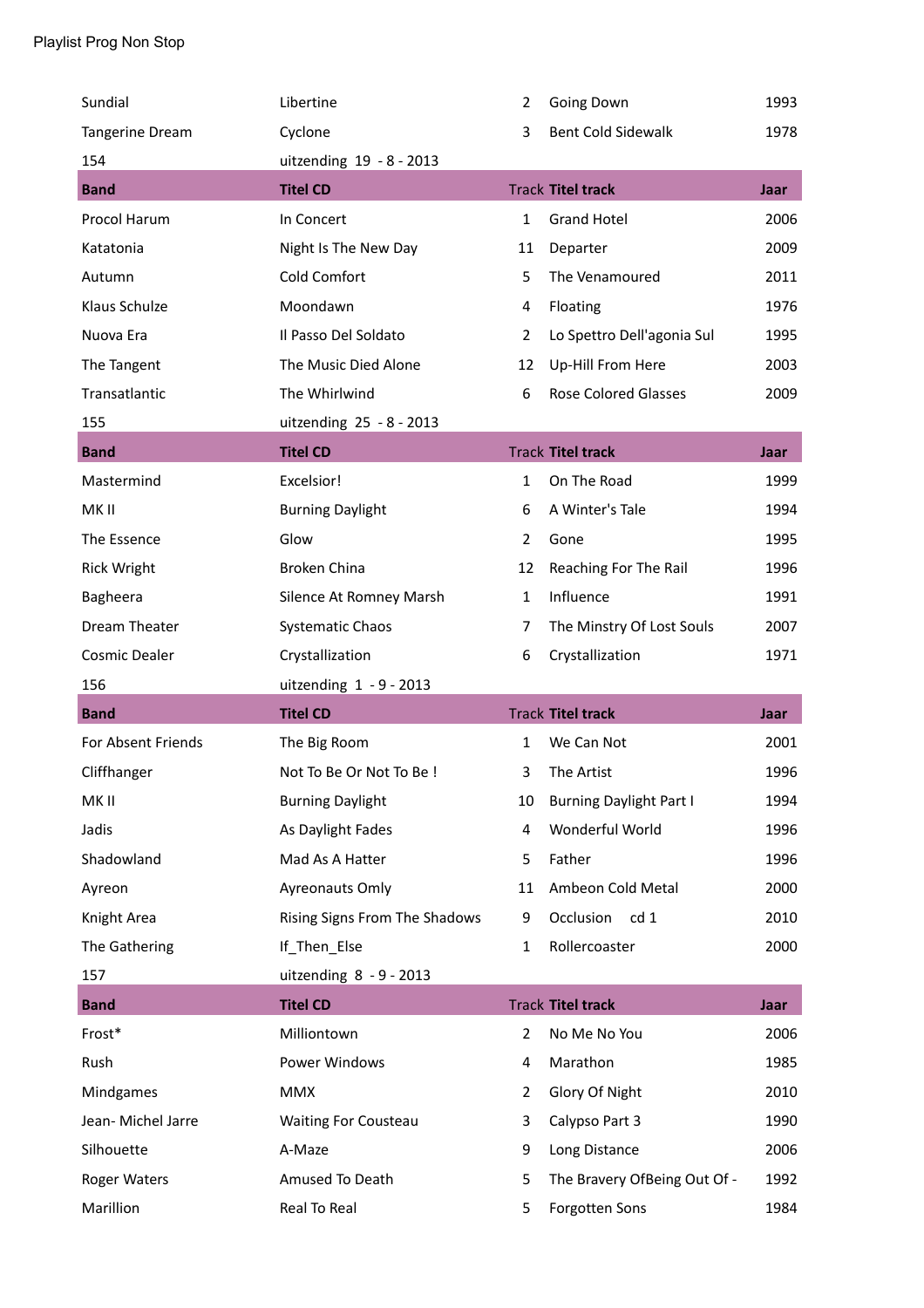| The Aurora Project      | Shadow Border                   | 2              | The Trial                     | 2009 |
|-------------------------|---------------------------------|----------------|-------------------------------|------|
| 158                     | uitzending 15 - 9 - 2013        |                |                               |      |
| <b>Band</b>             | <b>Titel CD</b>                 |                | <b>Track Titel track</b>      | Jaar |
| Marillion               | Radiation                       | 3              | The Answering Machine         | 1998 |
| Arjen Anthony Lucassen  | Lost In The New Real            | 10             | Lost In The New Real          | 2012 |
| Pink Floyd              | Wish You Were Here              | 5              | Shine On You Crazy Diamond II | 1975 |
| Frameshift              | Unweaving The Rainbow           | 4              | River Out Of Eden             | 2003 |
| X-Panda                 | Flight Of Fancy                 | 10             | <b>Crystal Gazing</b>         | 2011 |
| PB II                   | <b>Plastic Soup</b>             | $\mathbf{1}$   | <b>Book Of Changes</b>        | 2010 |
| Incidense               | Incarcerated                    | 3              | Tribulations                  | 2011 |
| 159                     | uitzending 22 - 9 - 2013        |                |                               |      |
| <b>Band</b>             | <b>Titel CD</b>                 |                | <b>Track Titel track</b>      | Jaar |
| Camel                   | Coming Of Age                   | $\overline{2}$ | Hymn To Her                   | 1998 |
| Fish                    | 12 th Star                      | 1              | Circle Line                   | 2007 |
| Yes                     | Close To The Edge               | $\overline{2}$ | And You And I                 | 1972 |
| Van Der Graaf Generator | Godbluf                         | 4              | The Sleepwalkers              | 1975 |
| Genesis                 | A Trick Of The Tail             | 1              | Dance On A Volcano            | 1975 |
| No Name                 | No <sub>4</sub>                 | $\mathbf{1}$   | The Curse                     | 2006 |
| Aemen                   | <b>Fooly Dressed</b>            | 10             | Down                          | 2003 |
|                         |                                 |                |                               |      |
| 160                     | uitzending 29 - 9 - 2013        |                |                               |      |
| <b>Band</b>             | <b>Titel CD</b>                 |                | <b>Track Titel track</b>      | Jaar |
| Subsignal               | Touchstones                     | 6              | Wingless                      | 2011 |
| IQ                      | Nine In A Pond Is Here          | 3              | Intelligence Quotient         | 1989 |
| Ayreon                  | Into The Electric Castle        | 5              | <b>Cosmic Fusion</b>          | 1998 |
| Opheth                  | Watershed                       | 5              | Porcelain Heart               | 2008 |
| X Panda                 | Flight Of Fancy                 | 2              | Intro + Black                 | 2011 |
| Treshold                | Dead Reckoning                  | 5              | Pilot In The Sky Of Dreams    | 2007 |
| A Liquid Landscape      | Nightingale Express             | 10             | Waderer's Log-Storm           | 2012 |
| 161                     | uitzending 06 - 10 - 2013       |                |                               |      |
| <b>Band</b>             | <b>Titel CD</b>                 |                | <b>Track Titel track</b>      | Jaar |
| Genesis                 | Turn It On Again                | 5              | Paperlate                     | 1982 |
| Pendragon               | <b>Believe</b>                  | 1              | <b>Believe</b>                | 2005 |
| Pendragon               | Believe                         | 2              | No Place For The Innocent     | 2005 |
| Mastermind              | Excelsior!                      | 8              | When The Walts Tell           | 1999 |
| Aurora Project          | PROG NL                         | 5              | Alles Is Een                  | 2011 |
| Profuna Ocean           | <b>Watching The Closing Sky</b> | 2              | Lost Inside (The Landscape)   | 2009 |
| Groep 1850              | 1967-1968                       | 3              | Mother No-Head                | 1968 |
| RPWL                    | The Rpwl Experience             | 1              | Silenced                      | 2008 |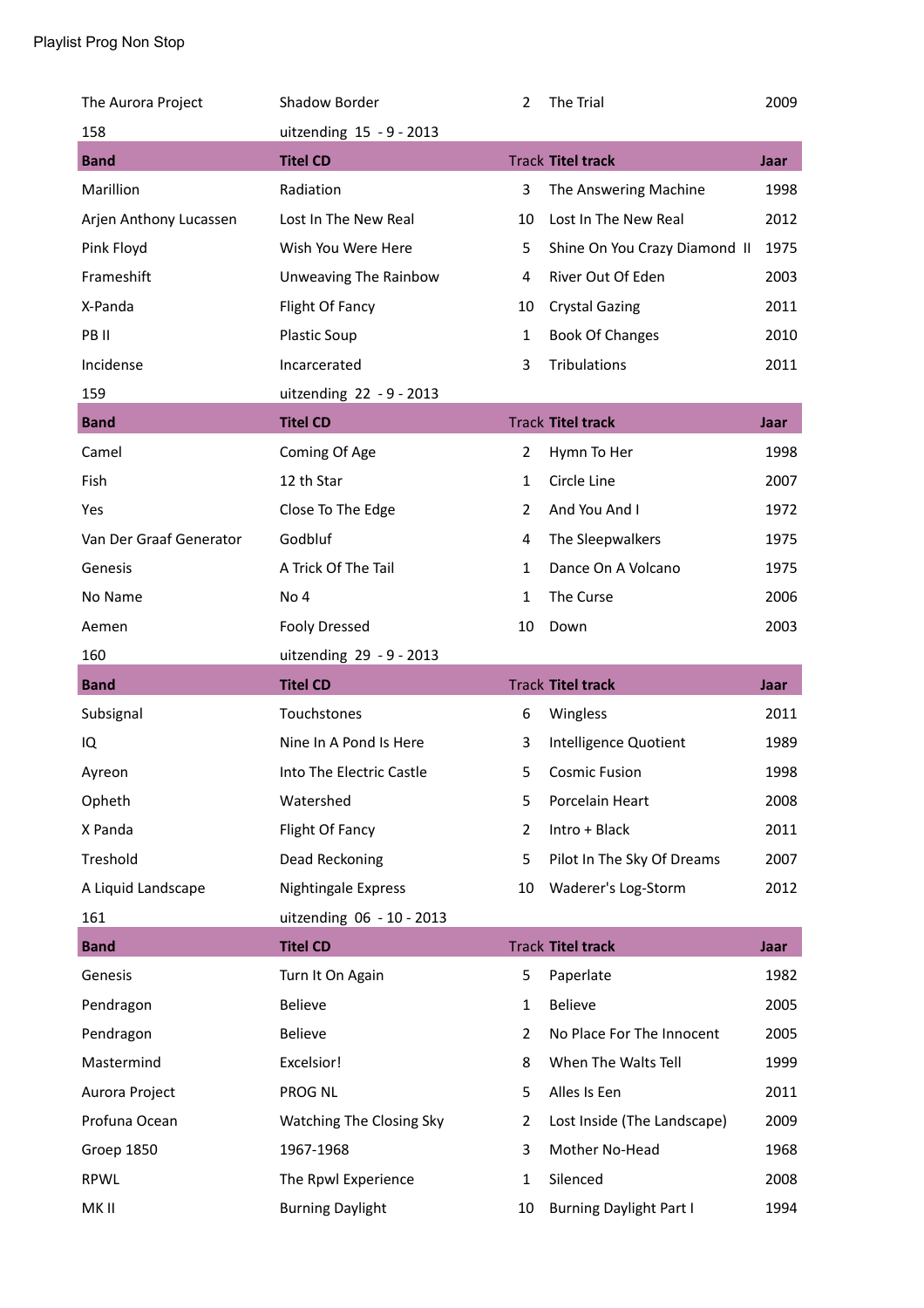| 162                | uitzending 13 - 10 - 2013     |                | Progreis Progwereld      |             |
|--------------------|-------------------------------|----------------|--------------------------|-------------|
| <b>Band</b>        | <b>Titel CD</b>               |                | <b>Track Titel track</b> | <b>Jaar</b> |
| Pendragon          | Not Of This World             | $\mathbf{1}$   | If Were The Wind         | 2001        |
| Pallas             | The Cross & The Crucible      | $\overline{7}$ | Generations              | 2001        |
| Martigan           | Man Of The Moment             | 3              | <b>Closer Contact</b>    | 2002        |
| Satellite          | A Street Between Sunset And   | 6              | Now                      | 2002        |
| Arena              | Contagion                     | 3              | Painted Man              | 2003        |
| Opeth              | Damnation                     | 2              | In Mij Time              | 2003        |
| Iq                 | Dark Matter                   | 5              | Harvest Of Souls         | 2004        |
| Ricocher           | Chains                        | 6              | Point Of No Return       | 2004        |
| Marillion          | Marbles                       | 3              | Don't Hurt Yourself      | 2004        |
| Dream Theater      | Octavarium                    | 4              | I Walk Beside You        | 2005        |
| Porcupine tree     | Deadwing                      | 7              | Open Car                 | 2005        |
| Sylvan             | Posthumous Silence            | 14             | A Kind Of Eden           | 2006        |
| Wolverine          | Still                         | 2              | Bleeding                 | 2006        |
| <b>Blind Ego</b>   | Mirror                        | $\mathbf{1}$   | Obsession                | 2007        |
| Knight Area        | Under A New Sign              | 3              | Mastermind               | 2007        |
| Ayreon             | $<$ 01011001>                 | 6              | Newborn Race             | 2008        |
| Pendragon          | Pure                          | 6              | The Freak Show           | 2008        |
| Gazpacho           | <b>Tick Tock</b>              | 5              | Tick Tock (pt II)        | 2009        |
| Riverside          | Anno Domini High Definition   | 3              | Egoist Hedonist          | 2009        |
| Anathema           | We're Here Because We're Here | 3              | Dreaming Light           | 2010        |
| Anima Mundi        | The Way                       | 4              | Cosmic Man               | 2010        |
| Casual Silence     | <b>Vertical Horizon</b>       | $\overline{2}$ | The Chance               | 2011        |
| Pallas             | <b>XXV</b>                    | 5              | The Alien Messiah        | 2011        |
| Deep Expus         | King Of Number 33             | 1              | Me And My Downfall       | 2012        |
| Nine Stones Close  | One Eye On The Sunrise        | 5              | One Eye On The Sunrise   | 2012        |
| Cosmograf          | The Man Left In Spece         | 8              | The Man Left In Spece    | 2013        |
| The Aurora Project | Seling The Aggression         | 4              | The Oil Supremacy        | 2013        |
| 163                | uitzending 20 - 10 - 2013     |                |                          |             |
| <b>Band</b>        | <b>Titel CD</b>               |                | <b>Track Titel track</b> | <b>Jaar</b> |
| Mindlake           | The Courage Of Others         | $\overline{2}$ | <b>Winter Dies</b>       | 2010        |
| Opeth              | Live At The Royel Albert Hall | 3              | Havest                   | 2010        |
| Rush               | <b>Moving Pictures</b>        | 5              | The Camera Eye           | 1981        |
| Pendragon          | Pure                          | 1              | Indigo                   | 2008        |
| Klaus Schulze      | Miditerranean Pads            | $\overline{2}$ | Miditerranean Pads       | 1990        |
| Dream Theater      | <b>Systematic Chaos</b>       | 5              | Repentance               | 2007        |
| Dream Theater      | <b>Systematic Chaos</b>       | 5              | Repentance               | 2007        |
| 164                | uitzending 27 - 10 - 2013     |                |                          |             |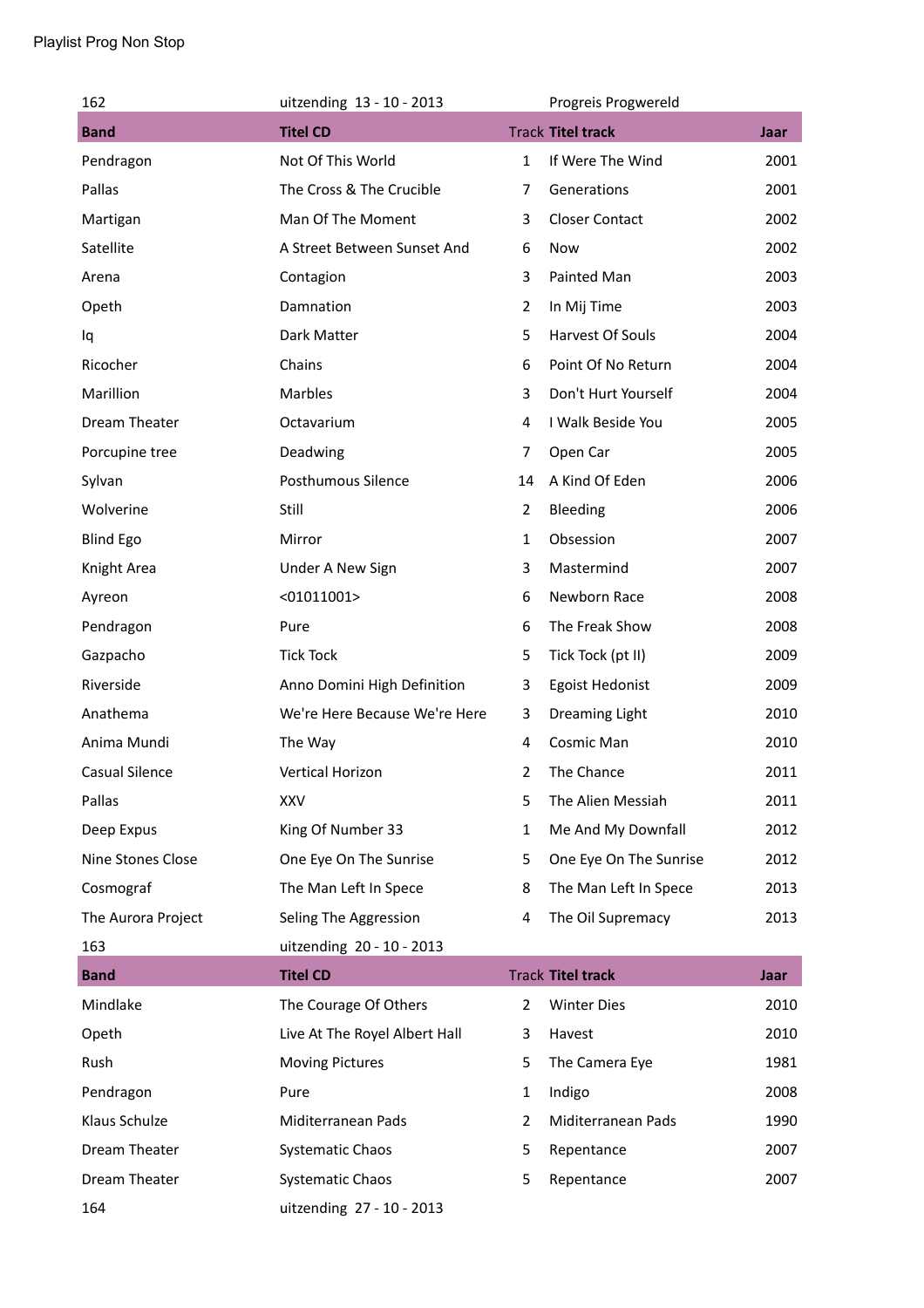| <b>Band</b>               | <b>Titel CD</b>                 |                | <b>Track Titel track</b>      | Jaar |
|---------------------------|---------------------------------|----------------|-------------------------------|------|
| Riverside                 | Voices In My Head               | 5              | Stuck Between                 | 2005 |
| Opeth                     | Damnation                       | 1              | Windowpane                    | 2003 |
| Ayreon                    | Flight Of The Migrator          | $\overline{2}$ | Dawn Of A Milion Souls        | 2000 |
| Pink Floyd                | A Saucerful Of Secrets          | 5              | A Saucerful Of Secrets        | 1968 |
| Everon                    | <b>Bridge</b>                   | 8              | Not This Time                 | 2002 |
| For Absent Friends        | The Big Room                    | 5              | The Big Room                  | 2001 |
| Noth Atlantic Oscillation | Frog Electric                   | $\overline{2}$ | Soft Coda                     | 2012 |
| Frost*                    | Milliontown                     | $\mathbf{1}$   | Hyperventilatie               | 2006 |
| 165                       | uitzending 03 - 11 - 2013       |                |                               |      |
| <b>Band</b>               | <b>Titel CD</b>                 |                | <b>Track Titel track</b>      | Jaar |
| Peter Gabriel             | So                              | 3              | Sledgehammer                  | 1986 |
| Chaneton                  | The First Lights Of The Century | 9              | Apocalipse Seller             | 2004 |
| David Gilmour             | David Gilmour                   | 8              | It's Deafinitely              | 1978 |
| The Gathering             | <b>Black Light District</b>     | $\mathbf{1}$   | <b>Black Light District</b>   | 2002 |
| Jethro Tull               | Crest Of A Knave                | $\mathbf{1}$   | <b>Steel Monky</b>            | 1987 |
| <b>Final Conflict</b>     | Simple                          | $\overline{2}$ | Rebellion                     | 2006 |
| Kayak                     | <b>Starlight Dancer</b>         | 7              | May                           | 1977 |
| Fish On Friday            | Shoot The Moon                  | $\mathbf{1}$   | 9.1 Surround                  | 2010 |
| The Tangent               | The Music Died Alone            | $\mathbf{1}$   | Prelude-Time For You          | 2003 |
| 166                       | uitzending 10 - 11 - 2013       |                |                               |      |
|                           |                                 |                |                               |      |
| <b>Band</b>               | <b>Titel CD</b>                 |                | <b>Track Titel track</b>      | Jaar |
| The Gathering             | Souvenirs                       | 5              | Souvenirs                     | 2003 |
| Saga                      | Saga                            | 4              | Will It Be You (chapter four) | 1978 |
| Sylvan                    | Presets                         | 4              | Former Life                   | 2007 |
| Justin Hayward            | The View From The Hill          | 6              | The Way Of The World          | 1996 |
| Therion                   | Lemuria                         | 5              | Lemuria                       | 2008 |
| Illumion                  | <b>Hunting For Significance</b> | 9              | Infinity                      | 2009 |
| IQ                        | Nine In A Pond Is Here          | 5              | <b>Awake And Nervous</b>      | 1989 |
| Vaiping                   | The Great Polar Expedition      | 6              | Vaiping 58* 58/5*45           | 2007 |
| Liquid Tension 2          | Experiment                      | 4              | Another Dimendion             | 1999 |
| 167                       | uitzending 17 - 11 - 2013       |                |                               |      |
| <b>Band</b>               | <b>Titel CD</b>                 |                | <b>Track Titel track</b>      | Jaar |
| Within Temption           | Mother Earth                    | $\overline{2}$ | Ice Queen                     | 2002 |
| The Addiction             | Essence                         | 4              | The Conservative              | 2012 |
| Bagheera                  | Silence At Romney Marsh         | $\mathbf{1}$   | Influence                     | 1991 |
| Anima Mundi               | Septentrion                     | 11             | El Umbral                     | 2002 |
| Star One                  | Space Metal                     | 6              | The Eye Of Ra                 | 2002 |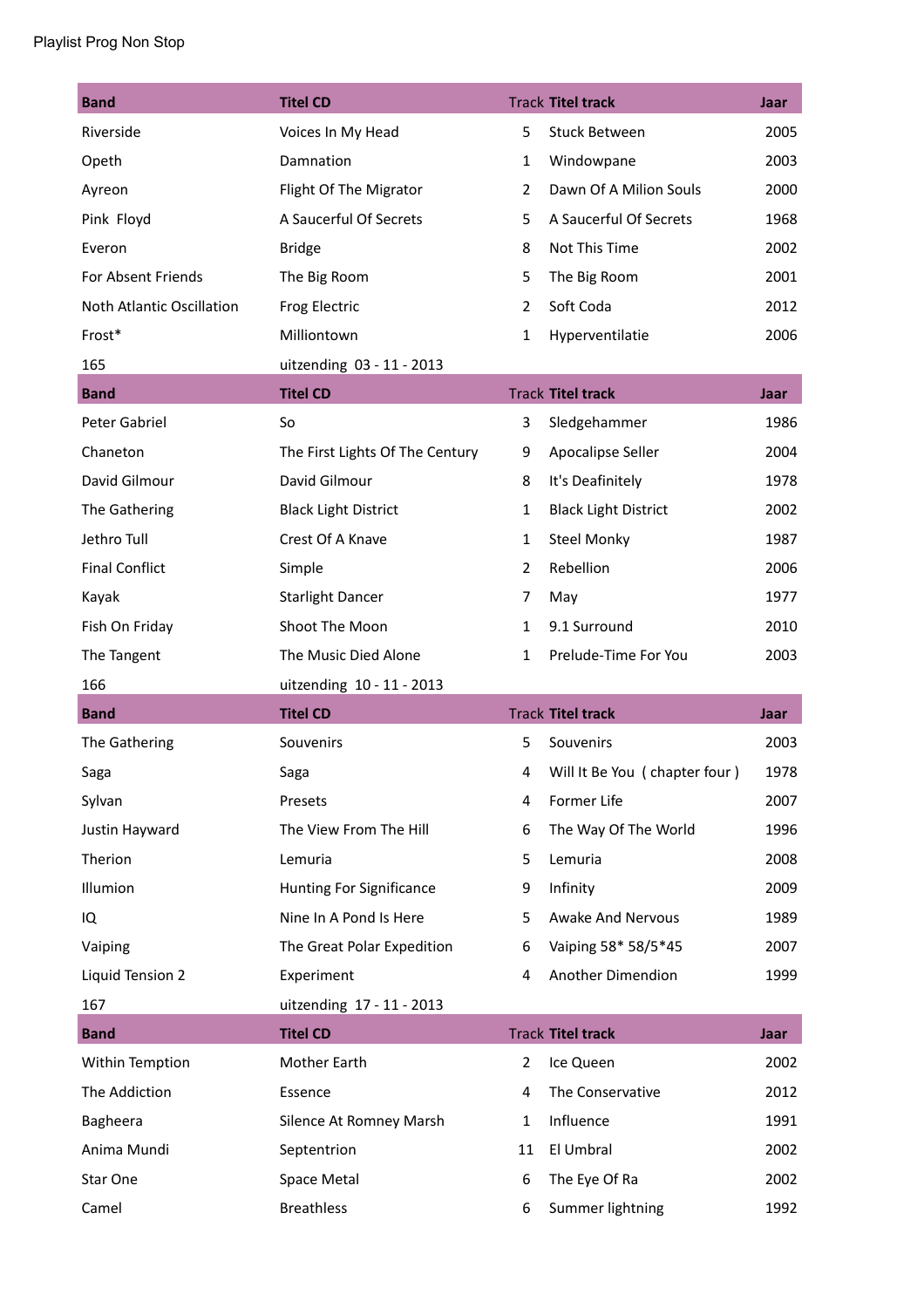| Finch                | <b>Galleons Of Passion</b>       | 4              | With Love As The Motive        | 1977        |
|----------------------|----------------------------------|----------------|--------------------------------|-------------|
| Rpwl                 | World Through My Eyes            | 1              | Sleep                          | 2005        |
| 168                  | uitzending 24 - 11 - 2013        |                |                                |             |
| <b>Band</b>          | <b>Titel CD</b>                  |                | <b>Track Titel track</b>       | Jaar        |
| Rush                 | Hold Your Fire                   | 5              | Prime Mover                    | 1987        |
| IQ                   | Subterranea                      | $\overline{2}$ | Breathtaker<br>cd <sub>2</sub> | 1997        |
| Kamelot              | Epica                            | 6              | Wander                         | 2003        |
| Therion              | Sirius B                         | $\overline{2}$ | Son Of The sun                 | 2008        |
| Mindgames            | <b>MMX</b>                       | $\overline{2}$ | Glory Of Night                 | 2010        |
| Ricocher             | Quest for the heartland          | 2              | Life In Your Mind              | 2000        |
| Pink floyd           | Delicate Sound Of Thunter        | 5              | The Dogs Of War                | 1988        |
| Vengeance            | The Last Teardrop '84-'92        | 14             | Engines                        | 1992        |
| Arena                | The Seventh Degree . Separation  | 12             | <b>Catching The Bullet</b>     | 2011        |
| 169                  | uitzending 1 - 12 - 2013         |                |                                |             |
| <b>Band</b>          | <b>Titel CD</b>                  |                | <b>Track Titel track</b>       | Jaar        |
| David Gilmour        | On An Island                     | 4              | Take A Breath                  | 2006        |
| Glass Hammer         | <b>Tree Cheers</b>               | $\overline{2}$ | The Lure Of Dreams             | 2009        |
| Enchant              | Blink of an Eye                  | $\mathbf{1}$   | <b>Under Fire</b>              | 2002        |
| Galahad              | Beyond The Realms Of Euphoria    | 6              | All In The Name Of Progres     | 2012        |
| Thiamat              | Wildhoney                        | 5              | Gaia                           | 1994        |
| Pendragon            | Pure                             | 3              | Comatose I                     | 2008        |
| Mind's Eye           | A Work Of Art                    | 11             | Hands Of time                  | 2002        |
| Yogi lang            | No Decoder                       | $\overline{2}$ | Sacrifice                      | 2010        |
| 170                  | uitzending 8 - 12 - 2013         |                |                                |             |
| <b>Band</b>          | <b>Titel CD</b>                  |                | <b>Track Titel track</b>       | Jaar        |
| Marillion            | Sounds That Can't Be Made        | $\overline{2}$ | Sounds That Can't Be Made      | 2012        |
| Mind's Eye           | Waiting For The Tide             | 5              | In My Mind                     | 2000        |
| The Moon Seven Times | $7 = 49$                         | $\overline{7}$ | Desert Vineyards               | 1994        |
| King Crimson         | In The Court Of The Crimson King | 3              | Epitaph                        | 1969        |
| PB II                | 1000 Wishes                      | 8              | Land Of 1000 Wishes            | 2012        |
| Fish                 | Fellini                          | 8              | Pilgrim's Address              | 2001        |
| Riverside            | Out Of Myself                    | 8              | The Curtain Falls              | 2004        |
| 171                  | uitzending 5 - 1 - 2014          |                |                                |             |
| <b>Band</b>          | <b>Titel CD</b>                  |                | <b>Track Titel track</b>       | <b>Jaar</b> |
| Pink Floyd           | The Division Bell                | 10             | Lost For Words                 | 1994        |
| Arena                | Contagion                        | $\mathbf{1}$   | Witch Hunt                     | 2003        |
| Fish                 | Raingods with zippos             | 3              | Incomplete                     | 1999        |
| Lens                 | Regeneration                     | 1              | Choosing A Farmer              | 2010        |
| David Gates          | First                            | 4              | Clouds, Rain                   | 1973        |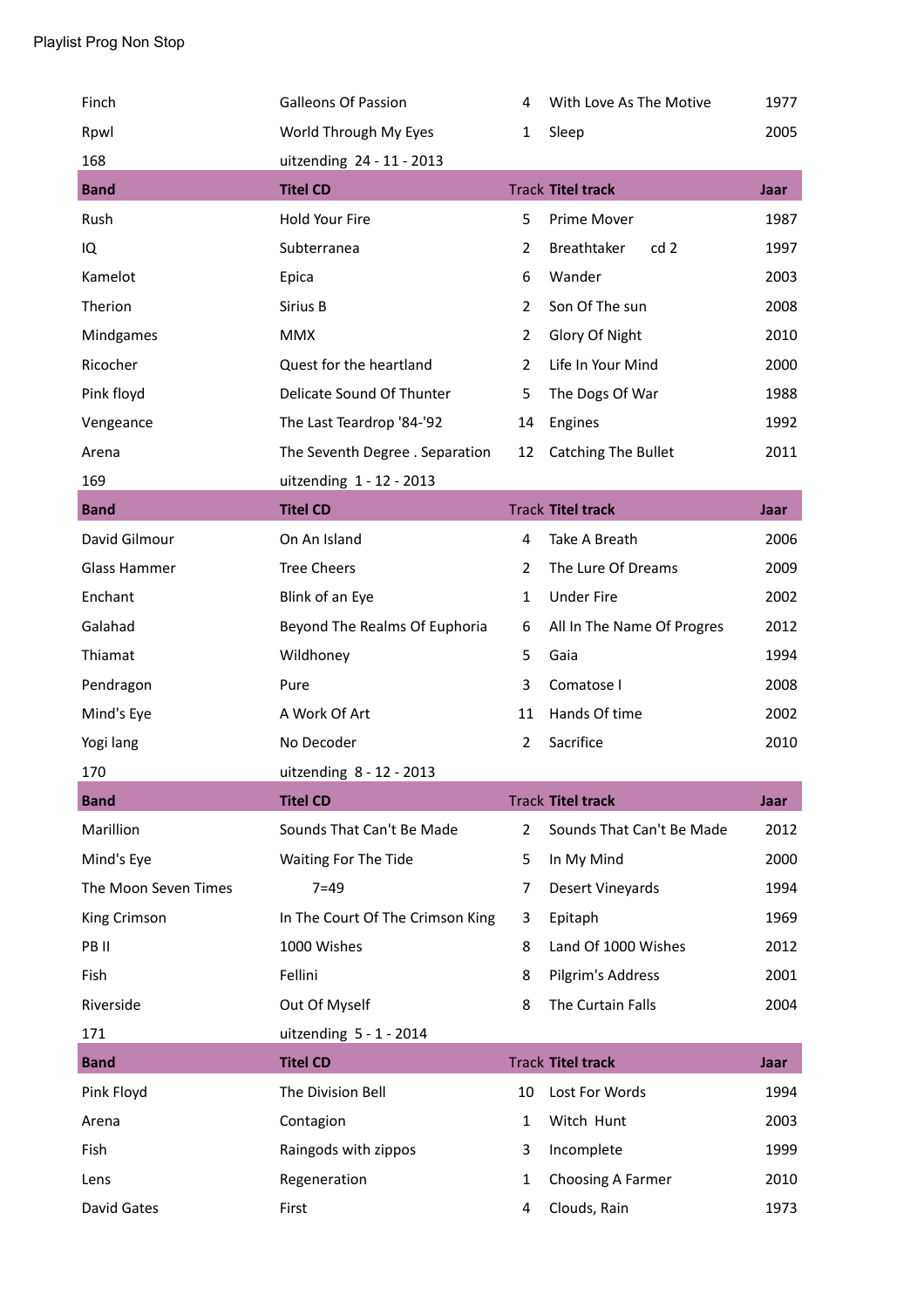| PBII                  | <b>Plastic Soup</b>                 |     | 4              | Loneliness                 | 2010        |
|-----------------------|-------------------------------------|-----|----------------|----------------------------|-------------|
| <b>RPWL</b>           | <b>Start The Fire</b>               | cd2 | 1              | World Through My Eyes      | 2005        |
| Opeth                 | Heritage                            |     | $\overline{2}$ | The Devil's Orchard        | 2011        |
| 172                   | uitzending 12 - 1 - 2014            |     |                |                            |             |
| <b>Band</b>           | <b>Titel CD</b>                     |     |                | <b>Track Titel track</b>   | Jaar        |
| Magnum                | Wings Of Heaven Live                | cd2 | $\overline{7}$ | Different Worlds           | 2008        |
| Porcupine tree        | The Incident                        |     | $\overline{2}$ | The Blind House            | 2009        |
| <b>UFO</b>            | The Visitor                         |     | $\overline{7}$ | Can't Buy A Thrill         | 2009        |
| Day Six               | The Grand Design                    |     | $\overline{7}$ | Age Of Technology          | 2010        |
| Pendragon             | <b>Believe</b>                      |     | 9              | The Edge Of The World      | 2005        |
| Tool                  | Aenima                              |     | 3              | H                          | 1996        |
| The Gathering         | Accesories                          |     | 6              | Nighttime Birds            | 2005        |
| Tiamat                | Wildhoney                           |     | 1              | Wildhoney                  | 1994        |
| Tiamat                | Wildhoney                           |     | $\overline{2}$ | <b>Whatever That Hurts</b> | 1994        |
| 173                   | uitzending 19 - 1 - 2014            |     |                |                            |             |
| <b>Band</b>           | <b>Titel CD</b>                     |     |                | <b>Track Titel track</b>   | <b>Jaar</b> |
| Marillion             | cd <sub>2</sub><br>Seasons End      |     | 3              | The Release                | 1997        |
| Spock's Beard         | <b>Brief Noctunes And Dreamless</b> |     | 3              | A Treasure Abandoned       | 2013        |
| Medea                 | Individual Unique                   |     | 3              | Silhouette Of Monuments    | 2002        |
| Karnataka             | The Gathering Light                 |     | 4              | Moment In Time             | 2010        |
| Ricocher              | Quest for the heartland             |     | 4              | Quest for the heartland    | 2000        |
| Gazpacho              | Missa Antropos                      |     | $\overline{2}$ | Defense Mechanism          | 2011        |
| <b>Casual Silence</b> | <b>Vertical Horizon</b>             |     | 5              | My 5Th Season              | 2011        |
| Arena                 | The Visitor                         |     | 11             | Tears In The Rain          | 1998        |
| Arena                 |                                     |     | 4              |                            |             |
| 174                   | uitzending 26 - 1 - 2014            |     |                |                            |             |
| <b>Band</b>           | <b>Titel CD</b>                     |     |                | <b>Track Titel track</b>   | Jaar        |
| David Gilmour         | <b>About Face</b>                   |     | $\mathbf{1}$   | Until We Sleep             | 1984        |
| Ricocher              | Chains                              |     | 1              | <b>Empty Images</b>        | 2004        |
| Ricocher              | Chains                              |     | $\overline{2}$ | Beyond Terms Of Humanity   | 2004        |
| Gathering             | Accesories                          |     | 1              | New Moon, Different Day    | 2005        |
| Tool                  | Aenima                              |     | 9              | Pushit                     | 1996        |
| Riffbreak             | <b>Beyond Redemption</b>            |     | $\overline{2}$ | Freeze                     | 1999        |
| Marathon              | The First Run                       |     | 6              | Open Field                 | 1994        |
| Mind's Eye            | Wating For The Tide                 |     | $\overline{2}$ | Calling (Father To Son)    | 2002        |
| <b>Blind Ego</b>      | Numb                                |     | 5              | Death                      | 2009        |
| Mastermind            | Excelsior!                          |     | $\overline{2}$ | The Approaching Storm      | 1999        |
| 175                   | uitzending $2 - 2 - 2014$           |     |                |                            |             |
| <b>Band</b>           | <b>Titel CD</b>                     |     |                | <b>Track Titel track</b>   | Jaar        |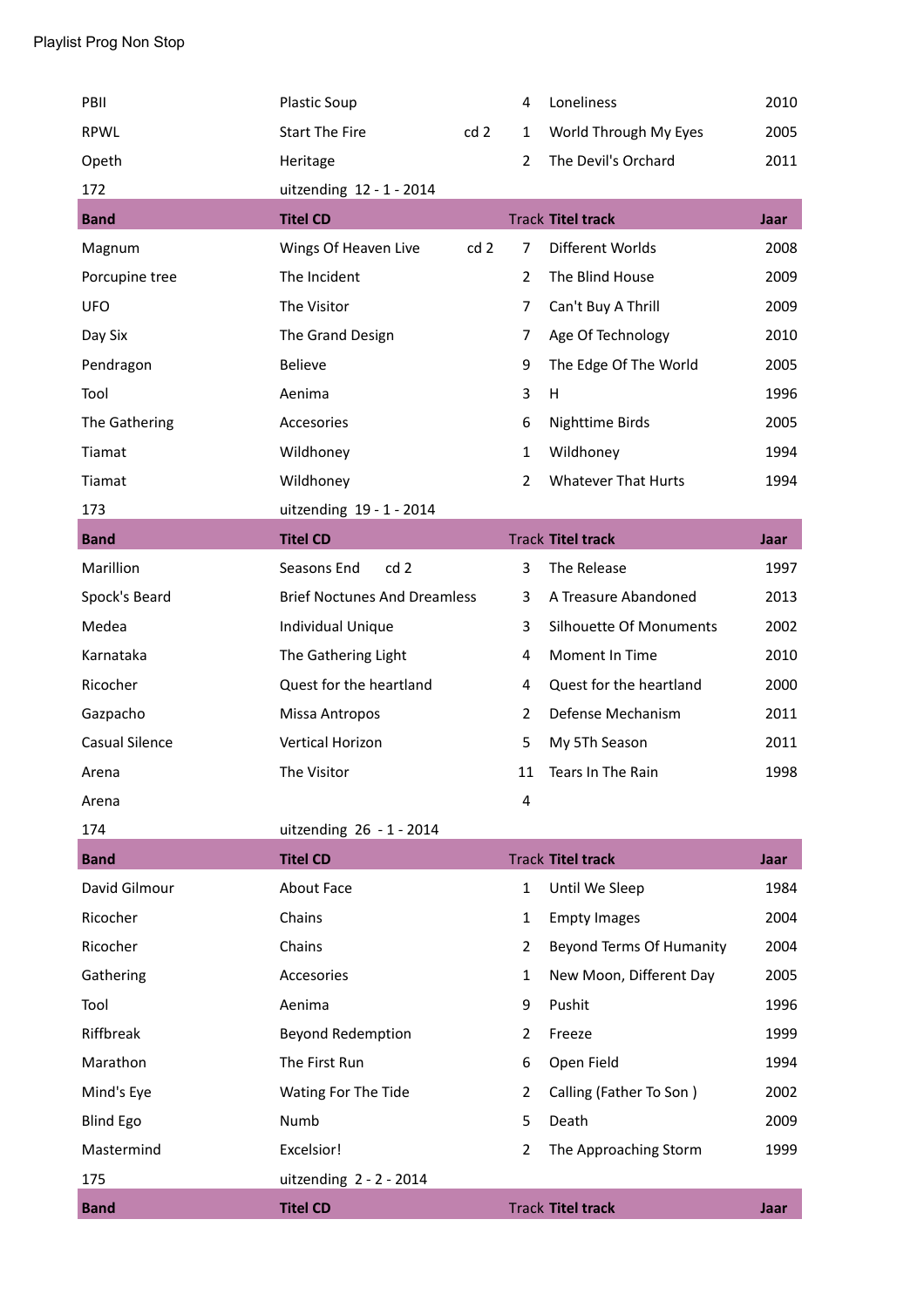| Mike Oldfield          | <b>Tubular Bells</b>                    | 13             | Maya Gold                   | 1992        |
|------------------------|-----------------------------------------|----------------|-----------------------------|-------------|
| Dream Theater          | Six Degrees Of Inner Turbulence         | 5              | Disappear                   | 2002        |
| <b>Ozric Tentacles</b> | Arborescnce                             | 5              | Dance Of The Loomi          | 1994        |
| Riverside              | Rapid Eye Movement cd 2                 | 5              | Rapid Eye Movement          | 2007        |
| Mind's Eye             | A Work Of Art                           | 8              | The Shape Of Salvation      | 2001        |
| The Gathering          | Disclosure                              | 7              | I Can See Four Miles        | 2012        |
| Yogi Lang              | No Decoder                              | $\overline{2}$ | Sacrifice                   | 2010        |
| 176                    | uitzending 09 - 02 - 2014               |                |                             |             |
| <b>Band</b>            | <b>Titel CD</b>                         |                | <b>Track Titel track</b>    | <b>Jaar</b> |
| Marillion              | At High Voltage 2010<br>cd <sub>1</sub> | 3              | Slainte Mhath               | 2010        |
| Pallas                 | The Blinding Darkness cd 1              | 2              | For the Greater glory       | 2003        |
| <b>Flower Kings</b>    | cd 1<br><b>Instant Delivery</b>         | 6              | What If God Alone           | 2006        |
| Pendragon              | Concerto Maximo<br>cd <sub>1</sub>      | 7              | Learning Curve              | 2009        |
| Star One               | Live On Earth<br>cd <sub>1</sub>        | 8              | The Dream Sequencer         | 2003        |
| Transatlantic          | Live In Europe<br>cd <sub>1</sub>       | 3              | We All Need Some Light      | 2003        |
| Within Temptation      | <b>Mother Earth</b><br>cd <sub>3</sub>  | $\overline{2}$ | Caged                       | 2002        |
| Pink Floyd             | Pulse<br>cd <sub>1</sub>                | 4              | Leurning To Fly             | 1995        |
| Jean Michel Jarre      | Complete Oxygene<br>cd <sub>2</sub>     | 8              | Oxygen In Moscow            | 1978        |
| 177                    | uitzending 16 - 02 - 2014               |                | Herhaling Wereldse Progreis |             |
| <b>Band</b>            | <b>Titel CD</b>                         | <b>Track</b>   |                             | Jaar        |
| Pendragon              | Not Of This World                       | $\mathbf{1}$   | If Were The Wind            | 2001        |
| Pallas                 | The Cross & The Crucible                | 7              | Generations                 | 2001        |
|                        |                                         |                |                             |             |
| Martigan               | Man Of The Moment                       | 3              | <b>Closer Contact</b>       | 2002        |
| Satellite              | A Street Between Sunset And             | 6              | Now                         | 2002        |
| Arena                  | Contagion                               | 3              | Painted Man                 | 2003        |
| Opeth                  | Damnation                               | $\overline{2}$ | In Mij Time                 | 2003        |
| Iq                     | Dark Matter                             | 5              | Harvest Of Souls            | 2004        |
| Ricocher               | Chains                                  | 6              | Point Of No Return          | 2004        |
| Marillion              | Marbles                                 | 3              | Don't Hurt Yourself         | 2004        |
| Dream Theater          | Octavarium                              | 4              | I Walk Beside You           | 2005        |
| Porcupine tree         | Deadwing                                | 7              | Open Car                    | 2005        |
| Sylvan                 | Posthumous Silence                      | 14             | A Kind Of Eden              | 2006        |
| Wolverine              | Still                                   | $\overline{2}$ | Bleeding                    | 2006        |
| <b>Blind Ego</b>       | Mirror                                  | $\mathbf{1}$   | Obsession                   | 2007        |
| Knight Area            | Under A New Sign                        | 3              | Mastermind                  | 2007        |
| Ayreon                 | $<$ 01011001>                           | 6              | Newborn Race                | 2008        |
| Pendragon              | Pure                                    | 6              | The Freak Show              | 2008        |
| Gazpacho               | <b>Tick Tock</b>                        | 5              | Tick Tock (pt II)           | 2009        |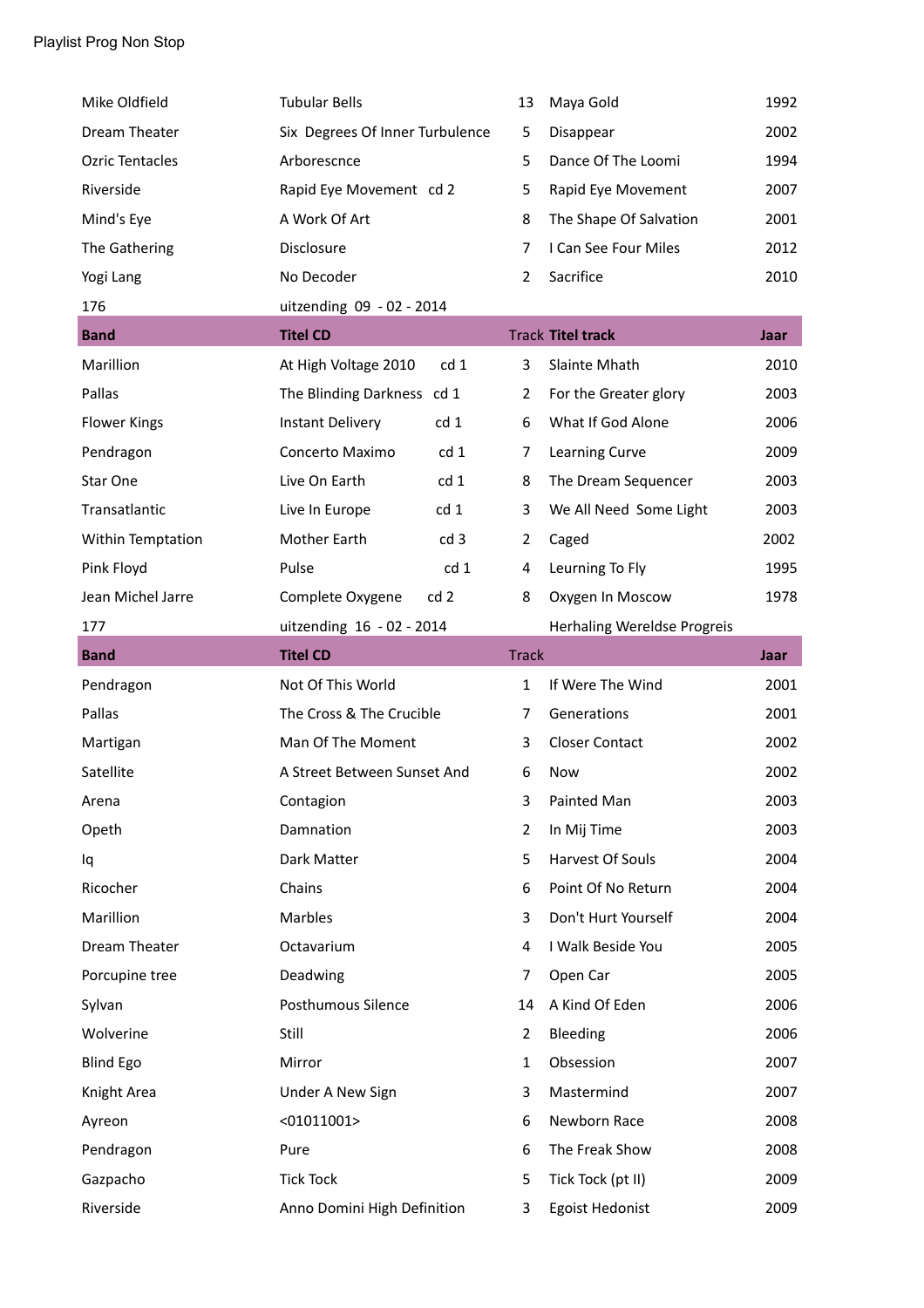| Anathema                 | We're Here Because We're Here  | 3              | Dreaming Light           | 2010 |
|--------------------------|--------------------------------|----------------|--------------------------|------|
| Anima Mundi              | The Way                        | 4              | Cosmic Man               | 2010 |
| Casual Silence           | Vertical Horizon               | $\overline{2}$ | The Chance               | 2011 |
| Pallas                   | XXV                            | 5              | The Alien Messiah        | 2011 |
| Deep Expus               | King Of Number 33              | $\mathbf{1}$   | Me And My Downfall       | 2012 |
| <b>Nine Stones Close</b> | One Eye On The Sunrise         | 5              | One Eye On The Sunrise   | 2012 |
| Cosmograf                | The Man Left In Spece          | 8              | The Man Left In Spece    | 2013 |
| The Aurora Project       | Seling The Aggression          | 4              | The Oil Supremacy        | 2013 |
| 178                      | uitzending 23 - 02 - 2014      |                |                          |      |
| <b>Band</b>              | <b>Titel CD</b>                |                | <b>Track Titel track</b> | Jaar |
| Incidense                | Incarcerated                   | $\mathbf{1}$   | <b>Ultimate Sin</b>      | 2011 |
| Gazpacho                 | <b>Tick Tock</b>               | 4              | Tick Tock pt I           | 2009 |
| Magellan                 | Impossible Figures             | 9              | Feel The Cross           | 2003 |
| King Crimson             | Vrooom                         | $\overline{7}$ | One Time                 | 1994 |
| Rpwl                     | The RPWL Experience            | 7              | Stranger                 | 2008 |
| Marillon                 | Afraid Of Sunlight             | 5              | Out Of This World        | 1995 |
| Anima Mundi              | The Way                        | 4              | Cosmic Man               | 2010 |
| The Orb                  | <b>Metallic Spheres</b>        | $\mathbf{1}$   | <b>Metallic Side</b>     | 2010 |
| 179                      | uitzending 2 - 03 - 2014       |                |                          |      |
| <b>Band</b>              | <b>Titel CD</b>                |                | <b>Track Titel track</b> | Jaar |
|                          |                                |                |                          |      |
| Emerson, Lake&Palmer     | Emerson, Lake&Palmer           | 6              | Lucky Man                | 1970 |
| Ayreon                   | Ayreonauts Only                | 3              | Through The Wormhole     | 2000 |
| Genesis                  | Selling Engeland By The Pond   | 3              | Firth Of Fifth           | 1973 |
| Jadis                    | <b>Across The Water</b>        | 6              | The World On Your Side   | 1994 |
| Everon                   | Flesh                          | 4              | Flesh                    | 2002 |
| Fish                     | Sunsets On Empire              | $\mathbf{1}$   | The Perception Of J.H.   | 1997 |
| Fish On Friday           | Airbone                        | 5              | Airbone                  | 2012 |
| 180                      | uitzending 09 - 03 - 2014      |                | Voor Tonny † 05-03-2014  |      |
| <b>Band</b>              | <b>Titel CD</b>                |                | <b>Track Titel track</b> | Jaar |
| Star One                 | cd <sub>2</sub><br>Space metal | 4              | Space Oddity             | 2002 |
| Genesis                  | Nursery Cryme                  | 2              | For Absent Friends       | 1971 |
| <b>Ozric Tentacles</b>   | Become The Other               | 6              | Become The Other         | 1999 |
| Pendragon                | The Window Of Live             | $\mathbf{1}$   | The Walls Of Babylon     | 1993 |
| Spock's Beard            | v                              | 5              | Goodby To Yesterday      | 2000 |
| Porcupine tree           | The Incident                   | 9              | <b>Time Flies</b>        | 2009 |
| Fish                     | A Feast of Consequences        | 10             | Other Side Of Me         | 2014 |
| Marillion                | Happiness is the Road          | 4              | Wrapped Up In Time       | 2008 |
| Pink Floyd               | Wish You Were Here             | 4              | Wish You Were Here       | 1975 |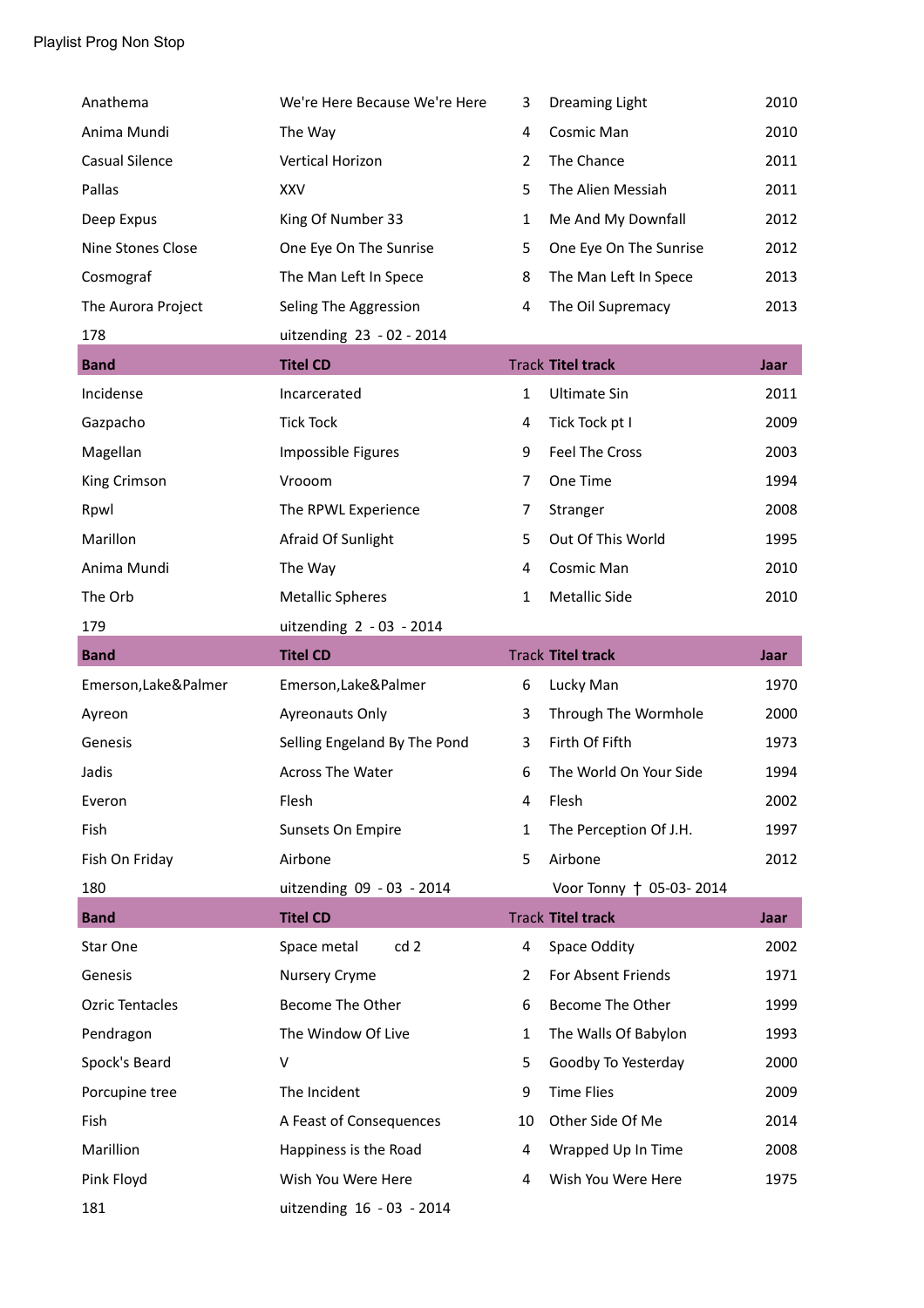| <b>Band</b>              | <b>Titel CD</b>                      |                | <b>Track Titel track</b>    | Jaar        |
|--------------------------|--------------------------------------|----------------|-----------------------------|-------------|
| Focus                    | Focus III                            | 3              | Sylvia                      | 1972        |
| Cairo                    | <b>Conflict And Dreams</b>           | 5              | Then You Were Gone          | 1998        |
| John Wetton              | <b>Battle Lines</b>                  | 3              | Jane                        | 1994        |
| Yes                      | Close To The Edge                    | $\mathbf{1}$   | Close To The Edge           | 1972        |
| Dream Theater            | Images And Words                     | 5              | Metropolis -part 1          | 1992        |
| <b>Blind Ego</b>         | Mirror                               | $\overline{2}$ | Moon And Sun                | 2007        |
| <b>Stream Of Passion</b> | <b>Embrace The Storm</b>             | 3              | Deceiver                    | 2005        |
| 182                      | uitzending 23 - 03 - 2014            |                |                             |             |
| <b>Band</b>              | <b>Titel CD</b>                      |                | <b>Track Titel track</b>    | Jaar        |
| Alquin                   | <b>Blue Planet</b>                   | 5              | Falling                     | 2005        |
| Pallas                   | The Dreams Of Men<br>CD <sub>2</sub> | $\overline{2}$ | Ghostdancers                | 2005        |
| After Forever            | Prison Of Desire                     | $\overline{2}$ | Leaden Legacy               | 2001        |
| Opeth                    | Heritage                             | 9              | Folklore                    | 2011        |
| Autumn                   | When Lust Evokes The Curse           | 5              | Behind The Walls Of         | 2002        |
| PB II                    | <b>Plastic Soup</b>                  | $\mathbf{1}$   | Book Of Change s (You Know) | 2010        |
| Moonrise                 | Soul's Inner Pendulum                | 4              | Icarus (Full Moon 2)        | 2009        |
| Pink Floyd               | The Final Cut                        | 10             | The Final Cut               | 1983        |
| Genesis                  | Nursery Cryme                        | 3              | The Return Of The           | 1971        |
|                          |                                      |                |                             |             |
| 183                      | uitzending 30 - 03 - 2014            |                |                             |             |
| <b>Band</b>              | <b>Titel CD</b>                      |                | <b>Track Titel track</b>    | Jaar        |
| Pink Floyd               | The Division Bell                    | $\overline{7}$ | Take It Back                | 1994        |
| Aurora Project           | Unspoken Words                       | 6              | The Evert Horizon           | 2005        |
| Spook's Beard            | Feel Euphoia                         | 6              | Carry On                    | 2003        |
| Star One                 | Victims Of The Modern Age            | 6              | 24 Hours                    | 2010        |
| Illuion                  | The Waves                            | 4              | A Tale Of Kings             | 2012        |
| Clepsydra                | Alone                                | 8              | The Father                  | 2001        |
| Parzivals Eye            | Fragments                            | $\mathbf{1}$   | Longings End                | 2009        |
| <b>Ozric Tentacles</b>   | Become The Other                     | 3              | Ghedengi                    | 1999        |
| 184                      | uitzending 6 - 04 - 2014             |                |                             |             |
| <b>Band</b>              | <b>Titel CD</b>                      |                | <b>Track Titel track</b>    | <b>Jaar</b> |
| Knight Area              | Nine Paths                           | $\overline{2}$ | Summerland                  | 2011        |
| Arena                    | Pepper & Ghost                       | 6              | Tantalus                    | 2005        |
| Eureka                   | Shackleton's Voyage                  | 9              | Going Home                  | 2009        |
| Edison's Childeren       | In The Last Waking Moment            | 13             | The Awakening               | 2011        |
| Frost*                   | Milliontown                          | $\overline{2}$ | No Me No You                | 2006        |
| Marillion                | <b>Brave</b>                         | 7              | Alone Again In The Lap Of   | 1994        |
| Airbag                   | Identity                             | 3              | Safe Like You               | 2009        |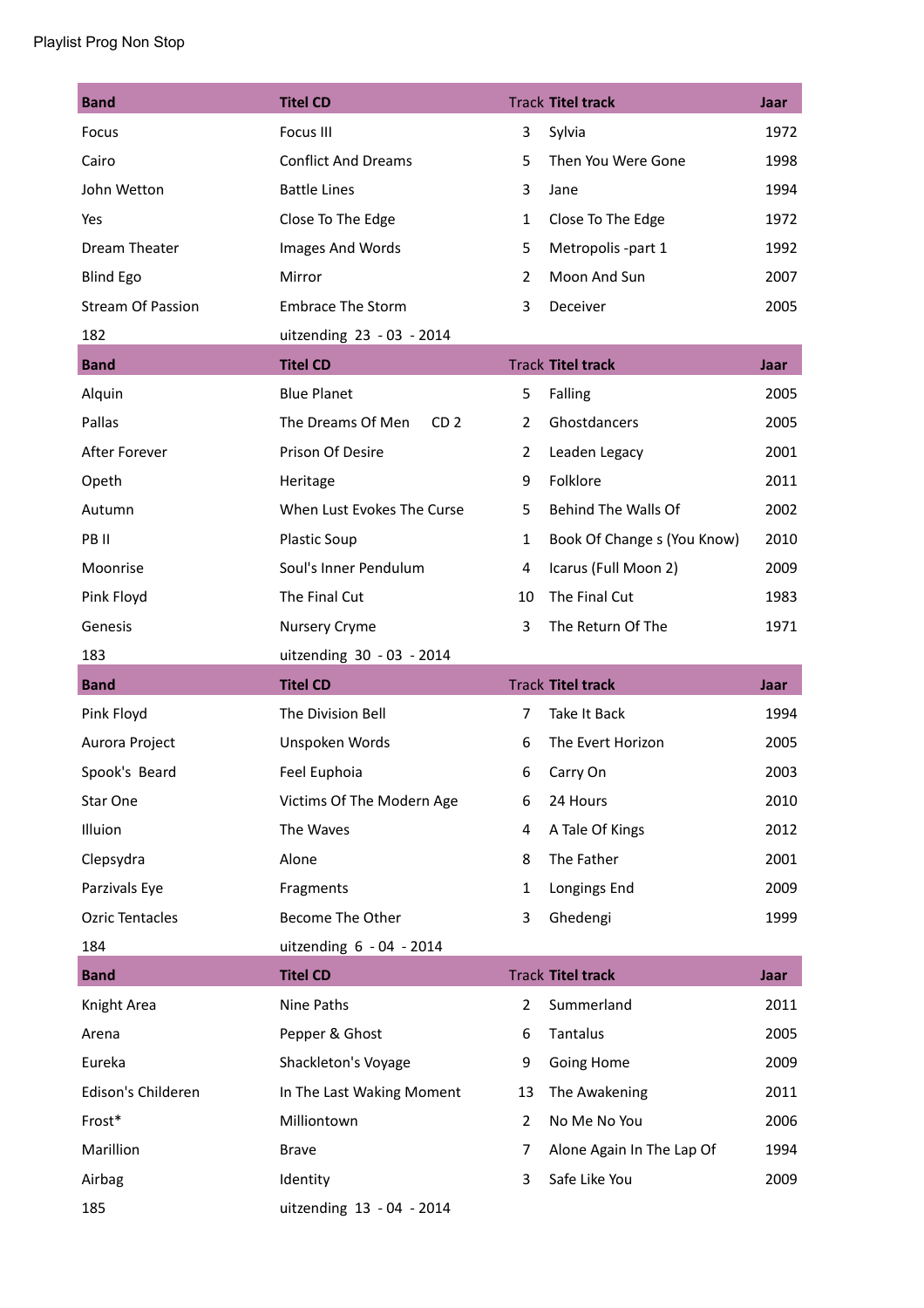| <b>Band</b>             | <b>Titel CD</b>                     |                | <b>Track Titel track</b>   | Jaar |
|-------------------------|-------------------------------------|----------------|----------------------------|------|
| Ricocher                | Quest For The Heartland             | 3              | Your Pride                 | 2000 |
| Demians                 | <b>Building On Empire</b>           | $\mathbf{1}$   | The Perfect Symmetry       | 2008 |
| Mangala Vallis          | The Book Of Dreams                  | 5              | Days Of Light              | 2001 |
| Penny's Twisted Flavour | Sketches                            | 3              | Falling                    | 2010 |
| Leap Day                | Awaking The Muse                    | 6              | Sandgrains                 | 2008 |
| <b>Guilt Machine</b>    | On This Perfect Day                 | $\mathbf{1}$   | <b>Twisted Coil</b>        | 2009 |
| Anathema                | We're Here Because We're Here       | $\mathbf{1}$   | Thin Air                   | 2010 |
| Yes                     | Drama                               | 3              | Does It Really Happen      | 1990 |
| 186                     | uitzending 20 - 04 - 2014           |                |                            |      |
| <b>Band</b>             | <b>Titel CD</b>                     |                | <b>Track Titel track</b>   | Jaar |
| Ritual                  | Ritual                              | 5              | Solitary Man               | 2004 |
| Marillion               | Seasons End                         | 2              | Easter                     | 1989 |
| Genesis                 | <b>Calling All Stations</b>         | 6              | If That's What You Need    | 1997 |
| Fish                    | 13 th Star                          | 4              | Zoe 25                     | 2007 |
| <b>Crimson Glory</b>    | Astronomica                         | 5              | Edge Of Forever            | 1998 |
| IQ                      | Frequency                           | $\mathbf{1}$   | Frequency                  | 2009 |
| Magic Pie               | Circus Of Life                      | 3              | What Iff                   | 2007 |
| Alan Parsons            | Try Anything Once                   | $\mathbf{1}$   | The Three Of Me            | 1993 |
| Alan Parsons            | Try Anything Once                   | 4              | Breakaway                  | 1993 |
|                         | Sympho Shop Non Stop                |                | Eerste uur                 |      |
| Galahad                 | Beyond The Realms Of Euphora        | 7              | Guadia Angel               | 2012 |
| Haken                   | The Mountain                        | $\overline{2}$ | <b>Atlas Stone</b>         | 2013 |
| Arena                   | <b>Breakfast In Biarritz</b>        | $\mathbf{1}$   | Moviedrome                 | 2001 |
| Spock's Beard           | <b>Brief Nocturnes And Dreamles</b> | 4              | Submerged                  | 2013 |
| Cosmograf               | The Man Left In Space               | 7              | <b>Beautiful Treadmill</b> | 2013 |
| <b>Shadow Circus</b>    | On A Dark And Stormy Night          | 5              | Tesseract                  | 2013 |
| Transatlantic           | Kaleidoscope                        | 4              | Beyon The Sun              | 2014 |
|                         | Sympho Shop Non Stop                |                | Tweede uur                 |      |
| Pendragon               | Passion                             | 7              | Your Black Heart           | 2011 |
| Echo Street             | Amplifier                           | 4              | Where The River Goes       | 2011 |
| The Rock Files          | A Life On Earth                     | 4              | Despair                    | 2011 |
| Cosmograf               | When Age Has Done Its Duty          | $\mathbf{1}$   | Into This World            | 2011 |
| A Liquid Landscape      | Nightingale Express                 | 7              | Thieves Of Time            | 2012 |
| Rain                    | Freedom To Glide                    | 10             | When The Whistle Blows     | 2014 |
| Huis - A                | Despite Guardian Angels             | 6              | Little Anne                | 2014 |
| 187                     | uitzending 27 - 04 - 2014           |                | Pink Floyd Special         |      |
| <b>Band</b>             | <b>Titel CD</b>                     |                | <b>Track Titel track</b>   | Jaar |
| Pink Floyd              | Piper At The Gates Of Dawn          | $\mathbf{1}$   | Astronomy Domine           | 1967 |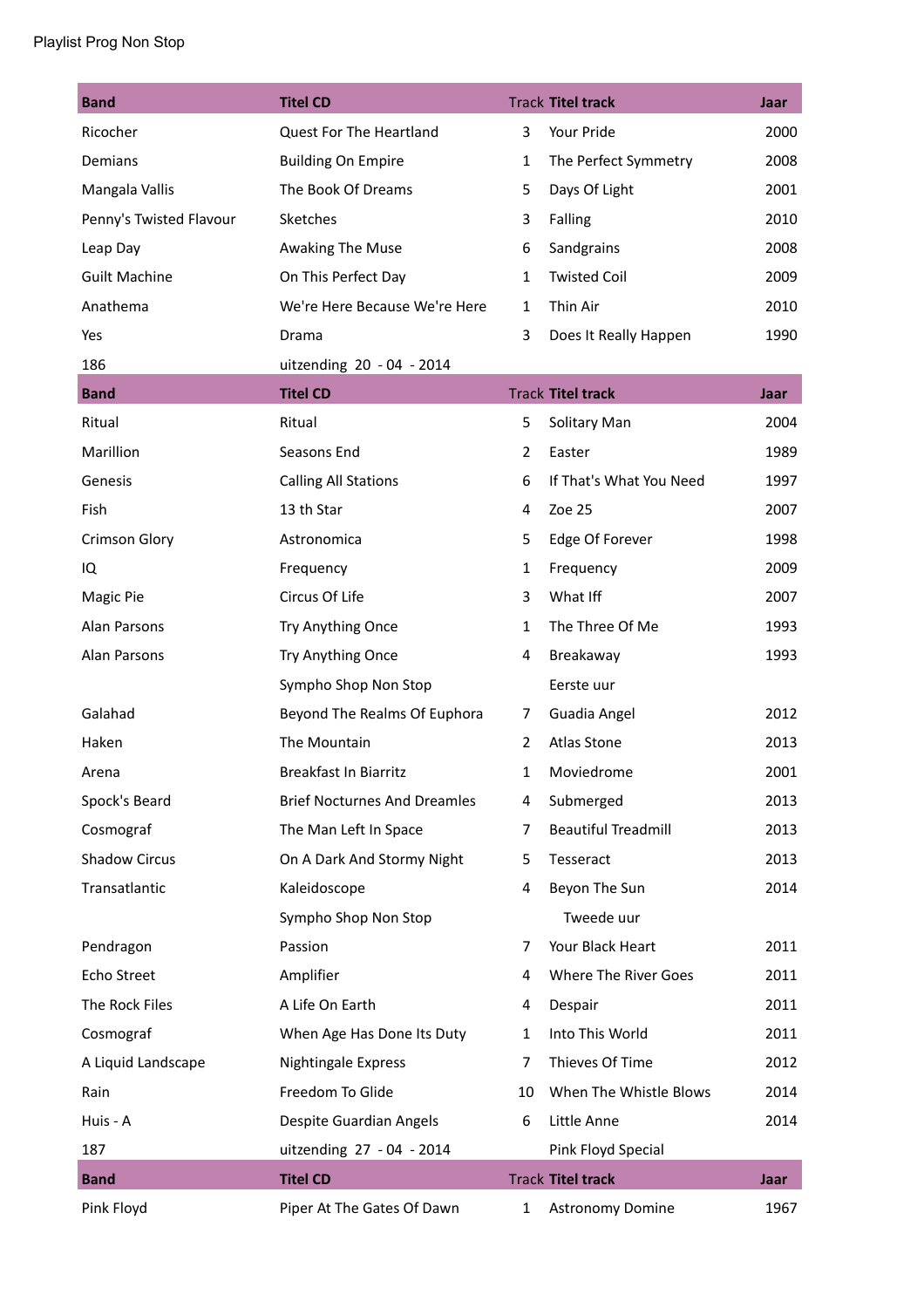| Pink Floyd          | The Division bell             | 10             | Lost For Words                 | 1994 |
|---------------------|-------------------------------|----------------|--------------------------------|------|
| Syd barrett         | The Madcap Laughs             | $\overline{2}$ | No Good Trying                 | 1969 |
| <b>Rick Wright</b>  | <b>Broken China</b>           | $\overline{2}$ | Night Of A Thousand Furry Toys | 1996 |
| David Gilmour       | On An Island                  | $\overline{2}$ | On An Island                   | 2008 |
| Pink Floyd          | More                          | 6              | Cymbaline                      | 1969 |
| <b>Roger Waters</b> | Amused To Death               | 10             | What God Wants, Part III       | 1992 |
| Pink Floyd          | Atom Heart Mother             | 3              | If                             | 1970 |
| Pink Floyd          | A Saucerful Of Secrets        | 5              | A Saucerful Of Secrets         | 1968 |
| Pink Floyd          | Animals                       | $\overline{2}$ | Dogs                           | 1977 |
| 188                 | uitzending 04 - 05 - 2014     |                |                                |      |
| <b>Band</b>         | <b>Titel CD</b>               |                | <b>Track Titel track</b>       | Jaar |
| Cromwell            | Signs Of Life                 | $\overline{2}$ | Another Day Of Sorrow          | 1999 |
| Yogi Lang           | No Decoder                    | $\overline{2}$ | Sacrifice                      | 2010 |
| Anathema            | We're Here Because We're Here | 7              | A Simple Mistake               | 2010 |
| Lens                | Regeneration                  | 8              | Slow Down                      | 2010 |
| Cosmograf           | When Age Has Done Its Duty    | 4              | <b>Bakelite Switch</b>         | 2011 |
| Edison's Childeren  | In The Last Waking Moments    | 5              | Fallout                        | 2011 |
| Airbag              | Identity                      | 8              | Sounds That I Hear             | 2009 |
| Knight Area         | The Sun Also Rises            | $\overline{2}$ | The Gate Of Eternity           | 2004 |
|                     |                               |                |                                |      |
| 189                 | uitzending 11 - 05 - 2014     |                | samenstelling Martijn Vierhout |      |
| <b>Band</b>         | <b>Titel CD</b>               |                | <b>Track Titel track</b>       | Jaar |
| Marillion           | Misplaced Childhood           | 3              | Lavender                       | 1985 |
| Pendragon           | The Window Of Live            | $\mathbf{1}$   | The Walls Of Babylon           | 1993 |
| David Glimour       | Live At The Royel Albert Hall | 11             | Dark Globe                     | 2007 |
| Kayak               | <b>Starlight Dancer</b>       | $\overline{2}$ | <b>Starlight Dancer</b>        | 1978 |
| Porcupine tree      | Deadwing                      | 3              | Lazarus                        | 2005 |
| Genesis             | Selling Engeland By The Pond  | $\overline{7}$ | The Cinema Show                | 1973 |
| Jethro Tull         | Living In The Past            | 14             | Locomotive Breath              | 1972 |
| Pink Floyd          | More                          | 6              | Cymbaline                      | 1969 |
| Supertramp          | Even In The quietest Moment   | 7              | Fools Overture                 | 1977 |
| Lens                | Regeneration                  | 3              | <b>Twenty Eight</b>            | 2010 |
| 190                 | uitzending 18 - 05 - 2014     |                |                                |      |
| <b>Band</b>         | <b>Titel CD</b>               |                | <b>Track Titel track</b>       | Jaar |
| Ayreon              | The Human Equation            | 11             | Day Eleven Love                | 2004 |
| After Forever       | Prison Of Desire              | $\overline{2}$ | Leaden Legacy                  | 2001 |
| Spock's Beard       | <b>Beware Of Darkness</b>     | $\overline{7}$ | Time Has Come                  | 1996 |
| Focus               | Focus III                     | 6              | Focus II                       | 1971 |
| Satellite           | <b>Evening Games</b>          | 3              | Rush                           | 2004 |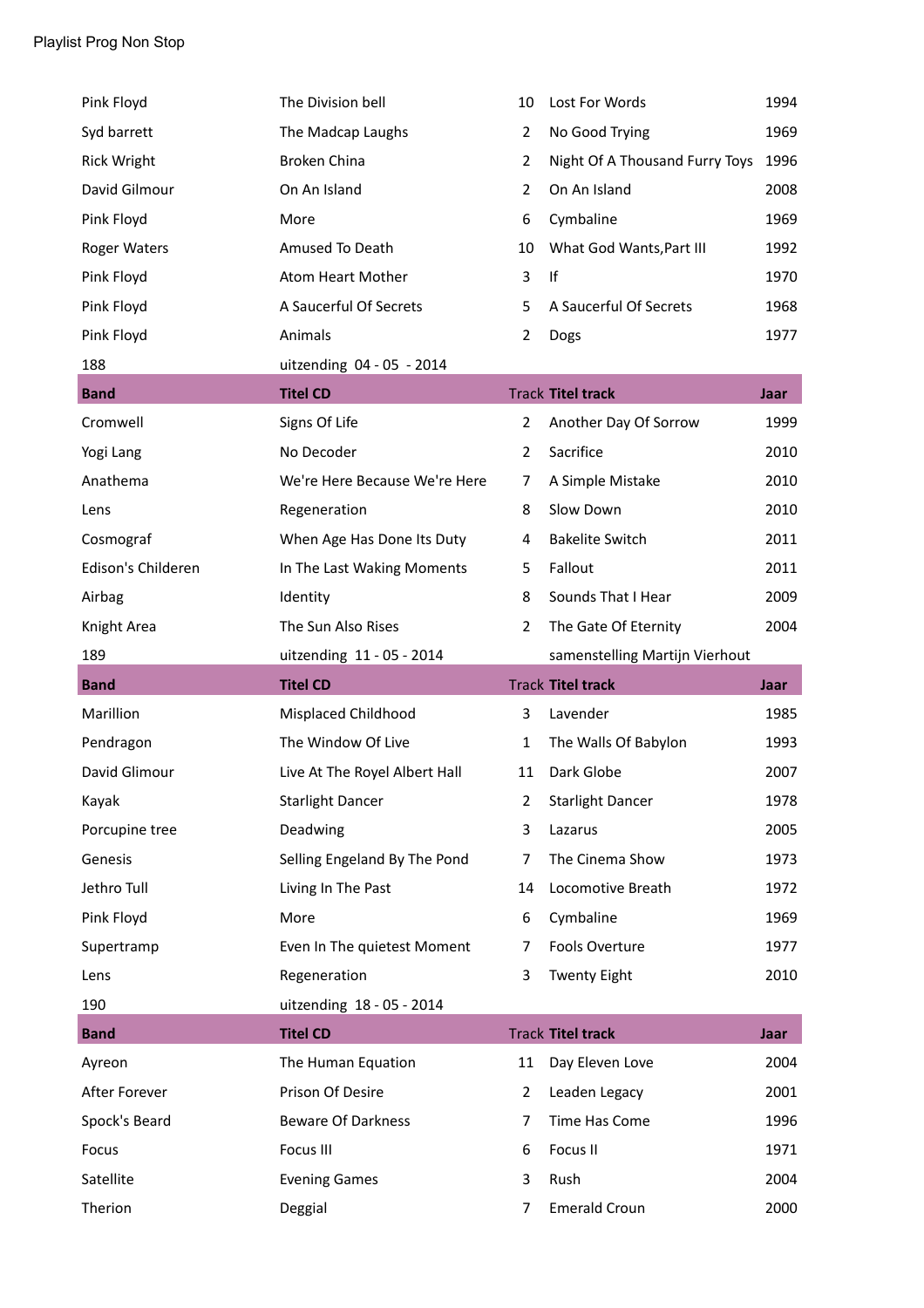| Oceans 5               | Return To Mingulay         | 3              | <b>Emtpty Hands</b>         | 2013 |
|------------------------|----------------------------|----------------|-----------------------------|------|
| Fish                   | Fellini Days               | 7              | <b>Obligatory Ballad</b>    | 2001 |
| 191                    | uitzending 25 - 05 - 2014  |                |                             |      |
| <b>Band</b>            | <b>Titel CD</b>            |                | <b>Track Titel track</b>    | Jaar |
| Aurora Project         | Unspoken Words             | 12             | Nocturnal Lament            | 2005 |
| Arena                  | The Visitor                | 12             | Enemy Withont               | 1998 |
| Clepsydra              | Alone                      | $\overline{7}$ | The Return                  | 2001 |
| IQ                     | Frequency                  | 5              | <b>Ryker Skies</b>          | 2009 |
| Transatlantic          | The Whirlwind              | 6              | <b>Rose Colored Glasses</b> | 2009 |
| Porcupine tree         | In Absentia                | 1              | <b>Blackest Eyes</b>        | 2002 |
| <b>Blind Ego</b>       | Numb                       | 5              | Death                       | 2009 |
| Vangelis               | Direct                     | 4              | Elsewhere                   | 1988 |
| 192                    | uitzending 01 - 06 - 2014  |                |                             |      |
| <b>Band</b>            | <b>Titel CD</b>            |                | <b>Track Titel track</b>    | Jaar |
| The Reasoning          | Awakening                  | 1              | Awakening                   | 2007 |
| Shiver                 | Mirror                     | $\overline{7}$ | <b>Heart Of Concrete</b>    | 1999 |
| Fish                   | <b>Internal Exile</b>      | 3              | Just Good Friends           | 1991 |
| Quidam                 | Surrevival                 | 4              | The Fifth Season            | 2005 |
| Queens Ryche           | <b>Operation Mindcrime</b> | 6              | Spreading The Disease       | 1988 |
| Star One               | Victims Of The Modern Age  | 4              | 24 Hours                    | 2010 |
| Anima Mundi            | The Way                    | 3              | Flying To The Sun           | 2010 |
| David Gilmour          | David Gilmour              | $\overline{2}$ | There's No Way Out Of Here  | 1978 |
| Wakeman & Wakeman      | Wakeman With Wakeman       | 11             | Paint It Black              | 1992 |
| 193                    | uitzending 08 - 06 - 2014  |                |                             |      |
| <b>Band</b>            | <b>Titel CD</b>            |                | <b>Track Titel track</b>    | Jaar |
| Jethro Tull            | Crest Of A Knave           | $\mathbf{1}$   | <b>Steel Monkey</b>         | 1987 |
| Autumn                 | When Lust Evokes The Curse | 5              | Behind The Walls Of         | 2002 |
| Tiamat                 | Skeleton Skeletron         | 1              | Church Of Tiamat            | 1999 |
| Demains                | <b>Building On Empire</b>  | $\mathbf{1}$   | The Perfect Symmetry        | 2002 |
| 5 Bridges              | The Thomas Tracks          | 8              | <b>Batavian Revolt</b>      | 2008 |
| Anathema               | Weather Systems            | 6              | The Storm Before The Calm   | 2012 |
| Opeth                  | Watershed                  | 4              | Burden                      | 2008 |
| Jean Michel Jarre      | Equinoxe                   | 6              | Equinoxe Part 6             | 1978 |
| 194                    | uitzending 22 - 06 - 2014  |                |                             |      |
| <b>Band</b>            | <b>Titel CD</b>            |                | <b>Track Titel track</b>    | Jaar |
| Mostly Autumn          | Passengers                 | $\overline{2}$ | Something In Between        | 2004 |
| <b>Natuial Science</b> | This Side Of Paradise      | 5              | Match Made Up               | 2003 |
| Peter Gabriel          | <b>US</b>                  | 1              | Come Talk To Me             | 1992 |
| The Gathering          | <b>Nighttime Birds</b>     | 2              | Confusion                   | 1997 |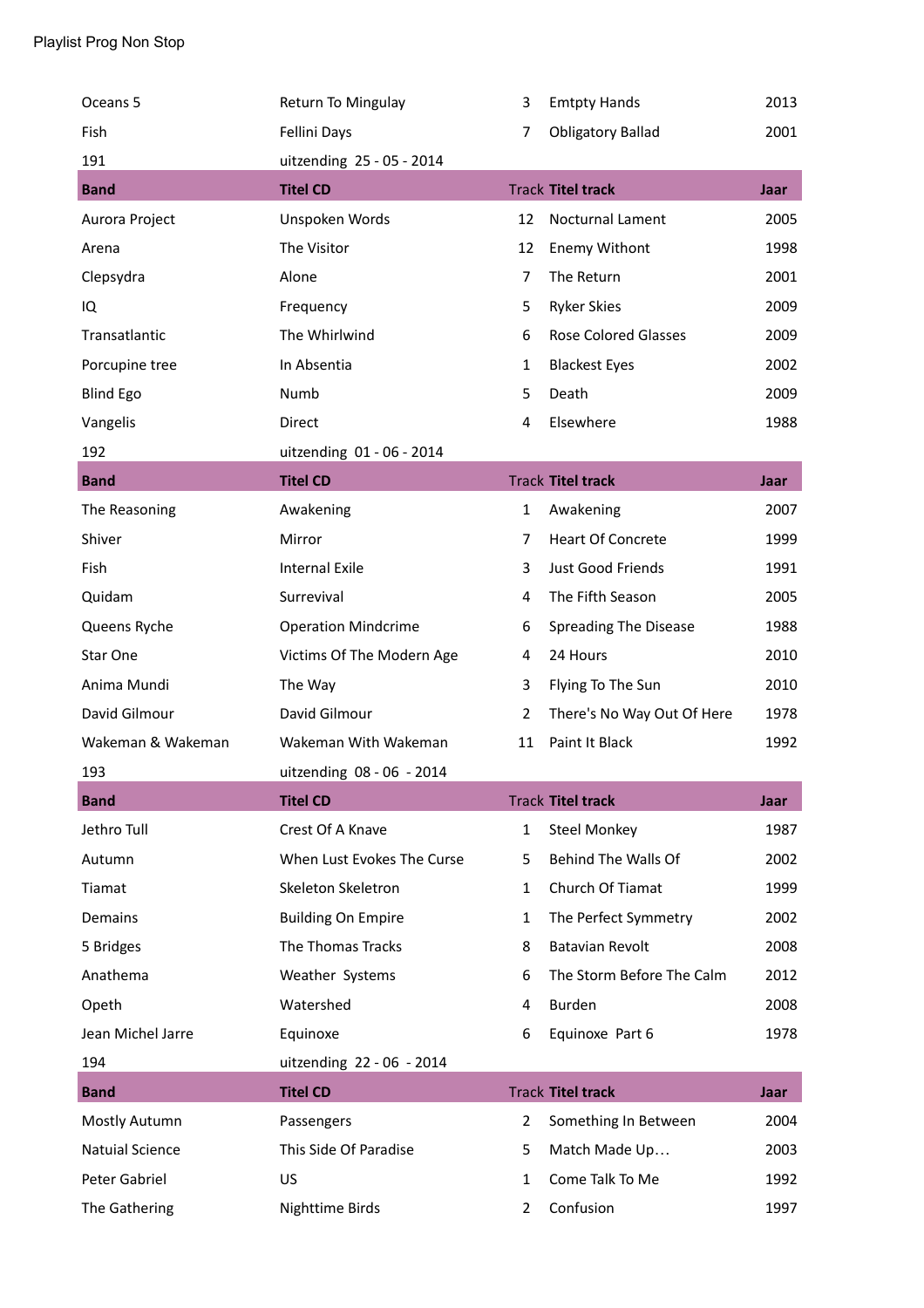| Dream Theater       | Images And Words                | 5              | Metropolis -part 1          | 1992 |
|---------------------|---------------------------------|----------------|-----------------------------|------|
| Yes                 | Fly From Here                   | $\overline{2}$ | The Man You Always Wanted   | 2011 |
| Wolverine           | <b>Communication Lost</b>       | $\overline{2}$ | Into The Great Norting      | 2011 |
| Genesis             | <b>Calling All Stations</b>     | $\mathbf{1}$   | <b>Calling All Stations</b> | 1997 |
| 195                 | uitzending 29 - 06 - 2014       |                |                             |      |
| <b>Band</b>         | <b>Titel CD</b>                 |                | <b>Track Titel track</b>    | Jaar |
| Arena               | The Seventh Degree . Separation | 9              | What If?                    | 2011 |
| Marillion           | Script For Jester's Tear        | 3              | The Web                     | 1983 |
| Sylvan              | Presets                         | 4              | Former Life                 | 2006 |
| Therion             | Sirius B                        | $\overline{2}$ | Son Of The Sun              | 2004 |
| Pallas              | XXV                             | 5              | The Alien Messiah           | 2011 |
| Knight Area         | Nine Paths                      | 8              | Wakerun                     | 2011 |
| Unitopia            | Artificial                      | 11             | What Kind Of World          | 2010 |
| <b>RPWL</b>         | God Has Failed                  | 8              | Crazy Lane                  | 2000 |
| 196                 | uitzending 06 - 07 - 2014       |                |                             |      |
| <b>Band</b>         | <b>Titel CD</b>                 |                | <b>Track Titel track</b>    | Jaar |
| Pendragon           | <b>Believe</b>                  | $\overline{2}$ | No Place For The Innocent   | 2005 |
| Asia                | Asia                            | $\overline{7}$ | On The Coldest Day In Hell  | 2000 |
| Dream Theater       | Octavarium                      | 7              | <b>Sacrificed Sons</b>      | 2005 |
| Anima Mundi         | The Lamplighter                 | 5              | The Dream Child Behind      | 2013 |
| IQ                  | Dark Matter                     | $\mathbf{1}$   | Sacred Sound                | 2004 |
| <b>Neal Morse</b>   | Testimony                       | 4              | Colder In The Sun           | 2003 |
| Odyssice            | Impression                      | 1              | Scream                      | 2000 |
| 197                 | uitzending 13 - 07 - 2014       |                |                             |      |
| <b>Band</b>         | <b>Titel CD</b>                 |                | <b>Track Titel track</b>    | Jaar |
| Poco                | Legacy                          | $\overline{2}$ | Call It Love                | 1989 |
| The Soft Machine    | Volumes One & Two               | 12             | Why Are We Sleeping         | 1968 |
| Plackband           | <b>Visions</b>                  | 4              | Death And Lost Glory        | 1981 |
| Riverside           | Anno Domini High Definition     | 3              | <b>Egoist Hedonist</b>      | 2009 |
| The Gathering       | Mandylion                       | 7              | Sand And Mercury            | 1995 |
| Peter Gee           | <b>Heart Of David</b>           | 4              | Unspoken Words              | 1993 |
| Mindgames           | <b>MMX</b>                      | 5              | <b>Outside The Gloom</b>    | 2010 |
| Vangelis            | Oceanic                         | 4              | Spanish Harbour             | 1996 |
| 198                 | uitzending 20 - 07 - 2014       |                |                             |      |
| <b>Band</b>         | <b>Titel CD</b>                 |                | <b>Track Titel track</b>    | Jaar |
| Pink Floyd          | Animals                         | $\mathbf{1}$   | Pigs On The Wing 1          | 1977 |
| Katatonia           | Live Consternation              | 6              | Right Into The Bliss        | 2007 |
| <b>Flower Kings</b> | cd 1<br><b>Instant Delivery</b> | 3              | Last Minute On Earth        | 2006 |
| Eris Pluvia         | Third Eye Light                 | 6              | Peggy                       | 2010 |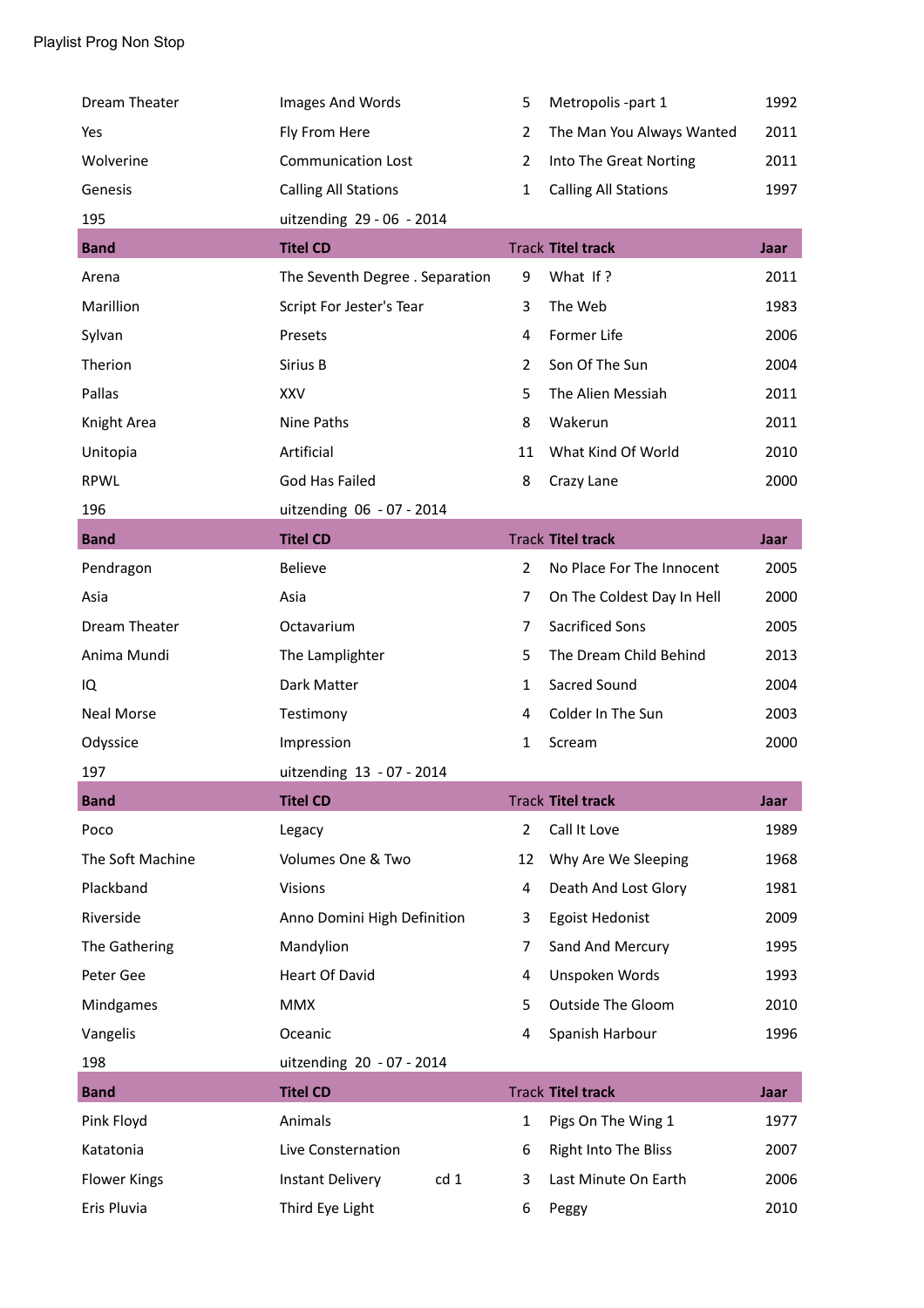| Porcupine tree       | Deadwing                        | 5              | Arriving Somewhere But Not | 2005        |
|----------------------|---------------------------------|----------------|----------------------------|-------------|
| Pink Floyd           | Live In Venice 15-07-1987       | 3              | Yet Another Movie          | 1987        |
| Star One             | Space Metal                     | 10             | Starchild                  | 2002        |
| Pink Floyd           | Animals                         | 5              | pigs On The Wing 2         | 1977        |
| <b>Elevens Eve</b>   | Demo Tape                       | $\overline{2}$ | The End & Far Beyond       | 2013        |
| 199                  | uitzending 27 - 07 - 2014       |                |                            |             |
| <b>Band</b>          | <b>Titel CD</b>                 |                | <b>Track Titel track</b>   | Jaar        |
| Arena                | Pepper & Ghost                  | $\overline{2}$ | <b>Smoke And Mirrors</b>   | 2005        |
| <b>RPWL</b>          | Beyond Man And Time             | 3              | Beyond Man And Time        | 2012        |
| Enchant              | Live At Last                    | $\mathbf{1}$   | Under The Sun cd 2         | 2004        |
| Saturnus             | Saturn In Ascension             | 3              | A Lonely Passage           | 2013        |
| Unitopia             | More Than A Dream               | $\mathbf{1}$   | Common Goal                | 2005        |
| H Band               | Ise Cream Genius                | 1              | The Evening Shadow         | 1997        |
| Camel                | The Collection                  | 6              | Rhayer Goes To Town        | 1978        |
| Mangrove             | <b>Beyond Reality</b>           | 4              | <b>Reality Fades</b>       | 2009        |
| Gazpacho             | Missa Atropos                   | 7              | Missa Athropos             | 2011        |
| 200 ste uitzending   | Zondag 03 - 08 - 2014           |                | 35 jaar Proggeschiedenis   |             |
| <b>Band</b>          | <b>Titel CD</b>                 |                | <b>Track Titel track</b>   | <b>Jaar</b> |
| Procol Harum         | The Well's On Fire              | 13             | Weisselklenzenacht         | 2003        |
| Moody Blues          | Question Of Balance, A          | $\mathbf{1}$   | Question                   | 1970        |
| Pink Floyd           | Relics                          | 3              | See Emily Play             | 1967        |
| Yes                  | The Yes Album                   | 3              | <b>Starship Trooper</b>    | 1971        |
| Emerson, Lake&Palmer | Picture At An Exhibition        | 11             | The Great Gates            | 1971        |
| Wallenstein          | <b>Cosmic Century</b>           | 5              | Song Of Wire               | 1973        |
| Mike Oldfield        | Ommadawn                        | $\mathbf{1}$   | Ommadawn                   | 1975        |
| Genisis              | Trespass                        | 4              | Stagnation                 | 1970        |
| Vangelis             | Heaven And Hell                 | $\mathbf 1$    | Part I                     | 1975        |
| Group 1850           | Group 1850<br>1967-1968         | 3              | Mother No-Head             | 1967        |
| Camel                | <b>Breathless</b>               | 9              | Rainbow's End              | 1978        |
| Rush                 | Permanent                       | 14             | The Spirit Of Radio        | 1978        |
| Landmarq             | <b>Solitary Witness</b>         | $\overline{2}$ | Forever Young              | 1992        |
| Pallas               | The Sentinel                    | 5              | East West                  | 1984        |
| Iq                   | The Wake                        | 5              | Widow's Peak               | 1985        |
| Marillion            | Misplaced Childhood             | $\mathbf{1}$   | Pseudo Silk Kimono         | 1985        |
| Jadis                | Across The Water                | 3              | Daylight Fades             | 1994        |
| Pendragon            | The Window Of Live              | 5              | Nostradamus                | 1993        |
| Fish                 | Vigil In A Wilderness OfMirrors | 4              | The Company                | 1990        |
| <b>Rick Wright</b>   | A Broken China                  | 12             | Reaching For The Rail      | 1996        |
| RPWL                 | Trying to Kiss the Sun          | $\overline{2}$ | <b>Waiting For A Smile</b> | 2002        |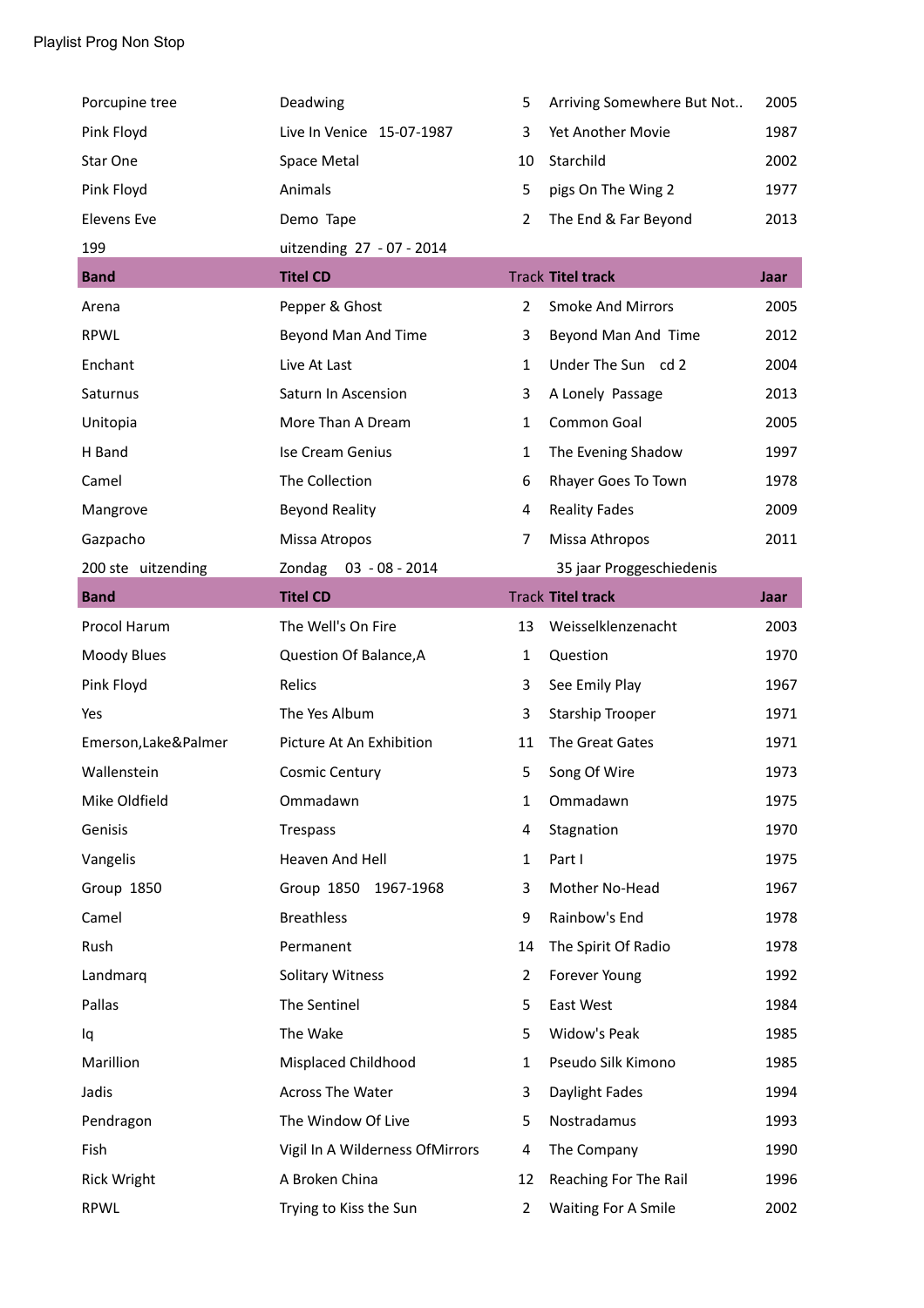| Incidense              | Incarcerated                | 3              | Tribulations                 | 2011        |
|------------------------|-----------------------------|----------------|------------------------------|-------------|
| Porcupine Tree         | Deadwing                    | $\overline{2}$ | Shallow                      | 2005        |
| Spock's Beard          | Day For Night               | 12             | The Healing Colors Of Sound  | 1999        |
| Marillion              | Afraid Of Sunlight          | 3              | Beautiful                    | 1998        |
| <b>Flower Kings</b>    | The Sum Of No Evil          | 2              | Love Is The Only Answere     | 2007        |
| Knight Area            | The Sun Also Rises          | 3              | Conspiracy                   | 2004        |
| Sylvan                 | Posthumous Silence          | 4              | <b>Bitter Symphoy</b>        | 2006        |
| Arena                  | Contagion                   | 3              | Painted Man                  | 2003        |
| Dream Theater          | Octavarium                  | 4              | I Walk Beside You            | 2005        |
| Ricocher               | Chains                      | 12             | <b>Breaking The Chain</b>    | 2004        |
| Riverside              | Vioces In my Head           | 5              | <b>Stuck Between</b>         | 2005        |
| PBII                   | <b>Plastic Soup</b>         | $\mathbf{1}$   | You Know                     | 2010        |
| The Aurora Project     | Unspoken Words              | 12             | Nocturnal Lament             | 2005        |
| Ayreon                 | The Dream Sequencer         | 9              | And The Druids Turn To Stone | 2000        |
| <b>Roger Waters</b>    | Amused To Death             | 10             | What God Wants, Part III     | 1992        |
| 201                    | uitzending 10 - 08 - 2014   |                | Prog Non Stop                |             |
| <b>Band</b>            | <b>Titel CD</b>             |                | <b>Track Titel track</b>     | Jaar        |
| Aemen                  | The Day The Angels Cried    | 8              | Aemen                        | 1997        |
| Everon                 | Paradoxes                   | $\mathbf{1}$   | Face The world               | 1993        |
| Spock's Beard          | Day For Night               | 5              | Crack The big Sky            | 1999        |
| Opeth                  | Heritage                    | 9              | Folklore                     | 2011        |
| Oceans 5               | Return To Mingulay          | $\mathbf{1}$   | The Mingulay Boatsong        | 2013        |
| Autumn                 | When Lust Evokes The Curse  | 5              | Behind The Walls Of          | 2002        |
| Satellite              | A Street Between Sunset And | 11             | Children                     | 2002        |
| Klaus Schulze          | <b>Body Love</b>            | 5              | Stardancer II                | 1977        |
| 202                    | uitzending 17 - 08 - 2014   |                | Prog Non Stop                |             |
| <b>Band</b>            | <b>Titel CD</b>             |                | <b>Track Titel track</b>     | <b>Jaar</b> |
| Eloy                   | Chronicles I                | 5              | Sphinx '93                   | 1993        |
| Karnataka              | The Gathering Light         | 4              | Moment In Time               | 2010        |
| Gazpacho               | Missa Antropos              | 7              | Missa Athropos               | 2011        |
| Fish On Friday         | Airborne                    | $\mathbf{1}$   | Welcome                      | 2012        |
| After Forever          | Prison Of Desire            | 11             | Beyond Me                    | 2001        |
| Tiamat                 | Wildhoney                   | 5              | Gia                          | 1994        |
| 5 Bridges              | The Thomas Tracks           | 6              | Tricks & Treaon              | 2008        |
| <b>Storm Corrosion</b> | <b>Storm Corrosion</b>      | 5              | Lock Howi                    | 2011        |
| 203                    | uitzending 31 - 08 - 2014   |                | Prog Non Stop                |             |
| <b>Band</b>            | <b>Titel CD</b>             |                | <b>Track Titel track</b>     | Jaar        |
| Mostly Autumn          | Heart Full Of Sky           | 3              | Pocket Watch                 | 2007        |
| Cairo                  | <b>Conflict And Dreams</b>  | $\mathbf{1}$   | Angels And Rage              | 1998        |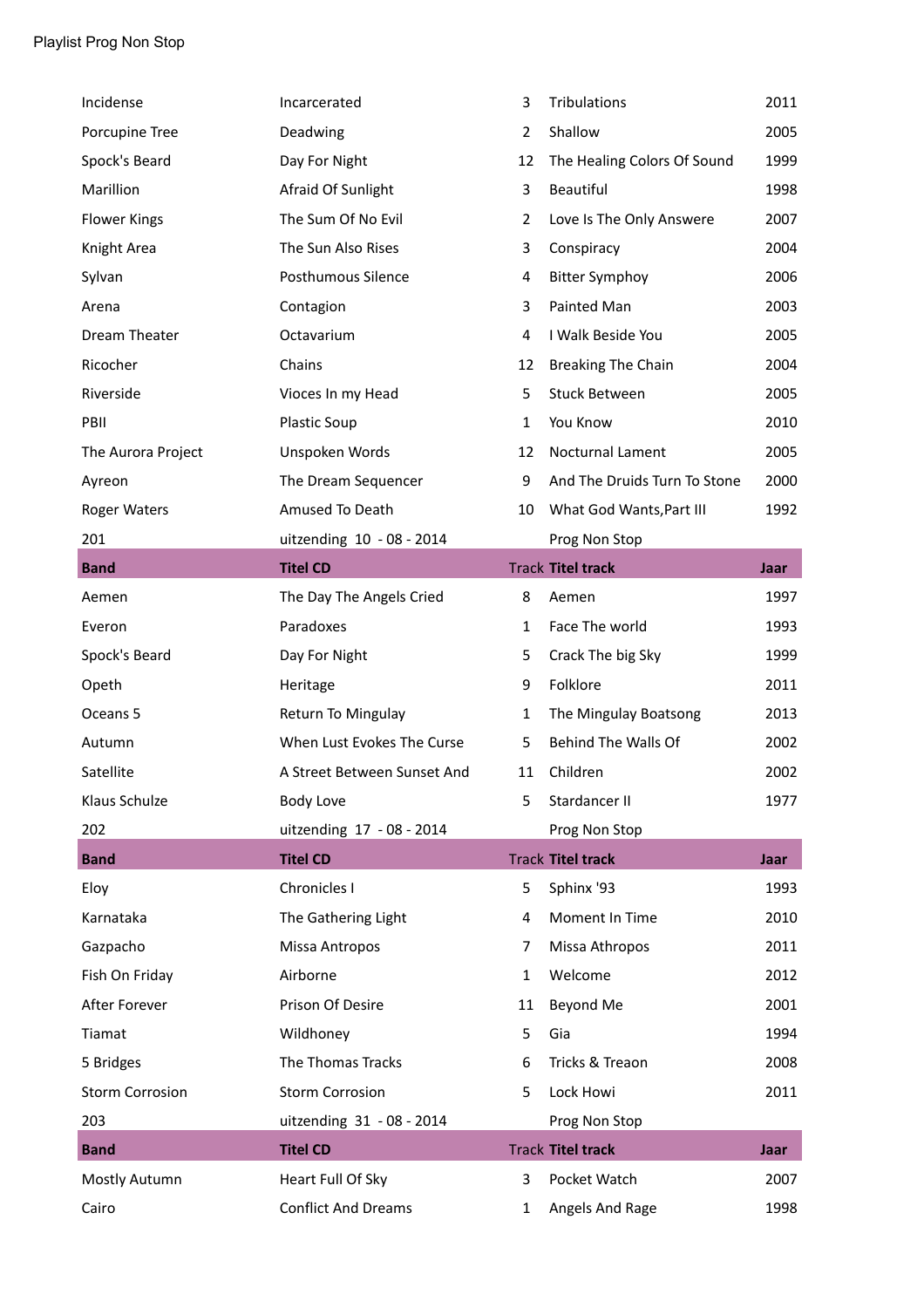| Clepsydra           | Fears                       | $\overline{2}$ | The Missing Spark         | 2003        |
|---------------------|-----------------------------|----------------|---------------------------|-------------|
| Jonh Kerr           | <b>Synphonic Voices</b>     | 3              | Voices In My Head         | 1991        |
| Casual Silence      | Once In A Blue Moon         | $\overline{2}$ | <b>Facing Reality</b>     | 2003        |
| Wolverine           | The Window Purpose          | 4              | Leaving Yesterday         | 2001        |
| Kate Bush           | Hounds Of Love              | 9              | Watching You Without me   | 1985        |
| <b>Roger Waters</b> | Amused To Death             | 3              | Perfect Sense Part I & II | 1992        |
| 204                 | uitzending 07 - 09 - 2014   |                | Prog Non Stop             |             |
| <b>Band</b>         | <b>Titel CD</b>             |                | <b>Track Titel track</b>  | Jaar        |
| For Absent Friends  | The Big Room                | 3              | Giving Up                 | 2001        |
| Shadow Gallery      | Room V                      | 4              | Vow                       | 2005        |
| Eloy                | Colours                     | $\overline{2}$ | Illuminations             | 1980        |
| IQ                  | Nine In A Pond Is Here      | 5              | <b>Awake And Nervous</b>  | 1985        |
| The Wishing Tree    | Carnival Of Souls           | 8              | Thunder In Tinseltown     | 1996        |
| Ayreon              | Flight Of The Migrator      | $\overline{2}$ | Dawn Of A Milion Souls    | 2000        |
| Seti                | <b>Discoveries</b>          | $\overline{2}$ | Ellipse                   | 2010        |
| Nine Stones Close   | One Eye On The Sunrise      | $\mathbf{1}$   | <b>Faceless Angel</b>     | 2012        |
| Shadowland          | Ring Of Roses               | 6              | The Kruhulick Syndrome    | 1991        |
| 205                 | uitzending 14 - 09 - 2014   |                | Prog Non Stop             |             |
| <b>Band</b>         | <b>Titel CD</b>             |                | <b>Track Titel track</b>  | Jaar        |
| Ray Wilson          | Ray Wilson Live cd2         | 5              | Biko                      | 2005        |
| 0.S.I.              | Free                        | 3              | Go                        | 2006        |
| Sentenced           | The Cold White Light        | 11             | <b>Guilt And Regret</b>   | 2002        |
| Flamborough Head    | Tales Of Imperfection       | 2              | Maureen                   | 2005        |
| Medea               | Room Xvii                   | $\overline{7}$ | Graveyard Island          | 2005        |
| Tool                | Lateralus                   | 3              | The Patient               | 2001        |
| Marillion           | The Hard Shoulder           | $\mathbf{1}$   | Thunder Fly               | 2008        |
| Roger Waters        | In The Flesh Live cd 2      | 7              | It's A Miracle            | 2000        |
| Jonh Kerr           | <b>Synphonic Voices</b>     | 8              | Belgium                   | 1991        |
| 206                 | uitzending 21 - 09 - 2014   |                | Prog Non Stop             |             |
| <b>Band</b>         | <b>Titel CD</b>             |                | <b>Track Titel track</b>  | <b>Jaar</b> |
| The Aurora Project  | Selling The Aggression      | 5              | The Sense Of Reality      | 2013        |
| Delain              | April Rain                  | 5              | On The Other Side         | 2009        |
| Satellite           | Into The Night              | $\mathbf{1}$   | Into The Night            | 2007        |
| Rpwl                | The RPWL Experience         | $\mathbf{1}$   | Silenced                  | 2008        |
| Celesty             | <b>Murtal Mind Creation</b> | 6              | Among The Dreams          | 2006        |
| Tiamat              | The Scarred People          | 5              | The Sun Also Rises        | 2012        |
| Tony Banks          | A Curious Feeling           | 8              | Sombody Else's Dream      | 1979        |
| Cosmograf           | When Age Has Done Its Duty  | 4              | <b>Bakelite Switch</b>    | 2011        |
| <b>Tony Banks</b>   | A Curious Feeling           | 1              | From The Undertow         | 1979        |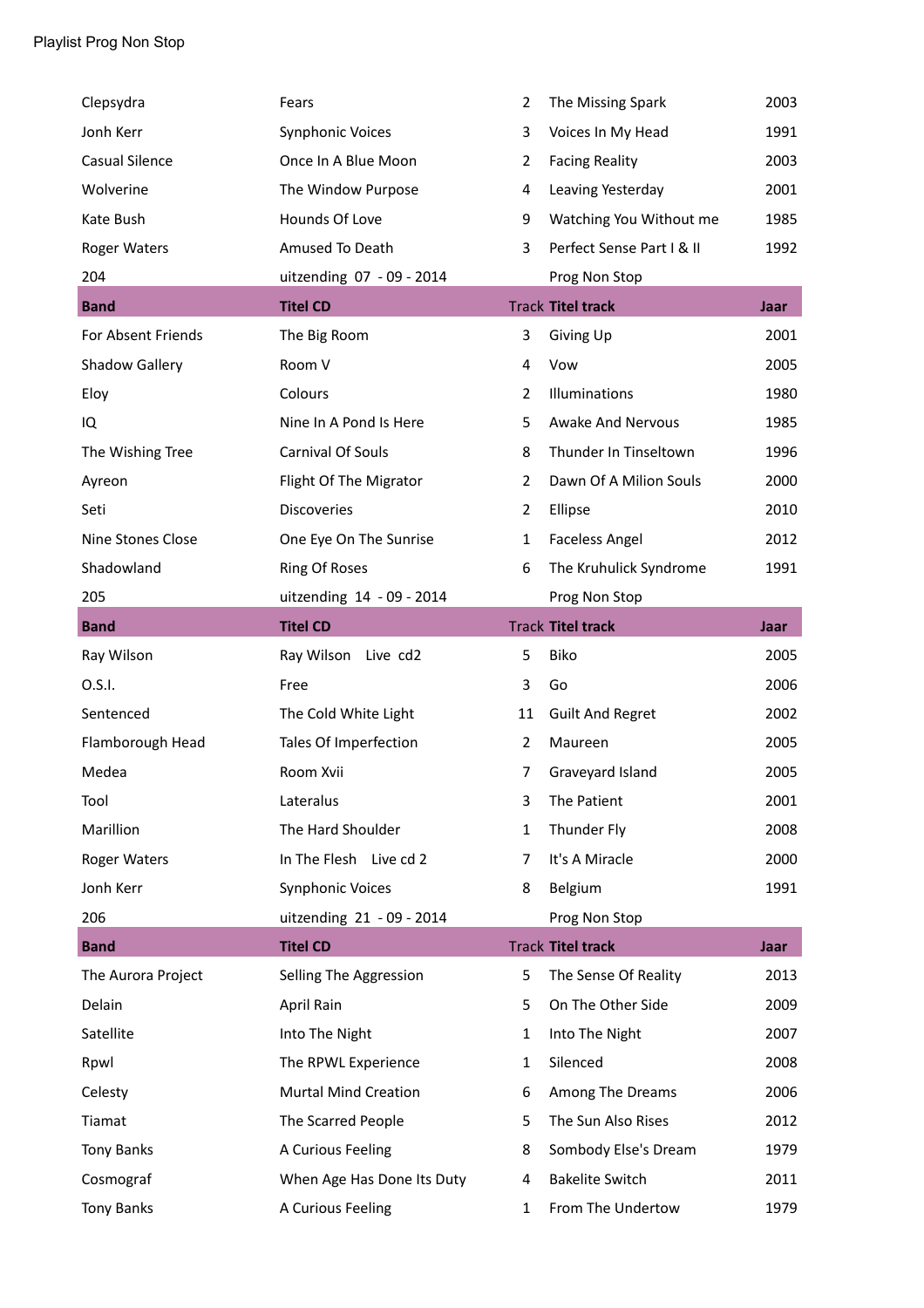| 207                    | uitzending 28 - 09 - 2014   |                | Prog Non Stop                  |             |
|------------------------|-----------------------------|----------------|--------------------------------|-------------|
| <b>Band</b>            | <b>Titel CD</b>             |                | <b>Track Titel track</b>       | Jaar        |
| The Aurora Project     | Unspoken Words              | 12             | Nocturnal Lament               | 2005        |
| Transatlantic          | The Whirlwind               | 6              | <b>Rose Colored Glasses</b>    | 2009        |
| PB II                  | 1000 Wishes                 | 2              | A Perfect Day                  | 2012        |
| X Panda                | Flight Of Fancy             | 10             | <b>Crystal Gazing</b>          | 2011        |
| <b>Natuial Science</b> | This Side Of Paradise       | $\mathbf{1}$   | On My Own                      | 2003        |
| Day Six                | The Grand Design            | 6              | A Soul's Documentary           | 2010        |
| Anima Mundi            | The Lamplighter             | 5              | <b>Tales From Endless Star</b> | 2013        |
| Kansas                 | Leftoverture                | $\overline{7}$ | Cheyenne Anthem                | 1977        |
| 208                    | Uitzending 05 - 10 - 2014   |                | Prog Non Stop                  |             |
| <b>Band</b>            | <b>Titel CD</b>             |                | <b>Track Titel track</b>       | Jaar        |
| Fish                   | Raingods with zippos        | 5              | Faithhealer                    | 1999        |
| Pink Floyd             | Animals                     | 4              | Sheep                          | 1977        |
| Pendragon              | Passion                     | 4              | This Green And Pleasant Land   | 2011        |
| Queens Ryche           | Empire                      | 8              | <b>Silent Lucidity</b>         | 1990        |
| Opeth                  | <b>Ghost Reverics</b>       | 6              | Hours Of Wealth                | 2005        |
| Theatre Of Tragedy     | Velvet Darkness They Fear   | 5              | And When He Falleth            | 1996        |
| A Liquid Landscape     | Nightingale Express         | 7              | Thieves Of Time                | 2012        |
| Focus                  | Focus X                     | $\overline{2}$ | Focus X                        | 2012        |
|                        |                             |                |                                |             |
| 209                    | Uitzending 12 - 10 - 2014   |                | Prog Non Stop                  |             |
| <b>Band</b>            | <b>Titel CD</b>             |                | <b>Track Titel track</b>       | <b>Jaar</b> |
| Pendragon              | The Jewel                   | 9              | Victims Of Life                | 1990        |
| Kate Bush              | The Kick Inside             | 1              | <b>Wuthering Heights</b>       | 1978        |
| Riverside              | Anno Domini High Definition | 1              | Hyperactive                    | 2009        |
| Ayreon                 | Into The Electric Castle    | 5              | The Decision Tree              | 1998        |
| Silhouette             | <b>Across The Rubicon</b>   | 2              | <b>Breath</b>                  | 2012        |
| Camel                  | <b>Breathless</b>           | 1              | <b>Breathless</b>              | 1978        |
| Aviv Geffen            | Aviv Geffen                 | 10             | Now Or Never                   | 2009        |
| Knight Area            | Realm Of Shadows            | $\mathbf{1}$   | Ethereal                       | 2009        |
| Carptree               | Nymf                        | 3              | The Weight Of The Knowledge    | 2010        |
| 210                    | Uitzending 19 - 10 - 2014   |                | Prog Non Stop                  |             |
| <b>Band</b>            | <b>Titel CD</b>             |                | <b>Track Titel track</b>       | Jaar        |
| Emerson, Lake&Palmer   | Emerson, Lake&Palmer        | 4              | Lucky Man                      | 1970        |
| Alquin                 | Nobody Can Wait Forever     | 3              | Revolution's Eve               | 1975        |
| Mangrove               | <b>Beyond Reality</b>       | 1              | Daydreamer's Nightmare         | 2009        |
| Tool                   | Lateralus                   | $\mathbf{1}$   | The Grudge                     | 2001        |
| Opeth                  | Heritage                    | 6              | Haxprocess                     | 2011        |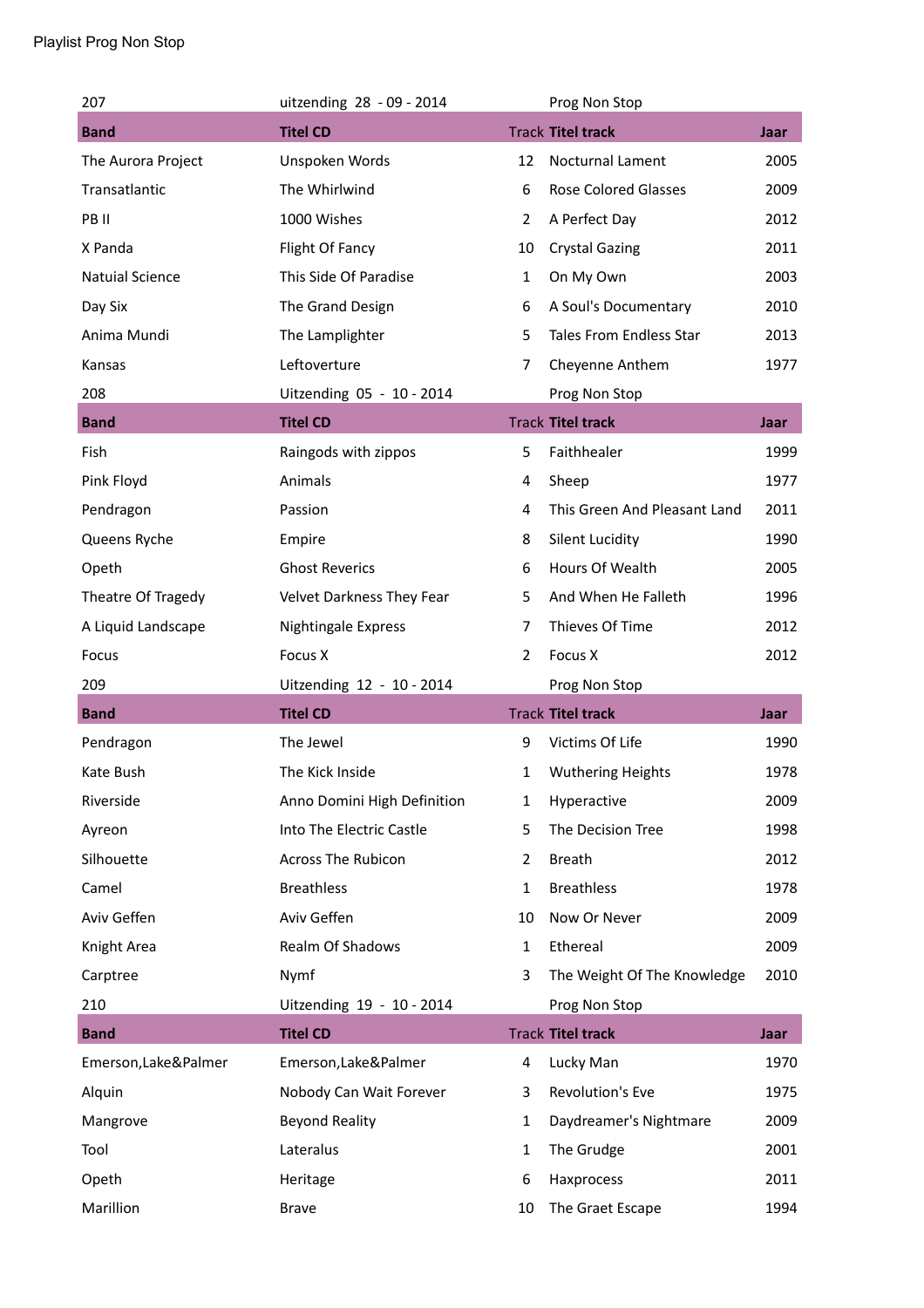| Enchant                     | Blink Of An Eye                   | 5            | Follow The Sun                 | 2002        |
|-----------------------------|-----------------------------------|--------------|--------------------------------|-------------|
| Ekseption                   | <b>Ekseption 3</b>                | $\mathbf{1}$ | Peace Planet                   | 1970        |
| 211                         | Uitzending 26 - 10 - 2014         |              | Prog Non Stop                  |             |
| <b>Band</b>                 | <b>Titel CD</b>                   |              | <b>Track Titel track</b>       | Jaar        |
| Pink Floyd                  | The Final Cut                     | 5            | The Gunners Dream              | 1983        |
| Clepsydra                   | Alone                             | 3            | Tuesday Night 2-3              | 2001        |
| Jadis                       | Fanatic                           | $\mathbf{1}$ | The Great Outside              | 2003        |
| Incidence                   | Incarcerated                      | $\mathbf{1}$ | <b>Ultimate Sin</b>            | 2011        |
| King Crimson                | In The Court Of The Crimson King  | 3            | Epitaph                        | 1969        |
| Marillion                   | Holidays In Eden                  | 10           | 100 Nights                     | 1991        |
| Spook's Beard               | <b>Beware Of Darkness</b>         | 3            | The Doorway                    | 1996        |
| Day Six                     | The Grand Design                  | 6            | A Soul's Documentary           | 2010        |
| 212                         | Uitzending 2 - 11 - 2014          |              | <b>Ada Vierwind Peters</b>     |             |
| <b>Band</b>                 | <b>Titel CD</b>                   |              | <b>Track Titel track</b>       | <b>Jaar</b> |
| Sylvan                      | Sceneries                         | 6            | Share The World                | 2012        |
| Everon                      | Flood                             | 9            | Simple Truth                   | 1995        |
| IQ                          | Nomzamo                           | 3            | Nomzamo                        | 1987        |
| Haken                       | Aquarius                          | 3            | Aquarium                       | 2010        |
| Eris Pluvia                 | Third Eye Light                   | 6            | Peggy                          | 2010        |
| Pink Floyd                  | The Division bell                 | 11           | <b>High Hopes</b>              | 1994        |
| Fish                        | Vigil In A Wilderness OfMirrors   | 9            | Cliche                         | 1990        |
| Silhouette                  | Moods                             | 12           | The Answers                    | 2009        |
| 213                         | Uitzending 9 - 11 - 2014          |              | Prog Non Stop                  |             |
| <b>Band</b>                 | <b>Titel CD</b>                   |              | <b>Track Titel track</b>       | Jaar        |
| Jethro Tull                 | Crest Of A Knave                  | 9            | <b>Raising Steam</b>           | 1987        |
| Sean Filkins                | War And Peace & Other Short       | 4            | Prisoner Of Conscience pt 2    | 2011        |
| Knight Area                 | Nine Paths                        | 9            | Angel's Call                   | 2011        |
| Franck Carducci             | Oddity                            | 2            | The Quind                      | 2011        |
| Ayreon                      | The Human Equation                | 4            | Day Four Mystery               | 2004        |
| Parzivals Eye / Chris Postl | Fragments                         | 2            | Signs                          | 2009        |
| Opeth                       | <b>Ghost Reverics</b>             | 4            | Atonement                      | 2005        |
| Rpwl                        | Beyond Man And Time               | 6            | Beyond Man And Time            | 2012        |
| 214                         | Uitzending 16 - 11 - 2014         |              | muziek keuze Nemo Dre          |             |
| <b>Band</b>                 | <b>Titel CD</b>                   |              | <b>Track Titel track</b>       | <b>Jaar</b> |
| <b>Tim Bowness</b>          | <b>Abandoned Dancehall Dreams</b> | $\mathbf{1}$ | The Warm-Up Man Forever        | 2013        |
| <b>Fractal Mirror</b>       | <b>Strange Attractors</b>         | 2            | The Fading Ghosts Of Yesterday | 2013        |
| Spock's Beard               | The Kindness Of Strangers         | 5            | Strange World                  | 1998        |
| Kingcrow                    | In Crescendo                      | 8            | <b>Morning Rain</b>            | 2013        |
| Yes                         | Magnification                     | 3            | Don't Go                       | 2001        |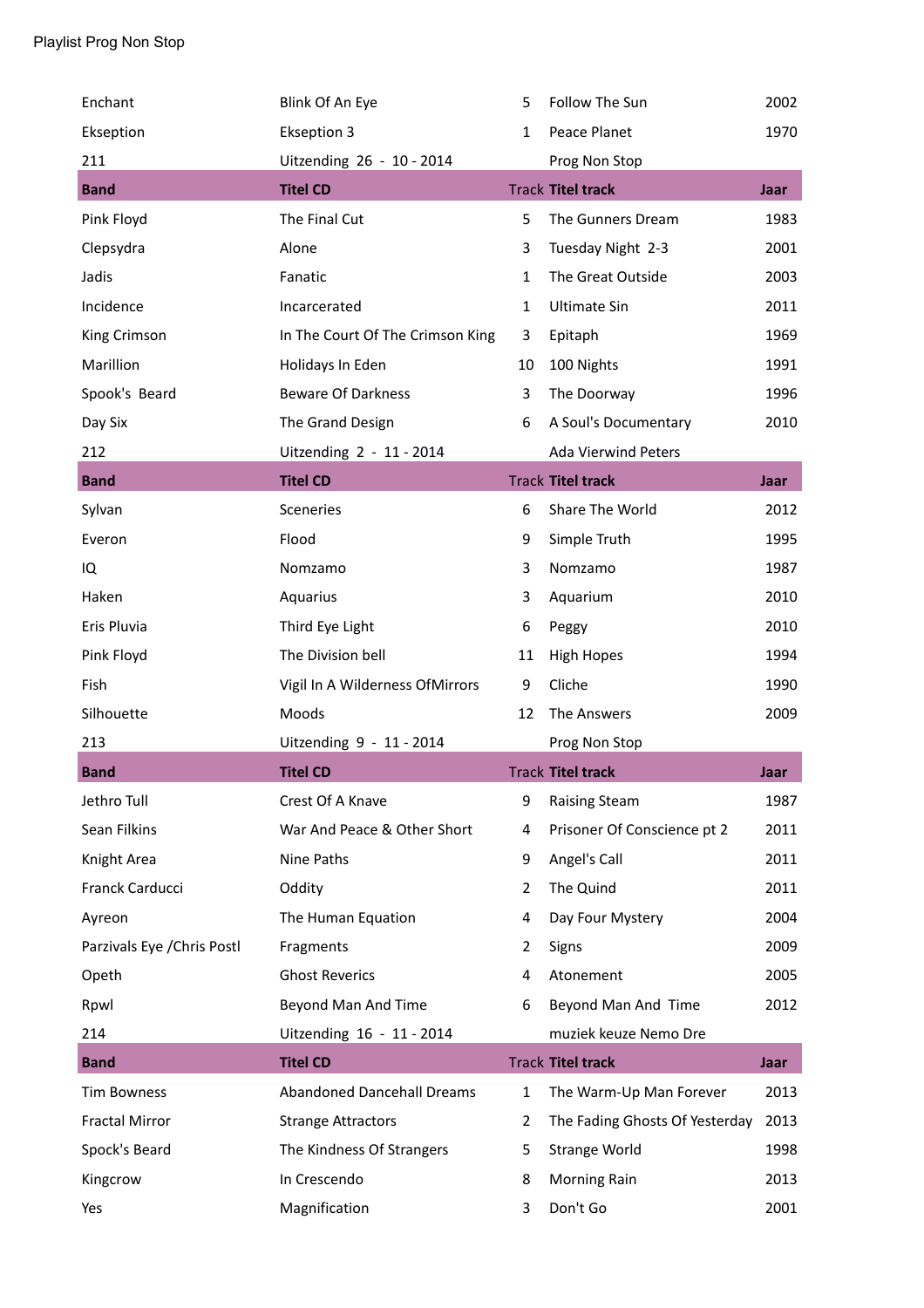| Nemo                | Si Partie 2                      | $\mathbf{1}$ | L'homme Ideal               | 2014        |
|---------------------|----------------------------------|--------------|-----------------------------|-------------|
| Comedy Of Errors    | Fanfare And Fantasy              | 3            | In A Lifetime               | 2013        |
| John Bassett        | Unearth                          | $\mathbf{1}$ | Unearth                     | 2014        |
| A Formal Horse      | A Formal Horse                   | $\mathbf{1}$ | I Lean                      | 2014        |
| The Gift            | Land Of Shadows                  | $\mathbf{1}$ | Too Many Hands              | 2014        |
| Karmakanic          | In A Perfect World               | 6            | <b>Bite The Grit</b>        | 2011        |
| 215                 | Uitzending 23 - 11 - 2014        |              | Andre Van Ieperen           |             |
| <b>Band</b>         | <b>Titel CD</b>                  |              | <b>Track Titel track</b>    | <b>Jaar</b> |
| Tool                | Aenima                           | 5            | Forty Six And 2             | 1996        |
| <b>Lunatic Soul</b> | Lunatic Soul Vol. 2              | 9            | Wanderings                  | 2010        |
| Marillion           | Script For Jester's Tear         | 5            | Chelsea Monday              | 1983        |
| Pink floyd          | The Final Cut                    | 8            | The Fletcher Memorial Home  | 1983        |
| Rpwl                | World Through My Eyes            | 5            | 3 Lights                    | 2005        |
| Wolverine           | Still                            | 7            | Hiding                      | 2006        |
| Riverside           | Second Live Syndrome             | 6            | I Turned You Down           | 2005        |
| Eloy                | Ra                               | 4            | Invasion Of A Mega Force    | 1988        |
| Iq                  | Ever                             | 5            | Leap Of Fait                | 1993        |
| 216                 | Uitzending 30 - 11 - 2014        |              | John Van Heugten (Ricocher) |             |
| <b>Band</b>         | <b>Titel CD</b>                  |              | <b>Track Titel track</b>    | <b>Jaar</b> |
|                     |                                  |              |                             |             |
| Rush                | Signals                          | 12           | Subdivisions                | 1982        |
| Marillion           | Holidays in Eden                 | 2            | Cover My Eyes               | 1991        |
| Toto                | The Seventh One                  | 11           | Home Of The Brave           | 1988        |
| A.C.T.              | Last Epic                        | 8            | Manipulator                 | 2007        |
| In Tension          | Paindrops                        | $\mathbf{1}$ | Paindrops                   | 2013        |
| Fish                | Vigel In A Wilderness Of Mirrors | 5            | A Gentelman's Excuse Me     | 1990        |
| Pink Floyd          | The Wall Live                    | 6            | Comfortably Numb            | 1980        |
| Arena               | Songs From The Lions Cage        | 5            | Jericho                     | 1995        |
| Ricocher            | Chains                           | 11           | Point Of No Return          | 2004        |
| 217                 | Uitzending 7 - 12 - 2014         |              | Prog Non Stop               |             |
| <b>Band</b>         | <b>Titel CD</b>                  |              | <b>Track Titel track</b>    | Jaar        |
| Freedom To Glide    | Rain                             | 4            | Raiders On A Wave           | 2013        |
| Avantasia           | Mystery Of Time                  | 5            | Sleepwalking                | 2013        |
| <b>Armed Cloud</b>  | Shroud Of Rain                   | $\mathbf{1}$ | This Dream                  | 2012        |
| Magic Pie           | Circus Of Life                   | 3            | What If                     | 2007        |
| After Forever       | After Forever                    | 4            | Energize Me                 | 2007        |
| Porcupine Tree      | On The Sunday Of live            | 8            | Radioactive Toy             | 1992        |
| Ambeon              | Fate Of A Dreamer                | 4            | <b>Gold Metal</b>           | 2001        |
| Marillion           | Radiation                        | 7            | Born To Run                 | 1998        |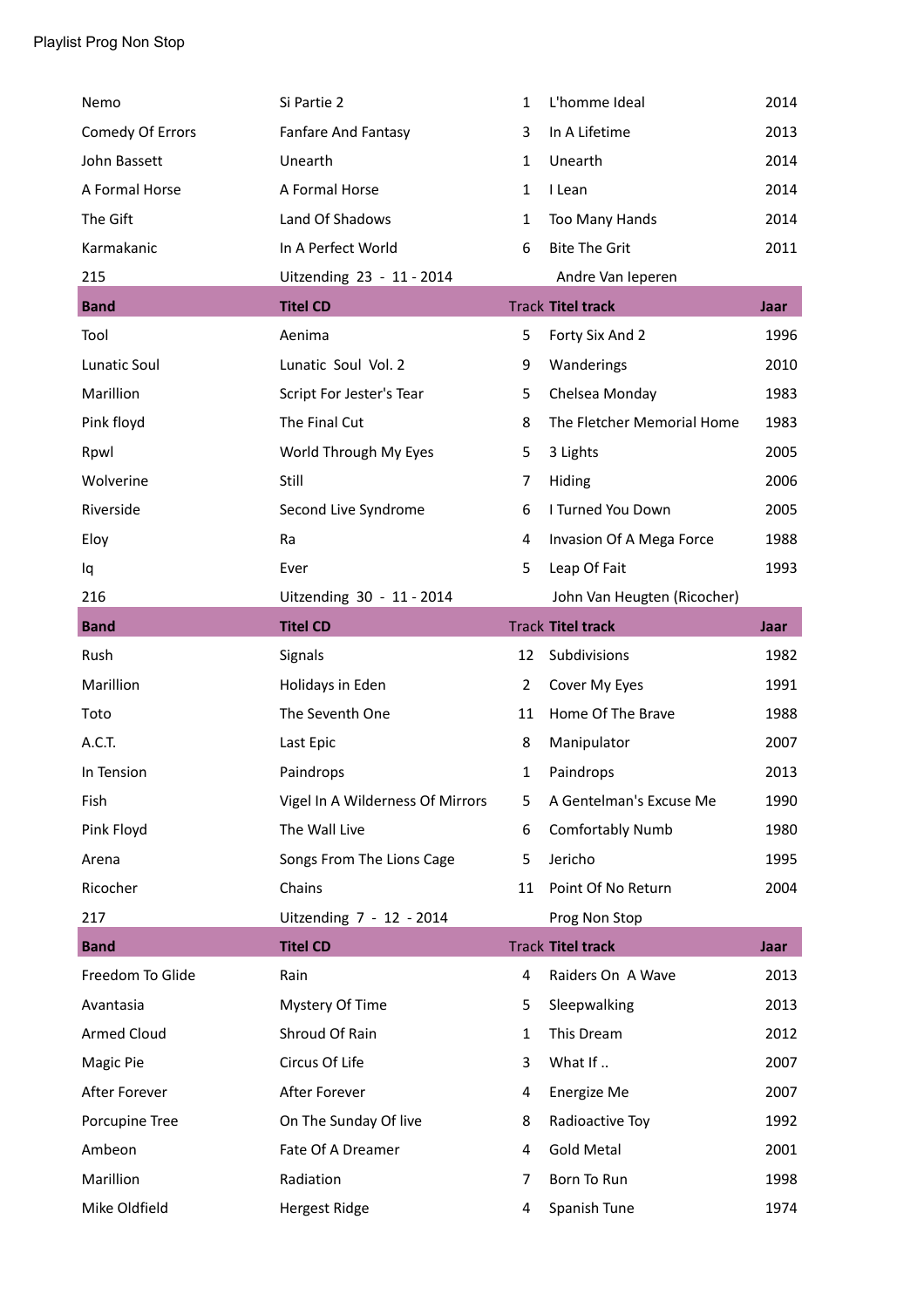| 218                   | Uitzending 14 - 12 - 2014        |                | Prog Non Stop              |             |
|-----------------------|----------------------------------|----------------|----------------------------|-------------|
| <b>Band</b>           | <b>Titel CD</b>                  |                | <b>Track Titel track</b>   | <b>Jaar</b> |
| Arena                 | Contagion                        | 16             | Ascension                  | 2003        |
| Ayreon                | $<$ 01011001>                    | $\overline{2}$ | <b>Waking Dreams</b>       | 2008        |
| OSI                   | Free cd 2                        | 4              | When You're Ready          | 2006        |
| Transatlantic         | S.M.P.T.                         | $\overline{2}$ | We All need Some Light     | 2000        |
| Porcupine Tree        | Fear Of A Blank Planet           | $\mathbf{1}$   | Fear Of A Blank Planet     | 2007        |
| Pink Floyd            | W.Y.W.H. Experience Edition Live | $\overline{2}$ | Raving And Drooling        | 1974        |
| IQ                    | Tales From The Lush Attic        | 3              | <b>Awake And Nervous</b>   | 1988        |
| Anathema              | Weather Systems                  | 7              | The Beginning And The End  | 2012        |
| 219                   | Uitzending 4 - 1 - 2015          |                | Prog Non Stop              |             |
| <b>Band</b>           | <b>Titel CD</b>                  |                | <b>Track Titel track</b>   | Jaar        |
| Pink floyd            | <b>Division Bell</b>             | 10             | Lost For Words             | 1994        |
| Dianoya               | Lidocaine                        | $\overline{7}$ | <b>Best Wishes</b>         | 2012        |
| Riverside             | Second Live Syndrome             | $\overline{2}$ | Volte-Face                 | 2005        |
| PBII                  | 1000 Wishes                      | 12             | Into The Light             | 2012        |
| Subsignal             | Touchstones                      | 4              | The Size Of Light On Earth | 2011        |
| Pagans Mind           | God's Equation                   | 3              | <b>United Alliance</b>     | 2007        |
| <b>Guilt Machine</b>  | On This Perfect Day              | $\mathbf{1}$   | <b>Twisted Coil</b>        | 2009        |
| Mindgames             | <b>MMX</b>                       | 3              | In MynHumble Opinion       | 2010        |
| 220                   | Uitzending 11 - 1 - 2015         |                | Prog Non Stop              |             |
| <b>Band</b>           | <b>Titel CD</b>                  |                | <b>Track Titel track</b>   | Jaar        |
| Everon                | Venus                            | 5              | <b>Restless Heart</b>      | 1997        |
| <b>Shadow Circus</b>  | On A Dark And Stormy Night       | 1              | Overture                   | 2013        |
| The Aurora Project    | Unspoken Words                   | 8              | The Gathering              | 2005        |
| King's X              | Please Come Home Mr.             | 2              | Julia                      | 2000        |
| Marillion             | This Strange Engine              | 8              | This Strange Engine        | 1997        |
| Erik Norlander        | The Galactic Collective          | $\overline{7}$ | After The Revolution       | 2010        |
| 221                   | Uitzending 18 - 1 - 2015         |                | Hans Ravensbergen          |             |
| <b>Band</b>           | <b>Titel CD</b>                  |                | <b>Track Titel track</b>   | <b>Jaar</b> |
| Survival              | Crusader                         | $\mathbf{1}$   | The Holy Land              | 2008        |
| Ordinary Brainwash    | I'mnotaddicted                   | 1              | Anon.I'm                   | 2014        |
| A Cosmic Trail        | The Outer Planes                 | $\mathbf{1}$   | Navigator                  | 2010        |
| Zon                   | Astral Projector                 | 8              | Astral Projector           | 1978        |
| Yes                   | Going For The One                | 4              | <b>Wonderous Stories</b>   | 1977        |
| Zonda Projeckt        | El Lianto Secreto De La Luna     | 4              | El Equilibrio              | 2002        |
| <b>Black Mountain</b> | In The Future                    | 4              | Wucan                      | 2008        |
| KSIZ                  | Never Of War                     | $\overline{2}$ | X13                        | 2012        |
|                       |                                  |                |                            |             |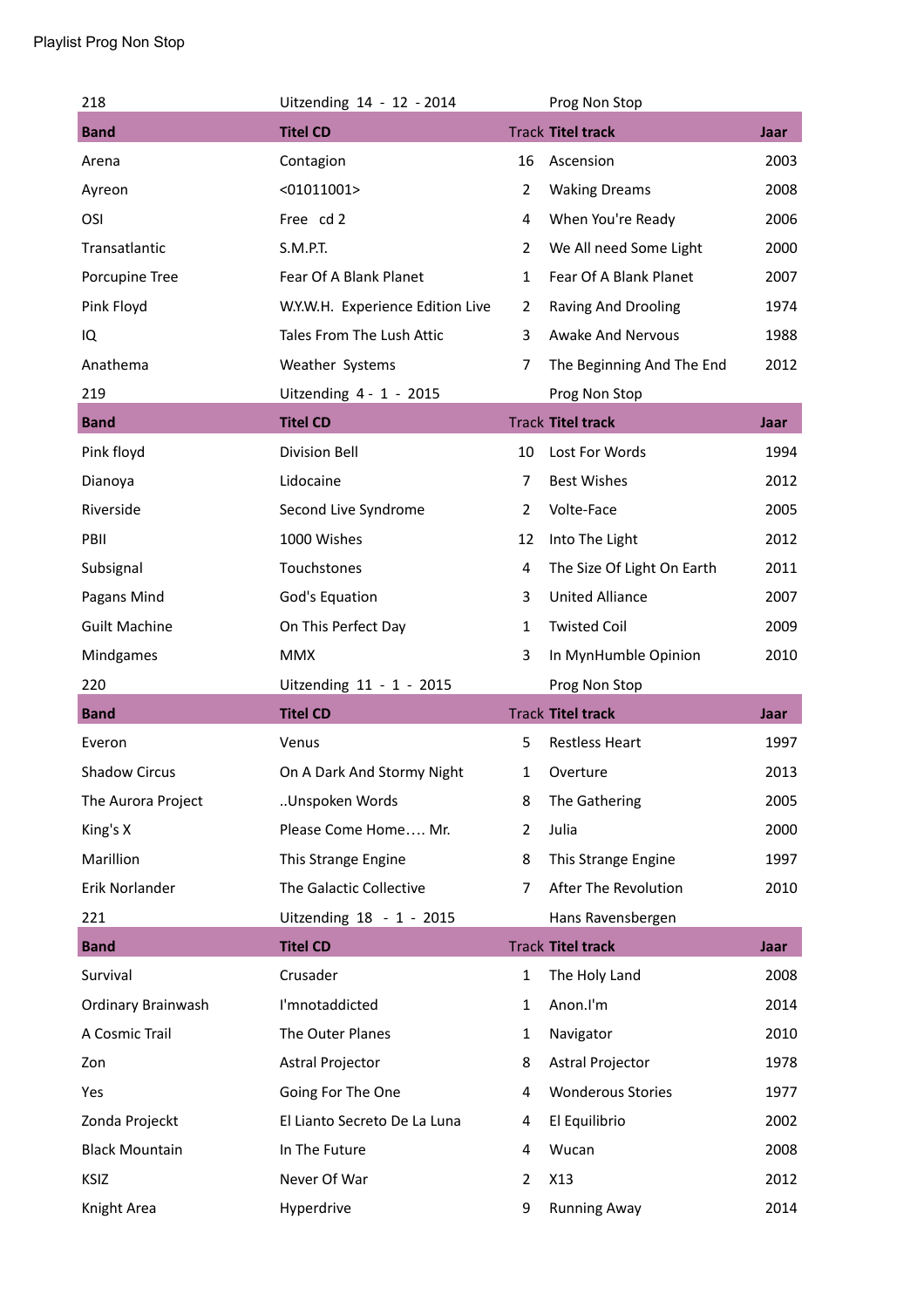| Finch              | <b>Galleons Of Passion</b>    | $\overline{2}$ | Remembering The Future   | 1977        |      |
|--------------------|-------------------------------|----------------|--------------------------|-------------|------|
| 222                | Uitzending 25 - 1 - 2015      |                | Prog Non Stop            |             |      |
| <b>Band</b>        | <b>Titel CD</b>               |                | <b>Track Titel track</b> | <b>Jaar</b> |      |
| Rush               | Hold Your Fire                | 5              | Prime Mover              | 1987        |      |
| <b>Blind Ego</b>   | Mirror                        | 8              | Don't Ask Me Why         | 2007        |      |
| Day Six            | The Grand Design              | $\overline{2}$ | Lost Identity            | 2010        |      |
| The Aurora Project | Shadow Border                 | $\overline{7}$ | Shadow Border            | 2009        |      |
| Dream Theater      | Black Clouds&Silverlings cd 1 | 3              | Wither                   | 2009        |      |
| Anima Mundi        | The Lamplichter               | 4              | The Human House          | 2013        |      |
| DeeExpus           | The King Of Number 33         | 9              | <b>Virex Mortuus</b>     | 2011        |      |
| 223                | Uitzending 1 - 2 - 2015       |                | Prog Non Stop            |             |      |
| <b>Band</b>        | <b>Titel CD</b>               |                | <b>Track Titel track</b> | <b>Jaar</b> |      |
| Kansas             | Leftoverture                  | 7              | Cheyenne Anthem          | 1977        |      |
| Demis Roussos      | Attitudes                     | $\mathbf{1}$   | <b>Follow Me</b>         | 1982        |      |
| Illumion           | Hunting For Significance      | $\overline{2}$ | Scarlet Sin              | 2009        |      |
| Nine Stones Close  | One Eye On The Sunrise        | 5              | One Eye On The Sunrise   | 2012        |      |
| Paul Cusick        | <b>Focal Point</b>            | 3              | Fade Away                | 2009        |      |
| Anathema           | We're Here Because We're Here | $\mathbf{1}$   | Thin air                 | 2010        |      |
| OSI                | Free                          | 6              | <b>Bigger Wave</b>       | 2006        |      |
| Odyssice           | Impression                    | $\overline{2}$ | Lokapalas                | 2000        |      |
|                    |                               |                |                          |             |      |
| 224                | Uitzending 8 - 2 - 2015       |                | Prog Non Stop            |             |      |
| <b>Band</b>        | <b>Titel CD</b>               |                | <b>Track Titel track</b> | <b>Jaar</b> |      |
| Aragon             | Don't Bring The Rain          | 6              | Cry Out                  | 1988        |      |
| Threshold          | Psychedelicatessen            | 7              | He Is I Am               | 1994        |      |
| Pallas             | The Sentinel                  | 3              | <b>Arrive Alive</b>      | 1992        |      |
| Ray Wilson         | Change                        | $\overline{2}$ | Goodbye Baby Blue        | 2003        |      |
| Marillion          | Marbless<br>cd <sub>2</sub>   | 3              | Don't Hurt Yourself      | 2004        |      |
| Steven Wilson      | Insurgentes                   | $\mathbf{1}$   | Harmony Korine           | 2008        |      |
| Sylvan             | Presets                       | $\mathbf{1}$   | One Step Beyond          | 2006        |      |
| Airbag             | Identity                      | 3              | Safe Like You            | 2009        |      |
| Aurora Project     | Prog NL                       | 5              | Alles Is Een             | 2011        |      |
| Erik Norlander     | Music Machine<br>cd2          | 5              | Metamorphosis            | 2003        |      |
| 225                | Uitzending 15 - 2 - 2015      |                | Prog Non Stop            |             |      |
| <b>Band</b>        | <b>Titel CD</b>               |                | <b>Track Titel track</b> | Jaar        | Land |
| Riverside          | Anno Domini High Definition   | $\mathbf{1}$   | Hyperactive              | 2009        | PL   |
| After Forever      | Exorclium                     | 3              | My Choice                | 2003        | NL   |
| Pendragon          | Pure                          | 3              | View From The Seashore   | 2008        | GB   |
| Silent Edge        | The Eyes Of The Shadow        | 3              | <b>Wasted Lands</b>      | 2003        | NL   |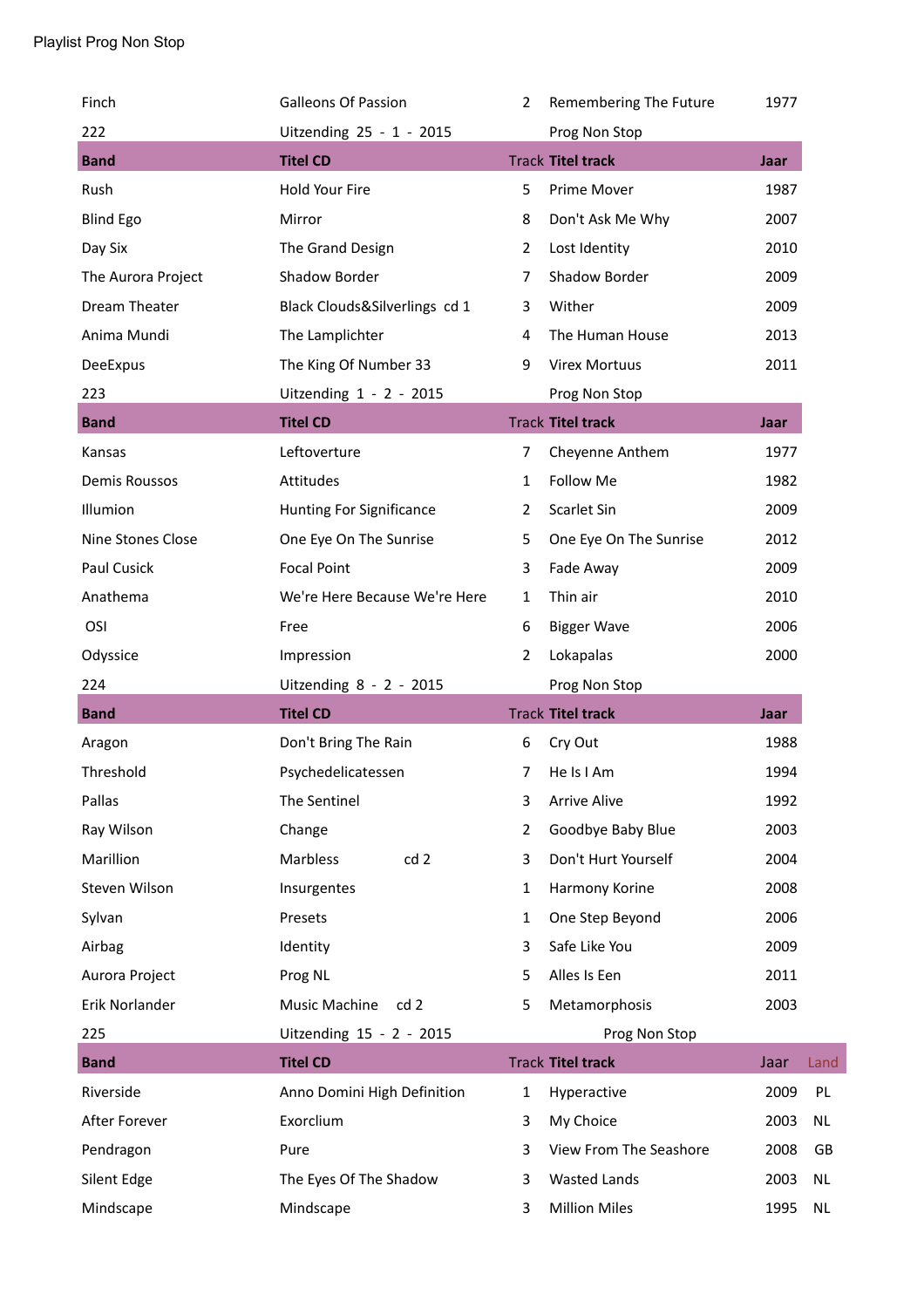| Nightwish<br>Once<br>Nemo<br>3                                                           | 2012 CAN |            |
|------------------------------------------------------------------------------------------|----------|------------|
|                                                                                          | 2004     | <b>FIN</b> |
| Airbag<br>The Greatest Show On Earth<br>3<br>The Greatest Show On Earth                  | 2014     | <b>NO</b>  |
| Erik Norlander<br><b>Music Machine</b><br>cd <sub>2</sub><br>Sky Full Of Stars<br>10     | 2003     | <b>USA</b> |
| 226<br>Uitzending 22 - 2 - 2015<br>Prog Non Stop                                         |          |            |
| <b>Titel CD</b><br><b>Track Titel track</b><br><b>Band</b>                               | Jaar     | Land       |
| Alquin<br>Nobody Can Wait Forever<br>$\mathbf{1}$<br>Wheelchair Groupie                  | 1975     | <b>NL</b>  |
| Sonic Firsto<br>Dawn Over A New World<br>DragonForce<br>4                                | 2004     | GB         |
| Dream Theater<br>Black Clouds&Silver Linings cd 2<br>Tenement Funster/<br>$\overline{2}$ | 2009     | <b>USA</b> |
| Oceans Of Sadness<br>Laughing Tears*Crying Smile<br>5<br>Cold                            | 2002     | BE         |
| Antimatter<br>Leaving Eden<br>7<br>Leaving Eden                                          | 1999     | UK         |
| <b>Blind Ego</b><br>Mirror<br>8<br><b>Black Despair</b>                                  | 2007     | DE         |
| Before The Storm<br>Fire Wind<br>Allegiance<br>9                                         | 2006     | GB         |
| <b>Fooly Dressed</b><br>Aemen<br>10<br>Down                                              | 2003     | <b>NL</b>  |
| A Brief Encounter<br>North<br>$\overline{2}$<br>Everon                                   | 2008     | DE         |
| Uitzending 1 - 3 - 2015<br>227<br>Prog Non Stop                                          |          |            |
| <b>Titel CD</b><br><b>Track Titel track</b><br><b>Band</b>                               | Jaar     | Land       |
| Jadis<br>Where In the World<br>Understand<br>1                                           | 2000     | GB         |
| The grand Design<br>Massive Glacial Wall<br>Day Six<br>1                                 | 2010     | NL.        |
| <b>Full Circle</b><br>Time Bomb<br>Saga<br>7                                             | 1999     | CAN        |
| Pink Floyd<br>Atom Heart Mother<br>Atom Heart Mother<br>1                                | 1970     | GB         |
| Saturn In Ascension<br>A Lonely Passage<br>Saturnus<br>3                                 | 2013     | DK         |
| Casual Silence<br>Pieces Of Loss<br>Lost In Life<br>7                                    | 2007     | <b>NL</b>  |
| 228<br>Uitzending 8 - 3 - 2015<br>Prog Non Stop                                          |          |            |
| <b>Titel CD</b><br><b>Track Titel track</b><br><b>Band</b>                               | Jaar     | Land       |
| David Gilmour<br>On An Island<br>On An Island<br>2                                       | 2006     | GB         |
| God Has Failed<br><b>RPWL</b><br>1<br>Hole In The Sky                                    | 2000     | DE         |
| The Curse I Hold Within<br>Silent Edge<br>The Eyes Of The Shadow<br>4                    | 2003     | <b>NL</b>  |
| <b>Big Generator</b><br>3<br>Shoot High Aim low<br>Yes                                   | 1987     | GB         |
| The Patchwork Green<br>Julie Gunn<br>Temple Of The Gods<br>10                            | 2014     | GB         |
| Angel Of Desire<br>My New Time<br>Autumn<br>4                                            | 2007     | <b>NL</b>  |
| What If?<br>The Seventh Degree . Separation<br>Arena<br>8                                | 2011     | GB         |
| Marillion<br><b>Bitter Suite</b><br>Misplaced Childhood<br>4                             | 1985     | GB         |
| Kino<br>Picture<br>Picture<br>10                                                         | 2005     | GB         |
|                                                                                          | 1994     | <b>USA</b> |
| Cairo<br>Cairo<br>1<br>Conception                                                        |          |            |
| 229<br>Uitzending 15 - 3 - 2015<br>Prog Non Stop                                         |          |            |
| <b>Titel CD</b><br><b>Track Titel track</b><br><b>Band</b>                               | Jaar     | Land       |
| Chance For A lifetime<br>Kayak<br>Royal Bed Bouncer<br>5                                 | 1975     | <b>NL</b>  |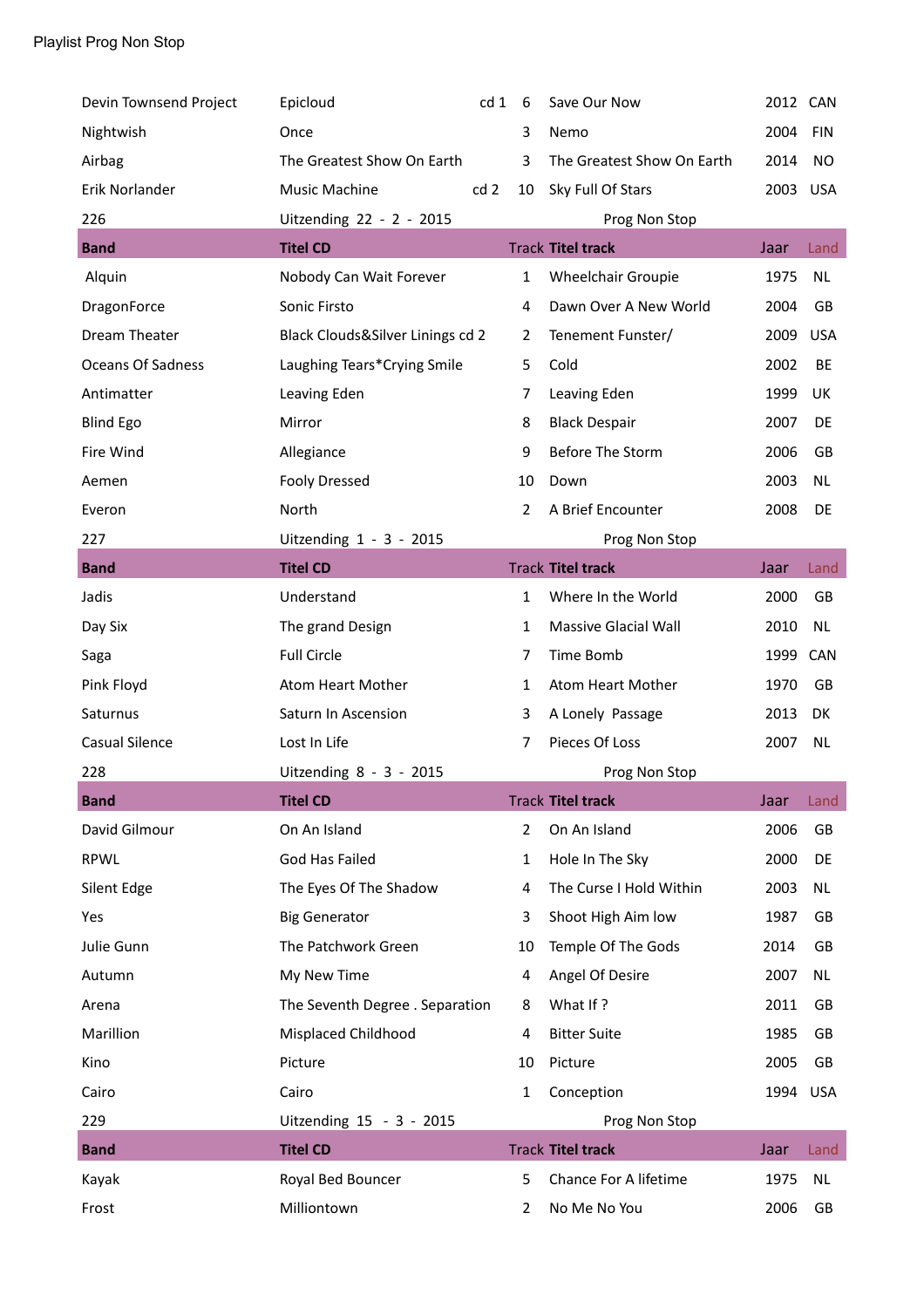| King Crimson             | Discipline                          | 7              | Discipline                      | 1981     | GB         |
|--------------------------|-------------------------------------|----------------|---------------------------------|----------|------------|
| While Heaven Wept        | Vast Oceans Lachrymose              | 4              | Vessel                          | 2009     | <b>USA</b> |
| Genesis                  | Nursery Cryme                       | 7              | The Fountain Of Salmacis        | 1971     | GB         |
| <b>PTS</b>               | Campaign                            | 11             | Again                           | 1996     | <b>NL</b>  |
| Oltremare                | Canossa                             | 12             | li Poeta                        | 2006     | IT         |
| Sound Of Contact         | Dimensionaut                        | 2              | Cosmic Distance Ladder          | 2013     | GB         |
| 230                      | Uitzending 22 - 3 - 2015            |                | Prog Non Stop                   |          |            |
| <b>Band</b>              | <b>Titel CD</b>                     |                | <b>Track Titel track</b>        | Jaar     | Land       |
| Toto                     | Fahren                              | 8              | Could This Be love              | 1986     | <b>USA</b> |
| After Forever            | Exorclium                           | 5              | The Evil That Men Do            | 2003     | <b>NL</b>  |
| Kingcrow                 | In Crescendo                        | 3              | The Hatch                       | 2013     | IT         |
| Karmakanic               | In A Perfect World                  | $\overline{2}$ | Turn It Up                      | 2011     | <b>SE</b>  |
| Jadis                    | Understand                          | 8              | <b>Counting All The Seconds</b> | 2000     | GB         |
| Marillion                | cd 1<br>Anoraknophobia              | 3              | Map Of The World                | 2001     | GB         |
| Marathon                 | The First Run                       | $\overline{2}$ | Man In The Mirror               | 1994     | <b>NL</b>  |
| Anathema                 | We're Here Because We're Here       | 10             | Hindsight                       | 2010     | GB         |
| Emerson, Lake&Palmer     | Peter Gun                           | $\mathbf{1}$   | Peter Gunn Theme                | 1971     | <b>GB</b>  |
| 231                      | Uitzending 29 - 3 - 2015            |                | Prog Non Stop                   |          |            |
| <b>Band</b>              | <b>Titel CD</b>                     |                | <b>Track Titel track</b>        | Jaar     | Land       |
|                          |                                     |                |                                 |          |            |
| Arena                    | Contagium                           | $\mathbf{1}$   | On The Edge Of Despair          | 2004     | GB         |
| Ayreon                   | <b>Actual Fantasy</b>               | 4              | <b>Computer Eyes</b>            | 1996     | <b>NL</b>  |
| <b>PTS</b>               | Nightlines                          | 5              | Out Of The Haze                 | 1992     | <b>NL</b>  |
| Parzivals Eye            | Fragments                           | 7              | Disguise                        | 2009     | DE         |
| Gazpacho                 | <b>Tick Tock</b>                    | 1              | Desert Flight                   | 2009     | GB         |
| Spock's Beard            | <b>Brief Nocturnes And Dreamles</b> | 3              | A Treasure Abandoned            | 2013 USA |            |
| Sylvium                  | Purified                            | $\overline{2}$ | <b>Purified Media</b>           | 2012     | <b>NL</b>  |
| Tiamat                   | Prey                                | 3              | Love In Chains                  | 2003     | <b>SE</b>  |
| David Gilmour            | David Gilmour                       | 1              | Mihalis                         | 1978     | GB         |
| 232                      | Uitzending 5 - 4 - 2015             |                | Prog Non Stop                   |          |            |
| <b>Band</b>              | <b>Titel CD</b>                     |                | <b>Track Titel track</b>        | Jaar     | Land       |
| Sylvan                   | <b>Artificial Paradise</b>          | 6              | I Still Believe                 | 2002     | DE         |
| Marillion                | Los Trios Marillos                  | 11             | Easter                          | 2005     | GB         |
| PBII                     | <b>Plastic Soup</b>                 | 1              | You Know                        | 2010     | <b>NL</b>  |
| <b>Blind Ego</b>         | Mirror                              | 4              | <b>Black Despair</b>            | 2007     | DE         |
| Seventh Wonder           | The Great Escape                    | 3              | The Angelmaker                  | 2010     | <b>SE</b>  |
| Pink Floyd               | Wish You Were Here                  | $\overline{2}$ | Welcome To The Machine          | 1975     | GB         |
| Jethro Tull              | Crest Of A Knave                    | 9              | <b>Raising Steam</b>            | 1987     | GB         |
| <b>Stream Of Passion</b> | <b>Embrace The Storm</b>            | 2              | Passion                         | 2005     | NL         |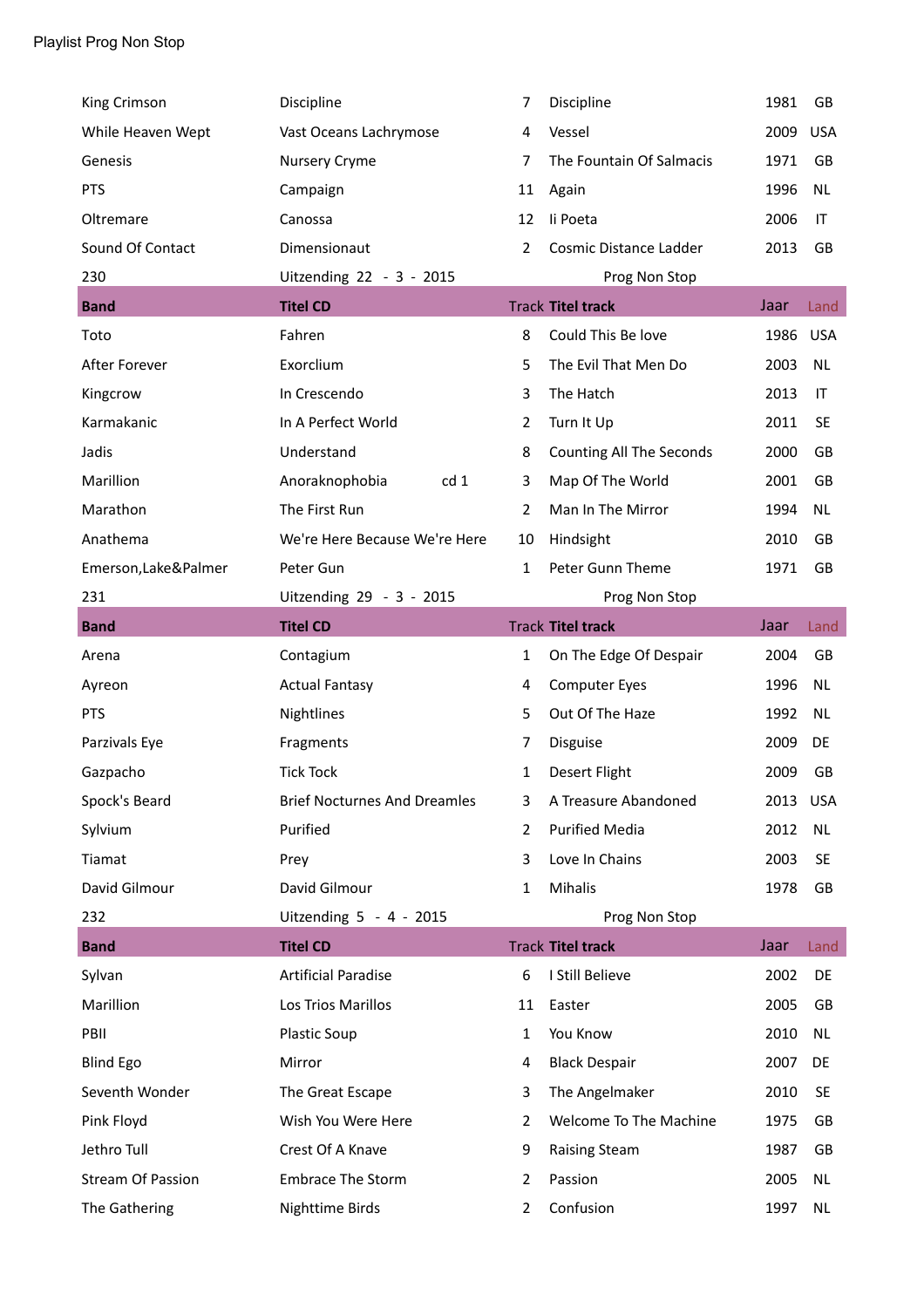| 233                    | Uitzending 12 - 4 - 2015       |              | Prog Non Stop              |      |            |
|------------------------|--------------------------------|--------------|----------------------------|------|------------|
| <b>Band</b>            | <b>Titel CD</b>                |              | <b>Track Titel track</b>   | Jaar | Land       |
| Groep 1850             | Agemo's Trip To Mother Earth   | 10           | Mother No Head             | 1968 | <b>NL</b>  |
| Genesis                | Genesis                        | 4            | Where The Sour Turns To    | 1969 | GB         |
| Pink Floyd             | Atom Heart Mother              | 3            | Summer '68                 | 1970 | GB         |
| Van de Graaf Generator | Pawn Hearts                    | 2            | Man - Erg                  | 1971 | GB         |
| Emmerson Lake&Palmer   | Picture At An Exhibition       | 4            | The Sage                   | 1972 | GB         |
| Mike Oldfield          | <b>Tubular Bells</b>           | 1            | Part 1                     | 1973 | GB         |
| Yes                    | Relayer                        | 3            | To Be Over                 | 1974 | GB         |
| Kansas                 | Masque                         | 8            | Pinnacle                   | 1975 | GB         |
| 234                    | Uitzending 19 - 4 - 2015       |              | Prog Non Stop              |      |            |
| <b>Band</b>            | <b>Titel CD</b>                |              | <b>Track Titel track</b>   | Jaar | Land       |
| Jethro Tull            | Living In The Past             | $\mathbf{1}$ | Song For Jeffrey           | 1972 | GB         |
| Kino                   | Picture                        | 9            | Holding On                 | 2005 | GB         |
| Dream Theater          | Images And Words               | 3            | Take The Time              | 1992 | <b>USA</b> |
| Silent Edge            | The Eyes Of The Shadow         | 3            | <b>Wasted Lands</b>        | 2003 | <b>NL</b>  |
| For Absent Friends     | <b>Running In Circles</b>      | 10           | <b>Nights</b>              | 1994 | <b>NL</b>  |
| Martin Darvill And Fr. | The Greatest Show On Earth     | 3            | Ceremony                   | 1998 | GB         |
| Jadis                  | As Daylight Fades              | 3            | Daylight Fades             | 1998 | GB         |
| Eloy                   | Colours                        | 10           | Silhouette                 | 1980 | DE         |
| Erik Norlander         | Music Machine cd 2             | 1            | Fanfare And Interlude      | 2003 | <b>USA</b> |
| 235<br>5 Jaar          | Uitzending 26 - 4 - 2015       |              | Prog Non Stop              |      |            |
| <b>Band</b>            | <b>Titel CD</b>                |              | <b>Track Titel track</b>   | Jaar | Land       |
| Earth & Fire           | Song of the Marching Childeren | 3            | Storm And Thunder          | 1971 | <b>NL</b>  |
| Ayreon                 | Into The Electric Castle       | 1            | Welcome To The New D.      | 1998 | <b>NL</b>  |
| Ricocher               | Chains                         | 6            | Point Of No Return         | 2004 | <b>NL</b>  |
| The Aurora Project     | Prog NL (Progwereld)           | 5            | Alles Is Een               | 2011 | NL         |
| Profuna Ocean          | Watching The Closing Sky       | 1            | Changing Legacy            | 2009 | <b>NL</b>  |
| PB II                  | Plastic Soup                   | 4            | Loneliness                 | 2010 | NL         |
| Casual Silence         | Once In A Blue Moon            | 5            | Dreamweaver                | 2003 | NL         |
| Knight Area            | Realm Of Shadows               | 6            | Dark Souls                 | 2009 | <b>NL</b>  |
| Egdon Heath            | Him, The Snake And I           | 5            | Mother's Dream             | 1993 | NL         |
| Odyssice               | Impression                     | 5            | Legend                     | 2000 | <b>NL</b>  |
| 236<br>5 Jaar          | Uitzending 3 - 5 - 2015        |              | Prog Non Stop              |      |            |
| <b>Band</b>            | <b>Titel CD</b>                |              | <b>Track Titel track</b>   | Jaar | Land       |
| For Absent Friends     | Square One                     | 6            | Berlin Wall                | 2006 | <b>NL</b>  |
| Silhouette             | A - Maze                       | 9            | Long Distance              | 2006 | <b>NL</b>  |
| Autumn                 | When Lust Evokes The Curse     | 3            | When Lust Evokes The Curse | 2002 | NL         |
|                        |                                |              |                            |      |            |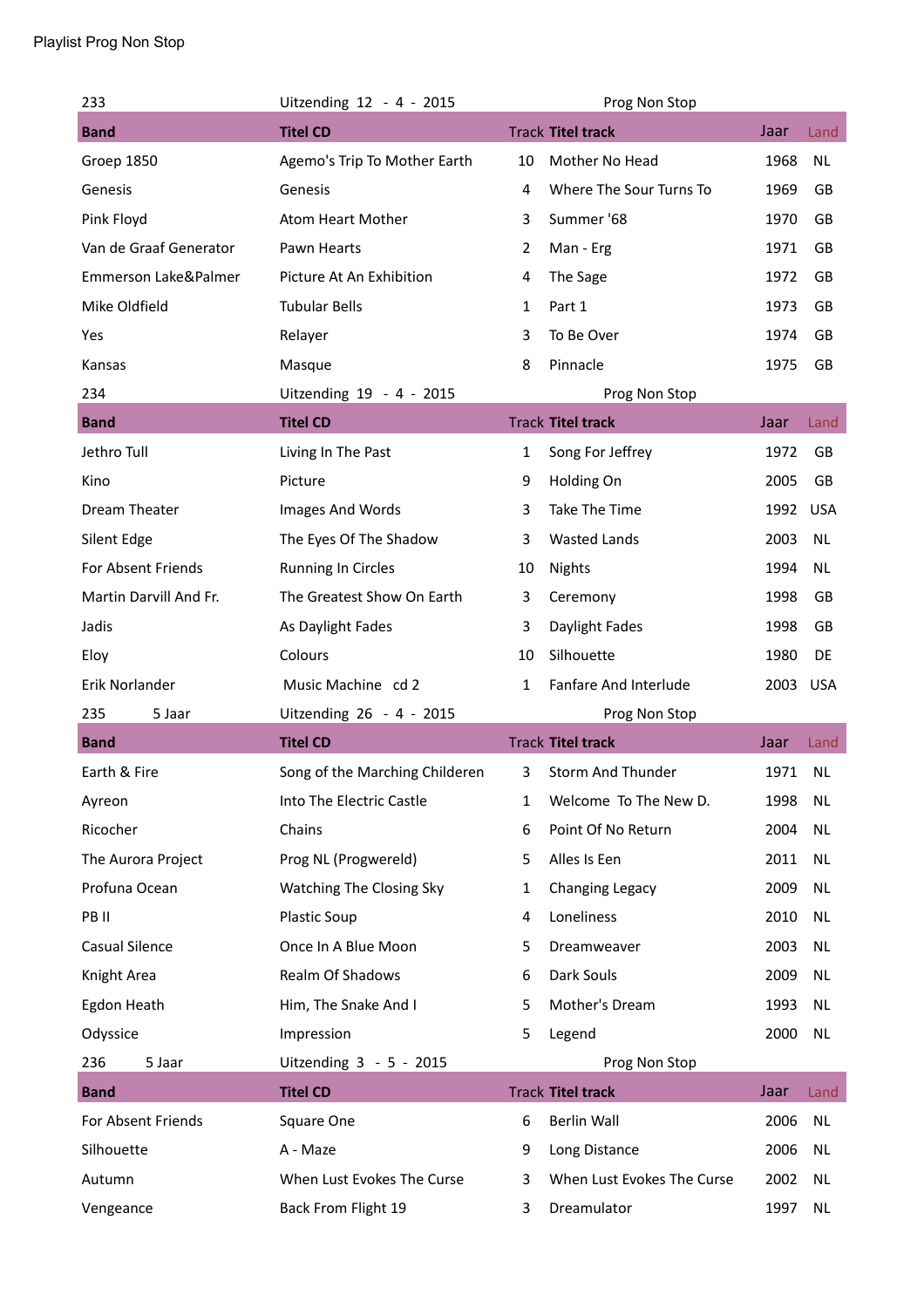| Flamborough Head                    | Tales Of Imperfection          | 2              | Maureen                     | 2005     | <b>NL</b>  |
|-------------------------------------|--------------------------------|----------------|-----------------------------|----------|------------|
| <b>Fractal Mirror</b>               | <b>Strange Attractors</b>      | 2              | The Fading Ghosts Of.       | 2013     | <b>NL</b>  |
| Marathon                            | The First Run                  | 6              | Open Field                  | 1994     | <b>NL</b>  |
| <b>PTS</b>                          | Campaign                       | 3              | Shadows                     | 1996     | <b>NL</b>  |
| Bagheera                            | Silence At Romney Marsh        | 4              | Andante Concitato           | 1991     | <b>NL</b>  |
| 237<br>5 Jaar                       | Uitzending 10 - 5 - 2015       |                | Prog Non Stop               |          |            |
| <b>Band</b>                         | <b>Titel CD</b>                |                | <b>Track Titel track</b>    | Jaar     | Land       |
| Aurora Project                      | Unspoken Words                 | 12             | Nocturnal Lament            | 2005     | <b>NL</b>  |
| Shadowland                          | Mad As A Hatter                | $\overline{2}$ | United States Of Insanity   | 1996     | UK         |
| Opeth                               | Watershed                      | 5              | Porcelain Heart             | 2008     | <b>SE</b>  |
| Pink Floyd                          | Meddle                         | 3              | Fearless                    | 1971     | UK         |
| Porcupine Tree                      | The Sky Moves Sideways         | 3              | The Moon Touches Your       | 1995     | UK         |
| Cliffhanger                         | Not To Be Or Not To Be !       | 3              | The Artist                  | 1996     | <b>NL</b>  |
| Marillion                           | Misplaced Childhood            | 8              | <b>Blind Curve</b>          | 1985     | UK         |
| Focus                               | Focus X                        | 2              | Focus 10                    | 2012     | <b>NL</b>  |
| 238<br>5 Jaar                       | Uitzending 17 - 5 - 2015       |                | Prog Non Stop               |          |            |
| <b>Band</b>                         | <b>Titel CD</b>                |                | <b>Track Titel track</b>    | Jaar     | Land       |
| <b>B.B.King &amp; David Gilmour</b> | Deuces Wild                    | 16             | Cryin'Wont help You Babe    | 1997     | <b>USA</b> |
| Pendragon                           | Pure                           | $\mathbf{1}$   | Indigo                      | 2008     | GB         |
| Blackfield                          | <b>Blackfield IV</b>           | 7              | Jupiter                     | 2007     | GB         |
| Arena                               | The Visitor                    | 8              | In The Blink Of An Eye      | 1998     | GB         |
| <b>Baclay James Harvest</b>         | Ring Of Changes                | 8              | Paradise Of The Horses      | 1983     | DE         |
| Pink Floyd                          | <b>Extraction Records</b>      | 4              | Sheep                       | 1976     | GB         |
| Sylvan                              | Force Of Gravity               | 3              | Isle In Me                  | 2009     | DE         |
| Phideaux                            | Number Seven                   | 2              | Waiting For The Axe To Fall | 2009 USA |            |
| 239<br>Pinkster Prog                | Uitzending 24 - 5 - 2015       |                | Prog Non Stop               |          |            |
| <b>Band</b>                         | <b>Titel CD</b>                |                | <b>Track Titel track</b>    | Jaar     | Land       |
| Ayreon                              | The Final Experiment           | $\mathbf{1}$   | Prologue                    | 1995     | <b>NL</b>  |
| Knight Area                         | The Sun Also Rises             | 2              | The Gate Of Eternity        | 2004     | <b>NL</b>  |
| Day Six                             | The Grand Design               | 2              | Lost Identity               | 2010     | NL         |
| Ricocher                            | Quest For The Heartland        | 1              | The code                    | 2000     | <b>NL</b>  |
| Incidense                           | Incarcerated                   | 3              | Ultimate sin                | 2011     | NL         |
| Ayreon                              | Into The Electric Castle       | 5              | <b>Cosmic Fusion</b>        | 1998     | <b>NL</b>  |
| Profuna Ocean                       | Watching The closing Sky       | 1              | Changing Legacy             | 2009     | <b>NL</b>  |
| <b>Fractal Mirror</b>               | <b>Strange Attractors</b>      | 2              | The Fading Ghosts Of        | 2013     | <b>NL</b>  |
| For Absent Friends                  | <b>Running In Circles</b>      | 3              | A New Day                   | 1994     | <b>NL</b>  |
| 240                                 | Uitzending 31 - 5 - 2015       |                | Prog Non Stop               |          |            |
| <b>Band</b>                         | <b>Titel CD</b>                |                | <b>Track Titel track</b>    | Jaar     | Land       |
| Pink Floyd                          | The Piper at the Gates of dawn | 1              | Astronomy Domine            | 1967     | GB         |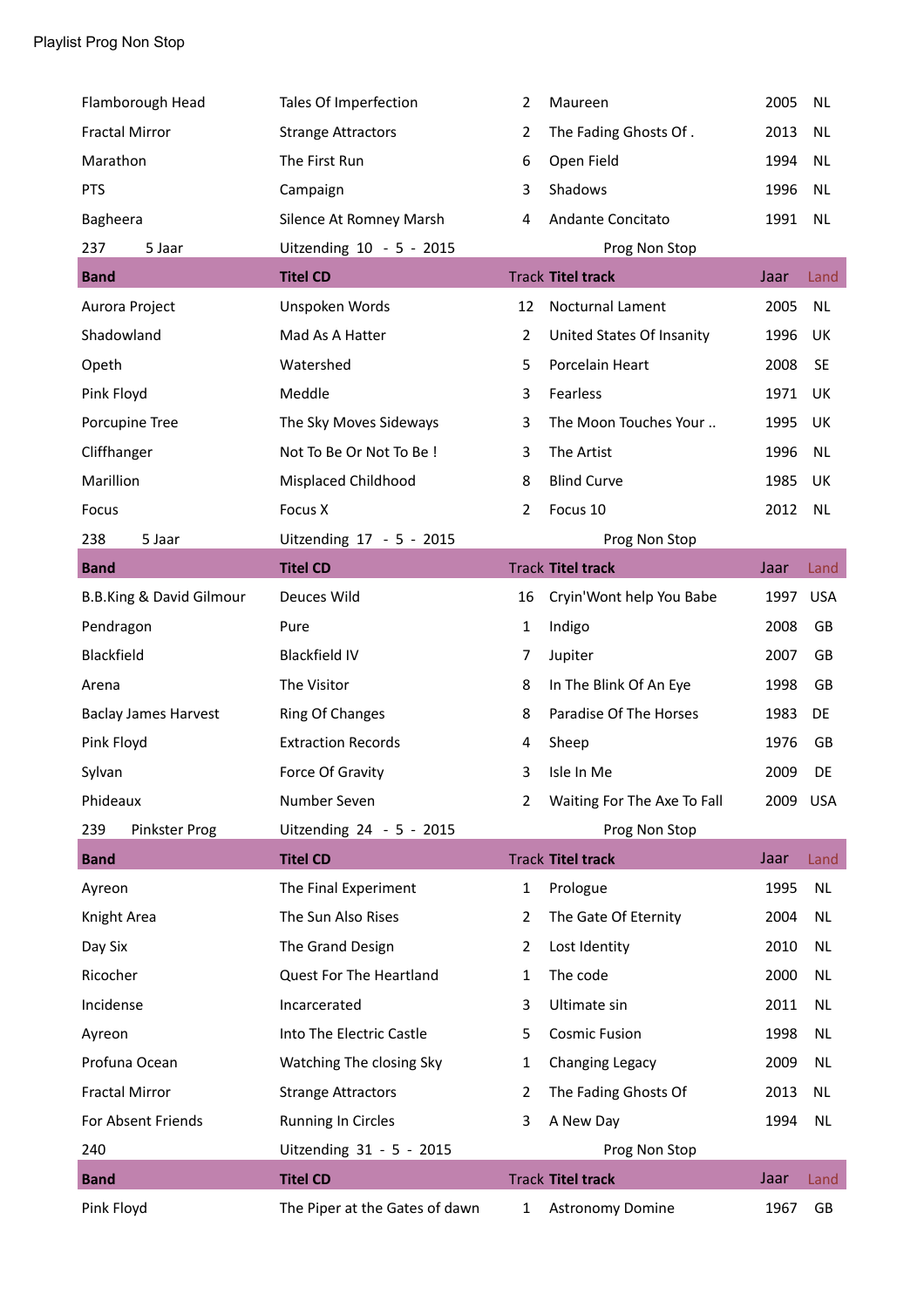| Mindgames              | <b>MMX</b>                       |      | 1  | The Source                  | 2010     | BE         |
|------------------------|----------------------------------|------|----|-----------------------------|----------|------------|
| Everon                 | North                            |      | 1  | Hands                       | 2008     | DE         |
| Devin Townsend Project | Epicloud                         | cd 1 | 5  | Were We Belong              | 2012     | USA        |
| Devin Townsend Project | Epicloud                         | cd 1 | 6  | Save Our Now                | 2012     | <b>USA</b> |
| Pink Floyd             | Obscured by Clouds               |      | 8  | Free Four                   | 1972     | <b>GB</b>  |
| Jadis                  | As Daylight Fades                |      | 1  | Sleepwalking                | 1998     | GB         |
| Dream Theater          | Black Clouds&Silver Linings cd 1 |      | 3  | Wither                      | 2009     | <b>USA</b> |
| Katatonia              | Dead End Kings                   |      | 12 | The Act Of Darkening        | 2012     | <b>SE</b>  |
| Pink Floyd             | Wish You Were Here               |      | 2  | Welcome To The Machine      | 1975     | GB         |
| Pink Floyd             | The Division Bell                |      | 4  | Marooned                    | 1994     | GB         |
| 241                    | Uitzending 14 - 6 - 2015         |      |    | Prog Non Stop               |          |            |
| <b>Band</b>            | <b>Titel CD</b>                  |      |    | <b>Track Titel track</b>    | Jaar     | Land       |
| <b>Alan Parsons</b>    | Gaudi                            |      | 4  | Standing On Higher Ground   | 1987     | GB         |
| Silhouette             | Moods                            |      | 1  | Concert Hangover            | 2009     | <b>NL</b>  |
| Amplifier              | Echo Street                      |      | 1  | Matmos                      | 2013     | GB         |
| A Liquid Landscape     | Nightingale Express              |      | 1  | Nightingale Express         | 2012     | <b>NL</b>  |
| The Flower Kings       | Retropolis                       |      | 4  | There Is More To This World | 1996     | <b>SE</b>  |
| Anima Mundi            | The Lamplighter                  |      | 3  | Light The Lantern Of Your   | 2013     | CU         |
| Airbag                 | Identity                         |      | 3  | Safe Like You               | 2009     | NO         |
|                        |                                  |      |    |                             |          |            |
| 242                    | Uitzending 21 - 6 - 2015         |      |    | Prog Non Stop               |          |            |
| <b>Band</b>            | <b>Titel CD</b>                  |      |    | <b>Track Titel track</b>    | Jaar     | Land       |
| Jethro Tull            | Living In The Past               |      | 14 | Locomotive Breath           | 1972     | GB         |
| Katatonia              | Live Consternation               |      | 6  | Right Into The Bliss        | 2007     | <b>SE</b>  |
| Ayreon                 | The Final Experiment             |      | 4  | The Banishment              | 1995     | <b>NL</b>  |
| Spock's Beard          | Feel Euphoria                    |      | 6  | Ghosts Of Autumn            | 2003 USA |            |
| Satellite              | Into The Night                   |      | 1  | Into The Night              | 2007     | PL         |
| Antimatter             | Leaving Eden                     |      | 4  | The Freak Show              | 2007     | GB         |
| Marillion              | Marbless<br>cd <sub>2</sub>      |      | 2  | The Damage                  | 2004     | GB         |
| <b>Roger Waters</b>    | When The Wind Blows              |      | 15 | <b>Folded Flags</b>         | 1986     | GB         |
| Sylvium                | Purified                         |      | 1  | <b>Purified Crash</b>       | 2012     | NL         |
| 243                    | Uitzending 28 - 6 - 2015         |      |    | Prog Non Stop               |          |            |
| <b>Band</b>            | <b>Titel CD</b>                  |      |    | <b>Track Titel track</b>    | Jaar     | Land       |
| Yes                    | The Yes Album                    |      | 4  | I've Seen All Good People   | 1971     | GB         |
| Manfred Mann's         | Nightingales q Bombers           |      | 1  | Spirits In The Night        | 1975     | GB         |
| Kansas                 | Masque                           |      | 8  | Pinnacle                    | 1975     | <b>USA</b> |
| Mindgames              | Actors In A Play                 |      | 2  | Dramtis Persona             | 2006     | BE         |
| Ayreon                 | Ayreonauts Only                  |      | 1  | Into The Black Hole         | 2000     | Νl         |
| Ricocher               | <b>Cathedral Of Emotions</b>     |      | 9  | Mask Of Illusions           | 2002     | NL         |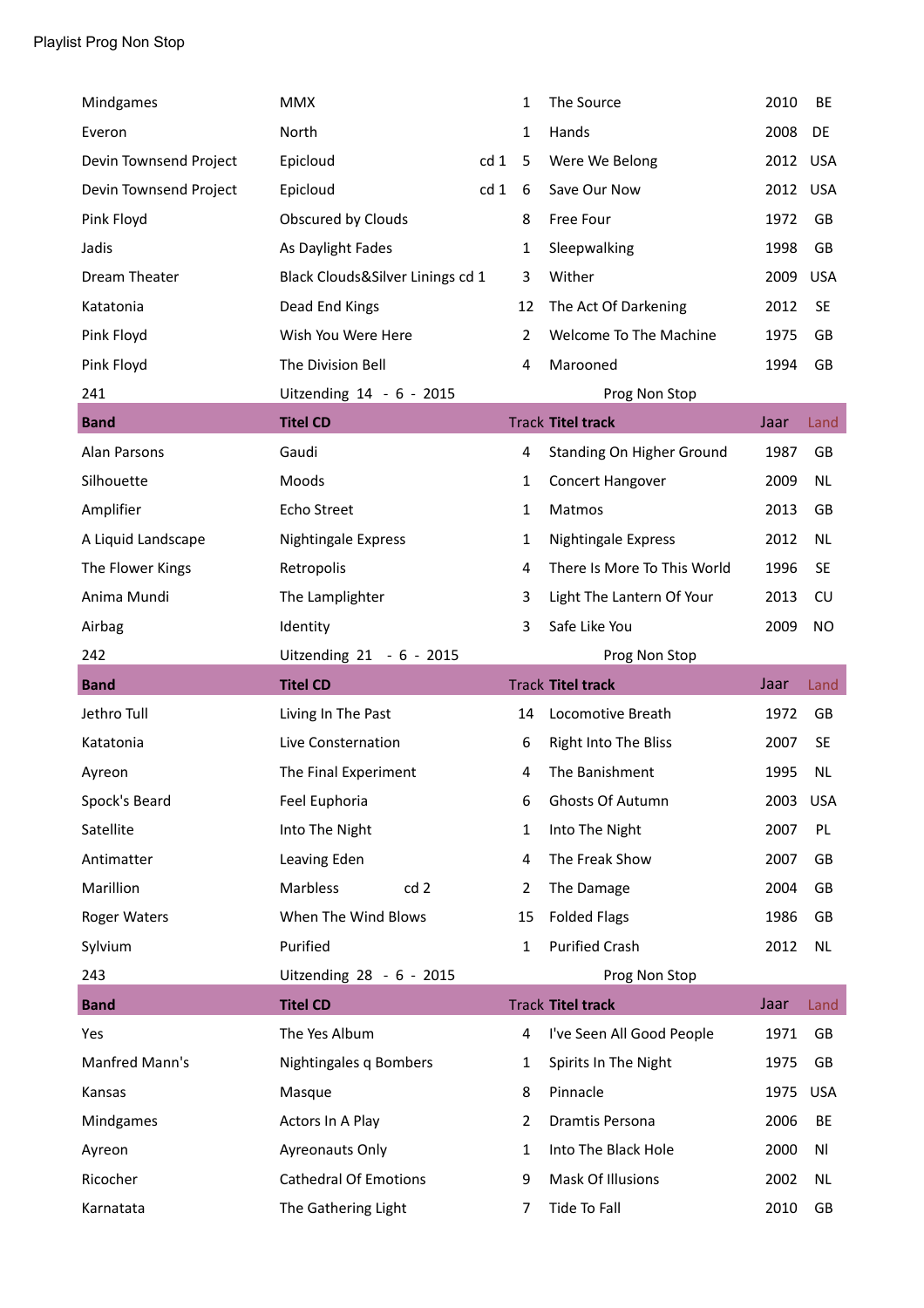| 244                   | Uitzending 5 - 7 - 2015       |                | Prog Non Stop                  |      |            |
|-----------------------|-------------------------------|----------------|--------------------------------|------|------------|
| <b>Band</b>           | <b>Titel CD</b>               |                | <b>Track Titel track</b>       | Jaar | Land       |
| Moody Blues           | Seventh Sojourn               | 8              | I'm Just A Singer              | 1972 | GB         |
| Pallas                | <b>XXV</b>                    | 5              | The Alien Messiah              | 2011 | GB         |
| Pain Of Salvation     | BE                            | 3              | Imago                          | 2004 | <b>SE</b>  |
| Riverside             | Second Live Syndrome          | $\overline{2}$ | Vole-Face                      | 2005 | PL         |
| Yes                   | Close To The Edge             | 1              | Close To The Edge              | 1972 | GB         |
| <b>RPWL</b>           | The RPWL Experience           | 2              | Breathe In Breathe Out         | 2008 | DE         |
| Porcupine Tree        | Fear Of A Blank Planet        | $\overline{2}$ | My Ashes                       | 2007 | GB         |
| Sylvium               | Purified                      | $\overline{2}$ | Media                          | 2012 | <b>NL</b>  |
| 245                   | Uitzending 12 - 7 - 2015      |                | Prog Non Stop                  |      |            |
| <b>Band</b>           | <b>Titel CD</b>               |                | <b>Track Titel track</b>       | Jaar | Land       |
| Dream Theater         | Octavarium                    | 4              | I Walk Reside You              | 2005 | <b>USA</b> |
| Airbag                | Identity                      | 3              | Safe Like You                  | 2009 | NO         |
| <b>Rick Wright</b>    | <b>Broken China</b>           | $\overline{2}$ | Night Of A Thousand Furry Toys | 1996 | GB         |
| Eureka                | Shackleton's Voyage           | 9              | Going Home                     | 2009 | DE         |
| Everon                | North                         | $\overline{2}$ | A Brief Encounter              | 2008 | DE         |
| Camel                 | Coming Of Age cd 2            | 11             | <b>Watching The Bobbins</b>    | 1998 | GB         |
| <b>Casual Silence</b> | Lost In Life                  | $\overline{2}$ | Lost In Life                   | 2007 | <b>NL</b>  |
| Fish                  | Sunsets On Empire             | 10             | Say It With Flowers            | 1997 | GB         |
| Kino                  | Picture                       | 9              | Holding On                     | 2005 | GB         |
| 246                   | Uitzending 19 - 7 - 2015      |                | Prog Non Stop                  |      |            |
| <b>Band</b>           | <b>Titel CD</b>               |                | <b>Track Titel track</b>       | Jaar | Land       |
| Eloy                  | Colours                       | 5              | <b>Child Migration</b>         | 1980 | DE         |
| Delain                | April Rain                    | 4              | Control The Storm              | 2009 | <b>NL</b>  |
| Focus                 | Focus X                       | 5              | All Hens On Deck               | 2012 | <b>NL</b>  |
| Cosmic Dealer         | Crystallization               | 20             | Sinner's Confession            | 1971 | NL         |
| The Gathering         | The B-Sides                   | $\overline{7}$ | When The Sun Hits              | 1997 | NL         |
| Edison's Childeren    | In The Last Waking Moments    | 7              | Spiraling                      | 2011 | GB         |
| Avantasia             | Mystery Of Time               | 3              | <b>Black Orchid</b>            | 2013 | DK         |
| Anathema              | We're Here Because We're Here | 2              | Summernight Horizon            | 2010 | GB         |
| Cosmograf             | When Age Has Done Its Duty    | 3              | On Which We Stand              | 2011 | GB         |
| Phihelmon             | Enjoy It While it Lasts       | 1              | The Final Frontier             | 2012 | <b>NL</b>  |
| 247                   | Uitzending 26 - 7 - 2015      |                | Prog Non Stop                  |      |            |
| <b>Band</b>           | <b>Titel CD</b>               |                | <b>Track Titel track</b>       | Jaar | Land       |
| David Gilmour         | About Face                    | 3              | All Lovers Are Deranged        | 1984 | GB         |
| The Rain Poets        | Soundtrack                    | 1              | The Feeling's new              | 2005 | <b>NL</b>  |
| Peter Gabriel         | US                            | 1              | Come Talk To Me                | 1992 | GB         |
| Riverside             | Second Live Syndrome          | 9              | Before                         | 2010 | PL         |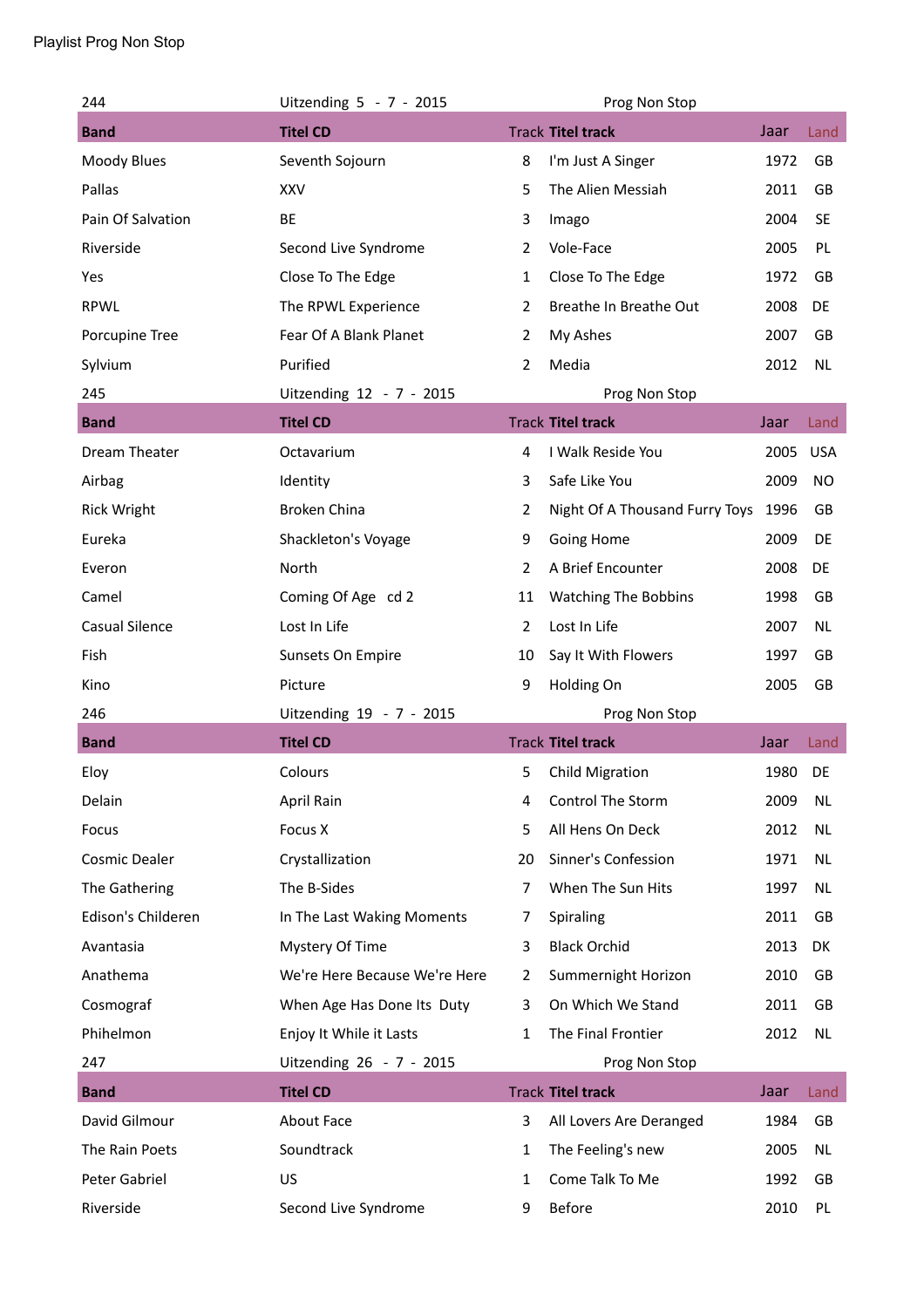| <b>Roger Waters</b>      | Amused To Death              | 2              | What God Wants, Part I   | 1992 | GB         |
|--------------------------|------------------------------|----------------|--------------------------|------|------------|
| Porcupine Tree           | <b>Octane Twisted</b>        | 9              | <b>Time Flies</b>        | 2010 | GB         |
| Spock's Beard            | The Beard Is Out There       | 2              | Go The Way You Go        | 1998 | <b>USA</b> |
| <b>Brainbox</b>          | To You                       | 19             | Mobilea                  | 1970 | <b>NL</b>  |
| 248                      | Uitzending 2 - 8 - 2015      |                | Prog Non Stop            |      |            |
| <b>Band</b>              | <b>Titel CD</b>              |                | <b>Track Titel track</b> | Jaar | Land       |
| Mangrove                 | <b>Beyond Reality</b>        | 4              | <b>Reality Fades</b>     | 2009 | <b>NL</b>  |
| Mindscape                | Mindscape                    | 3              | <b>Million Miles</b>     | 1995 | <b>NL</b>  |
| Pagans Mind              | God's Equation               | 11             | Osirit'triumphant        | 2007 | NO         |
| While Heaven Wept        | Vast Oceans Lachrymose       | 2              | To Wander The Void       | 2009 | <b>USA</b> |
| Anathema                 | Alternative 4                | 8              | Regret                   | 1998 | GB         |
| OSI                      | Free                         | 10             | Once                     | 2006 | <b>USA</b> |
| The Pineapple Thief      | Someone Here Is missing      | 3              | The State We're In       | 2010 | GB         |
| Unitopia                 | <b>Artificial World</b>      | 10             | The Great Reward         | 2010 | AU         |
| <b>Nine Stones Close</b> | One Eye On The Sunrise       | 3              | Janus                    |      | 2012 GB/NL |
| 249                      | Uitzending 9 - 8 - 2015      |                | Prog Non Stop            |      |            |
| <b>Band</b>              | <b>Titel CD</b>              |                | <b>Track Titel track</b> | Jaar | Land       |
| Marillion                | Radiation                    | 3              | The Answering Machine    | 1998 | GB         |
| Everon                   | Venus                        | 6              | What Do We Know          | 1997 | DE         |
| After Forever            | After Forever                | 4              | Energize Me              | 2008 | <b>NL</b>  |
| Landmarq                 | <b>Entertaining Angels</b>   | 4              | Thunderstruck            | 2012 | GB         |
| Ayreon                   | The Theory Of Everything     | 3              | Patterns                 | 2013 | <b>NL</b>  |
| Karmakanic               | In A Perfect World           | 5              | There's Norting Wrong    | 2013 | <b>SE</b>  |
| Pink Floyd               | A Momentary Lapse Of Reason  | 4              | One Slip                 | 1987 | GB         |
| Clepsydra                | More Grans Of Sand           | 12             | Vienna                   | 1998 | <b>CH</b>  |
| <b>Blind Ego</b>         | Numb                         | 5              | Death                    | 2009 | DE         |
| 250                      | Uitzending 16 - 8 - 2015     |                | Prog Non Stop            |      |            |
| <b>Band</b>              | <b>Titel CD</b>              |                | <b>Track Titel track</b> | Jaar | Land       |
| Pink floyd               | Meddle                       | $\mathbf{1}$   | One Of These Days        | 1971 | GB         |
| Ricocher                 | Chains                       | $\mathbf{1}$   | <b>Virtual Chambers</b>  | 2004 | NL         |
| OSI                      | OSI                          | 3              | When You're Ready        | 2003 | USA        |
| Genesis                  | Selling England By The Pound | 3              | Firth Of Fifth           | 1973 | GB         |
| No-man                   | Together We're Stranger      | 7              | The Break-up For Real    | 2007 | GB         |
| Overhead                 | Metaepitome                  | 3              | Point Of View            | 2005 | <b>FIN</b> |
| Nine Stones Close        | One Eye On The Sunrise       | $\mathbf{1}$   | <b>Faceless Angel</b>    |      | 2012 GB/NL |
| Spock's Beard            | Snow                         | 9              | Open The Gates Part 2    | 2002 | GB         |
| Threshold                | <b>Wounded Land</b>          | 2              | Days Of Dearth           | 1993 | GB         |
| Opeth                    | Damnation                    | $\overline{2}$ | In My Time Of Need       | 2003 | <b>SE</b>  |
| Pendragon                | Not Of This World            | 6              | Green Eyed Angel         | 2001 | GB         |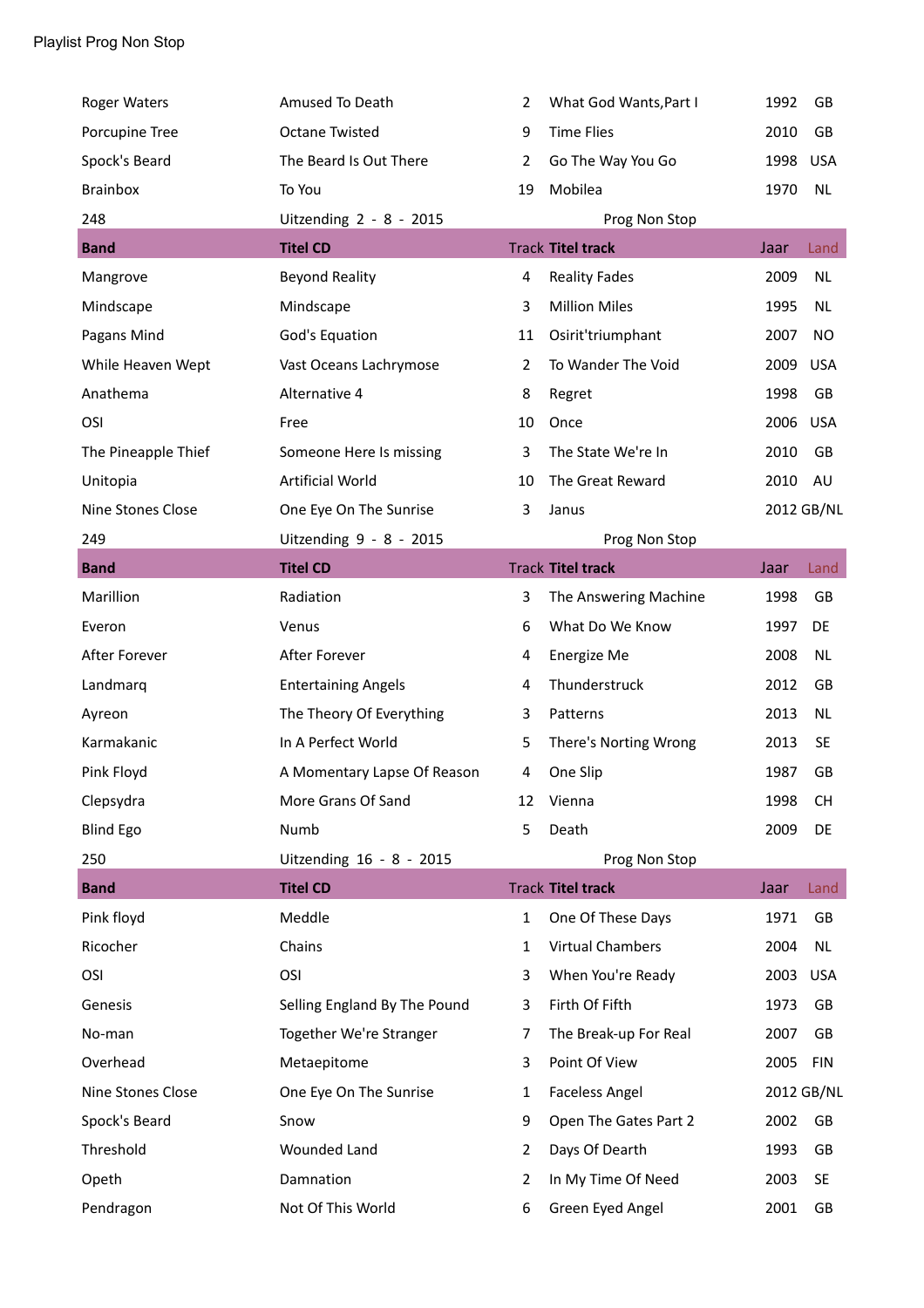| 251                    | Uitzending 30 - 8 - 2015                 |                | Prog Non Stop            |      |           |
|------------------------|------------------------------------------|----------------|--------------------------|------|-----------|
| <b>Band</b>            | <b>Titel CD</b>                          |                | <b>Track Titel track</b> | Jaar | Land      |
| Machiavel              | Virtual Sun                              | 5              | Down On My Knees         | 1999 | BE        |
| Yes                    | Fragile                                  | $\mathbf{1}$   | Roundabout               | 1972 | GB        |
| Genesis                | And Then There WerenThree                | 5              | <b>Burning Rope</b>      | 1978 | GB        |
| Jethro Tull            | Broadsword & The Beast                   | 4              | <b>Flying Colours</b>    | 1982 | GB        |
| Edison's Children      | In The Last Waking Moments               | 13             | The Awakening            | 2011 | GB        |
| Ayreon                 | Flight Of The Migrator                   | 4              | To The Quasar            | 2000 | <b>NL</b> |
| Antimatter             | Leaving Eden                             | 2              | Another Face In A window | 1999 | GB        |
| 252                    | Uitzending 6 - 9 - 2015                  |                | Prog Non Stop            |      |           |
| <b>Band</b>            | <b>Titel CD</b>                          |                | <b>Track Titel track</b> | Jaar | Land      |
| Fish                   | Vigil A Wilderness Of Mirrors            | $\overline{2}$ | <b>Big Wedge</b>         | 1990 | GB        |
| Ray Wilson             | Ray Wilson Live                          | 5              | <b>Carpet Crawlers</b>   | 2005 | GB        |
| Knight Area            | Rising Singns From The Shadow            | 3              | A Different Man Part 1   | 2010 | NL        |
| Sylvan                 | Deliverance                              | 1              | <b>Seeking Nights</b>    | 1998 | DE        |
| Martin Darvill And Fr. | The Greatest Show On Earth               | 11             | Circus In The Sky        | 1999 | GB        |
| Opeth                  | <b>Ghost Reveries</b>                    | 4              | Atonement                | 2005 | GB        |
| David Gilmour          | Live In Gdansk                           | 7              | The Bleu                 | 2008 | GB        |
| Rpwl                   | <b>Start The Fire</b><br>cd <sub>2</sub> | 3              | Cymbaline                | 2005 | DE        |
| 253                    | Uitzending 13 - 9 - 2015                 |                | Prog Non Stop            |      |           |
|                        |                                          |                |                          |      |           |
| <b>Band</b>            | <b>Titel CD</b>                          |                | <b>Track Titel track</b> | Jaar | Land      |
| Peter Gabriel          | So                                       | 2              | Sledgehammer             | 1986 | GB        |
| Ephrat P Nettermalm    | No One's Words                           | 2              | Haze                     | 2008 | IL        |
| Ephemeral Sun          | Harvest Aorta                            | 2              | Prism                    | 2009 | USA       |
| Xinema                 | <b>Bacic Communication</b>               | 3              | Talk                     | 2006 | <b>SE</b> |
| X-Panda                | Flight Of Fancy                          | 10             | <b>Crystal Gazing</b>    | 2011 | EE        |
| Arena                  | Immortal?                                | 4              | Gosth In The Firewall    | 2000 | GB        |
| Day Six                | The Grand Design                         | 6              | A Soul's Documentary     | 2010 | NL        |
| <b>RPWL</b>            | <b>Stock</b>                             | 1              | Opel                     | 2003 | DE        |
| David Gilmour          | David Gilmour                            | 5              | Short And Sweet          | 1978 | GB        |
| 254                    | Uitzending 20 - 9 - 2015                 |                | Prog Non Stop            |      |           |
| <b>Band</b>            | <b>Titel CD</b>                          |                | <b>Track Titel track</b> | Jaar | Land      |
| Pink Floyd             | Obscured By Clouds                       | 5              | Wot's Uh The Deal        | 1972 | GB        |
| <b>Richard Wright</b>  | Wet Dream                                | 5              | Waves                    | 1978 | GB        |
| Pink Floyd             | Wish You Were Here                       | 2              | Welcom To The Machine    | 1975 | GB        |
| Nick Mason             | <b>Fictitious Sport</b>                  | 4              | Hot River                | 1981 | GB        |
| Pink Floyd             | The Piper at the Gates of dawn<br>7      | $\overline{7}$ | Instelstellar Overdrive  | 1967 | GB        |
| <b>Roger Waters</b>    | The Pros And Cons of Hich Hiking         | 7              | Go Fishing               | 1984 | GB        |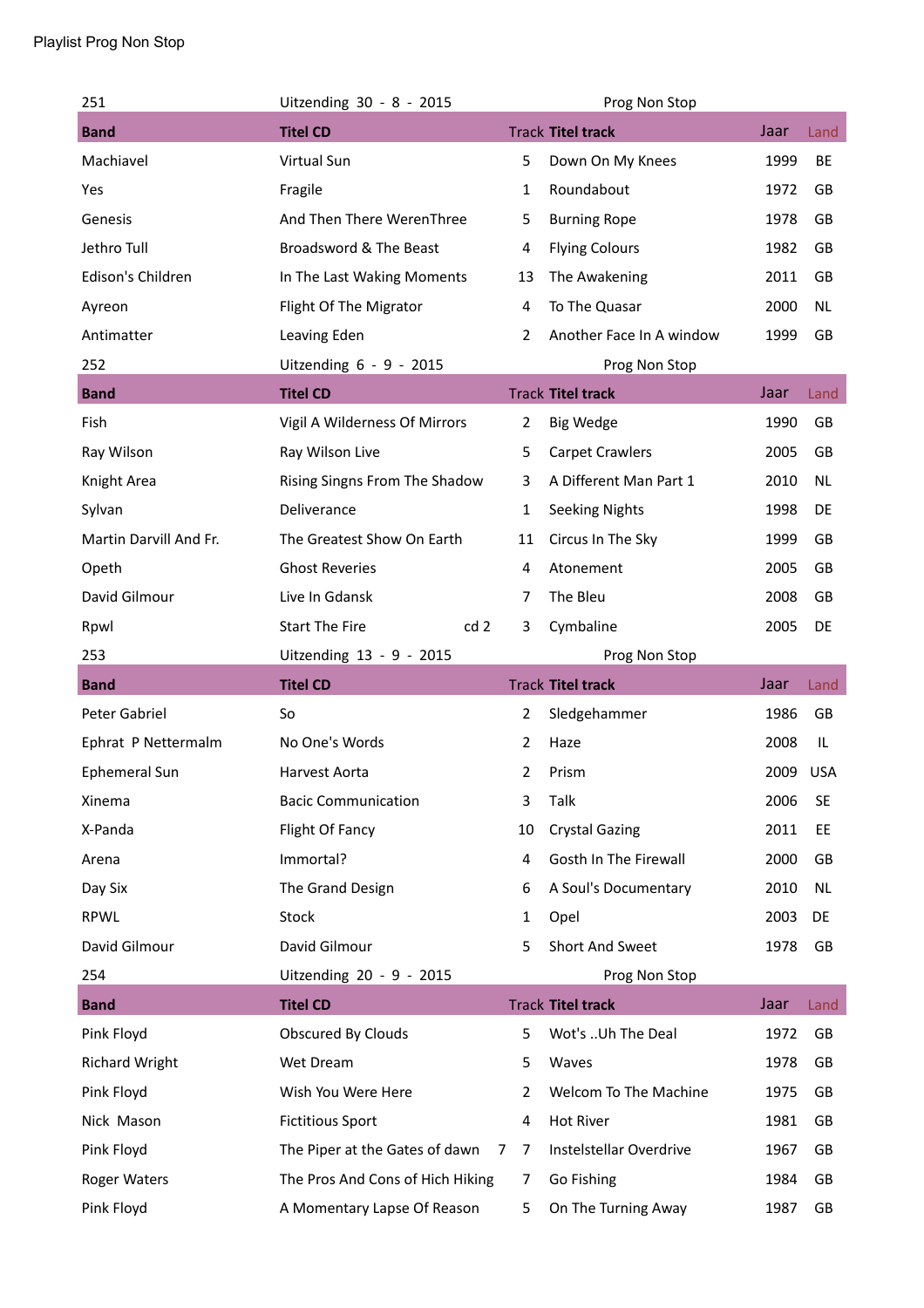| David Gilmour           | On An Island                   |                 | 2              | On An Island              | 2006 | GB         |
|-------------------------|--------------------------------|-----------------|----------------|---------------------------|------|------------|
| Pink Floyd              | <b>Division Bell</b>           |                 | 4              | Marooned                  | 1994 | GB         |
| 255                     | Uitzending 27 - 9 - 2015       |                 |                | Prog Non Stop             |      |            |
| <b>Band</b>             | <b>Titel CD</b>                |                 |                | <b>Track Titel track</b>  | Jaar | Land       |
| Rpwl                    | The Live Experience cd 1       |                 | 1              | Hole In The Sky           | 2009 | DE         |
| Eloy                    | <b>Eloy Live</b>               |                 | 6              | Gliding Into &Inside      | 1978 | DE         |
| <b>Violet District</b>  | <b>Terminal Breath</b>         |                 | 5              | Hommage To The            | 1996 | DE         |
| For Absent Friends      | Out Of Hal                     |                 | 7              | Momeone Like You          | 1995 | <b>NL</b>  |
| Knicht Area             | Rising Signs From The Shadows  |                 | $\mathbf{1}$   | Ethereal                  | 2010 | <b>NL</b>  |
| Opeth                   | Live Royel Albert Hall cd 3    |                 | 2              | Hope Leaves               | 2010 | <b>SE</b>  |
| Star One                | Live On Earth<br>cd2           |                 | 3              | Intergalactic Space Crus. | 2003 | <b>NL</b>  |
| Anathema                | Universal                      |                 | 8              | A Simple Mistake          | 2013 | GB         |
| 256                     | Uitzending 4 - 10 - 2015       |                 |                | Prog Non Stop             |      |            |
| <b>Band</b>             | <b>Titel CD</b>                |                 |                | <b>Track Titel track</b>  | Jaar | Land       |
| <b>ELP</b>              | Pictures At An Exhibition      |                 | 1              | Promenade                 | 1971 | <b>GB</b>  |
| <b>ELP</b>              | Pictures At An Exhibition      |                 | $\overline{2}$ | The Gnome                 | 1971 | GB         |
| Marillion               | Real To Real                   |                 | 1              | Assassing                 | 1984 | <b>GB</b>  |
| Marathon                | Marathon Live                  |                 | $\overline{2}$ | Red Ride                  | 1996 | <b>NL</b>  |
| Dream Theater           | Live Scenes From New York cd 2 |                 | 4              | Metropolis -part 1        | 2001 | <b>USA</b> |
| Vengeance               | The Last Teardrop '84-'92      |                 | 13             | Dreamworld                | 1992 | <b>NL</b>  |
| Porcupine Tree          | Warszawa                       |                 | 7              | Where We Would Be         | 2004 | GB         |
| Sylvan                  | Leaving Backstage              | cd <sub>1</sub> | 5              | Pane Of Truth             | 2007 | DE         |
| RPWL & Ray Wilson       | <b>Start The Fire</b>          | cd 1            | 5              | Roses                     | 2005 | DE         |
| 257                     | Uitzending 11 - 10 - 2015      |                 |                | Prog Non Stop             |      |            |
| <b>Band</b>             | <b>Titel CD</b>                |                 |                | <b>Track Titel track</b>  | Jaar | Land       |
| Enorm                   | Finding My Way                 |                 | $\mathbf{1}$   | Horizon                   | 2012 | <b>NL</b>  |
| The Watch               | Planet Earth?                  |                 | $\overline{2}$ | Something Wrong           | 2010 | IT         |
| <b>Agents Of Mercy</b>  | The Fading Of Twilight         |                 | 10             | A Soldiers Tale           | 2009 | <b>SE</b>  |
| Kino                    | Picture                        |                 | 2              | Letting Go                | 2005 | GB         |
| Anthriel                | The Pathway                    |                 | 3              | Guardian                  | 2010 | <b>FIN</b> |
| While Heaven Wept       | Fear Of Infinity               |                 | 5              | To Grieve Forever         | 2011 | <b>USA</b> |
| Like Wendy              | The Storm Inside               |                 | 2              | Another Day               | 1999 | <b>NL</b>  |
| D'Accord (Andy Jackson) | D'Accord                       |                 | 4              | Time To Play              | 2009 | <b>NO</b>  |
| 258                     | Uitzending 18 - 10 - 2015      |                 |                | Prog Non Stop             |      |            |
| <b>Band</b>             | <b>Titel CD</b>                |                 |                | <b>Track Titel track</b>  | Jaar | Land       |
| Martin Darvill And Fr.  | The Greatest Show On Earth     |                 | $\mathbf{1}$   | Modern Man                | 1999 | GB         |
| PB II                   | 1000 Wishes                    |                 | 2              | A Perfect Day             | 2010 | <b>NL</b>  |
| Frost*                  | Milliontown                    |                 | 1              | Hyperventilate            | 2006 | GB         |
| Antimatter              | Leaving Eden                   |                 | 2              | Another Face In A Window  | 1999 | GB         |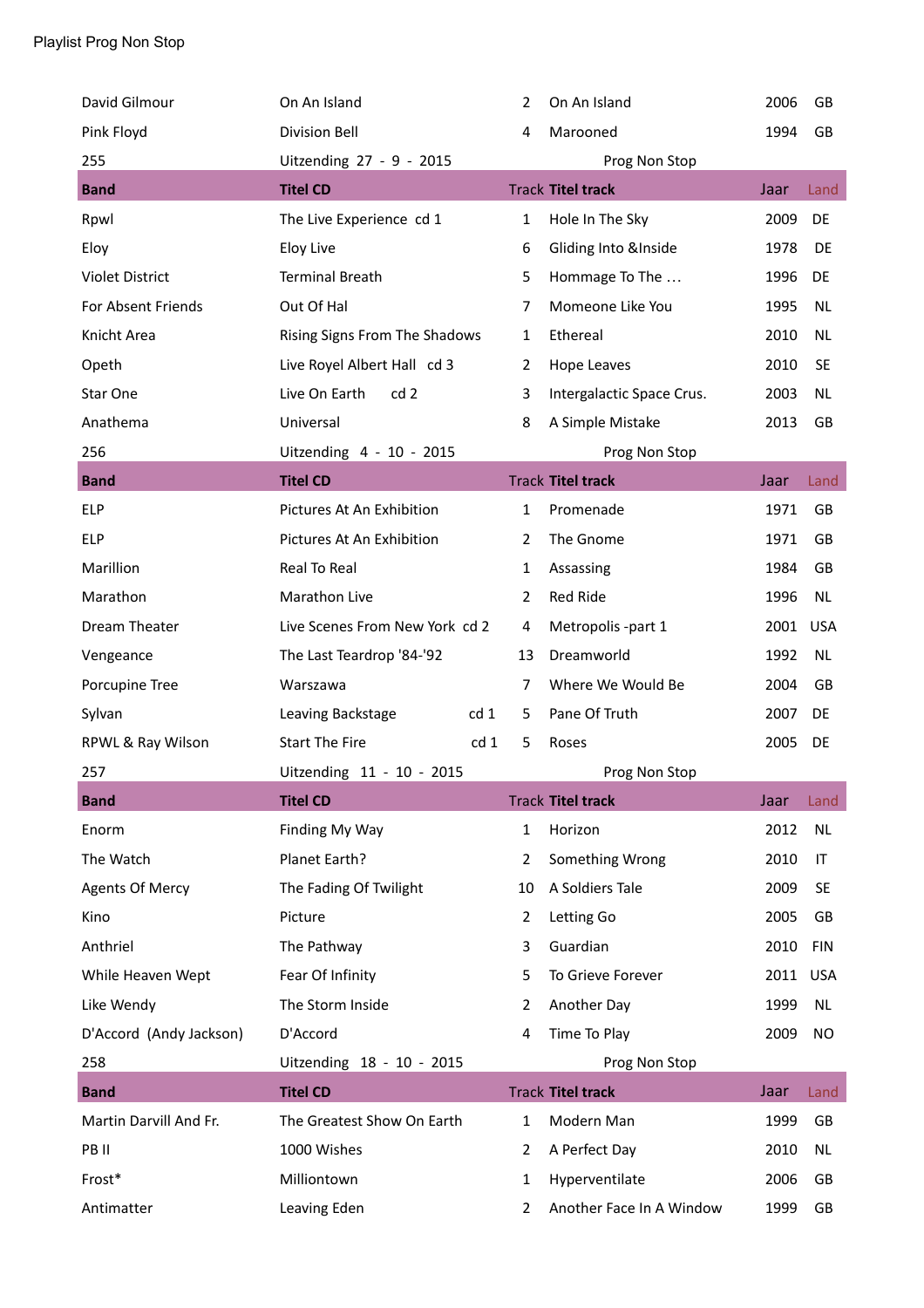| Pallas                      | The Cross & The Crucible       | 6              | <b>Towers Of Babble</b>   | 2001     | GB         |
|-----------------------------|--------------------------------|----------------|---------------------------|----------|------------|
| Unitopia                    | The Garden                     | 3              | Angelqua                  | 2008     | AU         |
| Mystery                     | Beneath The Veil Of Winters F. | 9              | The Awakening             | 2007 CAN |            |
| 259                         | Uitzending 25 - 10 - 2015      |                | Prog Non Stop             |          |            |
| <b>Band</b>                 | <b>Titel CD</b>                |                | <b>Track Titel track</b>  | Jaar     | Land       |
| Porcupine Tree              | Signify                        | 1              | Bornlivedie               | 2003     | GB         |
| Porcupine Tree              | Signify                        | 3              | The Sleep Of No Dreaing   | 2003     | GB         |
| Yes                         |                                | 90125<br>3     | It Can Happen             | 1983     | GB         |
| Queensryche                 | Empire                         | 3              | Jet City Women            | 1990     | <b>USA</b> |
| After Forever               | Exordium                       | 3              | My Choice                 | 2003     | NL         |
| Threshold                   | <b>Wounded Land</b>            | 5              | Surface To Air            | 1993     | GB         |
| Transatlantic               | <b>Bridge Across Forever</b>   | $\overline{2}$ | Suite Charlotte Pike      |          | 2001 multi |
| Mystery                     | Destiny?                       | 3              | Slave To Liberty          | 1998 CAN |            |
| Marillion                   | Afraid Of Sunlight             | 3              | Beautiful                 | 1995     | <b>GB</b>  |
| 260                         | Uitzending 1 - 11 - 2015       |                | Prog Non Stop             |          |            |
| <b>Band</b>                 | <b>Titel CD</b>                |                | <b>Track Titel track</b>  | Jaar     | Land       |
| Profuna Ocean               | Watching The closing Sky       | $\mathbf{1}$   | Changing Legacy           | 2009     | <b>NL</b>  |
| Magic Pie                   | Circus Of Life                 | 3              | What If                   | 2007     | NO         |
| Spock's Beard               | <b>Beware Of Darkness</b>      | 6              | Waste Away                | 1996     | <b>USA</b> |
| Yogi Lang                   | No Decoder                     | $\overline{2}$ | Sacrifice                 | 2010     | DE         |
| Saturnus                    | Saturn In Ascension            | 6              | Call Of The Raven Moon    | 2013     | DK         |
| Paradise Lost               | Believe In Nothing             | 5              | Illuminations             | 2001     | GB         |
| Mindgames                   | <b>MMX</b>                     | 5              | Outside The Gloom         | 2010     | BE         |
| The Lens                    | Regeneration                   | 5              | Sequential                | 2010     | GB         |
| 261                         | Uitzending 8 - 11 - 2015       |                | Prog Non Stop             |          |            |
| <b>Band</b>                 | <b>Titel CD</b>                |                | <b>Track Titel track</b>  | Jaar     | Land       |
| Marillion                   | Afraid Of Sunlight             | $\overline{2}$ | <b>Cannibal Surf Babe</b> | 1995     | GB         |
| Wishbone Ash                | <b>Strnge Affair</b>           | 6              | Throw Down The Sword      | 1992     | GB         |
| Mike Oldfield               | Voyager                        | 4              | Women Of Ireland          | 1996     | GB         |
| <b>Alan Parsons</b>         | Try Anything Once              | 8              | Siren Song                | 1993     | GB         |
| Yes                         | Symphonic Music Of Yes         | 4              | I've Seen All Good People | 1993     | GB         |
| <b>Barclay James Havest</b> | Caught In The Light            | 10             | Once More                 | 1993     | GB         |
| Saturnus                    | Saturn In Ascension            | 3              | A Lonelyn Passage         | 2013     | DK         |
| The Aurora Project          | Shadow Border                  | $\mathbf{1}$   | Human Gateway             | 2009     | <b>NL</b>  |
| Fish                        | Sunsets On Empire              | 1              | The Perception Of Johnny  | 1997     | GB         |
| 262                         | Uitzending 15 - 11 - 2015      |                | Prog Non Stop             |          |            |
| <b>Band</b>                 | <b>Titel CD</b>                |                | <b>Track Titel track</b>  | Jaar     | Land       |
| The Moon Seven Times        | $7 = 49$                       | $\overline{2}$ | Knock                     | 1994     | <b>USA</b> |
| No - Man                    | Together We're Stranger        | 5              | Photographs Black & White | 2003     | GB         |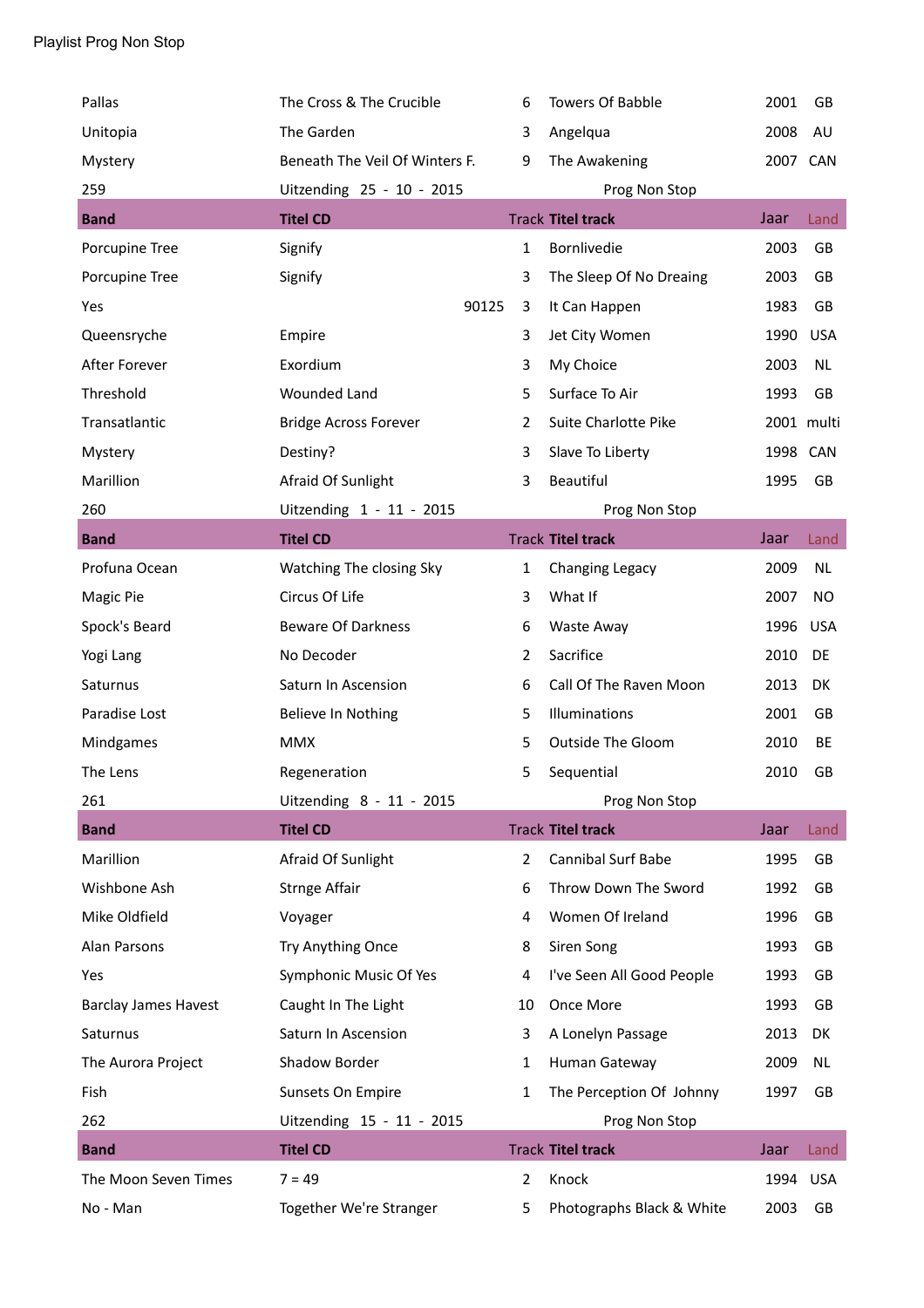| Moonrise              | Soul's Inner Penulum         | 8              | The Greatest Miracle          | 2009       | PL         |
|-----------------------|------------------------------|----------------|-------------------------------|------------|------------|
| Pallas                | The Cross & The Crucible     | $\overline{2}$ | The Cross & The Crucible      | 2001       | GB         |
| Nox Arcana            | <b>Grimm Tales</b>           | 17             | Castle Of Nightares           | 2008       | <b>USA</b> |
| <b>Casual Silence</b> | Vertical Horizon             | $\overline{7}$ | The Chance                    | 2011       | <b>NL</b>  |
| Edison's Children     | In The Last Waking Moments   | 7              | Spiraling                     | 2011       | GB         |
| Anima Mundi           | Jagannath                    | 3              | <b>Toward The Adventure</b>   | 2007       | CU         |
| 263                   | Uitzending 22 - 11 - 2015    |                | Prog Non Stop                 |            |            |
| <b>Band</b>           | <b>Titel CD</b>              |                | <b>Track Titel track</b>      | Jaar       | Land       |
| Midlake               | The Courage Of Others        | 1              | Acts Of Man                   | 2010       | <b>USA</b> |
| Snowy White           | Keep Out & We Are Toxic      | 1              | Keep Out & We Are Toxic       | 1999       | <b>GB</b>  |
| Nightwish             | <b>Highest Hopes</b>         | 6              | <b>Bless The Child</b>        | 2005       | Fin        |
| Oceans 5              | Return To Mingulay           | 1              | The Mingulay Boatsong         | 2013       | GB         |
| Fish                  | Sunsets On Empire            | 8              | Brother 52                    | 1997       | GB         |
| Rush                  | A Farewell To Kings          | 2              | Yanadu                        | 1977       | CAN        |
| Anekdoten             | Gravity                      | 2              | Ricochet                      | 2003       | <b>SE</b>  |
| Ambeon                | Fate Of A Dreamer            | 9              | Sweet Little Brother          | 2001       | <b>NL</b>  |
| 264                   | Uitzending 29 - 11 - 2015    |                | Prog Non Stop                 |            |            |
| <b>Band</b>           | <b>Titel CD</b>              |                | <b>Track Titel track</b>      | Jaar       | Land       |
| We Are The Fallen     | Tear The World Down          | 1              | <b>Bury Me Alive</b>          | 2010       | <b>USA</b> |
| Sylvan                | Force Of Gravity             | 2              | Follow Me                     | 2009       | DE         |
| Jadis                 | See Right Through You        | 1              | You Wonder Why                | 2012       | GB         |
| Jethro Tull           | Living In The Past           | 6              | Sweet dream                   | 1972       | GB         |
| Transatlantic         | <b>Bridge Across Forever</b> | 3              | <b>Bridge Across Forever</b>  | 2001 Multi |            |
| Rpwl                  | World Trought My Eyes        | 8              | World Trought My Eyes         | 2005       | DE         |
| A Perfect Circle      | Mer De Nums                  | 11             | Brena                         | 2000       | <b>USA</b> |
| Antimatter            | Lights Out                   | 2              | Everything You Know Is        | 2003       | GB         |
| Solution              | Divergence                   | 6              | Second Line                   | 1972       | <b>NL</b>  |
| 265                   | Uitzending 6 - 12 - 2015     |                | Prog Non Stop                 |            |            |
| <b>Band</b>           | <b>Titel CD</b>              |                | <b>Track Titel track</b>      | Jaar       | Land       |
| Fish                  | A Feast of Consequences      | 4              | High Wood                     | 2013       | GB         |
| Mike+ The Mechnics    | <b>Living Years</b>          | 7              | Don't                         | 1988       | GB         |
| Oceans Of Sadness     | Laughing Tears*Crying Smile  | 5              | <b>Accepting Our Weakness</b> | 2002       | BE         |
| Opeth                 | Watershed                    | 5              | Porcelain Heart               | 2008       | <b>SE</b>  |
| Nightwish             | Oceanborn                    | 10             | Walking In The Air            | 1998       | Fin        |
| Autumn                | My New Time                  | 4              | Angel Of Desire               | 2007       | NL         |
| Karmakanic            | In A Perfect World           | 3              | The World Is Caving In        | 2013       | <b>SE</b>  |
| Pink Floyd            | The Wall Live<br>cd 2        | 11             | Waiting For The Worms         | 1980       | GB         |
| Pink Floyd            | The Wall Live<br>cd 2        | 12             | Stop                          | 1980       | GB         |
| Pink Floyd            | The Wall Live<br>cd 2        | 13             | The Trail                     | 1980       | GB         |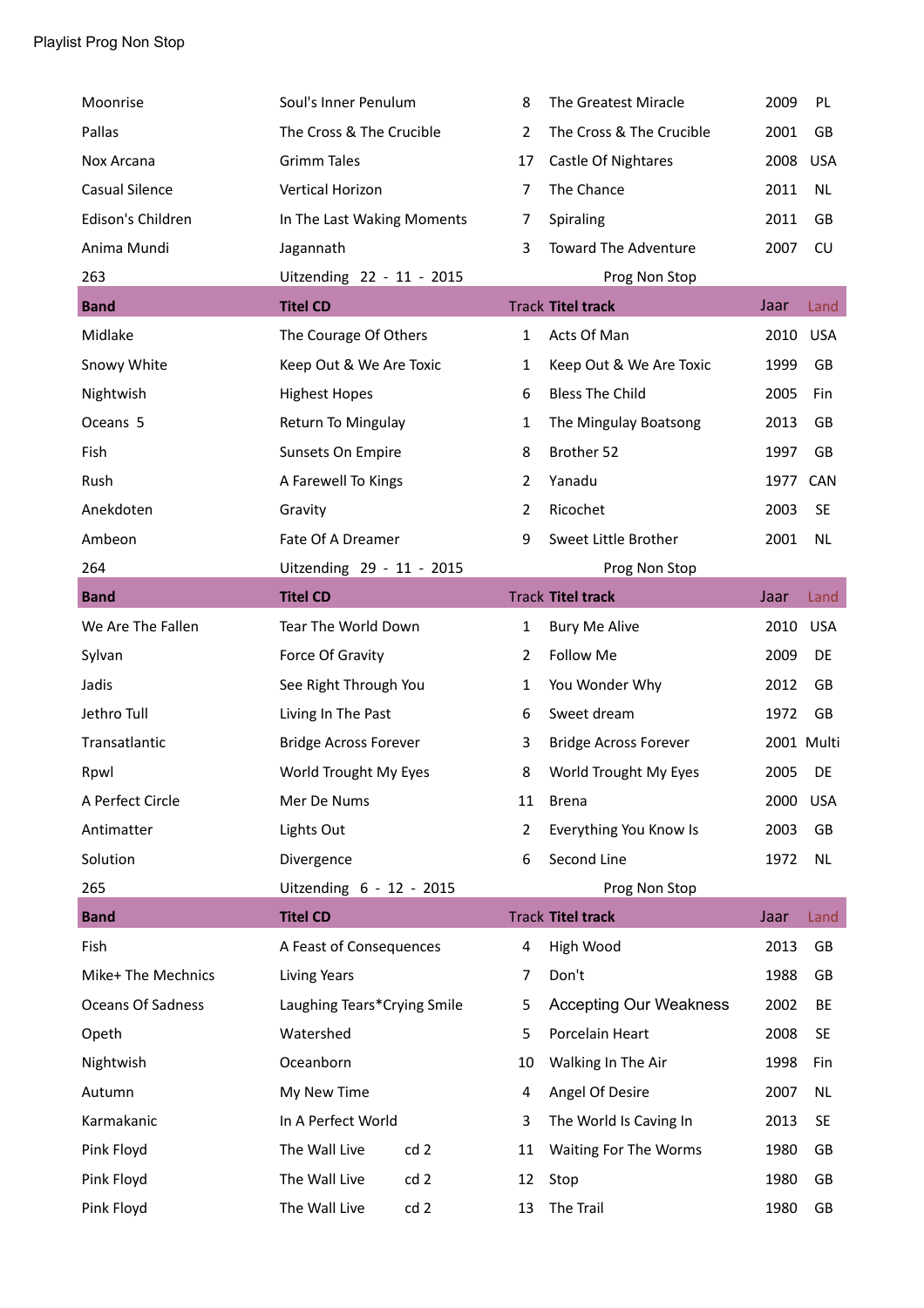| Pink Floyd       | The Wall Live<br>cd <sub>2</sub> | 14             | Outside The Wall           | 1980     | <b>GB</b>  |
|------------------|----------------------------------|----------------|----------------------------|----------|------------|
| 266              | Uitzending 13 - 12 - 2015        |                | Prog Non Stop              |          |            |
| <b>Band</b>      | <b>Titel CD</b>                  |                | <b>Track Titel track</b>   | Jaar     | Land       |
| Ricocher         | Chains                           | $\mathbf{1}$   | <b>Empty Chambers</b>      | 2004     | <b>NL</b>  |
| Pendragon        | <b>Believe</b>                   | $\overline{2}$ | No Place For The Innocent  | 2005     | GB         |
| Quidam           | Surrevival                       | $\overline{2}$ | Hands Off                  | 2005     | PL         |
| John Wetton      | Rock Of Faith                    | 9              | Take Me To The Waterline   | 2003     | GB         |
| Rick Wakeman     | Return To The Centre Of The Eart | 12             | Never Is A Long, Long Time | 1999     | GB         |
| Wolverine        | The Window Purpose               | $\overline{2}$ | His Cold Touch             | 2001     | <b>SE</b>  |
| Leap Day         | Awaking The Muse                 | 7              | Little Green Men           | 2009     | <b>NL</b>  |
| Anekdoten        | Gravity                          | 6              | Gravity                    | 2003     | <b>SE</b>  |
| 267              | Uitzending 20 - 12 - 2015        |                | Prog Non Stop              |          |            |
| <b>Band</b>      | <b>Titel CD</b>                  |                | <b>Track Titel track</b>   | Jaar     | Land       |
| Marillion        | Pudding On The Ritz              | $\mathbf{1}$   | <b>Christmas Message</b>   | 2007     | GB         |
| Marillion        | Pudding On The Ritz              | 2              | Little St. Nick            | 2007     | GB         |
| Pink Floyd       | The Division Bell                | 5              | A Great Day For Freedom    | 1994     | GB         |
| Niel Morse       | One                              | 3              | Author Of Confusion        | 2004     | <b>USA</b> |
| Jadis            | Fanatic                          | $\overline{2}$ | Into Temptation            | 2000     | GB         |
| Gallahad         | Sleepers                         | $\mathbf{1}$   | Sleepers                   | 1995     | GB         |
| Mostly Autumn    | The Spirit Of Autumn Past        | 13             | Gap Is Too Wide            | 1999     | GB         |
|                  |                                  |                |                            |          |            |
| Odyssice         | Impression                       | 1              | Scream                     | 2000     | <b>NL</b>  |
| 268              | Uitzending 27 - 12 - 2015        |                | Prog Non Stop              |          |            |
| <b>Band</b>      | <b>Titel CD</b>                  |                | <b>Track Titel track</b>   | Jaar     | Land       |
| Ayreon           | The Dream Sequencer              | 1              | The Dream Sequencer        | 2000     | <b>NL</b>  |
| Geddy Lee        | My Favorite Headache             | 11             | Grace To Grace             | 2000 CAN |            |
| Porcupine Tree   | Deadwing                         | 6              | Mellotron Scratch          | 2005     | GB         |
| No - Man         | Together We're Stranger          | 6              | Back When You W. Beautiul  | 2003     | GB         |
| Saturnus         | Veronica Decides To Die          | 5              | All Alone                  | 2010     | DK         |
| A Perfect Circle | Mer De Nums                      | 5              | Orestes                    | 2000     | <b>USA</b> |
| Day Six          | The Grand Design                 | 2              | Lost Identity              | 2010     | <b>NL</b>  |
| Dream Theater    | G H The light Side               | 2              | To Live Forever            | 1994     | <b>USA</b> |
| Arena            | Peper & Ghost                    | 2              | Smoke And mirrors          | 2008     | GB         |
| Anima Mundi      | The Lamplighter                  | 4              | The Human House            | 2013     | CU         |
| Anathema         | We're Here Because We're Here    | 10             | Hindsighht                 | 2010     | GB         |
| 269              | Uitzending 03 - 01 - 2016        |                | Prog Non Stop              |          |            |
| <b>Band</b>      | <b>Titel CD</b>                  |                | <b>Track Titel track</b>   | Jaar     | Land       |
| Hawkwind (Lemmy) | Siver Machine                    | $\mathbf{1}$   | Silver Machine             | 1972     | GB         |
| <b>PTS</b>       | Nightlines                       | 6              | We Separatie               | 1992     | <b>NL</b>  |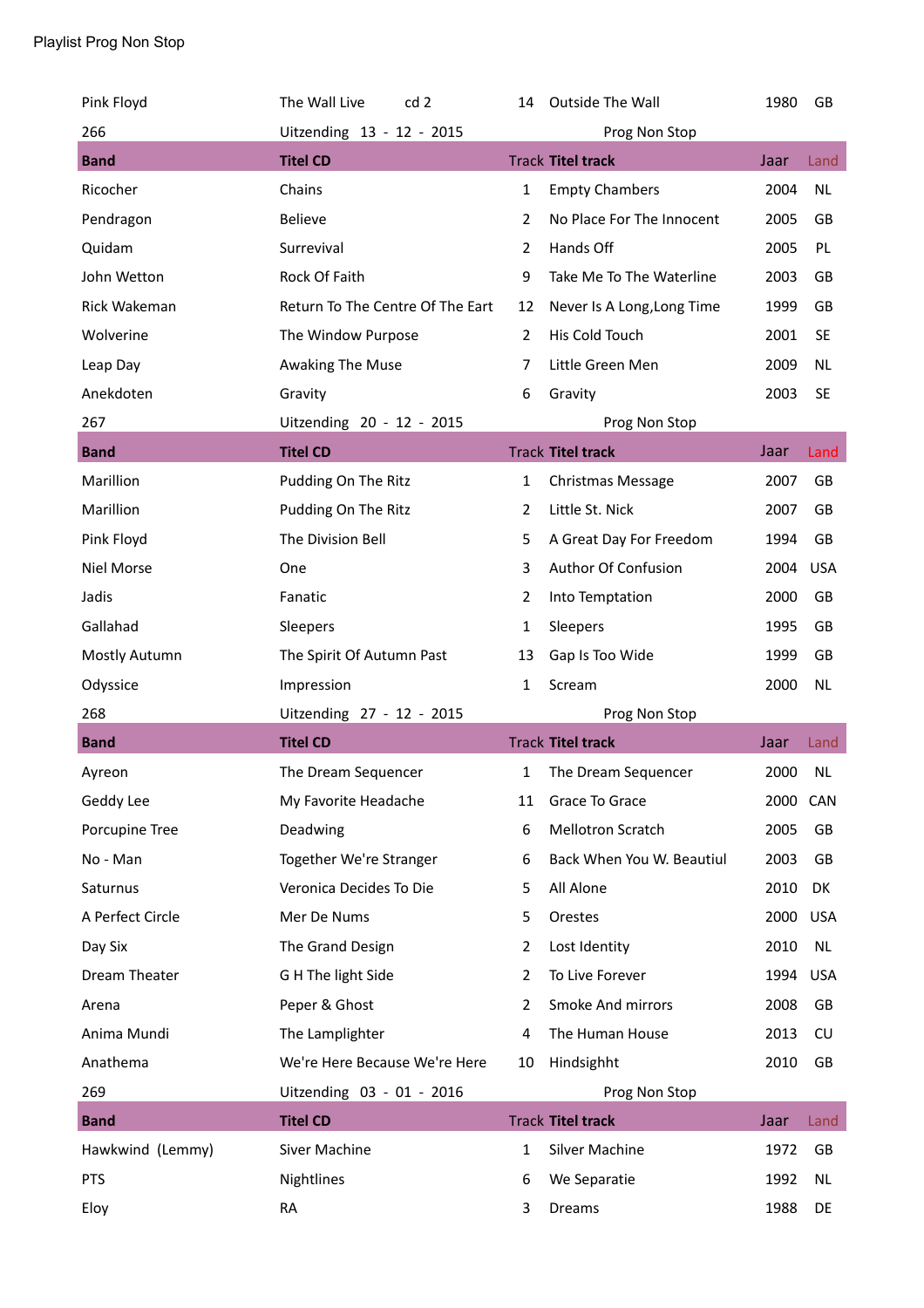| Marillion              | Hanters" Having Lots Of Fun   | 4              | Lady Fantasy               | 1980     | GB         |
|------------------------|-------------------------------|----------------|----------------------------|----------|------------|
| Camel                  | <b>Breathless</b>             | $\overline{2}$ | Echoes                     | 1978     | GB         |
| Clepsydra              | More Grans Of Sand            | 6              | Return Of The Light        | 1998     | CН         |
| Therion                | Zirius B                      | 7              | The Wondrous World Of Punt | 2004     | <b>SE</b>  |
| Riverside              | Rapid Eye Movement cd 2       | 4              | Back To The River          | 2007     | PL         |
| <b>Ozric Tentacles</b> | Arborescence                  | 5.             | Dance Of The Loomi         | 1993     | GB         |
| 270                    | Uitzending 10 - 01 - 2016     |                | Prog Non Stop              |          |            |
| <b>Band</b>            | <b>Titel CD</b>               |                | <b>Track Titel track</b>   | Jaar     | Land       |
| Ayreon                 | <b>Actual Fantasy</b>         | 3              | The Stranger From Within   | 1996     | <b>NL</b>  |
| Marillion              | Sounds That Can't Be Made     | 7              | Lucky Man                  | 2012     | GB         |
| Wings Of Steel         | Face The Truth                | 9              | I Can Reach You            | 1995     | <b>NL</b>  |
| Snowy White            | Keep Out-We Are Toxic         | 9              | When The Rains Don't Come  | 1999     | GB         |
| <b>Shadow Gallery</b>  | Legacy                        | 6              | First Light                | 2001 USA |            |
| Opeth                  | My Arms. Your Hearse          | 7              | Credence                   | 2000     | <b>USA</b> |
| Fish                   | A Feast Of Consequences       | 6              | <b>Crucifix Corner</b>     | 2013     | GB         |
| Vangelis               | Heaven And Hell               | $\mathbf{1}$   | So Long Ago, So Clear      | 1975     | GR         |
| 271                    | Uitzending 17 - 01 - 2016     |                | Prog Non Stop              |          |            |
| <b>Band</b>            | <b>Titel CD</b>               |                | <b>Track Titel track</b>   | Jaar     | Land       |
| David & David          | <b>Remeber That Night</b>     | 22             | Arnold Layne               | 2006     | GB         |
| Arena                  | The Visitor-Revisited         | 10             | Solomon                    | 1996     | GB         |
| Ray Wilson             | cd 2<br>Ray Wilson Live       | 1              | The Actor                  | 2005     | GB         |
| IQ                     | cd 1<br>Subterranea           | 4              | Failsafe                   | 1999     | GB         |
| Kayak                  | Chance For A Live Time<br>cd1 | 1              | Close To The Fire          | 2001     | <b>NL</b>  |
| Gallahad               | Solidarity<br>cd <sub>2</sub> | 4              | <b>Guardain Angel</b>      | 2013     | GB         |
| David & David          | <b>Remeber That Night</b>     | 23             | <b>Comfortably Numb</b>    | 2006     | GB         |
| The Moon Seven Times   | $7 = 49$                      | 4              | Crybaby                    | 1994     | <b>USA</b> |
| 272                    | Uitzending 24 - 01 - 2016     |                | Prog Non Stop              |          |            |
| <b>Band</b>            | <b>Titel CD</b>               |                | <b>Track Titel track</b>   | Jaar     | Land       |
| Eagles (Glenn Frey)    | Desperado                     | 11             | Doolin-Dalton/Desperado    | 1971     | <b>USA</b> |
| <b>Fractal Mirror</b>  | <b>Strange Attractors</b>     | 2              | The Fading Ghosts Of.      | 2013     | NL         |
| A Perfect Circle       | Emotive                       | 4              | What's Going On            | 2004     | <b>USA</b> |
| King Crimson           | Vroom                         | 7              | One Time                   | 1994     | GB         |
| The Pineapple Thief    | <b>Tightly Unwound</b>        | 7              | Different World            | 2008     | GB         |
| Caamora                | cd 2<br><b>CHE</b>            | 5              | The Eleventh Hour          | 2008     | GB         |
| Silent Edge            | The Eyes Of The Shadow        | 3              | <b>Wasted Lands</b>        | 2003     | <b>NL</b>  |
| The Gathering          | <b>Nightlines Birds</b>       | 8              | <b>Nightlines Birds</b>    | 1997     | NL         |
| Rush                   | Test For Echo                 | 8              | Virtuality                 | 1996 CAN |            |
| 273                    | Uitzending 31 - 01 - 2016     |                | Prog Non Stop              |          |            |
| <b>Band</b>            | <b>Titel CD</b>               |                | <b>Track Titel track</b>   | Jaar     | Land       |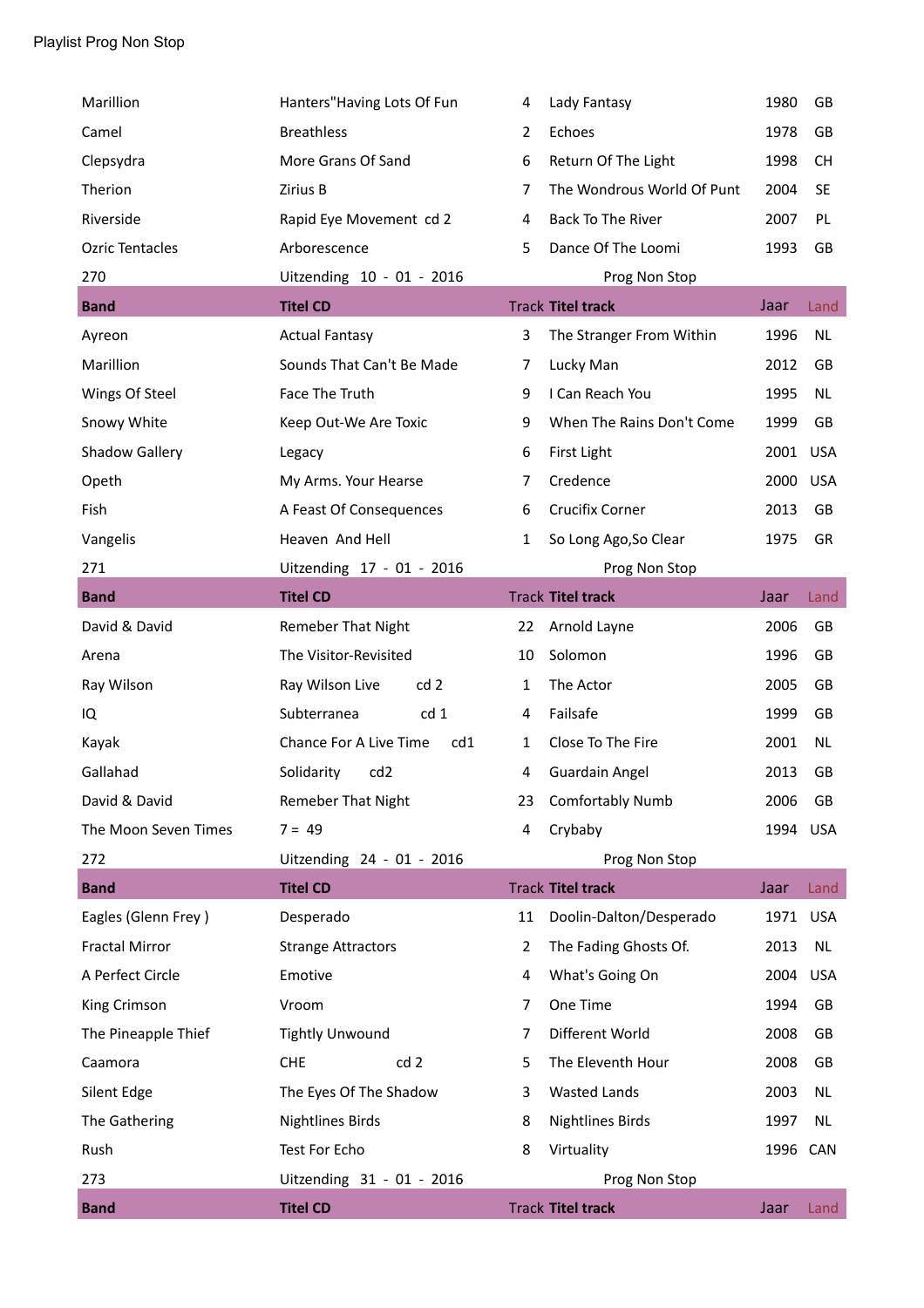| Frost                 | Milliontown                        |      | $\overline{2}$ | No Me No You                 | 2006     | GB         |
|-----------------------|------------------------------------|------|----------------|------------------------------|----------|------------|
| Peter Gabriel         | UP                                 |      | 4              | No Way Out                   | 2002     | GB         |
| Medea                 | Individual Unique                  |      | 9              | A Dream Left Behind          | 2002     | <b>NL</b>  |
| Moonrise              | Soul's Inner Pendulum              |      | 1              | Awakened                     | 2009     | PL         |
| Knicht Area           | The Sun Also Rises                 |      | 2              | The Gate Of Eternity         | 2004     | <b>NL</b>  |
| Airbag                | All Rights Removed                 |      | 4              | <b>Never Coming Home</b>     | 2011     | NO         |
| Profuna Ocean         | Watching The Closing Sky           |      | 3              | Sad Silhouette               | 2009     | <b>NL</b>  |
| Pendragon             | The Window Of Life                 |      | 6              | Am I Really Losing You?      | 1993     | GB         |
| Cartographer          | Cartographer                       |      | 4              | Depression                   | 2012     | <b>NL</b>  |
| 274                   | Uitzending 07 - 02 - 2016          |      |                | Prog Non Stop                |          |            |
| <b>Band</b>           | <b>Titel CD</b>                    |      |                | <b>Track Titel track</b>     | Jaar     | Land       |
| Sound Of Contact      | Dimensionaut                       |      | 5              | Not Comming Down             | 2013     | GB         |
| Shadow Gallery        | Carved In Stone                    |      | 17             | Ghostship E )Storm           | 1995     | <b>USA</b> |
| After Forever         | After Forever                      |      | 8              | Cry With A Smile             | 2007     | <b>NL</b>  |
| King Crimson          | Red                                |      | 5              | <b>Starless</b>              | 1974     | GB         |
| <b>Sleeping Pulse</b> | Under The Same Sky                 |      | 4              | The Puppeteer                | 2014     | GB         |
| Seti                  | <b>Discoveries</b>                 |      | $\overline{2}$ | Ellipse                      | 2010     | <b>CL</b>  |
| Steven Wilson         | Insurgentes                        |      | 3              | Salvaging                    | 2008     | GB         |
| Nine Stones Close     | <b>Traces</b>                      |      | 2              | Threads                      | 2011     | GB         |
|                       |                                    |      |                |                              |          |            |
| 275                   | Uitzending 14 - 02 - 2016          |      |                | Prog Non Stop                |          |            |
| <b>Band</b>           | <b>Titel CD</b>                    |      |                | <b>Track Titel track</b>     | Jaar     | Land       |
| Pink Floyd            | Pulse                              | cd17 |                | Hey You                      | 1995     | GB         |
| IQ                    | J'ai Pollette D'arnu               |      | 8              | Wurensh                      | 1990     | GB         |
| Arena                 | Smoke & Mirrors                    |      | 5              | The Hanging Tree             | 2006     | GB         |
| Opeth                 | Live At The Royal Albert Hall cd 1 |      | 4              | The Drapery Falls            | 2010 USA |            |
| Steven Wilson         | Get All You Deserve                | cd 2 | $\overline{2}$ | Veneno Para Las Hadas        | 2012     | GB         |
| Star One              | Live On Earth                      | cd 2 | 4              | Castle Hall                  |          | 2003 Multi |
| Transatlantic         | An Evening With                    | cd 3 | 1              | <b>Bridge Across Forever</b> |          | 2010 Multi |
| Pendragon             | Concerto Maximo                    | cd2  | 6              | The King Of Castle           | 2008     | GB         |
| For Absent Friends    | Out Of Hal                         |      | 7              | Romeone Like You             | 1995     | NL         |
| 276                   | Uitzending 21 - 02 - 2016          |      |                | Prog Non Stop                |          |            |
| <b>Band</b>           | <b>Titel CD</b>                    |      |                | <b>Track Titel track</b>     | Jaar     | Land       |
| Riverside             | Second Life Syndrome               |      | 6              | I Turned You Down            | 2005     | PL         |
| Marillion             | Misplaced Childhood                |      | 4              | <b>Bitter Suite</b>          | 1985     | GB         |
| Genesis               | The Lamb Leis Down On cd 1         |      | 10             | Carpet Crawler               | 1974     | GB         |
| <b>PST</b>            | Nightlines                         |      | 6              | We Separate                  | 1992     | NL         |
| Dream Theater         | Awake                              |      | 3              | Innocence Faded              | 1994     | USA        |
| Bagheera              | Door To Deliverance                |      | 9              | The Curtain Falls            | 1995     | NL         |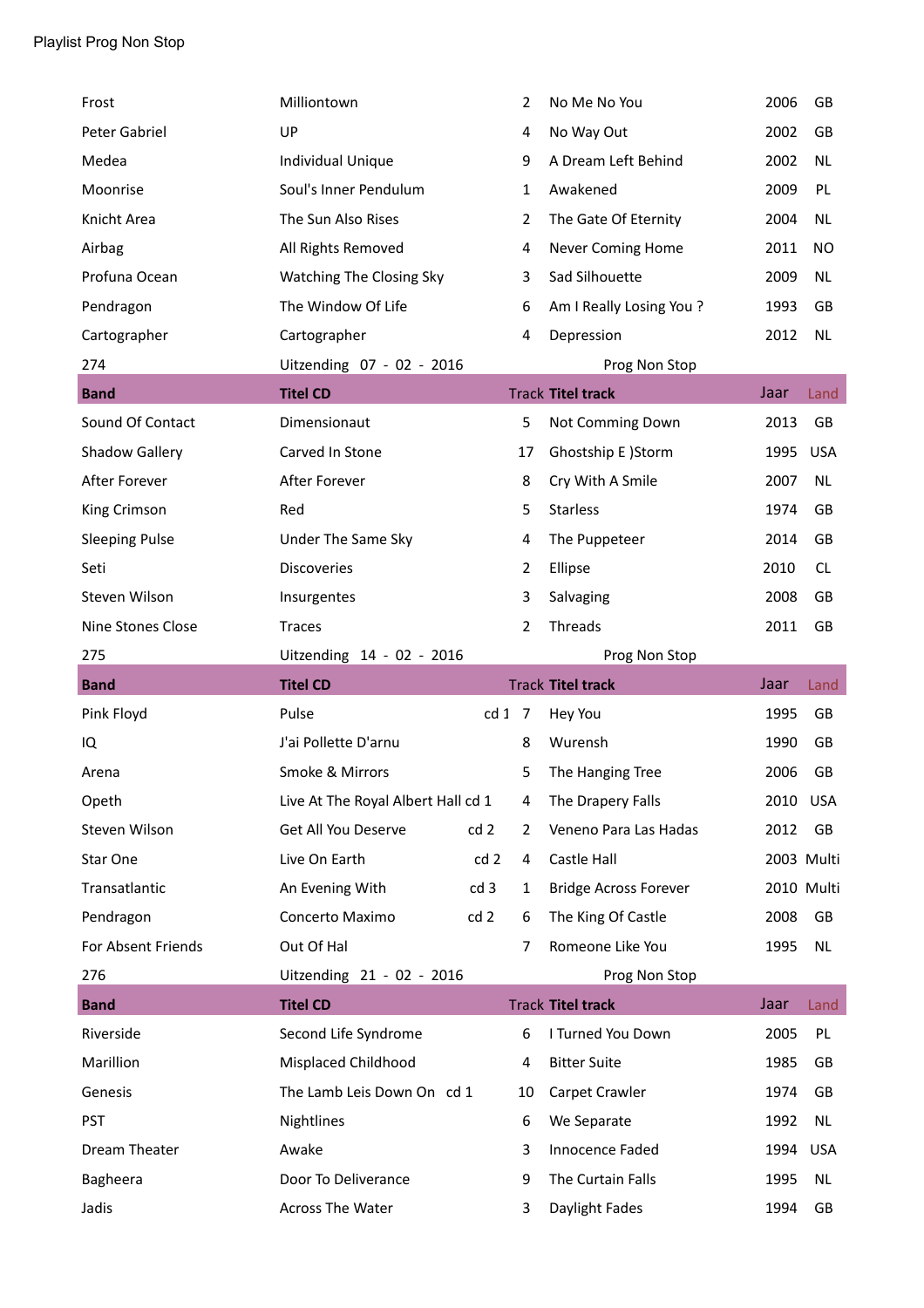| Anthony              | Pools Of Sorrow                   | 1              | Wrong Side Of The street    | 1993 | <b>NL</b>  |
|----------------------|-----------------------------------|----------------|-----------------------------|------|------------|
| Porcupine Tree       | Sky Moves Sideways                | 3              | The Moon Touches Your       | 1995 | GB         |
| 277                  | Uitzending 28 - 02 - 2016         |                | Prog Non Stop               |      |            |
| <b>Band</b>          | <b>Titel CD</b>                   |                | <b>Track Titel track</b>    | Jaar | Land       |
| Silhouette           | <b>Across The Rubicon</b>         | 7              | Northing                    | 2012 | <b>NL</b>  |
| Wings Of Steel       | Face The Truth                    | 1              | Stay Away                   | 1995 | ΝI         |
| Shineback            | Rise Up Forgotten                 | 10             | Fears aren't Toys           | 2013 | GB         |
| Vaiping              | The Great Polar Expedition        | 3              | <b>Battle Of Bastille</b>   | 2007 | NO         |
| Satellite            | <b>Evening Games</b>              | 2              | <b>Never Never</b>          | 2005 | PL         |
| The Rock Files       | A Life On Earth                   | 2              | <b>Birth</b>                | 2011 | <b>NL</b>  |
| Procol Harum         | Shine On Brightly                 | $\overline{7}$ | In Held "Twas In I          | 1968 | GB         |
| Sylvium              | Purified                          | 3              | <b>Purified Solution</b>    | 2012 | <b>NL</b>  |
| 278                  | Uitzending 06 - 03 - 2016         |                | Prog Non Stop               |      |            |
| <b>Band</b>          | <b>Titel CD</b>                   |                | <b>Track Titel track</b>    | Jaar | Land       |
| David Glimour        | cd <sub>2</sub><br>Live In Gdansk | 7              | A Great Day For Freedom     | 2008 | GB         |
| Kong                 | Merchants Of Air                  | 5              | Same Meaning Different W.   | 2012 | <b>NL</b>  |
| Lana Lane            | <b>Red Planet Boulevard</b>       | 4              | Jessica                     | 2007 | <b>USA</b> |
| Jan Akkerman         | Focus In Time                     | 13             | Leading Me There            | 1996 | <b>NL</b>  |
| Ulysses              | The Gift Of Tears                 | 2              | <b>Guardian Angel</b>       | 2008 | <b>NL</b>  |
| <b>RPWL</b>          | Wanted                            | 9              | The Attack                  | 2014 | DE         |
| David Gilmour        | Live In Gdansk<br>cd <sub>2</sub> | 8              | Comfortably Numb            | 2008 | GB         |
| Hogarth & Barbieri   | Not The Weapon But The Hand       | 1              | Red Kite                    | 2012 | GB         |
| 279                  | Uitzending 13 - 03 - 2016         |                | Prog Non Stop               |      |            |
| <b>Band</b>          | <b>Titel CD</b>                   |                | <b>Track Titel track</b>    | Jaar |            |
| Emerson, Lake&Palmer | Emerson, Lake&Palmer              | 4              | Lucky Man                   | 1970 | GB         |
| Alquin               | Nobody Can Wait Forever           | 3              | Revolution's Eve            | 1975 | <b>NL</b>  |
| Mangrove             | <b>Beyond Reality</b>             | 1              | Daydreamer's Nightmare      | 2009 | NL         |
| Tool                 | Lateralus                         | 1              | The Grudge                  | 2001 | GB         |
| Opeth                | Heritage                          | 6              | Haxprocess                  | 2011 | SW         |
| Marillion            | <b>Brave</b>                      | 10             | The Graet Escape            | 1994 | GB         |
| Enchant              | Blink Of An Eye                   | 5              | Follow The Sun              | 2002 | <b>USA</b> |
| Ekseption            | <b>Ekseption 3</b>                | 1              | Peace Planet                | 1970 | NL         |
| 280                  | Uitzending 20 - 03 - 2016         |                | Prog Non Stop               |      |            |
| <b>Band</b>          | <b>Titel CD</b>                   |                | <b>Track Titel track</b>    | Jaar | Land       |
| For Absent Friends   | Square One                        | 5              | Wonder                      | 2006 | <b>NL</b>  |
| Rush                 | <b>Moving Pictures</b>            | 1              | Tom Sawyer                  | 1981 | <b>CAN</b> |
| Marillion            | Script For A Jeester's Tear       | 1              | Script For A Jeester's Tear | 1983 | GB         |
| Opeth                | Deliverance                       | 3              | A Fair Judgement            | 2002 | SW         |
| Emmerson Lake&Palmer | Pictures At An Exhibition         | 1              | Pictures At An Exhibition   | 1972 | GB         |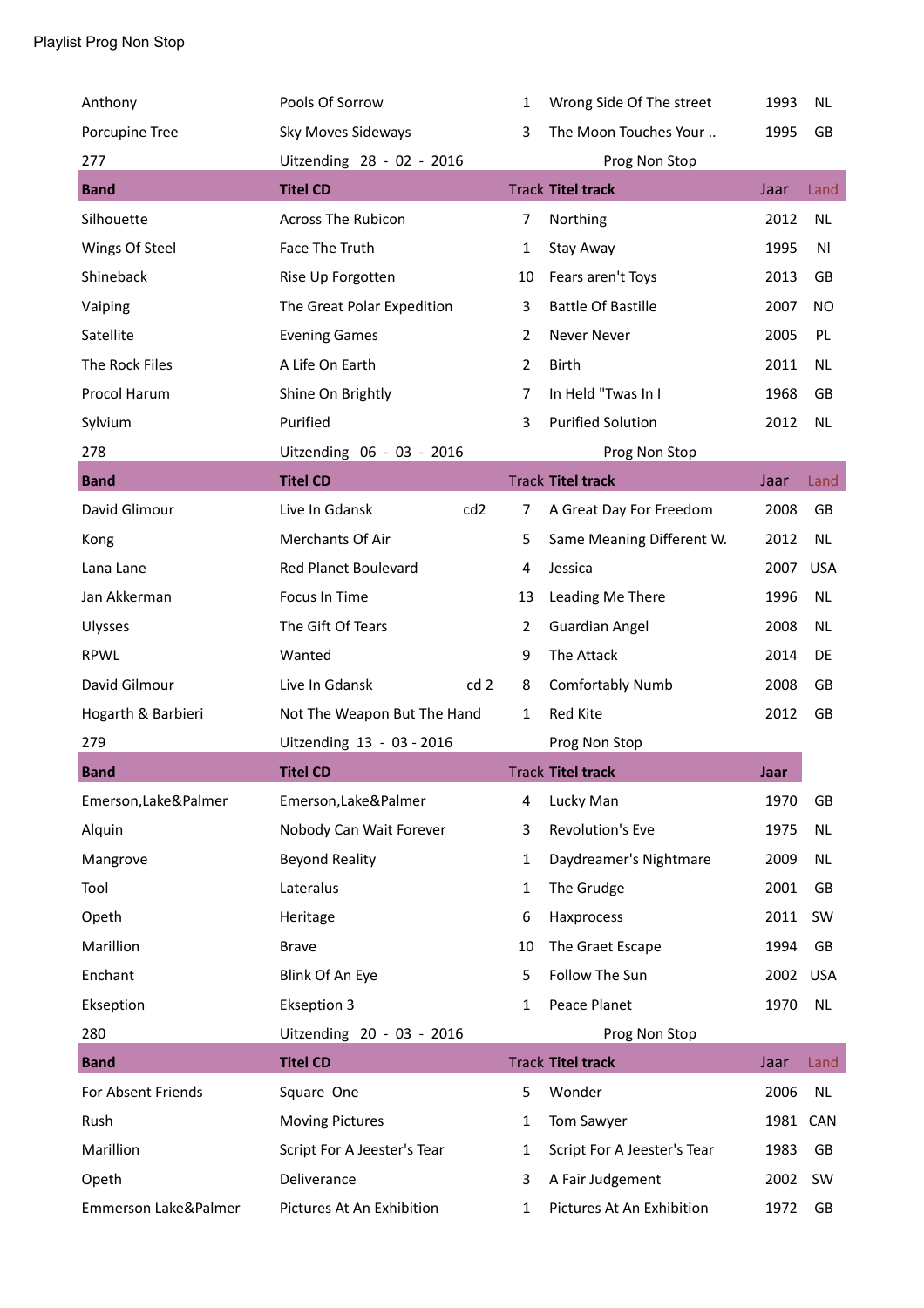| The Aurora Project      | Unspoken Words                              | 5              | The Untold Propheey        | 2005       | <b>NL</b>  |
|-------------------------|---------------------------------------------|----------------|----------------------------|------------|------------|
| 281                     | Uitzending 27 - 03 - 2016                   |                | Prog Non Stop              |            |            |
| <b>Band</b>             | <b>Titel CD</b>                             |                | <b>Track Titel track</b>   | Jaar       | Land       |
| Marillion               | Seasons End                                 | $\overline{2}$ | Easter                     | 1989       | GB         |
| After Forever           | Exorclium                                   | 3              | My Choice                  | 2003       | <b>NL</b>  |
| Pendragon               | Pure                                        | 3              | View From The Seashore     | 2008       | GB         |
| Silent Edge             | The Eyes Of The Shadow                      | 3              | <b>Wasted Lands</b>        | 2003       | <b>NL</b>  |
| Mindscape               | Mindscape                                   | 3              | <b>Million Miles</b>       | 1995       | <b>NL</b>  |
| Devin Townsend Project  | Epicloud<br>cd 1                            | 6              | Save Our Now               | 2012       | CAN        |
| Nightwish               | Once                                        | 3              | Nemo                       | 2004       | <b>FIN</b> |
| Airbag                  | The Greatest Show On Earth                  | 3              | The Greatest Show On Earth | 2014       | NO.        |
| Erik Norlander          | cd <sub>2</sub><br><b>Music Machine</b>     | 10             | Sky Full Of Stars          | 2003 USA   |            |
| 282                     | Uitzending 10 - 04 - 2016                   |                | Prog Non Stop              |            |            |
| <b>Band</b>             | <b>Titel CD</b>                             |                | <b>Track Titel track</b>   | Jaar       | Land       |
| Ricocher                | Quest For The Heartland                     | 3              | Your Pride                 | 2000       | <b>NL</b>  |
| Jethro Tull             | Stand Up                                    | 9              | <b>Reasons For Waiting</b> | 1969       | GB         |
| Klaatu                  | Hope                                        | 7              | Said The Ligthouse Keeper  | 1977       | CAN        |
| Transatlantic           | The Whirlwing<br>cd <sub>2</sub>            | $\mathbf{1}$   | Spinning                   |            | 2009 multi |
| Incidense               | Incarcerated                                | 5              | Nothing left               | 2011       | <b>NL</b>  |
| Nine Stones Close       | One Eye On The Sunrise                      | 5              | One Eye On The Sunrise     | 2012 multi |            |
| Ayreon                  | Into The Electric Castle<br>cd <sub>2</sub> | 1              | The Garden Of Emotions     | 1998       | <b>NL</b>  |
| Mike Oldfield           | <b>Tubular Bells</b>                        | 11             | Finale (Re-recording 2003) | 1973       | GB         |
| 283                     | Uitzending 17 - 04 - 2016                   |                | Prog Non Stop              |            |            |
| <b>Band</b>             | <b>Titel CD</b>                             |                | <b>Track Titel track</b>   | Jaar       | Land       |
| Thunderclap Newman      | Hollywood Dream                             | 12             | Something In The Air       | 1969       | GB         |
| PBII                    | Plastic Soup                                | $\mathbf{1}$   | <b>Book Of Changes</b>     | 2010       | <b>NL</b>  |
| Promo                   | Pink Floyd Movie Show                       |                | 21-mei-16                  |            |            |
| Pink Floyd              | Obscured By Clouds                          | 4              | The Gold It's In The       | 1972       | GB         |
| Pallas                  | The Cross & The Crucible                    | 6              | <b>Towers Of Babble</b>    | 2001       | GB         |
| Fish                    | Raingods With Zippos                        | 6              | Rites Of Passage           | 1999       | GB         |
| Promo                   | Pink Floyd Movie Show                       |                | 21-mei-16                  |            |            |
| <b>Neal Morse</b>       | One                                         | 1              | The Creation               | 2004 USA   |            |
| Pendragon               | Passion                                     | 6              | Skara Brae                 | 2011       | GB         |
| 284                     | Uitzending 24 - 04 - 2016                   |                | Prog Non Stop              |            |            |
| <b>Band</b>             | <b>Titel CD</b>                             |                | <b>Track Titel track</b>   | Jaar       | Land       |
| Sinead O'Connor(Prince) | I Do Not Want Want I Haven't                | 6              | Nothing Compares 2U        | 1989       | IE         |
| Galahad                 | Beyond The Reaims Of Euphoria               | 5              | And Secret Worlds          | 2012       | GB         |
| Promo                   | Pink Floyd Movie Show                       |                | 21-mei-16                  |            |            |
| Pink Floyd              | <b>Endless River</b>                        | 18             | Louder Than Words          | 2014       | GB         |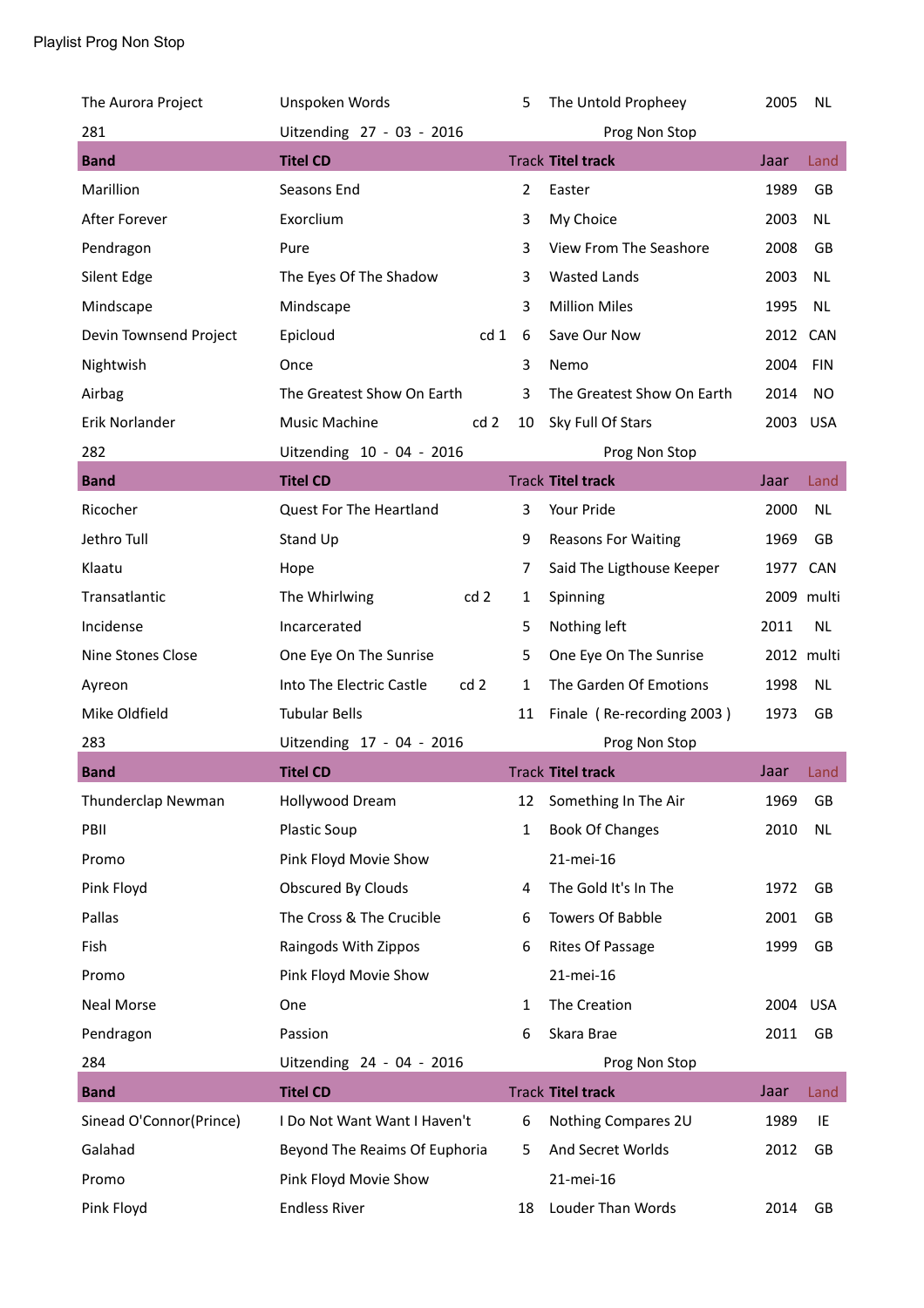| Kino                  | Picture                     | 9              | Holding On                   | 2005     | GB         |
|-----------------------|-----------------------------|----------------|------------------------------|----------|------------|
| Aviv Geffen           | Aviv Geffen                 | 9              | Forest In My Heart           | 2009     | IL         |
| Camel                 | <b>Breathless</b>           | 2              | Echoes                       | 1978     | GB         |
| Anima Mundi           | The Way                     | $\mathbf{1}$   | Time To Understand           | 2010     | CU         |
| Day Six               | The Grand Design            | $\overline{2}$ | Lost Identity                | 2010     | <b>NL</b>  |
| 285                   | Uitzending 01 - 05 - 2016   |                | Prog Non Stop                |          |            |
| <b>Band</b>           | <b>Titel CD</b>             |                | <b>Track Titel track</b>     | Jaar     | Land       |
| Rush                  | Hold Your Fire              | $\overline{2}$ | <b>Time Stand Still</b>      | 1982 CAN |            |
| Yes                   | Fragile                     | $\mathbf{1}$   | Roundabout                   | 1971     | GB         |
| Martin Orford         | The Old Road                | $\mathbf{1}$   | <b>Grand Desingns</b>        | 2008     | GB         |
| Lana Lane             | Garden Of The Moon          | 6              | Under The Olive Tree         | 2001     | <b>USA</b> |
| Egdon Heath           | Nebula                      | 4              | Telepathic                   | 1996     | <b>NL</b>  |
| Riversea              | Out Of An Ancient World     | 6              | Eden                         | 2012     | GB         |
| Promo                 | Pink Floyd Movie Show       |                | 21-mei-16                    |          |            |
| Pink Floyd            | <b>Division Bell</b>        | 10             | Lost For Words               | 1994     | GB         |
| Marillion             | Afraid Of Sunlight          | 8              | King                         | 1999     | GB         |
| The Lens              | A Word In Your Eye          | $\mathbf{1}$   | Sleep Until You Wake         | 2002     | GB         |
| 286                   | Uitzending 08 - 05 - 2016   |                | Prog Non Stop                |          |            |
| <b>Band</b>           | <b>Titel CD</b>             |                | <b>Track Titel track</b>     | Jaar     | Land       |
| <b>Casual Silence</b> | Once In A Bluen Moon        | 3              | Foolish Plane                | 2003     | <b>NL</b>  |
| MK II                 | <b>Burning Daylight</b>     | 8              | A Winter's Tale              | 1994     | GB         |
| Yogi Lang             | No Decoder                  | $\overline{2}$ | Sacrifice                    | 2010     | DE         |
| Riverside             | Rapid Eye Novement          | 1              | Beyond The Eyelids           |          |            |
|                       |                             |                |                              | 2007     | PL         |
| Tiamat                | A Deeper Kind Of Slumber    | 5              | Atlantis As A Lover          | 1997     | <b>SW</b>  |
| Porcupine Tree        | Fear Of A Blank Planet      | 1              | Fear Of A Blank Planet       | 2007     | GB         |
| Spock's Beard         | Day For Night               | 7              | Cant Get It Whong            | 1999     | <b>USA</b> |
| Promo                 | Pink Floyd Movie Show       |                | 21-mei-16                    |          |            |
| Pink Floyd            | A Momentary Lapse Of Reason | 5.             | On The Turning Away          | 1987     | GB         |
| Freedom To Glide      | Rain                        | 4              | Riders On A Wave             | 2013     | GB         |
| 287                   | Uitzending 15 - 05 - 2016   |                | Prog Non Stop                |          |            |
| <b>Band</b>           | <b>Titel CD</b>             |                | <b>Track Titel track</b>     | Jaar     | Land       |
| Wings Of Steel        | Face The Truth              | 7              | Still Together               | 1995     | Νl         |
| Marathon              | Marathon Live               | 4              | Patterns Of The Landscape    | 1996     | <b>NL</b>  |
| Promo                 | Pink Floyd Movie Show       |                | 21-mei-16                    |          |            |
| Roger Waters          | Amused To Death             | 5              | The Bravery Of Bering Out Of | 1992     | GB         |
| Magellan              | Impossible Figures          | 7              | A World Groove               | 2003     | <b>USA</b> |
| Freedom To Glide      | Rain                        | 1              | Rain Part 1                  | 2013     | GB         |
| Magenta               | Another Time Another Place  | 6              | Call Me                      | 2004     | GB         |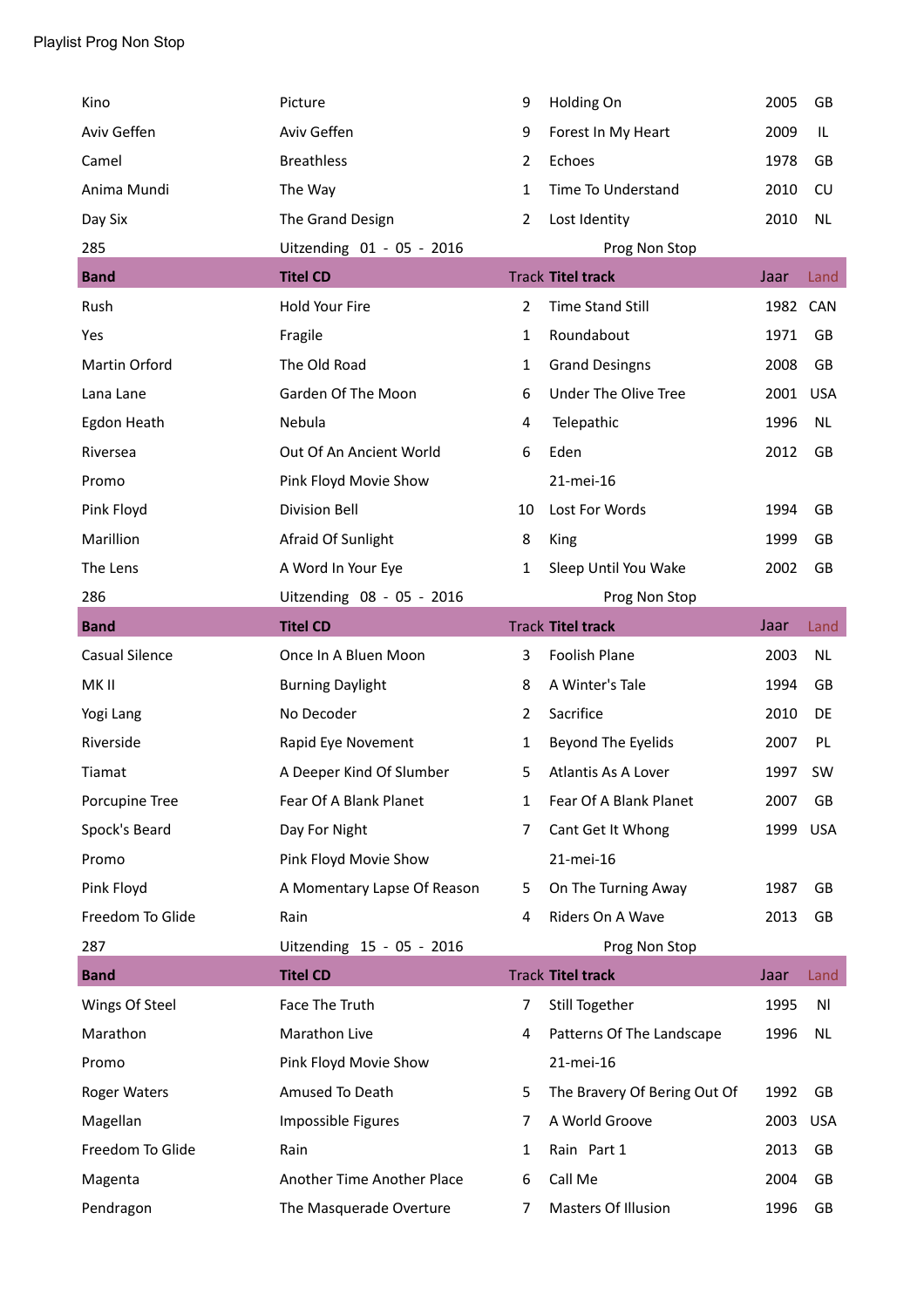| Promo                 | Pink Floyd Movie Show     |                | 21-mei-16                  |      |      |
|-----------------------|---------------------------|----------------|----------------------------|------|------|
| Pink Floyd            | Pulse                     | 9              | One Of These Days          | 1994 | GB   |
| Pink Floyd            | Meddle                    | 3              | Fearless                   | 1971 | GB   |
| Pink Floyd Movie Show | $21 - 05 - 2016$          |                | Prog Non Stop Cluse        |      |      |
| <b>Band</b>           | <b>Titel DVD</b>          |                | <b>Track Titel track</b>   | Jaar | Land |
| <b>Roger Waters</b>   | The Wall                  | $\overline{2}$ | On The Road                | 2016 |      |
|                       |                           | 3              | In The Flesh               | 2016 |      |
| Roger waters          | The Wall                  | 7              | The Wall                   | 2016 |      |
| Roger waters          | The Wall                  | 11             | Goodbye Blue Sky           | 2016 |      |
|                       |                           | 12             | <b>Emty Spaces</b>         | 2016 |      |
|                       |                           | 13             | What Shall We Do Now       | 2016 |      |
| <b>Roger Waters</b>   | The Wall                  | 30             | Comfortably Numb           | 2016 |      |
| <b>Roger Waters</b>   | The Wall                  | 33             | Run like Hell              | 2016 |      |
| <b>Roger Waters</b>   | The Wall                  | 36             | The Trial                  | 2016 |      |
|                       |                           | 37             | The End Of The Road        | 2016 |      |
|                       |                           | 38             | Outside The Wall           | 2016 |      |
| Pause                 |                           |                | Pause                      |      |      |
| Pink Floyd            | Pulse                     | 1              | Shine On You Crazy Diamond | 1994 |      |
|                       |                           | 2              | Learning To Fly            |      |      |
|                       |                           | 3              | <b>High Hopes</b>          |      |      |
|                       |                           | 4              | Take It Back               |      |      |
| Pause                 |                           |                |                            |      |      |
| Pink Floyd            | Pulse                     | $\mathbf{1}$   | Speak To Me                |      |      |
|                       |                           | 2              | Breathe In The Air         |      |      |
|                       |                           | 3              | On The Run                 |      |      |
|                       | Pulse                     | 7              | Us And Them                |      |      |
|                       |                           | 8              | Any Colou You Like         |      |      |
|                       |                           | 9              | <b>Brain Damage</b>        |      |      |
|                       |                           | 10             | Eclipse                    |      |      |
|                       |                           | 11             | Wish You Were Here         |      |      |
|                       |                           | 12             | Comfortably Numb           |      |      |
|                       |                           | 13             | Run Like Hell              |      |      |
| Pause                 |                           |                | Pause                      |      |      |
| David Gilmour         | Live In Gdansk            | 13             | Echoes                     | 2008 |      |
| Pause                 |                           |                | Pause                      |      |      |
| Pink Floyd            | Pulse                     | 8              | Another Brick In The Wall  | 1994 |      |
| Pink Floyd            | Pulse                     | 9              | One Of These Days          | 1994 |      |
| 288                   | Uitzending 29 - 05 - 2016 |                | Prog Non Stop              |      |      |
| <b>Band</b>           | <b>Titel CD</b>           |                | <b>Track Titel track</b>   | Jaar | Land |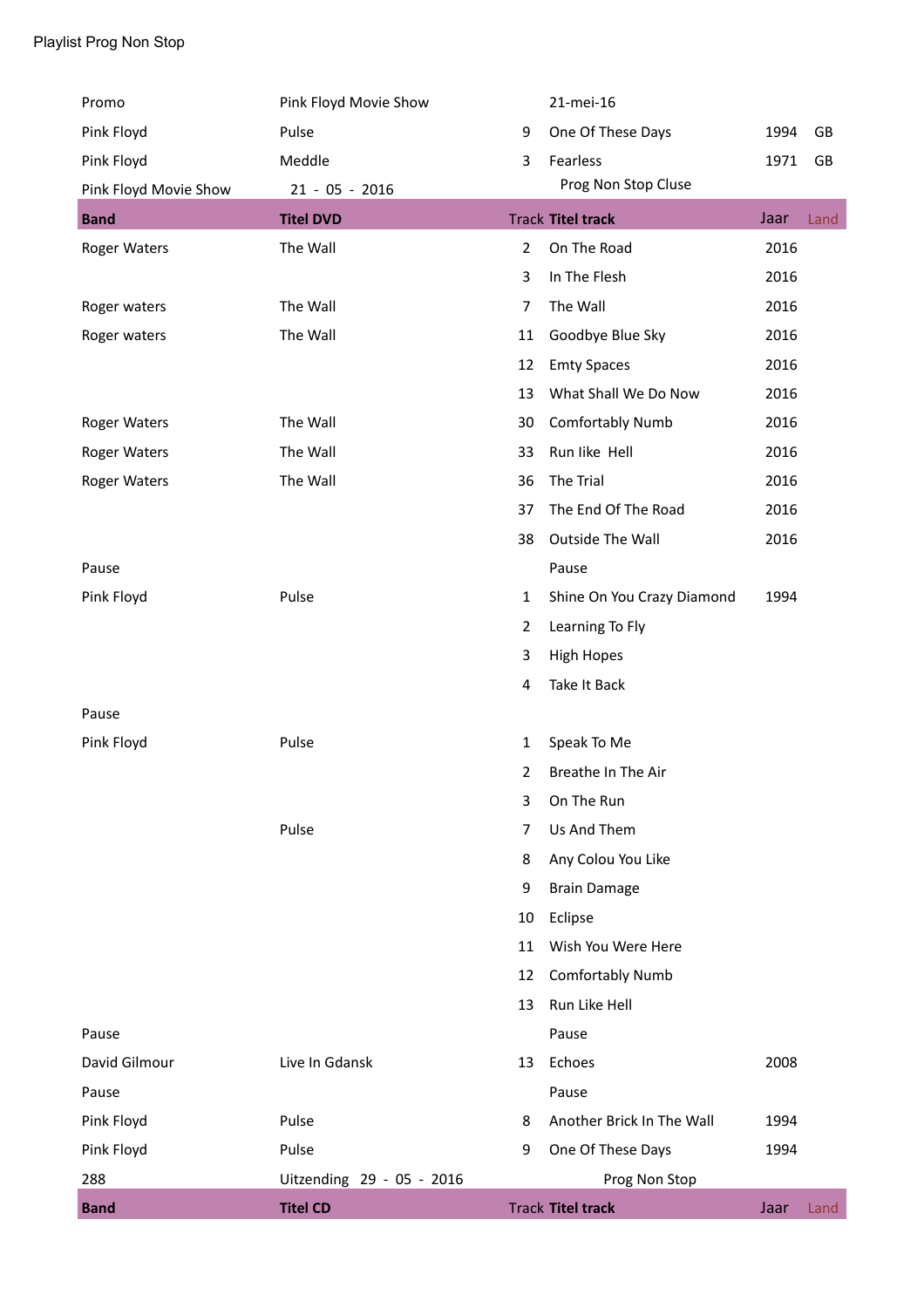| Anima Mundi              | The Lamplighter                 | 1              | On Earth Beneathn The Stars | 2013 | CU         |
|--------------------------|---------------------------------|----------------|-----------------------------|------|------------|
| Airbag                   | Identity                        | 5              | <b>Feeling Less</b>         | 2009 | <b>NO</b>  |
| Antimather               | Leaving Eden                    | $\mathbf{1}$   | Redemption                  | 1999 | GB         |
| <b>Armed Cloud</b>       | <b>Obsidian Desert</b>          | $\mathbf{1}$   | <b>Obsidian Desert</b>      | 2015 | NL         |
| Arena                    | The Seventh Degree . Separation | 12             | Catching The Bullet         | 2011 | GB         |
| Autumn                   | My New Time                     | 9              | Forget To Remember          | 2007 | <b>NL</b>  |
| Anathema                 | Weather Systems                 | 9              | <b>Internal Landscapes</b>  | 2012 | GB         |
| The Aurora Project       | Selling The Aggression          | 7              | Newtopia                    | 2012 | <b>NL</b>  |
| Ricocher                 | Chains                          | 1              | Virtual Images              | 2004 | <b>NL</b>  |
| 289                      | Uitzending 05 - 06 - 2016       |                | Prog Non Stop               |      |            |
| <b>Band</b>              | <b>Titel CD</b>                 |                | <b>Track Titel track</b>    | Jaar | Land       |
| The Alan Parsons project | <b>Vulture Culture</b>          | 7              | The Same Old Sun            | 1984 | GB         |
| Jethro Tull              | <b>Heavy Horses</b>             | 2              | <b>Acres Wild</b>           | 1978 | GB         |
| Peter Gabriel            | Peter Gabriel                   | 9              | Here Comes The Fload        | 1977 | GB         |
| Supertramp               | Breakfast In America            | $\overline{2}$ | The Logical Song            | 1979 | GB         |
| Rush                     | <b>Permanent Waves</b>          | $\mathbf{1}$   | The Spirit Of Radio         | 1980 | CAN        |
| Pink Floyd               | The Piper At Gates Of Dawn      | 3              | Matilda Mother              | 1967 | GB         |
| Marillion                | <b>Clutching At Straws</b>      | 8              | <b>Torch Song</b>           | 1987 | GB         |
| Marillion                | <b>Clutching At Straws</b>      | 9              | Slainte Mhath               | 1987 | GB         |
| Eloy                     | Eloy Live                       | 5              | Mutiny                      | 1978 | DE         |
| David Gilmour            | David Gilmour                   | 5              | Short And Sweet             | 1978 | GB         |
| David Gilmour            | David Gilmour                   | 6              | Raise My Rent               | 1978 | GB         |
| 290                      | Uitzending 12 - 06 - 2016       |                | Prog Non Stop               |      |            |
| <b>Band</b>              | <b>Titel CD</b>                 |                | <b>Track Titel track</b>    | Jaar | Land       |
| <b>Blind Ego</b>         | Numb                            | 4              | Leave                       | 2009 | DE         |
| Ayreon (Bruce)           | Flight Of The Migrator          | 5              | Into The Black Hole         | 2000 | <b>NL</b>  |
| Dream Theater            | <b>Systematic Chaos</b>         | 5              | Repentance                  | 2007 | <b>USA</b> |
| Cairo                    | Cairo                           | 3              | Silent Winter               | 1994 | <b>USA</b> |
| Camel                    | On The Road 1972                | 1              | Lady Fantasy                | 1974 | GB         |
| 291                      | Uitzending 19 - 06 - 2016       |                | Prog Non Stop               |      |            |
| <b>Band</b>              | <b>Titel CD</b>                 |                | <b>Track Titel track</b>    | Jaar | Land       |
| <b>Fractal Mirror</b>    | Garden Of Ghosts                | 1              | House Of Wishes             | 2014 | <b>NL</b>  |
| Gazpacho                 | <b>Tick Tock</b>                | $\mathbf{1}$   | Desert Flight               | 2009 | GB         |
| Marillion                | Happiness Is The Road           | 9              | Real Tears For Sale         | 2008 | GB         |
| Soft Machine             | Volume One                      | 12             | Why Are We Sleeping         | 1968 | GB         |
| Solution                 | Divergene                       | 6              | Second Line                 | 1972 | <b>NL</b>  |
| Yes                      | .90125.                         | 3              | It Can Happen               | 1983 | GB         |
| <b>Roger Waters</b>      | In The Flesh                    | 12             | Each Small Candle           | 2000 | GB         |
|                          |                                 |                |                             |      |            |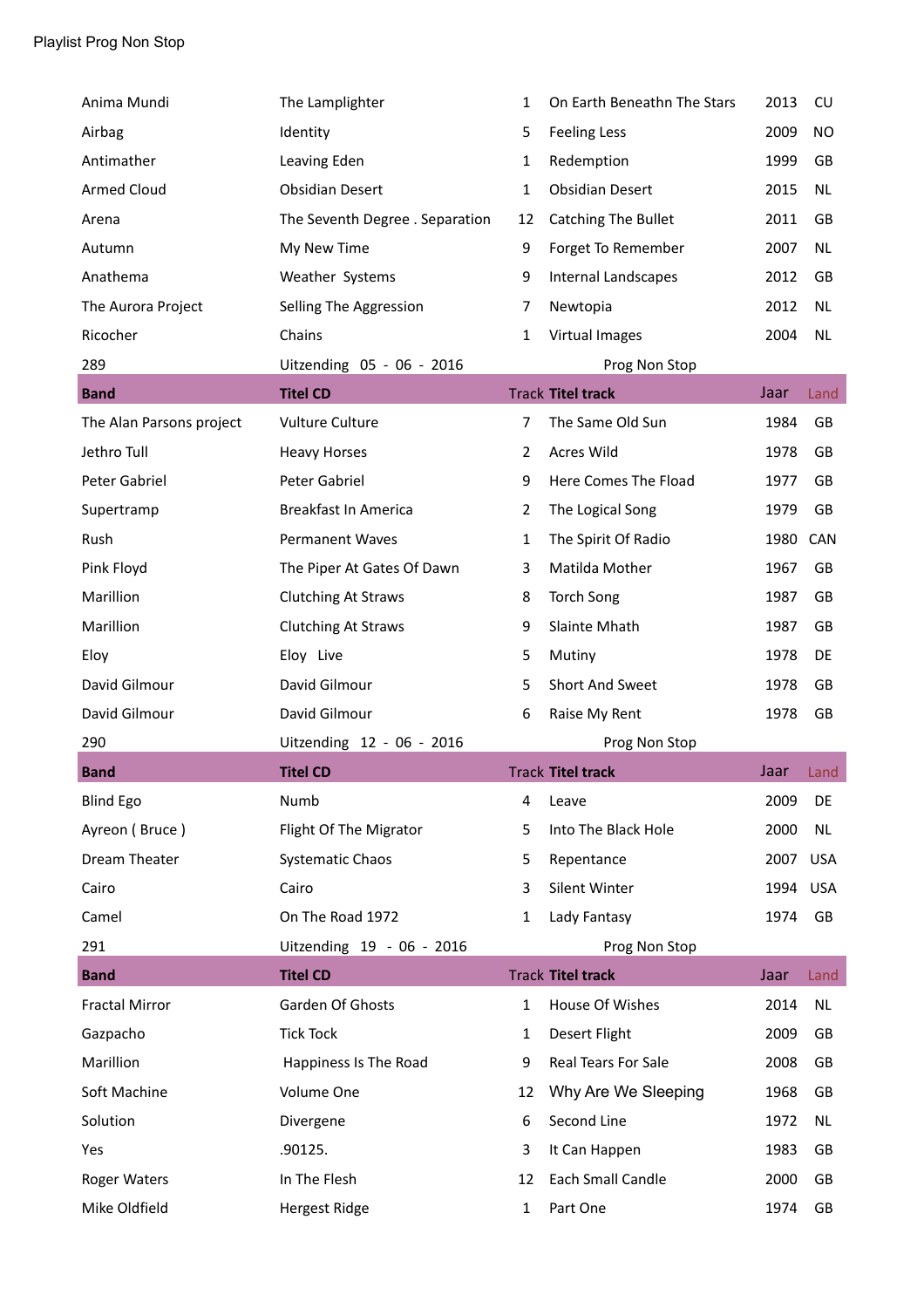## Playlist Prog Non Stop

| 292                      | Uitzending 26 - 06 - 2016       |                | Prog Non Stop             |          |            |
|--------------------------|---------------------------------|----------------|---------------------------|----------|------------|
| <b>Band</b>              | <b>Titel CD</b>                 |                | <b>Track Titel track</b>  | Jaar     | Land       |
| Antimatter               | Lights Out                      | $\mathbf{1}$   | Lights Out                | 2003     | GB         |
| Antimatter               | Lights Out                      | 2              | Every Thing You Know      | 2003     | GB         |
| Arena                    | The Seventh Degree . Separation | 1              | The Great Escape          | 2011     | <b>GB</b>  |
| Knicht Area              | The Sun Also Rises              | 7              | Mortal Brow               | 2004     | <b>NL</b>  |
| Profuna Ocean            | Watching The Closing Sky        | 1              | Changing Legacy           | 2009     | NL         |
| Riverside                | Second Life Syndrome            | 4              | Second Life Syndrome      | 2005     | PL         |
| Peter Cetera (D Gilmour) | One More Story                  | 8              | You Never Listen To Me    | 1988     | GB         |
| X Panda                  | Flight Of Fancy                 | 10             | <b>Crystal Gazing</b>     | 2011 EST |            |
| 293                      | Uitzending 03 - 07 - 2016       |                | Prog Non Stop             |          |            |
| <b>Band</b>              | <b>Titel CD</b>                 |                | <b>Track Titel track</b>  | Jaar     | Land       |
| Frost*                   | Milliontown                     | 2              | No Me No You              | 2006     | <b>GB</b>  |
| IQ                       | Tales From The Lush Attic       | 3              | <b>Awake And Nervous</b>  | 1982     | GB         |
| Ricocher                 | Quest For The Heartland         | 2              | Life In Your Mind         | 2000     | NL         |
| Star One                 | Victims Of The Modern Age       | 4              | Victims Of The Modern Age | 2010     | NL         |
| Day Six                  | The Grand Design                | 4              | Inside                    | 2010     | NL.        |
| Rpwl                     | Wanted                          | 2              | <b>Swords And Guns</b>    | 2014     | DE         |
| Dave Kerzner             | New World cd 2                  | 7              | Nothing                   | 2014     | GB         |
| 294                      | Uitzending 10 - 07 - 2016       |                | Prog Non Stop             |          |            |
|                          |                                 |                |                           |          |            |
| <b>Band</b>              | <b>Titel CD</b>                 |                | <b>Track Titel track</b>  | Jaar     | Land       |
| Peter Gabriel            | Up                              | $\mathbf{2}$   | Growing Up                | 2002     | GB         |
| No - Man                 | Together We're Stranger         | 6              | Back When You Were        | 2007     | GB         |
| IQ                       | Freqency                        | 2              | Life Support              | 2009     | GB         |
| <b>Bjorn Riis</b>        | Lullabies In A Car Crash        | 5              | The Chase                 | 2014     | <b>NO</b>  |
| <b>Guilt Machine</b>     | On This Perfect Day             | 4              | Season Of Denial          | 2009     | <b>NL</b>  |
| Pendragon                | The Window Of Life              | 4              | The Last Man On Earth     | 1993     | GB         |
| Marillion                | This Strange Engine             | $\overline{2}$ | One Fine Days             | 1997     | GB         |
| Kitaro                   | Kojiki                          | 6              | Matsuri                   | 1990     | JP         |
| 295                      | Uitzending 17 - 07 - 2016       |                | Prog Non Stop             |          |            |
| <b>Band</b>              | <b>Titel CD</b>                 |                | <b>Track Titel track</b>  | Jaar     | Land       |
| The Alan Parsons project | Vulture Culture                 | $\overline{7}$ | The Same Old Sun          | 1984     | GB         |
| Jethro Tull              | <b>Heavy Horses</b>             | 2              | Acres Wild                | 1978     | GB         |
| Peter Gabriel            | Peter Gabriel                   | 9              | Here Comes The Fload      | 1977     | GB         |
| Supertramp               | Breakfast In America            | 2              | The Logical Song          | 1979     | GB         |
| Rush                     | Permanent Waves                 | 1              | The Spirit Of Radio       | 1980     | <b>CAN</b> |
| Pink Floyd               | The Piper At Gates Of Dawn      | 3              | Matilda Mother            | 1967     | GB         |
| Marillion                | <b>Clutching At Straws</b>      | 8              | <b>Torch Song</b>         | 1987     | GB         |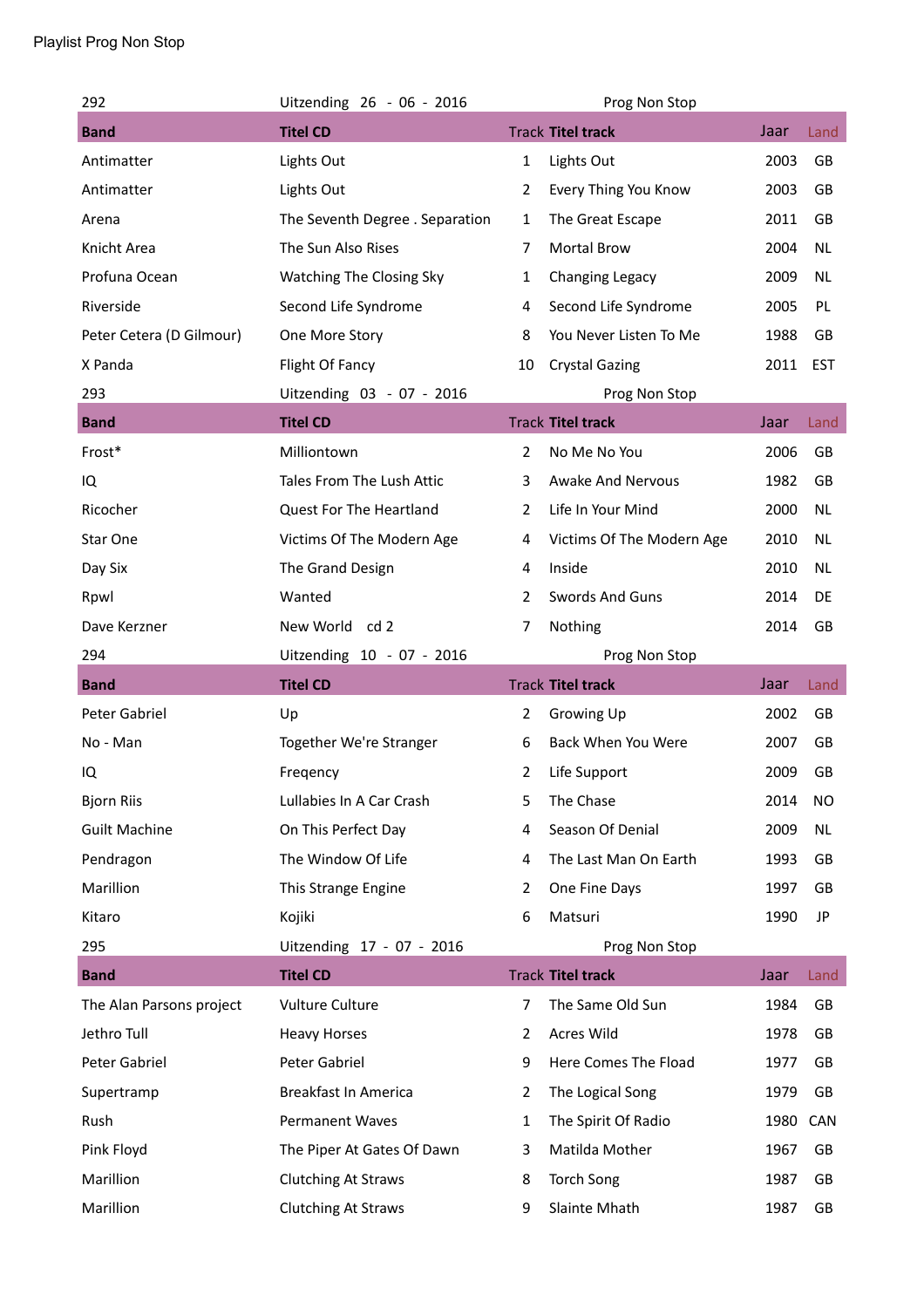| Eloy                     | Eloy Live                                  | 5              | Mutiny                   | 1978 | DE         |
|--------------------------|--------------------------------------------|----------------|--------------------------|------|------------|
| David Gilmour            | David Gilmour                              | 5              | Short And Sweet          | 1978 | GB         |
| David Gilmour            | David Gilmour                              | 6              | Raise My Rent            | 1978 | GB         |
| 296                      | Uitzending 24 - 07 - 2016                  |                | Prog Non Stop            |      |            |
| <b>Band</b>              | <b>Titel CD</b>                            |                | <b>Track Titel track</b> | Jaar | Land       |
| Snowy White              | Goldtop                                    | 5              | Pigs On The Wing         | 1977 | <b>GB</b>  |
| <b>Neal Morse</b>        | One                                        | 8              | Reunion                  | 2004 | <b>USA</b> |
| The Pineapple Thief      | <b>Tightly Unwound</b>                     | 4              | <b>Tightly Wound</b>     | 2008 | <b>GB</b>  |
| Moonrise                 | Soul's Inner Pendulum                      | 1              | Awakened                 | 2009 | PL         |
| Transatlantic            | The Whirlwind<br>cd <sub>2</sub>           | $\mathbf{1}$   | Spinning                 |      | 2009 Multi |
| St. Hogarth + R Barbieri | Not The Weapon But The Hand                | 1              | Red Kite                 | 2012 | GB         |
| Cartographer             | Cartographer                               | 5              | Acceptance               | 2012 | <b>NL</b>  |
| 297                      | Uitzending 31 - 07 - 2016                  |                | Prog Non Stop            |      |            |
| <b>Band</b>              | <b>Titel CD</b>                            |                | <b>Track Titel track</b> | Jaar | Land       |
| Anathema                 | We're Here Because We're Here              | 1              | Thin Air                 | 2010 | GB         |
| Knight Area              | Nine Paths                                 | $\overline{2}$ | Summerland               | 2011 | <b>NL</b>  |
| Geoff Mann Band          | Ministry Of The Interior                   | 5              | Dayspring                | 1991 | GB         |
| Pink Floyd               | A Momentary Lapse Of Reason                | 10             | Sorrow                   | 1987 | GB         |
| Saga                     | <b>Steel Umbrellas</b>                     | 5              | Say Goodbye To Hollywood | 1994 | <b>USA</b> |
| Porcupine Tree           | In Absentia                                | 5              | <b>Gravity Eyelide</b>   | 2002 | GB         |
| Fish                     | 13 th Star                                 | $\overline{2}$ | Square Go                | 2007 | GB         |
| Pallas                   | Wearewhoweare                              | $\mathbf{1}$   | Shadow Of The Sun        | 2014 | GB         |
| <b>Tangerine Dream</b>   | Underwater Sunlight                        | 3              | Dolphin Dance            | 1986 | DE         |
| 298                      | Uitzending 07 - 08 - 2016                  |                | Prog Non Stop            |      |            |
| <b>Band</b>              | <b>Titel CD</b>                            |                | <b>Track Titel track</b> | Jaar | Land       |
| Mostly Autumn            | Glass shadows                              | $\overline{2}$ | The Second Hand          | 2008 | GB         |
| Star One                 | Victims Of The Modern Age                  | 6              | 24 Hours                 | 2010 | NL         |
| Opeth                    | My Arms Your Hearse                        | 7              | Credence                 | 1997 | <b>SW</b>  |
| Overhead                 | Of Sun & Moon                              | 7              | Last Broadcast           | 2012 | <b>FIN</b> |
| King Crimson             | <b>Starless And Bible Black</b>            | 2              | Lament                   | 1974 | GB         |
| OSI                      | Free                                       | 4              | All Gone Now             | 2006 | GB         |
| <b>RPWL</b>              | The Gentle Art Of Music<br>CD <sub>2</sub> | 1              | Sleep                    | 2010 | DE         |
| Mystery                  | The World Is A Game                        | 2              | Pride                    | 2012 | Can        |
| Andy Jackson             | Signal To Noise                            | $\mathbf{1}$   | The Boy In The Forest    | 2014 | GB         |
| 299                      | Uitzending 14 - 08 - 2016                  |                | Prog Non Stop            |      |            |
| <b>Band</b>              | <b>Titel CD</b>                            |                | <b>Track Titel track</b> | Jaar | Land       |
| Procol Harum             | The Well's On Fire                         | $\mathbf{1}$   | An Old Enlish Dream      | 2003 | GB         |
| Anima Mundi              | Septentrion                                | 7              | la Montana Del Vigia     | 2002 | CU         |
| Sylvan                   | Force Of Gravity                           | 7              | Midnight Sun             | 2009 | DE         |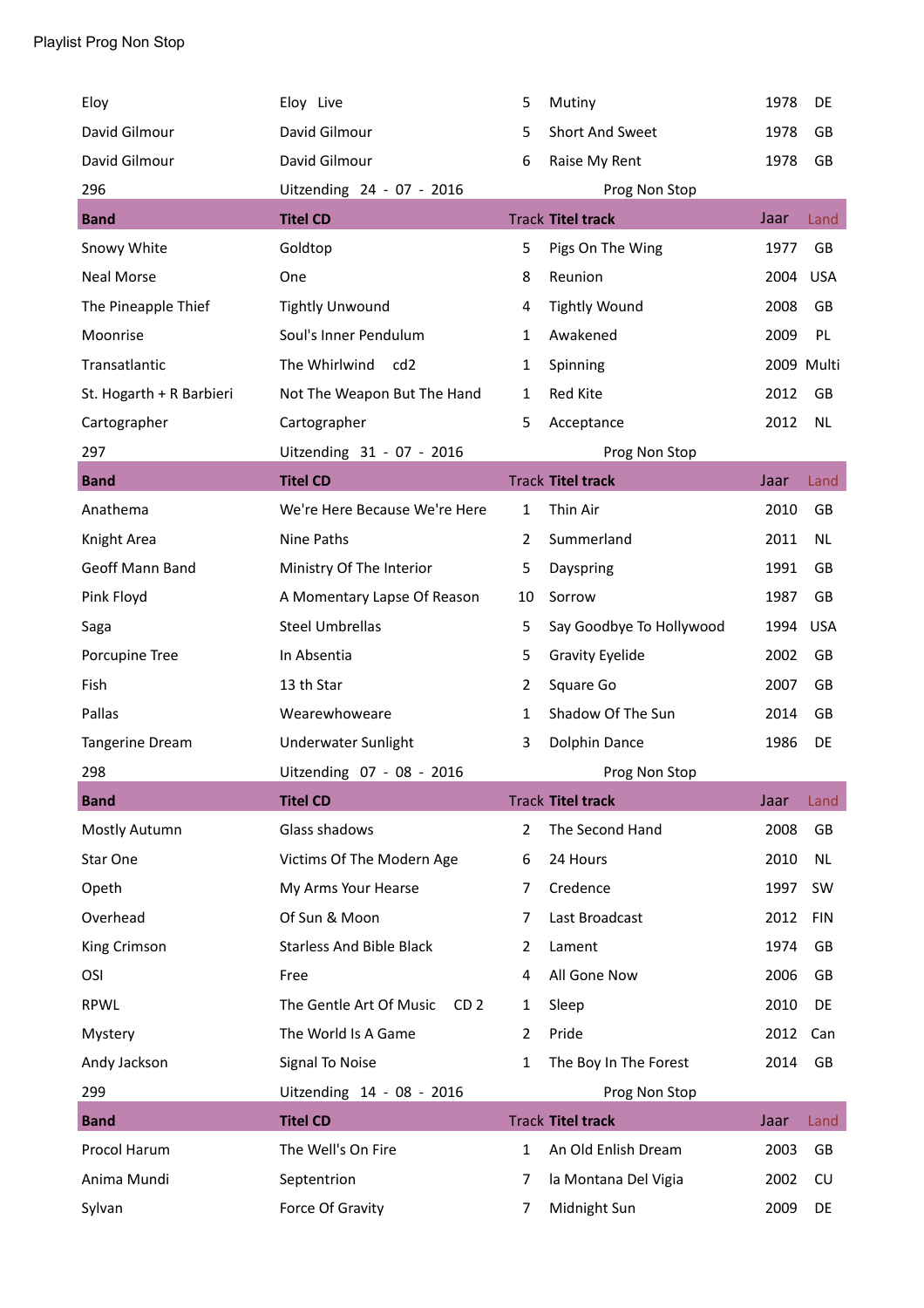| Jan Akkerman           | 10.000 Clowns On A Rainy Day | 2              | Am I Losing You           | 1997     | <b>NL</b>  |
|------------------------|------------------------------|----------------|---------------------------|----------|------------|
| Riverside              | Rapid Eye Movement           | 5              | Parasomnia                | 2007     | PL         |
| Cartographer           | Cartographer                 | 5              | Acceptance                | 2012     | <b>NL</b>  |
| Ayreon                 | $<$ 1011001>                 | 6              | Newborn Race              | 2008     | <b>NL</b>  |
| <b>Ozric Tentacles</b> | Pungent Effulgent            | 1              | Dissolution               | 1989     | GB         |
| 300 ste uitzending     | Uitzending 21 - 08 - 2016    |                | David Gilmour Tienen      |          |            |
| <b>Band</b>            | <b>Titel CD</b>              |                | <b>Track Titel track</b>  | Jaar     | Land       |
| David Gilmour          | Live In Gdansk CD 2          | 3              | Fat Old Sun               | 2006     | GB         |
| David Gilmour          | Live In Gdansk CD 2          | $\overline{2}$ | Astronomy Domine          | 2006     | GB         |
| David Gilmour          | Rattle That lo-ck            | 4              | A Boat Lies Waiting       | 2015     | GB         |
| Pink Floyd             | Pulse                        | 9              | Sorrow                    | 1995     | GB         |
| David Gilmour          | Live In Gdansk CD 2          | 8              | <b>Comfortably Numb</b>   | 1995     | GB         |
| 301                    | Uitzending 28 - 08 - 2016    |                | Prog Non Stop             |          |            |
| <b>Band</b>            | <b>Titel CD</b>              |                | <b>Track Titel track</b>  | Jaar     | Land       |
| Jethro Tull            | Living In The Past           | $\mathbf{1}$   | Song For Jeffrey          | 1972     | GB         |
| Kino                   | Picture                      | 9              | Holding On                | 2005     | GB         |
| Dream Theater          | Images And Words             | 3              | Take The Time             | 1992 USA |            |
| Silent Edge            | The Eyes Of The Shadow       | 3              | <b>Wasted Lands</b>       | 2003     | <b>NL</b>  |
| For Absent Friends     | <b>Running In Circles</b>    | 10             | <b>Nights</b>             | 1994     | <b>NL</b>  |
| Martin Darvill And Fr. | The Greatest Show On Earth   | 3              | Ceremony                  | 1998     | GB         |
| Jadis                  | As Daylight Fades            | 3              | Daylight Fades            | 1998     | GB         |
| Eloy                   | Colours                      | 10             | Silhouette                | 1980     | DE         |
| Erik Norlander         | Music Machine cd 2           | 1              | Fanfare And Interlude     | 2003 USA |            |
| 302                    | Uitzending 04 - 09 - 2016    |                | Prog Non Stop             |          |            |
| <b>Band</b>            | <b>Titel CD</b>              |                | <b>Track Titel track</b>  | Jaar     | Land       |
| Moody Blues            | Seventh Sojourn              | 8              | I'm Just A Singer         | 1972     | GB         |
| Pallas                 | <b>XXV</b>                   | 5              | The Alien Messiah         | 2011     | GB         |
| Pain Of Salvation      | BE                           | 3              | Imago                     | 2004     | <b>SE</b>  |
| Riverside              | Second Live Syndrome         | 2              | Vole-Face                 | 2005     | PL         |
| Yes                    | Close To The Edge            | 1              | Close To The Edge         | 1972     | GB         |
| <b>RPWL</b>            | The RPWL Experience          | 2              | Breathe In Breathe Out    | 2008     | DE         |
| Porcupine Tree         | Fear Of A Blank Planet       | 2              | My Ashes                  | 2007     | GB         |
| Sylvium                | Purified                     | 2              | Media                     | 2012     | <b>NL</b>  |
| 303                    | Uitzending 11 - 09 - 2016    |                | Prog Non Stop             |          |            |
| <b>Band</b>            | <b>Titel CD</b>              |                | <b>Track Titel track</b>  | Jaar     | Land       |
| Jadis                  | More Than Meets The Eye      | 6              | The Biginning And The End | 2005     | GB         |
| <b>Neal Morse</b>      | Testimony CD 1               | 9              | Wasted Life               | 2003     | <b>USA</b> |
| <b>Blind Ego</b>       | Numb                         | 5              | Death                     | 2009     | DE         |
| Gate 6                 | <b>God Machines</b>          | 3              | My Warning                | 2012     | <b>NL</b>  |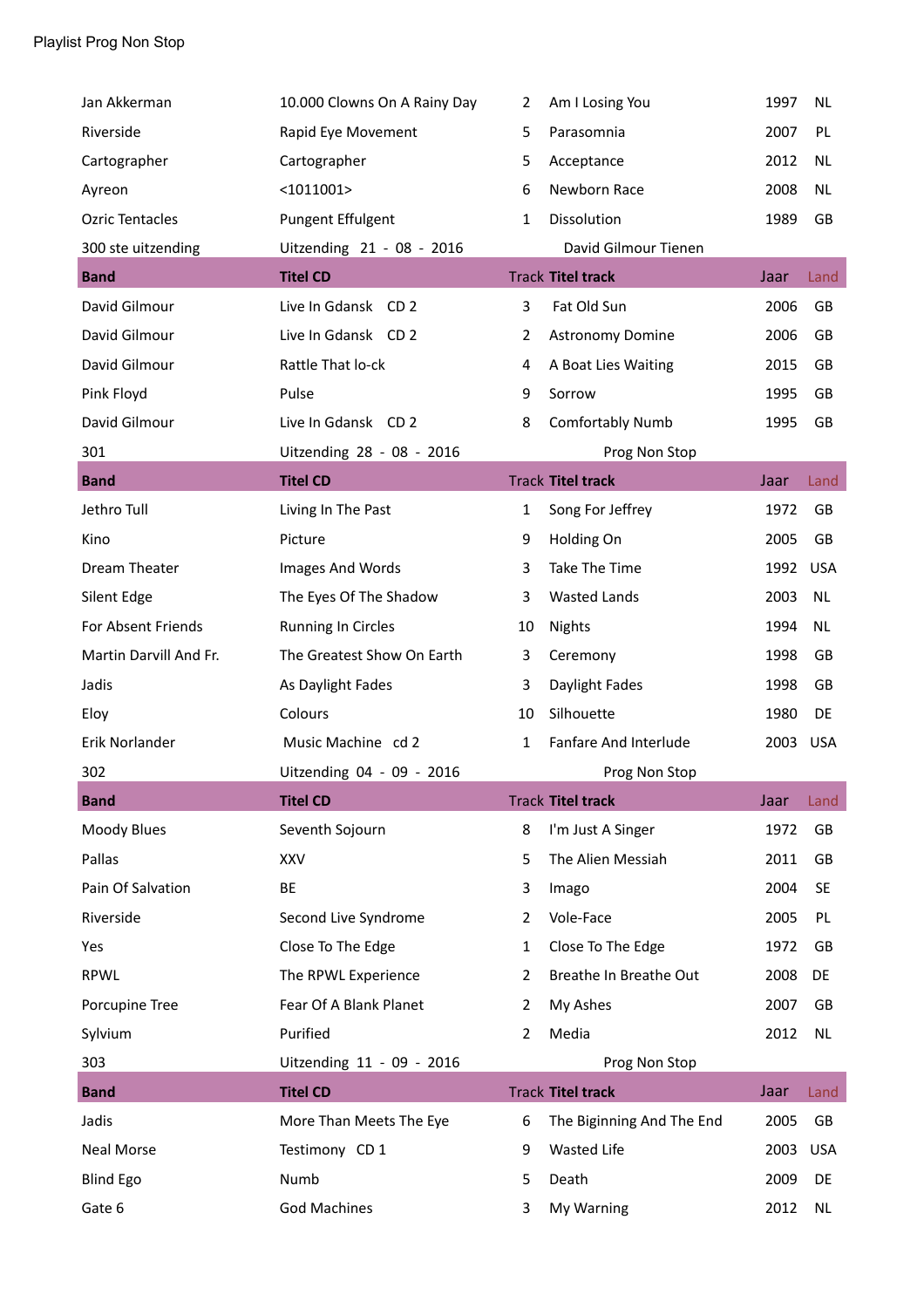| Marillion             | Sounds that Can't Be Made      | 5              | Montreal                     | 2012     | <b>GB</b>  |
|-----------------------|--------------------------------|----------------|------------------------------|----------|------------|
| <b>Roger Waters</b>   | In The Flesh                   | 5              | Perfect Sense Part I & II    | 2000     | GB         |
| <b>Roger Waters</b>   | <b>Flickering Flame</b>        | 8              | Each Small Candle            | 2002     | GB         |
| 304                   | Uitzending 18 - 09 - 2016      |                | Prog Non Stop                |          |            |
| <b>Band</b>           | <b>Titel CD</b>                |                | <b>Track Titel track</b>     | Jaar     | Land       |
| Supersister           | <b>Present From Nancy</b>      | 11             | She Was Naked                | 1970     | NL         |
| Marillion             | Misplaced Childhood            | 4              | <b>Bitter Suite</b>          | 1985     | GB         |
| Genesis               | The Lamb Leis Down On cd 1     | 10             | Carpet Crawler               | 1974     | <b>GB</b>  |
| <b>PST</b>            | Nightlines                     | 6              | We Separate                  | 1992     | NL         |
| Dream Theater         | Awake                          | 3              | Innocence Faded              | 1994     | <b>USA</b> |
| Bagheera              | Door To Deliverance            | 9              | The Inheritance of Leviathan | 1995     | NL         |
| Jadis                 | <b>Across The Water</b>        | 3              | Daylight Fades               | 1994     | GB         |
| Anthony               | Pools Of Sorrow                | $\mathbf{1}$   | Wrong Side Of The street     | 1993     | NL         |
| Porcupine Tree        | Sky Moves Sideways             | 3              | The Moon Touches Your        | 1995     | GB         |
| 305                   | Uitzending 25 - 09 - 2016      |                | Prog Non Stop                |          |            |
| <b>Band</b>           | <b>Titel CD</b>                |                | <b>Track Titel track</b>     | Jaar     | Land       |
| <b>Richard Wright</b> | Wet Dream                      | $\overline{2}$ | Against The odds             | 1978     | GB         |
| Mindgames             | <b>MMX</b>                     | $\mathbf{1}$   | The Source                   | 2010     | BE         |
| The Aurora Project    | Shadow Border                  | 5              | Another dream                | 2009     | <b>NL</b>  |
| Fish                  | Raingods With Zippos           | 5              | Faihhealer                   | 1999     | GB         |
| Arena                 | Songs From The Lions Cage      | 1              | Out Of The Wilderness        | 1995     | GB         |
| Tiamat                | Wildhoney                      | 13             | When You're In               | 1994     | <b>SE</b>  |
| Pendragon             | Men Who Climb Mountains        | $\overline{2}$ | <b>Beautiful Soul</b>        | 2014     | GB         |
| Steven Wilson         | Insurgentes                    | 3              | Salvaging                    | 2008     | GB         |
| The Moon Seven Times  | $7 = 49$                       | 4              | Crybaby                      | 1994 USA |            |
| 306                   | Uitzending 02 - 10 - 2016      |                | Prog Non Stop                |          |            |
| <b>Band</b>           | <b>Titel CD</b>                |                | <b>Track Titel track</b>     | Jaar     | Land       |
| <b>RPWL</b>           | Wanted                         | 7              | Misquided Thought            | 2014     | DE         |
| The Use Of Ashes      | Firetree                       | 2              | Prince Of Darkness           | 1996     | <b>NL</b>  |
| Everon                | <b>Bridge</b>                  | 12             | <b>Bridge</b>                | 2002     | DE         |
| Hui-a                 | Despite Guardian Angels        | 5              | <b>Lights And Briges</b>     | 2014     | CAN        |
| Dave Kerzner          | New World cd 1                 | 7              | Under Control 0              | 2015     | GB         |
| Marillion             | Seasons End cd 2               | 3              | The Release                  | 1989     | GB         |
| No Name               | .4                             | 3              | Thoughts Pay No Toll         | 2009     | <b>LUX</b> |
| Karmakanic            | In A Perfect World             | 2              | Turn It Up                   | 2012     | <b>SE</b>  |
| Rush                  | A Show Of Hands                | 11             | The Rhythm Method            | 1989 CAN |            |
| 307                   | Uitzending 09 - 10 - 2016      |                | Prog Non Stop                |          |            |
| <b>Band</b>           | <b>Titel CD</b>                |                | <b>Track Titel track</b>     | Jaar     | Land       |
| Earth & Fire          | Song of the Marching Childeren | 3              | Storm And Thunder            | 1971     | <b>NL</b>  |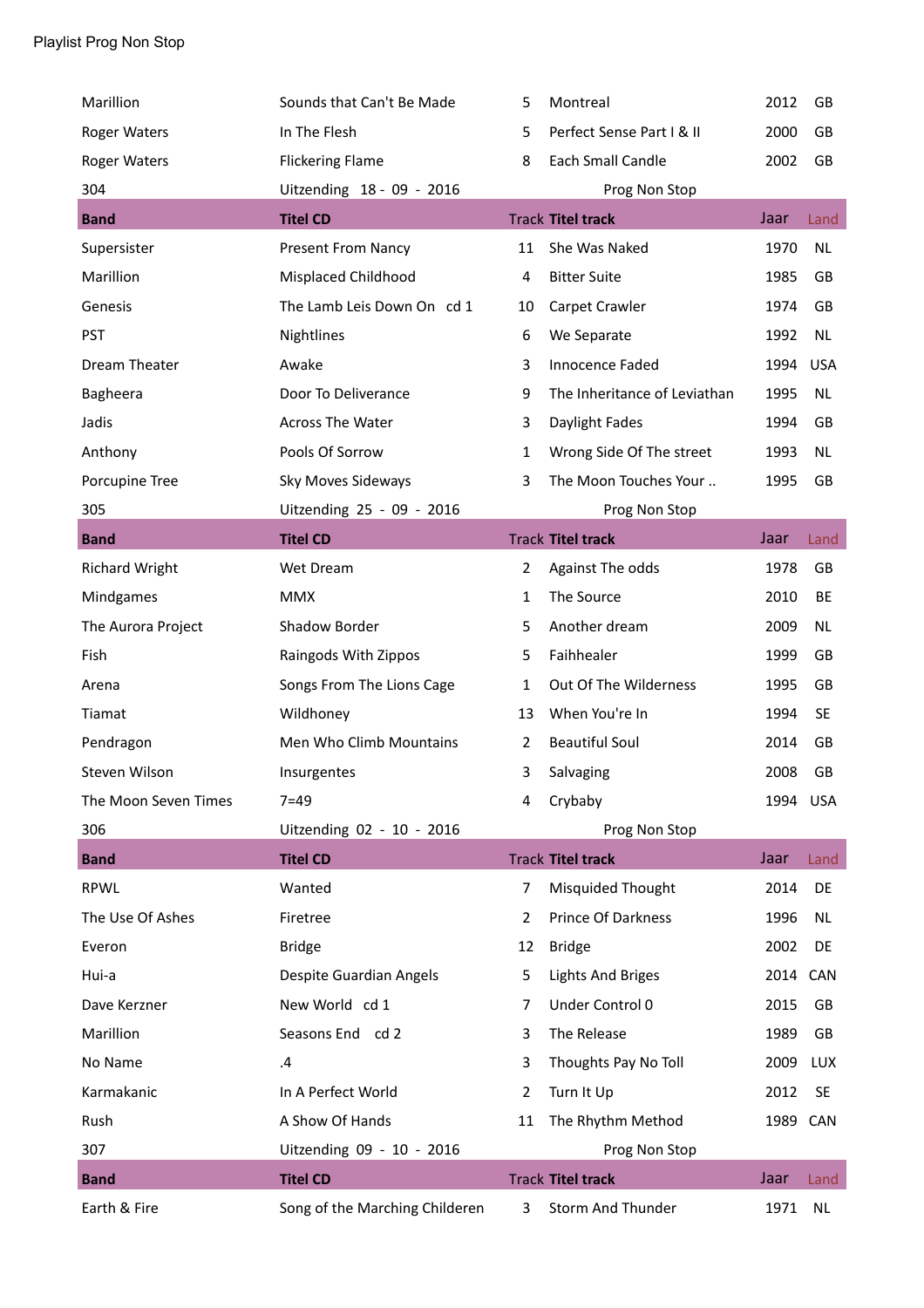| Ayreon             | Into The Electric Castle       | 1              | Welcome To The New D.      | 1998     | <b>NL</b> |
|--------------------|--------------------------------|----------------|----------------------------|----------|-----------|
| Ricocher           | Chains                         | 6              | Point Of No Return         | 2004     | <b>NL</b> |
| The Aurora Project | Prog NL (Progwereld)           | 5              | Alles Is Een               | 2011     | <b>NL</b> |
| Profuna Ocean      | Watching The Closing Sky       | 1              | Changing Legacy            | 2009     | <b>NL</b> |
| PB II              | Plastic Soup                   | 4              | Loneliness                 | 2010     | <b>NL</b> |
| Casual Silence     | Once In A Blue Moon            | 5              | Dreamweaver                | 2003     | <b>NL</b> |
| Knight Area        | <b>Realm Of Shadows</b>        | 6              | Dark Souls                 | 2009     | <b>NL</b> |
| Egdon Heath        | Him, The Snake And I           | 5              | Mother's Dream             | 1993     | <b>NL</b> |
| Odyssice           | Impression                     | 5              | Legend                     | 2000     | <b>NL</b> |
| 308                | Uitzending 16 - 10 - 2016      |                | Prog Non Stop              |          |           |
| <b>Band</b>        | <b>Titel CD</b>                |                | <b>Track Titel track</b>   | Jaar     | Land      |
| Pendragon          | <b>Acoustically Challenged</b> | 4              | World's End                | 2002     | GB        |
| Genesis            | Selling England By The Pound   | $\mathbf{1}$   | Dancing With The Moonlight | 1973     | GB        |
| Rpwl               | The Gentle Art Of Music        | 10             | Bound To Reach The End     | 2010     | DE        |
| IQ                 | Ever                           | 1              | The Darkest Hour           | 1993     | GB        |
| Medea              | Room Xvii                      | 5              | My Dual Mind               | 2005     | <b>NL</b> |
| Martin Orford      | The Old Road                   | $\mathbf{1}$   | <b>Grand Designs</b>       | 2008     | GB        |
| Mind's Eye         | Waiting For The Tide           | $\overline{2}$ | Calling (Father To Son)    | 2002     | <b>SE</b> |
| 309                | Uitzending 23 - 10 - 2016      |                | Prog Non Stop              |          |           |
| <b>Band</b>        | <b>Titel CD</b>                |                | <b>Track Titel track</b>   | Jaar     | Land      |
| Marillion          | <b>Brave</b>                   | $\mathbf{1}$   | <b>Bridge</b>              | 1994     | GB        |
| Marillion          | <b>Brave</b>                   | 2              | Living With The big Lie    | 1994     | GB        |
| Mystery            | The World Is A Game            | 3              | Superstar                  | 2012 CAN |           |
| Ulysses            | The Gift Of Tears              | 2              | <b>Guardian Angel</b>      | 2009     | <b>NL</b> |
| <b>Armed Cloud</b> | <b>Obsidian Desert</b>         | 4              | Meltdown                   | 2015     | <b>NL</b> |
| Ricocher           | Quest For The Heartland        | 2              | Life In Your Mind          | 2000     | <b>NL</b> |
| Ricocher           | <b>Cathedral Of Emotions</b>   | 9              | Mask Of Illusions          | 2002     | <b>NL</b> |
| Ricocher           | Chains                         | 12             | <b>Breaking The Chain</b>  | 2004     | <b>NL</b> |
| 310                | Uitzending 30 - 10 - 2016      |                | Prog Non Stop              |          |           |
| <b>Band</b>        | <b>Titel CD</b>                |                | <b>Track Titel track</b>   | Jaar     | Land      |
| Clannad            | Banba                          | 4              | <b>Mystery Game</b>        | 1993     | IE        |
| Kansas             | Kansas                         | 3              | Lonely Wind                | 1978     | USA       |
| Marathon           | The First Run                  | 8              | Patterns Of The Landscape  | 1994     | NL        |
| Mystery            | Destiny?                       | 7              | Submerged                  | 1998     | Can       |
| Kaipa              | Keyholder                      | 2              | A Complex Work Of Art      | 2003     | SE        |
| RPWL               | God Has Failed                 | 1              | Hole In The Sky            | 2000     | DE        |
| 311                | Uitzending 06 - 11 - 2016      |                | Prog Non Stop              |          |           |
| <b>Band</b>        | <b>Titel CD</b>                |                | <b>Track Titel track</b>   | Jaar     | Land      |
|                    |                                | 6              | Berlin Wall                | 2006     | <b>NL</b> |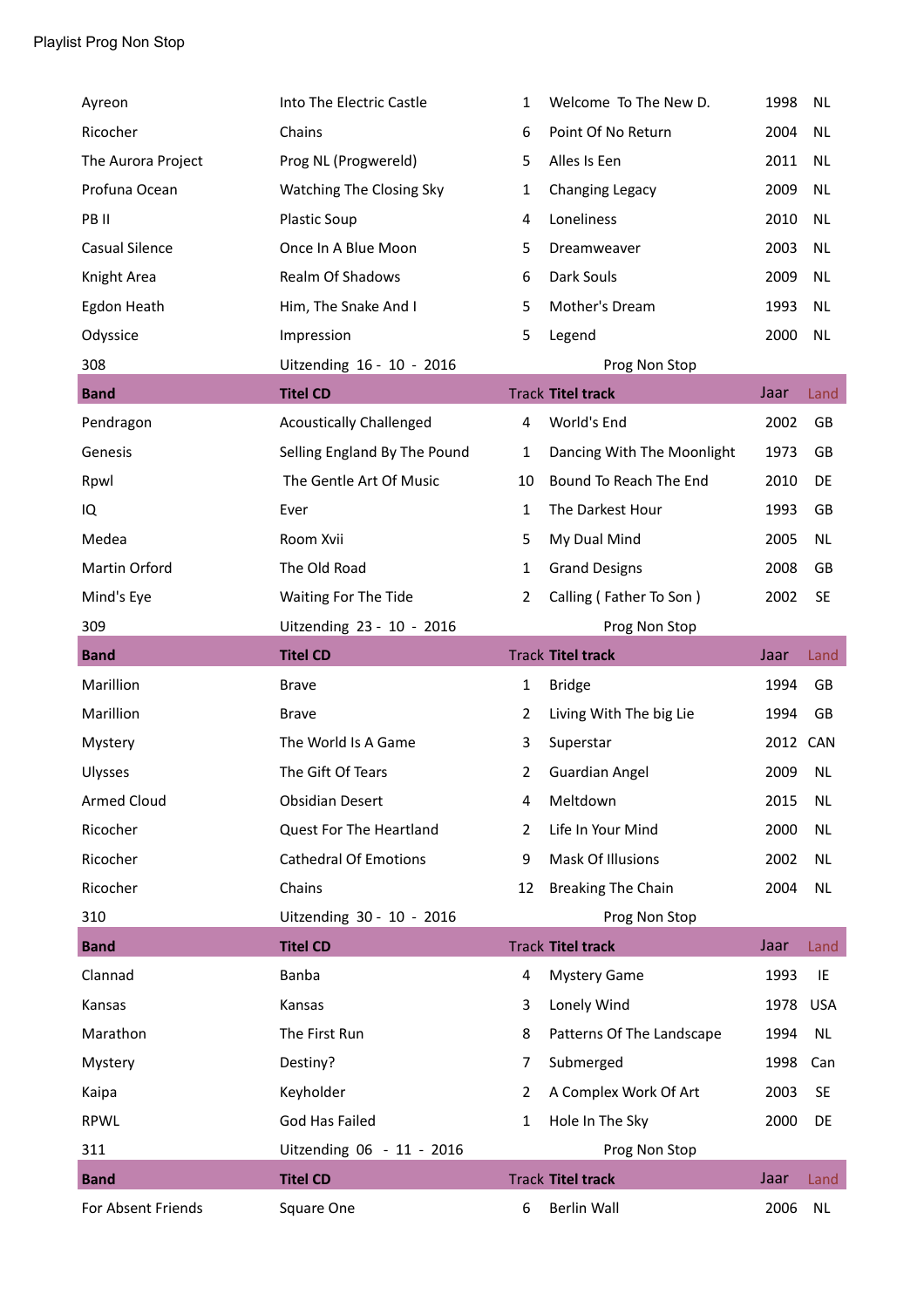| Silhouette            | A - Maze                        | 9            | Long Distance                  | 2006     | <b>NL</b>  |
|-----------------------|---------------------------------|--------------|--------------------------------|----------|------------|
| Autumn                | When Lust Evokes The Curse      | 3            | When Lust Evokes The Curse     | 2002     | <b>NL</b>  |
| Vengeance             | Back From Flight 19             | 3            | Dreamulator                    | 1997     | <b>NL</b>  |
| Flamborough Head      | Tales Of Imperfection           | 2            | Maureen                        | 2005     | <b>NL</b>  |
| <b>Fractal Mirror</b> | <b>Strange Attractors</b>       | 2            | The Fading Ghosts Of.          | 2013     | <b>NL</b>  |
| Marathon              | The First Run                   | 6            | Open Field                     | 1994     | <b>NL</b>  |
| PTS                   | Campaign                        | 3            | Shadows                        | 1996     | <b>NL</b>  |
| Bagheera              | Silence At Romney Marsh         | 4            | Andante Concitato              | 1991     | <b>NL</b>  |
| 312                   | Uitzending 13 - 11 - 2016       |              | Samenstelling:<br>Ada Vierwind |          |            |
| <b>Band</b>           | <b>Titel CD</b>                 |              | <b>Track Titel track</b>       | Jaar     | Land       |
| Rush                  | <b>Moving Pictures</b>          | $\mathbf{1}$ | Tom sawyer                     | 1981     | Can        |
| Mystery               | The world Is A Game             | 6            | Dear Someone                   | 2012 Can |            |
| Dream Theater         | Images And Words                | $\mathbf{1}$ | Pull Me Under                  | 1992 USA |            |
| Huis - A              | Despite Guardian Angels         | 10           | Salvation                      | 2014     | Can        |
| IQ                    | Nomzamo                         | 3            | Nomzamo                        | 1987     | GB         |
| Comedy Of Errors      | Fanfare And Fantasy             | 3            | In A Lifetime                  | 2013     | GB         |
| Franck Carducci       | Oddity                          | 4            | Alice's Eerie Dream            | 2011     | <b>FRA</b> |
| <b>Blind Ego</b>      | Mirror                          | 5            | Open Sore                      | 2007     | DE         |
| 313                   | Uitzending 20 - 11 - 2016       |              | Prog Non Stop                  |          |            |
| <b>Band</b>           | <b>Titel CD</b>                 |              | <b>Track Titel track</b>       | Jaar     | Land       |
| Dream Theater         | Octavarium                      | 4            | I Walk Beside You              | 2005     | <b>USA</b> |
| Camel                 | <b>Stationary Traveller</b>     | 3            | Vapos                          | 1984     | GB         |
| Antimatter            | Lights Out                      | 2            | Everything You Know Is         | 2003     | GB         |
| David Gilmour         | About Face                      | 8            | Cruise                         | 1984     | GB         |
| Jadis                 | More Than Meets The Eye         | 6            | The Beginning And The End      | 2005     | GB         |
| Mangrove              | <b>Beyond Reality</b>           | 1            | Daydreamer's Nightmare         | 2009     | <b>NL</b>  |
| Moonrise              | Soul's Inner Pendulum           | 5            | <b>Empty Lines</b>             | 2009     | PL         |
| Moonrise              | Soul's Inner Pendulum           | 7            | Feeling Like I lost My Mind    | 2009     | PL         |
| 314                   | Uitzending 27 - 11 - 2016       |              | Eric Peters (Crescent Moon)    |          |            |
| <b>Band</b>           | <b>Titel CD</b>                 |              | <b>Track Titel track</b>       | Jaar     | Land       |
| Vly                   | Time                            | 1            | Circles                        | 2015 USA |            |
| Riverside             | <b>Shrine Of New Generation</b> | 7            | <b>Escalator Shrine</b>        | 2013     | PL         |
| <b>Beardfish</b>      | Comfort Zone                    | 9            | Ode To The Rock 'nRoller       | 2015 USA |            |
| Marillion             | Real To Real                    | 1            | Assasing                       | 1984     | GB         |
| Rush                  | Hemispheres                     | 4            | La Villa Strangiato            | 1978     | <b>CAN</b> |
| Steven Wilson         | The Raven That Refused To Sing  | 2            | Drive Home                     | 2013     | GB         |
| Vly                   | Time                            | 11           | Perfect Place                  | 2015 USA |            |
| 315                   | Uitzending 04 - 12 - 2016       |              | The Aurora Project             |          |            |
| <b>Band</b>           | <b>Titel CD</b>                 |              | <b>Track Titel track</b>       | Jaar     | Land       |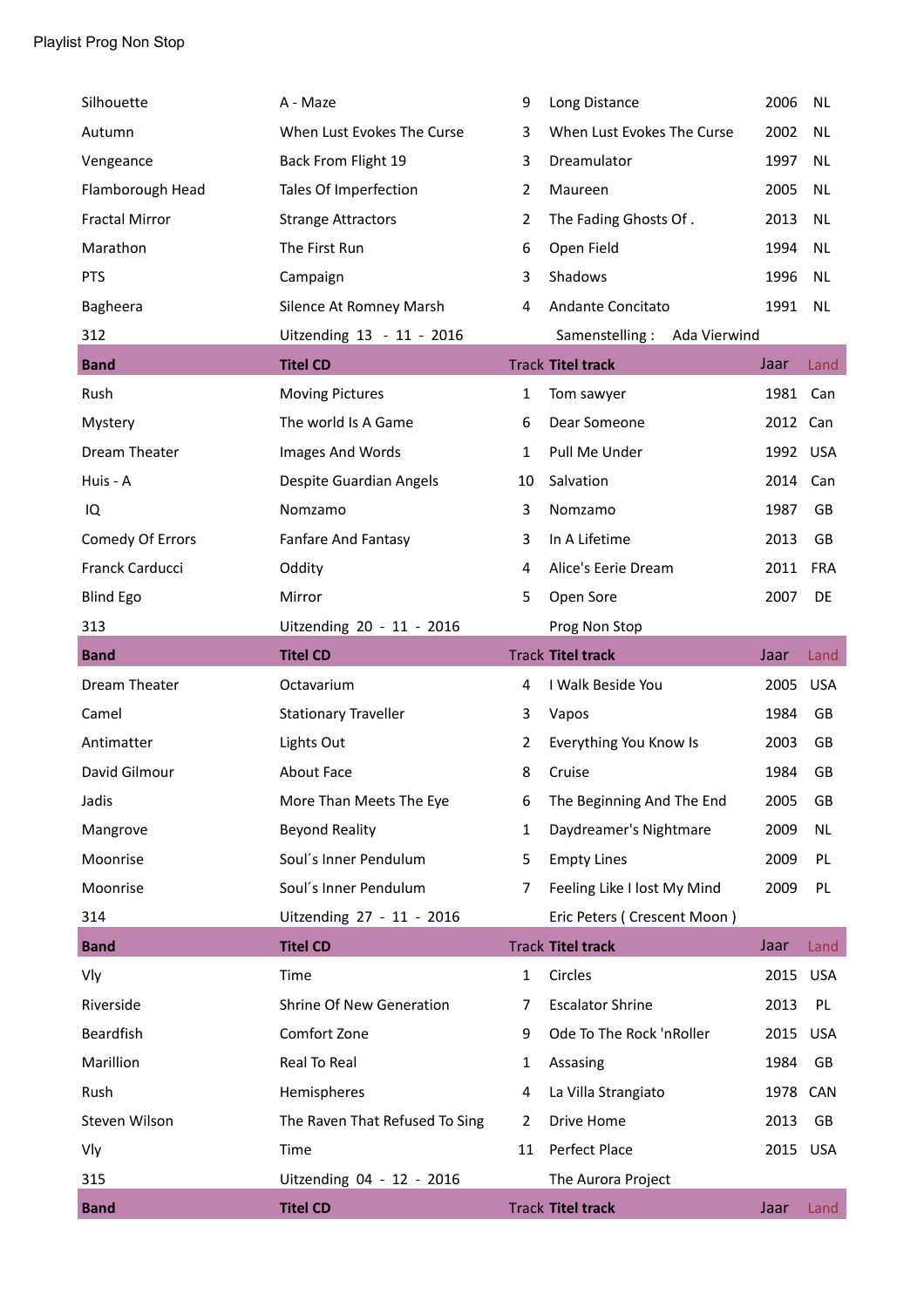| The Aurora Project       | <b>Unspoken Words</b>            | 5              | The Untold Prophecy          | 2005 | <b>NL</b>  |
|--------------------------|----------------------------------|----------------|------------------------------|------|------------|
| The Aurora Project       | Unspoken Words                   | 12             | Nocturnal                    | 2005 | <b>NL</b>  |
| The Aurora Project       | A Night To Remember              | $\overline{2}$ | Alles Is Een                 | 2010 | <b>NL</b>  |
| The Aurora Project       | Shadow Border                    | 1              | Human Gateway                | 2009 | <b>NL</b>  |
| The Aurora Project       | Shadow Border                    | 5              | Another Dream                | 2009 | NL         |
| The Aurora Project       | A Night To Remember              | 1              | New Ethics                   | 2012 | <b>NL</b>  |
| The Aurora Project       | Selling The Aggression           | 2              | Turning Of The Tide          | 2013 | <b>NL</b>  |
| The Aurora Project       | Selling The Aggression           | 7              | Newtopia                     | 2013 | <b>NL</b>  |
| The Aurora Project       | A Night To Remember              | 6              | Nocturnal Lament             | 2007 | <b>NL</b>  |
| 316                      | Uitzending 11 - 12 - 2016        |                | Prog Non Stop                |      |            |
| <b>Band</b>              | <b>Titel CD</b>                  |                | <b>Track Titel track</b>     | Jaar | Land       |
| ELP (Greg Lake)          | Pictures At An Exhibition        | 4              | The Sage                     | 1971 | GB         |
| King Crimson (Greg Lake) | In The Court Of Crimson King     | 3              | Epitaph                      | 1969 | GB         |
| Transatlantic            | Kaleidoscope                     | 3              | Black As The Sky             |      | 2014 Multi |
| Peter Gabriel            | US                               | 3              | Blood Of Eden                | 1992 | GB         |
| Dilemma                  | Imbroccata                       | 1              | Believe                      | 1995 | <b>NL</b>  |
| Pink Floyd               | <b>Endles River</b>              | 2              | It's What We Do              | 2014 | GB         |
| Pendragon                | The Window Of Live               | 2              | Ghosts                       | 1993 | GB         |
| Pink Floyd               | <b>Endles River</b>              | 5              | <b>Skins</b>                 | 2014 | Gb         |
|                          |                                  |                |                              |      |            |
| 317                      | Uitzending 18 - 12 - 2016        |                | Prog Non Stop                |      |            |
| <b>Band</b>              | <b>Titel CD</b>                  |                | <b>Track Titel track</b>     | Jaar | Land       |
| Alan Parson              | Eye In The Sky                   | $\overline{2}$ | Eye In The Sky               | 1982 | GB         |
| Magic Pie                | Circus Of Life                   | 3              | What If                      | 2007 | NO.        |
| For Absent Friends       | Square One                       | 5              | Wonder                       | 2006 | <b>NL</b>  |
| The Pineapple Thief      | <b>Tightly Unwound</b>           | 1              | My Debt To You               | 2008 | GB         |
| Sperrmull                | Sperrmull                        | 4              | No Freak Out                 | 1972 | DE         |
| Wings Of Steel           | Face The Truth                   | 9              | I Can Reach You              | 1995 | <b>NL</b>  |
| Airbag                   | All Rights Removed               | 2              | White Walls                  | 2011 | NO.        |
| Greg Lake                | Orginal single version           | 1              | I Believe In Father Chrismas | 1975 | GB         |
| Alan Parson              | Pyramid                          | 8              | Hyper-Gamma-Spaces           | 1979 | GB         |
| 318                      | Uitzending 08 - 01 - 2017        |                | Prog Non Stop                |      |            |
| <b>Band</b>              | <b>Titel CD</b>                  |                | <b>Track Titel track</b>     | Jaar |            |
| Arena                    | Contagion                        | 16             | Ascension                    | 2003 |            |
| Ayreon                   | $<$ 01011001>                    | 2              | <b>Waking Dreams</b>         | 2008 |            |
| OSI                      | Free cd 2                        | 4              | When You're Ready            | 2006 |            |
| Transatlantic            | S.M.P.T.                         | 2              | We All need Some Light       | 2000 |            |
| Porcupine Tree           | Fear Of A Blank Planet           | 1              | Fear Of A Blank Planet       | 2007 |            |
| Pink Floyd               | W.Y.W.H. Experience Edition Live | 2              | Raving And Drooling          | 1974 |            |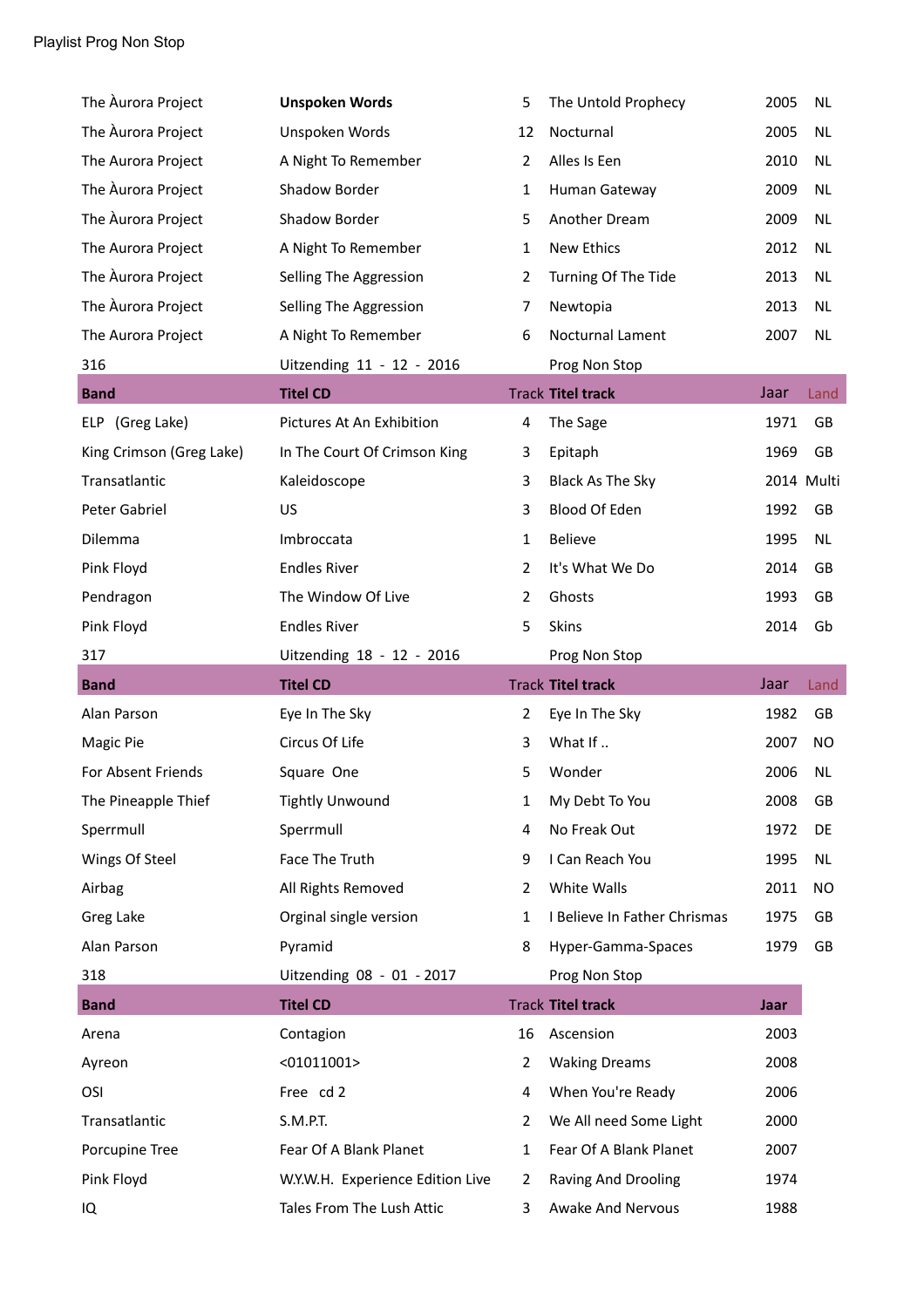| Anathema               | Weather Systems             |                 | 7              | The Beginning And The End  | 2012     |            |
|------------------------|-----------------------------|-----------------|----------------|----------------------------|----------|------------|
| 319                    | Uitzending 15 - 1 - 2017    |                 |                | Prog Non Stop              |          |            |
| <b>Band</b>            | <b>Titel CD</b>             |                 |                | <b>Track Titel track</b>   | Jaar     | Land       |
| Pink floyd             | <b>Division Bell</b>        |                 | 10             | Lost For Words             | 1994     | GB         |
| Dianoya                | Lidocaine                   |                 | 7              | <b>Best Wishes</b>         | 2012     |            |
| Riverside              | Second Live Syndrome        |                 | $\overline{2}$ | Volte-Face                 | 2005     | PL         |
| PBII                   | 1000 Wishes                 |                 | 12             | Into The Light             | 2012     | <b>NL</b>  |
| Subsignal              | Touchstones                 |                 | 4              | The Size Of Light On Earth | 2011     | DE         |
| Pagans Mind            | God's Equation              |                 | 3              | <b>United Alliance</b>     | 2007     |            |
| <b>Guilt Machine</b>   | On This Perfect Day         |                 | 1              | <b>Twisted Coil</b>        | 2009     | NL         |
| Mindgames              | <b>MMX</b>                  |                 | 3              | In MynHumble Opinion       | 2010     | BE         |
| 320                    | Uitzending 22 - 1 - 2017    |                 |                | Prog Non Stop              |          |            |
| <b>Band</b>            | <b>Titel CD</b>             |                 |                | <b>Track Titel track</b>   | Jaar     | Land       |
| Antimatter             | The judas Table             |                 | $\mathbf{1}$   | <b>Black Eyed Man</b>      | 2015     | GB         |
| Saga                   | Pleasure Et The Pain        |                 | 1              | Heaven Can Wait            | 1997 CAN |            |
| Threshold              | <b>Wounded Land</b>         |                 | 5              | Surface To Air             | 1993     | GB         |
| <b>Crescent Moon</b>   | The Lidless Room            |                 | 8              | Obsolete Men               | 2015     | NL         |
| Airbag                 | Identity                    |                 | 3              | Safe Like You              | 2009     | <b>NO</b>  |
| Spock's Beard          | Day For Night               |                 | 5              | Crack The big Sky          | 1999     | <b>USA</b> |
| Anekdoten              | Gravity                     |                 |                |                            | 2003     |            |
|                        |                             |                 | $\overline{2}$ | Ricochet                   |          | <b>SE</b>  |
| 321                    | Uitzending 29 - 01 - 2017   |                 |                | Prog Non Stop              |          |            |
| <b>Band</b>            | <b>Titel CD</b>             |                 |                | <b>Track Titel track</b>   | Jaar     | Land       |
| Riverside              | Anno Domini High Definition |                 | $\mathbf{1}$   | Hyperactive                | 2009     | PL         |
| After Forever          | Exorclium                   |                 | 3              | My Choice                  | 2003     | <b>NL</b>  |
| Pendragon              | Pure                        |                 | 3              | View From The Seashore     | 2008     | GB         |
| Silent Edge            | The Eyes Of The Shadow      |                 | 3              | <b>Wasted Lands</b>        | 2003     | <b>NL</b>  |
| Mindscape              | Mindscape                   |                 | 3              | <b>Million Miles</b>       | 1995     | <b>NL</b>  |
| Devin Townsend Project | Epicloud                    | cd <sub>1</sub> | 6              | Save Our Now               | 2012     | CAN        |
| Nightwish              | Once                        |                 | 3              | Nemo                       | 2004     | <b>FIN</b> |
| Airbag                 | The Greatest Show On Earth  |                 | 3              | The Greatest Show On Earth | 2014     | NO         |
| Erik Norlander         | Music Machine               | cd <sub>2</sub> | 10             | Sky Full Of Stars          | 2003 USA |            |
| 322                    | Uitzending 05 - 02 - 2017   |                 |                | Cisca de Jong              |          |            |
| <b>Band</b>            | <b>Titel CD</b>             |                 |                | <b>Track Titel track</b>   | Jaar     | Land       |
| John Wetten            | <b>Battle Lines</b>         |                 | $\overline{7}$ | Hold Me now                | 1994     | GB         |
| Saturnus               | Saturn In Ascension         |                 | 6              | Call Of The Raven Moon     | 2013     | DK         |
| Jethro Tull            | Coronach (singel)           |                 | 1              | Coronach                   | 1986     | GB         |
| Miles Davis            | Tutu                        |                 | 3              | Portia                     | 1986     | <b>USA</b> |
| Jadis                  | Understond                  |                 | 8              | Counting All The Seconds   | 2000     | GB         |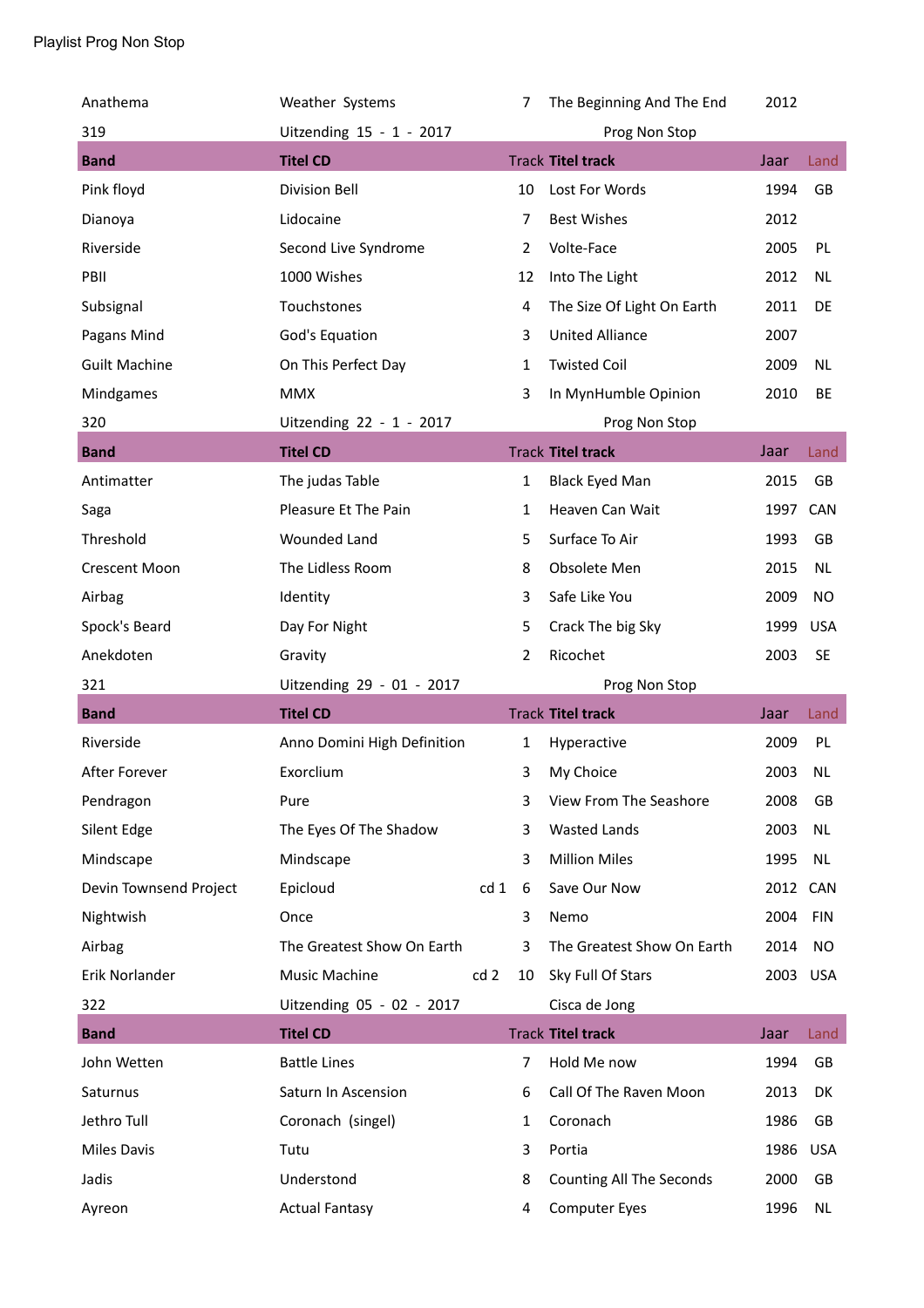| Genesis                | The Lamp Leis Down On Broadw               | 10             | Carpet Crawl               | 1974     | GB         |
|------------------------|--------------------------------------------|----------------|----------------------------|----------|------------|
| Antimatter             | Leaving Eden                               | 4              | The Freak Show             | 1999     | GB         |
| Opeth                  | Damnation                                  | 7              | <b>Ending Credits</b>      | 2003 USA |            |
| While Heaven Wept      | Vast Oceans Lachrymose                     | 6              | Epilogue                   | 2009 USA |            |
| 323                    | Uitzending 12 - 02 - 2017                  |                | Prog Non Stop              |          |            |
| <b>Band</b>            | <b>Titel CD</b>                            |                | <b>Track Titel track</b>   | Jaar     | Land       |
| Peter Gabriel          | Shaking The Tree                           | 3              | Sledgehammer               | 1990     | GB         |
| The Pineapple Thief    | <b>Tightly Unwound</b>                     | 1              | My Debt To You             | 2008     | GB         |
| Martin Orford          | <b>Classical Music &amp; Popular Songs</b> | 4              | The Days Of Our Lives      | 2000     | GB         |
| Silhouette             | Moods                                      | $\overline{2}$ | Don't Threaten My Of Mind  | 2009     | NL         |
| Nem Q                  | (301, 81)                                  | 10             | Analysis                   | 2012     | <b>NL</b>  |
| Avatarium              | Avatarium                                  | 7              | Lady In The Lamp           | 2013     | <b>SE</b>  |
| Philhemon              | Enjoy It While it Lasts                    | 1              | The Final Frontier         | 2012     | <b>NL</b>  |
| Edison's Childeren     | In The Last Waking Moments                 | 10             | In The Last Waking Moments | 2011     | <b>GB</b>  |
| MK II                  | <b>Burning Daylight</b>                    | 10             | <b>Burning Daylight</b>    | 1994     | GB         |
| 324                    | Uitzending 19 - 02 - 2017                  |                | Prog Non Stop              |          |            |
| <b>Band</b>            | <b>Titel CD</b>                            |                | <b>Track Titel track</b>   | Jaar     | Land       |
| Procol Harum           | The Well's On Fire                         | 1              | An Old Enlish Dream        | 2003     | GB         |
| Anima Mundi            | Septentrion                                | 7              | la Montana Del Vigia       | 2002     | CU         |
| Sylvan                 | Force Of Gravity                           | $\overline{7}$ | Midnight Sun               | 2009     | DE         |
| Jan Akkerman           | 10.000 Clowns On A Rainy Day               | $\overline{2}$ | Am I Losing You            | 1997     | NL         |
| Riverside              | Rapid Eye Movement                         | 5              | Parasomnia                 | 2007     | PL         |
| Cartographer           | Cartographer                               | 5              | Acceptance                 | 2012     | NL         |
| Ayreon                 | $<$ 1011001>                               | 6              | Newborn Race               | 2008     | NL         |
| <b>Ozric Tentacles</b> | <b>Pungent Effulgent</b>                   | 1              | Dissolution                | 1989     | GB         |
| 325                    | Uitzending 26 - 02 - 2017                  |                | Prog Non Stop              |          |            |
| <b>Band</b>            | <b>Titel CD</b>                            |                | <b>Track Titel track</b>   | Jaar     | Land       |
| Fields                 | Fields                                     | $\mathbf{1}$   | A Friend Of Mind           | 1971     | GB         |
| <b>RPWL</b>            | The RPWL Experience                        | 2              | Breathe In Breathe Out     | 2008     | DE         |
| Freedom To Glide       | Rain                                       | 1              | Rain Part 1                | 2013     | GB         |
| Anima Mundi            | The Lamplighter                            | 5              | The Dream Child Behind     | 2013     | CU         |
| Fish                   | Raingods With Zippos                       | 1              | Tumbledown                 | 1999     | GB         |
| A Perfect Circle       | Mer De Noms                                | 5              | Orestes                    | 2000     | GB         |
| <b>Armed Cloud</b>     | <b>Obsidian Desert</b>                     | 1              | <b>Obsidian Desert</b>     | 2015     | <b>NL</b>  |
| Transatlantic          | The Whirlwind                              | 6              | Rose Colored Glasses       |          | 2009 Multi |
| Transatlantic          | The Whirlwind                              | 7              | Evermore                   |          | 2009 Multi |
| 326                    | Uitzending 05 - 03 - 2017                  |                | Prog Non Stop              |          |            |
| <b>Band</b>            | <b>Titel CD</b>                            |                | <b>Track Titel track</b>   | Jaar     | Land       |
| IQ                     | Road Of Bones cd II                        | $\overline{2}$ | 1312 Overture              | 2014     | GB         |
|                        |                                            |                |                            |          |            |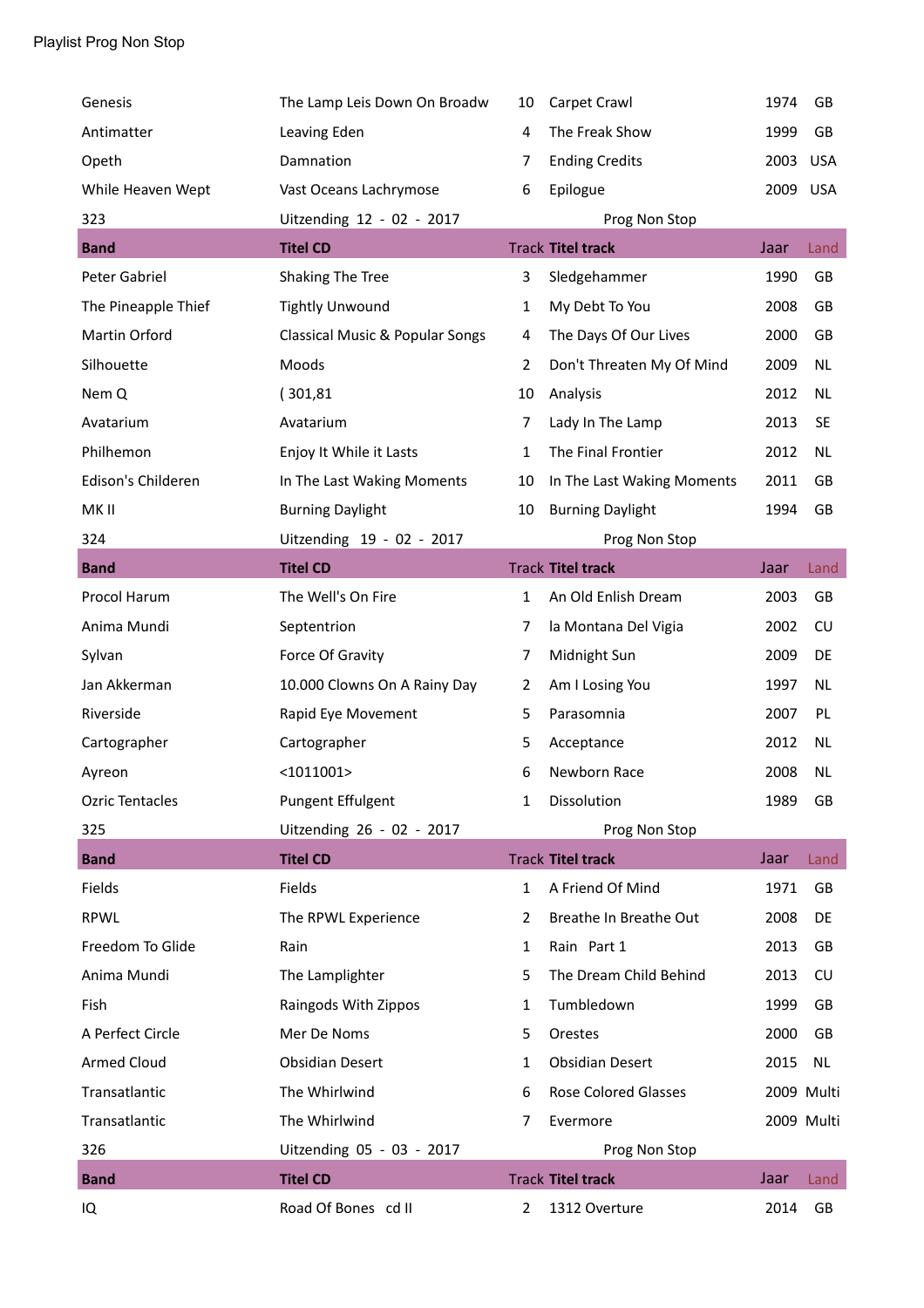| I And Thou            | Speak                        | 5  | Go Or Go Ahead               | 2012     | GB         |
|-----------------------|------------------------------|----|------------------------------|----------|------------|
| <b>Guilt Machine</b>  | On This Perfect Day          | 5  | Over                         | 2009     | <b>NL</b>  |
| Knight Area           | Realm Of Shadows             | 2  | Antagony                     | 2009     | <b>NL</b>  |
| <b>Fractal Mirror</b> | <b>Strange Attractors</b>    | 10 | The Chair                    | 2013     | <b>NL</b>  |
| Steven Wilson         | Insurgentes                  | 3  | Salvaging                    | 2008     | GB         |
| Mystery               | The world Is A Game          | 7  | Time Goes By                 | 2012 Can |            |
| David Gilmour         | On An Island                 | 8  | Smile                        | 2007     | GB         |
| David Gilmour         | David Gilmour                | 2  | There's No Way Out Of Here   | 1978     | GB         |
| 327                   | Uitzending 12 - 03 - 2017    |    | Prog Non Stop                |          |            |
| <b>Band</b>           | <b>Titel CD</b>              |    | <b>Track Titel track</b>     | Jaar     | Land       |
| Marillion             | Misplaced Childhood          | 4  | <b>Bitter Suite</b>          | 1985     | GB         |
| Pendragon             | The Jewel                    | 3  | Leviathan                    | 1984     | <b>GB</b>  |
| IQ                    | Nomzamo                      | 3  | Nomzamo                      | 1987     | GB         |
| Yes                   | .90125.                      | 3  | It Can Happen                | 1983     | GB         |
| Saga                  | <b>Worlds Apart</b>          | 9  | No Stranger                  | 1987     | <b>CAN</b> |
| Queensryche           | <b>Operation: Mindcreme</b>  | 8  | <b>Breaking The Silence</b>  | 1988     | GB         |
| Rush                  | Hold Your Fire               | 5  | Time Stand Still             | 1987 CAN |            |
| Camel                 | <b>Stationnary Traveller</b> | 4  | <b>Stationnary Traveller</b> |          | 1984 Multi |
| 328                   | Uitzending 19 - 03 - 2017    |    | Prog Non Stop                |          |            |
| <b>Band</b>           | <b>Titel CD</b>              |    | <b>Track Titel track</b>     | Jaar     | Land       |
| Moody Blues           | Seventh Sojourn              | 8  | I'm Just A Singer            | 1972     | GB         |
| Pallas                | <b>XXV</b>                   | 5  | The Alien Messiah            | 2011     | GB         |
| Pain Of Salvation     | BE                           | 3  | Imago                        | 2004     | <b>SE</b>  |
| Riverside             | Second Live Syndrome         | 2  | Vole-Face                    | 2005     | PL         |
| Yes                   | Close To The Edge            | 1  | Close To The Edge            | 1972     | GB         |
| <b>RPWL</b>           | The RPWL Experience          | 2  | Breathe In Breathe Out       | 2008     | DE         |
| Porcupine Tree        | Fear Of A Blank Planet       | 2  | My Ashes                     | 2007     | GB         |
| Sylvium               | Purified                     | 2  | Media                        | 2012     | <b>NL</b>  |
| 329                   | Uitzending 26 - 03 - 2017    |    | Ireen Viola Ali              |          |            |
| <b>Band</b>           | <b>Titel CD</b>              |    | <b>Track Titel track</b>     | Jaar     | Land       |
| The Aurora Project    | World Of Grey                | 1  | Expect Us                    | 2016     | <b>NL</b>  |
| Opeth                 | <b>Blackwater Park</b>       | 4  | The Drapery Falls            | 1999     | <b>USA</b> |
| Anathema              | Hindsight                    | 9  | Flying                       | 2008     | GB         |
| Saturnus              | Saturn In Ascension          | 2  | Wind Tom                     | 2012     | DK         |
| Mostly Autumn         | Sight Of Day                 | 8  | When The War Is Over         | 2010     | GB         |
| Pink Floyd            | The Wall cd 2                | 6  | Comfortable Numb             | 1980     | GB         |
| Moonrise              | Soul's Inner Pendulium       | 6  | Night Sky                    | 2009     | PL         |
| 330 SIMP I            | Uitzending 02 - 04 - 2017    |    | SIMP (SI Music Publishing)   |          |            |
| <b>Band</b>           | <b>Titel CD</b>              |    | <b>Track Titel track</b>     | Jaar     | Land       |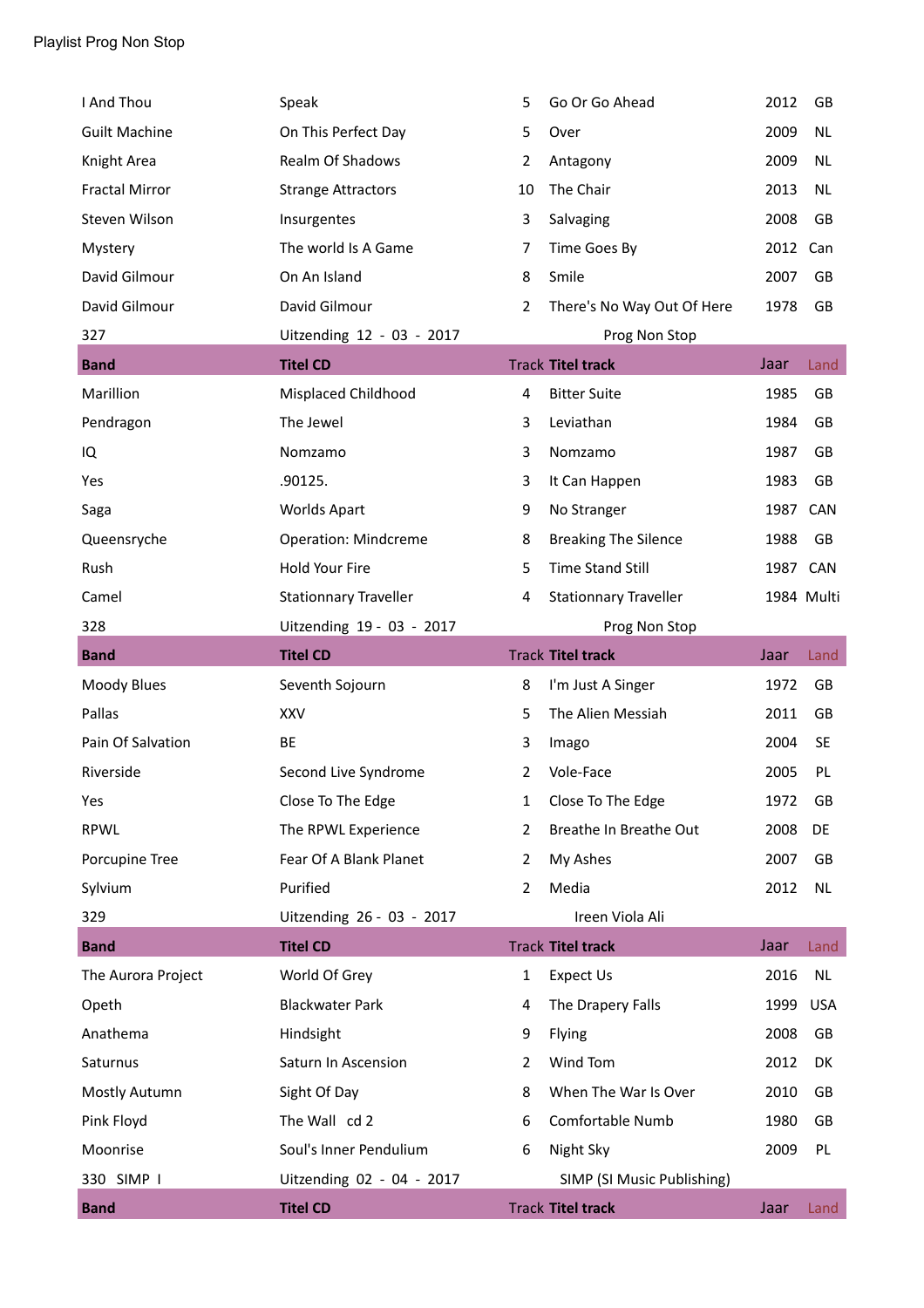| Strangers On A train | The Key                                    | 13             | <b>Healing The Rift</b>  | 1990 | GB         |
|----------------------|--------------------------------------------|----------------|--------------------------|------|------------|
| Shadowland           | <b>Ring Of Roses</b>                       | 3              | Scared Of The Dark       | 1991 | GB         |
| <b>Geoff Mann</b>    | <b>Second Chants</b>                       | 10             | <b>Helping Hand</b>      | 1992 | <b>GB</b>  |
| Landmarq             | <b>Solitary Witness</b>                    | $\overline{2}$ | Forever Young            | 1992 | GB         |
| Egdon Heath          | Him, The Snake And I                       | 6              | Slighly In Despair       | 1993 | NL         |
| Everon               | Paradoxes                                  | 5              | Paradoxes                | 1993 | DE         |
| Casino               | Casino                                     | 5              | Beyond That Door         | 1993 | GB         |
| 331                  | Uitzending 09 - 04 - 2017                  |                | Prog Non Stop            |      |            |
| <b>Band</b>          | <b>Titel CD</b>                            |                | <b>Track Titel track</b> | Jaar | Land       |
| Mostly Autumn        | Glass shadows                              | $\overline{2}$ | The Second Hand          | 2008 | GB         |
| Star One             | Victims Of The Modern Age                  | 6              | 24 Hours                 | 2010 | <b>NL</b>  |
| Opeth                | My Arms Your Hearse                        | 7              | Credence                 | 1997 | <b>SW</b>  |
| Overhead             | Of Sun & Moon                              | $\overline{7}$ | Last Broadcast           | 2012 | <b>FIN</b> |
| King Crimson         | <b>Starless And Bible Black</b>            | $\overline{2}$ | Lament                   | 1974 | GB         |
| OSI                  | Free                                       | 4              | All Gone Now             | 2006 | GB         |
| <b>RPWL</b>          | The Gentle Art Of Music<br>CD <sub>2</sub> | 1              | Sleep                    | 2010 | DE         |
| Mystery              | The World Is A Game                        | $\overline{2}$ | Pride                    | 2012 | Can        |
| Andy Jackson         | <b>Signal To Noise</b>                     | $\mathbf{1}$   | The Boy In The Forest    | 2014 | GB         |
| 332                  | Uitzending 16 - 04 - 2017                  |                | Day Six                  |      |            |
| <b>Band</b>          | <b>Titel CD</b>                            |                | <b>Track Titel track</b> | Jaar | Land       |
| Day Six              | The Grand Design                           | 6              | A Soul's Documentary     | 2010 | <b>NL</b>  |
| Day Six              | Captured To Survive                        | 7              | Jareth                   | 2000 | NL         |
| Rush                 | Hold Your Fire                             | 1              | Force Ten                | 1987 | CAN        |
| Steven Wilson        | <b>Hand Cannot Erase</b>                   | 8              | Transience               | 2015 | GB         |
| Day Six              | <b>Erternal Dignity</b>                    | $\overline{7}$ | The Crypt                | 2003 | <b>NL</b>  |
| Opeth                | Watershed                                  | $\mathbf{1}$   | Coil                     | 2008 | <b>USA</b> |
| Galahad              | Sleepers                                   | 2              | Julie Anne               | 1995 | GB         |
| Day Six              | The Grand Design                           | 2              | Lost Identity            | 2010 | <b>NL</b>  |
| 333                  | Uitzending 23 - 04 - 2017                  |                | Prog Non Stop            |      |            |
| <b>Band</b>          | <b>Titel CD</b>                            |                | <b>Track Titel track</b> | Jaar | Land       |
| Iona                 | Dunes                                      | 9              | <b>Jigs</b>              | 2001 | GB         |
| Fish                 | A Feast Of Consequences                    | $\mathbf{1}$   | Perfume River            | 2013 | GB         |
| Anathema             | Weather Systems                            | 6              | Sunlight                 | 2012 | GB         |
| The Reasoning        | Dark Angel                                 | 3              | How Far To Fall          | 2008 | GB         |
| Ambeon               | Fate Of A Dreamer                          | $\overline{2}$ | Ashes                    | 2001 | <b>NL</b>  |
| No Man               | Together We're Stranger                    | 1              | Together We're Stranger  | 2003 | GB         |
| Cosmograf            | When Age Has Done Its Duty                 | 3              | On Which We Stand        | 2011 | GB         |
| 334                  | Uitzending 30 - 04 - 2017                  |                | Prog Non Stop            |      |            |
| <b>Band</b>          | <b>Titel CD</b>                            |                | <b>Track Titel track</b> | Jaar | Land       |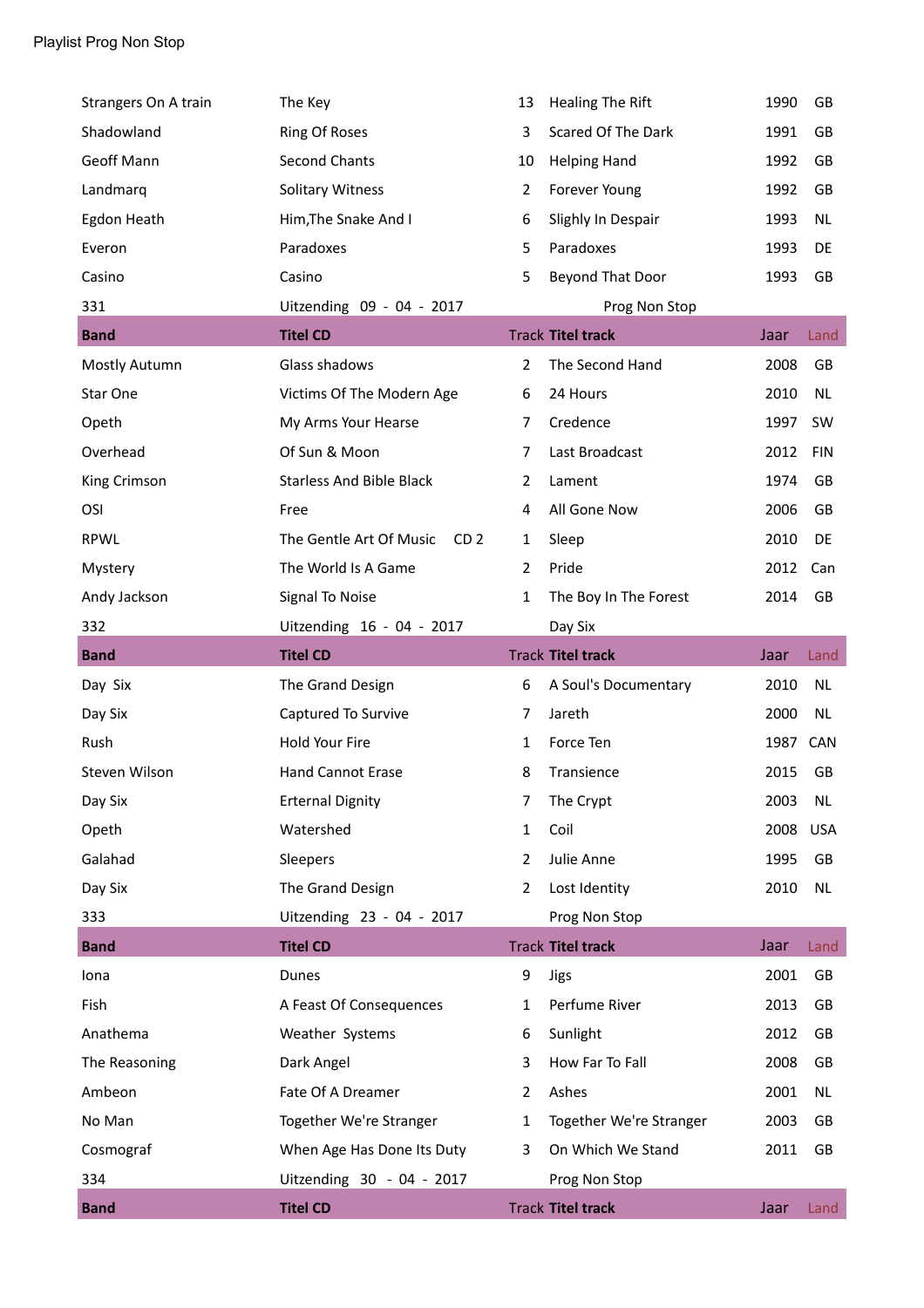| Spock's Beard      | V                           | 3              | Thoughts (partll)           | 2000 | <b>USA</b> |
|--------------------|-----------------------------|----------------|-----------------------------|------|------------|
| Eloy               | Ocean                       | $\mathbf{1}$   | <b>Poseidons Creation</b>   | 1977 | DE         |
| Anekdoten          | Gravity                     | 6              | Gravity                     | 2003 | <b>SW</b>  |
| Airbag             | The Greatest Show On Earth  | 2              | Redemption                  | 2013 | NO         |
| Nem-Q              | ,301.81                     | 10             | Analysis                    | 2012 | <b>NL</b>  |
| Magic Pie          | Circus Of Life              | 3              | What If                     | 2007 | NO         |
| Blackfield         | <b>NYC</b>                  | 15             | End Of The World            | 2009 | GB         |
| Blackfield         | <b>NYC</b>                  | 8              | Glow                        | 2009 | GB         |
| 335 SIMP II        | Uitzending 07 - 05 - 2017   |                | SIMP (SI Music Publishing)  |      |            |
| <b>Band</b>        | <b>Titel CD</b>             |                | <b>Track Titel track</b>    | Jaar | Land       |
| <b>PTS</b>         | <b>Tides</b>                | $\mathbf{1}$   | Fading                      | 1994 | <b>NL</b>  |
| For Absent Friends | <b>Running In Circles</b>   | 3              | A New Day                   | 1993 | <b>NL</b>  |
| Peter Gee          | <b>Heart Of David</b>       | 3              | You Bring The Rain          | 1993 | GB         |
| Dilemma            | Imbroccata                  | 8              | Goodbye Cruel World         | 1995 | <b>NL</b>  |
| Wings Of Steel     | Face The Truth              | 9              | I Can't Reach You           | 1995 | <b>NL</b>  |
| Egdon Heath        | Nebula                      | `3             | Peace Of The Brave          | 1996 | <b>NL</b>  |
| Clepsydra          | More Grans Of Sand          | $\overline{7}$ | The outermost Bounds        | !994 | <b>CH</b>  |
| Everon             | Flood                       | 5              | In All That Time            | 1995 | DE         |
| For Absent Friends | <b>Running In Circles</b>   | 8              | The Bald The Fat & The Ugly | 1994 | <b>NL</b>  |
|                    |                             |                |                             |      |            |
| 336                | Uitzending 14 - 05 - 2017   |                | Prog Non Stop               |      |            |
| <b>Band</b>        | <b>Titel CD</b>             |                | <b>Track Titel track</b>    | Jaar | Land       |
| Pink Floyd         | A Momentary Lapse Of Reason | 5              | On The Turning Away         | 1987 | GB         |
| Enchant            | Tug Of War                  | 10             | Comatose                    | 2003 | <b>USA</b> |
| The Reasoning      | Awakening                   | 1              | Awakening                   | 2007 | GB         |
| Marillion          | This Strange Engine         | 4              | Estonia                     | 1993 | GB         |
| Medea              | Room XVII                   | 5              | My Dual Mind                | 2005 | NL         |
| Yes                | Close To The Edge           | 2              | And You And I               | 1972 | GB         |
| Mind's Eye         | Waiting For The Tide        | 8              | Fall On Trust               | 2002 | SW         |
| 337                | Uitzending 21 - 05 - 2017   |                | Prog Non Stop               |      |            |
| <b>Band</b>        | <b>Titel CD</b>             |                | <b>Track Titel track</b>    | Jaar | Land       |
| Cosmograf          | The Man Left in Space       | $\mathbf{1}$   | How Did I Get Here          | 2013 | GB         |
| Cosmograf          | The Man Left in Space       | 2              | Aspire, Achieve             | 2013 | GB         |
| Pendragon          | Not Of This World           | 1              | If I Were The Wind          | 2001 | GB         |
| Eris Pluvia        | Third Eye Light             | 2              | Rain Street 19              | 2010 | IT         |
| Comedy Of Errors   | Fanfare And Fantasy         | 3              | In A Lifetime               | 2013 | GB         |
| Ayreon             | The Dream Sequencer         | 3              | 2084                        | 2000 | NL         |
| <b>Armed Cloud</b> | <b>Obsidian Desert</b>      | 4              | Meltdown                    | 2015 | NL         |
| Antimatter         | The judas Table             | 1              | <b>Black Eyed Man</b>       | 2015 | GB         |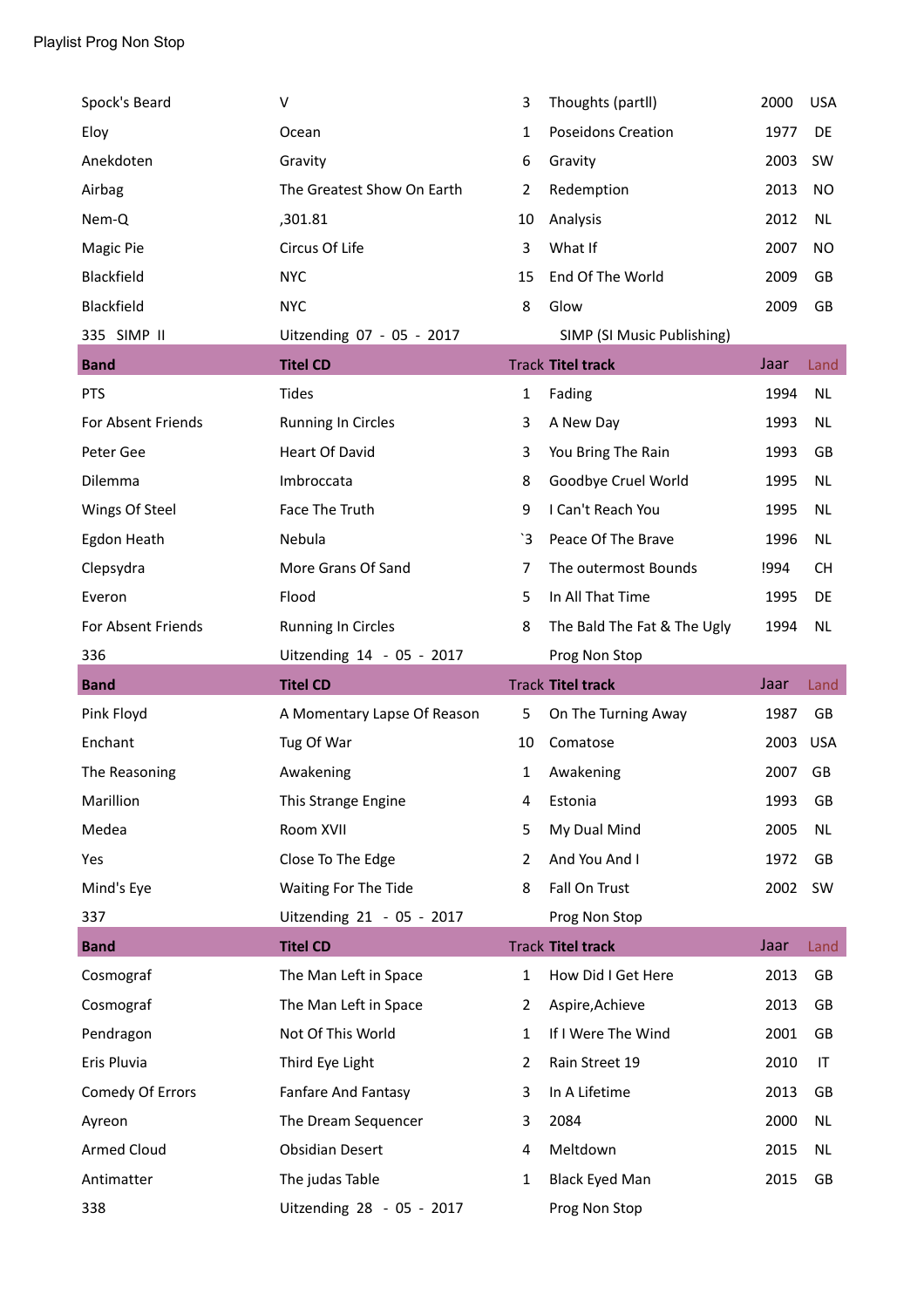## Playlist Prog Non Stop

| <b>Band</b>         | <b>Titel CD</b>                  |              | <b>Track Titel track</b>   | Jaar     | Land       |
|---------------------|----------------------------------|--------------|----------------------------|----------|------------|
| <b>Roger Waters</b> | The Pros Of Cons of Hitch Hiking | $\mathbf{1}$ | Apparently They Were       | 1984     | <b>GB</b>  |
| <b>Roger Waters</b> | The Pros Of Cons of Hitch Hiking | 11           | The Pros and Cons          | 1984     | GB         |
| <b>Roger Waters</b> | Music From The Body              | 15           | <b>Breathe</b>             | 1970     | GB         |
| Roger Waters        | When The Wind Blows              | 15           | <b>Folded Flags</b>        | 1986     | GB         |
| <b>Roger Waters</b> | Radio K.A.O.S                    | 3            | Me Or Him                  | 1987     | GB         |
| <b>Roger Waters</b> | Radio K.A.O.S                    | 8            | The Tide Is Turning        | 1987     | GB         |
| <b>Roger Waters</b> | Amused To Death                  | 10           | What God Wants Part III    | 1992     | GB         |
| Roger Waters        | Amused To Death                  | 13           | Three Wishes               | 1992     | GB         |
| <b>Roger Waters</b> | Amused To Death                  | 14           | Amused To Death            | 1992     | GB         |
| <b>Roger Waters</b> | <b>Flickering Flame</b>          | 9            | Flickering flame           | 2002     | GB         |
| 339                 | Uitzending 04 - 06 - 2017        |              | Prog Non Stop              |          |            |
| <b>Band</b>         | <b>Titel CD</b>                  |              | <b>Track Titel track</b>   | Jaar     | Land       |
| <b>Cutting Crew</b> | The Scattering                   | 4            | Everyting But My Pride     | 1989     | GB         |
| <b>RPWL</b>         | World Through My Eyes            | 8            | World Through My Eyes      | 2005     | DE         |
| Saga                | Generation 13                    | 8            | The Learning Tree          | 1995     | <b>CAN</b> |
| Riverside           | Voices In My Head                | 4            | The Time I was Daydreaming | 2005     | <b>PL</b>  |
| Justin Hayward      | War Of The Worlds                | 10           | Forever Autumn             | 1978     | GB         |
| Huis - A            | Despite Guardian Angels          | 6            | Little Anne                | 2014     | CAN        |
| Utopia              | The Garden<br>cd <sub>2</sub>    | 7            | Don't Give Up Love         | 2008     | AU         |
| Lee Abraham         | Black & White                    | 4            | <b>Celebrity Status</b>    | 2009 USA |            |
| 340                 | Uitzending 11 - 06 - 2017        |              | Prog Non Stop              |          |            |
| <b>Band</b>         | <b>Titel CD</b>                  |              | <b>Track Titel track</b>   | Jaar     | Land       |
| Kayak               | Royal Bed Bouncer                | 5            | Chance For A lifetime      | 1975     | <b>NL</b>  |
| Frost               | Milliontown                      | 2            | No Me No You               | 2006     | GB         |
| King Crimson        | Discipline                       | 7            | Discipline                 | 1981     | GB         |
| While Heaven Wept   | Vast Oceans Lachrymose           | 4            | Vessel                     | 2009     | <b>USA</b> |
| Genesis             | Nursery Cryme                    | 7            | The Fountain Of Salmacis   | 1971     | GB         |
| <b>PTS</b>          | Campaign                         | 11           | Again                      | 1996     | <b>NL</b>  |
| Oltremare           | Canossa                          | 12           | li Poeta                   | 2006     | IT         |
| Sound Of Contact    | Dimensionaut                     | 2            | Cosmic Distance Ladder     | 2013     | GB         |
| 341                 | Uitzending 18 - 06 - 2017        |              | Prog Non Stop              |          |            |
| <b>Band</b>         | <b>Titel CD</b>                  |              | <b>Track Titel track</b>   | Jaar     | Land       |
| Procol Harum        | The Well's On Fire               | $\mathbf{1}$ | An Old Enlish Dream        | 2003     | GB         |
| Anima Mundi         | Septentrion                      | 7            | la Montana Del Vigia       | 2002     | CU         |
| Sylvan              | Force Of Gravity                 | 7            | Midnight Sun               | 2009     | DE         |
| Jan Akkerman        | 10.000 Clowns On A Rainy Day     | 2            | Am I Losing You            | 1997     | <b>NL</b>  |
| Riverside           | Rapid Eye Movement               | 5            | Parasomnia                 | 2007     | PL         |
| Cartographer        | Cartographer                     | 5            | Acceptance                 | 2012     | NL         |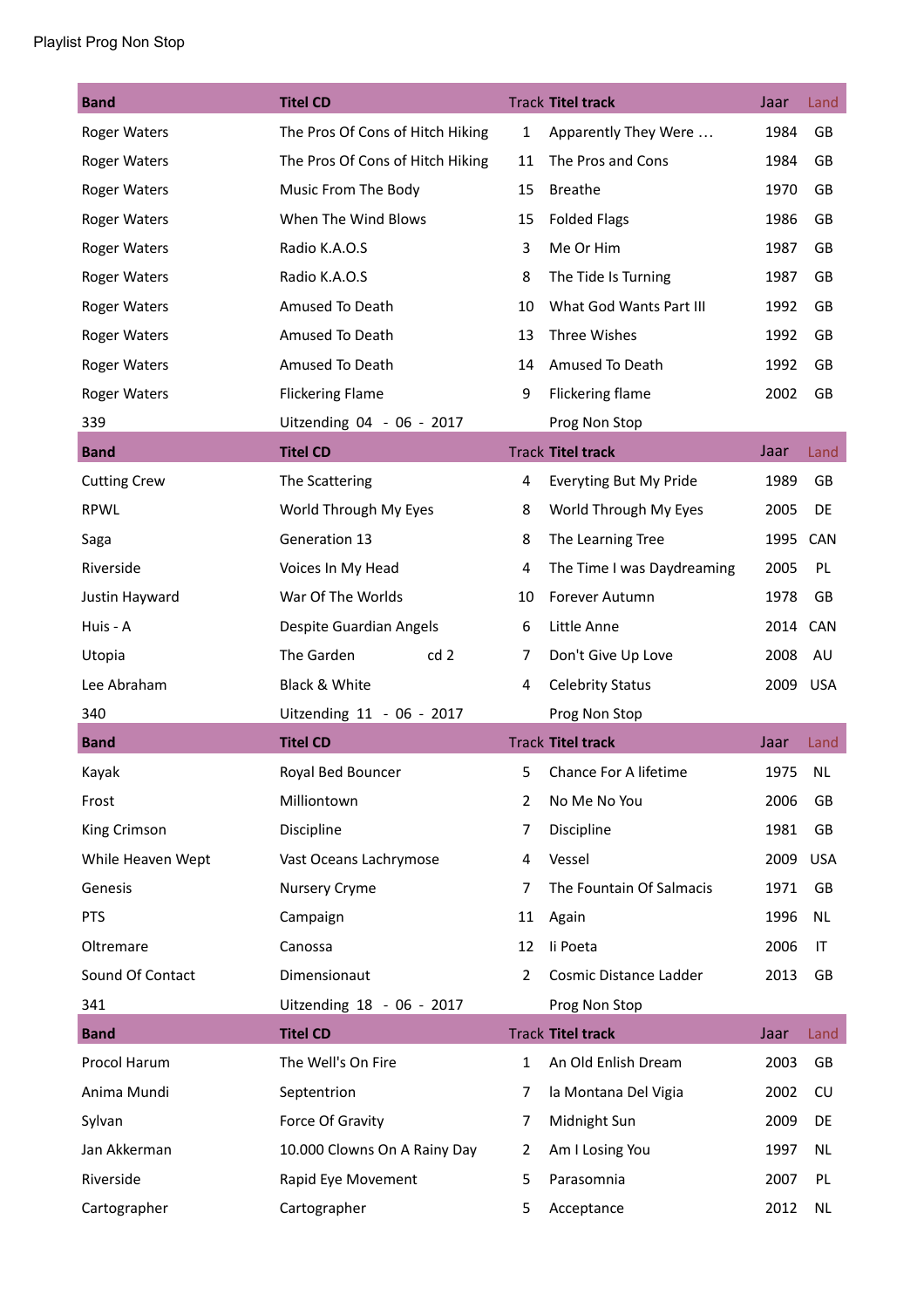| Ayreon                 | $<$ 1011001>                  | 6              | Newborn Race                 | 2008 | <b>NL</b>  |
|------------------------|-------------------------------|----------------|------------------------------|------|------------|
| <b>Ozric Tentacles</b> | <b>Pungent Effulgent</b>      | 1              | Dissolution                  | 1989 | GB         |
| 342                    | Uitzending 25 - 06 - 2017     |                | Prog Non Stop                |      |            |
| <b>Band</b>            | <b>Titel CD</b>               |                | <b>Track Titel track</b>     | Jaar | Land       |
| The Aurora Project     | Selling The Aggression        | 4              | The Oil Supremacy            | 2013 | <b>NL</b>  |
| IQ                     | Frequency                     | 6              | The Province                 | 2009 | GB         |
| Marillion              | Seasons End cd 1              | 4              | Seasons End                  | 1989 | GB         |
| Arena                  | Pepper's Ghost                | 6              | Purgatory Road               | 2005 | GB         |
| Steven Wilson          | Hand.Cannot.Erase             | 5              | Routine                      | 2015 | GB         |
| Medea                  | Individual Unique             | 6              | Tell Me                      | 2002 | <b>NL</b>  |
| 343                    | Uitzending 02 - 07 - 2017     |                | Prog Non Stop                |      |            |
| <b>Band</b>            | <b>Titel CD</b>               |                | <b>Track Titel track</b>     | Jaar | Land       |
| OSI                    | Free                          | 11             | Our Town                     | 2006 | GB         |
| Pendragon              | Men Who Climb Mountains       | $\overline{2}$ | <b>Beautiful Soul</b>        | 2014 | GB         |
| Sebas Honing           | From Middle To East           | 5              | Perang Poepoetan             | 2014 | <b>NL</b>  |
| Haken                  | Aquarius                      | 2              | <b>Streams</b>               | 2010 | GB         |
| Subsignal              | Touchstones                   | 4              | The Size Of Light On Earth   | 2014 | DE         |
| Mastermind             | Excelsior!                    | 2              | The Approaching Storm        | 1999 | <b>USA</b> |
| Silhouette             | Beyond The Seventh Wave       | 9              | Devil's Island               | 2014 | NL         |
|                        |                               |                |                              |      |            |
| 344                    | Uitzending 09 - 07 - 2017     |                | Prog Non Stop                |      |            |
| <b>Band</b>            | <b>Titel CD</b>               |                | <b>Track Titel track</b>     | Jaar | Land       |
| Eloy                   | Colours                       | 5              | <b>Child Migration</b>       | 1980 | DE         |
| Delain                 | April Rain                    | 4              | Control The Storm            | 2009 | <b>NL</b>  |
| Focus                  | Focus X                       | 5              | All Hens On Deck             | 2012 | <b>NL</b>  |
| Cosmic Dealer          | Crystallization               | 20             | Sinner's Confession          | 1971 | <b>NL</b>  |
| The Gathering          | The B-Sides                   | 7              | When The Sun Hits            | 1997 | <b>NL</b>  |
| Edison's Childeren     | In The Last Waking Moments    | 7              | Spiraling                    | 2011 | GB         |
| Avantasia              | Mystery Of Time               | 3              | <b>Black Orchid</b>          | 2013 | DK         |
| Anathema               | We're Here Because We're Here | 2              | Summernight Horizon          | 2010 | GB         |
| Cosmograf              | When Age Has Done Its Duty    | 3              | On Which We Stand            | 2011 | GB         |
| 345                    | Uitzending 16 - 07 - 2017     |                | Prog Non Stop                |      |            |
| <b>Band</b>            | <b>Titel CD</b>               |                | <b>Track Titel track</b>     | Jaar | Land       |
| The Moody Blues        | Days Of Future Passed         | 5              | The Afternoon                | 1967 | GB         |
| Phihelmon              | Enjoy It While it Lasts       | 1              | The Final Frontier           | 2012 | NL         |
| <b>Crescent Moon</b>   | The Lidless Room              | 1              | Acceptio                     | 2015 | <b>NL</b>  |
| <b>Crescent Moon</b>   | The Lidless Room              | 2              | Game Ain't based On Symp.    | 2015 | NL         |
| Karnataka              | The Gathering Light           | 6              | Forsaken                     | 2010 | GB         |
| Pink Floyd             | Wish You Were Here            | 5              | Have A Ciger (alternative V) | 1975 | GB         |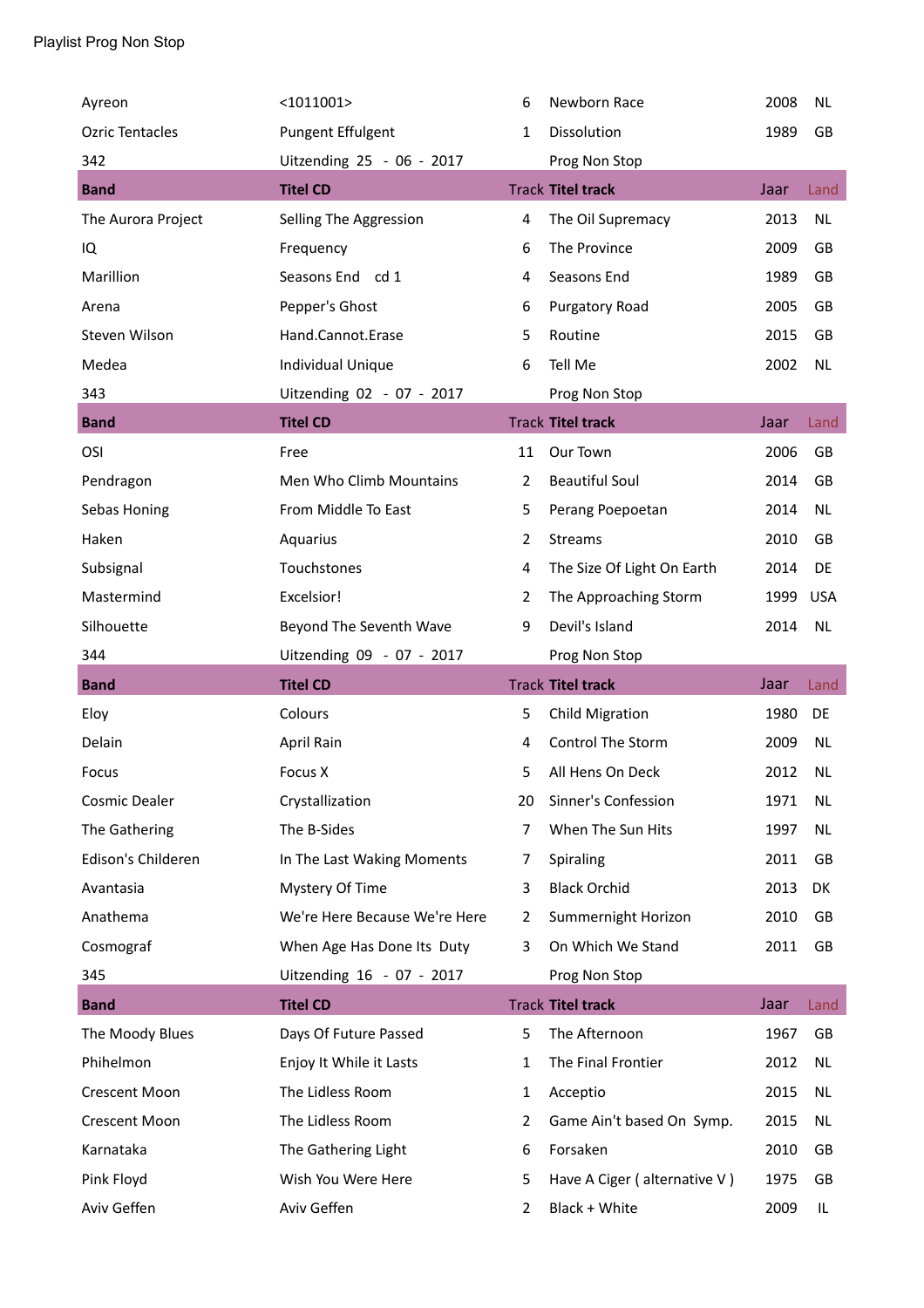| David Gilmour      | Rattle That Lo-ck             | 4              | A Boat Lies Waiting       | 2015       | GB         |
|--------------------|-------------------------------|----------------|---------------------------|------------|------------|
| Anekdoten          | Gravity                       | $\overline{2}$ | Ricochet                  | 2003       | <b>SW</b>  |
| 346                | Uitzending 23 - 07 - 2017     |                | Prog Non Stop             |            |            |
| <b>Band</b>        | <b>Titel CD</b>               |                | <b>Track Titel track</b>  | Jaar       | Land       |
| For Absent Friends | The Big Room                  | 3              | Giving Up                 | 2001       | <b>NL</b>  |
| Galahad            | Beyond The Realms Of Euphoria | 7              | <b>Guardian Angel</b>     | 2012       | GB         |
| Genesis            | Nursery Cryme                 | 7              | The Fountain Of Salmacis  | 1971       | GB         |
| Snowy White        | Keep Out-We Are Toxic         | 9              | When The Rains Don't Come | 1999       | GB         |
| Ulysses            | The Gift Of Tears             | 4              | How Much More             | 2009       | <b>NL</b>  |
| Alquin             | Nobody Can Wait Forever       | 7              | Revolution's Eve          | 1975       | <b>NL</b>  |
| Pendragon          | <b>Believe</b>                | 9              | The Edge Of The World     | 2005       | GB         |
| 347                | Uitzending 30 - 07 - 2017     |                | Prog Non Stop             |            |            |
| <b>Band</b>        | <b>Titel CD</b>               |                | <b>Track Titel track</b>  | Jaar       | Land       |
| Ayreon             | The Dream Sequencer           | 1              | The Dream Sequencer       | 2000       | <b>NL</b>  |
| Geddy Lee          | My Favorite Headache          | 11             | Grace To Grace            | 2000 CAN   |            |
| Porcupine Tree     | Deadwing                      | 6              | <b>Mellotron Scratch</b>  | 2005       | GB         |
| No - Man           | Together We're Stranger       | 6              | Back When You W. Beautiul | 2003       | GB         |
| Saturnus           | Veronica Decides To Die       | 5              | All Alone                 | 2010       | DK         |
| A Perfect Circle   | Mer De Nums                   | 5              | Orestes                   | 2000       | <b>USA</b> |
| Day Six            | The Grand Design              | 2              | Lost Identity             | 2010       | <b>NL</b>  |
| Dream Theater      | G H The light Side            | 2              | To Live Forever           | 1994       | <b>USA</b> |
| Arena              | Peper & Ghost                 | 2              | Smoke And mirrors         | 2008       | GB         |
| Anima Mundi        | The Lamplighter               | 4              | The Human House           | 2013       | <b>CU</b>  |
| 348                | Uitzending 06 - 08 - 2017     |                | Prog Non Stop             |            |            |
| <b>Band</b>        | <b>Titel CD</b>               |                | <b>Track Titel track</b>  | Jaar       | Land       |
| <b>ELP</b>         | Pictures At An Exhibition     | 4              | The Sage                  | 1971       | GB         |
| King Crimson       | In The Court Of Crimson King  | 3              | Epitaph                   | 1969       | GB         |
| Transatlantic      | Kaleidoscope                  | 3              | Black As The Sky          | 2014 Multi |            |
| Peter Gabriel      | US                            | 3              | Blood Of Eden             | 1992       | GB         |
| Grendel            | The Helpless                  | 6              | Main                      | 2008       | PL         |
| Dilemma            | Imbroccata                    | 1              | <b>Believe</b>            | 1995       | <b>NL</b>  |
| Pink Floyd         | <b>Endles River</b>           | 2              | It's What We Do           | 2014       | GB         |
| Pendragon          | The Window Of Live            | 2              | Ghosts                    | 1993       | GB         |
| 349                | Uitzending 13 - 08 - 2017     |                | Prog Non Stop             |            |            |
| <b>Band</b>        | <b>Titel CD</b>               |                | <b>Track Titel track</b>  | Jaar       | Land       |
| Mostly Autumn      | Go Well Diamond Heart         | $\overline{2}$ | Violet Skies              | 2010       | GB         |
| Anekdoten          | Until All The Ghosts Are Gone | 6              | Our Days Are Numbered     | 2015       | <b>SW</b>  |
| Nem-Q              | 301.81                        | 5              | Perspective part B-C      | 2012       | <b>NL</b>  |
| Cosmograf          | When Age Has Done Its Duty    | 2              | <b>Blacksmih's Hammer</b> | 2011       | GB         |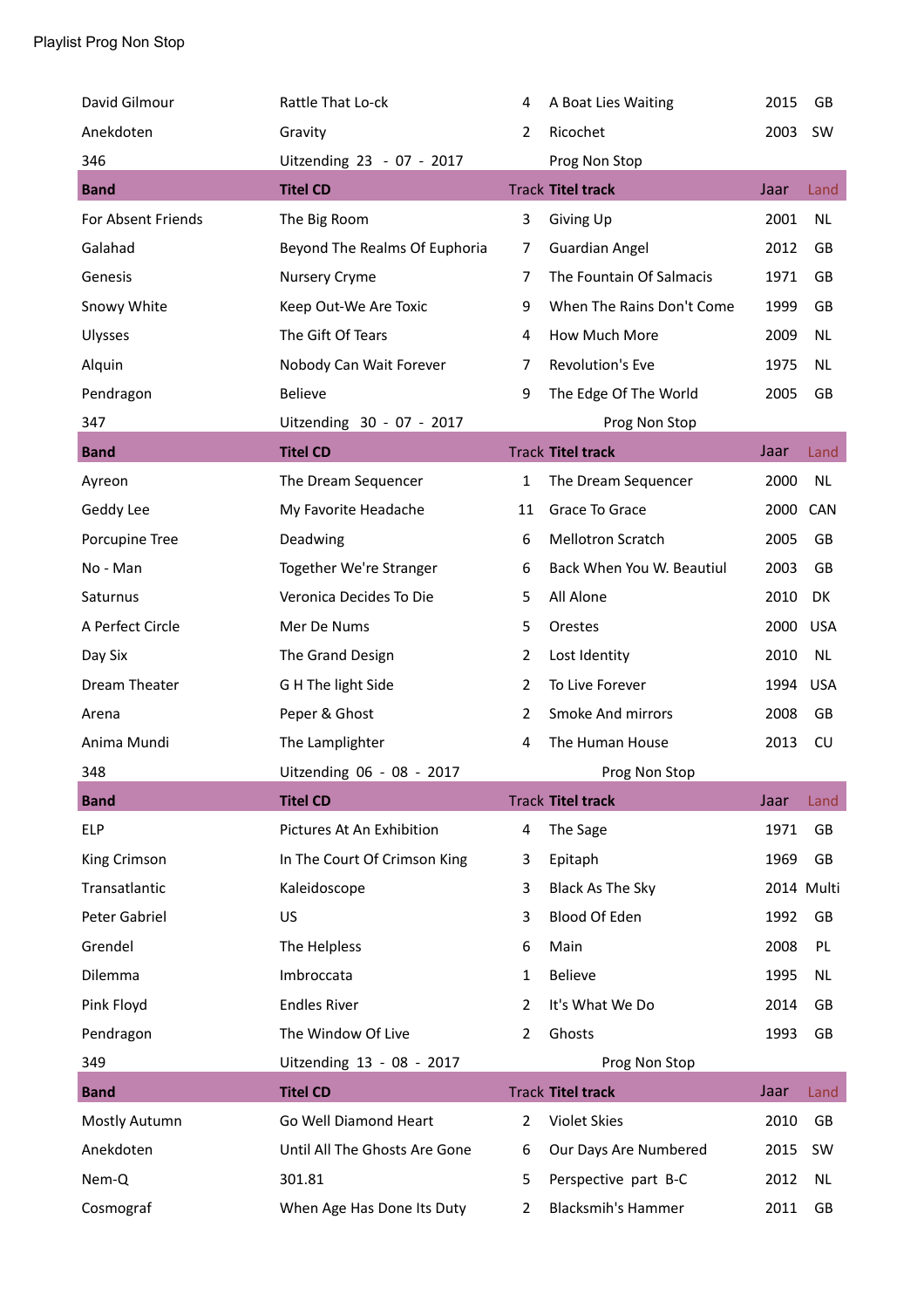| Rain                  | Freedom To Glide                     | $\mathbf{1}$   | Rain, pt 1                  | 2013 | GB        |
|-----------------------|--------------------------------------|----------------|-----------------------------|------|-----------|
| Iona                  | The Book Of Kells                    | 3              | Matthew-The Man             | 1992 | UK        |
| Marillion             | Sounds that Can't Be Made            | 3              | Pour My Love                | 2012 | GB        |
| Camel                 | Nude                                 | 3              | Drafted                     | 1981 | GB        |
| 350                   | Uitzending 20 - 08 - 2017            |                | Prog Non Stop               |      |           |
| <b>Band</b>           | <b>Titel CD</b>                      |                | <b>Track Titel track</b>    | Jaar | Land      |
| <b>RPWL</b>           | God Has Failed                       | $\mathbf{1}$   | Hole In The Sky             | 2000 | DE        |
| Arena                 | The Visitor                          | 5              | The Hanging Tree            | 1998 | GB        |
| Mystery               | The World Is A Game                  | 7              | Time Goes By                | 2012 | CAN       |
| Marillion             | Misplaced Childhood                  | 4              | <b>Bitter Suite</b>         | 1985 | GB        |
| Airbag                | Identity                             | 5              | <b>Feeling Less</b>         | 2009 | NO        |
| Ricocher              | <b>Cathedral Of Emotions</b>         | 9              | Mask Of Illusions           | 2002 | <b>NL</b> |
| The Aurora Project    | Selling The Aggression               | 2              | Turning Of The Tide         | 2012 | <b>NL</b> |
| David Gilmour         | Rattle That Lo-ck                    | 6              | In Any Tongue               | 2016 | GB        |
| 351                   | uitzending 27 - 08 - 2017            |                | Prog Non Stop               |      |           |
| <b>Band</b>           | <b>Titel CD</b>                      |                | <b>Track Titel track</b>    | Jaar |           |
| Alquin                | <b>Blue Planet</b>                   | 5              | Falling                     | 2005 |           |
| Pallas                | The Dreams Of Men<br>CD <sub>2</sub> | $\overline{2}$ | Ghostdancers                | 2005 |           |
| After Forever         | Prison Of Desire                     | $\overline{2}$ | Leaden Legacy               | 2001 |           |
| Opeth                 | Heritage                             | 9              | Folklore                    | 2011 |           |
| Autumn                | When Lust Evokes The Curse           | 5              | Behind The Walls Of         | 2002 |           |
| PB II                 | Plastic Soup                         | 1              | Book Of Change s (You Know) | 2010 |           |
| Pink Floyd            | The Final Cut                        | 10             | The Final Cut               | 1983 |           |
| Genesis               | Nursery Cryme                        | 3              | The Return Of The           | 1971 |           |
| 352                   | Uitzending 10 - 09 - 2017            |                | Prog Non Stop               |      |           |
| <b>Band</b>           | <b>Titel CD</b>                      |                | <b>Track Titel track</b>    | Jaar | Land      |
| Anthony               | Pools Of Sorrow                      | 6              | Escape                      | 1993 | <b>NL</b> |
| (A.A. Luccassen)<br>? | <b>Strange Hobby</b>                 | 1              | Arnold Layne                | 1996 | NL        |
| Ayreon                | The Final Expereriment               | 1              | Prologue                    | 1995 | NL        |
| Ayreon                | The Final Expereriment               | 2              | The Awareness               | 1995 | <b>NL</b> |
| Ayreon                | <b>Actual Fantasy</b>                | 4              | <b>Computer Eyes</b>        | 1996 | <b>NL</b> |
| Ayreon                | Into The Electric Castle cd 2        | 5              | <b>Cosmic Fusion</b>        | 1998 | <b>NL</b> |
| Ayreon                | Flight Of The Migrator               | $\mathbf{1}$   | Chaos                       | 2000 | <b>NL</b> |
| Ayreon                | The Dream Sequencer                  | 9              | A The Druids Turn To Stone  | 2000 | <b>NL</b> |
| Ayreon                | The Human Equation                   | 11             | Day Eleven Love             | 2004 | <b>NL</b> |
| Ayreon                | cd 2<br>$<$ 1011001>                 | 3              | The Truth Is In Here        | 2008 | NL        |
| 353                   | Uitzending 17 - 09 - 2017            |                | Prog Non Stop               |      |           |
| <b>Band</b>           | <b>Titel CD</b>                      |                | <b>Track Titel track</b>    | Jaar | Land      |
| David Glimour         | Live In Gdansk<br>cd <sub>2</sub>    | 7              | A Great Day For Freedom     | 2008 | GB        |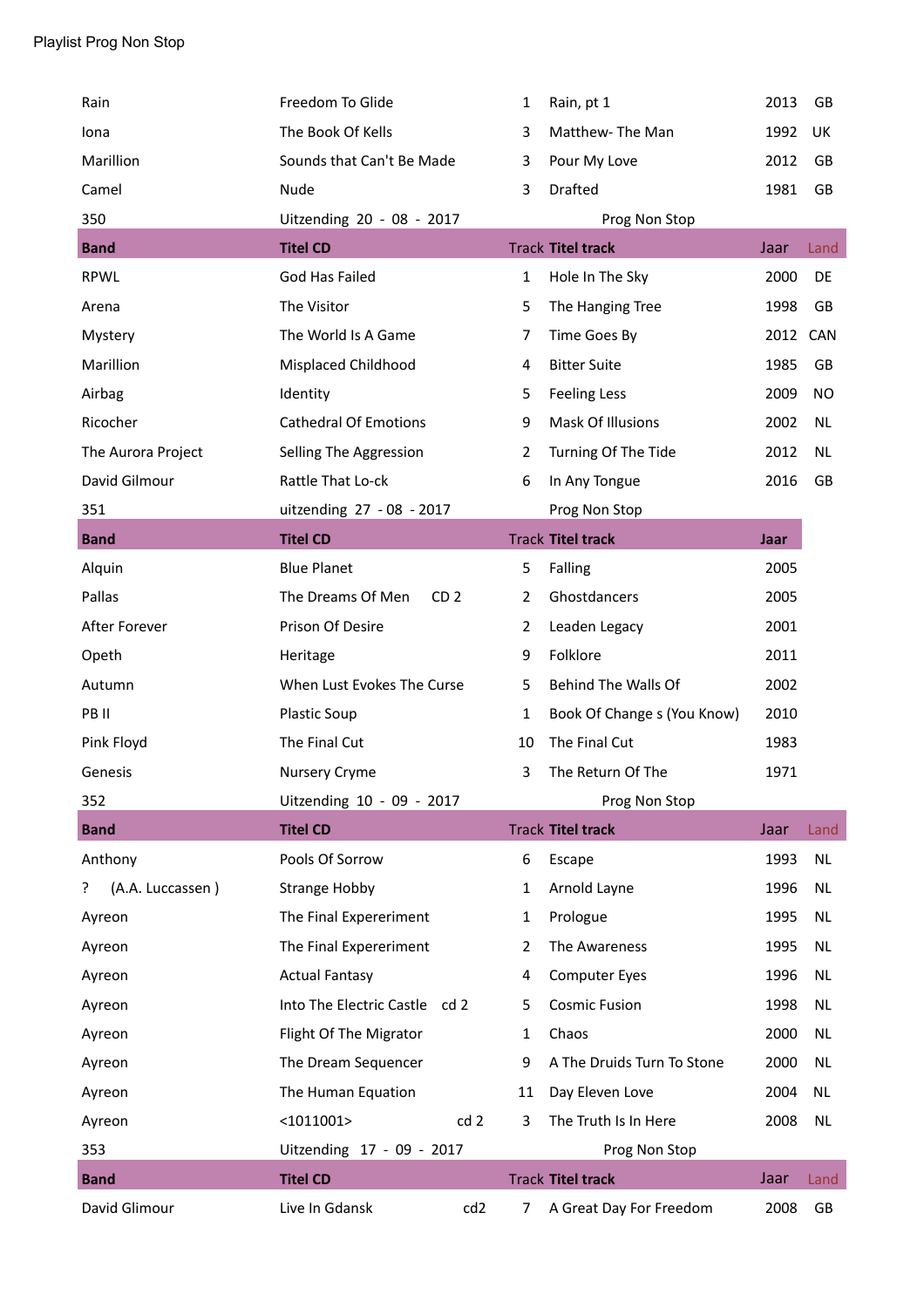| Kong                 | Merchants Of Air             |                 | 5              | Same Meaning Different W. | 2012 | <b>NL</b>  |
|----------------------|------------------------------|-----------------|----------------|---------------------------|------|------------|
| Lana Lane            | <b>Red Planet Boulevard</b>  |                 | 4              | Jessica                   | 2007 | <b>USA</b> |
| Jan Akkerman         | Focus In Time                |                 | 13             | Leading Me There          | 1996 | NL         |
| Ulysses              | The Gift Of Tears            |                 | $\overline{2}$ | <b>Guardian Angel</b>     | 2008 | <b>NL</b>  |
| <b>RPWL</b>          | Wanted                       |                 | 9              | The Attack                | 2014 | DE         |
| David Gilmour        | Live In Gdansk               | cd <sub>2</sub> | 8              | <b>Comfortably Numb</b>   | 2008 | GB         |
| Hogarth & Barbieri   | Not The Weapon But The Hand  |                 | 1              | Red Kite                  | 2012 | <b>GB</b>  |
| G.P.<br>354          | Uitzending 24 - 09 - 2017    |                 |                | Prog Non Stop             |      |            |
| <b>Band</b>          | <b>Titel CD</b>              |                 |                | <b>Track Titel track</b>  | Jaar | Land       |
| Marcello Calabrese   | Landscape                    |                 | 8              | Landscape                 | 2007 | IT         |
| Pendragon            | <b>Believe</b>               |                 | $\overline{2}$ | No Place For The Innocent | 2005 | GB         |
| Spock's Bear         | Snow                         | cd 1            | 8              | Open Wide The Flood Gates | 2002 | <b>USA</b> |
| Saturnus             | Saturn In Ascension          |                 | 6              | Call Of The Raven Moon    | 2013 | DK         |
| Spin                 | Spin                         |                 | 4              | Sea And Seasons           | 1976 | NL         |
| Ian Anderson         | The Secret Language Of Birds |                 | 7              | A Better Moon             | 2000 | GB         |
| Marillion            | Marbles                      | cd 1            | 7              | Ocean Cloud               | 2004 | GB         |
| Alan Parson          | Try Anything Once            |                 | 8              | Siren Song                | 1993 | GB         |
| 355                  | Uitzending 01 - 10 - 2017    |                 |                | Prog Non Stop             |      |            |
| <b>Band</b>          | <b>Titel CD</b>              |                 |                | <b>Track Titel track</b>  | Jaar | Land       |
|                      |                              |                 |                |                           |      |            |
| Pink Floyd           | Atom Heart Mother            |                 | 4              | Fat Old Sun               | 1970 | GB         |
| Arena                | Contagion                    |                 | 16             | Ascension                 | 2003 | GB         |
| Star One             | Victims Of The Modern Age    |                 | 4              | Victims Of The Modern Age | 2010 | <b>NL</b>  |
| Lost In Misery       | <b>Carousel Of memoris</b>   |                 | 3              | Do I Belong               | 1996 | <b>NL</b>  |
| <b>Crescent Moon</b> | The Lidless Room             |                 | 3              | <b>Black Vinyl Dreams</b> | 2015 | <b>NL</b>  |
| Silhouette           | Moods                        |                 | 2              | Don't Threaten My Peace   | 2009 | <b>NL</b>  |
| Treshold             | <b>Critical Mass</b>         |                 | 3              | <b>Falling Away</b>       | 2002 | GB         |
| Porcupine Tree       | Deadwing                     |                 | 6              | <b>Mellotron Scratch</b>  | 2005 | GB         |
| Clepsydra            | Alone                        |                 | $\overline{2}$ | Tuesday Night 3           | 2002 | <b>CH</b>  |
| 356                  | Uitzending 08 - 10 - 2017    |                 |                | Prog Non Stop             |      |            |
| <b>Band</b>          | <b>Titel CD</b>              |                 |                | <b>Track Titel track</b>  | Jaar | Land       |
| Knight Area          | Nine Paths                   |                 | $\overline{2}$ | Summerland                | 2011 | <b>NL</b>  |
| Arena                | Pepper & Ghost               |                 | 6              | Tantalus                  | 2005 | GB         |
| Eureka               | Shackleton's Voyage          |                 | 9              | Going Home                | 2009 | DE         |
| Edison's Childeren   | In The Last Waking Moment    |                 | 13             | The Awakening             | 2011 | GB         |
| Rush                 | A Farewell To Kings          |                 | 4              | Cinderella Man            | 1977 | CAN        |
| Marillion            | <b>Brave</b>                 |                 | 7              | Alone Again In The Lap Of | 1994 | GB         |
| Airbag               | Identity                     |                 | 3              | Safe Like You             | 2009 | <b>NO</b>  |
| 357                  | Uitzending 15 - 10 - 2017    |                 |                | Prog Non Stop             |      |            |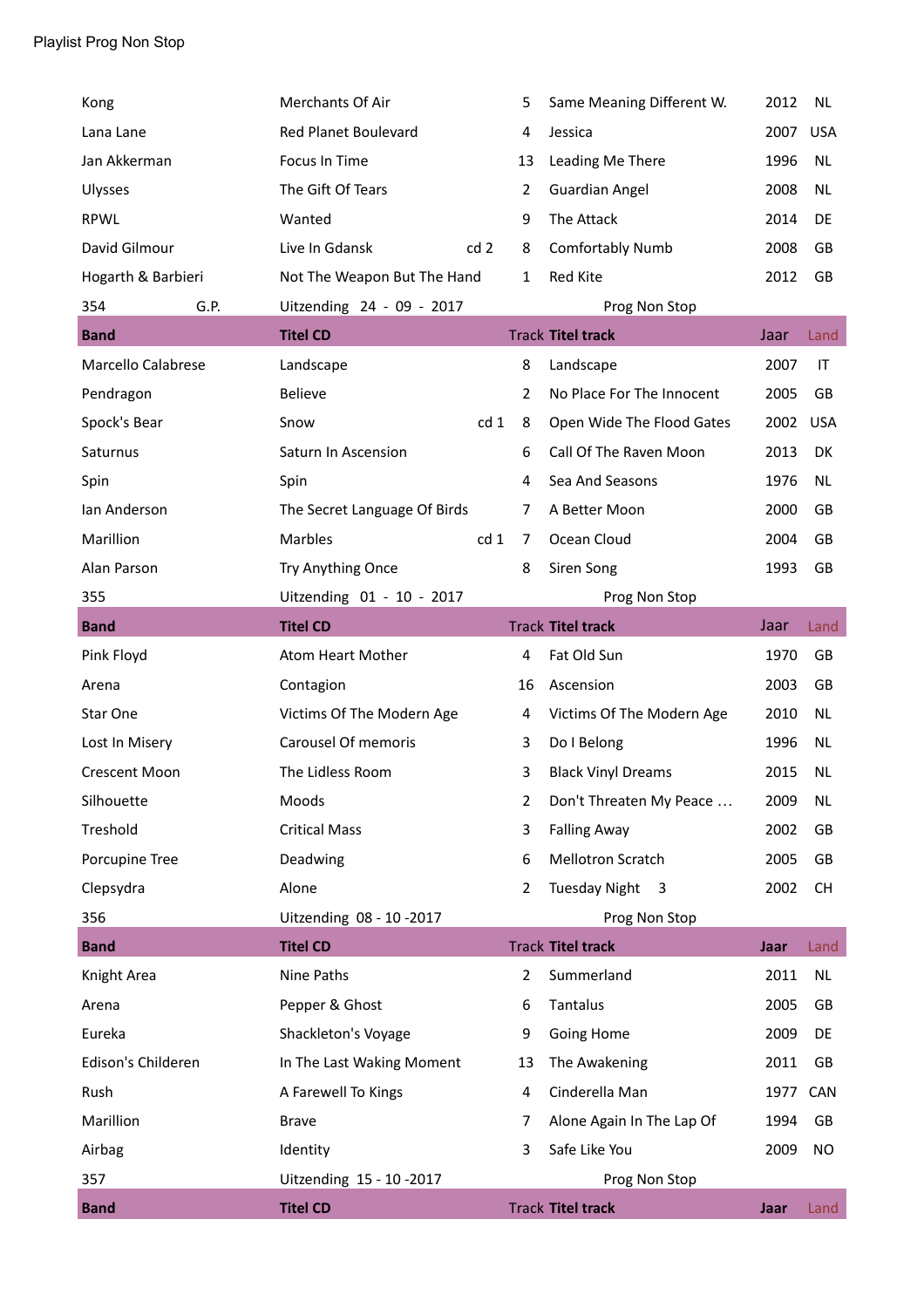| Mystery                | One Among The Living            | 2              | Wolf                     | 2010 CAN |            |
|------------------------|---------------------------------|----------------|--------------------------|----------|------------|
| Huis - A               | Despite Guardian Angels         | 3              | Last Journey             | 2014 CAN |            |
| Comedy Of Errors       | Fanfare And Fantasy             | 3              | In A Lifetime            | 2013     | GB         |
| Saga                   | Security Of Delusion            | 6              | Security Of Delusion     | 1993     | CAN        |
| Knight Area            | Realm Of Shadows                | 6              | Dark Souls               | 2009     | <b>NL</b>  |
| Rush                   | <b>Moving Pictures</b>          | 1              | Tom Sawer                | 1981 CAN |            |
| Pendragon              | The Window Of Live              | 5              | Nostradamus              | 1993     | GB         |
| Franck Carducci        | Tom Apart                       | 1              | Tom Apart                | 2015     | <b>FR</b>  |
| Dream Theater          | Dream Theater                   | 3              | <b>Looking Glass</b>     | 2013 USA |            |
| 358                    | Uitzending 29 - 10 - 2017       |                | Prog Non Stop            |          |            |
| <b>Band</b>            | <b>Titel CD</b>                 |                | <b>Track Titel track</b> | Jaar     | Land       |
| The Nice               | Elegy                           | 4              | America                  | 1971     | GB         |
| Jethro Tull            | Aqualung                        | 10             | Locomotive Breath        | 1971     | GB         |
| <b>Casual Silence</b>  | <b>Vertical Horizon</b>         | 2              | The Chance               | 2011     | <b>NL</b>  |
| Enorm                  | Finding My Way                  | 3              | The Window               | 2012     | <b>NL</b>  |
| The Gathering          | Disclosure                      | 4              | <b>Heroes For Ghosts</b> | 2012     | <b>NL</b>  |
| Toto                   | Tambu                           | 12             | The Road Go              | 1995     | <b>USA</b> |
| Steven Wilson          | <b>Hand Cannot Erase</b>        | 2              | 3 Years Older            | 2015     | GB         |
| Alan Parsons           | Try Anything Once               | 9              | Dreamscape               | 1993     | GB         |
|                        |                                 |                |                          |          |            |
| 359                    | Uitzending 05 - 11 - 2017       |                | Prog Non Stop            |          |            |
| <b>Band</b>            | <b>Titel CD</b>                 |                | <b>Track Titel track</b> | Jaar     | Land       |
| Jean Michel Jarre      | Houston-Lyon                    | 10             | Rendez-Vous III          | 1987     | <b>FR</b>  |
| <b>Ozric Tentacles</b> | Pungent Effulgent               | 1              | Disolution               | 1989     | GB         |
| Fish                   | Vigil In A Wilderness OfMirrors | 1              | Vigil                    | 1990     | GB         |
| Anima Mundi            | The Way                         | 1              | Time To Understand       | 2010     | CU         |
| Medea                  | Room XVII                       | 2              | Farewell                 | 2005     | <b>NL</b>  |
| Pendragon              | The Masquerade Overture         | 7              | Masters Of Illusion      | 1996     | GB         |
| <b>Richard Wright</b>  | Wet Dream                       | 5              | Waves                    | 1978     | GB         |
| 360                    | Uitzending 11 - 11 - 2017       |                | Prog Non Stop            |          |            |
| <b>Band</b>            | <b>Titel CD</b>                 |                | <b>Track Titel track</b> | Jaar     | Land       |
| Sandy Coast            | From The Workshop               | $\overline{2}$ | Capital Punishment       | 1968     | <b>NL</b>  |
| <b>RPWL</b>            | God Has Failed                  | 1              | Hole In The Sky          | 2000     | DE         |
| <b>Richard Wright</b>  | Wet Dream                       | 5              | Waves                    | 1978     | GB         |
| Martin Darvill And Fr. | The Greatest Show On Earth      | 2              | Modern Man               | 1999     | GB         |
| Anubis                 | <b>Behind Our Eyes</b>          | 4              | Hitchhiking To Byzantium | 2015     | CAN        |
| Day Six                | The Grand Design                | 2              | Lost Identity            | 2010     | <b>NL</b>  |
| Transatlantic          | The Whirlwind                   | 2              | The Wind Blew Them All   |          | 2009 Multi |
| Pink Floyd             | The Endless River               | 5              | <b>Skins</b>             | 2014     | GB         |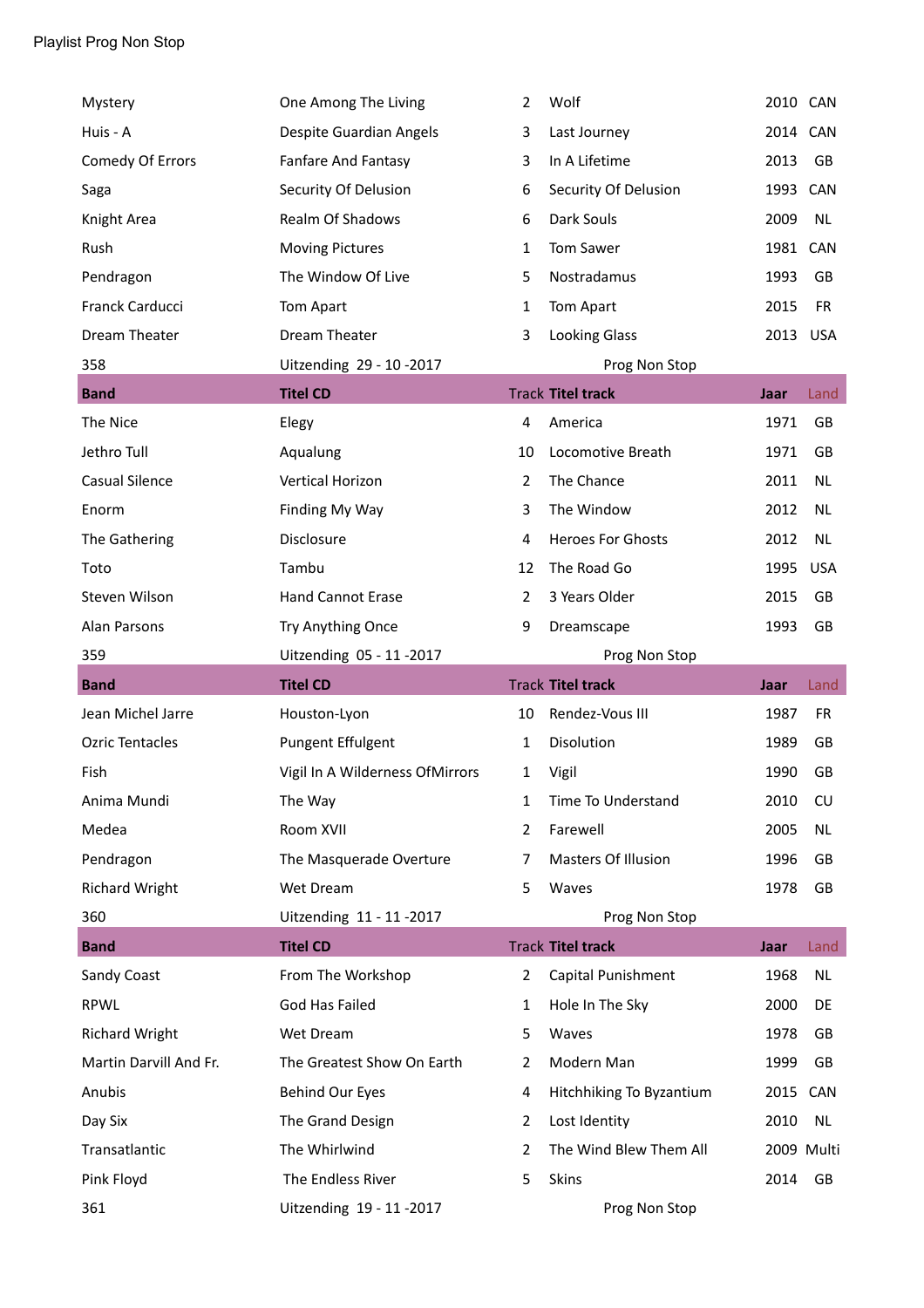| <b>Band</b>                | <b>Titel CD</b>                          |                | <b>Track Titel track</b>      | Jaar     | Land       |
|----------------------------|------------------------------------------|----------------|-------------------------------|----------|------------|
| Freedom To Glide           | Rain                                     | 4              | Riders On A Wave              | 2013     | <b>GB</b>  |
| Carptree                   | Insect                                   | 11             | Stressless                    | 2008     | SW         |
| <b>Fractal Mirror</b>      | <b>Strange Attractors</b>                | 4              | Fade Away                     | 2013     | <b>NL</b>  |
| <b>Minor Giant</b>         | On The Road                              | 1              | On The Road                   | 2014     | <b>NL</b>  |
| Mindgames                  | Paradox Of Choice                        | 8              | The Sands Of Time             | 2015     | BE         |
| <b>Bridging The Divide</b> | Lose Your Love                           | 1              | Lose Your Love                | 2017     | <b>NL</b>  |
| Mostly Autumn              | Go Well Diamond Heart                    | 8              | And When The War Is Over      | 2010     | GB         |
| No Name                    | 4.                                       | 3              | Thoughts Pay No Toll          | 2009     | LU         |
| 362                        | Uitzending 26 - 11 - 2017                |                | Prog Non Stop                 |          |            |
| <b>Band</b>                | <b>Titel CD</b>                          |                | <b>Track Titel track</b>      | Jaar     | Land       |
| Arena                      | The Visitor                              | 10             | Serenity                      | 1998     | GB         |
| Arena                      | The Visitor                              | 11             | Tears In The Rain             | 1998     | GB         |
| Kansas                     | Leftoverture                             | 4              | Mircles Out Of Nowhere        | 1977     | <b>USA</b> |
| Sylvan                     | Present                                  | 1              | One Step Beyond               | 2007     | DE         |
| Everon                     | Paradoxes                                | 1              | Face The World                | 1993     | DE         |
| Dream Theater              | <b>Black Clouds &amp; Silver Linings</b> | 3              | Wither                        | 2009     | <b>USA</b> |
| Devin Townsend Project     | Epicloud<br>cd <sub>1</sub>              | 5              | Where We Be Long              | 2012 CAN |            |
| Paradise Lost              | Believe In Nothing                       | 3              | Fader                         | 2001     | GB         |
| Philhemon                  | Enjoy It While it Lasts                  | 7              | <b>Civilization Number IX</b> | 2012     | NL.        |
| Philhemon                  | Enjoy It While it Lasts                  | 8              | Ulumka'an                     | 2012     | <b>NL</b>  |
| 363                        | Uitzending 03 - 12 - 2017                |                | Prog Non Stop                 |          |            |
| <b>Band</b>                | <b>Titel CD</b>                          |                | <b>Track Titel track</b>      | Jaar     | Land       |
| Anathema                   | We're Here Because We're Here            | $\mathbf{1}$   | Thin Air                      | 2010     | GB         |
| Knight Area                | Nine Paths                               | 2              | Summerland                    | 2011     | <b>NL</b>  |
| Geoff Mann Band            | Ministry Of The Interior                 | 5              | Dayspring                     | 1991     | GB         |
| Pink Floyd                 | A Momentary Lapse Of Reason              | 10             | Sorrow                        | 1987     | GB         |
| Porcupine Tree             | In Absentia                              | 5              | <b>Gravity Eyelide</b>        | 2002     | GB         |
| Fish                       | 13 th Star                               | $\overline{2}$ | Square Go                     | 2007     | GB         |
| Pallas                     | Wearewhoweare                            | 1              | Shadow Of The Sun             | 2014     | GB         |
| Tangerine Dream            | <b>Underwater Sunlight</b>               | 3              | Dolphin Dance                 | 1986     | DE         |
| 364                        | Uitzending 10 - 12 - 2017                |                | Prog Non Stop                 |          |            |
| <b>Band</b>                | <b>Titel CD</b>                          |                | <b>Track Titel track</b>      | Jaar     | Land       |
| Cosmograf                  | The Man Left in Space                    | $\mathbf{1}$   | How Did I Get Here            | 2013     | GB         |
| Cosmograf                  | The Man Left in Space                    | 2              | Aspire, Achieve               | 2013     | GB         |
| Pendragon                  | Not Of This World                        | 1              | If I Were The Wind            | 2001     | GB         |
| Eris Pluvia                | Third Eye Light                          | 2              | Rain Street 19                | 2010     | IT         |
| Comedy Of Errors           | Fanfare And Fantasy                      | 3              | In A Lifetime                 | 2013     | GB         |
| Ayreon                     | The Dream Sequencer                      | 3              | 2084                          | 2000     | <b>NL</b>  |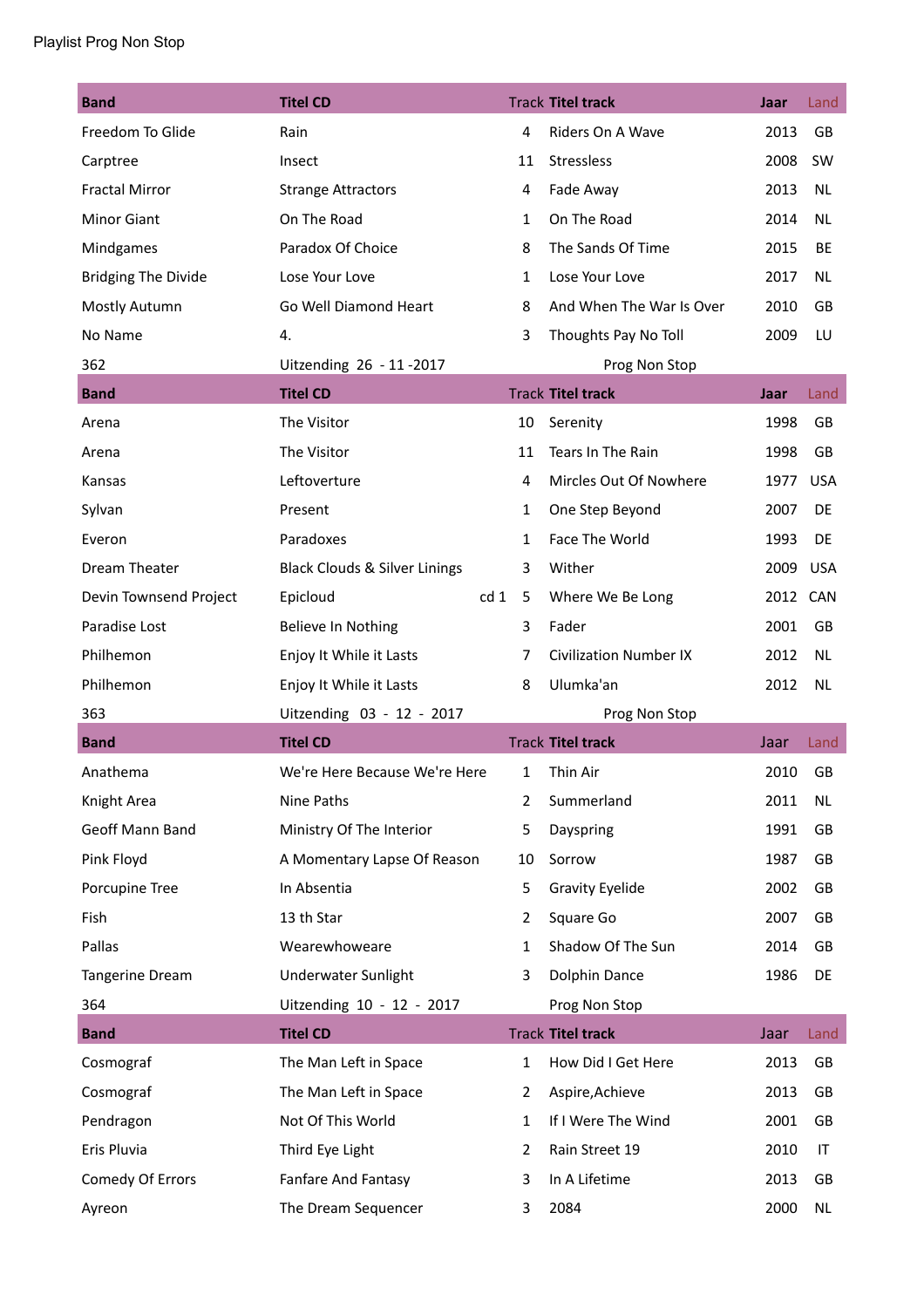| <b>Armed Cloud</b> | <b>Obsidian Desert</b>               | 4              | Meltdown                                 | 2015     | <b>NL</b>  |
|--------------------|--------------------------------------|----------------|------------------------------------------|----------|------------|
| Antimatter         | The judas Table                      | 1              | <b>Black Eyed Man</b>                    | 2015     | GB         |
| 365                | Uitzending 17 - 12 - 2017            |                | Prog Non Stop                            |          |            |
| <b>Band</b>        | <b>Titel CD</b>                      |                | <b>Track Titel track</b>                 | Jaar     | Land       |
| Andy Jackson       | Signal To Noise                      | 1              | The Boy In The Forest                    | 2014     | <b>GB</b>  |
| Burntfield         | Coldheat                             | 2              | Q&A                                      | 2015     | <b>FIN</b> |
| I And Thou         | Speak                                | 2              | And I Awaken                             | 2012     | GB         |
| Galleon            | In The Wake Of The moon              | 1              | Walldflowers                             | 2010     | SW         |
| Huis - A           | Despite Guardian Angels              | 7              | If By Morning                            | 2014 CAN |            |
| Genesis            | <b>Calling All Stations</b>          | 5              | Not About Us                             | 1997     | GB         |
| Gartographer       | Gartographer                         | 1              | Denial                                   | 2012     | <b>NL</b>  |
| 366                | Uitzending 07 - 01 - 2018            |                | Prog Non Stop                            |          |            |
| <b>Band</b>        | <b>Titel CD</b>                      |                | <b>Track Titel track</b>                 | Jaar     | Land       |
| David Gilmour      | Rattle That Lo-ck                    | 6              | In Any Tongue                            | 2015     | GB         |
| Tiamat             | Wildhoney                            | 5              | Gaia                                     | 1994     | <b>SW</b>  |
| <b>Blind Ego</b>   | Numb                                 | 5              | Death                                    | 2009     | DE         |
| Nem-Q              | <b>Fault Lines</b>                   | 2              | <b>Shooting Stars</b><br>cd <sub>1</sub> | 2017     | <b>NL</b>  |
| The Aurora Project | Selling The Aggression               | 2              | Turning Of The Tide                      | 2012     | <b>NL</b>  |
| Dream Theater      | Octavarium                           | $\overline{2}$ | The Answer Lies Within                   | 2005     | <b>USA</b> |
| Porcupine Tree     | Fear Of A Blank Planet               | 1              | Fear Of A Blank Planet                   | 2007     | GB         |
| Marillion          | F.E.A.R.                             | 12             | White Paper                              | 2016     | GB         |
|                    |                                      |                |                                          |          |            |
| 367                | Uitzending 14 - 01 - 2018            |                | Prog Non Stop                            |          |            |
| <b>Band</b>        | <b>Titel CD</b>                      |                | <b>Track Titel track</b>                 | Jaar     | Land       |
| The Moody Blues    | Seventh Sojourn                      | 3              | For My Lady                              | 1972     | GB         |
| Cosmograf          | The Man Left In Space                | 8              | The Man Left In Space                    | 2013     | GB         |
| Jadis              | Ever                                 | 1              | The Darkest Hour                         | 1993     | GB         |
| Jonh Kerr          | Synphonic                            | 3              | Voices In My Head                        | 1991     | GB         |
| Pallas             | The Dreams Of Men<br>CD <sub>2</sub> | 11             | <b>Bottle Of Broken Dreams</b>           | 2005     | GB         |
| Pink Floyd         | A Saucerful Of Secrets               | 3              | Set The Controls For The                 | 1968     | GB         |
| Porcupine Tree     | Signify                              | 3              | The Sleep Of No Dreaming                 | 1996     | GB         |
| PBII               | 1000 Wishes                          | 12             | Into The Light                           | 2012     | <b>NL</b>  |
| Rush               | Hold Your Fire                       | $\mathbf{1}$   | Force Ten                                | 1987 CAN |            |
| 368                | Uitzending 21 - 01 - 2018            |                | Prog Non Stop                            |          |            |
| <b>Band</b>        | <b>Titel CD</b>                      |                | <b>Track Titel track</b>                 | Jaar     | Land       |
| Steve Hogarth      | Ise Cream Genius                     | 2              | Really Like                              | 1997     | GB         |
| No-man             | Together We're Stranger              | 6              | Back When You Were                       | 2003     | GB         |
| Gazpacho           | Missa Atropos                        | 5              | River                                    | 2011     | GB         |
| Antimatter         | Leaving Eden                         | 1              | Redemption                               | 1999     | GB         |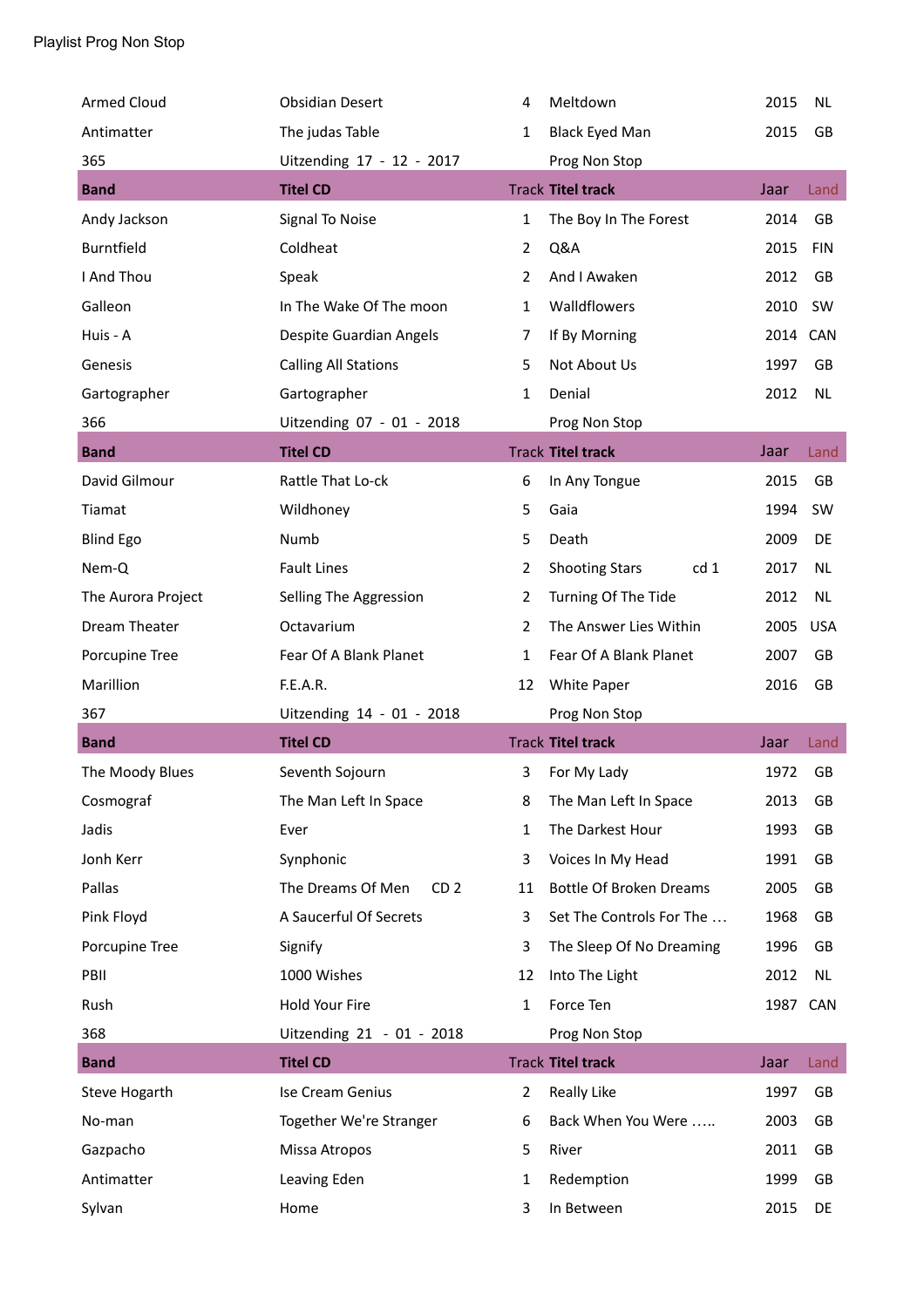| Medea                 | Room XVII                    | 2  | Farewell?                 | 2005     | <b>NL</b>  |
|-----------------------|------------------------------|----|---------------------------|----------|------------|
| <b>Minor Giant</b>    | On The Road                  | 4  | Hand In Hand              | 2014     | <b>NL</b>  |
| <b>Sleeping Pulse</b> | <b>Under The Acoustic</b>    | 4  | The Puppeteer             | 2014     | GB         |
| 369                   | Uitzending 28 - 01 - 2018    |    | Prog Non Stop             |          |            |
| <b>Band</b>           | <b>Titel CD</b>              |    | <b>Track Titel track</b>  | Jaar     | Land       |
| <b>ELP</b>            | Pictures At An Exhibition    | 4  | The Sage                  | 1971     | GB         |
| King Crimson          | In The Court Of Crimson King | 3  | Epitaph                   | 1969     | GB         |
| Transatlantic         | Kaleidoscope                 | 3  | Black As The Sky          |          | 2014 Multi |
| Peter Gabriel         | US                           | 3  | Blood Of Eden             | 1992     | GB         |
| Grendel               | The Helpless                 | 6  | Main                      | 2008     | PL         |
| Dilemma               | Imbroccata                   | 1  | Believe                   | 1995     | <b>NL</b>  |
| Pink Floyd            | <b>Endles River</b>          | 2  | It's What We Do           | 2014     | GB         |
| Pendragon             | The Window Of Live           | 2  | Ghosts                    | 1993     | GB         |
| 370                   | Uitzending 04 - 02 - 2018    |    | Prog Non Stop             |          |            |
| <b>Band</b>           | <b>Titel CD</b>              |    | <b>Track Titel track</b>  | Jaar     | Land       |
| Peter Gabriel         | So                           | 2  | Sledgehammer              | 1986     | GB         |
| Ephrat P Nettermalm   | No One's Words               | 2  | Haze                      | 2008     | IL         |
| Ephemeral Sun         | Harvest Aorta                | 2  | Prism                     | 2009     | <b>USA</b> |
| Xinema                | <b>Bacic Communication</b>   | 3  | Talk                      | 2006     | <b>SE</b>  |
| X-Panda               | Flight Of Fancy              | 10 | <b>Crystal Gazing</b>     | 2011     | EE         |
| Arena                 | Immortal?                    | 4  | Gosth In The Firewall     | 2000     | GB         |
| Day Six               | The Grand Design             | 6  | A Soul's Documentary      | 2010     | <b>NL</b>  |
| <b>RPWL</b>           | <b>Stock</b>                 | 1  | Opel                      | 2003     | DE         |
| David Gilmour         | David Gilmour                | 5  | <b>Short And Sweet</b>    | 1978     | GB         |
| 371                   | Uitzending 11 - 02 - 2018    |    | Prog Non Stop             |          |            |
| <b>Band</b>           | <b>Titel CD</b>              |    | <b>Track Titel track</b>  | Jaar     | Land       |
| Ayreon                | The Dream Sequencer          | 1  | The Dream Sequencer       | 2000     | <b>NL</b>  |
| Geddy Lee             | My Favorite Headache         | 11 | Grace To Grace            | 2000 CAN |            |
| Porcupine Tree        | Deadwing                     | 6  | <b>Mellotron Scratch</b>  | 2005     | GB         |
| No - Man              | Together We're Stranger      | 6  | Back When You W. Beautiul | 2003     | GB         |
| Saturnus              | Veronica Decides To Die      | 5. | All Alone                 | 2010     | DK         |
| A Perfect Circle      | Mer De Nums                  | 5  | Orestes                   | 2000 USA |            |
| Day Six               | The Grand Design             | 2  | Lost Identity             | 2010     | <b>NL</b>  |
| Dream Theater         | G H The light Side           | 2  | To Live Forever           | 1994     | <b>USA</b> |
| Arena                 | Peper & Ghost                | 2  | Smoke And mirrors         | 2008     | GB         |
| 372                   | Uitzending 18 - 02 - 2018    |    | Prog Non Stop             |          |            |
| <b>Band</b>           | <b>Titel CD</b>              |    | <b>Track Titel track</b>  | Jaar     | Land       |
| Jean Michel Jarre     | Oxygene                      | 4  | Oxygene (Part 4)          | 1976     | <b>FR</b>  |
| Anima Mundi           | The Lamplighter              | 5  | The Dream Child Behind    | 2013     | CU         |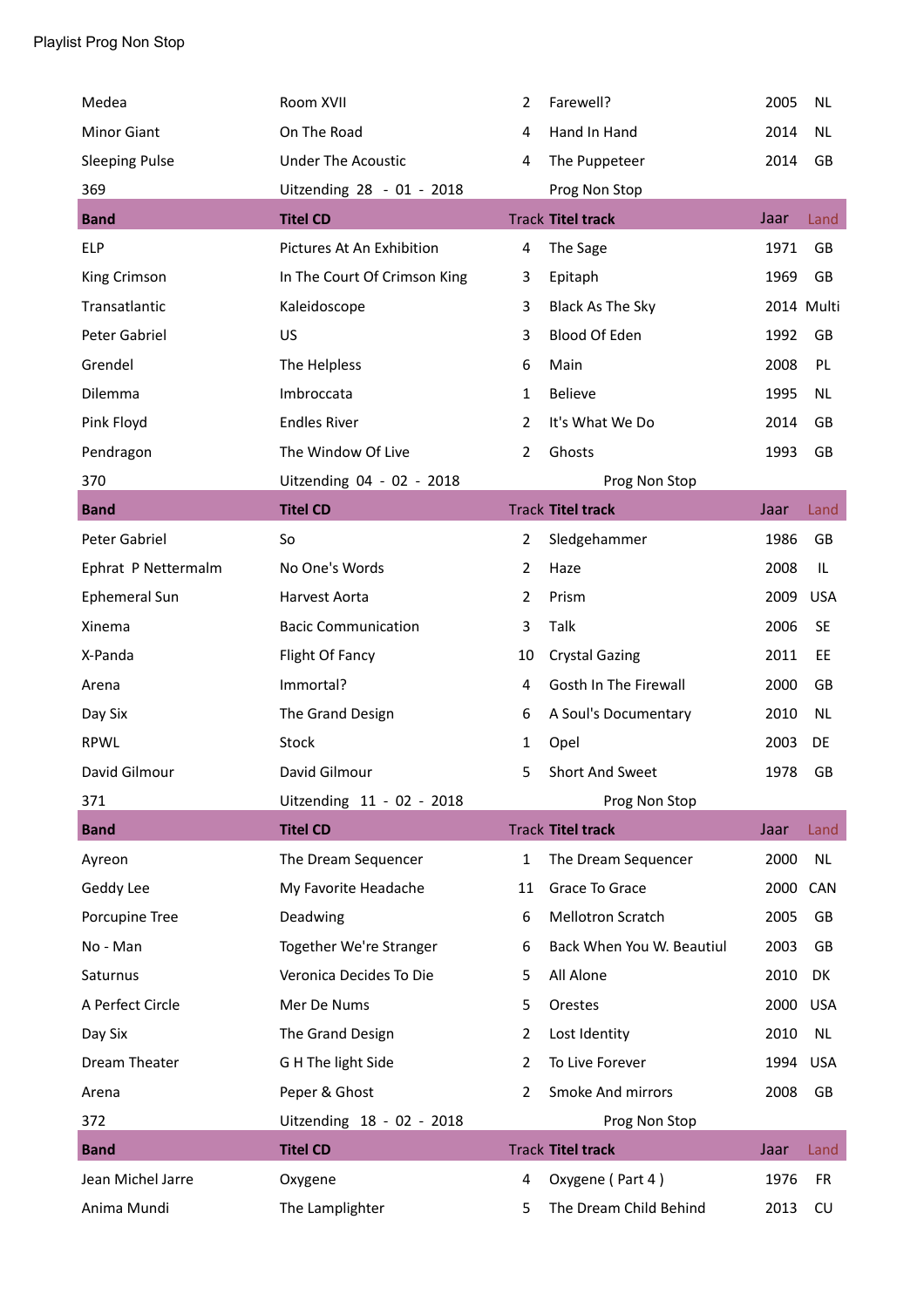| Vicki Brown/David Gilm. | Vicki Brown                 | 3              | Can't let Go               | 1987 | GB         |
|-------------------------|-----------------------------|----------------|----------------------------|------|------------|
| Machiavel               | <b>Mechanical Moonbeams</b> | 3              | Rope Dancer                | 1978 | BE         |
| Nine Stones Close       | One On The Sunrise          | 2              | A Secret                   |      | 2012 Multi |
| <b>Armed Cloud</b>      | <b>Obsidian Desert</b>      | 10             | Wasted                     | 2015 | <b>NL</b>  |
| Knght Area              | Nine Parts                  | 8              | Wakerun                    | 2011 | <b>NL</b>  |
| DeeExpus                | King Of Number 33           | 5              | Accession                  | 2011 | GB         |
| 373                     | Uitzending 25 - 02 - 2018   |                | Prog Non Stop              |      |            |
| <b>Band</b>             | <b>Titel CD</b>             |                | <b>Track Titel track</b>   | Jaar | Land       |
| Steve R & Family Dogg   | Sympathy                    | 3              | Sympathy                   | 1970 | GB         |
| Marillion               | <b>Clutching At Straws</b>  | $\overline{2}$ | Warm Wet Circles           | 1987 | GB         |
| Dream Theater           | <b>Train Thought</b>        | 3              | <b>Endless Sacrifice</b>   | 2003 | <b>USA</b> |
| <b>Bag Heera</b>        | Silence At Romney Marsh     | 4              | Andante Concitato          | 1991 | <b>NL</b>  |
| Riverside               | Rapid Eye Movement          | 1              | Beyond The Eyelids         | 2007 | PL         |
| Yogi Lang               | No Decoder                  | 2              | Sacrifice                  | 2010 | DE         |
| Airbag                  | The Greatest Show On EartH  | 5              | The Greastet Show On EartH | 2013 | <b>NO</b>  |
| 374                     | Uitzending 04 - 03 - 2018   |                | Prog Non Stop              |      |            |
| <b>Band</b>             | <b>Titel CD</b>             |                | <b>Track Titel track</b>   | Jaar | Land       |
| Booker T And The MG'S   | <b>Green Onions</b>         | 1              | <b>Green Onions</b>        | 1962 | <b>USA</b> |
| Pink Floyd              | Dark Side Of The Moon       | 4              | Time                       | 1973 | GB         |
| Yogi Lang               | No Decoder                  | 4              | Sail Away                  | 2010 | DE         |
| Pink Floyd              | Dark Side Of The Moon       | 1              | Speak To Me                | 1973 | GB         |
| Pink Floyd              | Dark Side Of The Moon       | 2              | <b>Breath</b>              | 1973 | GB         |
| <b>Richard Wright</b>   | Wet Dream                   | 3              | Cat Cruise                 | 1979 | GB         |
| Pink Floyd              | Dark Side Of The Moon       | 5              | The Great Gig In The Sky   | 1973 | GB         |
| Pink Floyd              | Dark Side Of The Moon       | 7              | Us And Them                | 1973 | GB         |
| Pink Floyd              | Dark Side Of The Moon       | 8              | Any Colour You Like        | 1973 | GB         |
| Pink Floyd              | Dark Side Of The Moon       | 9              | <b>Brain Damage</b>        | 1973 | GB         |
| Pink Floyd              | Dark Side Of The Moon       | 10             | Eclipse                    | 1973 | GB         |
| Snowy White             | Goldtop                     | 3              | The Time Has Come          | 1993 | GB         |
| 375                     | Uitzending 11 - 03 - 2018   |                | Prog Non Stop              |      |            |
| <b>Band</b>             | <b>Titel CD</b>             |                | <b>Track Titel track</b>   | Jaar | Land       |
| Ambeon                  | Fate Of A Dreamer           | 1              | Estranged                  | 2001 | <b>NL</b>  |
| Egdon Heath             | Nebula                      | 3              | Peace Of The Brave         | 1996 | <b>NL</b>  |
| Everon                  | Flood                       | 5              | In All That Time           | 1995 | DE         |
| Magic Pie               | The Suffering Joy           | 5.             | Headlines                  | 2011 | <b>NO</b>  |
| Spock's Beard           | V                           | 1              | At The End Of The Day      | 2000 | <b>USA</b> |
| Peter Gee               | <b>Heart Of David</b>       | 3              | You Bring The Rain         | 1993 | GB         |
| 376                     | Uitzending 18 - 03 - 2018   |                | Prog Non Stop              |      |            |
| <b>Band</b>             | <b>Titel CD</b>             |                | <b>Track Titel track</b>   | Jaar | Land       |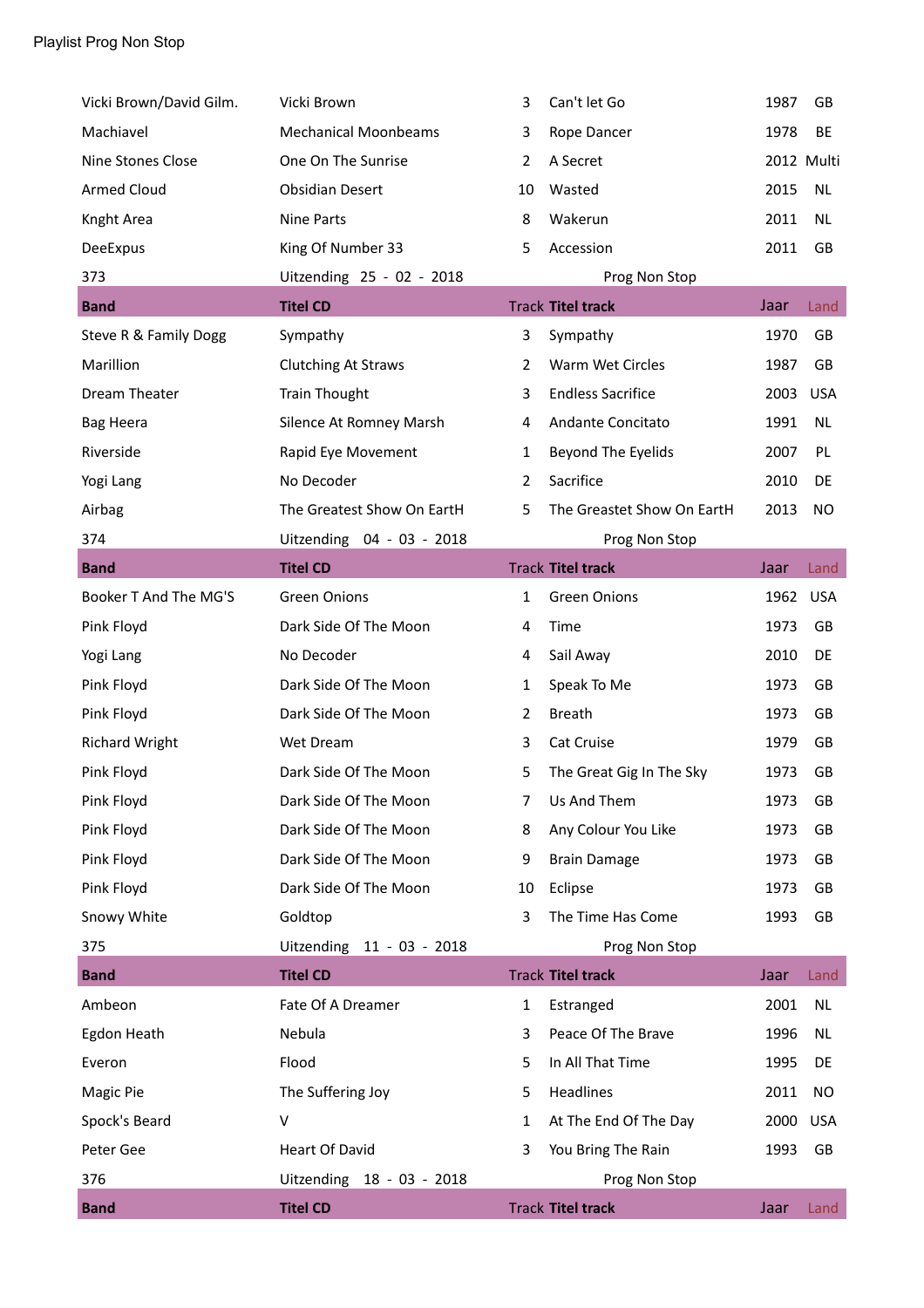| Pink Floyd            | The Division Bell                          | 9              | <b>Keep Talking</b>         | 1994 | GB        |
|-----------------------|--------------------------------------------|----------------|-----------------------------|------|-----------|
| Ayreon                | The Theory Of Everything                   | $\mathbf{1}$   | The Blackboard              | 2013 | <b>NL</b> |
| Ayreon                | The Theory Of Everything                   | 2              | The Theory Of Everything    | 2013 | <b>NL</b> |
| Ayreon                | The Theory Of Everything                   | 3              | Patterns                    | 2013 | <b>NL</b> |
| Ayreon                | The Theory Of Everything                   | 4              | The Prodigy's World         | 2013 | <b>NL</b> |
| Ayreon                | The Theory Of Everything                   | 5              | The Teacher's Discovery     | 2013 | <b>NL</b> |
| Ayreon                | The Theory Of Everything                   | 6              | Love And Envy               | 2013 | <b>NL</b> |
| Ayreon                | The Theory Of Everything                   | 7              | Progressive Waves           | 2013 | <b>NL</b> |
| Sound Of Contact      | Dimensionaut                               | 5              | Not Comming Down            | 2013 | GB        |
| Rush                  | 2112.                                      | 6              | <b>Someting For Norting</b> | 1976 | CAN       |
| The Reasoning         | Dark Angel                                 | $\overline{2}$ | Sharp Sea                   | 2008 | GB        |
| <b>Sleeping Pulse</b> | Under The Same Sky                         | $\mathbf{1}$   | Parasite                    | 2014 | GB        |
| Profuna Ocean         | Watching The Closing Sky                   | 1              | Changing Legacy             | 2009 | NL        |
| 377                   | Uitzending 25 - 03 - 2018                  |                | Prog Non Stop               |      |           |
| <b>Band</b>           | <b>Titel CD</b>                            |                | <b>Track Titel track</b>    | Jaar | Land      |
| Peter Gabriel         | Shaking The Tree                           | 3              | Sledgehammer                | 1990 | GB        |
| The Pineapple Thief   | <b>Tightly Unwound</b>                     | $\mathbf{1}$   | My Debt To You              | 2008 | GB        |
| Martin Orford         | <b>Classical Music &amp; Popular Songs</b> | 4              | The Days Of Our Lives       | 2000 | GB        |
| Silhouette            | Moods                                      | $\overline{2}$ | Don't Threaten My Of Mind   | 2009 | <b>NL</b> |
| Nem Q                 | (301, 81)                                  | 10             | Analysis                    | 2012 | <b>NL</b> |
| Avatarium             | Avatarium                                  | 7              | Lady In The Lamp            | 2013 | <b>SE</b> |
| Philhemon             | Enjoy It While it Lasts                    | 1              | The Final Frontier          | 2012 | <b>NL</b> |
| Edison's Childeren    | In The Last Waking Moments                 | 10             | In The Last Waking Moments  | 2011 | GB        |
| MK II                 | <b>Burning Daylight</b>                    | 10             | <b>Burning Daylight</b>     | 1994 | GB        |
| 378                   | Uitzending 01 - 04 - 2018                  |                | Prog Non Stop               |      |           |
| <b>Band</b>           | <b>Titel CD</b>                            |                | <b>Track Titel track</b>    | Jaar | Land      |
| Pink Floyd            | The Division Bell                          | 5              | A Great Day For Freedom     | 1994 | GB        |
| Oceans 5              | Return To Mingulay                         | 1              | The Mingulay Boatsong       | 2013 | GB        |
| Arena                 | Songs From The Lions Cage                  | 3              | Valley Of The Kings         | 1995 | GB        |
| OSI                   | Blood CD <sub>2</sub>                      | 3              | Terminal Lendlessi          | 2009 | GB        |
| Knight Area           | Heaven And Beyond                          | 3              | The Reaper                  | 2017 | <b>NL</b> |
| Ayreon                | The Dream Sequencer                        | 9              | And The Druids Turn To      | 2000 | <b>NL</b> |
| Andy Jackson          | Signal To Noise                            | $\mathbf{1}$   | The Boy In The Forest       | 2014 | GB        |
| 379                   | Uitzending 08 - 04 - 2018                  |                | Prog Non Stop               |      |           |
| <b>Band</b>           | <b>Titel CD</b>                            |                | <b>Track Titel track</b>    | Jaar | Land      |
| <b>Roger Waters</b>   | Is This The Life We Really Want            | 4              | Picture That                | 2017 | GB        |
| Rush                  | 2112.                                      | 6              | <b>Someting For Norting</b> | 1976 | CAN       |
| Yogi Lang             | No Decoder                                 | 4              | Sail Away                   | 2010 | DE        |
| <b>Shadow Gallery</b> | Legacy                                     | 2              | <b>Destination Unknown</b>  | 2000 | USA       |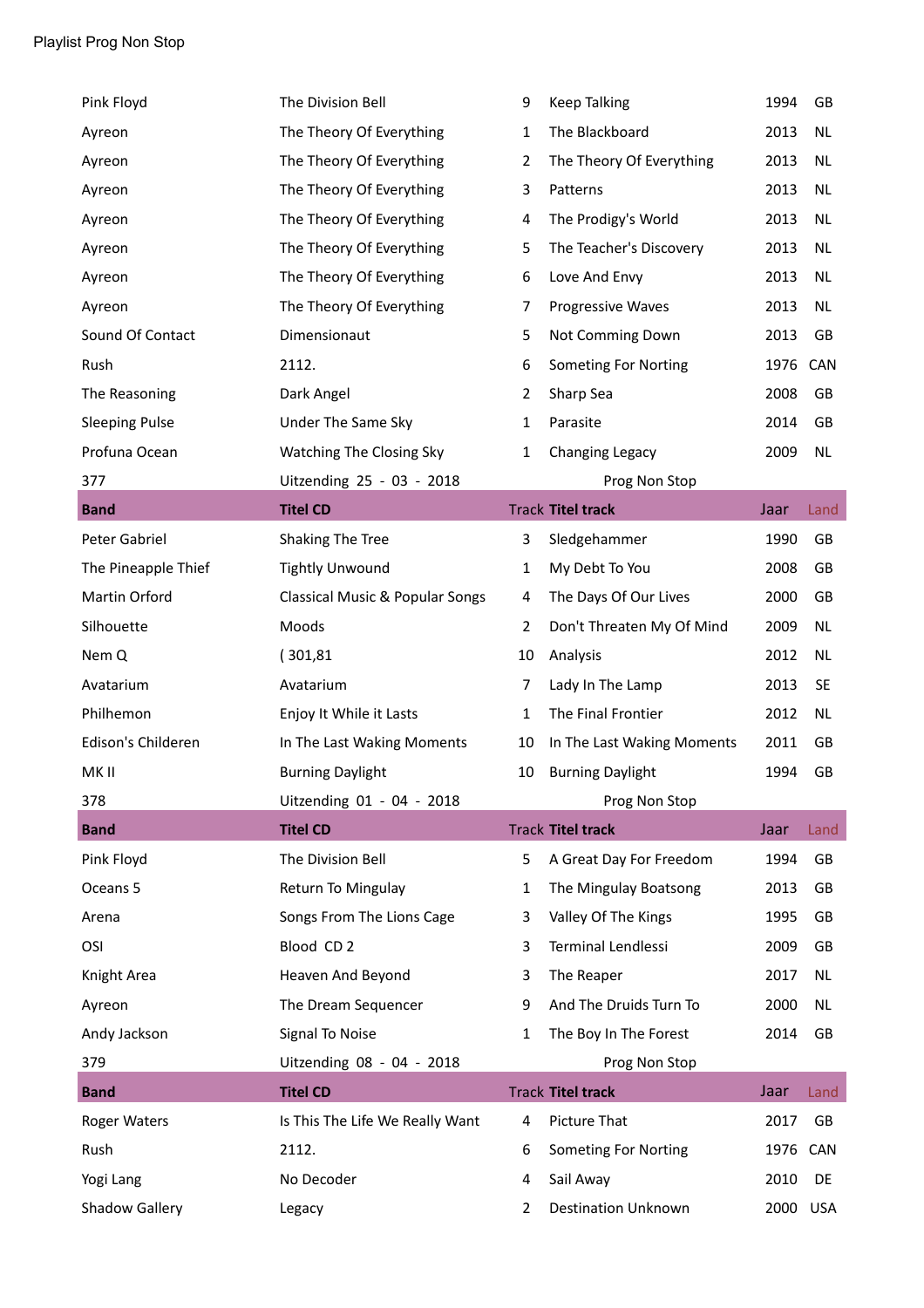| Magic Pie             | The Suffering Joy           | 5              | Headlines                 | 2011 | NO         |
|-----------------------|-----------------------------|----------------|---------------------------|------|------------|
| Supertramp            | Some Things Never Change    | 6              | Listen To Me Please       | 1997 | GB         |
| No - Man              | Together We're Stranger     | 6              | Back When You W. Beautiul | 2003 | GB         |
| Antimatter            | The judas Table             | 3              | Killer                    | 2015 | GB         |
| Ray Wilson            | Live cd 2                   | 2              | Alone                     | 2005 | GB         |
| 380                   | Uitzending 15 - 04 - 2018   |                | Prog Non Stop             |      |            |
| <b>Band</b>           | <b>Titel CD</b>             |                | <b>Track Titel track</b>  | Jaar | Land       |
| <b>Crescent Moon</b>  | The Lidless Room            | 8              | Obsolete Men              | 2015 | <b>NL</b>  |
| Jadis                 | Fanatic                     | $\overline{2}$ | Into Temption             | 2003 | GB         |
| Mangrove              | <b>Beyond Reality</b>       | 3              | Love And Beyond           | 2009 | <b>NL</b>  |
| Shadow Gallery        | Carved In Stone             | $\mathbf{1}$   | Cliffhanger               | 2000 | <b>USA</b> |
| Pink Floyd            | The Piper Gates Of Dawn     | 7              | Interstellar Overdrive    | 1967 | GB         |
| <b>Fractal Mirror</b> | Garden Of Ghosts            | 1              | House Of Wishes           | 2014 | <b>NL</b>  |
| <b>Crescent Moon</b>  | Dissonance                  | 7              | The Fall                  | 2018 | <b>NL</b>  |
| The Lens              | A Word In Your Eye          | 1              | Sleep Until You Wake      | 2002 | GB         |
| 381                   | Uitzending 22 - 04 - 2018   |                | Prog Non Stop             |      |            |
| <b>Band</b>           | <b>Titel CD</b>             |                | <b>Track Titel track</b>  | Jaar | Land       |
| Pink Floyd            | A Momentary Lapse Of Reason | 5              | On The Turning Away       | 1987 | GB         |
| Enchant               | Tug Of War                  | 10             | Comatose                  | 2003 | <b>USA</b> |
| The Reasoning         | Awakening                   | 1              | Awakening                 | 2007 | GB         |
| Marillion             | This Strange Engine         | 4              | Estonia                   | 1993 | GB         |
| Medea                 | Room XVII                   | 5              | My Dual Mind              | 2005 | <b>NL</b>  |
| Yes                   | Close To The Edge           | 2              | And You And I             | 1972 | GB         |
| Mind's Eye            | Waiting For The Tide        | 8              | Fall On Trust             | 2002 | SW         |
| 382                   | Uitzending 29 - 04 - 2018   |                | Prog Non Stop             |      |            |
| <b>Band</b>           | <b>Titel CD</b>             |                | <b>Track Titel track</b>  | Jaar | Land       |
| Incidense             | Incarcerated                | 3              | Northing Left             | 2011 | <b>NL</b>  |
| Pendragon             | Men Who Climb Mountains     | 2              | <b>Beautiful Soul</b>     | 2014 | GB         |
| Mystery               | The World Is A Game         | 2              | Pride                     | 2012 | Can        |
| Marillion             | Marillion.com               | 8              | Inter Lulu                | 1999 | GB         |
| <b>Sleeping Pulse</b> | <b>Under The Same Sky</b>   | 1              | Parasite                  | 2014 | GB         |
| Fish                  | A Feast Of Consequences     | 10             | The Other Side Of Me      | 2013 | GB         |
| Solution              | Divergence                  | 2              | Divergence                | 1972 | <b>NL</b>  |
| 383                   | Uitzending 07 - 05 - 2018   |                | Prog Non Stop             |      |            |
| <b>Band</b>           | <b>Titel CD</b>             |                | <b>Track Titel track</b>  | Jaar | Land       |
| The Aurora Project    | World Of Grey               | $\mathbf{1}$   | Expect Us                 | 2016 | <b>NL</b>  |
| Anathema              | Hindsight                   | 9              | Flying                    | 2008 | GB         |
| Opeth                 | <b>Blackwater Park</b>      | 4              | The Drapery Falls         | 1999 | <b>USA</b> |
| Mostly Autumn         | Sight Of Day                | 8              | When The War Is Over      | 2010 | GB         |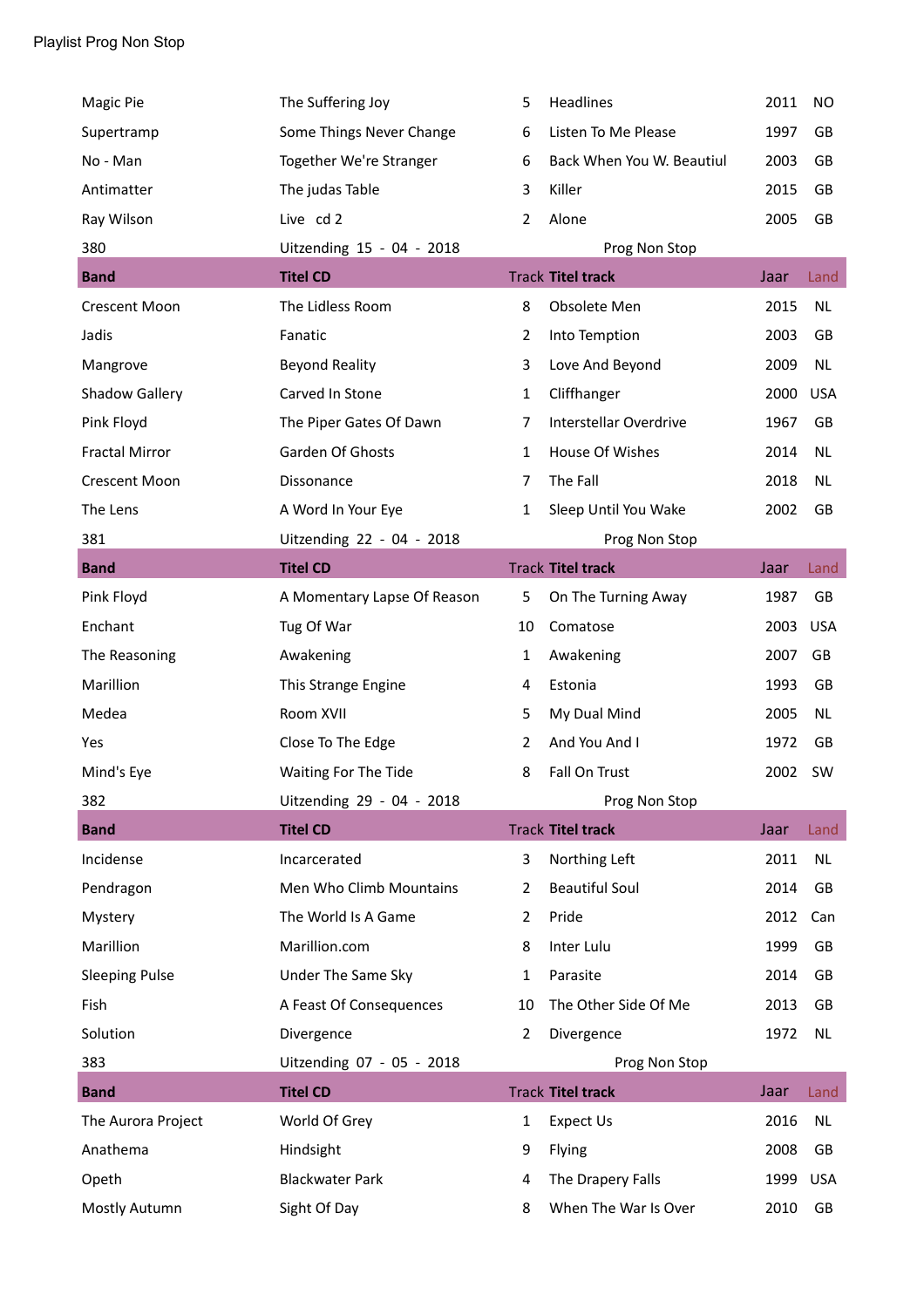| Saturnus               | Saturn In Ascension         | 2              | Wind Tom                          | 2012     | <b>DK</b>  |
|------------------------|-----------------------------|----------------|-----------------------------------|----------|------------|
| Pink Floyd             | The Wall cd 2               | 6              | Comfortable Numb                  | 1980     | GB         |
| Moonrise               | Soul's Inner Pendulium      | 6              | Night Sky                         | 2009     | PL         |
| 384                    | Uitzending 13 - 05 - 2018   |                | Prog Non Stop                     |          |            |
| <b>Band</b>            | <b>Titel CD</b>             |                | <b>Track Titel track</b>          | Jaar     | Land       |
| Kayak                  | Royal Bed Bouncer           | 5              | Chance For A lifetime             | 1975     | <b>NL</b>  |
| Frost                  | Milliontown                 | 2              | No Me No You                      | 2006     | GB         |
| King Crimson           | Discipline                  | $\overline{7}$ | Discipline                        | 1981     | GB         |
| While Heaven Wept      | Vast Oceans Lachrymose      | 4              | Vessel                            | 2009     | <b>USA</b> |
| Genesis                | Nursery Cryme               | 7              | The Fountain Of Salmacis          | 1971     | <b>GB</b>  |
| <b>PTS</b>             | Campaign                    | 11             | Again                             | 1996     | <b>NL</b>  |
| Oltremare              | Canossa                     | 12             | li Poeta                          | 2006     | IT         |
| Sound Of Contact       | Dimensionaut                | $\overline{2}$ | Cosmic Distance Ladder            | 2013     | GB         |
| 385                    | Uitzending 20 - 05 - 2018   |                | Prog Non Stop                     |          |            |
| <b>Band</b>            | <b>Titel CD</b>             |                | <b>Track Titel track</b>          | Jaar     | Land       |
| Alquin                 | Nobody Can Wait Forever     | $\overline{7}$ | <b>Revolution's Theme</b>         | 1974     | <b>NL</b>  |
| Genesis                | <b>Calling All Stations</b> | 7              | The Dividing line                 | 1997     | GB         |
| A Perfect Circle       | Mer De Noms                 | 11             | <b>Brena</b>                      | 2000     | GB         |
| Arena                  | Cry                         | 7              | Guidance                          | 1997     | GB         |
| Anima Mundi            | The Lamplighter             | 3              | Light The Lantern Of Your         | 2013     | CU         |
| Supertramp             | Crisis?What Crisis?         | 4              | A Soapbox Opera                   | 1975     | GB         |
| <b>Violet District</b> | <b>Terminal Breath</b>      | 2              | Lustreless Fright                 | 1992     | DE         |
| Opeth                  | My Arms, Your Hearse        | 9              | Epilogue                          | 2000     | <b>USA</b> |
| Opeth                  | My Arms, Your Hearse        | 7              | Credence                          | 2000 USA |            |
| 386                    | Uitzending 27 - 05 - 2018   |                | Prog Non Stop                     |          |            |
| <b>Band</b>            | <b>Titel CD</b>             |                | <b>Track Titel track</b>          | Jaar     | Land       |
| Kayak                  | Phantom Of The Night        | Ţ              | <b>Ruthless Queen</b>             | 1978     | <b>NL</b>  |
| Saga                   | Saga                        | 1              | How Long                          | 1978     | CAN        |
| <b>Steve Hillage</b>   | Green                       | 1              | Sea Nature                        | 1978     | GB         |
| Jeff Wayne's           | War Of The Worlds           | 4              | Forever Autumn                    | 1978     | GB         |
| Mike Oldfield          | Incantations                | 1              | Part One                          | 1978     | GB         |
| Kansas                 | Kansas                      | 4              | Icarus--Borne on the Wings o 1978 |          | <b>USA</b> |
| Camel                  | <b>Breathless</b>           | 2              | Echoes                            | 1978     | GB         |
| Parsons Project        | a                           | 8              | Hyper-Gamma-Spaces                | 1978     | GB         |
| Rush                   | Rush                        | 3              | The Trees                         | 1978     | CAN        |
| David Gilmour          | David Gilmour               | 5              | Short And Sweet                   | 1978     | GB         |
| <b>Richard Wright</b>  | Wet Dream                   | 5              | Waves                             | 1978     | GB         |
| 387                    | Uitzending 03 - 06 - 2018   |                | Prog Non Stop                     |          |            |
| <b>Band</b>            | <b>Titel CD</b>             |                | <b>Track Titel track</b>          | Jaar     | Land       |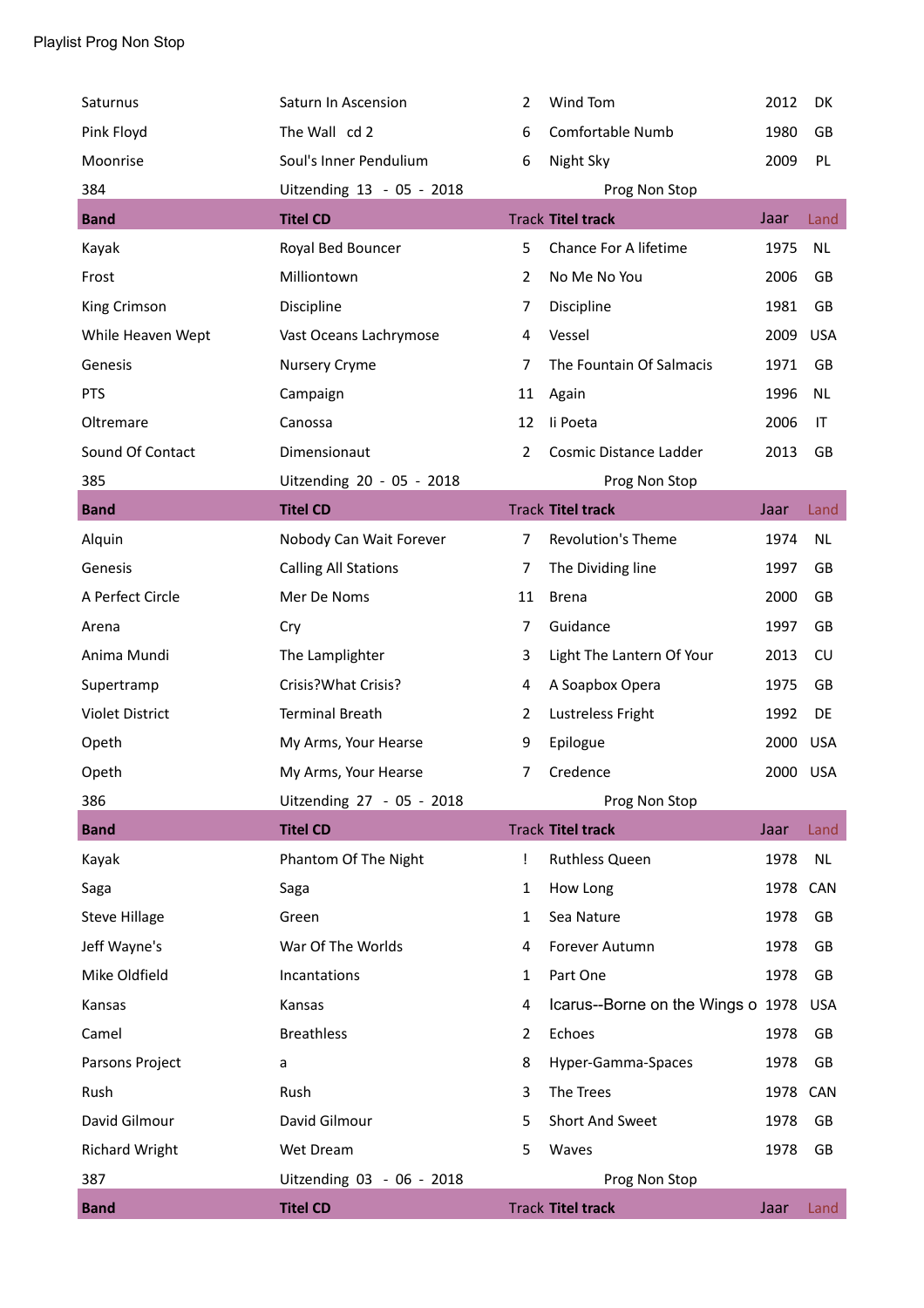| Freedom To Glide      | Rain                             | 4              | Raiders On A Wave         | 2013 | GB        |
|-----------------------|----------------------------------|----------------|---------------------------|------|-----------|
| Avantasia             | Mystery Of Time                  | 5              | Sleepwalking              | 2013 | GB        |
| <b>Armed Cloud</b>    | Shroud Of Rain                   | 1              | This Dream                | 2012 | <b>NL</b> |
| Magic Pie             | Circus Of Life                   | 3              | What If                   | 2007 | GB        |
| After Forever         | After Forever                    | 4              | Energize Me               | 2007 | <b>NL</b> |
| Porcupine Tree        | On The Sunday Of live            | 8              | Radioactive Toy           | 1992 | GB        |
| Ambeon                | Fate Of A Dreamer                | 4              | <b>Gold Metal</b>         | 2001 | <b>NL</b> |
| Marillion             | Radiation                        | 7              | Born To Run               | 1998 | GB        |
| Mike Oldfield         | <b>Hergest Ridge</b>             | 4              | Spanish Tune              | 1974 | GB        |
| 388                   | Uitzending 10 - 06 - 2018        |                | Prog Non Stop             |      |           |
| <b>Band</b>           | <b>Titel CD</b>                  |                | <b>Track Titel track</b>  | Jaar | Land      |
| Steve Hogarth         | Ise Cream Genius                 | $\overline{2}$ | <b>Really Like</b>        | 1997 | GB        |
| No-man                | Together We're Stranger          | 6              | Back When You Were        | 2003 | GB        |
| Gazpacho              | Missa Atropos                    | 5              | River                     | 2011 | GB        |
| Antimatter            | Leaving Eden                     | $\mathbf{1}$   | Redemption                | 1999 | GB        |
| Sylvan                | Home                             | 3              | In Between                | 2015 | DE        |
| Medea                 | Room XVII                        | $\overline{2}$ | Farewell?                 | 2005 | <b>NL</b> |
| <b>Minor Giant</b>    | On The Road                      | 4              | Hand In Hand              | 2014 | <b>NL</b> |
| <b>Sleeping Pulse</b> | <b>Under The Acoustic</b>        | 4              | The Puppeteer             | 2014 | GB        |
|                       |                                  |                |                           |      |           |
| 389                   | Uitzending 17 - 06 - 2018        |                | Prog Non Stop             |      |           |
| <b>Band</b>           | <b>Titel CD</b>                  |                | <b>Track Titel track</b>  | Jaar | Land      |
| Mostly Autumn         | Go Well Diamond Heart            | $\overline{2}$ | <b>Violet Skies</b>       | 2010 | GB        |
| Anekdoten             | Until All The Ghosts Are Gone    | 6              | Our Days Are Numbered     | 2015 | SW        |
| Nem-Q                 | 301.81                           | 5              | Perspective part B-C      | 2012 | <b>NL</b> |
| Cosmograf             | When Age Has Done Its Duty       | 2              | <b>Blacksmih's Hammer</b> | 2011 | GB        |
| Rain                  | Freedom To Glide                 | 1              | Rain, pt 1                | 2013 | GB        |
| Iona                  | The Book Of Kells                | 3              | Matthew-The Man           | 1992 | UK        |
| Marillion             | Sounds that Can't Be Made        | 3              | Pour My Love              | 2012 | GB        |
| Camel                 | Nude                             | 3              | Drafted                   | 1981 | GB        |
| 390                   | Uitzending 28 - 05 - 2017        |                | Prog Non Stop             |      |           |
| <b>Band</b>           | <b>Titel CD</b>                  |                | <b>Track Titel track</b>  | Jaar | Land      |
| <b>Roger Waters</b>   | The Pros Of Cons of Hitch Hiking | $\mathbf{1}$   | Apparently They Were      | 1984 | GB        |
| <b>Roger Waters</b>   | The Pros Of Cons of Hitch Hiking | 11             | The Pros and Cons         | 1984 | GB        |
| <b>Roger Waters</b>   | Music From The Body              | 15             | <b>Breathe</b>            | 1970 | GB        |
| <b>Roger Waters</b>   | When The Wind Blows              | 15             | <b>Folded Flags</b>       | 1986 | GB        |
| <b>Roger Waters</b>   | Radio K.A.O.S                    | 3              | Me Or Him                 | 1987 | GB        |
| <b>Roger Waters</b>   | Radio K.A.O.S                    | 8              | The Tide Is Turning       | 1987 | GB        |
| <b>Roger Waters</b>   | Amused To Death                  | 10             | What God Wants Part III   | 1992 | GB        |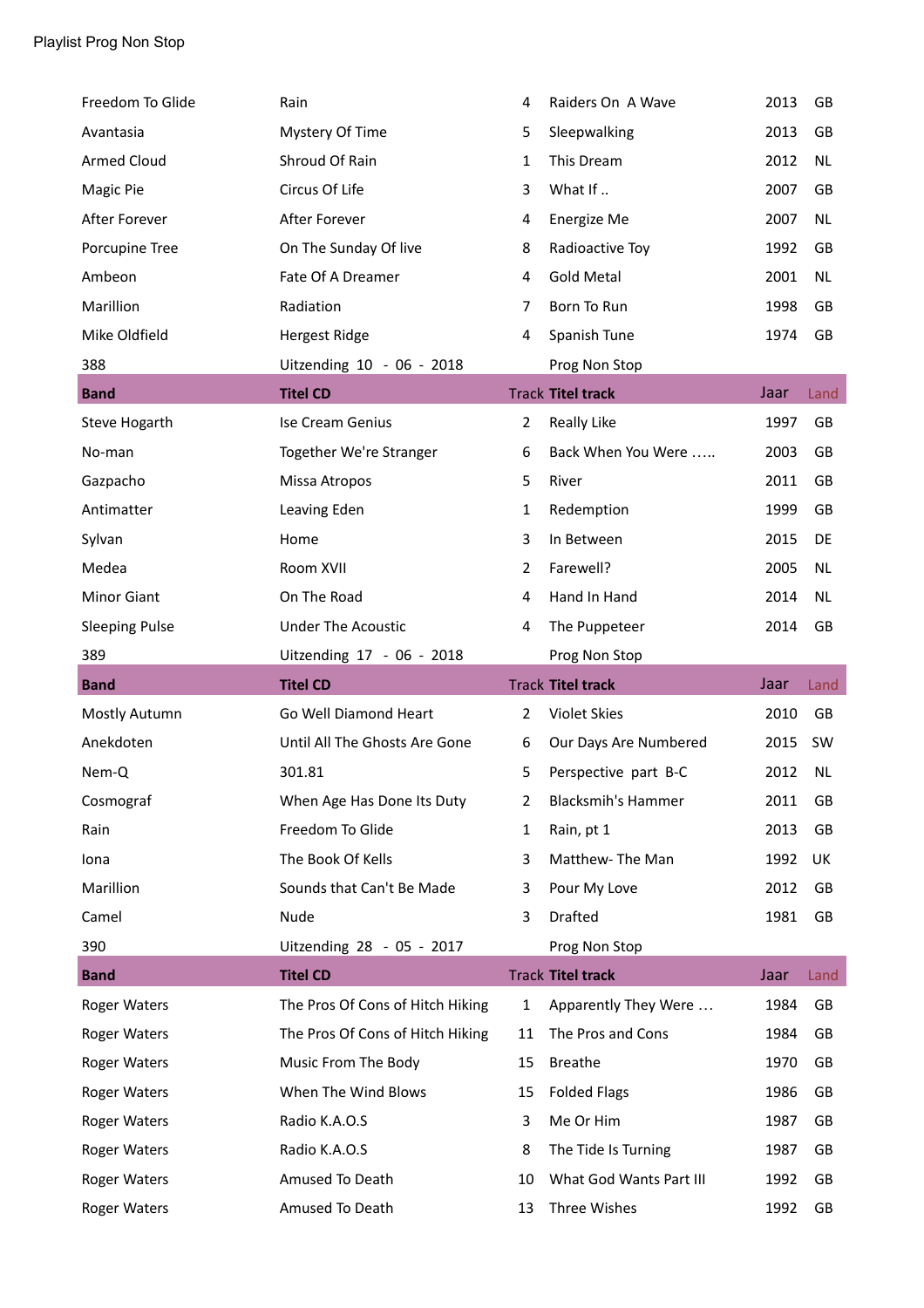| <b>Roger Waters</b>      | Amused To Death                  | 14           | Amused To Death                          | 1992 | GB         |
|--------------------------|----------------------------------|--------------|------------------------------------------|------|------------|
| <b>Roger Waters</b>      | <b>Flickering Flame</b>          | 9            | Flickering flame                         | 2002 | GB         |
| 391                      | Uitzending 01 - 07 - 2018        |              | Prog Non Stop                            |      |            |
| <b>Band</b>              | <b>Titel CD</b>                  |              | <b>Track Titel track</b>                 | Jaar | Land       |
| David Gilmour            | Rattle That Lo-ck                | 6            | In Any Tongue                            | 2015 | GB         |
| Tiamat                   | Wildhoney                        | 5            | Gaia                                     | 1994 | SW         |
| <b>Blind Ego</b>         | Numb                             | 5            | Death                                    | 2009 | DE         |
| Nem-Q                    | <b>Fault Lines</b>               | 2            | <b>Shooting Stars</b><br>cd <sub>1</sub> | 2017 | <b>NL</b>  |
| The Aurora Project       | Selling The Aggression           | 2            | Turning Of The Tide                      | 2012 | <b>NL</b>  |
| Dream Theater            | Octavarium                       | 2            | The Answer Lies Within                   | 2005 | <b>USA</b> |
| Porcupine Tree           | Fear Of A Blank Planet           | $\mathbf{1}$ | Fear Of A Blank Planet                   | 2007 | GB         |
| Marillion                | F.E.A.R.                         | 12           | White Paper                              | 2016 | GB         |
| 392                      | Uitzending 08 - 07 - 2018        |              | Prog Non Stop                            |      |            |
| <b>Band</b>              | <b>Titel CD</b>                  |              | <b>Track Titel track</b>                 | Jaar | Land       |
| Jethro Tull              | Living In The Past               | 14           | Locomotive Breath                        | 1972 | GB         |
| Katatonia                | Live Consternation               | 6            | Right Into The Bliss                     | 2007 | <b>SE</b>  |
| Ayreon                   | The Final Experiment             | 4            | The Banishment                           | 1995 | NL         |
| Spock's Beard            | Feel Euphoria                    | 6            | Ghosts Of Autumn                         | 2003 | <b>USA</b> |
| Satellite                | Into The Night                   | $\mathbf{1}$ | Into The Night                           | 2007 | PL         |
| Antimatter               | Leaving Eden                     | 4            | The Freak Show                           | 2007 | GB         |
| Marillion                | Marbless<br>cd <sub>2</sub>      | 2            | The Damage                               | 2004 | GB         |
| <b>Roger Waters</b>      | When The Wind Blows              | 15           | <b>Folded Flags</b>                      | 1986 | GB         |
| Sylvium                  | Purified                         | 1            | <b>Purified Crash</b>                    | 2012 | <b>NL</b>  |
| 393                      | Uitzending 15 - 07 - 2018        |              | Prog Non Stop                            |      |            |
| <b>Band</b>              | <b>Titel CD</b>                  |              | <b>Track Titel track</b>                 | Jaar | Land       |
| Snowy White              | Goldtop                          | 5            | Pigs On The Wing                         | 1977 | GB         |
| <b>Neal Morse</b>        | One                              | 8            | Reunion                                  | 2004 | <b>USA</b> |
| The Pineapple Thief      | <b>Tightly Unwound</b>           | 4            | <b>Tightly Wound</b>                     | 2008 | GB         |
| Moonrise                 | Soul's Inner Pendulum            | 1            | Awakened                                 | 2009 | PL         |
| Transatlantic            | The Whirlwind<br>cd <sub>2</sub> | 1            | Spinning                                 |      | 2009 Multi |
| St. Hogarth + R Barbieri | Not The Weapon But The Hand      | $\mathbf{1}$ | Red Kite                                 | 2012 | GB         |
| Cartographer             | Cartographer                     | 5            | Acceptance                               | 2012 | NL         |
| 394                      | Uitzending 22 - 07 - 2018        |              | Prog Non Stop                            |      |            |
| <b>Band</b>              | <b>Titel CD</b>                  |              | <b>Track Titel track</b>                 | Jaar |            |
| Freedom To Glide         | Rain                             | 4            | Raiders On A Wave                        | 2013 | GB         |
| Avantasia                | Mystery Of Time                  | 5            | Sleepwalking                             | 2013 | DE         |
| <b>Armed Cloud</b>       | Shroud Of Rain                   | 1            | This Dream                               | 2012 | NL         |
| Magic Pie                | Circus Of Life                   | 3            | What If                                  | 2007 | GB         |
| After Forever            | After Forever                    | 4            | Energize Me                              | 2007 | <b>NL</b>  |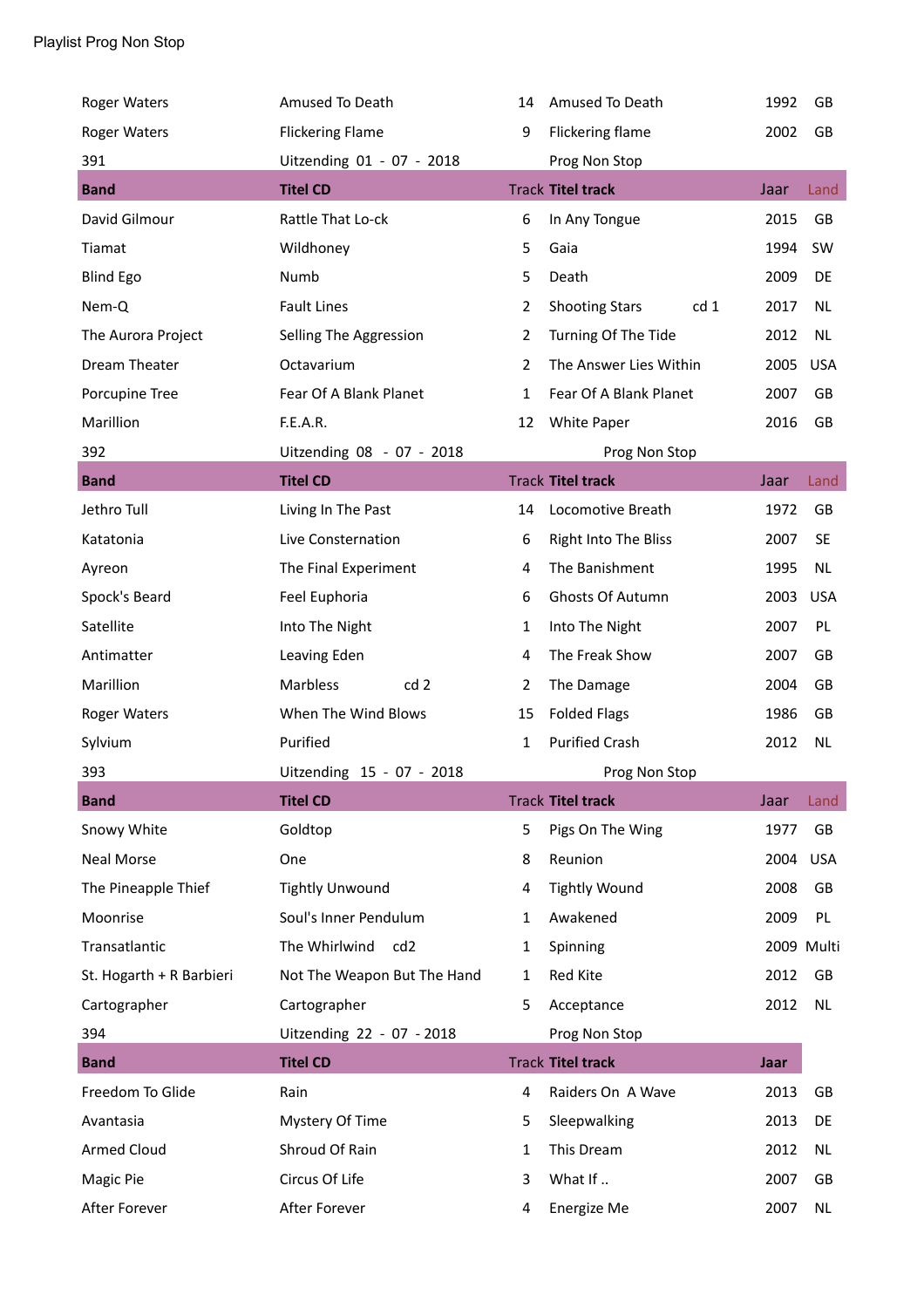| Porcupine Tree          | On The Sunday Of live        | 8                               | Radioactive Toy             | 1992     | GB         |
|-------------------------|------------------------------|---------------------------------|-----------------------------|----------|------------|
| Ambeon                  | Fate Of A Dreamer            | 4                               | <b>Gold Metal</b>           | 2001     | <b>NL</b>  |
| Marillion               | Radiation                    | 7                               | Born To Run                 | 1998     | GB         |
| Mike Oldfield           | <b>Hergest Ridge</b>         | 4                               | Spanish Tune                | 1974     | GB         |
| 395                     | Uitzending 29 - 07 - 2018    |                                 | Prog Non Stop               |          |            |
| <b>Band</b>             | <b>Titel CD</b>              |                                 | <b>Track Titel track</b>    | Jaar     | Land       |
| Alan Parsons            | Gaudi                        | 4                               | Standing On Higher Ground   | 1987     | GB         |
| Silhouette              | Moods                        | $\mathbf{1}$                    | Concert Hangover            | 2009     | NL         |
| Amplifier               | Echo Street                  | $\mathbf{1}$                    | Matmos                      | 2013     | GB         |
| A Liquid Landscape      | Nightingale Express          | $\mathbf{1}$                    | Nightingale Express         | 2012     | <b>NL</b>  |
| The Flower Kings        | Retropolis                   | 4                               | There Is More To This World | 1996     | <b>SE</b>  |
| Anima Mundi             | The Lamplighter              | 3                               | Light The Lantern Of Your   | 2013     | CU         |
| Airbag                  | Identity                     | 3                               | Safe Like You               | 2009     | NO.        |
| 396                     | Uitzending 05 - 08 - 2018    |                                 | Prog Non Stop               |          |            |
| <b>Band</b>             | <b>Titel CD</b>              |                                 | <b>Track Titel track</b>    | Jaar     | Land       |
| Procol Harum            | The Well's On Fire           | $\mathbf{1}$                    | An Old Enlish Dream         | 2003     | GB         |
| Anima Mundi             | Septentrion                  | $\overline{7}$                  | la Montana Del Vigia        | 2002     | CU         |
| Sylvan                  | Force Of Gravity             | 7                               | Midnight Sun                | 2009     | DE         |
| Jan Akkerman            | 10.000 Clowns On A Rainy Day | $\overline{2}$                  | Am I Losing You             | 1997     | NL         |
| Riverside               | Rapid Eye Movement           | 5                               | Parasomnia                  | 2007     | PL         |
| Cartographer            | Cartographer                 | 5                               | Acceptance                  | 2012     | <b>NL</b>  |
| Ayreon                  | $<$ 1011001>                 | 6                               | Newborn Race                | 2008     | NL         |
| <b>Ozric Tentacles</b>  | <b>Pungent Effulgent</b>     | 1                               | Dissolution                 | 1989     | GB         |
| 397                     | Uitzending 12 - 08 - 2018    |                                 | Prog Non Stop               |          |            |
| <b>Band</b>             | <b>Titel CD</b>              |                                 | <b>Track Titel track</b>    | Jaar     | Land       |
| Jean Michel Jarre       | Oxygene                      | 4                               | Oxygene (Part 4)            | 1976     | <b>FR</b>  |
| Anima Mundi             | The Lamplighter              | 5                               | The Dream Child Behind      | 2013     | CU         |
| Vicki Brown/David Gilm. | Vicki Brown                  | 3                               | Can't let Go                | 1987     | GB         |
| Machiavel               | <b>Mechanical Moonbeams</b>  | 3                               | Rope Dancer                 | 1978     | BE         |
| Nine Stones Close       | One On The Sunrise           | 2                               | A Secret                    |          | 2012 Multi |
| <b>Armed Cloud</b>      | <b>Obsidian Desert</b>       | 10                              | Wasted                      | 2015     | <b>NL</b>  |
| Knght Area              | Nine Parts                   | 8                               | Wakerun                     | 2011     | NL         |
| DeeExpus                | King Of Number 33            | 5                               | Accession                   | 2011     | GB         |
| 398                     | Uitzending 19 - 08 - 2018    |                                 | Prog Non Stop               |          |            |
| <b>Band</b>             | <b>Titel CD</b>              |                                 | <b>Track Titel track</b>    | Jaar     | Land       |
| Ricocher                | Quest For The Heartland      | 3                               | Your Pride                  | 2000     | <b>NL</b>  |
| Jethro Tull             | Stand Up                     | 9                               | <b>Reasons For Waiting</b>  | 1969     | GB         |
| Klaatu                  | Hope                         | 7                               | Said The Ligthouse Keeper   | 1977 CAN |            |
| Transatlantic           | The Whirlwing                | cd <sub>2</sub><br>$\mathbf{1}$ | Spinning                    |          | 2009 multi |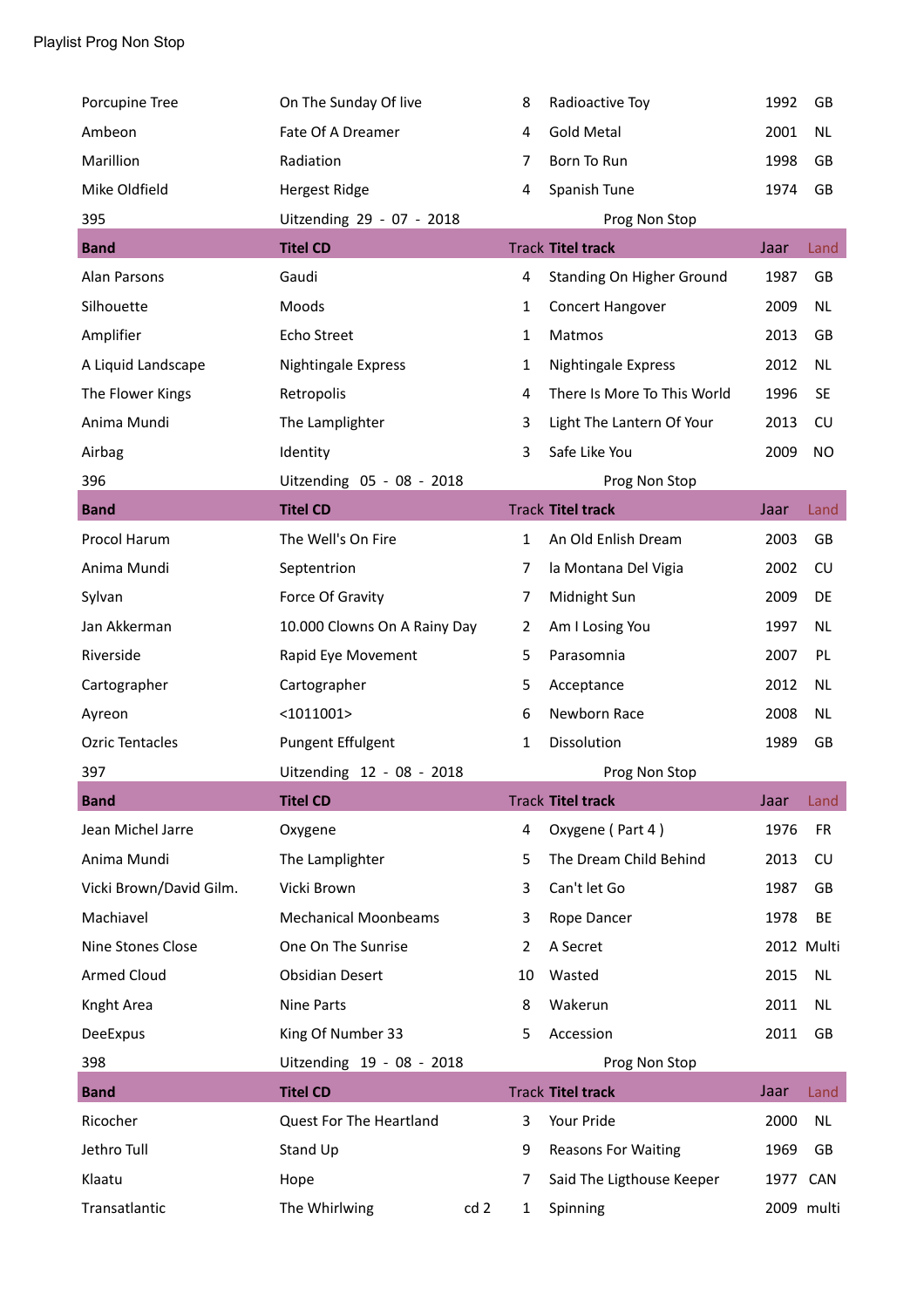| Incidense              | Incarcerated                     | 5              | Nothing left                 | 2011       | <b>NL</b>  |
|------------------------|----------------------------------|----------------|------------------------------|------------|------------|
| Nine Stones Close      | One Eye On The Sunrise           | 5              | One Eye On The Sunrise       | 2012 multi |            |
| Ayreon                 | Into The Electric Castle<br>cd 2 | 1              | The Garden Of Emotions       | 1998       | NL         |
| Mike Oldfield          | <b>Tubular Bells</b>             | 11             | Finale (Re-recording 2003)   | 1973       | GB         |
| 399                    | Uitzending 26 - 08 - 2018        |                | Prog Non Stop                |            |            |
| <b>Band</b>            | <b>Titel CD</b>                  |                | <b>Track Titel track</b>     | Jaar       | Land       |
| The Nice               | Elegy                            | 4              | America                      | 1971       | GB         |
| Jethro Tull            | Aqualung                         | 10             | Locomotive Breath            | 1971       | GB         |
| <b>Casual Silence</b>  | Vertical Horizon                 | $\overline{2}$ | The Chance                   | 2011       | <b>NL</b>  |
| Enorm                  | Finding My Way                   | 3              | The Window                   | 2012       | <b>NL</b>  |
| The Gathering          | Disclosure                       | 4              | <b>Heroes For Ghosts</b>     | 2012       | <b>NL</b>  |
| Toto                   | Tambu                            | 12             | The Road Go                  | 1995       | <b>USA</b> |
| Steven Wilson          | <b>Hand Cannot Erase</b>         | $\overline{2}$ | 3 Years Older                | 2015       | GB         |
| Alan Parsons           | Try Anything Once                | 9              | Dreamscape                   | 1993       | GB         |
| 400 Instrumentaal      | Uitzending 02 - 09 - 2018        |                | Prog Non Stop                |            |            |
| <b>Band</b>            | <b>Titel CD</b>                  |                | <b>Track Titel track</b>     | Jaar       | Land       |
| Pink Floyd             | Obscured By Clouds               | $\mathbf{1}$   | Obscured By Clouds           | 1972       | GB         |
| Camel                  | <b>Stationary Traveller</b>      | 5              | <b>Stationary Traveller</b>  | 1984       | GB         |
| Arena                  | The Visitor                      | 10             | Screnity                     | 1998       | GB         |
| David Gilmour          | David Gilmour                    | 6              | Raise My Rent                | 1978       | GB         |
| Enchant                | Blink Of An Eye                  | 10             | Prognosis                    | 2002       | <b>USA</b> |
| Incidense              | Incacerated                      | 4              | Remnants Of The Past         | 2011       | <b>NL</b>  |
| Medea                  | Northern Light                   | 10             | Reflection                   | 2017       | <b>NL</b>  |
| Pink Floyd             | A Saucerful Of Secrets           | 5              | A Saucerful Of Secrets       | 1968       | GB         |
| Pink Floyd             | The Division Bell                | 4              | Marooned                     | 1994       | GB         |
| 401                    | Uitzending 09 - 09 - 2018        |                | Prog Non Stop                |            |            |
| <b>Band</b>            | <b>Titel CD</b>                  |                | <b>Track Titel track</b>     | Jaar       | Land       |
| The Pineapple Thief    | <b>Tightly Unwound</b>           | $\mathbf{1}$   | My Debt To You               | 2008       | GB         |
| Philhelmon             | Perpetual Immobile               | 1              | That Bright And Shiny Future | 2018       | NL         |
| Pendragon              | The World                        | 4              | Prayer                       | 1991       | GB         |
| Radar Brothers         | And The Surrounding Mountains    | 11             | Mountains                    | 2002 USA   |            |
| Pink Floyd<br>Live     | Live At The Playhouse Theatre    | 5              | Atom Heart Mother            | 1970       | GB         |
| The Steve Rothery Band | Live In Plovdiv                  | 8              | Suger Mice Solo              | 2014       | GB         |
| 402                    | Uitzending 23 - 09 - 2018        |                | Prog Non Stop                |            |            |
| <b>Band</b>            | <b>Titel CD</b>                  |                | <b>Track Titel track</b>     | Jaar       |            |
| Tool                   | Aenima                           | 5              | Forty Six And 2              | 1996       | GB         |
| Lunatic Soul           | Lunatic Soul Vol. 2              | 9              | Wanderings                   | 2010       | PL         |
| Marillion              | Script For Jester's Tear         | 5              | Chelsea Monday               | 1983       | GB         |
| Pink floyd             | The Final Cut                    | 8              | The Fletcher Memorial Home   | 1983       | GB         |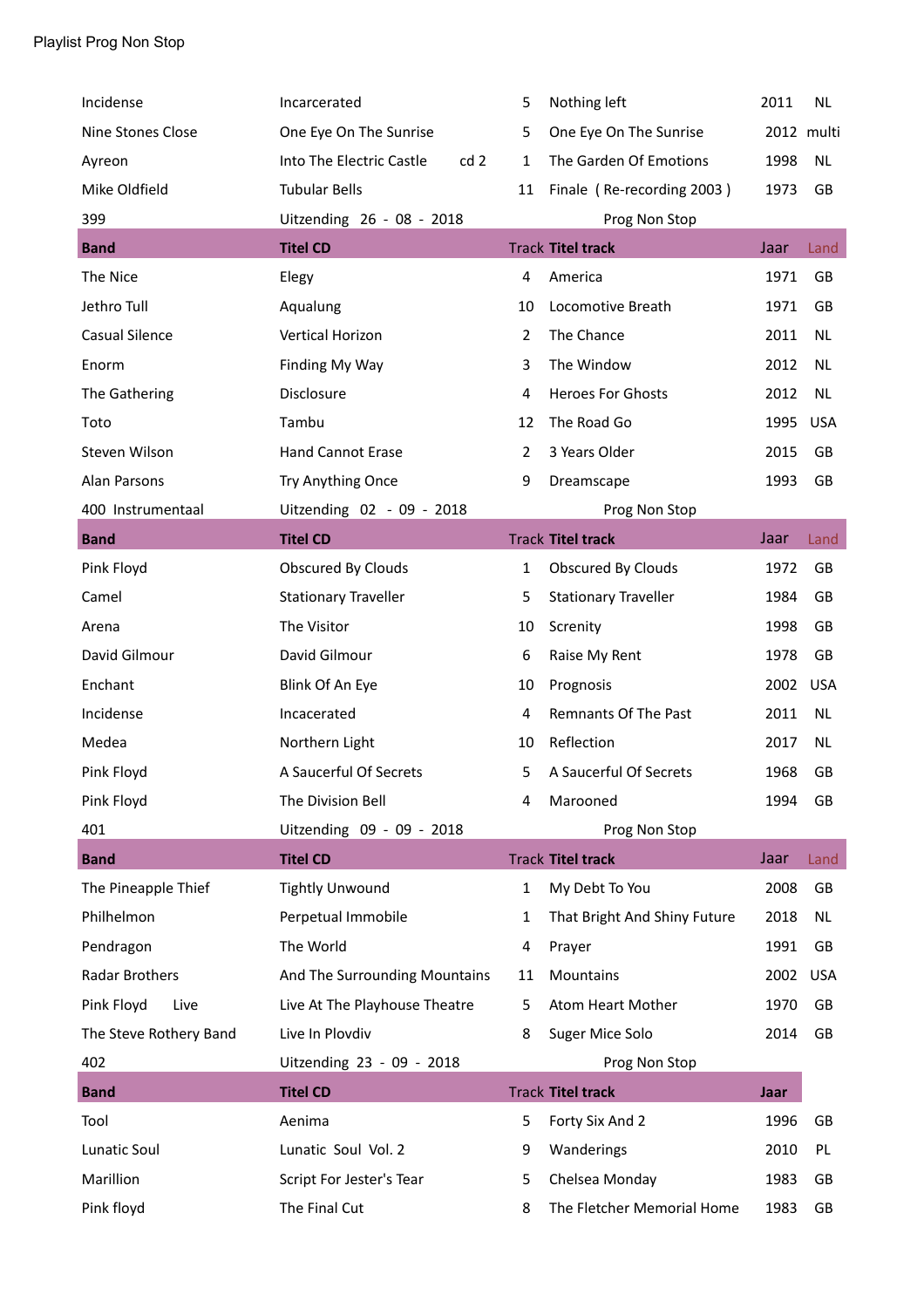| Rpwl                   | World Through My Eyes               | 5              | 3 Lights                    | 2005     | DE         |
|------------------------|-------------------------------------|----------------|-----------------------------|----------|------------|
| Wolverine              | Still                               | 7              | Hiding                      | 2006     | SW         |
| Riverside              | Second Live Syndrome                | 6              | I Turned You Down           | 2005     | PL         |
| Eloy                   | Ra                                  | 4              | Invasion Of A Mega Force    | 1988     | DE         |
| 403                    | Uitzending 30 - 09 - 2018           |                | Prog Non Stop               |          |            |
| <b>Band</b>            | <b>Titel CD</b>                     | <b>Track</b>   | <b>Titel track</b>          | Jaar     | Land       |
| Andy Jackson           | Signal To Noise                     | $\mathbf{1}$   | The Boy In The Forest       | 2014     | GB         |
| <b>Burntfield</b>      | Coldheat                            | $\overline{2}$ | Q&A                         | 2015     | <b>FIN</b> |
| I And Thou             | Speak                               | $\overline{2}$ | And I Awaken                | 2012     | GB         |
| Galleon                | In The Wake Of The moon             | $\mathbf{1}$   | Walldflowers                | 2010     | SW         |
| Huis - A               | Despite Guardian Angels             | 7              | If By Morning               | 2014     | CAN        |
| Genesis                | <b>Calling All Stations</b>         | 5              | Not About Us                | 1997     | GB         |
| Gartographer           | Gartographer                        | $\mathbf{1}$   | Denial                      | 2012     | <b>NL</b>  |
| 404                    | $07 - 10 - 2018$<br>Uitzending      |                | Prog Non Stop               |          |            |
| <b>Band</b>            | <b>Titel CD</b>                     | <b>Track</b>   | <b>Titel track</b>          | Jaar     | Land       |
| Philhelmon             | Perpetual Immobile 2012-2018        | $\overline{2}$ | A Hard Road                 | 2018     | <b>NL</b>  |
| Knight Area            | Heaven And Beyond                   | 3              | The Reaper                  | 2017     | NL         |
| Fish                   | Vigil In A Wilderness Of Mirrors    | 8              | View From The Hill          | 1990     | GB         |
| Radar Brothers         | And The Surrounding Mountains       | 5              | Sisters                     | 2002     | <b>USA</b> |
| Clepsydra              | Alone                               | 8              | The Father                  | 2001     | <b>CHE</b> |
| Steve Rothery          | The Ghosts Of Pripyat               | 3              | Old Man Of The Sea          | 2015     | GB         |
| The Reasoning          | Awakening                           | 8              | Within Cold Glass           | 2007     | GB         |
| <b>Ozric Tentacles</b> | Pungent Effulgent                   | 1              | Disolution                  | 1989     | GB         |
| 405                    | Uitzending 21 - 10 - 2018           |                | Prog Non Stop               |          |            |
| <b>Band</b>            | <b>Titel CD</b>                     | <b>Track</b>   | <b>Titel track</b>          | Jaar     | Land       |
| Groep 1850             | Groep 1850                          | 3              | Mother No Head              | 1967     | <b>NL</b>  |
| Arena                  | The Seventh Degree Separation       | 9              | What If                     | 2011     | GB         |
| Overhead               | Of Sun & Moon                       | 4              | Aftermath                   | 2012     | <b>FIN</b> |
| Lana Lane              | Garden Of The Moon                  | 5              | <b>Evolution Revolution</b> | 2001     | <b>USA</b> |
| Shadow Gallery         | Carved In Stone                     | 11             | Alaska                      | 1995     | <b>USA</b> |
| Anima Mundi            | The Way                             | $\mathbf{1}$   | Time To Understand          | 2010     | <b>CUB</b> |
| Pendragon              | The World                           | 1              | Back In The Spotlicht       | 1991     | GB         |
| <b>Lunatic Soul</b>    | <b>Lunatic Soul</b>                 | 9              | The Final Truth             | 2008     | PL         |
| 406                    | <b>Uitzending</b><br>28 - 10 - 2018 |                | Prog Non Stop               |          |            |
| <b>Band</b>            | <b>Titel CD</b>                     |                | <b>Track Titel track</b>    | Jaar     | Land       |
| Marillion              | <b>Brave</b>                        | $\mathbf{1}$   | <b>Bridge</b>               | 1994     | GB         |
| Marillion              | <b>Brave</b>                        | 2              | Living With The big Lie     | 1994     | GB         |
| Mystery                | The World Is A Game                 | 3              | Superstar                   | 2012 CAN |            |
| Ulysses                | The Gift Of Tears                   | 2              | <b>Guardian Angel</b>       | 2009     | NL         |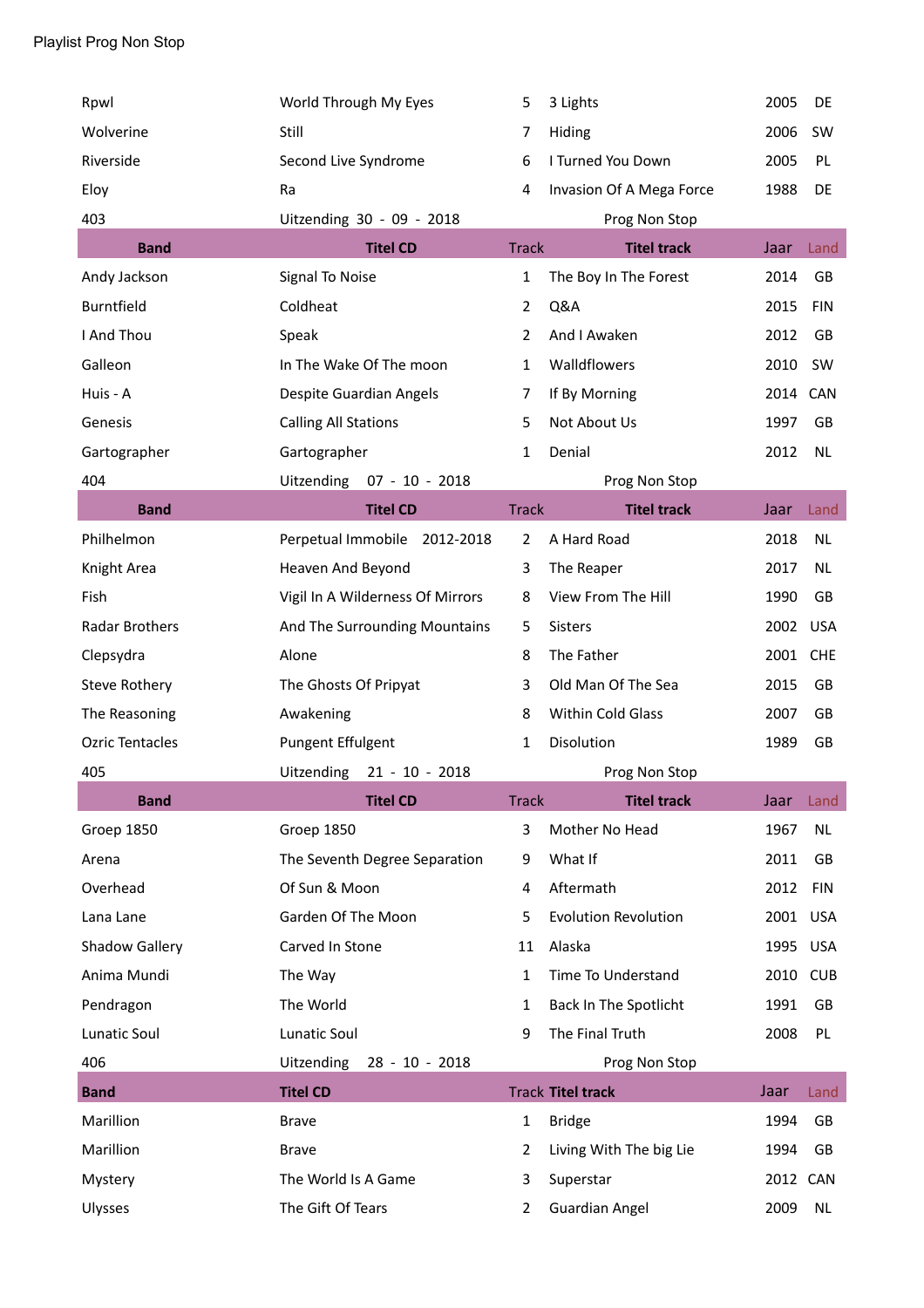| <b>Armed Cloud</b>   | <b>Obsidian Desert</b>         | 4              | Meltdown                  | 2015       | <b>NL</b>  |
|----------------------|--------------------------------|----------------|---------------------------|------------|------------|
| Ricocher             | Quest For The Heartland        | 2              | Life In Your Mind         | 2000       | <b>NL</b>  |
| Ricocher             | <b>Cathedral Of Emotions</b>   | 9              | Mask Of Illusions         | 2002       | <b>NL</b>  |
| Ricocher             | Chains                         | 12             | <b>Breaking The Chain</b> | 2004       | <b>NL</b>  |
| 407                  | Uitzending<br>$04 - 11 - 2018$ |                | Prog Non Stop             |            |            |
| <b>Band</b>          | <b>Titel CD</b>                |                | <b>Track Titel track</b>  | Jaar       | Land       |
| <b>Crescent Moon</b> | Dissonance                     | 3              | The Thin Red Line         | 2018       | <b>NL</b>  |
| David Bowie          | Space Oddity                   | 1              | Space Oddity              | 1969       | GB         |
| Anima Mundi          | Insomnia                       | 1              | Citadel                   | 2018       | CU         |
| Marillion            | Marillion.com                  | 3              | Rich                      | 1999       | GB         |
| <b>Blind Ego</b>     | Mirror                         | $\overline{2}$ | Moon And Sun              | 2007       | DE         |
| Ayreon               | Into The Electric Castle       | $\overline{2}$ | <b>Isis And Osiris</b>    | 1998       | <b>NL</b>  |
| Pink Floyd           | Wish You Were Here             | 2              | Welcome To The Machine    | 1975       | GB         |
| Tony Jou White       | Closer To The Trute            | 12             | Closer To The Trute       | 1991       | GB         |
| 408                  | Uitzending 11 - 11 - 2018      |                | Prog Non Stop             |            |            |
| <b>Band</b>          | <b>Titel CD</b>                |                | <b>Track Titel track</b>  | Jaar       | Land       |
| Porcupine Tree       | Signify                        | $\mathbf{1}$   | Bornlivedie               | 2003       | GB         |
| Porcupine Tree       | Signify                        | 3              | The Sleep Of No Dreaing   | 2003       | GB         |
| Yes                  | 90125                          | 3              | It Can Happen             | 1983       | GB         |
| Queensryche          | Empire                         | 3              | Jet City Women            | 1990       | <b>USA</b> |
| After Forever        | Exordium                       | 3              | My Choice                 | 2003       | <b>NL</b>  |
| Threshold            | <b>Wounded Land</b>            | 5              | Surface To Air            | 1993       | GB         |
| Transatlantic        | <b>Bridge Across Forever</b>   | 2              | Suite Charlotte Pike      | 2001 multi |            |
| Mystery              | Destiny?                       | 3              | Slave To Liberty          | 1998 CAN   |            |
| Marillion            | Afraid Of Sunlight             | 3              | Beautiful                 | 1995       | <b>GB</b>  |
| 409                  | Uitzending 18 - 11 - 2018      |                | Prog Non Stop             |            |            |
| <b>Band</b>          | <b>Titel CD</b>                |                | <b>Track Titel track</b>  | Jaar       | Land       |
| Mostly Autumn        | Go Well Diamond Heart          | $\overline{2}$ | Violet Skies              | 2010       | GB         |
| Anekdoten            | Until All The Ghosts Are Gone  | 6              | Our Days Are Numbered     | 2015       | SW         |
| Nem-Q                | 301.81                         | 5              | Perspective part B-C      | 2012       | NL         |
| Cosmograf            | When Age Has Done Its Duty     | 2              | <b>Blacksmih's Hammer</b> | 2011       | GB         |
| Rain                 | Freedom To Glide               | $\mathbf{1}$   | Rain, pt 1                | 2013       | GB         |
| Iona                 | The Book Of Kells              | 3              | Matthew-The Man           | 1992       | UK         |
| Marillion            | Sounds that Can't Be Made      | 3              | Pour My Love              | 2012       | GB         |
| Camel                | Nude                           | 3              | Drafted                   | 1981       | GB         |
| 410                  | Uitzending 25 - 11 - 2018      |                | Prog Non Stop             |            |            |
| <b>Band</b>          | <b>Titel CD</b>                |                | <b>Track Titel track</b>  | Jaar       | Land       |
| Pendragon            | Not Of This World              | 1              | If I Were The Wind        | 2001       | GB         |
| Anathema             | Weather System                 | $\mathbf{1}$   | Untonchable part 1        | 2012       | GB         |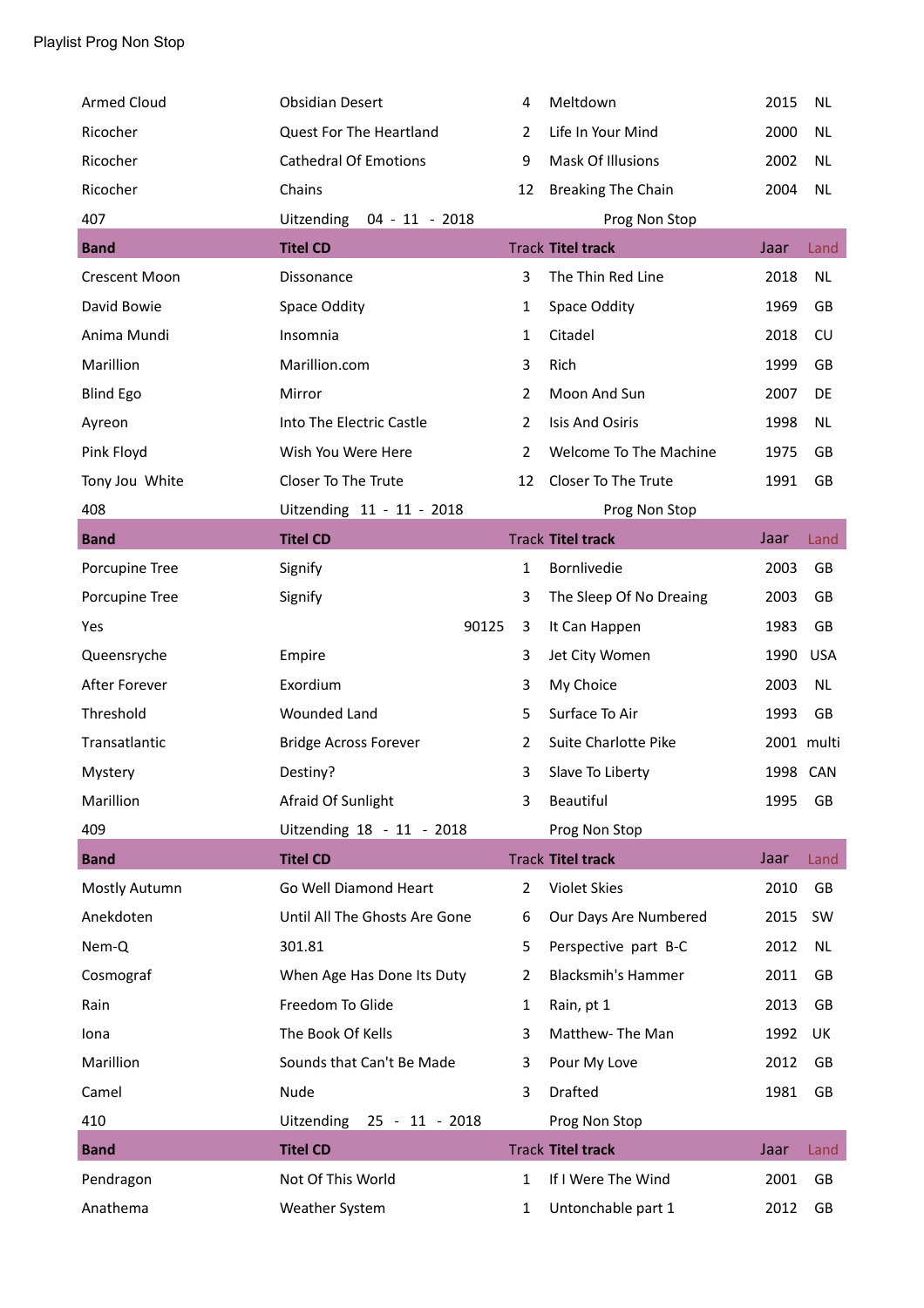| Anathema                     | Weather System                   | 2              | Untonchable part 2         | 2012 | GB         |
|------------------------------|----------------------------------|----------------|----------------------------|------|------------|
| For Absent Friends           | Decade                           | 6              | The Stone                  | 1998 | <b>NL</b>  |
| Camel                        | Rajaz                            | 4              | Rajaz                      | 1999 | GB         |
| <b>Violet District</b>       | <b>Terminal Breath</b>           | 2              | Lustreless Fright          | 2000 | DE         |
| The Flower Kings             | Stardust We Are                  | 9              | Compassion                 | 1999 | ZW         |
| Knight Area                  | Nine Paths                       | 6              | Pride And Joy              | 2011 | <b>NL</b>  |
| 411                          | Uitzending<br>$02 - 12 - 2018$   |                | Prog Non Stop              |      |            |
| <b>Band</b>                  | <b>Titel CD</b>                  |                | <b>Track Titel track</b>   | Jaar |            |
| Aragon                       | Don't Bring The Rain             | 6              | Cry Out                    | 1988 | GB         |
| Threshold                    | Psychedelicatessen               | 7              | He Is I Am                 | 1994 | GB         |
| Pallas                       | The Sentinel                     | 3              | <b>Arrive Alive</b>        | 1992 | GB         |
| Ray Wilson                   | Change                           | $\overline{2}$ | Goodbye Baby Blue          | 2003 | GB         |
| Marillion                    | Marbless<br>cd <sub>2</sub>      | 3              | Don't Hurt Yourself        | 2004 | GB         |
| Steven Wilson                | Insurgentes                      | 1              | Harmony Korine             | 2008 | GB         |
| Sylvan                       | Presets                          | 1              | One Step Beyond            | 2006 | DE         |
| Airbag                       | Identity                         | 3              | Safe Like You              | 2009 | NO         |
| Aurora Project               | Prog NL                          | 5              | Alles Is Een               | 2011 | NL.        |
| Erik Norlander               | Music Machine<br>cd <sub>2</sub> | 5              | Metamorphosis              | 2003 | <b>USA</b> |
| 412                          | Uitzending<br>09 - 12 - 2018     |                | Prog Non Stop              |      |            |
| <b>Band</b>                  | <b>Titel CD</b>                  |                | <b>Track Titel track</b>   | Jaar |            |
| <b>Casual Silence</b>        | Once In A Bluen Moon             | 3              | Foolish Plane              | 2003 | <b>NL</b>  |
| MK II                        | <b>Burning Daylight</b>          | 8              | A Winter's Tale            | 1994 | GB         |
| Yogi Lang                    | No Decoder                       | 2              | Sacrifice                  | 2010 | DE         |
| Riverside                    | Rapid Eye Novement               | 1              | Beyond The Eyelids         | 2007 | PL         |
| Tiamat                       | A Deeper Kind Of Slumber         | 5.             | Atlantis As A Lover        | 1997 | SW         |
| Porcupine Tree               | Fear Of A Blank Planet           | 1              | Fear Of A Blank Planet     | 2007 | GB         |
| Spock's Beard                | Day For Night                    | 7              | Cant Get It Whong          | 1999 | <b>USA</b> |
| Pink Floyd                   | A Momentary Lapse Of Reason      | 5              | On The Turning Away        | 1987 | GB         |
| Freedom To Glide             | Rain                             | 4              | Riders On A Wave           | 2013 | GB         |
| 413                          | Uitzending 16 - 12 - 2018        |                | Prog Non Stop              |      |            |
| <b>Band</b>                  | <b>Titel CD</b>                  |                | <b>Track Titel track</b>   | Jaar | Land       |
| <b>Barclay James Harvest</b> | Caught In The light              | 1              | Who Do We Think We Are     | 1990 | GB         |
| Galahad                      | Sleepers                         | 1              | Sleepers                   | 1995 | GB         |
| Cosmograf                    | When Age Has Done Its Duty       | 6              | When Age Has Done Its Duty | 2011 | GB         |
| OSI                          | Blood CD <sub>2</sub>            | 3              | Terminal Lendlessi         | 2009 | <b>USA</b> |
| Tomas Bodin                  | Pinup Guru                       | 9              | The Lasdt Eagle            | 2002 | SW         |
| Knght Area                   | Realm Of Shadows                 | 8              | A Million Lives            | 2009 | NL         |
| The Lens                     | A word In Your Eys               | 1              | Sleep Until You Wake       | 2001 | GB         |
| 414                          | Uitzending<br>23 - 12 - 2018     |                | Prog Non Stop              |      |            |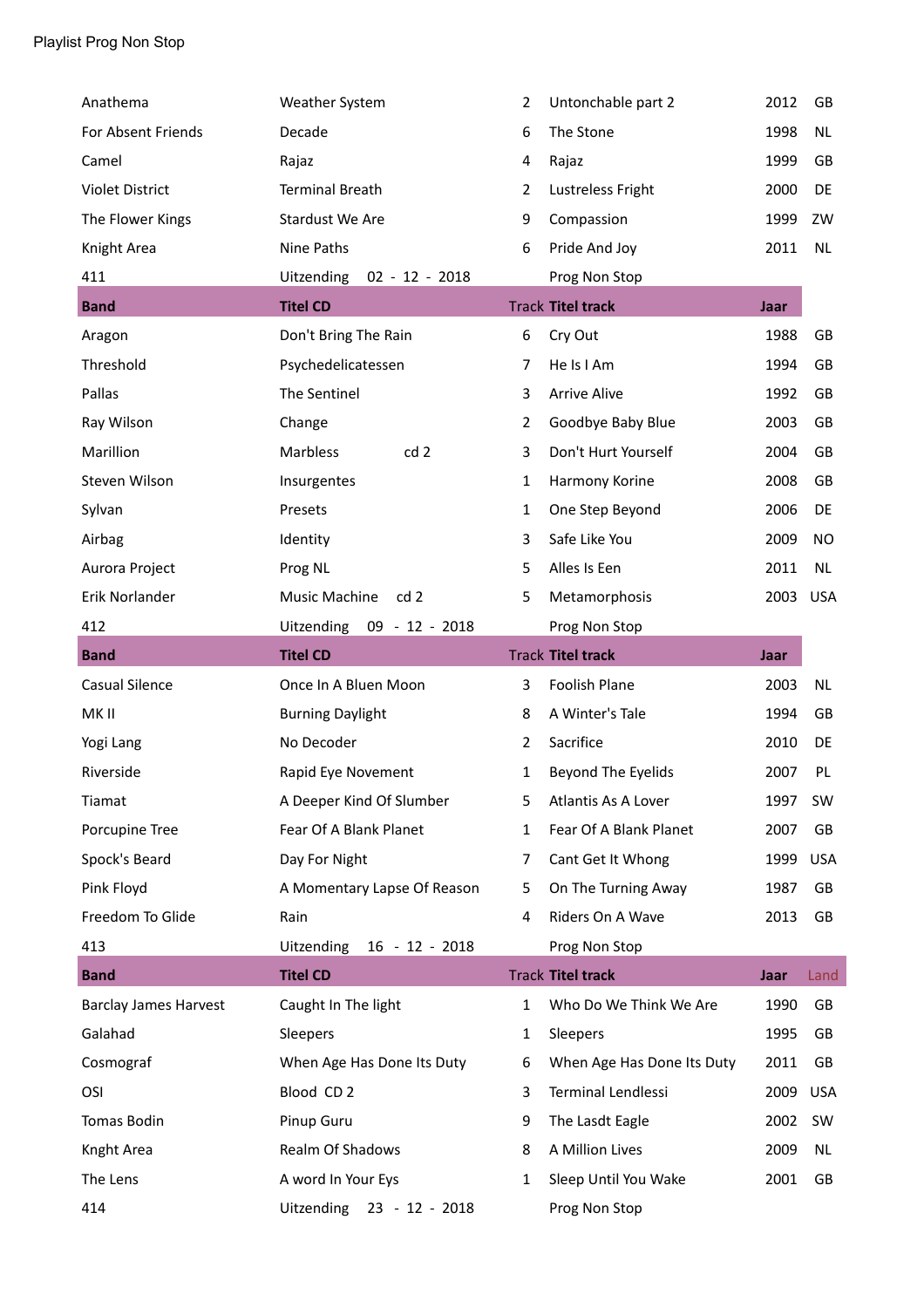## Playlist Prog Non Stop

| <b>Band</b>         | <b>Titel CD</b>                          |              | <b>Track Titel track</b>     | Jaar     | Land       |
|---------------------|------------------------------------------|--------------|------------------------------|----------|------------|
| Pendragon           | The Window Of Live                       | 5            | Nostradamus                  | 1993     | GB         |
| Philhelmon          | Perpetual Immobile 2012-2018             | 1            | Prelude                      | 2018     | NL         |
| Overhead            | Haydenspark                              | 9            | Gone Too Far                 | 2018     | <b>FIN</b> |
| Tim Blake           | Crystal Machine                          | $\mathbf{1}$ | Midnight                     | 1977     | GB         |
| Blackfield          | Blackfield IV                            | 7            | Jupiter                      | 2013     | GB         |
| Marillion           | F.E.A.R.                                 | 1            | El Dorado                    | 2016     | GB         |
| Pink Floyd          | <b>Division Bell</b>                     | 4            | Morooned                     | 1994     | GB         |
| 415                 | Uitzending 30 - 12 - 2018                |              | Prog Non Stop                |          |            |
| <b>Band</b>         | <b>Titel CD</b>                          |              | <b>Track Titel track</b>     | Jaar     | Land       |
| <b>RPWL</b>         | The RPWL Live Experience                 | $\mathbf{1}$ | Opel                         | 2009     | DE         |
| Pallas              | cd <sub>1</sub><br>The Blinding Darkness | 1            | The Cross & The Crucible     | 2003     | GB         |
| The Flower Kings    | In Concert Tilburg<br>cd <sub>2</sub>    | 8            | Stardust We Are              | 2006     | SW         |
| Rush                | A Show Of Hands                          | 4            | Marathon                     | 1989     | CAN        |
| Ayreon              | Universe Ayreon Live<br>cd <sub>1</sub>  | 15           | And The Druids Turn To       | 2018     | NL         |
| Marillion           | All One Tonight<br>cd <sub>2</sub>       | 8            | Neverland                    | 2018     | GB         |
| <b>Roger Waters</b> | Is This The Life We Really Want          | 7            | Bird In A Gale               | 2017     | <b>GB</b>  |
| 416                 | Uitzending<br>$06 - 01 - 2019$           |              | Prog Non Stop                |          |            |
| <b>Band</b>         | <b>Titel CD</b>                          |              | <b>Track Titel track</b>     | Jaar     | Land       |
| <b>RPWL</b>         | The RPWL Live Experience                 | $\mathbf{1}$ | Opel                         | 2009     | DE         |
| Pallas              | cd 1<br>The Blinding Darkness            | $\mathbf{1}$ | The Cross & The Crucible     | 2003     | GB         |
| The Flower Kings    | In Concert Tilburg<br>cd <sub>2</sub>    | 8            | Stardust We Are              | 2006     | SW         |
| Rush                | A Show Of Hands                          | 4            | Marathon                     | 1989     | <b>CAN</b> |
| Ayreon              | cd <sub>1</sub><br>Universe Ayreon Live  | 15           | And The Druids Turn To       | 2018     | <b>NL</b>  |
| Marillion           | All One Tonight<br>cd <sub>2</sub>       | 8            | Neverland                    | 2018     | GB         |
| <b>Roger Waters</b> | Is This The Life We Really Want          | 7            | Bird In A Gale               | 2017     | <b>GB</b>  |
| 417                 | Uitzending 13 - 01 - 2019                |              | Prog Non Stop                |          |            |
| <b>Band</b>         | <b>Titel CD</b>                          |              | <b>Track Titel track</b>     | Jaar     | Land       |
| Pink Floyd          | Pulse                                    | cd 1 7       | Hey You                      | 1995     | GB         |
| Arena               | Smoke & Mirrors                          | 5            | The Hanging Tree             | 2006     | GB         |
| Opeth               | Live At The Royal Albert Hall cd 1       | 4            | The Drapery Falls            | 2010 USA |            |
| Steven Wilson       | Get All You Deserve<br>cd <sub>2</sub>   | 2            | Veneno Para Las Hadas        | 2012     | GB         |
| Star One            | Live On Earth<br>cd <sub>2</sub>         | 4            | Castle Hall                  |          | 2003 Multi |
| Transatlantic       | cd 3<br>An Evening With                  | 1            | <b>Bridge Across Forever</b> |          | 2010 Multi |
| Pendragon           | cd2<br>Concerto Maximo                   | 6            | The King Of Castle           | 2008     | GB         |
| For Absent Friends  | Out Of Hal                               | 7            | Romeone Like You             | 1995     | NL         |
| 418                 | Uitzending<br>20 - 01 - 2019             |              | Prog Non Stop                |          |            |
| <b>Band</b>         | <b>Titel CD</b>                          |              | <b>Track Titel track</b>     | Jaar     | Land       |
| Snowy White         | Goldtop                                  | 5            | Pigs On The Wing             | 1977     | GB         |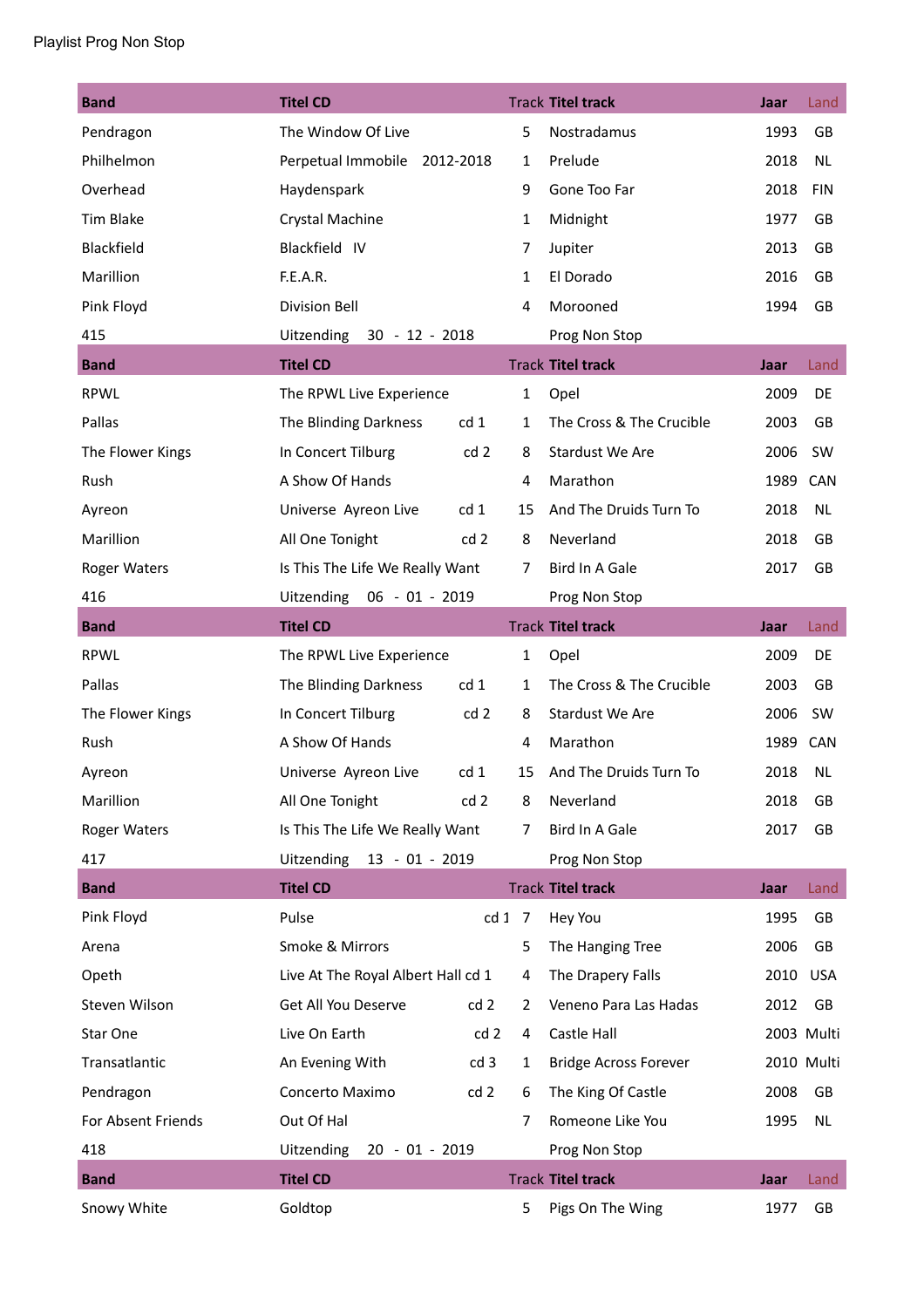| Neal Morse               | One                            | 8              | Reunion                     | 2004 USA |            |
|--------------------------|--------------------------------|----------------|-----------------------------|----------|------------|
| The Pineapple Thief      | <b>Tightly Unwound</b>         | 4              | <b>Tightly Wound</b>        | 2008     | GB         |
| Moonrise                 | Soul's Inner Pendulum          | 1              | Awakened                    | 2009     | PL         |
| Transatlantic            | The Whirlwind<br>cd2           | 1              | Spinning                    |          | 2009 Multi |
| St. Hogarth + R Barbieri | Not The Weapon But The Hand    | 1              | Red Kite                    | 2012     | GB         |
| Cartographer             | Cartographer                   | 5              | Acceptance                  | 2012     | <b>NL</b>  |
| 419                      | Uitzending 27 - 01 - 2019      |                | Prog Non Stop               |          |            |
| <b>Band</b>              | <b>Titel CD</b>                |                | <b>Track Titel track</b>    | Jaar     | Land       |
| Supersister              | <b>Present From Nancy</b>      | 11             | She Was Naked               | 1970     | <b>NL</b>  |
| Marillion                | Misplaced Childhood            | 4              | <b>Bitter Suite</b>         | 1985     | GB         |
| Genesis                  | The Lamb Leis Down On cd 1     | 10             | Carpet Crawler              | 1974     | GB         |
| <b>PST</b>               | Nightlines                     | 6              | We Separate                 | 1992     | <b>NL</b>  |
| Dream Theater            | Awake                          | 3              | Innocence Faded             | 1994     | <b>USA</b> |
| Bagheera                 | Door To Deliverance            | 9              | The Curtain Falls           | 1995     | <b>NL</b>  |
| Jadis                    | <b>Across The Water</b>        | 3              | Daylight Fades              | 1994     | <b>GB</b>  |
| Anthony                  | Pools Of Sorrow                | 1              | Wrong Side Of The street    | 1993     | <b>NL</b>  |
| Porcupine Tree           | Sky Moves Sideways             | 3              | The Moon Touches Your       | 1995     | GB         |
| 420                      | Uitzending 03 - 02 - 2019      |                | Prog Non Stop               |          |            |
| <b>Band</b>              | <b>Titel CD</b>                |                | <b>Track Titel track</b>    | Jaar     | Land       |
|                          |                                |                |                             |          |            |
| Dream Theater            | Live Scenes From New York cd 1 | 1              | Regression                  | 2001 USA |            |
| Dream Theater            | Live Scenes From New York cd 1 | 2              | Overture                    | 2001     | <b>USA</b> |
| Porcupine Tree           | The Incident                   | 6              | The Incident                | 2009     | GB         |
| Riverside                | Rapid Eye Movement             | 3              | 02 Panic Room               | 2007     | PL         |
| Blackfield               | <b>Blackfield NYC</b>          | 1              | Once                        | 2007     | GB         |
| Spock's Beard            | Feel Euphopia                  | 4              | <b>Shining Star</b>         | 2001 USA |            |
| Transatlantic            | The Whirlwind                  | 11             | <b>IsIt Realy Happening</b> |          | 2009 Multi |
| Dream Theater            | Live Scenes From New York cd 2 | 2              | The Spirit Carries On       | 2001 USA |            |
| Porcupine Tree           | Fear Of A Blank Planet         | 2              | My Ashes                    | 2007     | GB         |
| 421                      | Uitzending 10 - 02 - 2019      |                | Prog Non Stop               |          |            |
| <b>Band</b>              | <b>Titel CD</b>                |                | <b>Track Titel track</b>    | Jaar     | Land       |
| Voivod                   | Nothing Face                   | 3              | Astronomy Domine            | 1989     | CAN        |
| Anathema                 | <b>Distant Satellites</b>      | 3              | Dusk (Dark Is Descending)   | 2014     | GB         |
| Saturnus                 | Saturn In Ascension            | $\overline{2}$ | Wind Torn                   | 2012     | DK         |
| Porcupine Tree           | <b>Stupid Dream</b>            | 1              | Even less                   | 2005     | GB         |
| Marillion                | Anoraknophobia<br>cd 1         | 7              | This Is The 21st Century    | 2001     | GB         |
| Kong                     | Merchants Of Air               | 1              | El Pilar                    | 2012     | <b>NL</b>  |
| The Aurora Project       | Unspoken Words                 | 5              | The Untold Propheey         | 2005     | NL         |
| Alan Parson              | Alan Parson Live               | 3              | Luciferama                  | 1994     | GB         |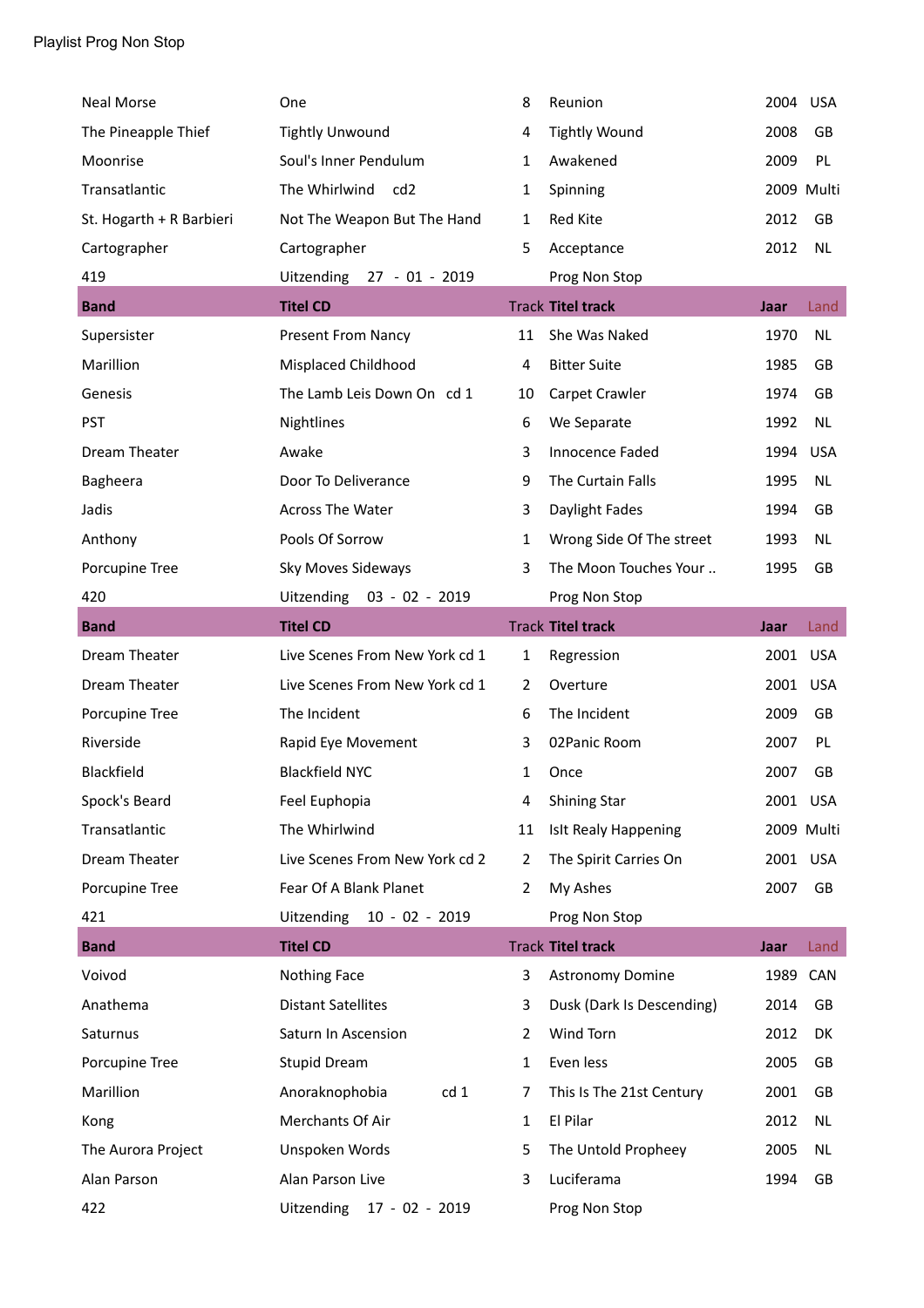| <b>Band</b>          | <b>Titel CD</b>                     |                | <b>Track Titel track</b>   | Jaar | Land       |
|----------------------|-------------------------------------|----------------|----------------------------|------|------------|
| <b>RPWL</b>          | The RPWL Live Experience            | $\mathbf{1}$   | Hole In The Sky            | 2009 | DE         |
| Pendragon            | cd2<br>And Now Everybody            | 5              | <b>Masters Of Illusion</b> | 2006 | GB         |
| Transatlantic        | Whirld Tour 2010<br>cd <sub>2</sub> | $\mathbf{2}$   | We All Need Some Light     |      | 2010 multi |
| Ayreon               | cd 2<br>Universe Ayreon Live        | $\overline{2}$ | Into The Black Hole        | 2018 | <b>NL</b>  |
| David Gilmour        | Live At Pompeii<br>cd <sub>2</sub>  | 6              | Sorrow                     | 2017 | GB         |
| Marillon             | All One Tonight<br>cd <sub>2</sub>  | $\overline{2}$ | Afraid Of Sunlight         | 2018 | GB         |
| 423                  | Uitzending 24 - 02 - 2019           |                | Prog Non Stop              |      |            |
| <b>Band</b>          | <b>Titel CD</b>                     |                | <b>Track Titel track</b>   | Jaar | Land       |
| Ricocher             | Chains                              | $\mathbf{1}$   | <b>Empty Chambers</b>      | 2004 | <b>NL</b>  |
| Ricocher             | Chains                              | $\overline{2}$ | Beyond Terms Of Humanity   | 2004 | NL         |
| Ricocher             | Chains                              | 3              | Out Of Control             | 2004 | <b>NL</b>  |
| Camel                | <b>Dust And Dreams</b>              | 8              | End Of The Line            | 1991 | GB         |
| Sylvan               | Posthumous Silence                  | 5              | Pane Of Truth              | 2006 | DE         |
| Yes                  | Fragile                             | 9              | <b>Heart Of Sunrise</b>    | 1971 | GB         |
| Pink Floyd           | Atom Heart Mother                   | 3              | Summer '68                 | 1970 | GB         |
| Porcupine Tree       | Signify                             | 3              | The Sleep Of No Dreaming   | 1996 | <b>GB</b>  |
| 424                  | Uitzending<br>03 - 03 - 2019        |                | Prog Non Stop              |      |            |
| <b>Band</b>          | <b>Titel CD</b>                     |                | <b>Track Titel track</b>   | Jaar | Land       |
| Fish                 | Sunsets On Empire                   | 9              | Sunsets On Empire          | 1997 | GB         |
| Pendragon            | The Window Of Live                  | $\mathbf{1}$   | The Walls Of Babylon       | 1993 | GB         |
| Pallas               | <b>XXV</b>                          | 3              | Something In The Deep      | 2011 | GB         |
| Hatfield's End       | Stonehenge 4                        | $\overline{2}$ | Long Journey Home          | 2000 | <b>NL</b>  |
| Alquin               | Nobody Can Wait Forever             | 1              | New Guinea Sunrise         | 1976 | <b>NL</b>  |
| Knight Area          | Heaven And Beyond                   | 3              | The Reaper                 | 2017 | <b>NL</b>  |
| Pink Floyd           | Dark Side Of The Moon               | 6              | Us And Them                | 1973 | GB         |
| 425                  | Uitzending<br>$10 - 03 - 2019$      |                | Prog Non Stop              |      |            |
| <b>Band</b>          | <b>Titel CD</b>                     |                | <b>Track Titel track</b>   | Jaar | Land       |
| Anima Mundi          | Isomnia                             | 4              | The Hunter                 | 2018 | CU         |
| Martigan             | Vision                              | 7              | Red &gGreen                | 2009 | DE         |
| David Gilmour        | Rattle That Lo-ck                   | 6              | In Any Tongue              | 2015 | GB         |
| <b>Guilt Machine</b> | On This Perfect Day                 | 1              | <b>Twisted Coil</b>        | 2009 | <b>NL</b>  |
| Mostly Autumn        | Passengers                          | 11             | Passengers                 | 2004 | GB         |
| Martigan             | Man Of The Moment                   | 1              | The Pride                  | 2002 | DE         |
| Odyssice             | Impression                          | 8              | Legend                     | 2000 | <b>NL</b>  |
| 426                  | Uitzending<br>17 - 03 - 2019        |                | Prog Non Stop              |      |            |
| <b>Band</b>          | <b>Titel CD</b>                     |                | <b>Track Titel track</b>   | Jaar | Land       |
| Marillion            | Misplaced Childhood                 | 9              | Childhoods End             | 1985 | GB         |
| Profuna Ocean        | Watching The Closing Sky            | $\mathbf{1}$   | Changing Legacy            | 2008 | <b>NL</b>  |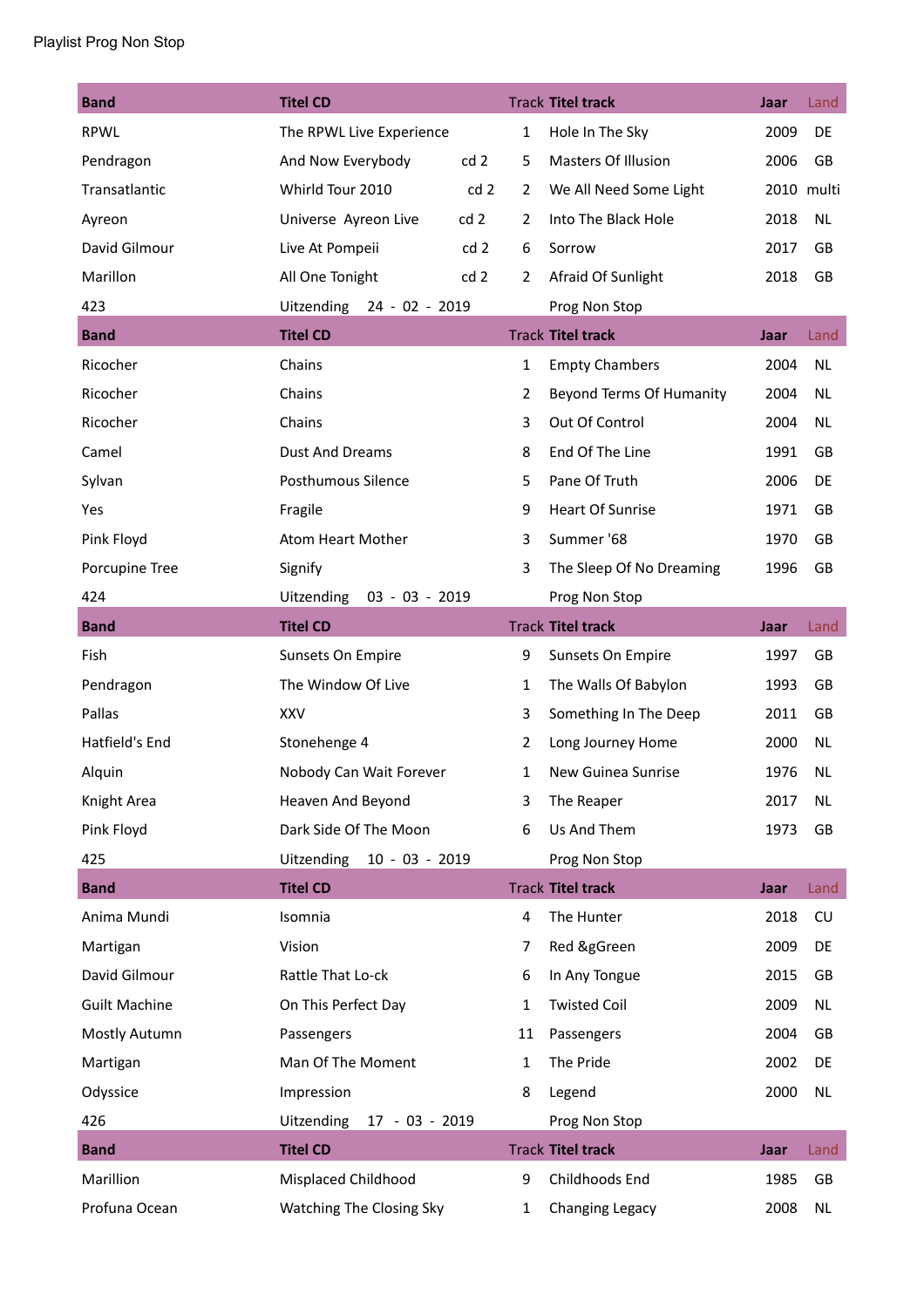| Frost                 | Milliontown                         | 1            | Hyperventilatie             | 2006        | GB         |
|-----------------------|-------------------------------------|--------------|-----------------------------|-------------|------------|
| Mindgames             | <b>MMX</b>                          | 1            | The Source                  | 2010        | BE         |
| Ayreon                | Timeline                            | 10           | The Memory Remains          | 2008        | NL.        |
| Genesis               | The Lamb Leis Down On Broad         | 10           | <b>Ccarpet Crawl</b>        | 1974        | GB         |
| Arena                 | The Visitor                         | 1            | A Crack In The Ice          | 1998        | GB         |
| <b>Crescent Moon</b>  | Dissonance                          | 5            | Just Another Shipwreck      | 2018        | <b>NL</b>  |
| Dilemma               | Imbroccata                          | 9            | Go On                       | 1995        | <b>NL</b>  |
| 427                   | <b>Uitzending</b><br>24 - 03 - 2019 |              | Prog Non Stop               |             |            |
| <b>Band</b>           | <b>Titel CD</b>                     |              | <b>Track Titel track</b>    | Jaar        | Land       |
| Fish On Friday        | Airborne                            | $\mathbf{1}$ | Welcome                     | 2012        | BE         |
| Oceans 5              | Return To Mingulay                  | 3            | <b>Empty Hands</b>          | 2013        | GB         |
| Erik Norlander        | Music Machine                       | 5            | Tour Of The Spraw           | 2003        | <b>USA</b> |
| Haken                 | Aquarius                            | 1            | The Point Of No-Return      | 2010        | GB         |
| Disperse              | <b>Living Mirrors</b>               | 5            | <b>Massge From Atlantis</b> | 2013        | GB         |
| Rush                  | Test For Echo                       | 1            | Test For Echo               | 1996        | Can        |
| Huis - A              | Despite Guardian Angels             | 4            | Oude Kerk 1                 | 2014        | Can        |
| <b>Casual Silence</b> | Lost In Life                        | 2            | Escape                      | 2007        | NL.        |
| 428                   | Uitzending<br>$31 - 03 - 2019$      |              | Prog Non Stop               |             |            |
| <b>Band</b>           | <b>Titel CD</b>                     |              | <b>Track Titel track</b>    | Jaar        | Land       |
|                       |                                     |              |                             |             |            |
| <b>Factal Mirror</b>  | Garden Of Ghosts                    | $\mathbf{1}$ | House Of Wishes             | 2014        | <b>NL</b>  |
| <b>Talk Talk</b>      | <b>Natural History</b>              | 10           | Happiness Is Easy           | 1990        | GB         |
| Comedy Of Errors      | Disobey                             | 4            | Carousel                    | 2011        | GB         |
| PBII                  | Plastic Soup                        | 1            | <b>Book Of Changes</b>      | 2010        | <b>NL</b>  |
| <b>PTS</b>            | <b>Tides</b>                        | 9            | Island                      | 1994        | <b>NL</b>  |
| Opeth                 | Heritage                            | 9            | Folklore                    | 2011        | SW         |
| <b>RPWL</b>           | Stock                               | 5            | Gentle Art Of Swimming      | 2003        | DE         |
| Rpwl                  | Stock                               | 10           | Forgive Me                  | 2003        | DE         |
| 429                   | uitzending 07 - 04 - 2019           |              | Prog Non Stop               |             |            |
| <b>Band</b>           | <b>Titel CD</b>                     |              | <b>Track Titel track</b>    | <b>Jaar</b> |            |
| Incidense             | Incarcerated                        | 5            | Nothing Left                | 2011        | <b>NL</b>  |
| Gazpacho              | <b>Tick Tock</b>                    | 4            | Tick Tock pt I              | 2009        | GB         |
| Magellan              | Impossible Figures                  | 9            | Feel The Cross              | 2003        | GB         |
| King Crimson          | Vrooom                              | 7            | One Time                    | 1994        | GB         |
| Knight Area           | Nine Paths                          | 8            | Wakerun                     | 2011        | <b>NL</b>  |
| Rpwl                  | The RPWL Experience                 | 7            | Stranger                    | 2008        | DE         |
| Marillon              | Afraid Of Sunlight                  | 5            | Out Of This World           | 1995        | GB         |
| Anima Mundi           | The Way                             | 4            | Cosmic Man                  | 2010        | CU         |
| Philhelmon            | Perpetual Immobile                  | 10           | Insomnia                    | 2018        | <b>NL</b>  |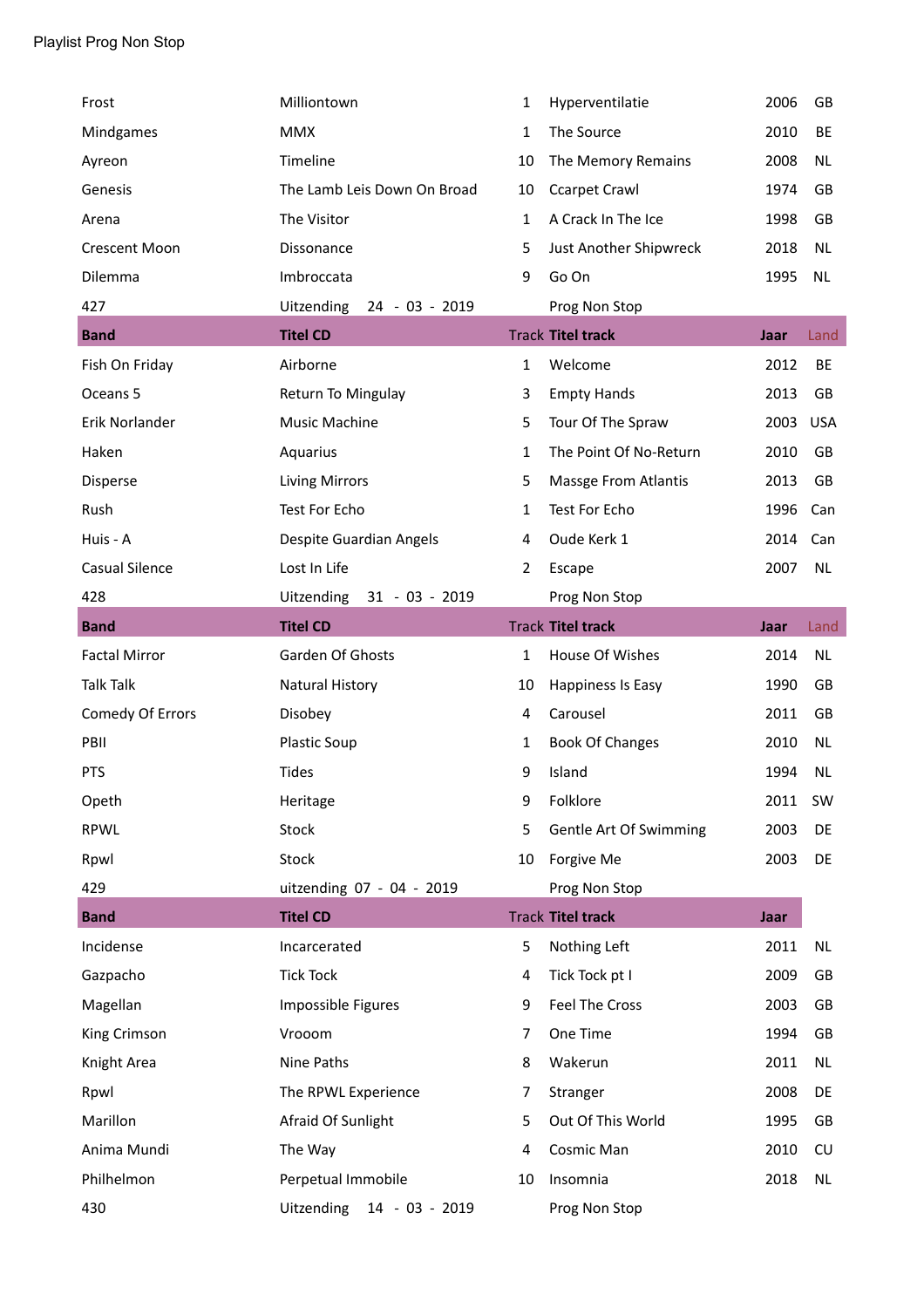| <b>Band</b>             | <b>Titel CD</b>               |                | <b>Track Titel track</b>      | Jaar     | Land       |
|-------------------------|-------------------------------|----------------|-------------------------------|----------|------------|
| Mystery                 | The World Is A Game           | $\overline{7}$ | Time Goes By                  | 2012 CAN |            |
| Antimatter              | Leaving Eden                  | $\mathbf{1}$   | Redemption                    | 2007     | GB         |
| Van Der Graaf Generator | Godbluff                      | 4              | The Sleep Walkers             | 1975     | GB         |
| Therion                 | Lemuria                       | 5              | Lemuria                       | 2004     | SW         |
| Thres-Hold              | <b>Critical Mass</b>          | 3              | <b>Falling Away</b>           | 2002     | GB         |
| Landmarq                | Infinity Parade               | $\mathbf{1}$   | <b>Soltary Witness</b>        | 1993     | GB         |
| Porcupine Tree          | Up The Down Stair             | 4              | Always Never                  | 1993     | GB         |
| <b>PTS</b>              | Campaign                      | 3              | Shadows                       | 1996     | <b>NL</b>  |
| Ayreon                  | <b>Actual Fantasy</b>         | 4              | <b>Computer Eyes</b>          | 1996     | <b>NL</b>  |
| 431                     | 21 - 03 - 2019                |                | Prog Non Stop                 |          |            |
| <b>Band</b>             | <b>Titel CD</b>               |                | <b>Track Titel track</b>      | Jaar     | Land       |
| The Moody Blues         | Seventh Sojourn               | 4              | I'm Just a Singer             | 1972     | GB         |
| Manfred Mann's          | Nightingales q Bombers        | $\mathbf{1}$   | Spirits In The Night          | 1975     | GB         |
| Kansas                  | Masque                        | 8              | Pinnacle                      | 1975     | <b>USA</b> |
| Mindgames               | Actors In A Play              | $\overline{2}$ | Dramtis Persona               | 2006     | BE         |
| Ayreon                  | Ayreonauts Only               | 1              | Into The Black Hole           | 2000     | Νl         |
| Ricocher                | <b>Cathedral Of Emotions</b>  | 9              | Mask Of Illusions             | 2002     | <b>NL</b>  |
| Karnataka               | The Gathering Light           | 7              | Tide To Fall                  | 2010     | GB         |
| 432                     | 28 - 03 - 2019                |                | Prog Non Stop                 |          |            |
| <b>Band</b>             | <b>Titel CD</b>               |                | <b>Track Titel track</b>      | Jaar     | Land       |
| Rpwl                    | Tales From Outer Space        | 3              | Light Of The World            | 2019     | DE         |
| Spock's Beard           | Noise Floor                   | $\mathbf{1}$   | To Breathe Another Day        | 2018     | <b>USA</b> |
| <b>Blind Ego</b>        | Liquid Live                   | 3              | Not Going Away                | 2017     | DE         |
| Riverside               | Love, Fear And The Time Mach. | 2              | Under The Pillow              | 2015     | PL         |
| Cosmograf               | The Hag-Man Dreams            | 6              | Hay-Man                       | 2017     | GB         |
| <b>Bjorn Rijs</b>       | Forever Comes To And End      | 6              | Winter                        | 2017     | <b>NO</b>  |
| Medea                   | Individual Unique             | 6              | Tell Me                       | 2002     | NL         |
| 433                     | 05 - 04 - 2019                |                | Prog Non Stop                 |          |            |
| <b>Band</b>             | <b>Titel CD</b>               |                | <b>Track Titel track</b>      | Jaar     | Land       |
| Pink Floyd              | Relics                        | $\mathbf{1}$   | Arnold Layne                  | 1971     | GB         |
| Klaatu                  | Hope                          | 8              | Hope                          | 1977 CAN |            |
| Robert Wyatt            | Nothing Can Stop Us           | 6              | Shipbuilding                  | 1986     | GB         |
| Kayak                   | See See The Sun               | 9              | See See The Sun               | 1973     | NL         |
| Red Sand                | Music For Sharks              | $\mathbf{1}$   | <b>Empty Calendar</b>         | 2009     | CAN        |
| IQ                      | Frequency                     | 3              | <b>Stronger Than Friction</b> | 2009     | GB         |
| DeeExpus                | King Of Number 33             | 2              | Maybe September               | 2012     | GB         |
| Crescent Moon           | The Lidless Room              | 8              | Obsolete Men                  | 2015     | NL         |
| Wallenstein             | <b>Cosmic Century</b>         | 5              | Song Of Wire                  | 1973     | DE         |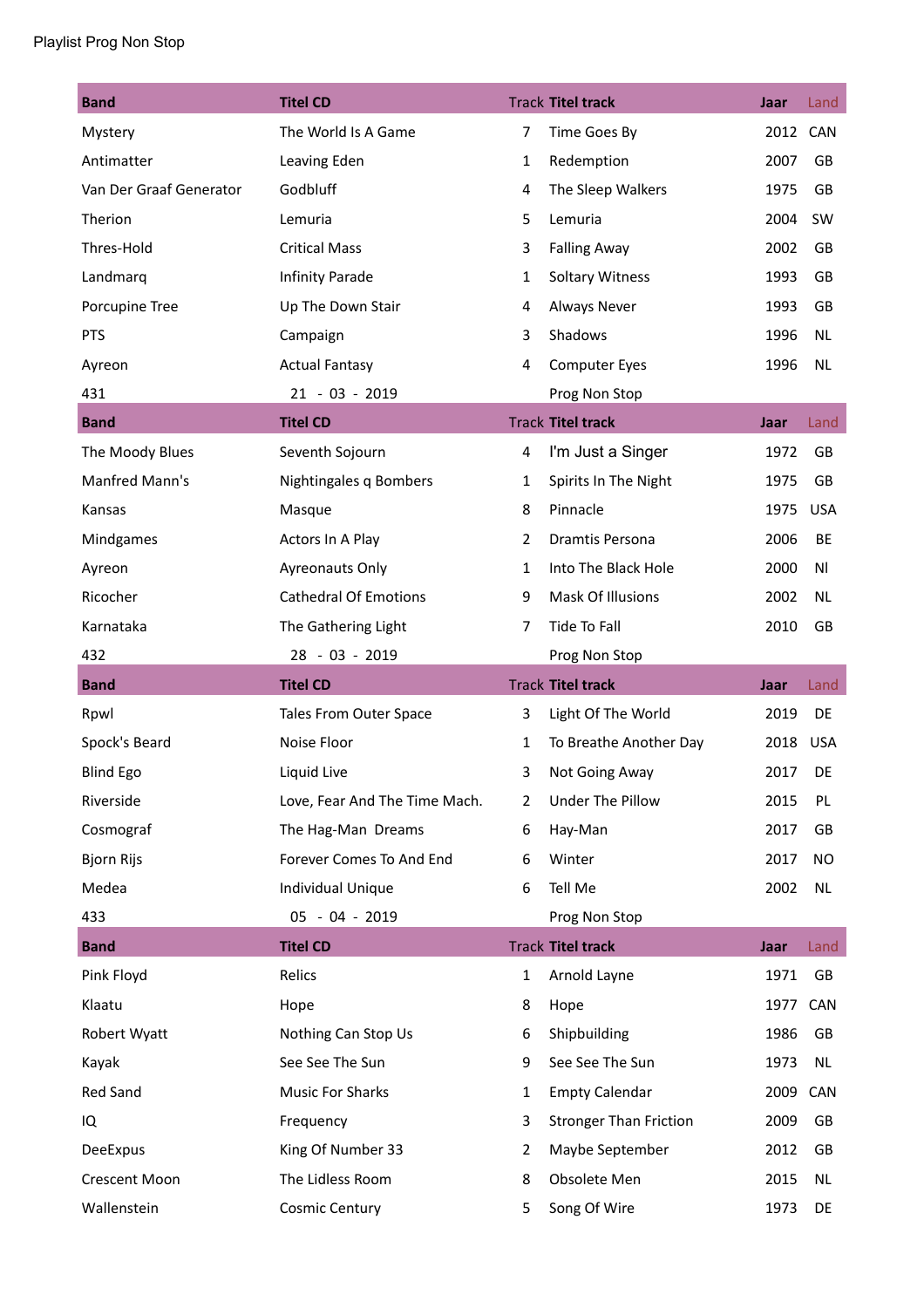| <b>Steve Hillage</b>   | <b>Fish Rising</b>                       | 3              | Meditation Of The Snake      | 1975 | GB         |
|------------------------|------------------------------------------|----------------|------------------------------|------|------------|
| 434                    | 12 - 05 - 2019                           |                | Prog Non Stop                |      |            |
| <b>Band</b>            | <b>Titel CD</b>                          |                | <b>Track Titel track</b>     | Jaar | Land       |
| Fish                   | Vigil A Wilderness Of Mirrors            | $\overline{2}$ | <b>Big Wedge</b>             | 1990 | GB         |
| Ray Wilson             | Ray Wilson Live                          | 5              | <b>Carpet Crawlers</b>       | 2005 | GB         |
| Knight Area            | Rising Singns From The Shadow            | 3              | A Different Man Part 1       | 2010 | <b>NL</b>  |
| Sylvan                 | Deliverance                              | 1              | <b>Seeking Nights</b>        | 1998 | DE         |
| Martin Darvill And Fr. | The Greatest Show On Earth               | 11             | Circus In The Sky            | 1999 | GB         |
| Opeth                  | <b>Ghost Reveries</b>                    | 4              | Atonement                    | 2005 | GB         |
| David Gilmour          | Live In Gdansk                           | 7              | The Bleu                     | 2008 | GB         |
| Rpwl                   | <b>Start The Fire</b><br>cd <sub>2</sub> | 3              | Cymbaline                    | 2005 | DE         |
| 435                    | 19 - 05 - 2019                           |                | Prog Non Stop                |      |            |
| <b>Band</b>            | <b>Titel CD</b>                          |                | <b>Track Titel track</b>     | Jaar | Land       |
| Marillion              | Misplaced Childhood                      | 4              | <b>Bitter Suite</b>          | 1985 | GB         |
| Pendragon              | The Jewel                                | 3              | Leviathan                    | 1984 | GB         |
| IQ                     | Nomzamo                                  | 3              | Nomzamo                      | 1987 | GB         |
| Yes                    | .90125.                                  | 3              | It Can Happen                | 1983 | GB         |
| Saga                   | <b>Worlds Apart</b>                      | 9              | No Stranger                  | 1987 | CAN        |
| Queensryche            | <b>Operation: Mindcreme</b>              | 8              | <b>Breaking The Silence</b>  | 1988 | GB         |
| Rush                   | Hold Your Fire                           | 5              | <b>Time Stand Still</b>      | 1987 | CAN        |
| Camel                  | <b>Stationnary Traveller</b>             | 4              | <b>Stationnary Traveller</b> | 1984 | GB         |
| 436                    | Uitzending 26 - 05 - 2019                |                | Prog Non Stop                |      |            |
| <b>Band</b>            | <b>Titel CD</b>                          |                | <b>Track Titel track</b>     | Jaar | Land       |
| Cosmograf              | The Man Left in Space                    | 1              | How Did I Get Here           | 2013 | GB         |
| Cosmograf              | The Man Left in Space                    | 2              | Aspire, Achieve              | 2013 | GB         |
| Pendragon              | Not Of This World                        | $\mathbf{1}$   | If I Were The Wind           | 2001 | GB         |
| Eris Pluvia            | Third Eye Light                          | 2              | Rain Street 19               | 2010 | IT         |
| Comedy Of Errors       | Fanfare And Fantasy                      | 3              | In A Lifetime                | 2013 | GB         |
| Ayreon                 | The Dream Sequencer                      | 3              | 2084                         | 2000 | <b>NL</b>  |
| <b>Armed Cloud</b>     | <b>Obsidian Desert</b>                   | 4              | Meltdown                     | 2015 | NL         |
| Antimatter             | The judas Table                          | 1              | <b>Black Eyed Man</b>        | 2015 | GB         |
| 437                    |                                          |                | Prog Non Stop                |      |            |
| <b>Band</b>            | Uitzending 02 - 06 - 2019                |                |                              |      |            |
|                        | <b>Titel CD</b>                          |                | <b>Track Titel track</b>     | Jaar | Land       |
| Roger Waters           | Is This The Life We Really Want          | 4              | Picture That                 | 2017 | GB         |
| Rush                   | 2112.                                    | 6              | <b>Someting For Norting</b>  | 1976 | CAN        |
| Yogi Lang              | No Decoder                               | 4              | Sail Away                    | 2010 | DE         |
| <b>Shadow Gallery</b>  | Legacy                                   | 2              | <b>Destination Unknown</b>   | 2000 | <b>USA</b> |
| Magic Pie              | The Suffering Joy                        | 5              | Headlines                    | 2011 | NO         |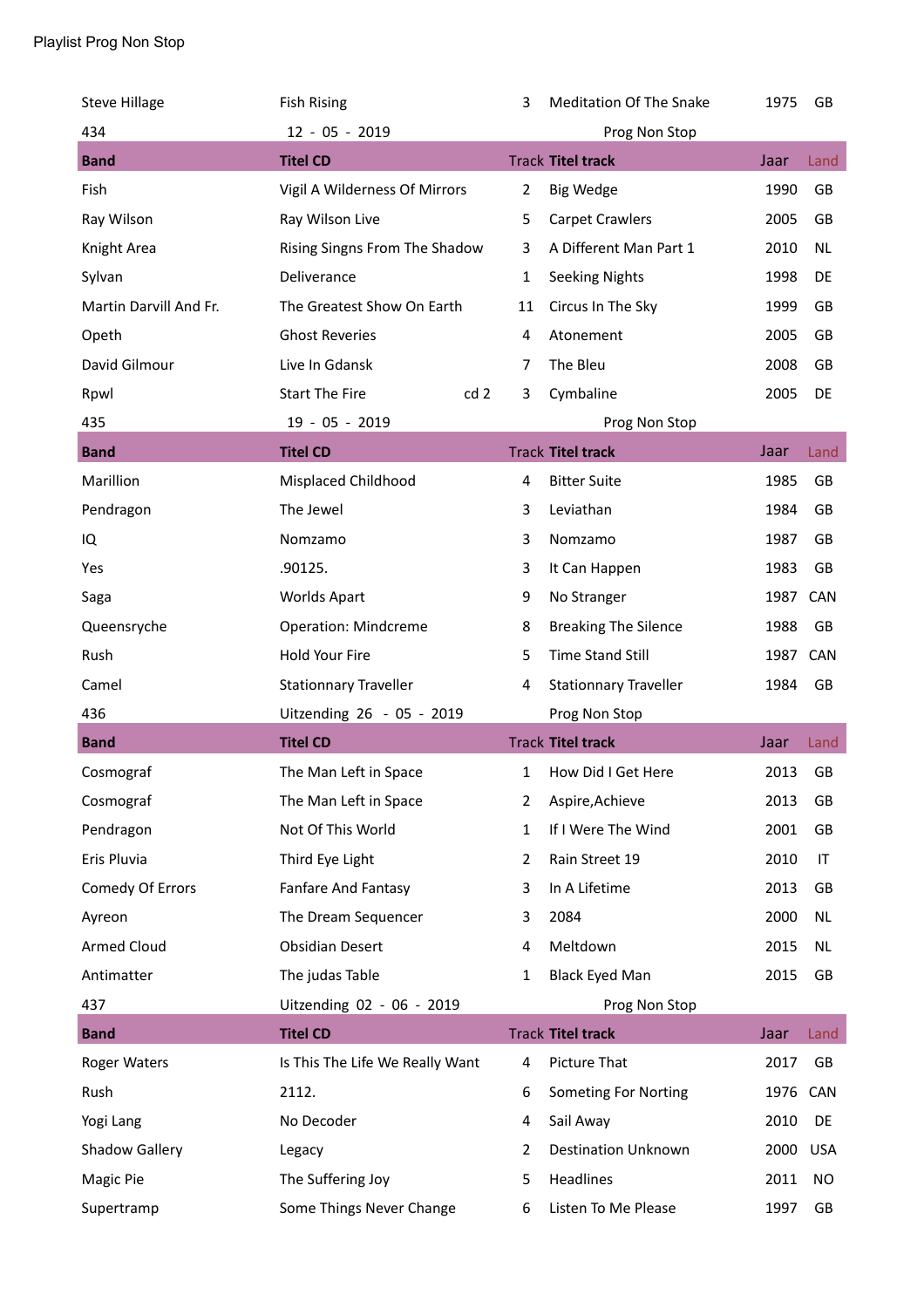| No - Man               | Together We're Stranger       | 6              | Back When You W. Beautiul    | 2003 | GB         |
|------------------------|-------------------------------|----------------|------------------------------|------|------------|
| Antimatter             | The judas Table               | 3              | Killer                       | 2015 | GB         |
| Ray Wilson             | Live cd 2                     | $\overline{2}$ | Alone                        | 2005 | GB         |
| 438                    | Uitzending 09 - 06 - 2019     |                | Prog Non Stop                |      |            |
| <b>Band</b>            | <b>Titel CD</b>               |                | <b>Track Titel track</b>     | Jaar | Land       |
| Ayreon                 | <b>Actual Fantasy</b>         | 4              | <b>Computer Eyes</b>         | 1996 | <b>NL</b>  |
| Pytagoras              | After The Silence             | 3              | <b>Etude For Flying</b>      | 1981 | <b>NL</b>  |
| <b>RPWL</b>            | Tales From Outer Space        | 1              | A New Word                   | 2019 | DE         |
| Pytagoras              | After The Silence             | 4              | Return                       | 1981 | <b>NL</b>  |
| Rpwl                   | A New Dawn<br>cd <sub>2</sub> | 6              | <b>Revelation Reprise</b>    | 2017 | DE         |
| Pytagoras              | After The Silence             | 6              | Scherzo Reprice              | 1981 | <b>NL</b>  |
| <b>Blind Ego</b>       | Liquid Live                   | 5              | Never Escape The Storm       | 2017 | DE         |
| Pytagoras              | Journey to the Vast Unknown   | 5              | In to the In                 | 1980 | <b>NL</b>  |
| 439                    | Uitzending 16 - 06 - 2019     |                | Prog Non Stop                |      |            |
| <b>Band</b>            | <b>Titel CD</b>               |                | <b>Track Titel track</b>     | Jaar | Land       |
| The Pineapple Thief    | <b>Tightly Unwound</b>        | $\mathbf{1}$   | My Debt To You               | 2008 | GB         |
| Philhelmon             | Perpetual Immobile            | 1              | That Bright And Shiny Future | 2018 | <b>NL</b>  |
| Pendragon              | The World                     | 4              | Prayer                       | 1991 | GB         |
| Radar Brothers         | And The Surrounding Mountains | 11             | Mountains                    | 2002 | <b>USA</b> |
|                        |                               |                |                              |      |            |
| Pink Floyd<br>Live     | Live At The Playhouse Theatre | 5              | Atom Heart Mother            | 1970 | GB         |
| The Steve Rothery Band | Live In Plovdiv               | 8              | Suger Mice Solo              | 2014 | GB         |
| 440                    | Uitzending 23 - 06 - 2019     |                | Prog Non Stop                |      |            |
| <b>Band</b>            | <b>Titel CD</b>               |                | <b>Track Titel track</b>     | Jaar |            |
| Tool                   | Aenima                        | 5              | Forty Six And 2              | 1996 | GB         |
| Lunatic Soul           | Lunatic Soul Vol. 2           | 9              | Wanderings                   | 2010 | PL         |
| Marillion              | Script For Jester's Tear      | 5              | Chelsea Monday               | 1983 | GB         |
| Pink floyd             | The Final Cut                 | 8              | The Fletcher Memorial Home   | 1983 | GB         |
| Rpwl                   | World Through My Eyes         | 5              | 3 Lights                     | 2005 | DE         |
| Wolverine              | Still                         | 7              | Hiding                       | 2006 | SW         |
| Riverside              | Second Live Syndrome          | 6              | I Turned You Down            | 2005 | PL         |
| Porcupine Tree         | On The Sunday Of live         | 8              | Radioactive Toy              | 1992 | GB         |
| 441                    | Uitzending 30 - 06 - 2019     |                | Prog Non Stop                |      |            |
| <b>Band</b>            | <b>Titel CD</b>               |                | <b>Track Titel track</b>     | Jaar | Land       |
| Supersister            | <b>Present From Nancy</b>     | 11             | She Was Naked                | 1970 | <b>NL</b>  |
| Marillion              | Misplaced Childhood           | 4              | <b>Bitter Suite</b>          | 1985 | GB         |
| Genesis                | The Lamb Leis Down On cd 1    | 10             | Carpet Crawler               | 1974 | GB         |
| <b>PST</b>             | Nightlines                    | 6              | We Separate                  | 1992 | <b>NL</b>  |
| Dream Theater          | Awake                         | 3              | Innocence Faded              | 1994 | <b>USA</b> |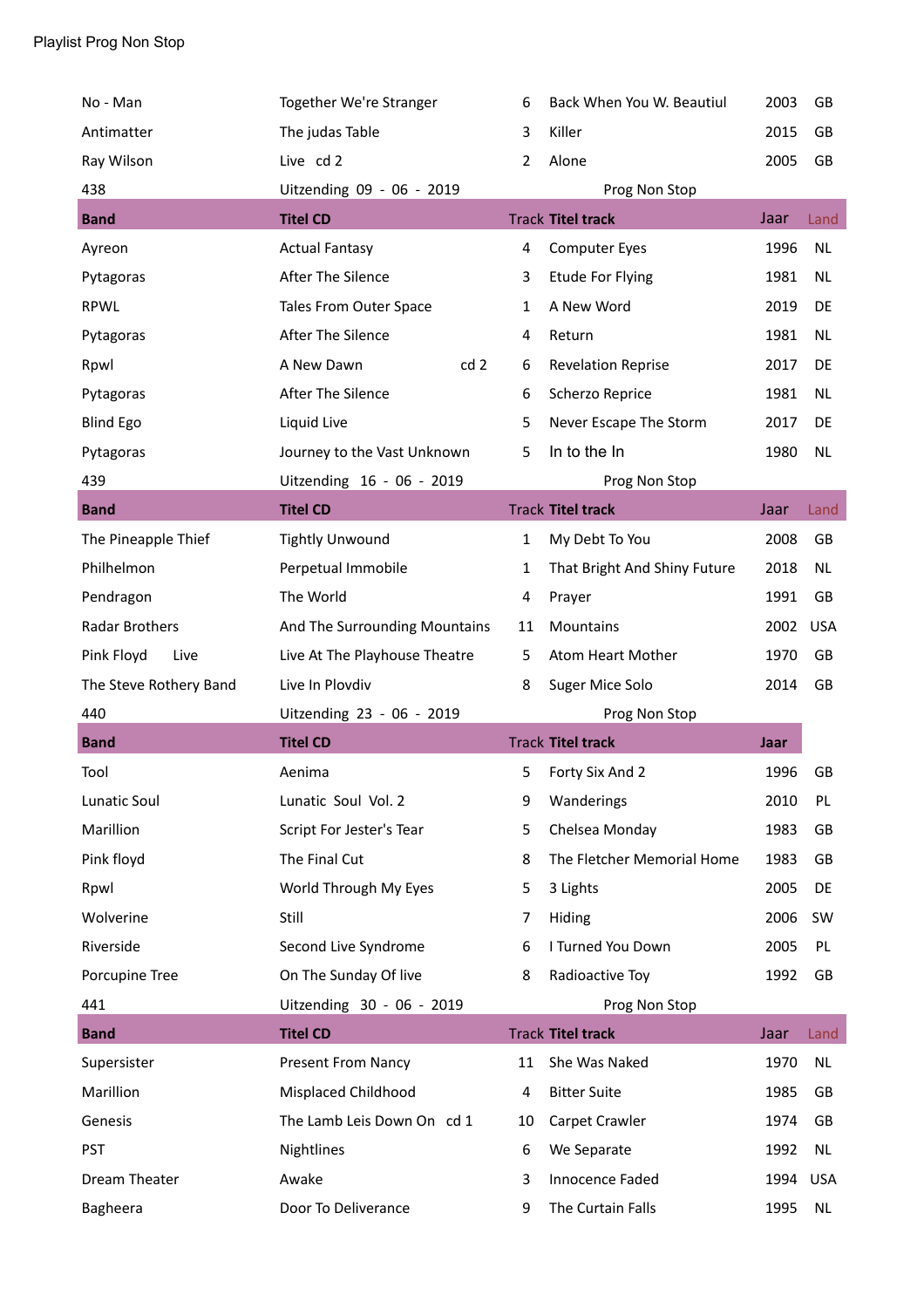| Jadis                 | Across The Water             | 3              | Daylight Fades                    | 1994     | GB         |
|-----------------------|------------------------------|----------------|-----------------------------------|----------|------------|
| Anthony               | Pools Of Sorrow              | 1              | Wrong Side Of The street          | 1993     | <b>NL</b>  |
| Porcupine Tree        | Sky Moves Sideways           | 3              | The Moon Touches Your             | 1995     | GB         |
| 442                   | Uitzending 07 - 07 - 2019    |                | Prog Non Stop                     |          |            |
| <b>Band</b>           | <b>Titel CD</b>              |                | <b>Track Titel track</b>          | Jaar     | Land       |
| Kayak                 | Phantom Of The Night         | Ţ              | <b>Ruthless Queen</b>             | 1978     | <b>NL</b>  |
| Saga                  | Saga                         | 1              | How Long                          | 1978     | CAN        |
| <b>Steve Hillage</b>  | Green                        | 1              | Sea Nature                        | 1978     | GB         |
| Jeff Wayne's          | War Of The Worlds            | 4              | Forever Autumn                    | 1978     | GB         |
| Mike Oldfield         | Incantations                 | 1              | Part One                          | 1978     | GB         |
| Kansas                | Kansas                       | 4              | Icarus--Borne on the Wings o 1978 |          | <b>USA</b> |
| Camel                 | <b>Breathless</b>            | 2              | Echoes                            | 1978     | GB         |
| Parsons Project       | a                            | 8              | Hyper-Gamma-Spaces                | 1978     | GB         |
| Rush                  | Rush                         | 3              | The Trees                         | 1978     | CAN        |
| David Gilmour         | David Gilmour                | 5              | Short And Sweet                   | 1978     | GB         |
| <b>Richard Wright</b> | Wet Dream                    | 5              | Waves                             | 1978     | GB         |
| 443                   | Uitzending 14 - 07 - 2019    |                | Prog Non Stop                     |          |            |
| <b>Band</b>           | <b>Titel CD</b>              |                | <b>Track Titel track</b>          | Jaar     | Land       |
| Vandolor              | <b>Greetings From Europe</b> | 1              | If You Leave Me                   | 1998     | NL         |
| <b>ELP</b>            | Pictures At An Exhibition    | 4              | The Sage                          | 1971     | GB         |
| King Crimson          | In The Court Of Crimson King | 3              | Epitaph                           | 1969     | GB         |
| Transatlantic         | Kaleidoscope                 | 3              | Black As The Sky                  |          | 2014 Multi |
| Peter Gabriel         | US                           | 3              | Blood Of Eden                     | 1992     | GB         |
| Grendel               | The Helpless                 | 6              | Main                              | 2008     | PL         |
| Dilemma               | Imbroccata                   | 1              | Believe                           | 1995     | <b>NL</b>  |
| Pink Floyd            | <b>Endles River</b>          | $\overline{2}$ | It's What We Do                   | 2014     | GB         |
| Pendragon             | The Window Of Live           | 2              | Ghosts                            | 1993     | GB         |
| 444                   | Uitzending 21 - 7 - 2019     |                | Prog Non Stop                     |          |            |
| <b>Band</b>           | <b>Titel CD</b>              |                | <b>Track Titel track</b>          | Jaar     | Land       |
| Pink floyd            | Meddle                       | $\mathbf{1}$   | One Of These Days                 | 1971     | GB         |
| Ricocher              | Chains                       | 1              | <b>Virtual Chambers</b>           | 2004     | <b>NL</b>  |
| OSI                   | OSI                          | 3              | When You're Ready                 | 2003 USA |            |
| Genesis               | Selling England By The Pound | 3              | Firth Of Fifth                    | 1973     | GB         |
| No-man                | Together We're Stranger      | 7              | The Break-up For Real             | 2007     | GB         |
| Overhead              | Metaepitome                  | 3              | Point Of View                     | 2005     | <b>FIN</b> |
| Nine Stones Close     | One Eye On The Sunrise       | 1              | <b>Faceless Angel</b>             |          | 2012 GB/NL |
| Spock's Beard         | Snow                         | 9              | Open The Gates Part 2             | 2002     | GB         |
| Threshold             | <b>Wounded Land</b>          | 2              | Days Of Dearth                    | 1993     | GB         |
|                       |                              |                |                                   |          |            |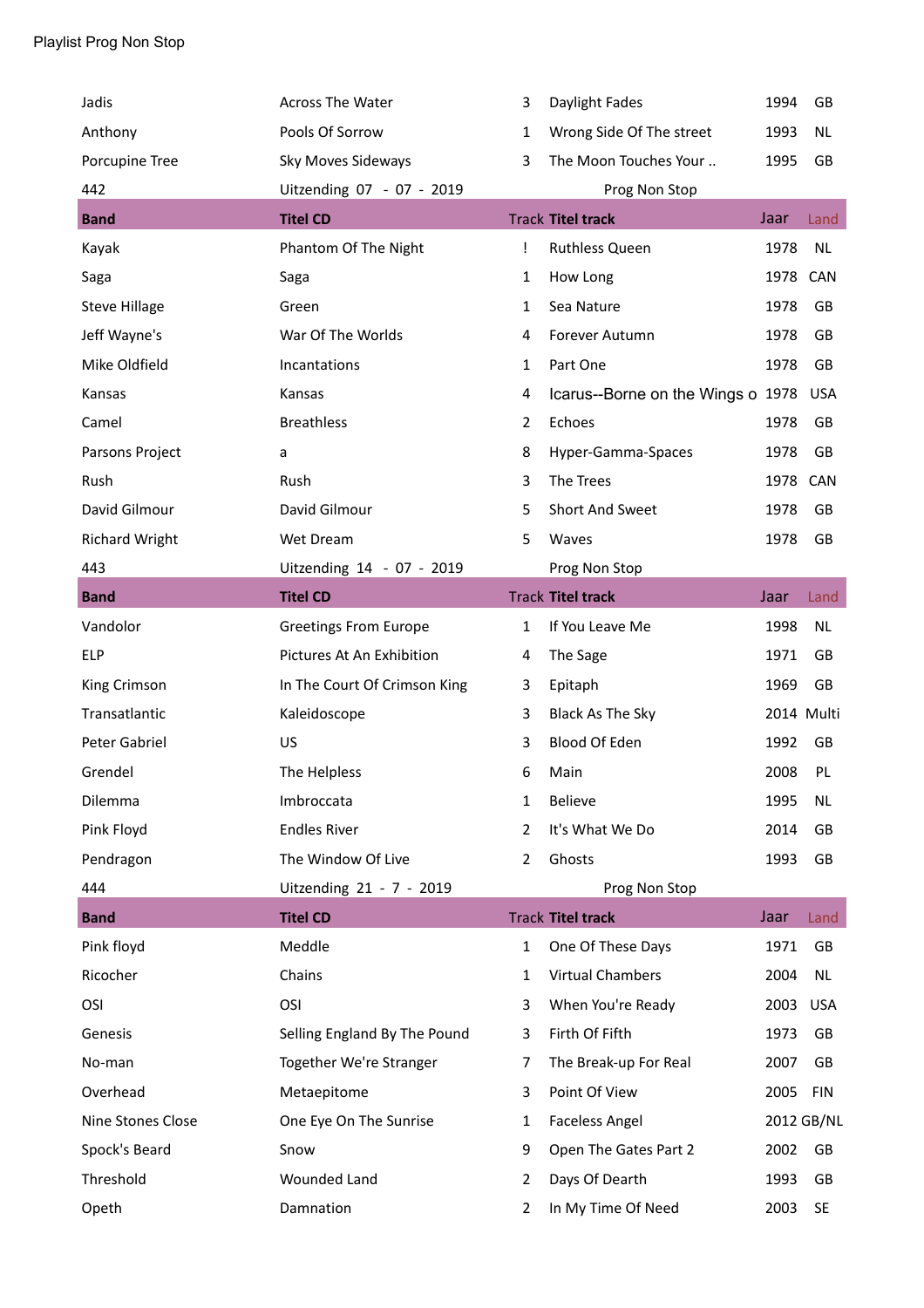| Pendragon               | Not Of This World             | 6              | Green Eyed Angel            | 2001     | GB         |
|-------------------------|-------------------------------|----------------|-----------------------------|----------|------------|
| 445                     | Uitzending 28 - 7 - 2019      |                | Prog Non Stop               |          |            |
| <b>Band</b>             | <b>Titel CD</b>               |                | <b>Track Titel track</b>    | Jaar     | Land       |
| Arjen Lucassen          | Lost InThe New Real           | $\mathbf{1}$   | The New Real                | 2012     | <b>NL</b>  |
| Transatlantic           | Kaleidoscope                  | 1              | Into The Blue               |          | 2014 Multi |
| Anathema                | Weather System                | 1              | Untouchable, Part 1         | 2012     | GB         |
| Steven Wilson           | Hand, Cannot, Erase,          | 5              | Routine                     | 2015     | GB         |
| Arjen Lucassen          | Lost InThe New Real           | 10             | Lost InThe New Real         | 2012     | <b>NL</b>  |
| Mike Oldfield           | Discovery                     | $\mathbf{1}$   | To France                   | 1984     | GB         |
| 446                     | Uitzending 04 - 08 - 2019     |                | Prog Non Stop               |          |            |
| <b>Band</b>             | <b>Titel CD</b>               |                | <b>Track Titel track</b>    | Jaar     | Land       |
| Klaatu                  | Klaatu                        | 4              | Sub-Rosa Subway             | 1976     | CAN        |
| Arena                   | The Seventh Degree Separation | 9              | What If?                    | 2011     | GB         |
| Cairo                   | Cairo                         | 3              | Silent Winter               | 1994     | GB         |
| Yogi Lang               | No Decoder                    | 8              | A Million Lives Away        | 2010     | DE         |
| DeeExpus                | King Of Number 33             | $\overline{2}$ | Maybe September             | 2012     | GB         |
| IQ                      | Dark Matter                   | 1              | Sacred Sound                | 2004     | GB         |
| Knight Area             | Heaven And Beyond             | 3              | The Reaper                  | 2017     | <b>NL</b>  |
| 447                     | Uitzending 11 - 08 - 2019     |                | Prog Non Stop               |          |            |
| <b>Band</b>             | <b>Titel CD</b>               |                | <b>Track Titel track</b>    | Jaar     | Land       |
| Camel                   | <b>Stationary Traveller</b>   | 5              | <b>Stationary Traveller</b> | 1984     | GB         |
| Kitaro                  | Oasis                         | 8              | Fragrance Of Nature         | 1979     | JP         |
| Van Der Graaf Generator | The Least We Can Do Is Wave   | 1              | Darkness(11/11)             | 1970     | GB         |
| Marathon                | The First Run                 | 1              | Beyond The Veil             | 1994     | <b>NL</b>  |
| Pink Floyd              | A Momentary Lapse Of Reason   | 3              | The Dogs Of Wa              | 1987     | GB         |
| IQ                      | Road Of Bones cd I            | 1              | The Road Of Bones           | 2014     | GB         |
| Anima Mundy             | The Way                       | $\mathbf{1}$   | Time To Understand          | 2010     | <b>CU</b>  |
| PBII                    | 1000 Wishes                   | 15             | <b>Parental Thoughts</b>    | 2013     | NL         |
| 448                     | Uitzending 18 - 08 - 2019     |                | Prog Non Stop               |          |            |
| <b>Band</b>             | <b>Titel CD</b>               |                | <b>Track Titel track</b>    | Jaar     | Land       |
| John B .Sebastian       | Woodstock                     | $\mathbf{1}$   | I Had A Dream               | 1969     | <b>USA</b> |
| Pink Floyd              | Ummagumma                     | 7              | The Narrow Way              | 1969     | GB         |
| Sylvan                  | Deliverance                   | 6              | Deliverance                 | 1998     | DE         |
| Porcupine Tree          | Signify                       | 12             | Dark Matter                 | 1996     | GB         |
| <b>RPWL</b>             | Tales From Outer Space        | 6              | Give Birth To The Sun       | 2019     | DE         |
| Ray Wilson              | 20 years And More cd2         | 9              | <b>Calling All Stations</b> | 2014     | GB         |
| Spock's Beard           | Noise Floor                   | 5              | So This Is Live             | 2018 USA |            |
| Huis - A                | Neither In Heaven             | 6              | The Man On The Hill         | 2016 Can |            |
| 449                     | Uitzending 25 - 08 - 2019     |                | Prog Non Stop               |          |            |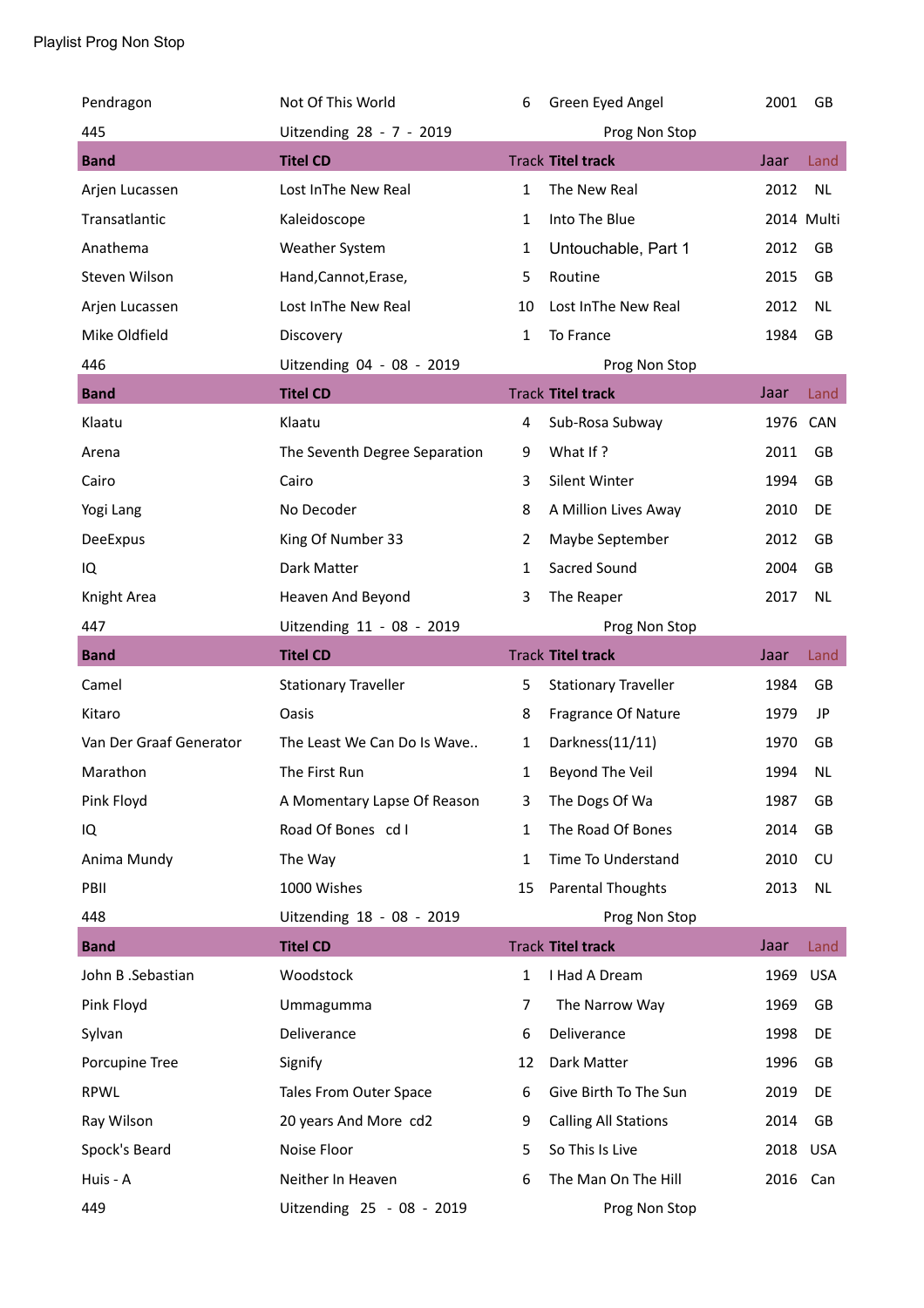| <b>Band</b>              | <b>Titel CD</b>                  |                | <b>Track Titel track</b>    | Jaar     | Land       |
|--------------------------|----------------------------------|----------------|-----------------------------|----------|------------|
| Antimatter               | Lights Out                       | $\mathbf{1}$   | Lights Out                  | 2003     | GB         |
| Antimatter               | Lights Out                       | 2              | Every Thing You Know        | 2003     | GB         |
| Arena                    | The Seventh Degree . Separation  | 1              | The Great Escape            | 2011     | GB         |
| Knight Area              | The Sun Also Rises               | 7              | Mortal Brow                 | 2004     | <b>NL</b>  |
| Profuna Ocean            | Watching The Closing Sky         | $\mathbf{1}$   | Changing Legacy             | 2009     | <b>NL</b>  |
| Riverside                | Second Life Syndrome             | 4              | Second Life Syndrome        | 2005     | PL         |
| Peter Cetera (D Gilmour) | One More Story                   | 8              | You Never Listen To Me      | 1988     | GB         |
| X Panda                  | Flight Of Fancy                  | 10             | <b>Crystal Gazing</b>       | 2011     | <b>EST</b> |
| 450                      | Uitzending 01 - 09 - 2019        |                | Prog Non Stop               |          |            |
| <b>Band</b>              | <b>Titel CD</b>                  |                | <b>Track Titel track</b>    | Jaar     | Land       |
| Pink Floyd               | Dark Side Of The Moon            | 1              | Speak To Me                 | 1973     | GB         |
| Creed                    | Human Clay                       | 8              | With Arms Wide Open         | 1999     | USA        |
| Clepsydra                | Alone                            | 7              | The father                  | 2001     | ZW         |
| Pendragon                | Men Who Climb Mountains          | $\overline{2}$ | <b>Beatiful Soul</b>        | 2014     | GB         |
| Unitopia                 | Artificial                       | $\overline{2}$ | <b>Artificial World</b>     | 2010     | Aus        |
| Marillion                | F.E.A.R.                         | 15             | Russia's Locked Doors       | 2016     | <b>GB</b>  |
| Steven Wilson            | Hand, Cannot, Erase,             | $\overline{2}$ | 3 Years Older               | 2015     | GB         |
| Ayreon                   | Into The Electric Castle         | 2              | <b>Isis And Osiris</b>      | 2001     | <b>NL</b>  |
| 451                      | Uitzending 08 - 09 - 2019        |                | Prog Non Stop               |          |            |
| <b>Band</b>              | <b>Titel CD</b>                  |                | <b>Track Titel track</b>    | Jaar     | Land       |
| For Absent Friends       | Square One                       | 5              | Wonder                      | 2006     | NL         |
| Rush                     | <b>Moving Pictures</b>           | 1              | Tom Sawyer                  | 1981 CAN |            |
| Marillion                | Script For A Jeester's Tear      | 1              | Script For A Jeester's Tear | 1983     | GB         |
| Opeth                    | Deliverance                      | 3              | A Fair Judgement            | 2002     | SW         |
| Emmerson Lake&Palmer     | Pictures At An Exhibition        | 1              | Pictures At An Exhibition   | 1972     | GB         |
| The Aurora Project       | Unspoken Words                   | 5              | The Untold Propheey         | 2005     | <b>NL</b>  |
| 452                      | Uitzending 15 - 09 - 2019        |                | Prog Non Stop               |          |            |
| <b>Band</b>              | <b>Titel CD</b>                  |                | <b>Track Titel track</b>    | Jaar     | Land       |
| Anthony                  | Pools Of Sorrow                  | 6              | Escape                      | 1993     | NL         |
| (A.A. Luccassen)<br>ŗ    | <b>Strange Hobby</b>             | 1              | Arnold Layne                | 1996     | NL         |
| Ayreon                   | The Final Expereriment           | 1              | Prologue                    | 1995     | NL         |
| Ayreon                   | The Final Expereriment           | 2              | The Awareness               | 1995     | <b>NL</b>  |
| Ayreon                   | <b>Actual Fantasy</b>            | 4              | <b>Computer Eyes</b>        | 1996     | NL         |
| Ayreon                   | Into The Electric Castle<br>cd 2 | 5              | <b>Cosmic Fusion</b>        | 1998     | NL         |
| Ayreon                   | Flight Of The Migrator           | 1              | Chaos                       | 2000     | NL         |
| Ayreon                   | The Dream Sequencer              | 9              | A The Druids Turn To Stone  | 2000     | NL         |
| Ayreon                   | The Human Equation               | 11             | Day Eleven Love             | 2004     | NL         |
| Ayreon                   | $<$ 1011001><br>cd 2             | 3              | The Truth Is In Here        | 2008     | <b>NL</b>  |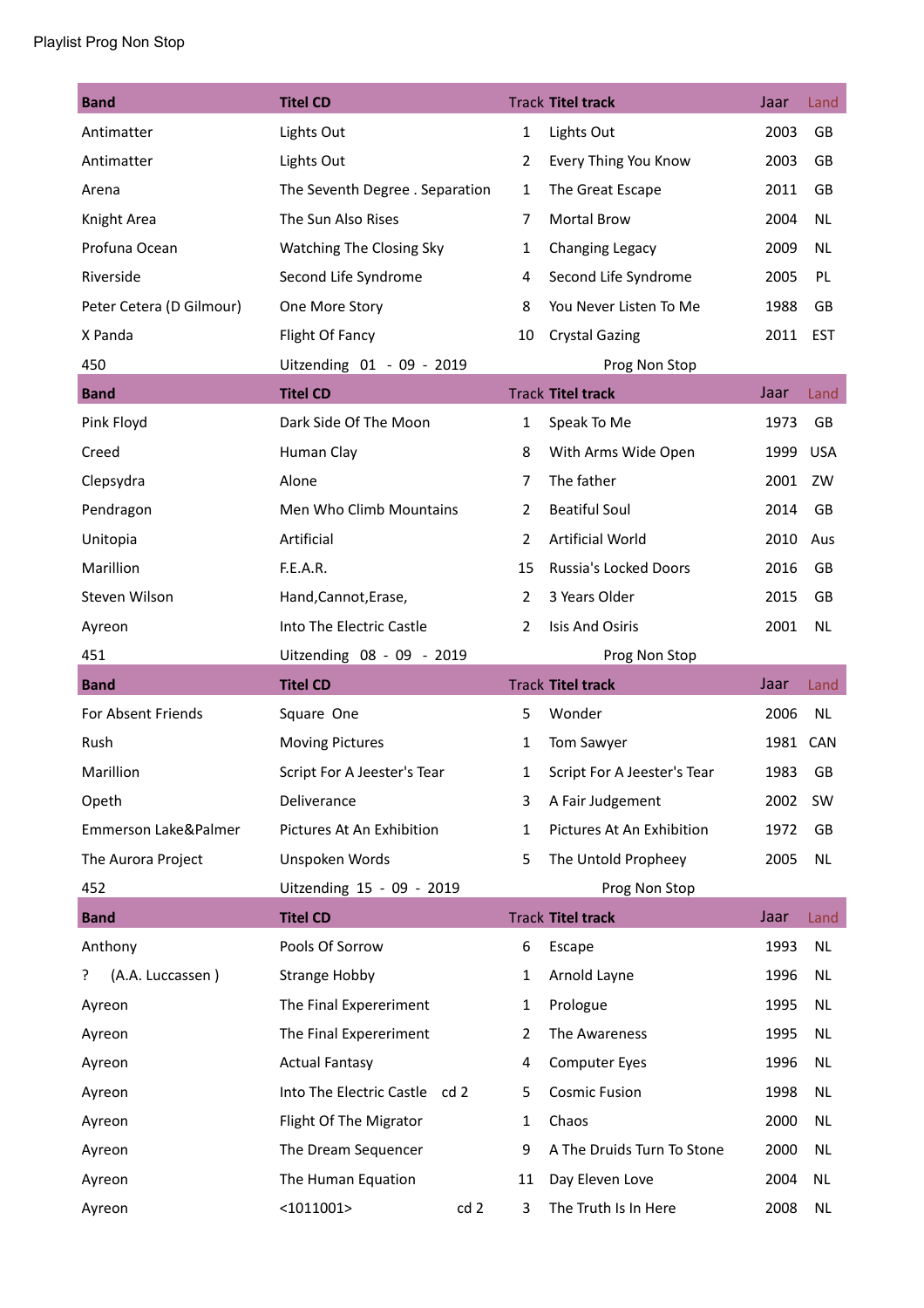| 453                         | Uitzending 22 - 09 - 2019           |                | Prog Non Stop               |          |            |
|-----------------------------|-------------------------------------|----------------|-----------------------------|----------|------------|
| <b>Band</b>                 | <b>Titel CD</b>                     |                | <b>Track Titel track</b>    | Jaar     | Land       |
| Martin Darvill And Fr.      | The Greatest Show On Earth          | $\mathbf{1}$   | Modern Man                  | 1999     | GB         |
| PB II                       | 1000 Wishes                         | $\overline{2}$ | A Perfect Day               | 2010     | <b>NL</b>  |
| Frost*                      | Milliontown                         | $\mathbf{1}$   | Hyperventilate              | 2006     | GB         |
| Antimatter                  | Leaving Eden                        | 2              | Another Face In A Window    | 1999     | GB         |
| Pallas                      | The Cross & The Crucible            | 6              | <b>Towers Of Babble</b>     | 2001     | GB         |
| Unitopia                    | The Garden                          | 3              | Angelqua                    | 2008     | AU         |
| Mystery                     | Beneath The Veil Of Winters F.      | 9              | The Awakening               | 2007 CAN |            |
| 454                         | Uitzending 29 - 09 - 2019           |                | Prog Non Stop               |          |            |
| <b>Band</b>                 | <b>Titel CD</b>                     |                | <b>Track Titel track</b>    | Jaar     | Land       |
| Knight Area                 | The Sun Also Rises                  | 7              | <b>Mortal Brow</b>          | 2004     | <b>NL</b>  |
| Knight Area                 | Under A New Sign                    | 7              | A Different Man Part 2      | 2007     | <b>NL</b>  |
| Knight Area                 | Realm Of Shadows                    | 9              | Occlusion                   | 2009     | NL.        |
| Knight Area                 | Nine Paths                          | 5              | The River                   | 2011     | <b>NL</b>  |
| Knight Area                 | Hyperdrive                          | 5              | Afraid Of The Dark          | 2014     | <b>NL</b>  |
| Knight Area                 | Heaven And Beyond                   | 3              | The Reaper                  | 2017     | <b>NL</b>  |
| Knight Area                 | D-Day                               | 5              | Omaha Beach                 | 2019     | <b>NL</b>  |
| 455                         | Uitzending 6 - 10 - 2019            |                | Prog Non Stop               |          |            |
| <b>Band</b>                 | <b>Titel CD</b>                     |                | <b>Track Titel track</b>    | Jaar     | Land       |
| Jethro Tull                 | Crest Of A Knave                    | 9              | <b>Raising Steam</b>        | 1987     | GB         |
| Sean Filkins                | War And Peace & Other Short         | 4              | Prisoner Of Conscience pt 2 | 2011     | GB         |
| Knight Area                 | Nine Paths                          | 9              | Angel's Call                | 2011     | <b>NL</b>  |
| Franck Carducci             | Oddity                              | 2              | The Quind                   | 2011     | <b>FR</b>  |
| Ayreon                      | The Human Equation                  | 4              | Day Four Mystery            | 2004     | <b>NL</b>  |
| Parzivals Eye / Chris Postl | Fragments                           | 2              | Signs                       | 2009     | DE         |
| Opeth                       | <b>Ghost Reverics</b>               | 4              | Atonement                   | 2005     | SW         |
| Rpwl                        | Beyond Man And Time                 | 6              | Beyond Man And Time         | 2012     | DE         |
| 456                         | Uitzending 13 - 10 - 2019           |                | Prog Non Stop               |          |            |
| <b>Band</b>                 | <b>Titel CD</b>                     |                | <b>Track Titel track</b>    | Jaar     |            |
| Rush                        | Hold Your Fire                      | 5              | Prime Mover                 | 1987 CAN |            |
| <b>Blind Ego</b>            | Mirror                              | 8              | Don't Ask Me Why            | 2007     | DE         |
| Day Six                     | The Grand Design                    | 2              | Lost Identity               | 2010     | NL         |
| The Aurora Project          | Shadow Border                       | 7              | Shadow Border               | 2009     | NL         |
| Dream Theater               | Black Clouds&Silverlings cd 1       | 3              | Wither                      | 2009     | <b>USA</b> |
| Anima Mundi                 | The Lamplichter                     | 4              | The Human House             | 2013     | CU         |
| DeeExpus                    | The King Of Number 33               | 9              | <b>Virex Mortuus</b>        | 2011     | GB         |
| Pendragon                   | Men Who Climb Mountains             | 2              | <b>Beautiful Soul</b>       | 2014     | GB         |
| 457                         | <b>Uitzending</b><br>20 - 10 - 2019 |                | Prog Non Stop               |          |            |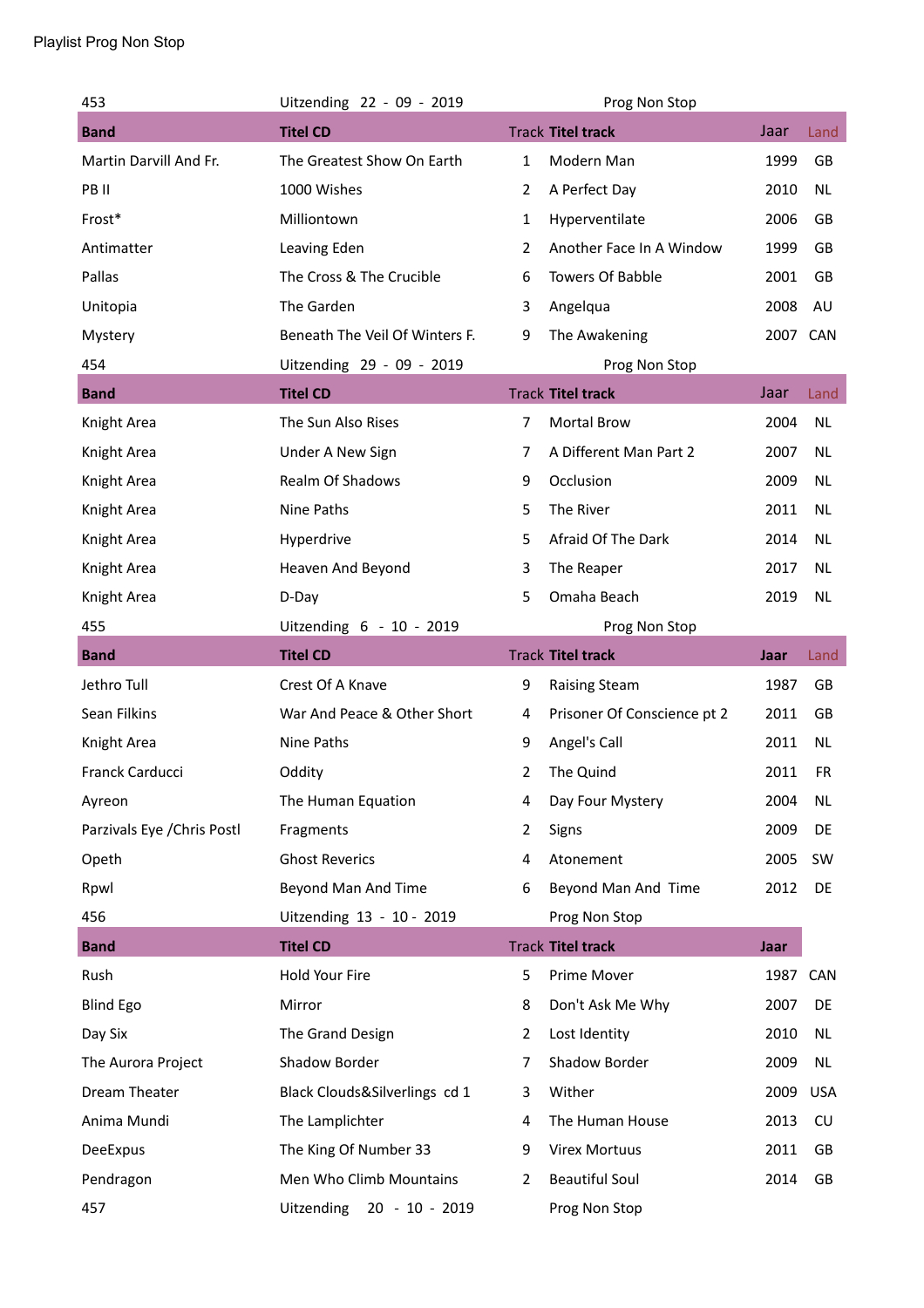| <b>Band</b>              | <b>Titel CD</b>                  |              | <b>Track Titel track</b>   | Jaar     | Land       |
|--------------------------|----------------------------------|--------------|----------------------------|----------|------------|
| Snowy White              | Goldtop                          | 5            | Pigs On The Wing           | 1977     | <b>GB</b>  |
| <b>Neal Morse</b>        | One                              | 8            | Reunion                    | 2004     | <b>USA</b> |
| The Pineapple Thief      | <b>Tightly Unwound</b>           | 4            | <b>Tightly Wound</b>       | 2008     | GB         |
| Moonrise                 | Soul's Inner Pendulum            | 1            | Awakened                   | 2009     | PL         |
| Transatlantic            | The Whirlwind<br>cd <sub>2</sub> | 1            | Spinning                   |          | 2009 Multi |
| St. Hogarth + R Barbieri | Not The Weapon But The Hand      | $\mathbf{1}$ | Red Kite                   | 2012     | GB         |
| <b>Sigur Ros</b>         | <b>Sigur Ros</b>                 | 4            | Njósnavélin                | 2002     | IS         |
| Cartographer             | Cartographer                     | 5            | Acceptance                 | 2012     | <b>NL</b>  |
| 458                      | Uitzending 27 - 10 - 2019        |              | Prog Non Stop              |          |            |
| <b>Band</b>              | <b>Titel CD</b>                  |              | <b>Track Titel track</b>   | Jaar     | Land       |
| Groep 1850               | Agemo's Trip To Mother Earth     | 10           | Mother No Head             | 1968     | <b>NL</b>  |
| Genesis                  | Genesis                          | 4            | Where The Sour Turns To    | 1969     | GB         |
| Pink Floyd               | Atom Heart Mother                | 3            | Summer '68                 | 1970     | GB         |
| Van de Graaf Generator   | Pawn Hearts                      | 2            | Man - Erg                  | 1971     | <b>GB</b>  |
| Emmerson Lake&Palmer     | Picture At An Exhibition         | 4            | The Sage                   | 1972     | GB         |
| Mike Oldfield            | <b>Tubular Bells</b>             | 1            | Part 1                     | 1973     | <b>GB</b>  |
| Yes                      | Relayer                          | 3            | To Be Over                 | 1974     | GB         |
| <b>Sigur Ros</b>         | <b>Sigur Ros</b>                 | 5            | <b>Álafoss</b>             | 2002     | IS         |
| Kansas                   | Masque                           | 8            | Pinnacle                   | 1975     | GB         |
| 459                      | Uitzending 03 - 11 - 2019        |              | Prog Non Stop              |          |            |
| <b>Band</b>              | <b>Titel CD</b>                  |              | <b>Track Titel track</b>   | Jaar     | Land       |
| Comedy Of Errors         | Disobey                          | 2            | Jekyll                     | 2011     | GB         |
| Philhelmon               | Perpetual Immobile               | 5            | The Silent green           | 2018     | <b>NL</b>  |
| <b>Sigur Ros</b>         | Agaetis Byrjun                   | 10           | Avalon                     | 1999     | IS         |
| Yogi Lang                | No Decoder                       | 3            | Our World Has Changed      | 2010     | DE         |
| Marillion                | Brave Remix                      | 4            | Goodbye To All That / Wave | 2018     | GB         |
| Huis - A                 | Neither In Heaven                | 3            | Insane                     | 2016 CAN |            |
| <b>Crescent Moon</b>     | Dissonance                       | 7            | The Fall                   | 2018     | <b>NL</b>  |
| 460                      | Uitzending 10 - 11 - 2019        |              | Prog Non Stop              |          |            |
| <b>Band</b>              | <b>Titel CD</b>                  |              | <b>Track Titel track</b>   | Jaar     | Land       |
| Polar                    | Helge                            | 1            | A Minute Without           | 2019     | IS         |
| Rush                     | Hemispheres                      | 1            | Cygnus X-1 Book II         | 1978     | CAN        |
| <b>Blind Ego</b>         | Live At Loreley                  | 1            | A Place In The Sun         | 2017     | DE         |
| Jadis                    | More Than Meets The Eye          | 6            | The Beginning And The End  | 1992     | GB         |
| Marillion                | Marillion.com                    | 4            | Rich                       | 1999     | GB         |
| Riverside                | Wasteland                        | 8            | Wasteland                  | 2019     | PL         |
| David Gilmour            | Live In Gdansk                   | 7            | A Great Day For Freedom    | 2008     | GB         |
| The Alan Parsons project | Pyr----mid                       | 8            | Hyper-Gamma-Spaces         | 1984     | GB         |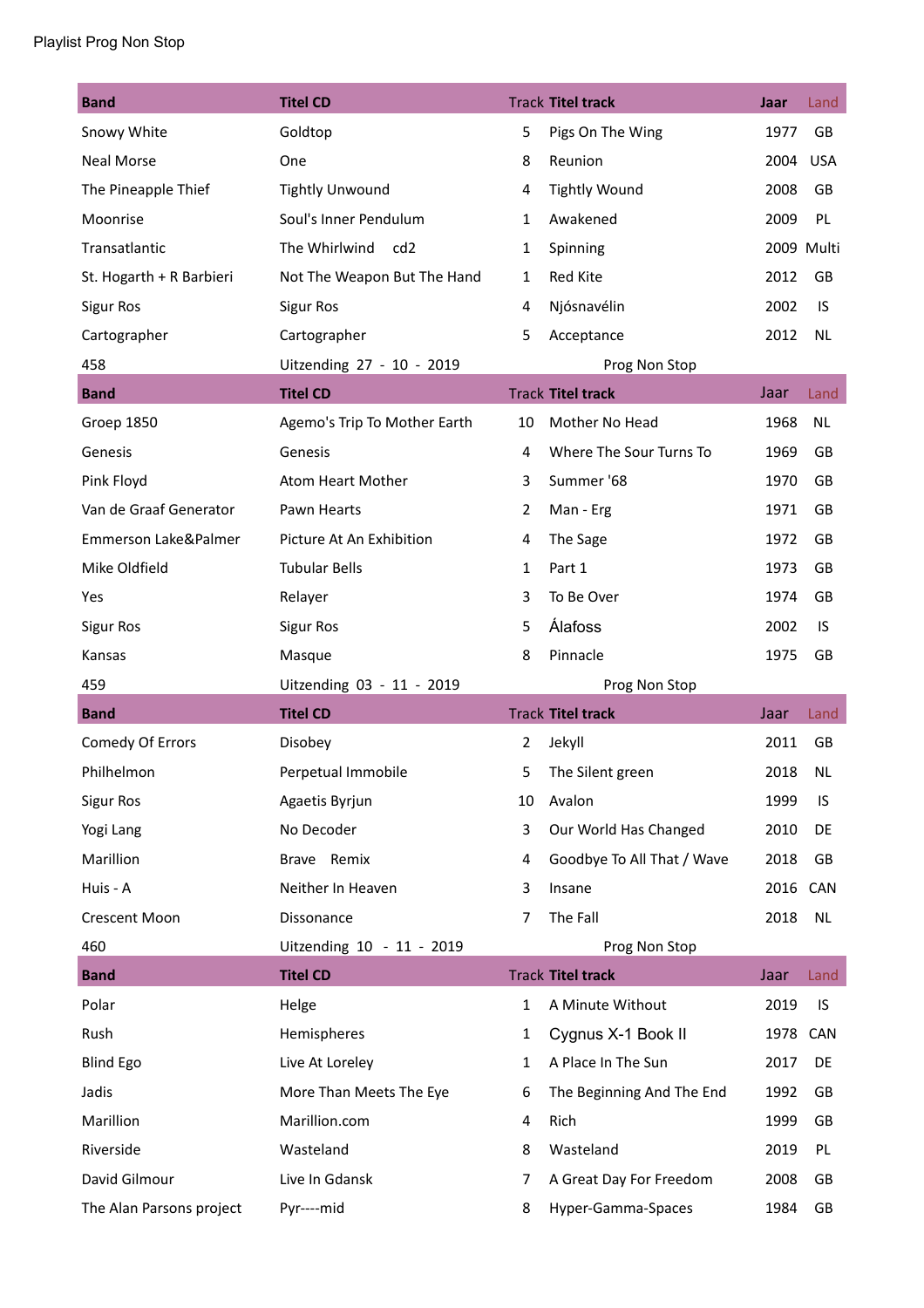## Playlist Prog Non Stop

| 461                  | Uitzending 17 - 11 - 2019      |                | Prog Non Stop                |      |            |
|----------------------|--------------------------------|----------------|------------------------------|------|------------|
| <b>Band</b>          | <b>Titel CD</b>                |                | <b>Track Titel track</b>     | Jaar | Land       |
| Transatlantic        | <b>Bridge Across Forever</b>   | 3              | <b>Bridge Across Forever</b> |      | 2001 Multi |
| Pink Floyd           | Delicate Sound Of Thunter cd 1 | $\overline{2}$ | On The Thurning Away         | 1988 | GB         |
| A Perfect Circle     | Mer De Noms                    | 4              | Judith                       | 2000 | GB         |
| Jadis                | As Daylight Fades              | 4              | Wonderful World              | 1998 | GB         |
| <b>Glorious Wolf</b> | Zodiac                         | 5              | Feeling'blue                 | 2019 | NL         |
| <b>Armed Cloud</b>   | <b>Obsidian Desert</b>         | 7              | In Your Mind                 | 2015 | <b>NL</b>  |
| Anathema             | <b>Weather Systems</b>         | 6              | The Storm Before The Calm    | 2012 | GB         |
| 462                  | Uitzending 24 - 11 - 2019      |                | Prog Non Stop                |      |            |
| <b>Band</b>          | <b>Titel CD</b>                |                | <b>Track Titel track</b>     | Jaar | Land       |
| Incidense            | Incarcerated                   | 3              | Tribulations                 | 2011 | <b>NL</b>  |
| Genesis              | The Lamb Lies Down On          | 5              | In The Cage                  | 1974 | GB         |
| Pendragon            | Not Of This World              | 1              | If I Were The Wind           | 2001 | GB         |
| Stray                | Stray                          | 1              | all in Your Mind             | 1970 | GB         |
| IQ                   | Ever                           | 4              | <b>Further Away</b>          | 1993 | GB         |
| Yogi Lang            | Out Of Here                    | 3              | Shine On Me                  | 2019 | DE         |
| Caravan              | In The Land Of Grey And Pink   | 4              | In The Land Of Grey And      | 1971 | GB         |
| 463                  | Uitzending 01 - 12 - 2019      |                | Prog Non Stop                |      |            |
| <b>Band</b>          | <b>Titel CD</b>                |                | <b>Track Titel track</b>     | Jaar | Land       |
| Pink Floyd           | The Wall                       | 8              | <b>Empty Spaces</b>          | 1979 | GB         |
| Pink Floyd           | The Wall                       | 9              | Young Lust                   | 1979 | GB         |
| Airbag               | Identity                       | 3              | Safe Like You                | 2009 | NO         |
| <b>Red Sand</b>      | <b>Music For Sharks</b>        | 5              | Spark Man                    | 2009 | <b>CAN</b> |
| Blackfield           | Welcome To My DNA              | 10             | Zigota                       |      | 2011 Multi |
| Eleven's Eve         | demo                           | 1              | demo                         | 2013 | NL         |
| Arena                | The Visitor                    | 1              | A Crack In The Ice           | 1998 | GB         |
| Pink Floyd           | The Wall                       | 6              | Comfortably numb             | 1979 | GB         |
| 464                  | Uitzending 08 - 12 - 2019      |                | Prog Non Stop                |      |            |
| <b>Band</b>          | <b>Titel CD</b>                |                | <b>Track Titel track</b>     | Jaar | Land       |
| The Reasoning        | A Wakening                     | 1              | A Wakening                   | 2007 | GB         |
| Pink Floyd           | The Later Years                | 7              | Sorrow                       | 2019 | GB         |
| Knight Area          | D-Day                          | 9              | March To Victory             | 2019 | <b>NL</b>  |
| Emmerson Lake&Palmer | Trilogy                        | 7              | Trilogy                      | 1972 | GB         |
| <b>Glorious Wolf</b> | Zodiac                         | 1              | Constellations               | 2019 | NL         |
| Yogi Lang            | Out Of Here                    | 1              | Move On                      | 2019 | DE         |
| Marillion            | F.E.A.R.                       | 6              | Living In F.E.A.R.           | 2016 | GB         |
| 465                  | Uitzending 15 - 12 - 2019      |                | Prog Non Stop                |      |            |
| <b>Band</b>          | <b>Titel CD</b>                |                | <b>Track Titel track</b>     | Jaar | Land       |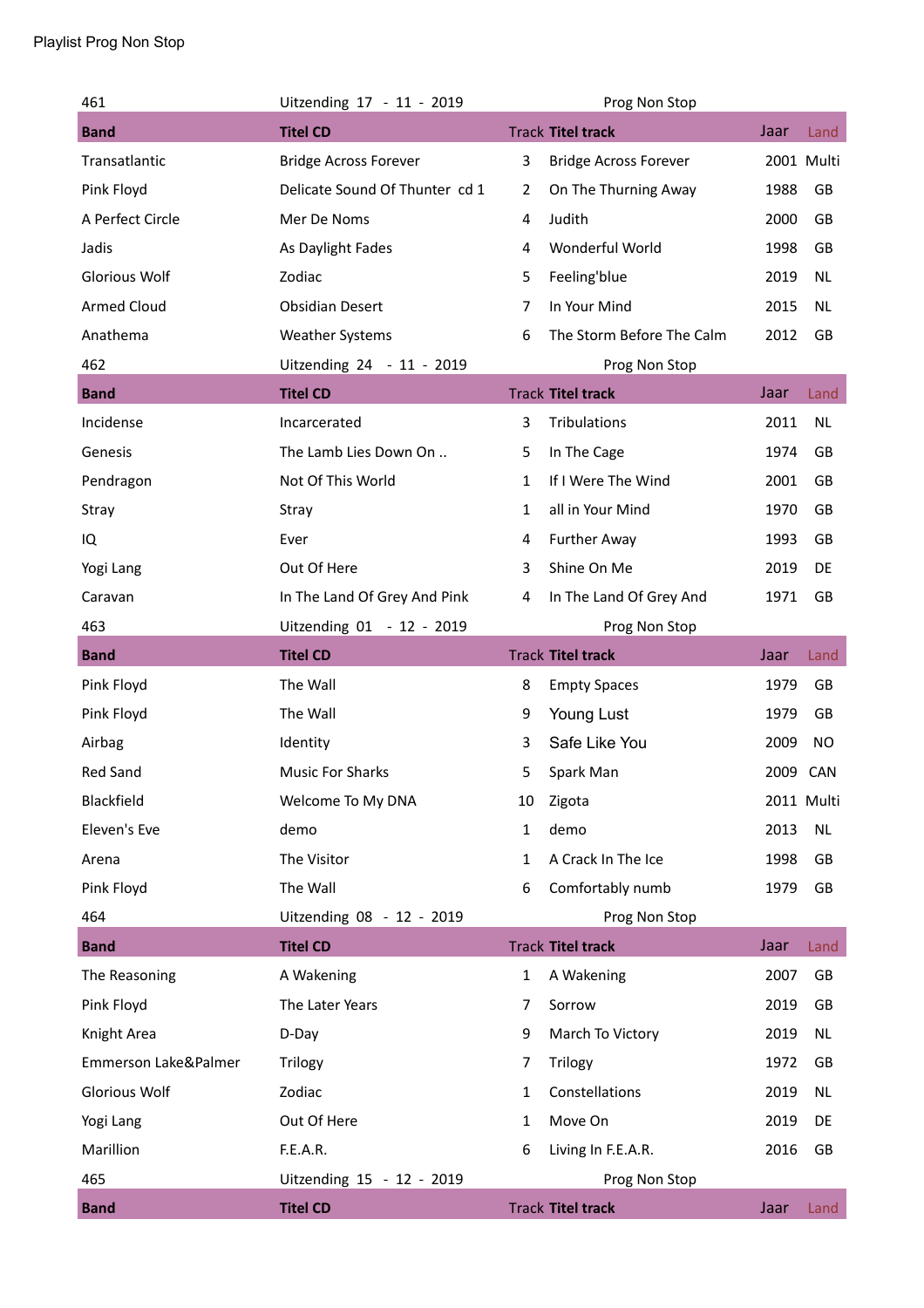| <b>RPWL</b>             | Tales From Outer Space                     | 2              | Welcome To The Freak Show  | 1989     | DE         |
|-------------------------|--------------------------------------------|----------------|----------------------------|----------|------------|
| Ayreon                  | Timeline<br>cd <sub>3</sub>                | 11             | Epilogue                   | 2008     | <b>NL</b>  |
| Mystery                 | Lies And Butterflies                       | 7              | Chrysalis                  | 2018 CAN |            |
| IQ                      | Ever                                       | 1              | The Darkest Hour           | 1993     | GB         |
| Cairo                   | Cairo                                      | 3              | Silent Winter              | 1994     | GB         |
| The Aurora Project      | Selling The Aggression                     | 7              | Newtopia                   | 2013     | <b>NL</b>  |
| <b>Sigur Ros</b>        | Takk                                       | 9              | Andvari                    | 2005     | IS         |
| 466                     | Uitzending 22 - 12 - 2019                  |                | Prog Non Stop              |          |            |
| <b>Band</b>             | <b>Titel CD</b>                            |                | <b>Track Titel track</b>   | Jaar     | Land       |
| Mostly Autumn           | Glass shadows                              | 2              | The Second Hand            | 2008     | GB         |
| Star One                | Victims Of The Modern Age                  | 6              | 24 Hours                   | 2010     | <b>NL</b>  |
| Opeth                   | My Arms Your Hearse                        | 7              | Credence                   | 1997     | <b>SW</b>  |
| Overhead                | Of Sun & Moon                              | 7              | Last Broadcast             | 2012     | <b>FIN</b> |
| King Crimson            | <b>Starless And Bible Black</b>            | 2              | Lament                     | 1974     | GB         |
| OSI                     | Free                                       | 4              | All Gone Now               | 2006     | GB         |
| <b>RPWL</b>             | The Gentle Art Of Music<br>CD <sub>2</sub> | 1              | Sleep                      | 2010     | DE         |
| Mystery                 | The World Is A Game                        | $\overline{2}$ | Pride                      | 2012     | Can        |
| Andy Jackson            | Signal To Noise                            | $\mathbf{1}$   | The Boy In The Forest      | 2014     | GB         |
| 467                     | Uitzending 29 - 12 - 2019                  |                | Prog Non Stop              |          |            |
| <b>Band</b>             | <b>Titel CD</b>                            |                | <b>Track Titel track</b>   | Jaar     | Land       |
| Pink Floyd              | Wish You Were Here                         | $\overline{2}$ | Welcome To The Machine     | 1975     | GB         |
| <b>RPWL</b>             | The RPWL Live Experience                   | 1              | Opel                       | 2009     | DE         |
| Pallas                  | The Blinding Darkness<br>cd <sub>1</sub>   | 1              | The Cross & The Crucible   | 2003     | GB         |
| The Flower Kings        | In Concert Tilburg<br>cd <sub>2</sub>      | 8              | Stardust We Are            | 2006     | <b>SW</b>  |
| Rush                    | A Show Of Hands                            | 4              | Marathon                   | 1989 CAN |            |
| Ayreon                  | Universe Ayreon Live<br>cd <sub>1</sub>    | 15             | And The Druids Turn To     | 2018     | <b>NL</b>  |
| Marillion               | All One Tonight<br>cd <sub>2</sub>         | 8              | Neverland                  | 2018     | GB         |
| <b>Roger Waters</b>     | Is This The Life We Really Want            | 7              | Bird In A Gale             | 1976     | GB         |
| 468                     | Uitzending 12 - 01 - 2020                  |                | Prog Non Stop              |          |            |
| <b>Band</b>             | <b>Titel CD</b>                            |                | <b>Track Titel track</b>   | Jaar     | Land       |
| Rush                    | <b>Moving Pictures</b>                     | 4              | Limelight                  | 1981     | Can        |
| A Luccassen & E Reekers | Songbook                                   | 18             | Take It Back               | 1994     | NL         |
| IQ                      | Ever                                       | 2              | <b>Fading Senses</b>       | 1993     | GB         |
| Rpwl                    | Tales From Outer Space                     | 6              | Give Birth To The Sun      | 2019     | DE         |
| <b>Glorious Wolf</b>    | Zodiac                                     | 5              | Feeling'blue               | 2019     | <b>NL</b>  |
| Overhead                | Haydenspark                                | 1              | Animation For The Poor man | 2018     | <b>FIN</b> |
| Silent Edge             | The Eyes Of The Shadow                     | 3              | <b>Wasted Lands</b>        | 2003     | <b>NL</b>  |
| <b>Cresent Moon</b>     | Dissonance                                 | 7              | The Fall                   | 2018     | <b>NL</b>  |
| Antimatter              | The Judas Table                            | 1              | <b>Black Eyed Man</b>      | 2015     | GB         |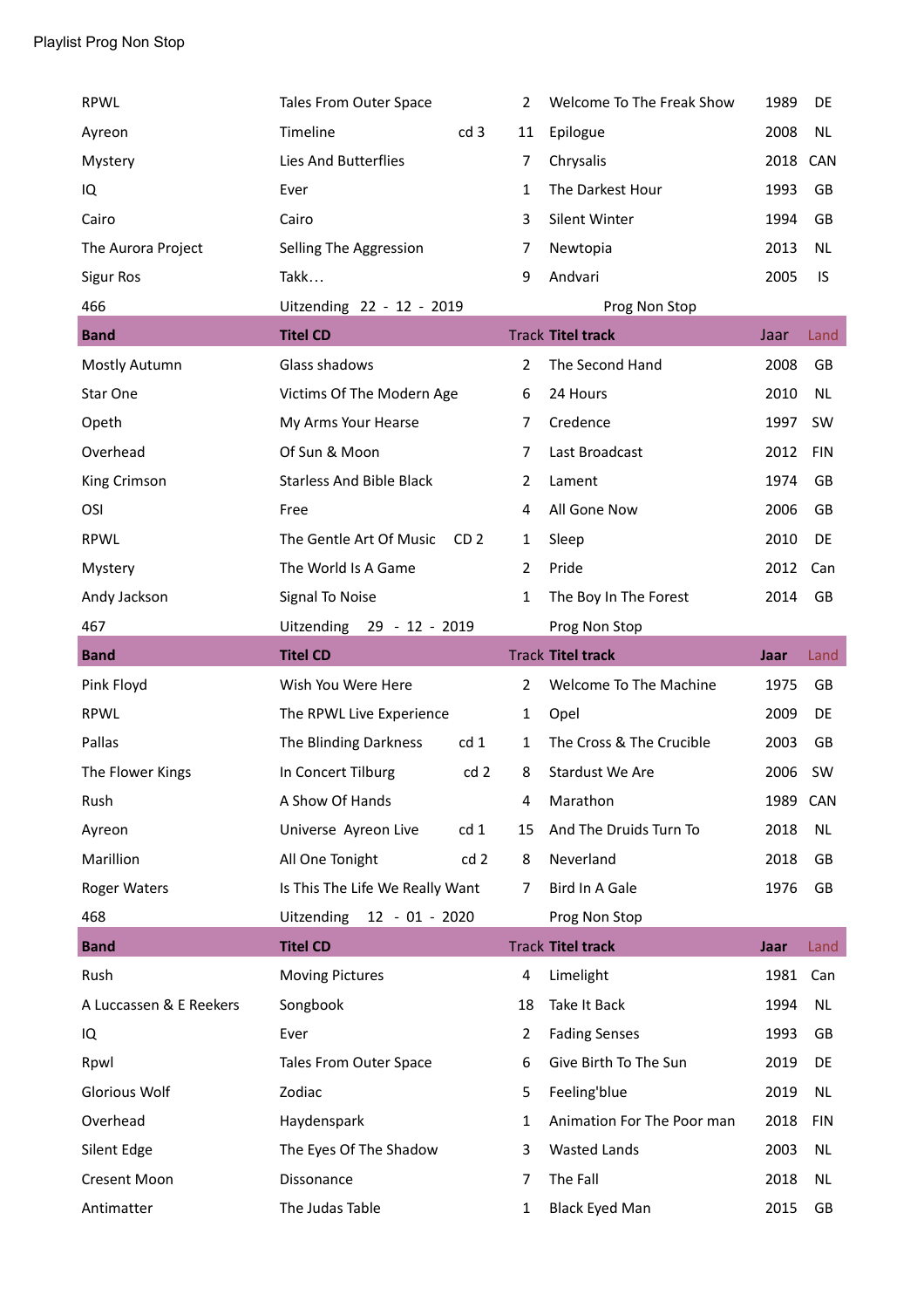| David Gilmour            | Rattle That Lock                    | 6              | In Any Tongue              | 2015     | GB         |
|--------------------------|-------------------------------------|----------------|----------------------------|----------|------------|
| 469                      | <b>Uitzending</b><br>19 - 01 - 2020 |                | Prog Non Stop              |          |            |
| <b>Band</b>              | <b>Titel CD</b>                     |                | <b>Track Titel track</b>   | Jaar     | Land       |
| Pendragon                | Man Who Climb Mountains             | 5              | Faces Of Light             | 2014     | GB         |
| Clepsydra                | Alone                               | 5              | Tuesday Night 5            | 2001     | <b>CH</b>  |
| Pink Floyd               | The Later Years                     | 9              | <b>High Hopes</b>          | 2019     | GB         |
| Knight Area              | D-Day                               | 3              | <b>Blood On The Risers</b> | 2019     | <b>NL</b>  |
| After Forever            | After Forever<br>(Floor Jansen)     | 8              | Cry With A Smile           | 2007     | <b>NL</b>  |
| Ayreon                   | The Dream Seqencer (Floor)          | $\overline{2}$ | My House On Mars           | 2000     | <b>NL</b>  |
| Rush                     | A Show Of Hands                     | 11             | The Rhythm Method          | 1989     | CAN        |
| Rush                     | A Show Of Hands                     | 12             | Force Ten                  | 1989     | <b>CAN</b> |
| <b>Bjorn Rijs</b>        | Forever Comes To And End            | 6              | Winter                     | 2017     | <b>NO</b>  |
| 470                      | Uitzending 26 - 01 - 2020           |                | Prog Non Stop              |          |            |
| <b>Band</b>              | <b>Titel CD</b>                     |                | <b>Track Titel track</b>   | Jaar     | Land       |
| The Alan Parsons project | I Robot                             | 1              | I Robot/I Would't Want To  | 1977     | GB         |
| <b>RPWL</b>              | Byond Man And Time                  | 2              | We Are What We Are         | 2012     | DE         |
| Mystery                  | Lies And Butterflies                | 6              | Where Dreams Come Alive    | 2018 CAN |            |
| Pink Floyd               | Londen 1966/1967                    | $\mathbf{1}$   | Interstellar Overdrive     | 1995     | GB         |
| Steven Wilson            | Hand.Cannot.Erase.                  | 5              | Routine                    | 2015     | GB         |
| Profuna Ocean            | Watching The Closing Sky            | 1              | Changing Legacy            | 2009     | <b>NL</b>  |
| Marillion                | Afraid Of Sunlight                  | 6              | Afraid Of Sunlight         | 1999     | GB         |
| 471                      | Uitzending 02 - 02 - 2020           |                | Prog Non Stop              |          |            |
| <b>Band</b>              | <b>Titel CD</b>                     |                | <b>Track Titel track</b>   | Jaar     | Land       |
| Ricocher                 | Quest For The Heartland             | 3              | Your Pride                 | 2000     | NL         |
| Riverside                | Wasteland                           | 5              | Lament                     | 2018     | PL         |
| Philhelmon               | Perpetual Immobile                  | 8              | Le Vol Des Papillons       | 2018     | <b>NL</b>  |
| Ozric Tentacles          | <b>Pungent Effulgent</b>            | 1              | Disolution                 | 2003     | GB         |
| <b>Sigur Ros</b>         | $\left( \ \right)$                  | 8              | Popplagið                  | 2002     | IS         |
| Klaatu                   | Klaatu                              | 1              | <b>Calling Occupants</b>   | 1978     | <b>CAN</b> |
| Genesis                  | Selling England By The Pound        | 3              | Firth Of Fifth             | 1973     | GB         |
| Fish                     | A Feast Of Consequences             | 10             | Other Side Of Me           | 2013     | GB         |
| 472                      | Uitzending 09 - 02 - 2020           |                | Prog Non Stop              |          |            |
| <b>Band</b>              | <b>Titel CD</b>                     |                | <b>Track Titel track</b>   | Jaar     | Land       |
| <b>Blind Ego</b>         | Mirror                              | 8              | Don't Ask Me Why           | 2007     | DE         |
| Rush                     | Hemispheres                         | 4              | La villa Strrangiato       | 1978     | CAN        |
| Blackfield               | Welcome To My DNA                   | 10             | Zigota                     | 2011     | GB         |
| Jeff wayne<br>(Fish)     | Spartakus cd 2                      | 2              | The Parting of the Ways    | 1992     | GB         |
| Eddie Mulder             | Dreamcatcher                        | 11             | Waves                      | 2015     | NL         |
| Pythagoras               | Live At Pulchri                     | 5              | Sapristi!                  | 2015     | <b>NL</b>  |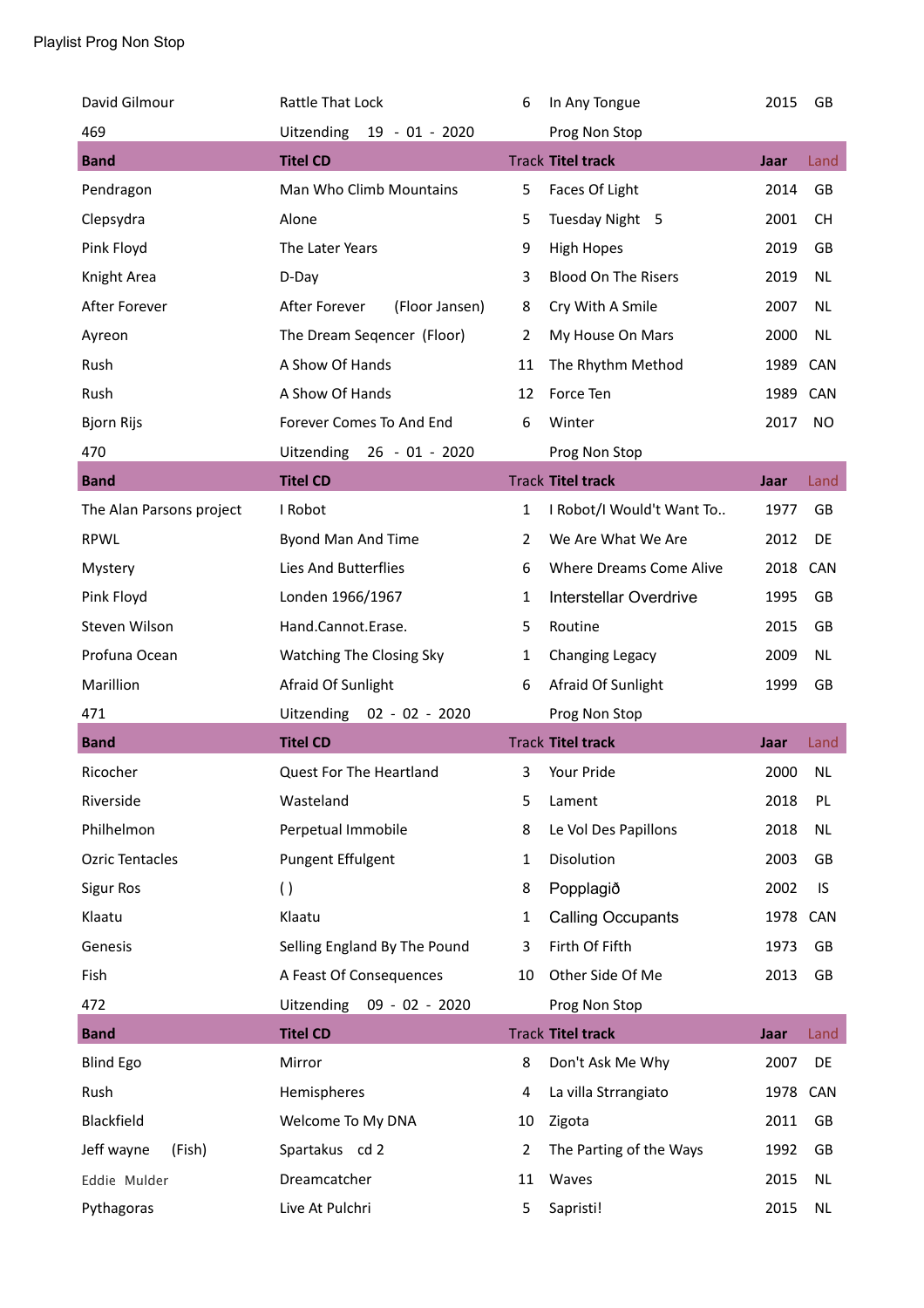| Antimatter          | An Epitaph                         | $\overline{2}$ | <b>Black Eyed Man</b>        | 2016     | GB         |
|---------------------|------------------------------------|----------------|------------------------------|----------|------------|
| The Moody Blues     | To Our Children Childrens          | 13             | <b>Watching And Waiting</b>  | 1969     | <b>GB</b>  |
| 473                 | Uitzending<br>$16 - 02 - 2020$     |                | Prog Non Stop                |          |            |
| <b>Band</b>         | <b>Titel CD</b>                    |                | <b>Track Titel track</b>     | Jaar     | Land       |
| Pendragon           | <b>Believe</b>                     | $\mathbf{1}$   | <b>Believe</b>               | 2005     | GB         |
| Pendragon           | <b>Believe</b>                     | $\overline{2}$ | No Place For The Innocent    | 2005     | GB         |
| Antimatter          | The Judas Table                    | 7              | Can Of Worms                 | 2015     | GB         |
| The Pineapple Thief | Hold Our Fire                      | $\overline{7}$ | White Mist                   | 2019     | GB         |
| Marillion           | <b>Marillion With Friends From</b> | 5              | This Strange Engine          | 2019     | GB         |
| Philhelmon          | Enjoy It While it Lasts            | $\mathbf{1}$   | The Final Frontier           | 2012     | NL         |
| Yogi Lang           | Out Of Here                        | 7              | <b>Early Morning Light</b>   | 2019     | DE         |
| Huis - A            | Neither In Heaven                  | 4              | Even Angels Sometimes Fall   | 2016 CAN |            |
| 474                 | Uitzending 23 - 02 - 2020          |                | Prog Non Stop                |          |            |
| <b>Band</b>         | <b>Titel CD</b>                    |                | <b>Track Titel track</b>     | Jaar     | Land       |
| Mystery             | Destiny?                           | $\overline{2}$ | Destiny?                     | 1998 CAN |            |
| <b>Talk Talk</b>    | Spirit Of Eden                     | 3              | I Believe In You             | 1988     | GB         |
| Genesis             | Nursery Cryme                      | 1              | The Musical Box              | 1971     | GB         |
| <b>Bruce Soord</b>  | All This Will Be Yours             | 7              | You Hear The Voices          | 2019     | GB         |
| Andy Jackson        | Signal To Noise                    | 5              | It All Came Crashing Down    | 2014     | GB         |
| The Aurora Project  | Selling The Aggression             | 7              | Newtopia                     | 2012     | <b>NL</b>  |
| Ayreon              | The Final Experiment               | 15             | Ayreon's Fate                | 1995     | NL         |
| 475                 | Uitzending 01 - 03 - 2020          |                | Prog Non Stop                |          |            |
| <b>Band</b>         | <b>Titel CD</b>                    |                | <b>Track Titel track</b>     | Jaar     | Land       |
| Pendragon           | Love Over Fear                     | $\overline{2}$ | <b>Starfish And The Moon</b> | 2020     | GB         |
| Leap Day            | Awaking The Muse                   | 1              | When Leaves Fall             | 2009     | <b>NL</b>  |
| Rush                | Clockwork Angels                   | 12             | The Garden                   | 2012 CAN |            |
| Knight Area         | D-Day                              | 5              | Omaha Beach                  | 2019     | NL         |
| Anathema            | <b>Distant Satellites</b>          | 1              | The Lost Song part 1         | 2014     | GB         |
| Anathema            |                                    |                |                              |          |            |
|                     | <b>Distant Satellites</b>          | $\overline{2}$ | The Lost Song part 2         | 2014     | GB         |
| Transatlantic       | SMPT                               | 2              | We All Need Some Light       |          | 2000 multi |
| Pendragon           | Love Over Fear                     | 7              | Water                        | 2020     | GB         |
| Unitopia            | Artiificial                        | 11             | Artiificial World            | 2010     | Au         |
| 476                 | Uitzending<br>$08 - 03 - 2020$     |                | Prog Non Stop                |          |            |
| <b>Band</b>         | <b>Titel CD</b>                    |                | <b>Track Titel track</b>     | Jaar     | Land       |
| Procol Harum        | A Whiter Shade Of Pale (singel)    | 1              | A Whiter Shade Of Pale       | 1967     | GB         |
| <b>Blind Ego</b>    | Liquid                             | 2              | Blackened                    | 2016     | DE         |
| Comedy Of Errors    | Fanfare & Fantasy                  | 6              | TheCause                     | 2013     | GB         |
| Galahad             | live cd 2<br>Solidarity            | 3              | Sleepers                     | 2015     | GB         |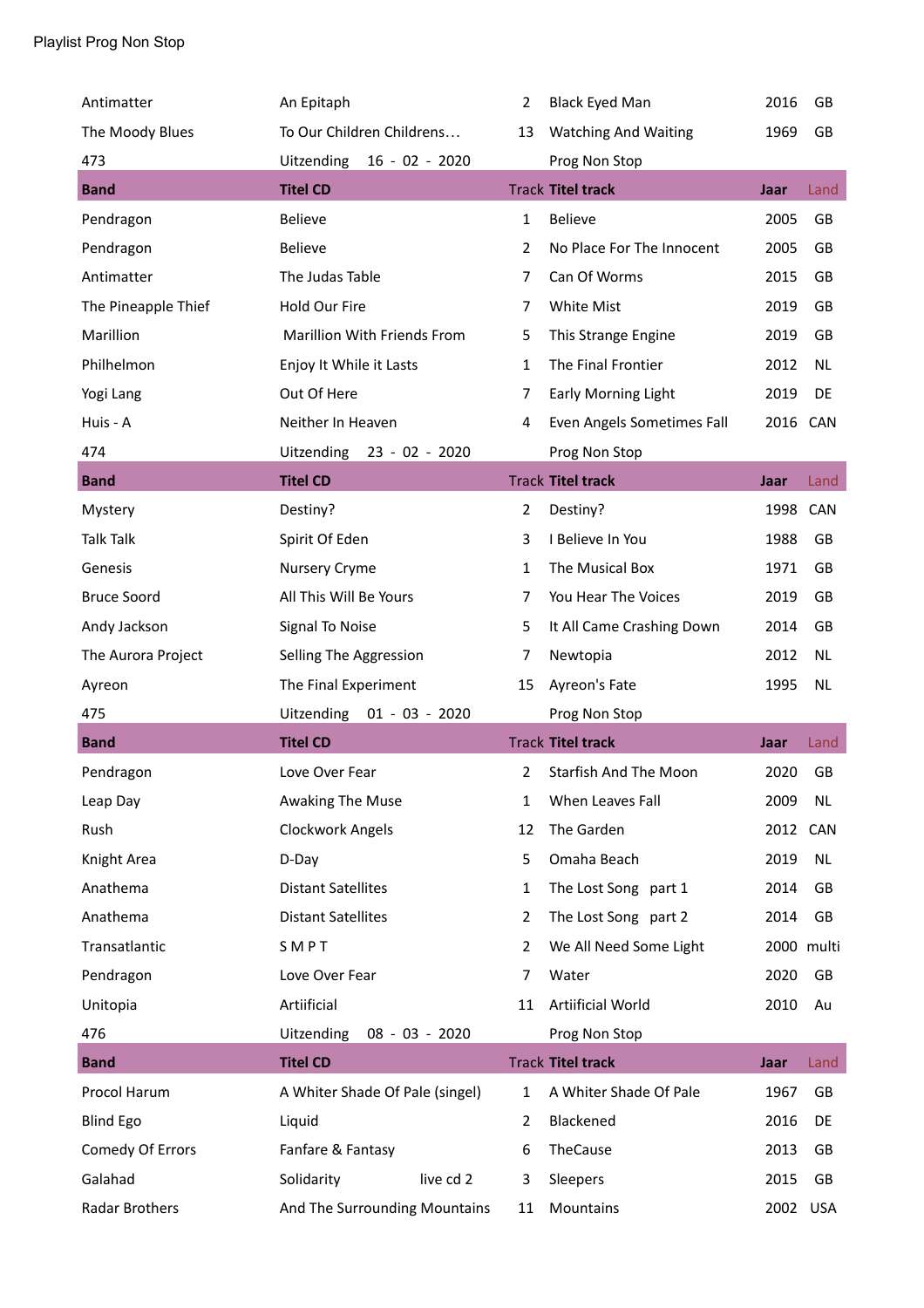| <b>Flower Kings</b> | Stardust We Are cd 1                           | 4              | Church Of Your Heart             | 1999 | <b>SE</b>  |
|---------------------|------------------------------------------------|----------------|----------------------------------|------|------------|
| Medea               | Northern Light                                 | 9              | War Of A Lost Child              | 2017 | <b>NL</b>  |
| Kitaro              | Silver Cloud                                   | $\mathbf{1}$   | Earth Born                       | 1984 | JP         |
| 477                 | Uitzending<br>15 - 03 - 2020                   |                | Prog Non Stop                    |      |            |
| <b>Band</b>         | <b>Titel CD</b>                                |                | <b>Track Titel track</b>         | Jaar | Land       |
| Marillion           | Script For A Jesters Tear                      | 5              | Chelsea Monday                   | 1983 | GB         |
| <b>Red Sand</b>     | <b>Music For Sharks</b>                        | $\mathbf{1}$   | <b>Empty Calender</b>            | 2009 | CAN        |
| Yes                 | The Yes Album                                  | $\mathbf{1}$   | Yours Is No Disgrace             | 1971 | GB         |
| Porcupine Tree      | Signify                                        | 6              | <b>Waiting Phase One&amp;Two</b> | 1996 | GB         |
| Pythagoras          | The Correlated                                 | $\mathbf{1}$   | Drama Queens For                 | 2010 | <b>NL</b>  |
| Anima Mundi         | InSomnia                                       | 4              | The Hunter                       | 2018 | CU         |
| IQ                  | Resistance                                     | 3              | <b>Stay Down</b>                 | 2019 | GB         |
| Mostly Autumn       | Passengers                                     | $\overline{2}$ | Something In Between             | 2004 | GB         |
| 478                 | Uitzending<br>$21 - 03 - 2020$                 |                | Prog Non Stop                    |      |            |
| <b>Band</b>         | <b>Titel CD</b>                                |                | <b>Track Titel track</b>         | Jaar | Land       |
| Ayreon              | <b>Electric Castle Live</b><br>cd 1            | $\mathbf{1}$   | Welcome To The New               | 2020 | <b>NL</b>  |
| Ayreon              | <b>Electric Castle Live</b><br>cd <sub>1</sub> | $\overline{2}$ | <b>Isis And Osiris</b>           | 2020 | <b>NL</b>  |
| Threshold           | <b>Wounded Land</b>                            | 5              | Surface To Air                   | 1993 | GB         |
| Yes                 | Relayer                                        | 3              | The Gates Of Delirium            | 1974 | GB         |
| OSI                 | Blood CD 1                                     | 2              | Terminal                         | 2009 | <b>USA</b> |
| Arena               | Contagion                                      | 5              | Spectre at the Feast             | 2003 | GB         |
| Arena               | Contagion                                      | 6              | <b>Never Ending Night</b>        | 2003 | GB         |
| Pink Floyd          | The Division Bell                              | 11             | <b>High Hopes</b>                | 1994 | GB         |
| 479                 | Uitzending 29 - 03 - 2020                      |                | Prog Non Stop                    |      |            |
| <b>Band</b>         | <b>Titel CD</b>                                |                | <b>Track Titel track</b>         | Jaar | Land       |
| Anathema            | We're Here Because We're Here                  | $\mathbf{1}$   | Thin Air                         | 2010 | GB         |
| Knight Area         | Nine Paths                                     | $\overline{2}$ | Summerland                       | 2011 | <b>NL</b>  |
| Geoff Mann Band     | Ministry Of The Interior                       | 5              | Dayspring                        | 1991 | GB         |
| Pink Floyd          | A Momentary Lapse Of Reason                    | 10             | Sorrow                           | 1987 | GB         |
| Saga                | <b>Steel Umbrellas</b>                         | 5              | Say Goodbye To Hollywood         | 1994 | <b>USA</b> |
| Porcupine Tree      | In Absentia                                    | 5              | <b>Gravity Eyelide</b>           | 2002 | GB         |
| Fish                | 13 th Star                                     | $\overline{2}$ | Square Go                        | 2007 | GB         |
| Pallas              | Wearewhoweare                                  | 1              | Shadow Of The Sun                | 2014 | GB         |
| Tangerine Dream     | <b>Underwater Sunlight</b>                     | 3              | Dolphin Dance                    | 1986 | DE         |
| 480                 | Uitzending<br>05 - 04 - 2020                   |                | Prog Non Stop                    |      |            |
| <b>Band</b>         | <b>Titel CD</b>                                |                | <b>Track Titel track</b>         | Jaar | Land       |
| Yogi Lang           | Out Of Here                                    | 5              | Love Is All Around               | 2019 | DE         |
| Pendragon           | Love Over Fear                                 | 3              | Truth and Lies                   | 2020 | GB         |
| The Pineapple Thief | Hold Our Fire                                  | 9              | Shed A Light                     | 2019 | GB         |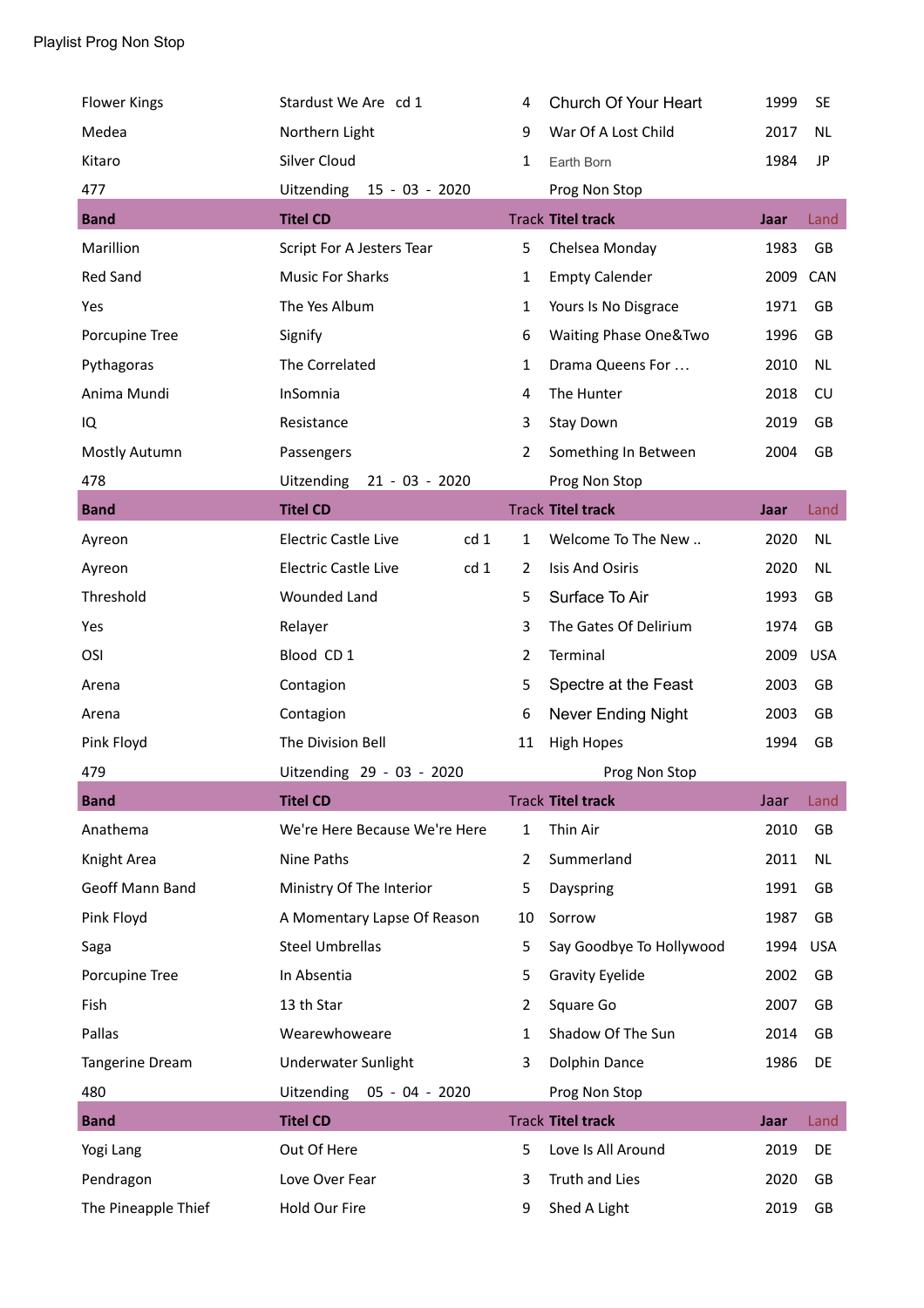| Days Between Stations | In Extremis                                    | 3            | Visionary                    | 2013 USA |            |
|-----------------------|------------------------------------------------|--------------|------------------------------|----------|------------|
| Spock's Beard         | Noise Floor                                    | 4            | Have We All Gone Crazy Yet   | 2018     | <b>USA</b> |
| Ayreon                | cd <sub>1</sub><br><b>Electric Castle Live</b> | 8            | The Garden Of Emotions       | 2020     | NL         |
| <b>Sleeping Pulse</b> | Under The Same Sky                             | 4            | The Puppeteer                | 2014     | GB         |
| 481                   | Uitzending 11 - 04 - 2020                      |              | Prog Non Stop                |          |            |
| <b>Band</b>           | <b>Titel CD</b>                                |              | <b>Track Titel track</b>     | Jaar     | Land       |
| Ayreon                | <b>Actual Fantasy</b>                          | 3            | The Stranger From Within     | 1996     | <b>NL</b>  |
| Marillion             | Sounds That Can't Be Made                      | 7            | Lucky Man                    | 2012     | GB         |
| Wings Of Steel        | Face The Truth                                 | 9            | I Can Reach You              | 1995     | <b>NL</b>  |
| Snowy White           | Keep Out-We Are Toxic                          | 9            | When The Rains Don't Come    | 1999     | GB         |
| Shadow Gallery        | Legacy                                         | 6            | First Light                  | 2001     | <b>USA</b> |
| Opeth                 | My Arms. Your Hearse                           | 7            | Credence                     | 2000     | <b>USA</b> |
| Fish                  | A Feast Of Consequences                        | 6            | Crucifix Corner              | 2013     | GB         |
| Vangelis              | Heaven And Hell                                | 1            | So Long Ago, So Clear        | 1975     | GR         |
| 482                   | Uitzending 19 - 04 - 2020                      |              | Prog Non Stop                |          |            |
| <b>Band</b>           | <b>Titel CD</b>                                |              | <b>Track Titel track</b>     | Jaar     | Land       |
| Anathema              | <b>Distant Satellites</b>                      | 8            | Firelight                    | 2014     | GB         |
| Anathema              | <b>Distant Satellites</b>                      | 9            | <b>Distant Satellites</b>    | 2014     | GB         |
| Mostly Autumn         | Heart Full Of Sky                              | 3            | Pocket Watch                 | 2007     | <b>GB</b>  |
| Metamorphosis         | After All These Years                          | 4            | Didn't We Know               | 2001     | GB         |
| Wallenstein           | <b>Cosmic Century</b>                          | 5            | Song Of Wire                 | 1973     | DE         |
| Rush                  | A Farewell To Kings                            | 4            | Cinderella Man               | 1977     | CAN        |
| Bagheera              | Door To Deliverance                            | 3            | A Father's Face              | 1995     | <b>NL</b>  |
| Ayreon                | <b>Ayreonauts Only</b>                         | 6            | Original Hippie's Amazing T. | 2000     | <b>NL</b>  |
| 483                   | Uitzending 26 - 04 - 2020                      |              | Prog Non Stop                |          |            |
| <b>Band</b>           | <b>Titel CD</b>                                |              | <b>Track Titel track</b>     | Jaar     | Land       |
| Fields                | Fields                                         | $\mathbf{1}$ | A Friend Of Mind             | 1971     | GB         |
| <b>RPWL</b>           | The RPWL Experience                            | 2            | Breathe In Breathe Out       | 2008     | DE         |
| Freedom To Glide      | Rain                                           | 1            | Rain Part 1                  | 2013     | GB         |
| Anima Mundi           | The Lamplighter                                | 5            | The Dream Child Behind       | 2013     | CU         |
| Fish                  | Raingods With Zippos                           | 1            | Tumbledown                   | 1999     | GB         |
| A Perfect Circle      | Mer De Noms                                    | 5            | Orestes                      | 2000     | GB         |
| <b>Armed Cloud</b>    | <b>Obsidian Desert</b>                         | $\mathbf{1}$ | <b>Obsidian Desert</b>       | 2015     | <b>NL</b>  |
| Transatlantic         | The Whirlwind                                  | 6            | Rose Colored Glasses         |          | 2009 Multi |
| Transatlantic         | The Whirlwind                                  | 7            | Evermore                     |          | 2009 Multi |
| 484                   | Uitzending 03 - 05 - 2020                      |              | Prog Non Stop                |          |            |
| <b>Band</b>           | <b>Titel CD</b>                                |              | <b>Track Titel track</b>     | Jaar     | Land       |
| Aragon                | Don't Bring The Rain                           | 6            | Cry Out                      | 1988     | GB         |
| Threshold             | Psychedelicatessen                             | 7            | He Is I Am                   | 1994     | GB         |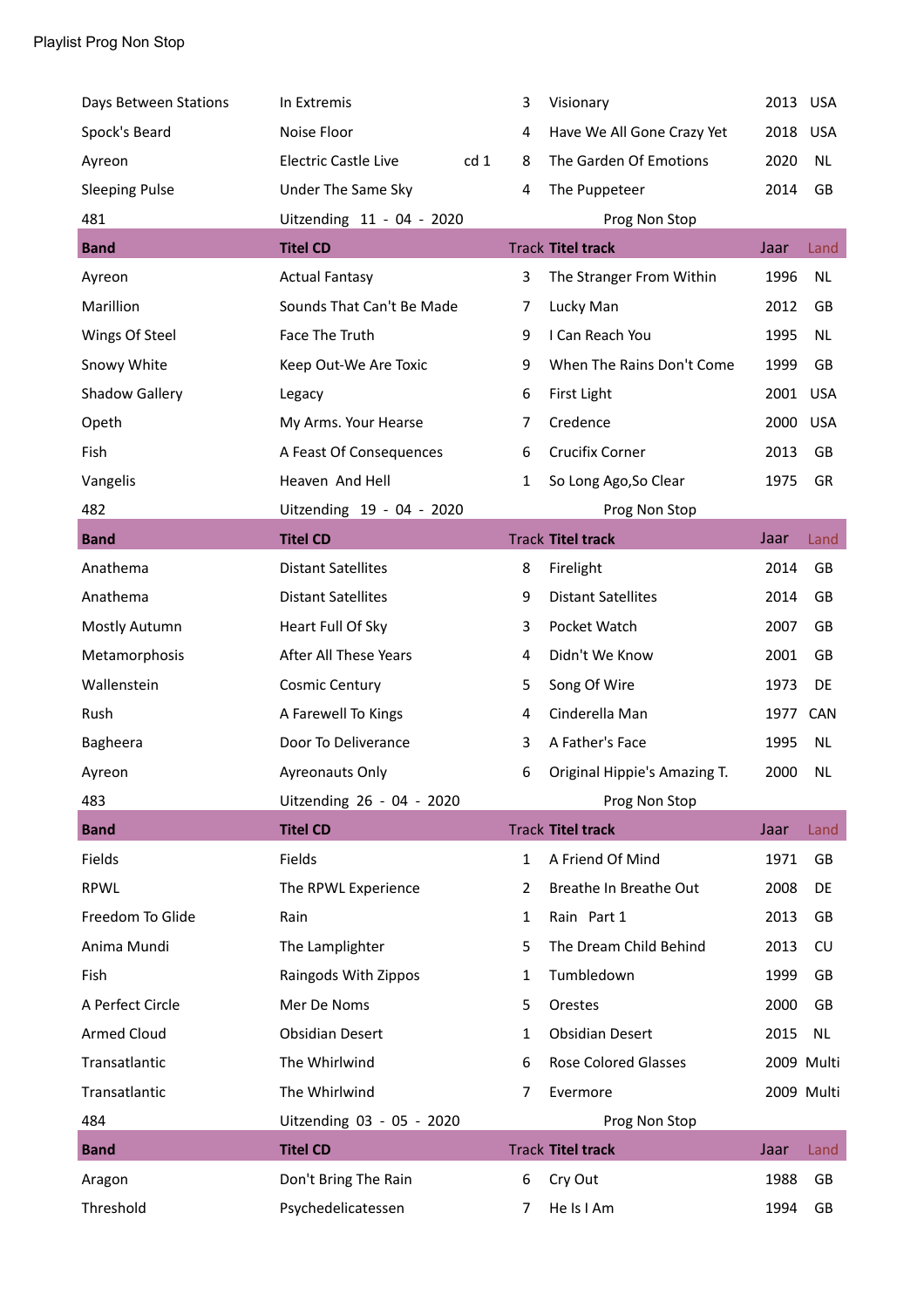| Pallas               | The Sentinel                     | 3            | <b>Arrive Alive</b>        | 1992     | GB         |
|----------------------|----------------------------------|--------------|----------------------------|----------|------------|
| Ray Wilson           | Change                           | 2            | Goodbye Baby Blue          | 2003     | GB         |
| Marillion            | cd <sub>2</sub><br>Marbless      | 3            | Don't Hurt Yourself        | 2004     | <b>GB</b>  |
| Steven Wilson        | Insurgentes                      | 1            | Harmony Korine             | 2008     | GB         |
| Sylvan               | Presets                          | 1            | One Step Beyond            | 2006     | DE         |
| Airbag               | Identity                         | 3            | Safe Like You              | 2009     | <b>NO</b>  |
| Aurora Project       | Prog NL                          | 5            | Alles Is Een               | 2011     | NL         |
| Erik Norlander       | Music Machine<br>cd <sub>2</sub> | 5            | Metamorphosis              | 2003     | <b>USA</b> |
| 485                  | Uitzending 10 - 05 - 2020        |              | Prog Non Stop              |          |            |
| <b>Band</b>          | <b>Titel CD</b>                  |              | <b>Track Titel track</b>   | Jaar     | Land       |
| <b>Roger Waters</b>  | In The Flesh                     | 4            | Mother                     | 2000     | GB         |
| The Reasoning        | Dark Angel                       | 8            | Breaking The 4th Wall      | 2008     | GB         |
| Spock's Beard        | Octane                           | 4            | She Is Everything          | 2005     | <b>USA</b> |
| Satellite            | Into The Night                   | 7            | Forgiven And Forgotten     | 2007     | PL         |
| <b>Red Sand</b>      | Crush The Seed                   | 7            | Woman                      | 2020 CAN |            |
| Opeth                | Heritage                         | 9            | Folklore                   | 2011     | ZW         |
| <b>Sigur Ros</b>     | $\left( \ \right)$               | 4            | Untitled (Njósnavélin)     | 2002     | IS         |
| 486                  | Uitzending 17 - 05 - 2020        |              | Prog Non Stop              |          |            |
| <b>Band</b>          | <b>Titel CD</b>                  |              | <b>Track Titel track</b>   | Jaar     |            |
| Pink floyd           | <b>Division Bell</b>             | 10           | Lost For Words             | 1994     | GB         |
|                      |                                  |              |                            |          |            |
| Dianoya              | Lidocaine                        | 7            | <b>Best Wishes</b>         | 2012     | PL         |
| Riverside            | Second Live Syndrome             | 2            | Volte-Face                 | 2005     | PL         |
| PBII                 | 1000 Wishes                      | 12           | Into The Light             | 2012     | NL         |
| Subsignal            | Touchstones                      | 4            | The Size Of Light On Earth | 2011     | DE         |
| Pagans Mind          | God's Equation                   | 3            | <b>United Alliance</b>     | 2007     | <b>NO</b>  |
| <b>Guilt Machine</b> | On This Perfect Day              | $\mathbf{1}$ | <b>Twisted Coil</b>        | 2009     | NL         |
| Mindgames            | <b>MMX</b>                       | 3            | In MynHumble Opinion       | 2010     | BE         |
| Shadow Circus -      | On A Dark And Stormy Night       | 2            | Daddy's Gone               | 2012     | <b>USA</b> |
| 487                  | Uitzending 31 - 05 - 2020        |              | Prog Non Stop              |          |            |
| <b>Band</b>          | <b>Titel CD</b>                  |              | <b>Track Titel track</b>   | Jaar     |            |
| <b>Blind Ego</b>     | Liquid                           | 2            | Blackened                  | 2016     | DE         |
| Cairo                | Cairo                            | 4            | Between The Lines          | 1994     | <b>USA</b> |
| Pendragon            | The Window Of Live               | $\mathbf{1}$ | The Walls Of Babylon       | 1993     | GB         |
| <b>PTS</b>           | Nightlines                       | 4            | Welcome To The Real World  | 1992     | NL         |
| Porcupine Tree       | In Absentia                      | 11           | <b>Strip The Soul</b>      | 2002     | GB         |
| Clepsydra            | The Gap                          | 2            | You                        | 2020     | <b>CH</b>  |
| <b>Glorious Wolf</b> | Zodiac                           | 5            | Feeling'blue               | 2019     | NL         |
| 488                  | Uitzending 07 - 06 - 2020        |              | Prog Non Stop              |          |            |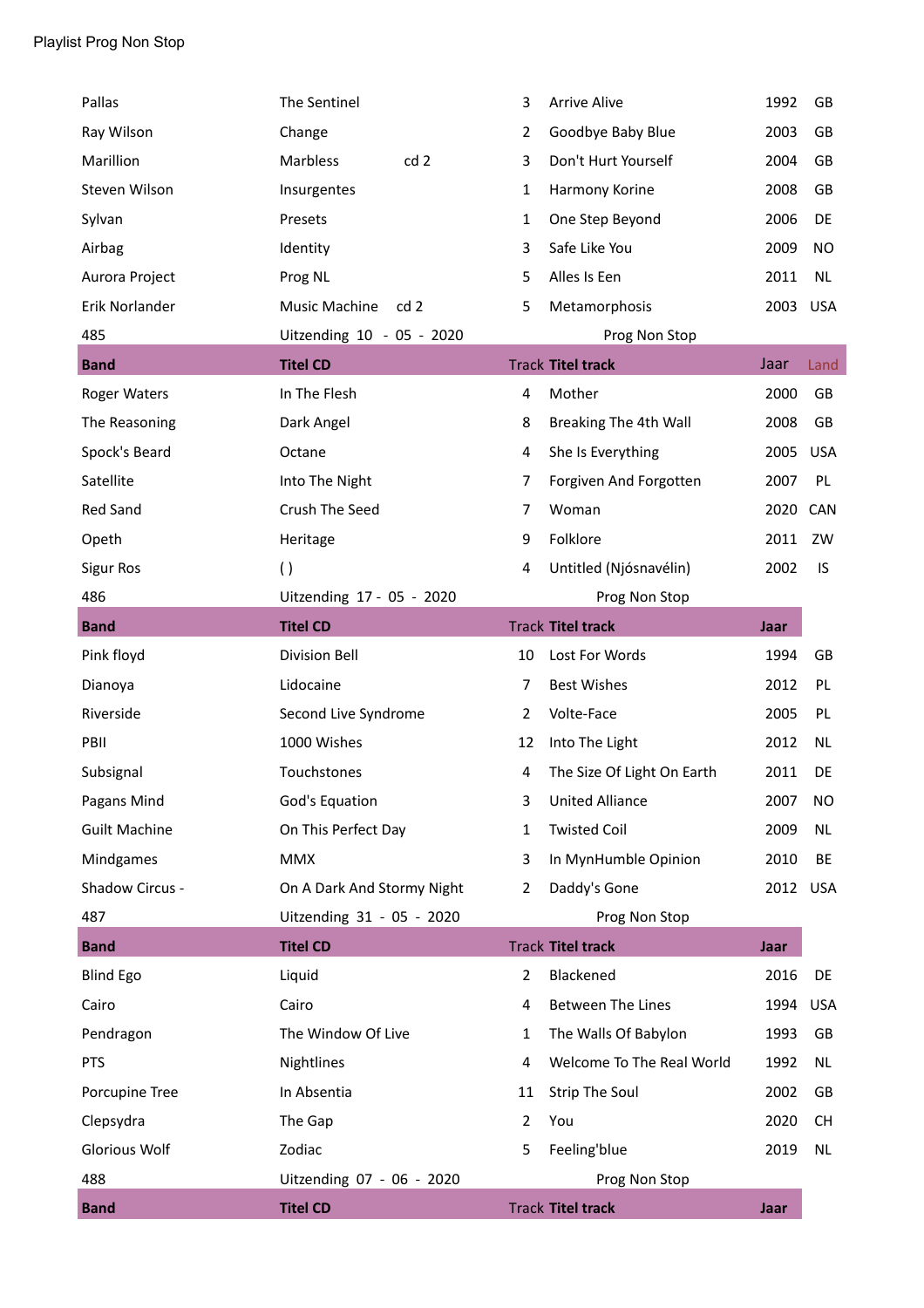| Lajos Sitas           | Snowflake                    | $\mathbf{1}$   | <b>Embrace The Light</b>    | 2009     | DE         |
|-----------------------|------------------------------|----------------|-----------------------------|----------|------------|
| The Lens              | A Word In Your Eys           | $\mathbf{1}$   | Sleep Until You Wake        | 2002     | GB         |
| Sylvium               | Waiting For The Noise        | $\overline{2}$ | Signal To Noise             | 2015     | <b>NL</b>  |
| Rain                  | Freedom To Glide             | 10             | When The Whistle Blows      | 2013     | GB         |
| <b>Sleeping Pulse</b> | Under The Same Sky           | 4              | The Puppeteer               | 2001     | GB         |
| Lens                  | Regeneration                 | 6              | <b>Full Of Stars</b>        | 2010     | GB         |
| <b>Sigur Ros</b>      | $\left( \ \right)$           | 6              | Untitled (E-bow)            | 2001     | IS         |
| Lajos Sitas           | Snowflake                    | 8              | Memory Of Your Soul         | 2009     | DE         |
| 489                   | Uitzending 14 - 06 - 2020    |                | Prog Non Stop               |          |            |
| <b>Band</b>           | <b>Titel CD</b>              |                | <b>Track Titel track</b>    | Jaar     |            |
| Porcupine Tree        | Signify                      | $\mathbf{1}$   | Bornlivedie                 | 2003     | GB         |
| Porcupine Tree        | Signify                      | 3              | The Sleep Of No Dreaing     | 2003     | GB         |
| Yes                   | .90125                       | 3              | It Can Happen               | 1983     | GB         |
| Queensryche           | Empire                       | 3              | Jet City Women              | 1990     | <b>USA</b> |
| Threshold             | <b>Wounded Land</b>          | 5              | Surface To Air              | 1993     | GB         |
| Transatlantic         | <b>Bridge Across Forever</b> | $\overline{2}$ | Suite Charlotte Pike        |          | 2001 multi |
| Mystery               | Destiny?                     | 3              | Slave To Liberty            | 1998 CAN |            |
| Marillion             | Afraid Of Sunlight           | 3              | Beautiful                   | 1995     | GB         |
| <b>RPWL</b>           | Tales From Outer Space       | 1              | A New Word                  | 2019     | DE         |
|                       |                              |                |                             |          |            |
| 490                   | Uitzending 21 - 06 - 2020    |                | Prog Non Stop               |          |            |
| <b>Band</b>           | <b>Titel CD</b>              |                | <b>Track Titel track</b>    | Jaar     | Land       |
| Manferd man           | Solar Fire                   | $\mathbf{1}$   | Father Of Day Father Of     | 1973     | GB         |
| Dream Theater         | Octavarium                   | 4              | I Walk Beside You           | 2005     | <b>USA</b> |
| Camel                 | <b>Stationary Traveller</b>  | 3              | Vapos                       | 1984     | GB         |
| Antimatter            | Lights Out                   | 2              | Everything You Know Is      | 2003     | GB         |
| David Gilmour         | About Face                   | 8              | Cruise                      | 1984     | GB         |
| Jadis                 | More Than Meets The Eye      | 6              | The Beginning And The End   | 2005     | GB         |
| Mangrove              | <b>Beyond Reality</b>        | 1              | Daydreamer's Nightmare      | 2009     | <b>NL</b>  |
| Moonrise              | Soul's Inner Pendulum        | 5              | <b>Empty Lines</b>          | 2009     | PL         |
| Moonrise              | Soul's Inner Pendulum        | 7              | Feeling Like I lost My Mind | 2009     | PL         |
| 491                   | Uitzending 28 - 06 - 2020    |                | Prog Non Stop               |          |            |
| <b>Band</b>           | <b>Titel CD</b>              |                | <b>Track Titel track</b>    | Jaar     | Land       |
| Ayreon                | The Dream Sequencer          | $\mathbf{1}$   | The Dream Sequencer         | 2000     | <b>NL</b>  |
| Geddy Lee             | My Favorite Headache         | 11             | Grace To Grace              | 2000 CAN |            |
| Porcupine Tree        | Deadwing                     | 6              | Mellotron Scratch           | 2005     | GB         |
| No - Man              | Together We're Stranger      | 6              | Back When You W. Beautiul   | 2003     | GB         |
| Saturnus              | Veronica Decides To Die      | 5              | All Alone                   | 2010     | DK         |
| A Perfect Circle      | Mer De Nums                  | 5              | Orestes                     | 2000     | <b>USA</b> |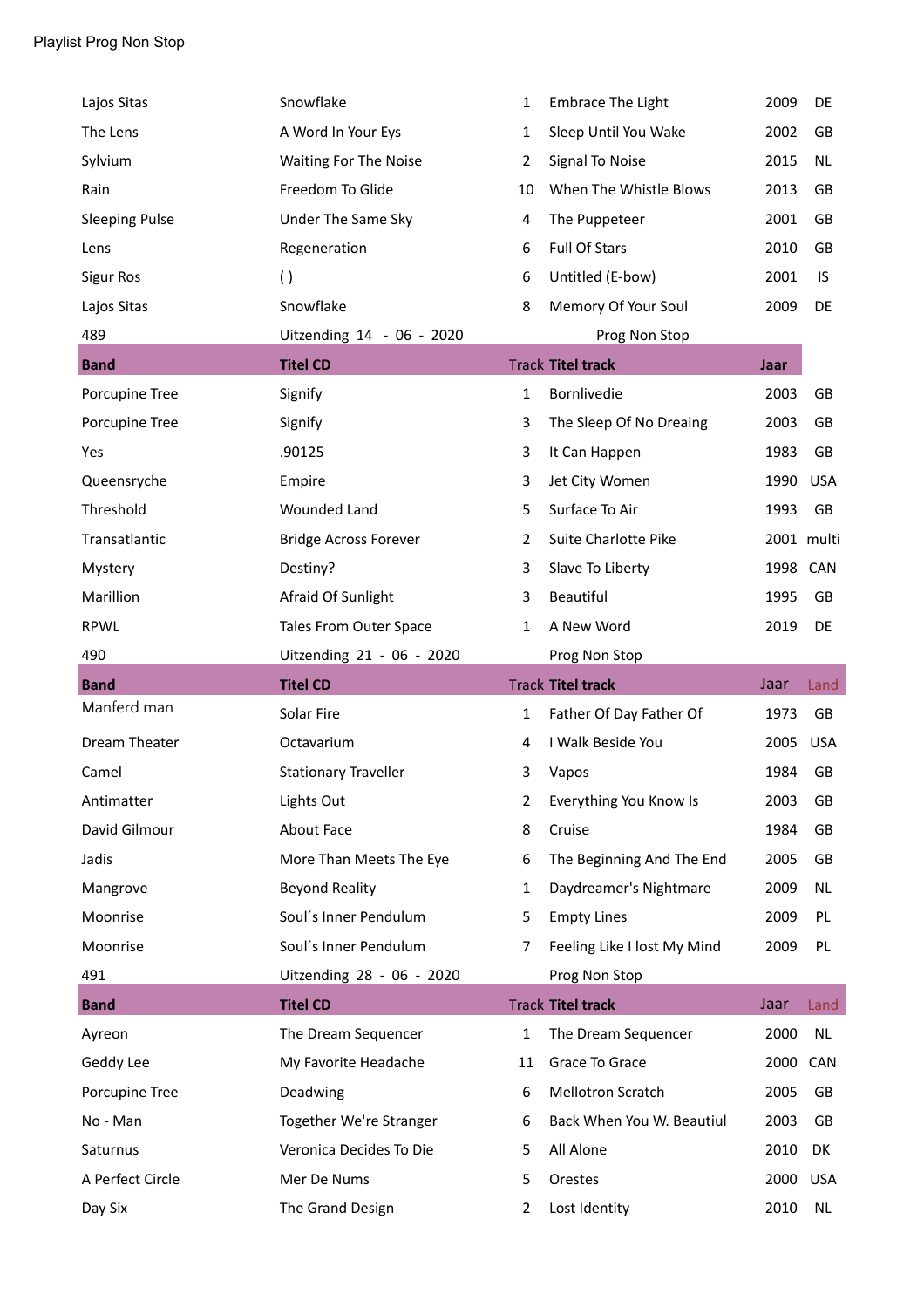| Dream Theater            | G H The light Side            | 2              | To Live Forever            | 1994 USA |            |
|--------------------------|-------------------------------|----------------|----------------------------|----------|------------|
| Arena                    | Peper & Ghost                 | $\overline{2}$ | Smoke And mirrors          | 2008     | GB         |
| <b>Electric Mud</b>      | Quiet Days On Earth           | 5              | Wading Through The Water   | 2020     | DE         |
| Anima Mundi              | The Lamplighter               | 4              | The Human House            | 2013     | CU         |
| Anathema                 | We're Here Because We're Here | 10             | Hindsighht                 | 2010     | GB         |
| 492                      | Uitzending 05 - 07 - 2020     |                | Prog Non Stop              |          |            |
| <b>Band</b>              | <b>Titel CD</b>               |                | <b>Track Titel track</b>   | Jaar     | Land       |
| Aurora Project           | Unspoken Words                | 12             | <b>Nocturnal Lament</b>    | 2005     | <b>NL</b>  |
| Shadowland               | Mad As A Hatter               | $\overline{2}$ | United States Of Insanity  | 1996     | UK         |
| Opeth                    | Watershed                     | 5              | Porcelain Heart            | 2008     | <b>SE</b>  |
| Pink Floyd               | Meddle                        | 3              | Fearless                   | 1971     | UK         |
| Porcupine Tree           | The Sky Moves Sideways        | 3              | The Moon Touches Your      | 1995     | <b>UK</b>  |
| Cliffhanger              | Not To Be Or Not To Be !      | 3              | The Artist                 | 1996     | NL         |
| Marillion                | Misplaced Childhood           | 8              | <b>Blind Curve</b>         | 1985     | UK         |
| <b>Red Sand</b>          | Crush The Seed                | $\overline{2}$ | Were They Born Like That   | 2020 CAN |            |
| 493                      | Uitzending 12 - 07 - 2020     |                | Prog Non Stop              |          |            |
| <b>Band</b>              | <b>Titel CD</b>               |                | <b>Track Titel track</b>   | Jaar     | Land       |
| <b>Richard Wright</b>    | Wet Dream                     | $\overline{2}$ | Against The odds           | 1978     | GB         |
| Mindgames                | <b>MMX</b>                    | $\mathbf{1}$   | The Source                 | 2010     | BE         |
| The Aurora Project       | Shadow Border                 | 5              | Another dream              | 2009     | <b>NL</b>  |
| Fish                     | Raingods With Zippos          | 5              | Faihhealer                 | 1999     | GB         |
| Arena                    | Songs From The Lions Cage     | $\mathbf{1}$   | Out Of The Wilderness      | 1995     | GB         |
| Tiamat                   | Wildhoney                     | 13             | When You're In             | 1994     | <b>SE</b>  |
| Pendragon                | Men Who Climb Mountains       | 2              | <b>Beautiful Soul</b>      | 2014     | GB         |
| Steven Wilson            | Insurgentes                   | 3              | Salvaging                  | 2008     | GB         |
| The Moon Seven Times     | $7 = 49$                      | 4              | Crybaby                    | 1994     | <b>USA</b> |
| 494                      | Uitzending 19 - 07 - 2020     |                | Prog Non Stop              |          |            |
| <b>Band</b>              | <b>Titel CD</b>               |                | <b>Track Titel track</b>   | Jaar     | Land       |
| Rock 4                   | Because                       | $\mathbf{1}$   | <b>Breathe</b>             | 2016     | <b>NL</b>  |
| Profuna Ocean            | In Vacuum                     | 1              | <b>Thousand Yard Stare</b> | 2016     | NL         |
| <b>Steve Rothery</b>     | The Ghosts Of Pripyat         | 3              | Old Man Of The Sea         | 2014     | GB         |
| Supertramp               | Supertramp                    | 5              | Maybe I'm a Beggar         | 1970     | GB         |
| <b>Electric Mud</b>      | Quiet Days On Earth           | 6              | The Echoes Of Acheron      | 2020     | DE         |
| Philhelmon               | Enjoy It While it Lasts       | 6              | Warchild                   | 2016     | <b>NL</b>  |
| The Alan Parsons Project | <b>EVE</b>                    | 7              | Don't Hold Back            | 1984     | GB         |
| Roger Waters             | Amused To Death               | 13             | It's A Miracle             | 1992     | GB         |
| <b>Roger Waters</b>      | Amused To Death               | 14             | Amused To Death            | 1992     | GB         |
| 495                      | Uitzending 26 - 07 - 2020     |                | Prog Non Stop              |          |            |
| <b>Band</b>              | <b>Titel CD</b>               |                | <b>Track Titel track</b>   | Jaar     | Land       |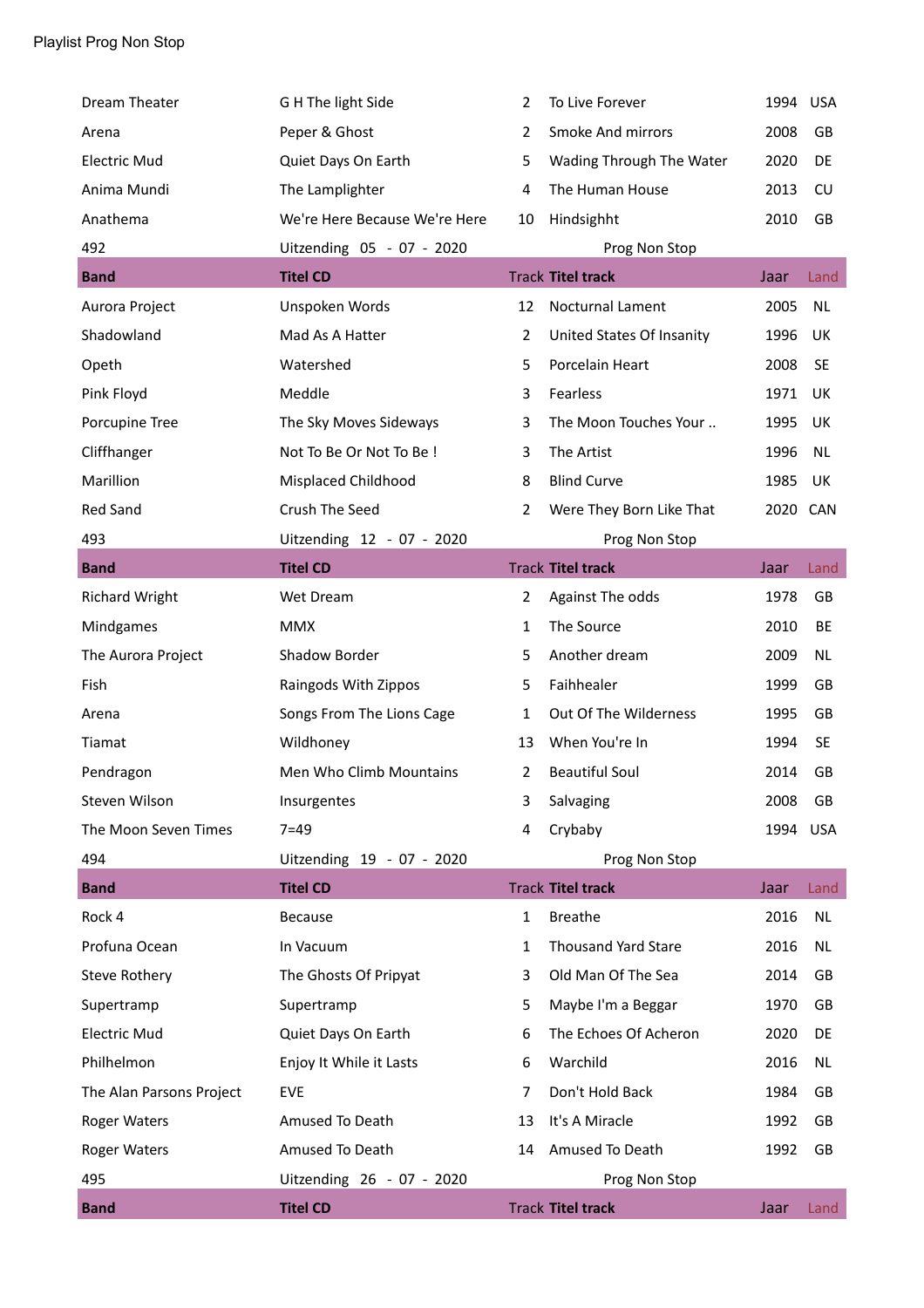| Fleetwood Mac                | Jigsaw Puzzle Blues                 | 2              | Albatros                    | 1968 | GB         |
|------------------------------|-------------------------------------|----------------|-----------------------------|------|------------|
| Fleetwood Mac                | Oh Well                             | 3              | Green Manalishi             | 1969 | <b>GB</b>  |
| Anathema                     | <b>Distant Satellites</b>           | 9              | <b>Distant Satellites</b>   | 2014 | GB         |
| Spock's Beard                | Noise Floor                         | 4              | Have We All Gone Crazy      | 2018 | <b>USA</b> |
| Yes                          | The Yes Album                       | 1              | Yours Is No Discrace        | 1971 | GB         |
| Opeth                        | <b>Blackwater Park</b>              | 3              | Harvest                     | 2001 | <b>USA</b> |
| Epica                        | Design Your Universe                | 9              | <b>Tides Of Time</b>        | 2009 | <b>NL</b>  |
| Fleetwood Mac                | The Pious Bird of Good Omen         | $\mathbf{1}$   | Need You Love So Bad        | 1969 | <b>GB</b>  |
| 496                          | Uitzending 02 - 08 - 2020           |                | Prog Non Stop               |      |            |
| <b>Band</b>                  | <b>Titel CD</b>                     |                | <b>Track Titel track</b>    | Jaar | Land       |
| Arena                        | Contagium                           | $\mathbf{1}$   | On The Edge Of Despair      | 2004 | GB         |
| Ayreon                       | <b>Actual Fantasy</b>               | 4              | <b>Computer Eyes</b>        | 1996 | NL         |
| <b>PTS</b>                   | Nightlines                          | 5              | Out Of The Haze             | 1992 | <b>NL</b>  |
| Parzivals Eye                | Fragments                           | 7              | Disguise                    | 2009 | DE         |
| Gazpacho                     | <b>Tick Tock</b>                    | $\mathbf{1}$   | Desert Flight               | 2009 | GB         |
| Spock's Beard                | <b>Brief Nocturnes And Dreamles</b> | 3              | A Treasure Abandoned        | 2013 | <b>USA</b> |
| Sylvium                      | Purified                            | $\overline{2}$ | <b>Purified Media</b>       | 2012 | NL.        |
| Tiamat                       | Skeleton                            | 4              | Love In Chains              | 2003 | <b>SE</b>  |
| David Gilmour                | Rattle That Lock                    | 6              | In Any Tongue               | 2015 | GB         |
| 497                          |                                     |                |                             |      |            |
|                              | Uitzending 09 - 08 - 2020           |                | Prog Non Stop               |      |            |
| <b>Band</b>                  | <b>Titel CD</b>                     |                | <b>Track Titel track</b>    | Jaar | Land       |
| Marillion                    | The Thieving Magpie                 | $\mathbf{1}$   | La Gazza Ladra              | 1988 | GB         |
| Marillion                    | The Thieving Magpie                 | 2              | Slainte Mhath               | 1988 | GB         |
| <b>Barclay James Harvest</b> | <b>Berlin</b>                       | 1              | <b>Berlin</b>               | 1982 | DE         |
| Rush                         | A Show Of Hands                     | 3              | <b>Mystic Rhythms</b>       | 1989 | CAN        |
| The Aurora Project           | A Night To Remember                 | 5              | The Event Horizon           | 2007 | <b>NL</b>  |
| Yes                          | House Of Blues                      | 7              | Roundabout                  | 2000 | GB         |
| Katatonia                    | Live Consternation                  | 8              | Criminals                   | 2007 | ZW         |
| Ray Wilson                   | 20 years And More cd2               | 9              | <b>Calling All Stations</b> | 2014 | GB         |
| Ritual                       | <b>Ritual Live</b>                  | 7              | Humble Decision             | 2006 | ZW         |
| <b>RPWL</b>                  | cd <sub>2</sub><br>A New Dawn       | 8              | Hole In The Sky             | 2017 | DE         |
| 498                          | Uitzending 16 - 08 - 2020           |                | Prog Non Stop               |      |            |
| <b>Band</b>                  | <b>Titel CD</b>                     |                | <b>Track Titel track</b>    | Jaar | Land       |
| Mostly Autumn                | Go Well Diamond Heart               | $\overline{2}$ | Violet Skies                | 2010 | GB         |
| Anekdoten                    | Until All The Ghosts Are Gone       | 6              | Our Days Are Numbered       | 2015 | SW         |
| Nem-Q                        | 301.81                              | 5              | Perspective part B-C        | 2012 | <b>NL</b>  |
| Cosmograf                    | When Age Has Done Its Duty          | 2              | <b>Blacksmih's Hammer</b>   | 2011 | GB         |
| Rain                         | Freedom To Glide                    | $\mathbf{1}$   | Rain, pt 1                  | 2013 | GB         |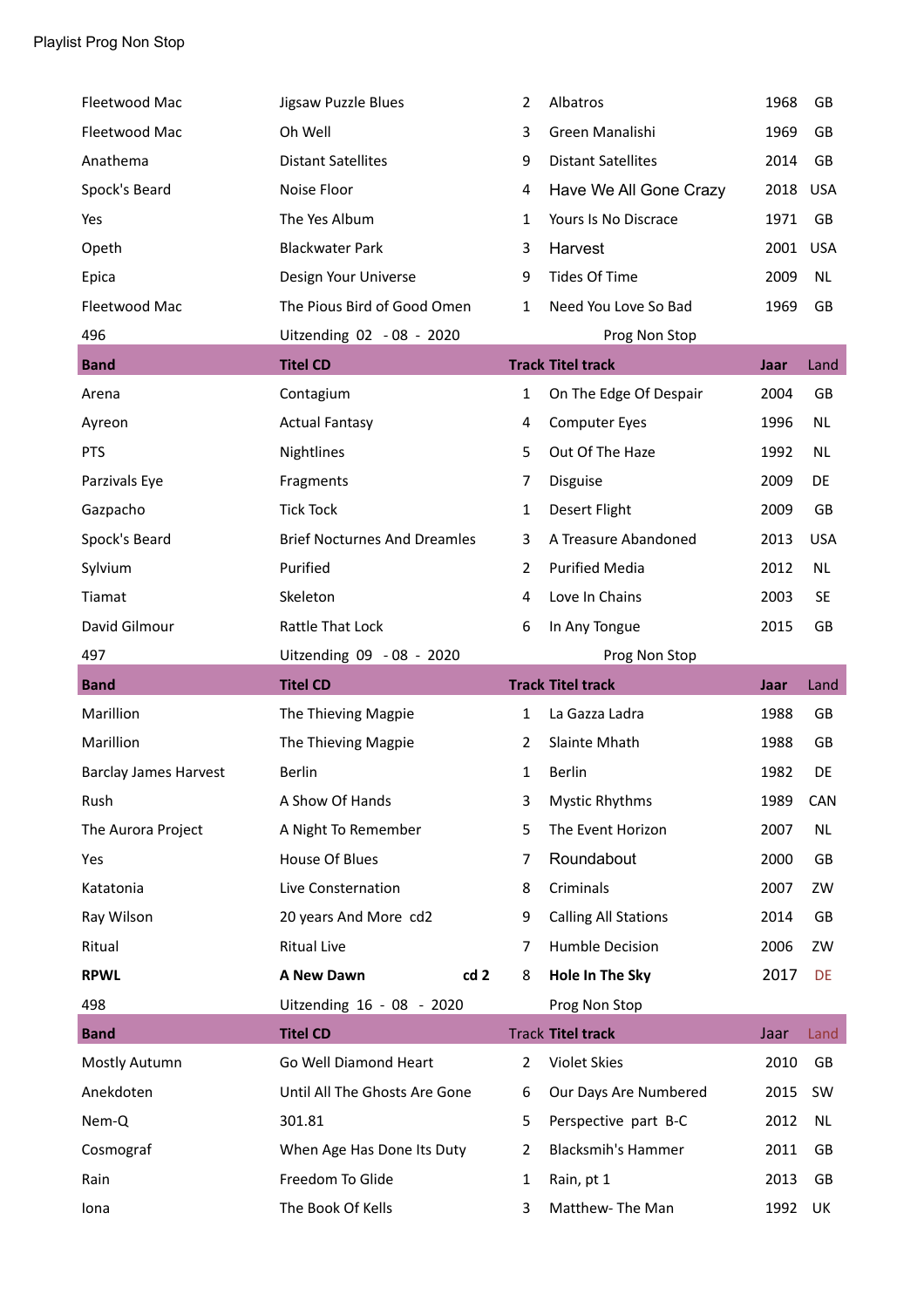| Marillion              | Sounds that Can't Be Made     | 3              | Pour My Love                  | 2012     | GB         |
|------------------------|-------------------------------|----------------|-------------------------------|----------|------------|
| Camel                  | Nude                          | 3              | Drafted                       | 1981     | GB         |
| Red Sand               | Crush The Seed                | $\overline{2}$ | Were They Born Like That      | 2020 CAN |            |
| 499                    | Uitzending 23 - 08 - 2020     |                | Prog Non Stop                 |          |            |
| <b>Band</b>            | <b>Titel CD</b>               |                | <b>Track Titel track</b>      | Jaar     | Land       |
| Spock's Beard          | Óctane                        | 4              | She Is Everything             | 2005     | <b>USA</b> |
| Magic Pie              | Circus Of Life                | 3              | What If                       | 2007     | <b>NO</b>  |
| The Gathering          | Mandylion                     | 3              | In Motion                     | 1995     | <b>NL</b>  |
| Clepsydra              | The Gap                       | 7              | Mind The Gap                  | 2019     | ZW         |
| Pythagoras             | Live At Pulchri               | 5              | Sapristi!                     | 2018     | <b>NL</b>  |
| Pendragon              | Love Over Fear                | 9              | Who Really Are We?            | 2020     | GB         |
| <b>RPWL</b>            | A New Wold                    | 6              | Give Birth To The Sun         | 2019     | DE         |
| For Absent Friends     | The Big Room                  | 5              | The Big Room                  | 2001     | NL         |
| 500                    | Uitzending 30 - 08 - 2020     |                | Prog Non Stop                 |          | <b>NL</b>  |
| <b>Band</b>            | <b>Titel CD</b>               |                | <b>Track Titel track</b>      | Jaar     | Land       |
| Ricocher               | <b>Cathedral Of Emotions</b>  | 9              | Mask of Illusions             | 2002     | <b>NL</b>  |
| Knight Area            | The Sun Also Rises            | 2              | The Gate of Eternity          | 2004     | <b>NL</b>  |
| Riverside              | Second Live Syndrome          | $\overline{2}$ | Volte-Face                    | 2005     | PL         |
| Aurora Project         | Unspoken Words                | 5              | The Untold Prophecy           | 2005     | <b>NL</b>  |
| <b>RPWL</b>            | World Through My Eyes         | 3              | Everything Was Not Enough     | 2005     | DE         |
| Ayreon                 | The Dream Sequencer           | 9              | And the Druids Turn to        | 2000     | NL         |
| Arena                  | Pepper'sGhost                 | 6              | <b>Purgatory Road</b>         | 2005     | GB         |
| Anathema               | We're Here Because We're Here | 1              | Thin Air                      | 2010     | GB         |
| Fish                   | Sunsets On Empire             | 9              | Sunsets On Empire             | 1997     | GB         |
| Iq                     | The Wake                      | 2              | The Wake                      | 1985     | GB         |
| Jadis                  | More Than Meets The Eye       | 6              | The Beginning And The         | 2005     | GB         |
| Marillion              | <b>Brave</b>                  | 9              | <b>Brave</b>                  | 1994     | GB         |
| Pendragon              | The Masquerade Overture       | 7              | Masters of Illusion           | 1996     | GB         |
| Rush                   | <b>Moving Pictures</b>        | 4              | Limelight                     | 1982     | Can        |
| Genesis                | <b>Nursery Cryme</b>          | 1              | The Musical Box               | 1971     | GB         |
| Yes                    | Close To The Edge             | 2              | And You and I:                | 1972     | GB         |
| Pink Floyd             | Wish You Were Here            | 2              | Welcome to the Machine        | 1975     | GB         |
| 501                    | Uitzending 06 - 09 - 2020     |                | Prog Non Stop                 |          |            |
| <b>Band</b>            | <b>Titel CD</b>               |                | <b>Track Titel track</b>      | Jaar     | Land       |
| Arjen Anthony Lucassen | Lost In The New Real          | $\overline{2}$ | Pink Beatles In A Purple Zep. | 2012     | <b>NL</b>  |
| Spock's Beard          | X                             | 1              | Edge of the In-Between        | 2010     | <b>USA</b> |
| Airbag                 | A Day At The Beach            | 1              | Machnes And Men               | 2020     | NO         |
| Sylvan                 | Home                          | 9              | Shine                         | 2015     | DE         |
| IQ                     | The Road Of Bones             | 2              | The Road Of Bones             | 2014     | GB         |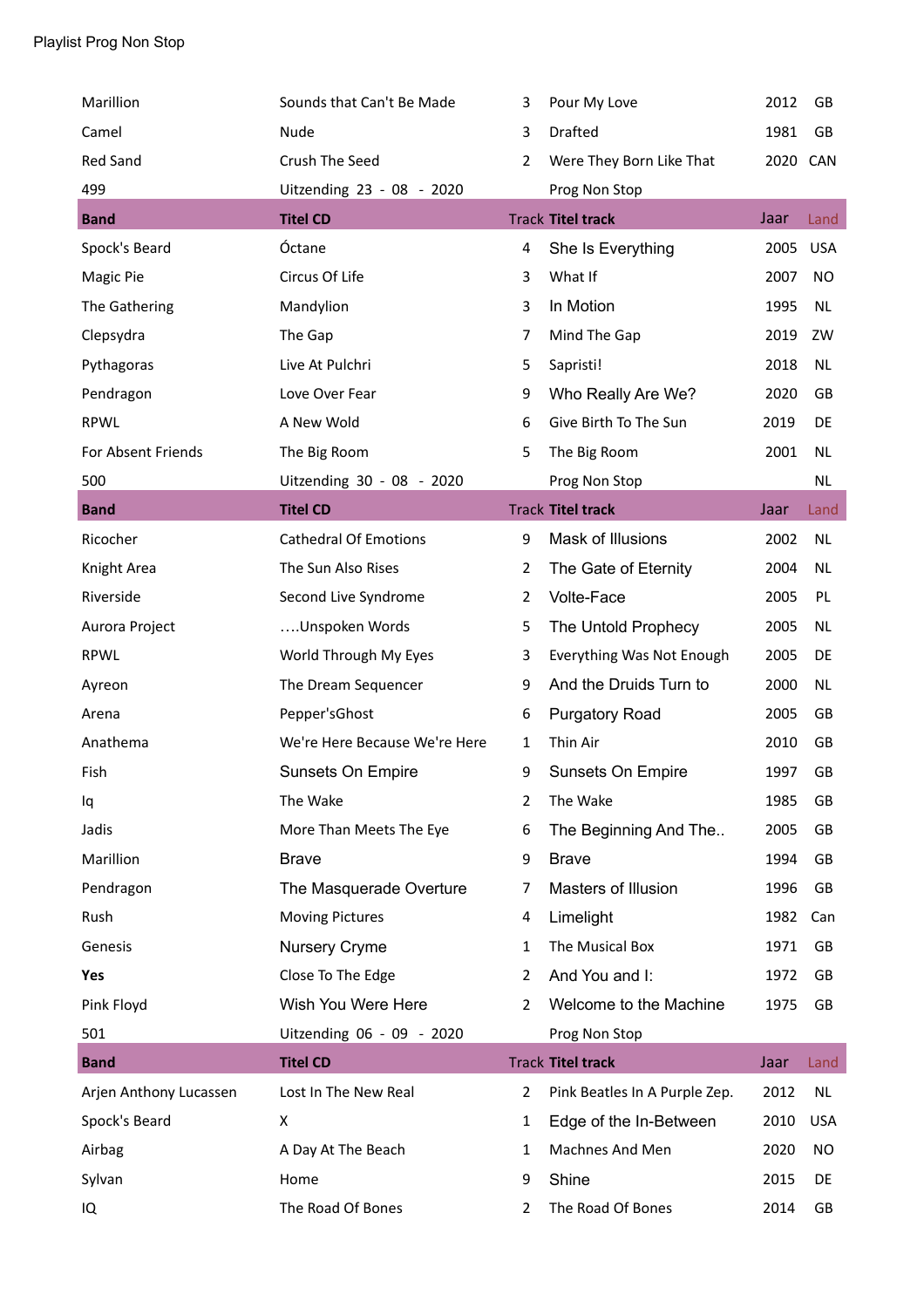| Mystery                      | <b>Delusion Rain</b>             | 1              | <b>Delusion Rain</b>       | 2015 | CAN        |
|------------------------------|----------------------------------|----------------|----------------------------|------|------------|
| <b>Bigg-F Project</b>        | The Journey Through Life         | 9              | Without You                | 2020 | <b>NL</b>  |
| Knight Area                  | Hyperdrive                       | 4              | This Day                   | 2014 | <b>NL</b>  |
| 502                          | Uitzending 13 - 09 - 2020        |                | Prog Non Stop              |      |            |
| <b>Band</b>                  | <b>Titel CD</b>                  |                | <b>Track Titel track</b>   | Jaar | Land       |
| The Reasoning                | Awakening                        | 1              | Awakening                  | 2007 | GB         |
| Threshold                    | Dead Reckoning                   | 5              | Pilot In The Sky Of Dreams | 2007 | GB         |
| The Lens                     | A Word In Your Eye               | 1              | Sleep Until You Wake       | 2002 | GB         |
| <b>Barclay James Harvest</b> | <b>River Of Dreams</b><br>cd 1   | $\overline{2}$ | She Said                   | 2005 | GB         |
| Marillion                    | With Friends From Orchestra      | 5              | This Strange Engine        | 2018 | GB         |
| <b>Crescent Moon</b>         | The Lidless Room                 | 8              | Obsolete Men               | 2015 | <b>NL</b>  |
| <b>Fractal Mirror</b>        | Garden Of Ghosts                 | 2              | The Phoenix                | 2014 | <b>NL</b>  |
| 503                          | Uitzending 20 - 09 - 2020        |                | Prog Non Stop              |      |            |
| <b>Band</b>                  | <b>Titel CD</b>                  |                | <b>Track Titel track</b>   | Jaar | Land       |
| Alquin                       | Nobody Can Wait Forever          | $\mathbf{1}$   | Wheelchair Groupie         | 1975 | <b>NL</b>  |
| DragonForce                  | Sonic Firsto                     | 4              | Dawn Over A New World      | 2004 | GB         |
| Dream Theater                | Black Clouds&Silver Linings cd 2 | 2              | Tenement Funster/          | 2009 | <b>USA</b> |
| Oceans Of Sadness            | Laughing Tears*Crying Smile      | 5              | Cold                       | 2002 | BE         |
| Antimatter                   | Leaving Eden                     | 7              | Leaving Eden               | 1999 | UK         |
| <b>Blind Ego</b>             | Mirror                           | 8              | <b>Black Despair</b>       | 2007 | DE         |
| Fire Wind                    | Allegiance                       | 9              | Before The Storm           | 2006 | GB         |
| Aemen                        | <b>Fooly Dressed</b>             | 10             | Down                       | 2003 | <b>NL</b>  |
| Sylvium                      | <b>Waiting For The Noise</b>     | 2              | Signal To Noise            | 2015 | <b>NL</b>  |
| Everon                       | North                            | 2              | A Brief Encounter          | 2008 | DE         |
| 504                          | Uitzending 27 - 09 - 2020        |                | Prog Non Stop              |      |            |
| <b>Band</b>                  | <b>Titel CD</b>                  |                | <b>Track Titel track</b>   | Jaar | Land       |
| <b>Talk Talk</b>             | Spirit Of Eden                   | 3              | Desire                     | 1988 | GB         |
| <b>RPWL</b>                  | Tales From Outer Space           | 1              | A New World                | 2019 | DE         |
| <b>Bigg-F Project</b>        | Journey Through Life             | 7              | Run                        | 2020 | <b>NL</b>  |
| Profuna Ocean                | In Vacuum                        | 2              | Awakening                  | 2016 | NL         |
| Pytagoras                    | After The Silence                | 6              | Scherzo Reprice            | 1981 | <b>NL</b>  |
| Ayreon                       | Transitus                        | 1              | Fatum Horrificum           | 2020 | <b>NL</b>  |
| Damien Rice                  | -9                               | 3              | Elephant                   | 2006 | Irl        |
| 505                          | Uitzending 04 - 10 - 2020        |                | Prog Non Stop              |      |            |
| <b>Band</b>                  | <b>Titel CD</b>                  |                | <b>Track Titel track</b>   | Jaar | Land       |
| Fish                         | A Feast Of Consequences          | $\overline{2}$ | All Loved Up               | 2013 | GB         |
| Sylvium                      | Waiting For The Noise            | 1              | Quietus                    | 2015 | <b>NL</b>  |
| Opeth                        | Watershed                        | 4              | <b>Burden</b>              | 2008 | ZW         |
| Avatarium                    | Avatarium                        | 1              | Moonhorse                  | 2013 | ZW         |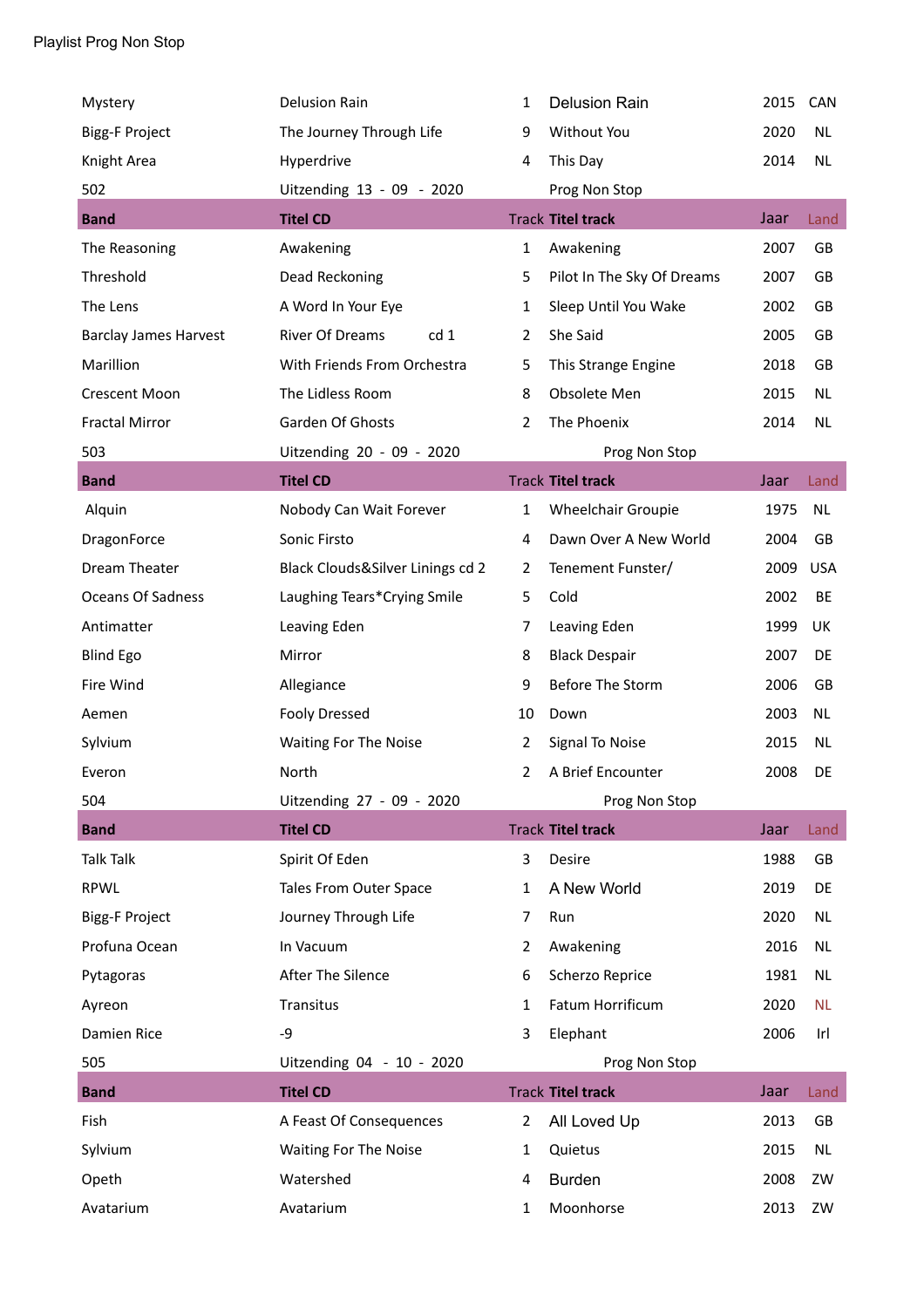| Pendragon                    | P.A.S.S.I.O.N                   | 2              | Empathy                         | 2011 | GB         |
|------------------------------|---------------------------------|----------------|---------------------------------|------|------------|
| Enchant                      | Blink Of An Eye                 | 7              | My Everafter                    | 2002 | <b>USA</b> |
| Clepsydra                    | The Gape                        | 1              | When The Bells Started          | 2019 | <b>CH</b>  |
| The Pineapple Thief          | Hold Our Fire                   | 9              | 3000 Days                       | 2019 | <b>GB</b>  |
| 506                          | Uitzending 11 - 10 - 2020       |                | Prog Non Stop                   |      |            |
| <b>Band</b>                  | <b>Titel CD</b>                 |                | <b>Track Titel track</b>        | Jaar | Land       |
| Van Halen                    | Balance                         | 7              | Not Enough                      | 1995 | <b>USA</b> |
| <b>Barclay James Harvest</b> | Welcome To The Show             | 5              | John Lennon's Guitar            | 1990 | GB         |
| Gazpacho                     | <b>Tick Tock</b>                | $\overline{2}$ | The Walh                        | 2009 | GB         |
| Nine Stones Close            | One Eye On The Sunrise          | 5              | One Eye On The Sunrise          |      | 2012 multi |
| Fire Wind                    | Allegiance                      | 9              | Before The Storm                | 2006 | GB         |
| Marillion                    | F.E.A.R.                        | 12             | <b>White Paper</b>              | 2016 | GB         |
| Millennium Trilogy Project   | Act I: The Trial                | 11             | My Guide                        | 2020 | NL         |
| Incidense                    | Incarcerated                    | 5              | Abeyance                        | 2011 | <b>NL</b>  |
| 507                          | Uitzending 18 - 10 - 2020       |                | Prog Non Stop                   |      |            |
| <b>Band</b>                  | <b>Titel CD</b>                 |                | <b>Track Titel track</b>        | Jaar | Land       |
| Ricocher                     | Quest For The Heartland         | 1              | The Code                        | 2000 | NL         |
| <b>Roger Waters</b>          | Is This The Life We Really Want | 4              | <b>Picture That</b>             | 2017 | GB         |
| Knicht Area                  | D-Day                           | 1              | New Horizon                     | 2019 | NL         |
| Anima Mundi                  | The Way                         | 4              | Cosmic Man                      | 2010 | CU         |
| Millennium Trilogy Project   | Act I: The Trial                | 3              | My Guide                        | 2020 | <b>NL</b>  |
| Pendragon                    | The Masquerade Overture<br>cd2  | 4              | The King Of The Castle          | 1996 | GB         |
| Fish                         | Weltschmerz<br>cd1              | 5              | Rose Of Damascus                | 2020 | GB         |
| Ulysses                      | The Gift Of Tears               | 3              | Lost                            | 2009 | <b>NL</b>  |
| 508                          | Uitzending 25 - 10 - 2020       |                | Prog Non Stop                   |      |            |
| <b>Band</b>                  | <b>Titel CD</b>                 |                | <b>Track Titel track</b>        | Jaar | Land       |
| <b>Red Sand</b>              | Gentry                          | 2              | Gentry                          | 2005 | <b>CAN</b> |
| Airbag                       | Disconnected                    | 1              | Killer                          | 2016 | <b>NO</b>  |
| <b>Big Big Train</b>         | <b>English Electhic</b>         | 1              | The First Rebreather            | 2012 | GB         |
| <b>Glorious Wolf</b>         | Zodiac                          | 1              | Constellations                  | 2019 | NL         |
| Satellite                    | <b>Evening Games</b>            | 1              | <b>Evening Games</b>            | 2004 | PL         |
| <b>Armed Cloud</b>           | <b>Obsidian Desert</b>          | 4              | Meltdown                        | 2015 | NL         |
| Anthriel                     | The Pathway                     | 3              | Guardian                        | 2010 | FL.        |
| 509                          | Uitzending 01 - 11 - 2020       |                | Prog Non Stop                   |      |            |
| <b>Band</b>                  | <b>Titel CD</b>                 |                | <b>Track Titel track</b>        | Jaar | Land       |
| Arena                        | The Seventh Degree Separation   | 9              | What If?                        | 2011 | GB         |
| Camel                        | Rajaz                           | $\overline{2}$ | Lost And Found                  | 1999 | GB         |
| Ayreon                       | Transitus cd 2                  | 3              | <b>Hopelessly Slipping Away</b> | 2020 | NL         |
| <b>Sigur Ros</b>             | Med Sud Eyrum Vid Spilum        | 7              | Ára Bátur                       | 2008 | IS         |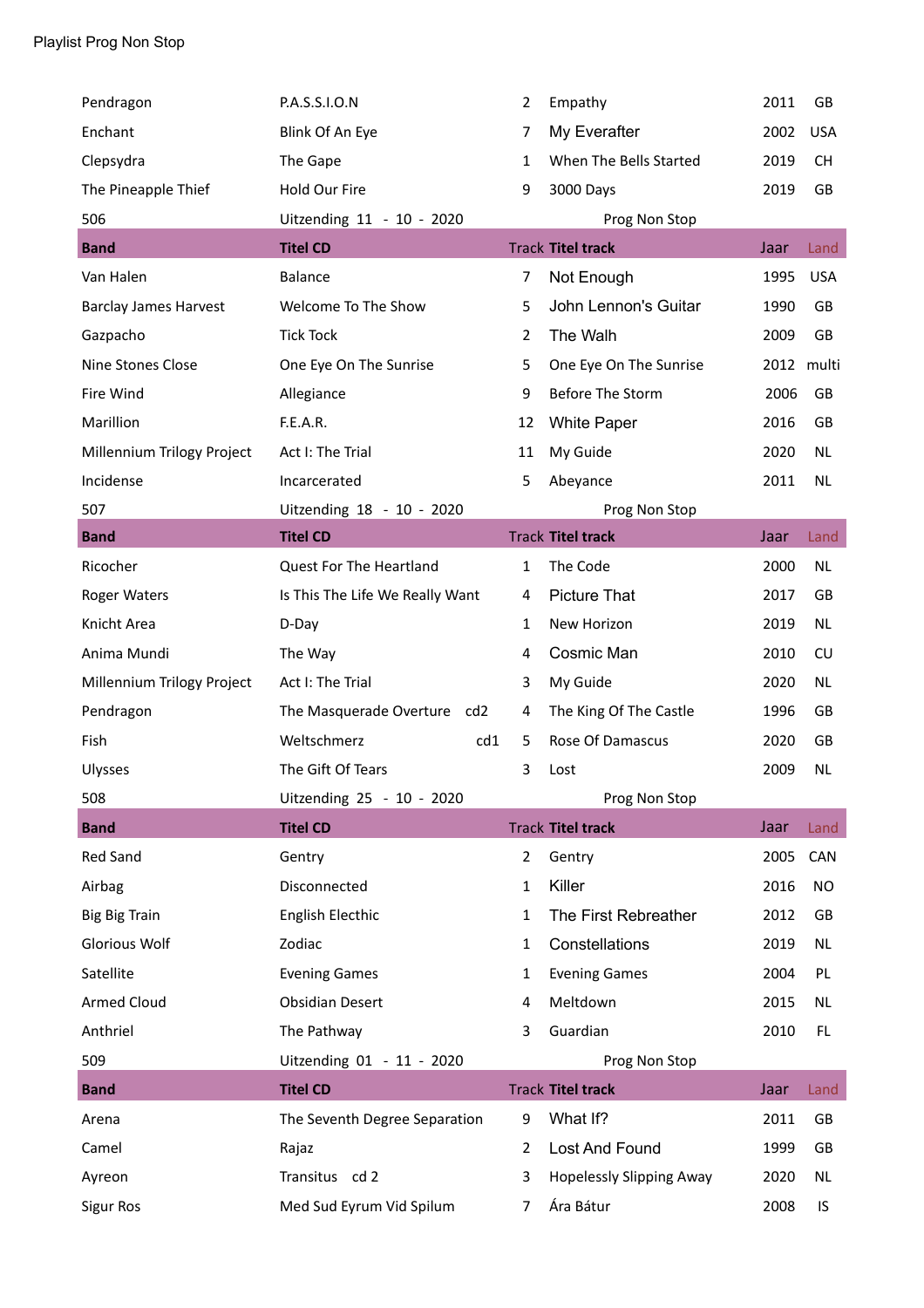| Millennium Trilogy Project | Act I: The Trial               | 6              | Close Your Eyes          | 2020       | <b>NL</b>  |
|----------------------------|--------------------------------|----------------|--------------------------|------------|------------|
| Mystery                    | <b>Delusion Rain</b>           | 6              | A Song for You           | 2015       | <b>CAN</b> |
| Pendragon                  | Not Of This World              | 6              | Green Eyed Angel         | 2001       | GB         |
| Pink Floyd                 | Dark Side Of The Moon          | 6              | Us And Them              | 1973       | GB         |
| 510                        | Uitzending 08 - 11 - 2020      |                | Prog Non Stop            |            |            |
| <b>Band</b>                | <b>Titel CD</b>                |                | <b>Track Titel track</b> | Jaar       | Land       |
| Uriah Heep                 | Salisbury                      | 4              | Lady In Black            | 1971       | GB         |
| <b>Red Sand</b>            | Crush The Seed                 | 4              | Human Claim              | 2020       | CAN        |
| Jadis                      | As Daylight Fades              | $\mathbf{1}$   | Sleepwalk                | 1998       | GB         |
| Marillion                  | Misplaced Childhood            | 4              | <b>Better Suite</b>      | 1985       | GB         |
| Marillion                  | Misplaced Childhood            | 5              | <b>Better Suite</b>      | 1985       | GB         |
| Clepsydra                  | Hologram                       | 7              | New Day (part two)       | 1991       | <b>CH</b>  |
| The Aurora Project         | Selling The Aggression         | 4              | The Oil Supremacy        | 2012       | <b>NL</b>  |
| <b>Fractal Mirror</b>      | Garden Of Ghosts               | $\overline{2}$ | The Phoenix              | 2014       | <b>NL</b>  |
| 511                        | Uitzending 15 - 11 - 2020      |                | Prog Non Stop            |            |            |
| <b>Band</b>                | <b>Titel CD</b>                |                | <b>Track Titel track</b> | Jaar       | Land       |
| Pink Floyd                 | Atom Heart Mother              | $\overline{2}$ | If                       | 1970       | GB         |
| Unitopia                   | Artificial                     | $\overline{2}$ | <b>Artificial World</b>  | 2010       | AU         |
| Genesis                    | A Trick Of The Tail            | 4              | Mad Man Moon             | 1975       | GB         |
| Queensryche                | <b>Operation Mindcrime</b>     | 8              | <b>Suite Sister Mary</b> | 1988       | GB         |
| Jean Michel Jarre          | Oxygene                        | 5              | Oxygene                  | 1976       | <b>FR</b>  |
| <b>Rick Wright</b>         | Broken China                   | 10             | From The Harbour Wall    | 1996       | GB         |
| Wallenstein                | <b>Cosmic Century</b>          | 5              | Song Of Wire             | 1973       | DE         |
| Alquin                     | Nobody Can Wait Forever        | 7              | <b>Revolution'S Eve</b>  | 1975       | <b>NL</b>  |
| 512                        | Uitzending 22 - 11 - 2020      |                | Prog Non Stop            |            |            |
| <b>Band</b>                | <b>Titel CD</b>                |                | <b>Track Titel track</b> | Jaar       | Land       |
| Millennium Trilogy Project | Act I: The Trial               | 3              | My Guide                 | 2020       | NL.        |
| Transatlantic              | The Whirlwind                  | 6              | Rose Colored Glasses     | 2009 Multi |            |
| Mindgames                  | <b>MMX</b>                     | 7              | The Pendulum             | 2010       | BE         |
| Fish On Friday             | Airbone                        | 7              | Back To Your Moon        | 2012       | BE         |
| Genesis                    | <b>Nursery Cryme</b>           | 7              | The Fountain Of Salmacis | 1971       | GB         |
| Oltremare                  | Canossa                        | 12             | li Poeta                 | 2006       | IT         |
| Fish                       | Raingods With Zippos           | 11             | Raingod's Dancing        | 1999       | GB         |
| 513                        | Uitzending 29 - 11 - 2020      |                | Prog Non Stop            |            |            |
| <b>Band</b>                | <b>Titel CD</b>                |                | <b>Track Titel track</b> | Jaar       | Land       |
| Earth & Fire               | Song of the Marching Childeren | 3              | <b>Storm And Thunder</b> | 1971       | <b>NL</b>  |
| For Absent Frends          | Squre One                      | 5              | Wonder                   | 2006       | NL         |
| Kino                       | cd 1<br>Picture                | 2              | Letting Go               | 2005       | GB         |
| Kayak                      | Close To The Fire              | 1              | Close To The Fire        | 2000       | NL         |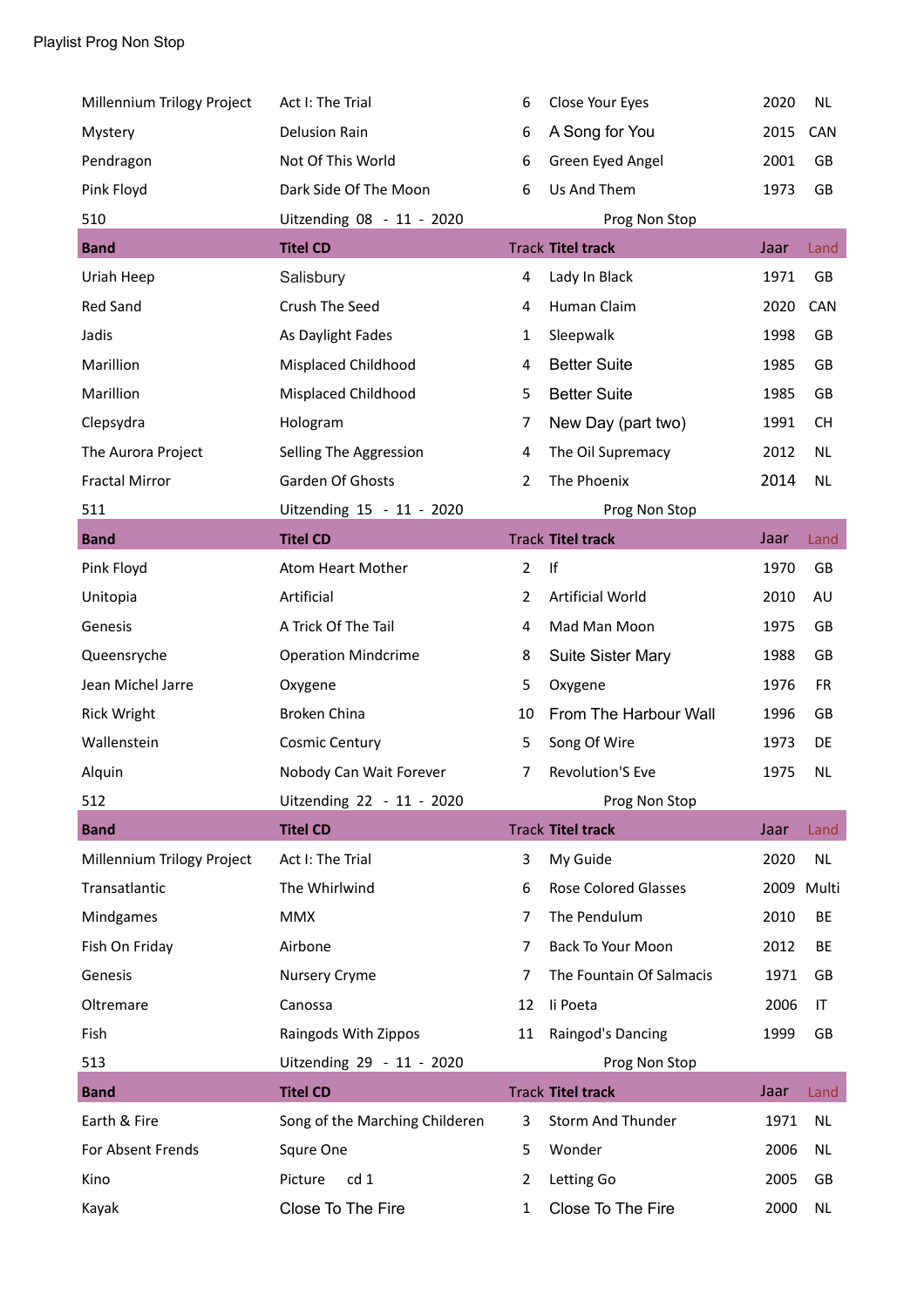| Fish                    | Weltschmerz                   | cd <sub>2</sub> | 3              | Little Man What Now?       | 2020 | GB         |
|-------------------------|-------------------------------|-----------------|----------------|----------------------------|------|------------|
| <b>Armed Cloud</b>      | Torque                        |                 | 7              | Woud In My Heart           | 2020 | <b>NL</b>  |
| <b>RPWL</b>             | Stock                         |                 | 5              | Gentle Art Of Swimming     | 2003 | DE         |
| Asia                    | Aura                          |                 | $\overline{2}$ | On The Coldest Day In Hell | 2000 | GB         |
| 514                     | Uitzending 06 - 12 - 2020     |                 |                | Prog Non Stop              |      |            |
| <b>Band</b>             | <b>Titel CD</b>               |                 |                | <b>Track Titel track</b>   | Jaar | Land       |
| Anathema                | <b>Weather Systems</b>        |                 | $\mathbf{1}$   | Untouchable, Part 1        | 2012 | GB         |
| The Rain Poets          | Soundtrack                    |                 | 3              | The Feeling's new          | 2005 | <b>NL</b>  |
| Peter Gabriel           | US                            |                 | 3              | Come Talk To Me            | 1992 | GB         |
| Riverside               | Second Live Syndrome          |                 | 3              | Before                     | 2010 | PL         |
| Roger Waters            | Amused To Death               |                 | 3              | What God Wants, Part I     | 1992 | GB         |
| Porcupine Tree          | <b>Octane Twisted</b>         |                 | 3              | <b>Time Flies</b>          | 2010 | GB         |
| Spock's Beard           | The Beard Is Out There        |                 | 3              | Go The Way You Go          | 1998 | <b>USA</b> |
| Anathema                | <b>Weather Systems</b>        |                 | 1              | Untouchable, Part 2        | 2012 | GB         |
| 515                     | Uitzending 13 - 12 - 2020     |                 |                | Prog Non Stop              |      |            |
| <b>Band</b>             | <b>Titel CD</b>               |                 |                | <b>Track Titel track</b>   | Jaar | Land       |
| Medea                   | Northerm Light                |                 | 5              | Souls Of A Kind            | 2017 | <b>NL</b>  |
| <b>Armed Cloud</b>      | Torque                        |                 | 3              | <b>Big Bang Theodry</b>    | 2020 | <b>NL</b>  |
| OSI                     | Office Of Strategic Influence |                 | 7              | Shutdown                   | 2003 | multi      |
| <b>Bruce Soord</b>      | All This Will Be Yours        |                 | 7              | You Hear the Voices        | 2019 | GB         |
| Ayreon                  | Transitus                     |                 | $\mathbf{1}$   | Fatum Horrificum           | 2020 | <b>NL</b>  |
| Yes                     | Magnification                 |                 | 1              | Magnification              | 2001 | GB         |
| Arena                   | The Visitor                   |                 | 5              | The Hanging Tree           | 1998 | GB         |
| <b>Casual Silence</b>   | Lost In Life                  |                 | 2              | Lost In Life               | 2007 | <b>NL</b>  |
| 516                     | Uitzending 20 - 12 - 2020     |                 |                | Prog Non Stop              |      |            |
| <b>Band</b>             | <b>Titel CD</b>               |                 |                | <b>Track Titel track</b>   | Jaar | Land       |
| Jean Michel Jarre       | Oxygene                       |                 | 4              | Oxygene (Part 4)           | 1976 | <b>FR</b>  |
| Anima Mundi             | The Lamplighter               |                 | 5              | The Dream Child Behind     | 2013 | CU         |
| Vicki Brown/David Gilm. | Vicki Brown                   |                 | 3              | Can't let Go               | 1987 | GB         |
| Machiavel               | <b>Mechanical Moonbeams</b>   |                 | 3              | Rope Dancer                | 1978 | BE         |
| Nine Stones Close       | One On The Sunrise            |                 | 2              | A Secret                   |      | 2012 Multi |
| <b>Armed Cloud</b>      | <b>Obsidian Desert</b>        |                 | 10             | Wasted                     | 2015 | NL         |
| Knght Area              | <b>Nine Parts</b>             |                 | 8              | Wakerun                    | 2011 | NL         |
| DeeExpus                | King Of Number 33             |                 | 5              | Accession                  | 2011 | GB         |
| 517                     | Uitzending 27 - 12 - 2020     |                 |                | Prog Non Stop              |      |            |
| <b>Band</b>             | <b>Titel CD</b>               |                 |                | <b>Track Titel track</b>   | Jaar | Land       |
| <b>Armed Cloud</b>      | Torque                        |                 | $\overline{7}$ | Woud In My Heart           | 2020 | <b>NL</b>  |
| Airbag                  | A Day At The Beach            |                 | 6              | Megalomaniac               | 2020 | NO         |
| <b>Bigg-F Project</b>   | Journey Through Life          |                 | 9              | Without You                | 2020 | NL         |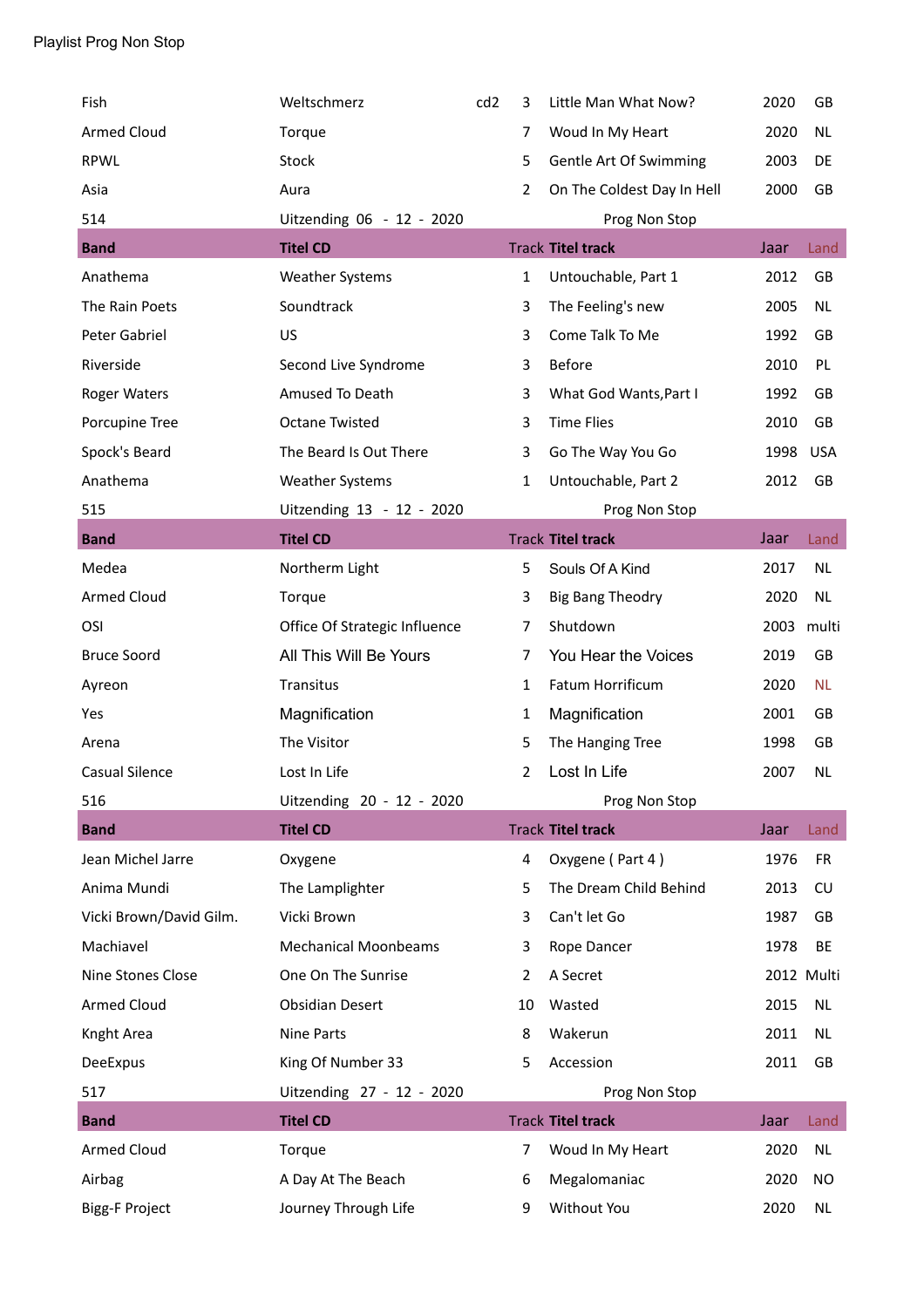| Pendragon                  | Love Over Fear                       |                 | 9              | Who Really Are We?          | 2020 | GB           |
|----------------------------|--------------------------------------|-----------------|----------------|-----------------------------|------|--------------|
| <b>Electric Mud</b>        | Quiet Days On Earth                  |                 | 6              | The Echoes Of Acheron       | 2020 | DE           |
| <b>Red Sand</b>            | Crush The Seed                       |                 | 4              | Human Claim                 | 2020 | CAN          |
| Ayreon                     | Transitus                            |                 | 1              | Fatum Horrificum            | 2020 | <b>NL</b>    |
| Fish                       | Weltschmerz                          | cd <sub>2</sub> | 3              | Little Man What Now?        | 2020 | GB           |
| Millennium Trilogy Project | Act I: The Trial                     |                 | 11             | My Guide                    | 2020 | <b>NL</b>    |
| 518                        | Uitzending 03 - 01 - 2021            |                 |                | Prog Non Stop               |      |              |
| <b>Band</b>                | <b>Titel CD</b>                      |                 |                | <b>Track Titel track</b>    | Jaar | Land         |
| Alquin                     | <b>Blue Planet</b>                   |                 | 5              | Falling                     | 2005 | <b>NL</b>    |
| Pallas                     | The Dreams Of Men<br>CD <sub>2</sub> |                 | 2              | Ghostdancers                | 2005 | GB           |
| After Forever              | Prison Of Desire                     |                 | $\overline{2}$ | Leaden Legacy               | 2001 | <b>NL</b>    |
| Opeth                      | Heritage                             |                 | 9              | Folklore                    | 2011 | <b>USA</b>   |
| Autumn                     | When Lust Evokes The Curse           |                 | 5              | Behind The Walls Of         | 2002 | <b>NL</b>    |
| PB II                      | <b>Plastic Soup</b>                  |                 | 1              | Book Of Change s (You Know) | 2010 | <b>NL</b>    |
| Moonrise                   | Soul's Inner Pendulum                |                 | 4              | Icarus (Full Moon 2)        | 2009 | PL           |
| Pink Floyd                 | The Final Cut                        |                 | 10             | The Final Cut               | 1983 | GB           |
| Genesis                    | Nursery Cryme                        |                 | 3              | The Return Of The           | 1971 | <b>GB</b>    |
| 519                        | uitzending 10 - 01 - 2021            |                 |                | Prog Non Stop               |      |              |
| <b>Band</b>                | <b>Titel CD</b>                      |                 |                | <b>Track Titel track</b>    | Jaar | Land         |
| Knight Area                | Nine Paths                           |                 | $\overline{2}$ | Summerland                  | 2011 | <b>NL</b>    |
| Arena                      | Pepper & Ghost                       |                 | 6              | Tantalus                    | 2005 | GB           |
| Eureka                     | Shackleton's Voyage                  |                 | 9              | Going Home                  | 2009 | DE           |
| Edison's Childeren         | In The Last Waking Moment            |                 | 13             | The Awakening               |      | 2011 Multi   |
| Frost*                     | Milliontown                          |                 | $\overline{2}$ | No Me No You                | 2006 | GB           |
| Marillion                  | <b>Brave</b>                         |                 | 7              | Alone Again In The Lap Of   | 1994 | GB           |
| Clepsydra                  | The Gap                              |                 | 4              | The Spell                   | 2019 | <b>CH</b>    |
| Airbag                     | Identity                             |                 | 3              | Safe Like You               | 2009 | <b>NO</b>    |
| 520                        | uitzending<br>$17 - 01 - 2021$       |                 |                | Prog Non Stop               |      |              |
| <b>Band</b>                | <b>Titel CD</b>                      |                 |                | <b>Track Titel track</b>    | Jaar | Land         |
| Marillion                  | cd 1<br>Anoraknophobia               |                 | $\mathbf{1}$   | Between YouAnd Me           | 2001 | GB           |
| Porcupine Tree             | <b>Stupid Dream</b>                  |                 | $\mathbf{1}$   | Even Less                   | 2004 | GB           |
| Saturnus                   | Saturn In Ascension                  |                 | 6              | CallOf The Raven Moon       | 2012 | DK           |
| Cairo                      | Cairo                                |                 | 3              | <b>Silent Winter</b>        | 1994 | <b>USA</b>   |
| Transatlantic              | S.M.P.T.                             |                 | 4              | My New World                | 2000 | <b>MULTI</b> |
| Jethro Tull                | Stand Up                             |                 | 9              | <b>Reasons For Waiting</b>  | 1969 | GB           |
| Medea                      |                                      |                 | 3              | Silhouette Of Monuments     | 2002 | NL           |
|                            | Individual Unique                    |                 |                |                             |      |              |
| <b>Talk Talk</b>           | Spirit Of Eden                       |                 | 4              | I Believe In You            | 1988 | GB           |
| 521                        | Uitzending 24 - 01 - 2021            |                 |                | Prog Non Stop               |      |              |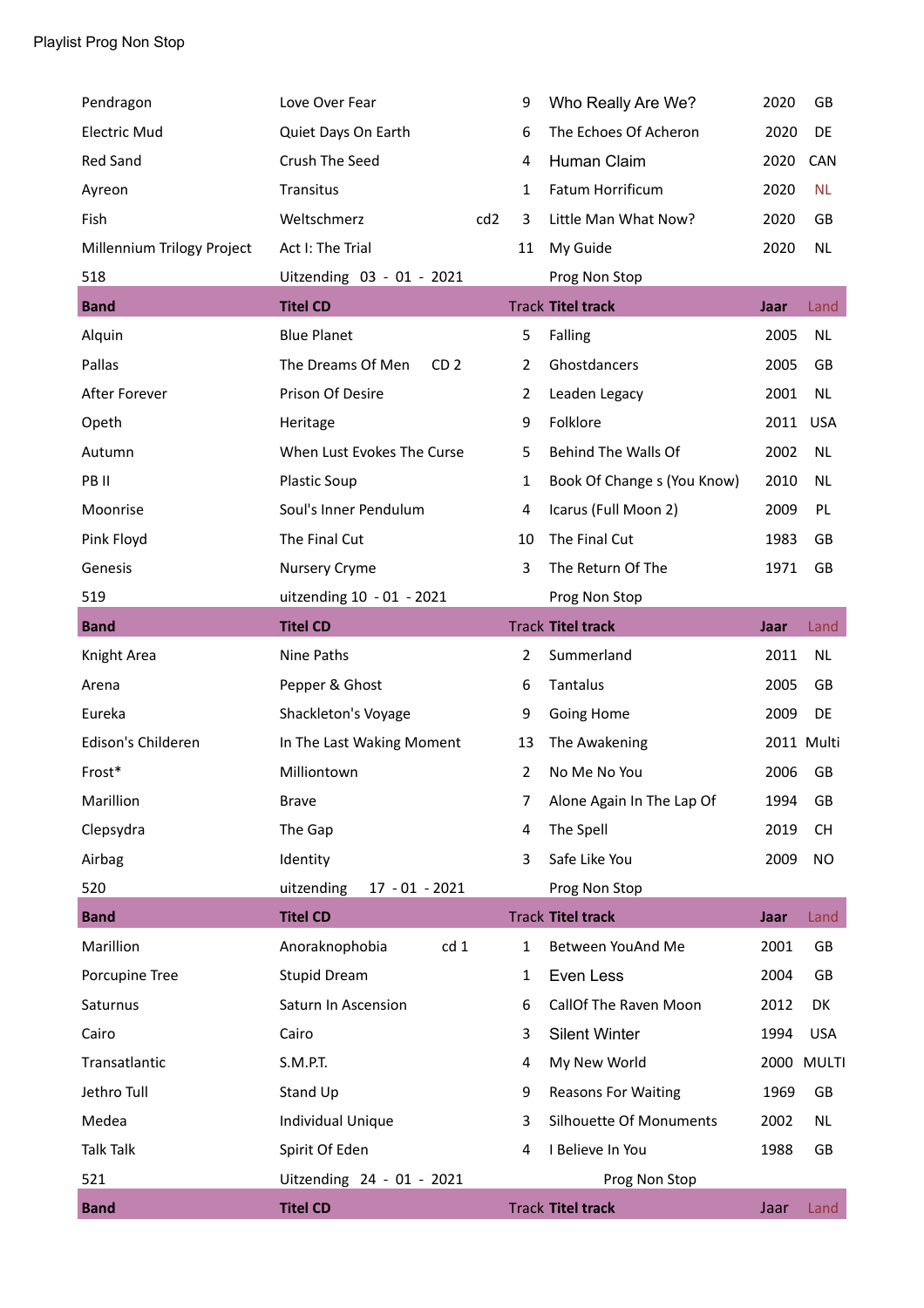| Hawkwind               | <b>Silver Machine</b>          | 1              | <b>Silver Machine</b>       | 1972 | GB         |
|------------------------|--------------------------------|----------------|-----------------------------|------|------------|
| <b>PTS</b>             | Nightlines                     | 6              | We Separatie                | 1992 | <b>NL</b>  |
| Eloy                   | <b>RA</b>                      | 3              | Dreams                      | 1988 | DE         |
| Marillion              | Hanters" Having Lots Of Fun    | 4              | Lady Fantasy                | 1980 | GB         |
| Camel                  | <b>Breathless</b>              | $\overline{2}$ | Echoes                      | 1978 | GB         |
| Clepsydra              | More Grans Of Sand             | 6              | Return Of The Light         | 1998 | <b>CH</b>  |
| Therion                | Zirius B                       | 7              | The Wondrous World Of Punt  | 2004 | <b>SE</b>  |
| Riverside              | Rapid Eye Movement cd 2        | 4              | <b>Back To The River</b>    | 2007 | PL         |
| Pink Floyd             | Delicate Sound Of Thunter cd 1 | 7              | On The Turning Away         | 1988 | GB         |
| <b>Ozric Tentacles</b> | Arborescence                   | 5              | Dance Of The Loomi          | 1993 | GB         |
| 522                    | Uitzending 31 - 01 - 2021      |                | Prog Non Stop               |      |            |
| <b>Band</b>            | <b>Titel CD</b>                |                | <b>Track Titel track</b>    | Jaar | Land       |
| <b>Crescent Moon</b>   | The Lidless Room               | 8              | Obsolete Men                | 2015 | <b>NL</b>  |
| Jadis                  | Fanatic                        | $\overline{2}$ | Into Temption               | 2003 | GB         |
| Mangrove               | <b>Beyond Reality</b>          | 3              | Love And Beyond             | 2009 | <b>NL</b>  |
| <b>Shadow Gallery</b>  | Carved In Stone                | $\mathbf{1}$   | Cliffhanger                 | 2000 | <b>USA</b> |
| Anima Mundi            | Insomnia                       | 4              | The Hunter                  | 2018 | CU         |
| Pink Floyd             | The Piper Gates Of Dawn        | $\overline{7}$ | Interstellar Overdrive      | 1967 | GB         |
| <b>Fractal Mirror</b>  | Garden Of Ghosts               | 1              | House Of Wishes             | 2014 | <b>NL</b>  |
|                        |                                |                |                             |      |            |
| <b>Crescent Moon</b>   | Dissonance                     | 7              | The Fall                    | 2018 | <b>NL</b>  |
| The Lens               | A Word In Your Eye             | 1              | Sleep Until You Wake        | 2002 | GB         |
| 523                    | Uitzending 07 - 02 - 2021      |                | Prog Non Stop               |      |            |
| <b>Band</b>            | <b>Titel CD</b>                |                | <b>Track Titel track</b>    | Jaar | Land       |
| Earth & Fire           | Earth & Fire                   | 7              | Seasons                     | 1969 | <b>NL</b>  |
| Pallas                 | XXV                            | 4              | Monster                     | 2011 | GB         |
| The Moody Blues        | To Our Children Childrens      | 13             | <b>Watching And Waiting</b> | 1969 | GB         |
| Galahad                | <b>Battle Scars</b>            | 7              | Seize The Day               | 2012 | GB         |
| Steven Wilson          | The Future Bites               | 4              | 12 Thing I Forgot           | 2021 | GB         |
| Huis - A               | Neither In Heaven              | 10             | Nor On Earth                | 2016 | Can        |
| Anathema               | We're Here Because We're Here  | 2              | Summer Night Horizon        | 2010 | GB         |
| Transatlantic          | Forevermore cd 1               | 9              | The World We Used To know   | 2021 | Multi      |
| Philhemon              | Pepetual Immobile              | 2              | A Hard Road                 | 2018 | <b>NL</b>  |
| 524                    | Uitzending 14 - 02 - 2021      |                | Prog Non Stop               |      |            |
| <b>Band</b>            | <b>Titel CD</b>                |                | <b>Track Titel track</b>    | Jaar | Land       |
| Kayak                  | Kayak                          | $\overline{2}$ | Wintertime                  | 1974 | <b>NL</b>  |
| Yogi Lang              | Out Of Here                    | 1              | Move On                     | 2019 | DE         |
| The Pineapple Thief    | Hold Our Fire                  | 7              | <b>White Mist</b>           | 2019 | GB         |
| Anima Mundi            | Insomnia                       | 1              | Citadel                     | 2019 | CU         |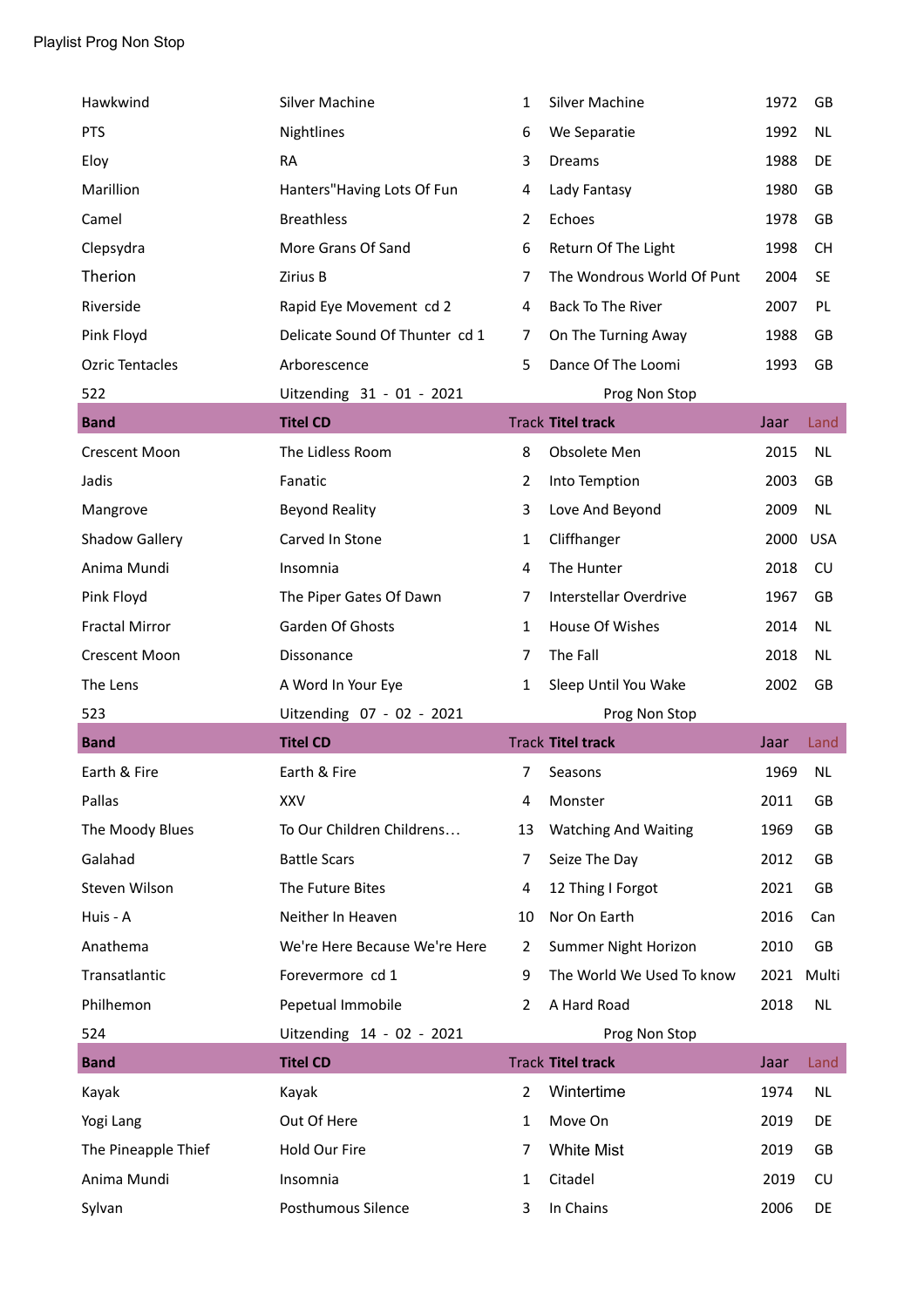| Transatlantic               | The Breath Of Live               | 9  | Love Made A Way               | 2021 Multi |            |
|-----------------------------|----------------------------------|----|-------------------------------|------------|------------|
| The Aurora Project          | Shadow Border                    | 7  | Within the Realms             | 2009       | <b>NL</b>  |
| 525                         | Uitzending 21 - 02 - 2021        |    | Prog Non Stop                 |            |            |
| <b>Band</b>                 | <b>Titel CD</b>                  |    | <b>Track Titel track</b>      | Jaar       | Land       |
| Jethro Tull                 | Crest Of A Knave                 | 9  | <b>Raising Steam</b>          | 1987       | GB         |
| Sean Filkins                | War And Peace & Other Short      | 4  | Prisoner Of Conscience pt 2   | 2011       | GB         |
| Knight Area                 | Nine Paths                       | 9  | Angel's Call                  | 2011       | <b>NL</b>  |
| Franck Carducci             | Oddity                           | 2  | The Quind                     | 2011       | <b>NL</b>  |
| Ayreon                      | The Human Equation               | 4  | Day Four Mystery              | 2004       | <b>NL</b>  |
| <b>Armed Cloud</b>          | Torque                           | 3  | <b>Big Bang Theodry</b>       | 2020       | <b>NL</b>  |
| Opeth                       | <b>Ghost Reverics</b>            | 4  | Atonement                     | 2005       | <b>USA</b> |
| Parzivals Eye / Chris Postl | Fragments                        | 12 | Another Day                   | 2009       | DE         |
| 526                         | Uitzending<br>28 - 02 - 2021     |    | Prog Non Stop                 |            |            |
| <b>Band</b>                 | <b>Titel CD</b>                  |    | <b>Track Titel track</b>      | Jaar       | Land       |
| Snowy White                 | Goldtop                          | 5  | Pigs On The Wing              | 1977       | GB         |
| <b>Neal Morse</b>           | One                              | 8  | Reunion                       | 2004       | <b>USA</b> |
| The Pineapple Thief         | <b>Tightly Unwound</b>           | 4  | <b>Tightly Wound</b>          | 2008       | GB         |
| Moonrise                    | Soul's Inner Pendulum            | 1  | Awakened                      | 2009       | PL         |
| Transatlantic               | The Whirlwind<br>cd <sub>2</sub> | 1  | Spinning                      |            | 2009 Multi |
| St. Hogarth + R Barbieri    | Not The Weapon But The Hand      | 1  | Red Kite                      | 2012       | GB         |
| Cartographer                | Cartographer                     |    |                               |            |            |
|                             |                                  | 5  | Acceptance                    | 2012       | <b>NL</b>  |
| 527                         | Uitzending 07 - 03 - 2021        |    | Prog Non Stop                 |            |            |
| <b>Band</b>                 | <b>Titel CD</b>                  |    | <b>Track Titel track</b>      | Jaar       | Land       |
| David Gilmour               | David Gilmour                    | 5  | Short And Sweet               | 1978       | GB         |
| Kayak                       | See See The Sun                  | 8  | Mammoth                       | 1973       | <b>NL</b>  |
| Throes Of Dawn              | Our Voices Shall Remain          | 1  | Mesmerized                    | 2016       | Fin        |
| Sylvium                     | Waiting For The Noise            | 2  | Signal To Noise               | 2015       | <b>NL</b>  |
| Everon                      | Fantasma                         | 1  | Men Of Rust                   | 2004       | DE         |
| Pendragon                   | Believe                          | 5  | Learning Curve                | 2005       | GB         |
| David Gilmour               | Rattle That Lock                 | 6  | In Any Tongue                 | 2015       | GB         |
| Marathon                    | The First Run                    | 8  | The Patterns Of The Landscape | 1994       | <b>NL</b>  |
| 528                         | Uitzending<br>14 - 03 - 2021     |    | Prog Non Stop                 |            |            |
| <b>Band</b>                 | <b>Titel CD</b>                  |    | <b>Track Titel track</b>      | Jaar       | Land       |
| <b>RPWL</b>                 | God Has Failed                   | 11 | Spring of Freedom             | 2000       | DE         |
| Vangelis                    | Spiral                           | 1  | To The Unknown Man            | 1977       | GR         |
| Galahad                     | <b>Battle Scars</b>              | 1  | <b>Battle Scars</b>           | 2012       | GB         |
| Riffbreak                   | <b>Beyond Redemption</b>         | 4  | So Greedy                     | 1999       | <b>NL</b>  |
| Huis - A                    | Neither In Heaven                | 2  | Synesthesia                   | 2016       | Ccan       |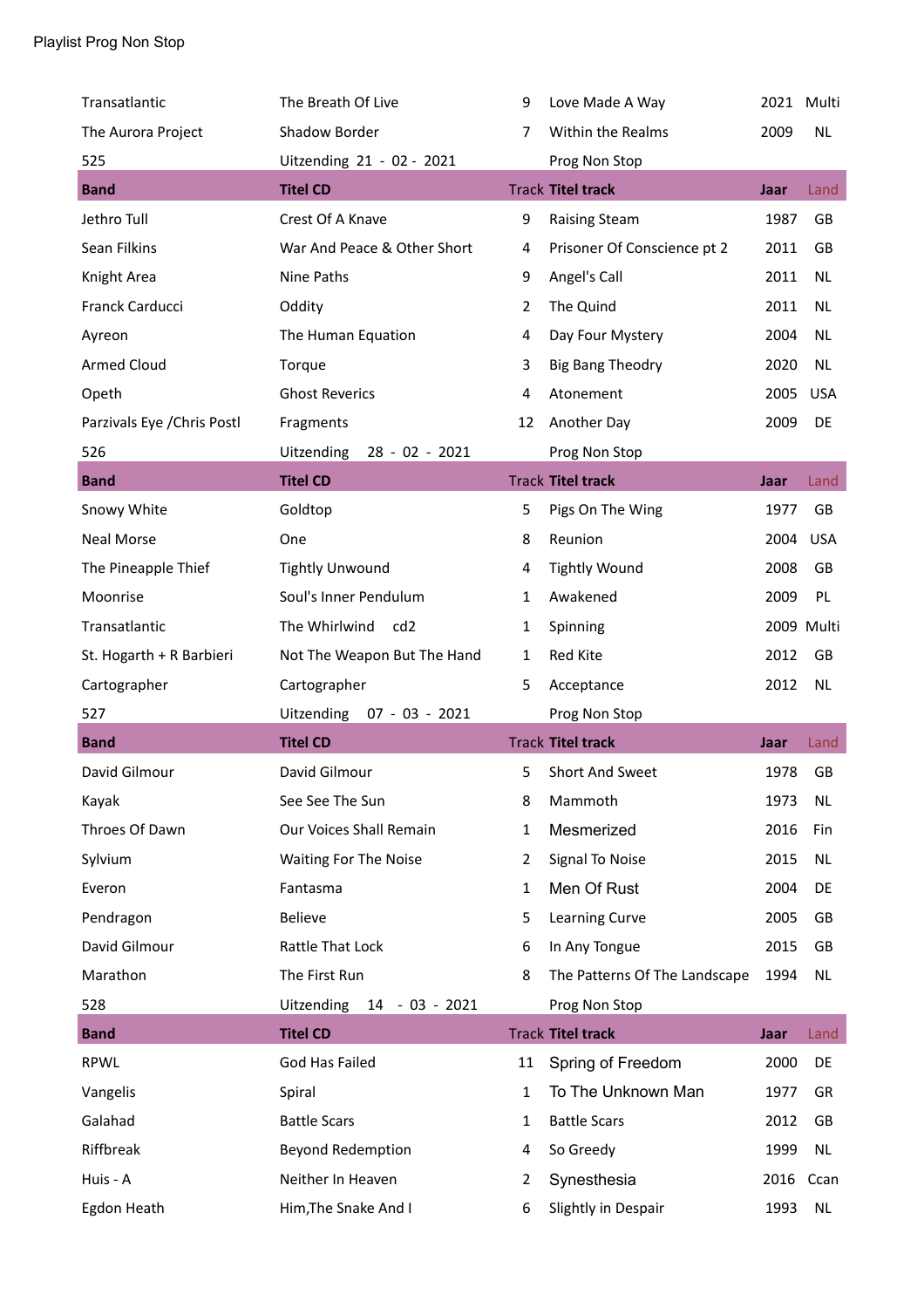| Sylvan's            | Posthumous Silence               | 15           | Posthumous Silence         | 2006 | DE         |
|---------------------|----------------------------------|--------------|----------------------------|------|------------|
| Jon Anderson        | <b>Private Collection</b>        | 5            | <b>Italian Song</b>        | 1983 | GB         |
| 529                 | Uitzending 21 - 03 - 2021        |              | Prog Non Stop              |      |            |
| <b>Band</b>         | <b>Titel CD</b>                  |              | <b>Track Titel track</b>   | Jaar |            |
| Riverside           | Wasteland                        | $\mathbf{1}$ | The Day After              | 2018 | PL         |
| Riverside           | Wasteland                        | 2            | Lament                     | 2018 | PL         |
| <b>Roger Waters</b> | The Pros And Cons of Hich Hiking | 10           | Part 10                    | 1984 | GB         |
| Nine Stones Close   | One Eye On The Sunrise           | 7            | The Weight                 |      | 2012 Multi |
| Marillion           | Seasons End cd 1                 | 4            | Seasons End                | 1989 | GB         |
| Plackband           | After The Battle                 | 2            | After The Battle           | 2002 | NL.        |
| Throes Of Dawn      | Our Voices Shall Remain          | 4            | The Understanding          | 2016 | Fin        |
| Parzivals Eye       | Defragments                      | 10           | <b>Hiding Out</b>          | 2015 | DE         |
| 530                 | Uitzending 28 - 03 - 2021        |              | Prog Non Stop              |      |            |
| <b>Band</b>         | <b>Titel CD</b>                  |              | <b>Track Titel track</b>   | Jaar | Land       |
| Fish                | A Feast Of Consequences          | 2            | All Loved Up               | 2013 | GB         |
| Everon              | <b>Bridge</b>                    | 6            | If You Were Still Mine     | 2002 | DE         |
| Shakary             | Alya 2006                        | 7            | Last Drink                 | 2006 | <b>ITA</b> |
| Genesis             | Selling England By The Pound     | 3            | Firth Of Fifth             | 1973 | GB         |
| Throes Of Dawn      | Our Voices Shall Remain          | 7            | The Black Wreath Of Mind   | 2016 | Fin        |
| Broers + Klazinga   | <b>Burdens Of The Mind</b>       | 6            | Year Without A Summer      | 2021 | <b>NL</b>  |
| Camel               | A Live Record                    | 3            | Lunar Sea                  | 1978 | GB         |
| 531                 | Uitzending 04 - 04 - 2021        |              | Prog Non Stop              |      |            |
| <b>Band</b>         | <b>Titel CD</b>                  |              | <b>Track Titel track</b>   | Jaar | Land       |
| Marillion           | All One Tonight<br>cd 2          | 4            | Easter                     | 2018 | GB         |
| <b>Talk Talk</b>    | The Colour Of Spring             | 8            | Time It's Time             | 1986 | GB         |
| Broers + Klazinga   | <b>Burdens Of The Mind</b>       | 10           | <b>Burdens Of The Mind</b> | 2021 | <b>NL</b>  |
| Ulysses             | The Gift Of Tears                | 7            | Anat                       | 2008 | <b>NL</b>  |
| Tiamat              | Wildhoney                        | 5            | Gia                        | 1994 | ZW         |
| Ayreon              | <b>Actual Fantasy</b>            | 4            | <b>Computer Eyes</b>       | 1996 | NL         |
| Queensryche         | Empire                           | 8            | <b>Silent Lucidity</b>     | 1980 | GB         |
| 532                 | Uitzending<br>$11 - 04 - 2021$   |              | Prog Non Stop              |      |            |
| <b>Band</b>         | <b>Titel CD</b>                  |              | <b>Track Titel track</b>   | Jaar | Land       |
| Pink Floyd          | More                             | 9            | Ibiza Bar                  | 1969 | GB         |
| Pendragon           | The World                        | $\mathbf{1}$ | Back In The Spotlight      | 1991 | GB         |
| <b>Sigur Ros</b>    | Takk                             | 2            | Glósóli                    | 2005 | IS         |
| Clepsydra           | More Grains Of Sand              | 9            | The River in Your Eyes     | 1994 | <b>ITA</b> |
| Transatlantic       | The Breath Of Live               | 14           | Love Made a Way            |      | 2021 Multi |
| The Reasoning       | Dark Angel                       | 9            | A Musing Dream             | 2008 | GB         |
|                     |                                  |              |                            |      |            |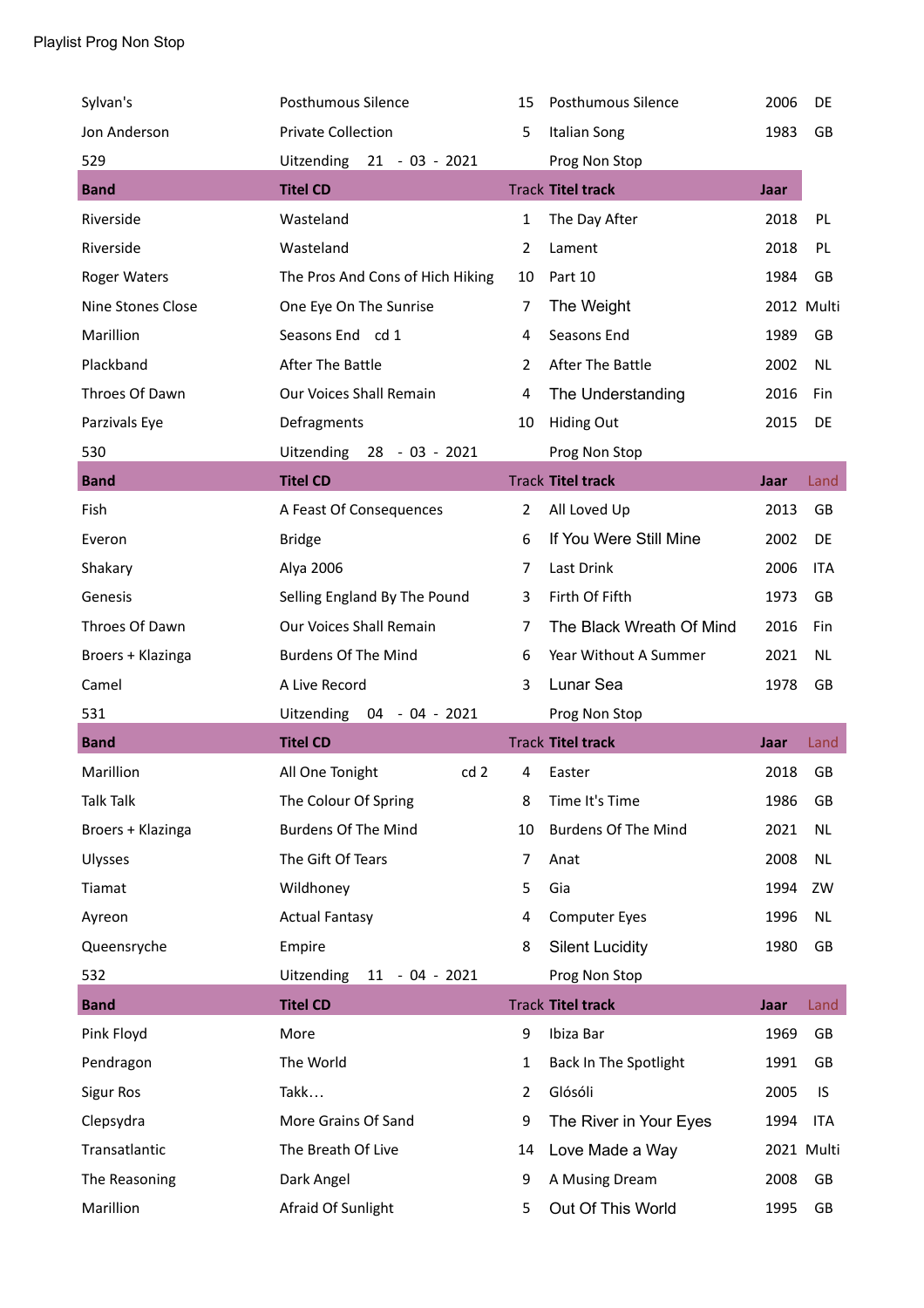| <b>Casual Silence</b>  | Lost In Life                        | 2              | Lost In Live               | 2007       | <b>NL</b> |
|------------------------|-------------------------------------|----------------|----------------------------|------------|-----------|
| 533                    | <b>Uitzending</b><br>18 - 04 - 2021 |                | Prog Non Stop              |            |           |
| <b>Band</b>            | <b>Titel CD</b>                     |                | <b>Track Titel track</b>   | Jaar       | Land      |
| The Flower Kings       | Stardust We Are<br>cd <sub>2</sub>  | 1              | Pipes Of Peace             | 1997       | ZW        |
| The Flower Kings       | Stardust We Are<br>cd2              | $\overline{2}$ | The End Of Innocence       | 1997       | ZW        |
| The Aurora Project     | Unspoken Words                      | 8              | The Gathering              | 2005       | <b>NL</b> |
| OSI                    | Blood                               | 10             | Stockholm                  | 2000 Multi |           |
| Jethro Tull            | Living In The Past                  | 14             | Locomotive Breath          | 1972       | GB        |
| Yes                    | Close To The Edge                   | $\mathbf{1}$   | Close To The Edge          | 1972       | GB        |
| <b>Red Sand</b>        | Mirror Of Insanity                  | 1              | <b>Blame</b>               | 2004 CAN   |           |
| 534<br>Theo            | Uitzending 25 - 04 - 2021           |                | Prog Non Stop              |            |           |
| <b>Band</b>            | <b>Titel CD</b>                     |                | <b>Track Titel track</b>   | Jaar       | Land      |
| Groep 1850             | Agemo's Trip To Mother Earth        | 10             | Mother No Head             | 1968       | <b>NL</b> |
| Genesis                | Genesis                             | 4              | Where The Sour Turns To    | 1969       | GB        |
| Pink Floyd             | Atom Heart Mother                   | 3              | Summer '68                 | 1970       | GB        |
| Van de Graaf Generator | Pawn Hearts                         | 2              | Man - Erg                  | 1971       | GB        |
| Emmerson Lake&Palmer   | Picture At An Exhibition            | 4              | The Sage                   | 1972       | GB        |
| Mike Oldfield          | <b>Tubular Bells</b>                | 1              | Part 1                     | 1973       | GB        |
| Yes                    | Relayer                             | 3              | To Be Over                 | 1974       | <b>GB</b> |
| Kansas                 |                                     |                |                            |            |           |
|                        | Masque                              | 8              | Pinnacle                   | 1975       | GB        |
| 535                    | Uitzending 02 - 05 - 2021           |                | Prog Non Stop              |            |           |
| <b>Band</b>            | <b>Titel CD</b>                     |                | <b>Track Titel track</b>   | Jaar       | Land      |
| Pink floyd             | The Piper at the Gates of Dawn      | $\mathbf{1}$   | <b>Astronomy Domine</b>    | 1967       | GB        |
| Pendragon              | The Jewel                           | 1              | The Pleasure Of Hope       | 1990       | GB        |
| Arena                  | Songs from the lions cage           | 1              | Out of The Wilderness      | 1995       | GB        |
| Ricocher               | Quest for the Heartland             | 1              | The Code                   | 2000       | <b>NL</b> |
| Anthony                | Pools of sorrow - waves of joy      | 1              | Wrong Side of The Street   | 1993       | <b>NL</b> |
| Pallas                 | The Sentinel                        | $\mathbf{1}$   | <b>Shock Treatment</b>     | 1992       | GB        |
| King crimson           | In de Court of the Crimson King     | 1              | 21 st Century Schizoid man | 1969       | GB        |
| Rpwl                   | God has failed                      | 1              | Hole In The Sky            | 2000       | DE        |
| Jadis                  | More Than Meets the Eye             | 1              | Sleepwalk                  | 1992       | GB        |
| Marillion              | Script For A Jester's Tear          | 1              | Script For A Jester's Tear | 1983       | GB        |
| 536                    | Uitzending 09 - 05 - 2021           |                | Prog Non Stop              |            |           |
| <b>Band</b>            | <b>Titel CD</b>                     |                | <b>Track Titel track</b>   | Jaar       | Land      |
| Genesis                | Genesis Live                        | 6              | Mama                       | 1992       | GB        |
| <b>Armed Cloud</b>     | Torque                              | 6              | Under The Horizon          | 2020       | NL        |
| Galahad                | Beyond The Realms Of Euphoria       | 5              | And Secret Worlds          | 2012       | GB        |
| Colosseum              | Epitaph                             | 6              | Valentine Suite            | 1969       | GB        |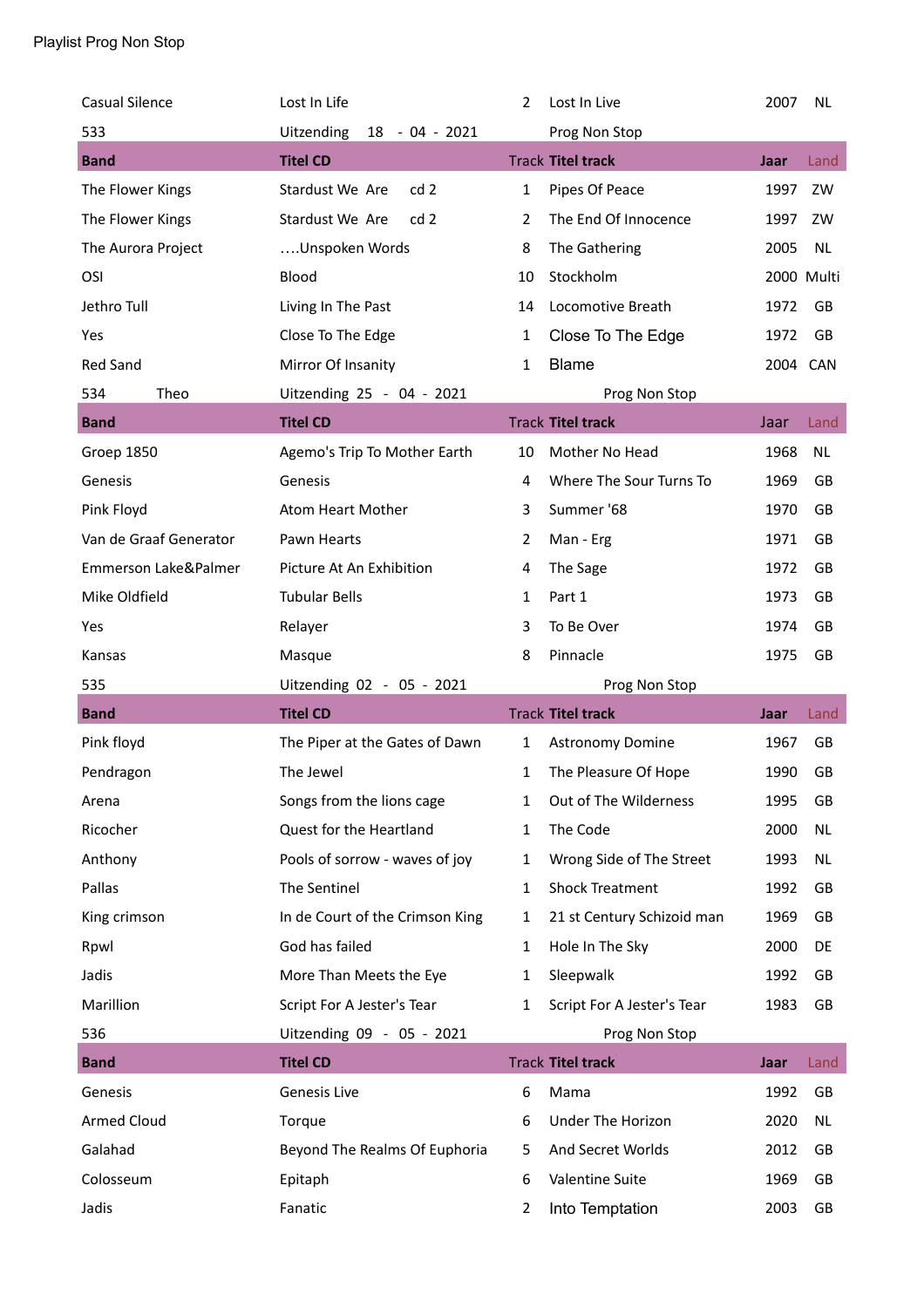| Marillion              | F.E.A.R.                        | 2              | Living In Fear              | 2016 | <b>GB</b>  |
|------------------------|---------------------------------|----------------|-----------------------------|------|------------|
| Broers + Klazinga      | <b>Burdens Of The Mind</b>      | 5              | Angels'Share                | 2021 | <b>NL</b>  |
| 537                    | Uitzending 16 - 05 - 2021       |                | Prog Non Stop               |      |            |
| <b>Band</b>            | <b>Titel CD</b>                 |                | <b>Track Titel track</b>    | Jaar | Land       |
| <b>Roger Waters</b>    | Amused To Death                 | 10             | What God Wants, Part II     | 1992 | <b>GB</b>  |
| <b>Roger Waters</b>    | Is This The Life We Really Want | 4              | Picture That                | 2017 | GB         |
| Rush                   | 2112.                           | 6              | Someting For Norting        | 1976 | CAN        |
| Yogi Lang              | No Decoder                      | 4              | Sail Away                   | 2010 | DE         |
| <b>Shadow Gallery</b>  | Legacy                          | $\overline{2}$ | <b>Destination Unknown</b>  | 2000 | <b>USA</b> |
| Magic Pie              | The Suffering Joy               | 5              | Headlines                   | 2011 | NO         |
| Pink Floyd             | Knebwordh                       | 4              | Sorrow                      | 1990 | GB         |
| No - Man               | Together We're Stranger         | 6              | Back When You W. Beautiul   | 1997 | GB         |
| Antimatter             | The judas Table                 | 3              | Killer                      | 1997 | GB         |
| Ray Wilson             | Live cd 2                       | $\overline{2}$ | Alone                       | 1997 | GB         |
| 538                    | Uitzending 23 - 05 - 2021       |                | Prog Non Stop               |      |            |
| <b>Band</b>            | <b>Titel CD</b>                 |                | <b>Track Titel track</b>    | Jaar | Land       |
| Pendragon              | The Masquerade Overture cd2     | $\overline{2}$ | Masters Of Illusion         | 1996 | GB         |
| IQ                     | Resistance                      | 3              | Stay Down                   | 2019 | GB         |
| Lifesigns              | Altitude                        | 5              | Fortitude                   | 2021 | GB         |
| Tiamat                 | Wildhoney                       | 8              | Do You Dream Of Me?         | 1994 | ZW         |
| Knight Area            | D-Day                           | 9              | March To Victory            | 2019 | <b>NL</b>  |
| Albion                 | Broken hopes                    | 8              | This Is The Way Where We Go | 2007 | PL         |
| Rpwl                   | God Has Failed                  | 7              | In Your Dreams              | 2021 | DE         |
| Sylvium                | The Gift Of Tears               | $\overline{2}$ | Surround                    | 2013 | <b>NL</b>  |
| 539                    | Uitzending 30 - 05 - 2021       |                | Prog Non Stop               |      |            |
| <b>Band</b>            | <b>Titel CD</b>                 |                | <b>Track Titel track</b>    | Jaar | Land       |
| <b>Violet District</b> | Terminal Breath remaster        | $\mathbf{1}$   | Lustreless Fright           | 1992 | DE         |
| OSI                    | Free                            | 10             | Once                        |      | 2006 multi |
| Martin Orford          | The Old Road                    | $\mathbf{1}$   | <b>Grand Designs</b>        | 2008 | GB         |
| Fish                   | Weltscherz cd2                  | 3              | Little Man What Now?        | 2020 | GB         |
| Shakary                | The last Summer                 | 7              | Dreaming In L.A.            | 1993 | Ita        |
| Steven Wilson          | Hand Cannot Erase               | 4              | Perfect Life                | 2015 | GB         |
| Ayreon                 | The Theory Of Everyting         | 12             | The Consultation            | 2013 | <b>NL</b>  |
| 540                    | Uitzending 06 - 06 - 2021       |                | Prog Non Stop               |      |            |
| <b>Band</b>            | <b>Titel CD</b>                 |                | <b>Track Titel track</b>    | Jaar | Land       |
| The Moody Blues        | A Question Of Balance           | $\mathbf{1}$   | Question                    | 1970 | GB         |
| Mike Oldfield          | The Complete                    | 1              | Ommadawn                    | 1975 | GB         |
| Mostly Autumn          | Heart Full Of Sky               | 1              | <b>Fading Colours</b>       | 2007 | GB         |
| Landmarq               | <b>Solitary Witness</b>         | $\overline{2}$ | Forever Young               | 1992 | GB         |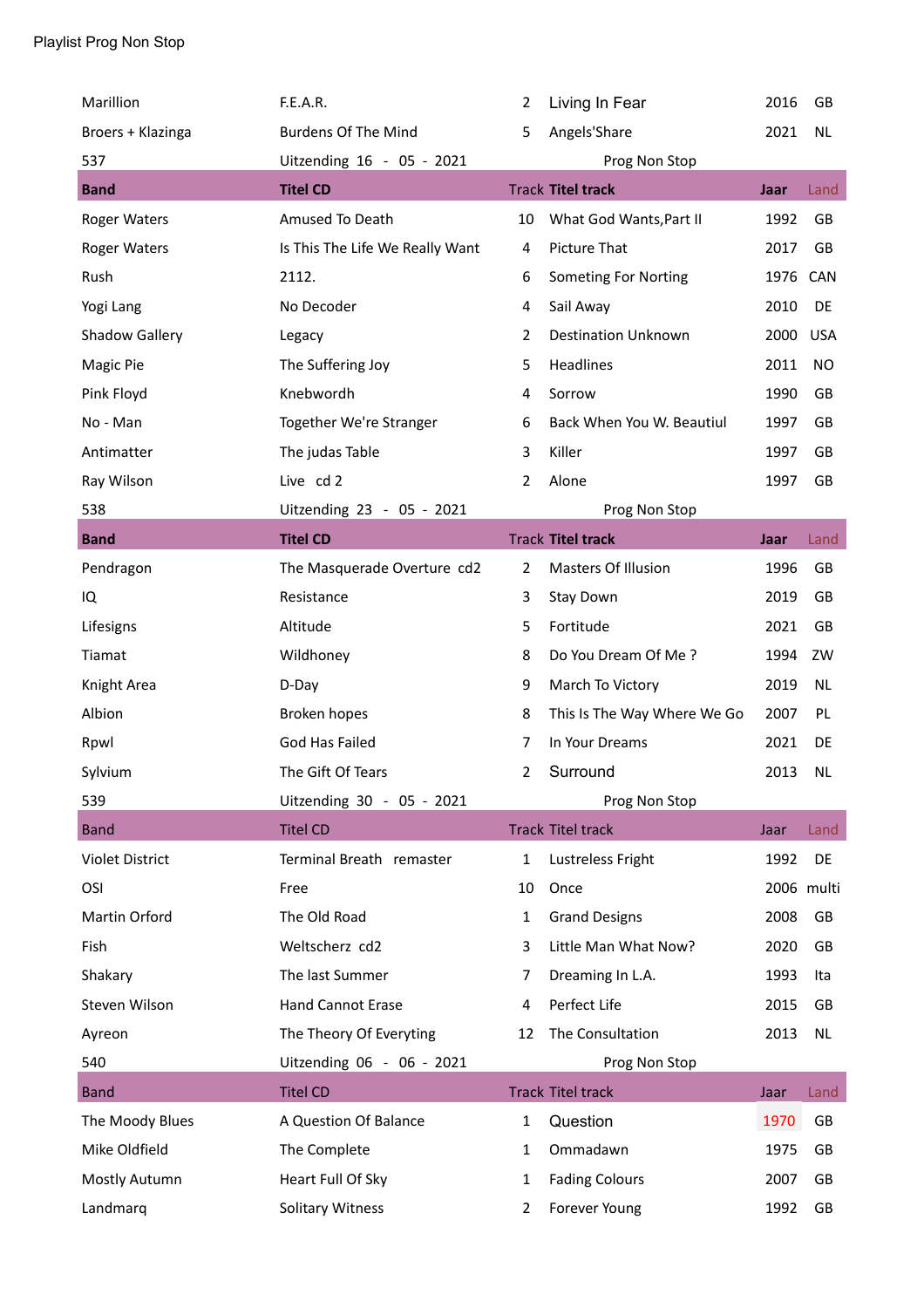| Albion                     | <b>Broken Hopes</b>              | 3              | Once Upon A Time              | 2007 | PL         |
|----------------------------|----------------------------------|----------------|-------------------------------|------|------------|
| Magic Pie                  | The Suffering Joy                | 5              | Headlines                     | 2011 | NO         |
| Lifesigns                  | Altitude                         | 5              | Fortitude                     | 2021 | GB         |
| <b>ELP</b>                 | Trilogy                          | 7              | Triogy                        | 1972 | <b>GB</b>  |
| 541                        | $13 - 06 - 2021$<br>Uitzending   |                | Prog Non Stop                 |      |            |
| <b>Band</b>                | <b>Titel CD</b>                  | <b>Track</b>   | <b>Titel track</b>            | Jaar | Land       |
| Philhelmon                 | Perpetual Immobile<br>2012-2018  | 2              | A Hard Road                   | 2018 | <b>NL</b>  |
| Knight Area                | Heaven And Beyond                | 3              | The Reaper                    | 2017 | NL.        |
| Millennium Trilogy Project | Act 1 The Trial                  | 3              | Atrocity                      | 2020 | <b>NL</b>  |
| Fish                       | Vigil In A Wilderness Of Mirrors | 8              | View From The Hill            | 1990 | <b>GB</b>  |
| Radar Brothers             | And The Surrounding Mountains    | 5              | <b>Sisters</b>                | 2002 | <b>USA</b> |
| Clepsydra                  | Alone                            | 8              | The Father                    | 2001 | <b>CHE</b> |
| <b>Steve Rothery</b>       | The Ghosts Of Pripyat            | 3              | Old Man Of The Sea            | 2015 | GB         |
| The Reasoning              | Awakening                        | 8              | Within Cold Glass             | 2007 | GB         |
| <b>Ozric Tentacles</b>     | <b>Pungent Effulgent</b>         | 1              | Disolution                    | 1989 | GB         |
| 542                        | Uitzending<br>$20 - 06 - 2021$   |                | Prog Non Stop                 |      |            |
| <b>Band</b>                | <b>Titel CD</b>                  |                | <b>Track Titel track</b>      | Jaar | Land       |
| Manferd mann's             | Solar Fire                       | $\mathbf{1}$   | Father Of Day Father Of       | 1973 | GB         |
| Marillion                  | Misplaced Childhood              | 9              | Childhoods End                | 1985 | GB         |
| Profuna Ocean              | Watching The Closing Sky         | $\mathbf{1}$   | Changing Legacy               | 2008 | NL         |
| Frost                      | Milliontown                      | $\mathbf{1}$   | Hyperventilatie               | 2006 | GB         |
| Mindgames                  | <b>MMX</b>                       | $\mathbf{1}$   | The Source                    | 2010 | BE         |
| Ayreon                     | Timeline                         | 10             | The Memory Remains            | 2008 | <b>NL</b>  |
| Genesis                    | The Lamb Leis Down On Broad      | 10             | <b>Ccarpet Crawl</b>          | 1974 | GB         |
| Arena                      | The Visitor                      | 1              | A Crack In The Ice            | 1998 | GB         |
| <b>Crescent Moon</b>       | Dissonance                       | 5              | Just Another Shipwreck        | 2018 | <b>NL</b>  |
| 543                        | Uitzending 27 - 06 - 2021        |                | Prog Non Stop                 |      |            |
| <b>Band</b>                | <b>Titel CD</b>                  |                | <b>Track Titel track</b>      | Jaar | Land       |
| Arjen Anthony Lucassen     | Lost In The New Real             | $\overline{2}$ | Pink Beatles In A Purple Zep. | 2012 | <b>NL</b>  |
| Spock's Beard              | X                                | $\mathbf{1}$   | Edge of the In-Between        | 2010 | <b>USA</b> |
| Airbag                     | A Day At The Beach               | 1              | Machnes And Men               | 2020 | NO         |
| Sylvan                     | Home                             | 9              | Shine                         | 2015 | DE         |
| IQ                         | The Road Of Bones                | $\overline{2}$ | The Road Of Bones             | 2014 | GB         |
| Mystery                    | <b>Delusion Rain</b>             | $\mathbf{1}$   | <b>Delusion Rain</b>          | 2015 | <b>CAN</b> |
| <b>Bigg-F Project</b>      | The Journey Through Life         | 9              | Without You                   | 2020 | NL         |
| Knight Area                | Hyperdrive                       | 4              | This Day                      | 2014 | <b>NL</b>  |
| 544                        | Uitzending 04 - 07 - 2021        |                | Prog Non Stop                 |      |            |
| <b>Band</b>                | <b>Titel CD</b>                  |                | <b>Track Titel track</b>      | Jaar | Land       |
| Riverside                  | Lost'n'Found                     | 4              | Conceiving You                | 2020 | PL         |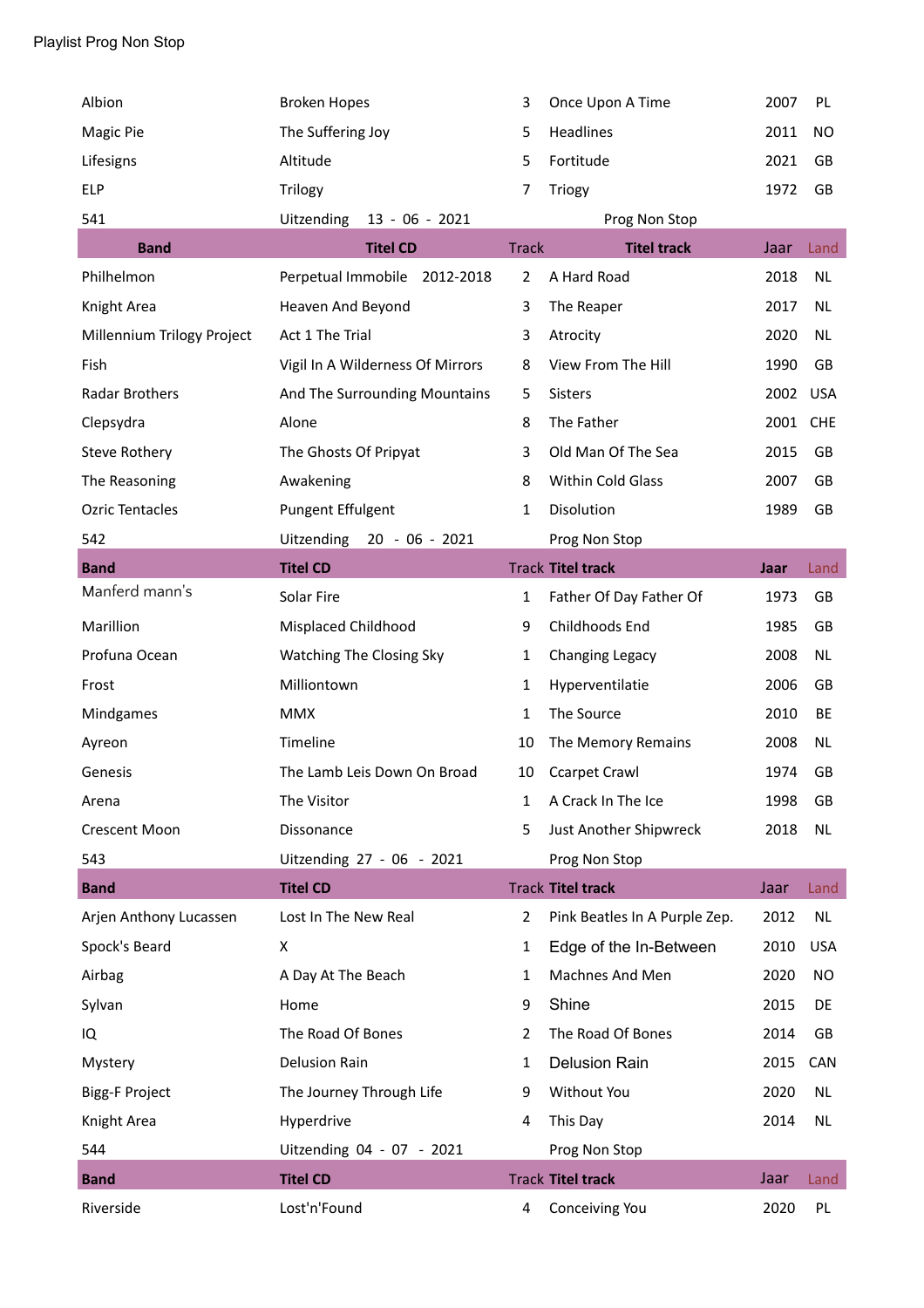| Moon Halo              | Chroma                               |                 | 4              | The Veil                       | 2019     | GB         |
|------------------------|--------------------------------------|-----------------|----------------|--------------------------------|----------|------------|
| Solution               | Fully Interlocking                   |                 | 3              | Sonic Sea                      | 1977     | <b>NL</b>  |
| <b>Electric Mud</b>    | Quiet Days On Earth                  |                 | 5              | Wading Through The Waters      | 2020     | DE         |
| Casino                 | Casino                               |                 | 4              | Crying Onto Baize              | 1992     | GB         |
| The Use Of Ashes       | Firetree                             |                 | $\overline{2}$ | <b>Prince Of Darkness</b>      | 1996     | <b>NL</b>  |
| Marillion              | Radiation                            |                 | 9              | A few Words For The Dead       | 1998     | GB         |
| <b>Talk Talk</b>       | It's my Life                         |                 | 5              | <b>Tomorrow Started</b>        | 1984     | GB         |
| 545                    | Uitzending 11 - 07 - 2021            |                 |                | Prog Non Stop                  |          |            |
| <b>Band</b>            | <b>Titel CD</b>                      |                 |                | <b>Track Titel track</b>       | Jaar     | Land       |
| Ray Wilson             | cd <sub>1</sub><br>20 Years And More |                 | 1              | Another Day                    | 2014     | GB         |
| Anima Mundi            | The Way                              |                 | 3              | Flying To The Sun              | 2010     | CU         |
| Genesis                | <b>Calling All Stations</b>          |                 | 1              | <b>Calling All Stations</b>    | 1997     | GB         |
| The Aurora Project     | Selling The Aggression               |                 | 1              | <b>Dualistic Consciousness</b> | 2012     | <b>NL</b>  |
| <b>RPWL</b>            | World Through My Eyes                |                 | 4              | Roses                          | 2005     | DE         |
| Lifesigns              | Altitude                             |                 | 3              | <b>Ivory Tower</b>             | 2021     | GB         |
| Ray Wilson             | The Weight Of Man                    |                 | 2              | Mother Earth                   | 2021     | GB         |
| Ray Wilson             | The Weight Of Man                    |                 | 5              | Amelia                         | 2021     | GB         |
| The Gathering          | Mandylion                            |                 | 7              | Sand And Mercury               | 1995     | <b>NL</b>  |
| 546                    | Uitzending 18 - 07 - 2021            |                 |                | Prog Non Stop                  |          |            |
| <b>Band</b>            | <b>Titel CD</b>                      |                 |                | <b>Track Titel track</b>       | Jaar     | Land       |
| Pink Floyd             | The Piper at the Gates of dawn       |                 | $\mathbf{1}$   | <b>Astronomy Domine</b>        | 1967     | GB         |
| Mindgames              | <b>MMX</b>                           |                 | 1              | The Source                     | 2010     | BE         |
| Everon                 | North                                |                 | 1              | Hands                          | 2008     | DE         |
| Devin Townsend Project | Epicloud                             | cd <sub>1</sub> | 5              | Were We Belong                 | 2012 USA |            |
| Devin Townsend Project | Epicloud                             | cd 1            | 6              | Save Our Now                   | 2012 USA |            |
| Pink Floyd             | Obscured by Clouds                   |                 | 8              | Free Four                      | 1972     | GB         |
| Jadis                  | As Daylight Fades                    |                 | 1              | Sleepwalking                   | 1998     | GB         |
| Dream Theater          | Black Clouds&Silver Linings cd 1     |                 | 3              | Wither                         | 2009     | <b>USA</b> |
| Katatonia              | Dead End Kings                       |                 | 12             | The Act Of Darkening           | 2012     | <b>SE</b>  |
| Pink Floyd             | Wish You Were Here                   |                 | $\overline{2}$ | Welcome To The Machine         | 1975     | GB         |
| Pink Floyd             | The Division Bell                    |                 | 4              | Marooned                       | 1994     | GB         |
| 547                    | Uitzending 24 - 07 - 2021            |                 |                | Prog Non Stop                  |          |            |
| <b>Band</b>            | <b>Titel CD</b>                      |                 |                | <b>Track Titel track</b>       | Jaar     | Land       |
| Procol Harum           | A Whiter Shade Of Pale               |                 | $\mathbf{1}$   | A Whiter Shade Of Pale         | 1967     | GB         |
| Throes Of Dawn         | Our Voices Shall Remain              |                 | 6              | One Of Us Is Missing           | 2016     | Fin        |
| Riverside              | Shrine Of New Generation Slaves      |                 | 2              | The Depth Of Self-Delusion     | 2013     | PL         |
|                        |                                      |                 |                |                                |          |            |
| <b>RPWL</b>            | God Has Failed Live&Personal         |                 | 7              | In Your Dreams                 | 2021     | DE         |
| Genesis                | And ThenThere Were Three             |                 | 5              | <b>Burning Rope</b>            | 1982     | GB         |